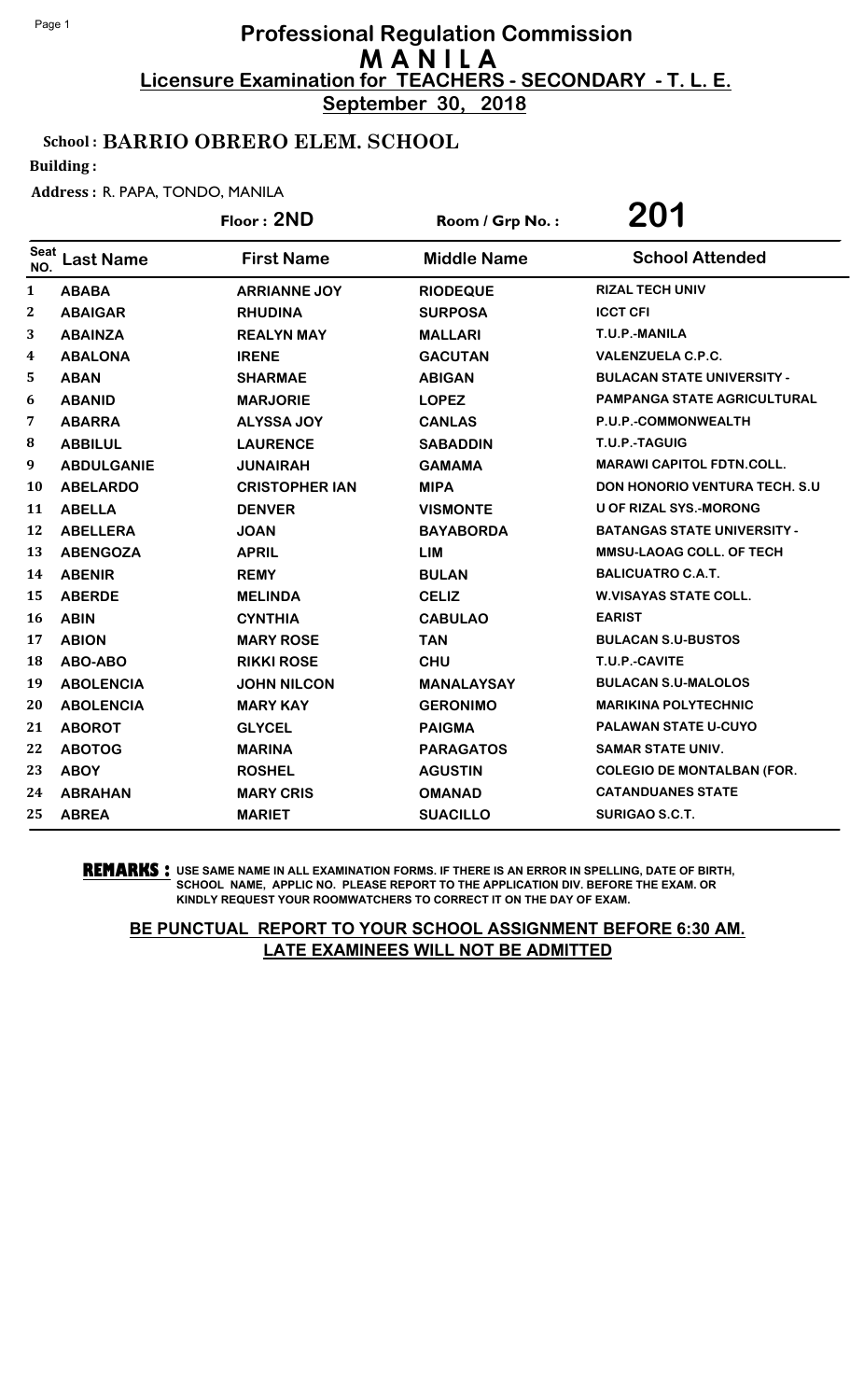**September 30, 2018**

## School : BARRIO OBRERO ELEM. SCHOOL

Building :

#### Address : R. PAPA, TONDO, MANILA

|                  |                  | Floor: 2ND              | Room / Grp No.:    | 202                                    |
|------------------|------------------|-------------------------|--------------------|----------------------------------------|
| Seat<br>NO.      | <b>Last Name</b> | <b>First Name</b>       | <b>Middle Name</b> | <b>School Attended</b>                 |
| $\mathbf{1}$     | <b>ABRIOL</b>    | <b>RESHEL</b>           | <b>OMLANG</b>      | <b>EASTERN SAMAR STATE U - SALCEDO</b> |
| $\boldsymbol{2}$ | <b>ABUELO</b>    | <b>JENIEVIEVE</b>       | <b>SABANAL</b>     | P.U.P.-STA. MESA                       |
| 3                | <b>ABUHON</b>    | <b>MARYJEAN</b>         | <b>PAO</b>         | MINDANAO U.S.T.-OROQUIETA              |
| $\boldsymbol{4}$ | <b>ACEBUCHE</b>  | <b>EMMANUEL</b>         | <b>NUGUIT</b>      | T.U.P.-CAVITE                          |
| 5.               | <b>ACEBUCHE</b>  | <b>ROSALEA APRIL</b>    | <b>MOCLON</b>      | <b>U.E.P.-CATARMAN</b>                 |
| 6                | <b>ACEDERA</b>   | <b>JOCELYN</b>          | <b>NOMIO</b>       | <b>BULACAN S.U-MALOLOS</b>             |
| 7                | <b>ACIBAR</b>    | <b>ROY</b>              | <b>ACO</b>         | <b>U.E.P.-CATUBIG</b>                  |
| 8                | <b>ACIO</b>      | <b>DAVE</b>             | <b>SITON</b>       | <b>COLEGIO DE MONTALBAN (FOR.</b>      |
| 9                | <b>ACLA</b>      | <b>ZANDRA MAE</b>       | <b>CASAS</b>       | P.U.P.-STA. MESA                       |
| 10               | <b>ACLAN</b>     | <b>MARIA LUZ</b>        | <b>CATIIS</b>      | P.U.P.-STA. MESA                       |
| 11               | <b>ACOPIADO</b>  | <b>JENELYN</b>          | <b>PEDERNAL</b>    | <b>RIZAL TECH UNIV</b>                 |
| 12               | <b>ACORDON</b>   | <b>DARIEL</b>           | <b>DE LEON</b>     | <b>DON HONORIO VENTURA TECH. S.U</b>   |
| 13               | <b>ACOSTA</b>    | <b>SHELLA ROSE</b>      | <b>RAMOS</b>       | <b>CAVITE S.U.-ROSARIO</b>             |
| 14               | <b>ACUÑA</b>     | <b>JOCELYN</b>          | <b>REYES</b>       | <b>BULACAN S.U-MALOLOS</b>             |
| 15               | <b>ADDULAM</b>   | <b>LOURDES</b>          | <b>PAMITTAN</b>    | <b>CAGAYAN STATE</b>                   |
| <b>16</b>        | <b>ADVENTO</b>   | <b>ARMIDA</b>           | <b>ADRIAS</b>      | <b>LAGUNA SPU-SINILOAN</b>             |
| 17               | <b>ADVINCULA</b> | <b>KRISHNA VERONICA</b> | <b>HILARIO</b>     | <b>LYCEUM P.U.-MANILA</b>              |
| 18               | <b>AFRICA</b>    | <b>TRICIA</b>           | <b>MANALO</b>      | <b>BATANGAS STATE UNIVERSITY -</b>     |
| 19               | <b>AGAR</b>      | <b>JULLIE ANNE</b>      | <b>CUNANAN</b>     | T.U.P.-MANILA                          |
| 20               | <b>AGOJO</b>     | <b>MELINDA</b>          | <b>DELA TORRE</b>  | PALAWAN STATE U-CUYO                   |
| 21               | <b>AGONCILLO</b> | <b>JASPER ANDREW</b>    | <b>AMON</b>        | P.U.P.-STA. MESA                       |
| 22               | <b>AGONOS</b>    | <b>REYSHEL</b>          | <b>ENRIQUEZ</b>    | <b>CAMARINES NORTE S.C.-PANGANIBAN</b> |
| 23               | <b>AGOTE</b>     | <b>MARY ANN</b>         | <b>CALANOC</b>     | <b>BULACAN S.U-MALOLOS</b>             |
| 24               | <b>AGQUIZ</b>    | <b>MARIANE</b>          | <b>MORALES</b>     | <b>MARIKINA POLYTECHNIC</b>            |
| 25               | <b>AGUENZA</b>   | <b>ROCHELLE</b>         | <b>LATAGAN</b>     | F.F. HALILI NATL. AGRI. SCH.           |

**REMARKS :** USE SAME NAME IN ALL EXAMINATION FORMS. IF THERE IS AN ERROR IN SPELLING, DATE OF BIRTH, SCHOOL NAME, APPLIC NO. PLEASE REPORT TO THE APPLICATION DIV. BEFORE THE EXAM. OR KINDLY REQUEST YOUR ROOMWATCHERS TO CORRECT IT ON THE DAY OF EXAM.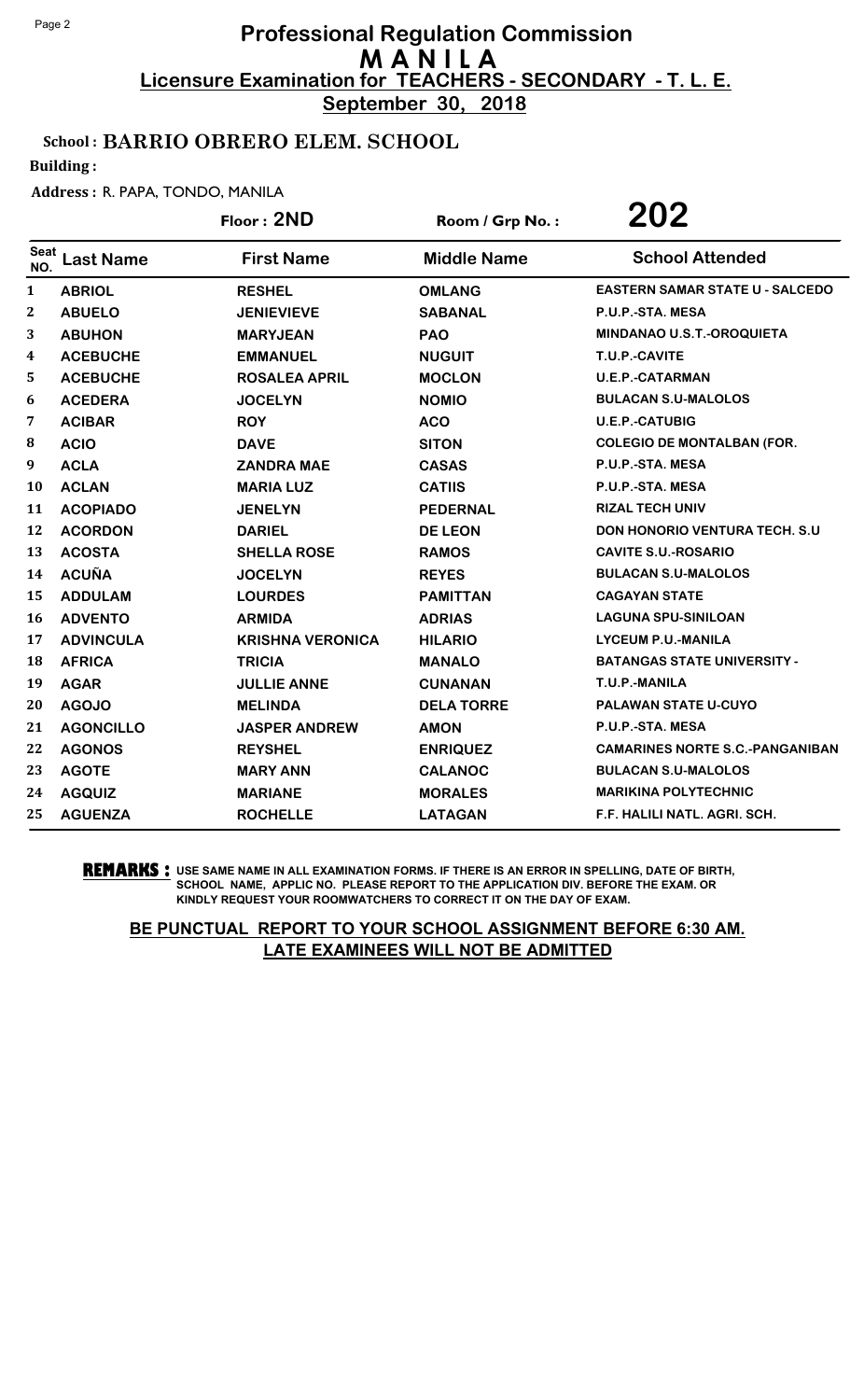**September 30, 2018**

## School : BARRIO OBRERO ELEM. SCHOOL

Building :

#### Address : R. PAPA, TONDO, MANILA

|                    |                  | Floor: 2ND            | Room / Grp No.:    | <b>203</b>                              |
|--------------------|------------------|-----------------------|--------------------|-----------------------------------------|
| <b>Seat</b><br>NO. | <b>Last Name</b> | <b>First Name</b>     | <b>Middle Name</b> | <b>School Attended</b>                  |
| 1                  | <b>AGUILAR</b>   | <b>AILEEN</b>         | <b>GARCIA</b>      | <b>EARIST</b>                           |
| 2                  | <b>AGUILAR</b>   | <b>DOMINGO JR</b>     | <b>TRINIDAD</b>    | <b>MARIKINA POLYTECHNIC</b>             |
| 3                  | <b>AGUILAR</b>   | <b>FRANKHAYDEN</b>    | <b>LAGMAY</b>      | <b>ISABELA S.U.-ECHAGUE</b>             |
| 4                  | <b>AGUILAR</b>   | <b>NORILYN</b>        | <b>CAJAYON</b>     | <b>EARIST</b>                           |
| 5                  | <b>AGUILAR</b>   | <b>VRYANT ALECK</b>   | <b>CULALIC</b>     | <b>BULACAN S.U-MALOLOS</b>              |
| 6                  | <b>AGUILOS</b>   | <b>JOHN PAUL</b>      |                    | <b>ROMBLON STATE UNIV. (FOR ROMBLON</b> |
| 7                  | <b>AGUINALDO</b> | <b>EMERSON RAY</b>    | <b>RODRIGUEZ</b>   | P.U.P.-COMMONWEALTH                     |
| 8                  | <b>AGUINALDO</b> | <b>LYKA</b>           | <b>TONGOL</b>      | <b>BULACAN S.U-MALOLOS</b>              |
| 9                  | <b>AGUIPO</b>    | <b>FRANZ ARRAS</b>    | <b>GUEVARRA</b>    | <b>DON HONORIO VENTURA TECH. S.U.</b>   |
| 10                 | <b>AGUIRRE</b>   | <b>MARY JHOYCE</b>    | <b>CONSTANTINO</b> | <b>BICOL STATE COLLEGE OF APPLIED</b>   |
| 11                 | <b>AGURA</b>     | <b>RAINEL ELVI</b>    | <b>GALANG</b>      | T.U.P.-MANILA                           |
| 12                 | <b>AGUSTIN</b>   | <b>FERDINAND</b>      | <b>CUDIA</b>       | <b>BULACAN S.U-MALOLOS</b>              |
| 13                 | <b>AGUSTIN</b>   | <b>MARIACIL</b>       | <b>ALVAREZ</b>     | <b>RIZAL TECH UNIV</b>                  |
| 14                 | <b>AGUSTIN</b>   | <b>MARY JOY</b>       | <b>TRONGCO</b>     | UNIVERSITY OF CALOOCAN CITY(for. CC     |
| 15                 | <b>AGUSTIN</b>   | <b>RUTH</b>           | <b>RADAZA</b>      | <b>BICOL UNIV.-DARAGA</b>               |
| 16                 | <b>AJAS</b>      | <b>JEAPRIL TRIXIA</b> | <b>MALIÑANA</b>    | P.U.P.-STA. MESA                        |
| 17                 | <b>AJERO</b>     | <b>MICHAEL ANGELO</b> | <b>BERJUEGA</b>    | <b>BICOL U.I.T-(BUCIT)</b>              |
| 18                 | <b>AJOC</b>      | <b>MARY GRACE</b>     | <b>TUMANDA</b>     | <b>MARIKINA POLYTECHNIC</b>             |
| 19                 | <b>ALABA</b>     | <b>ARGIE</b>          | <b>CASTALLA</b>    | <b>SURIGAO S.C.T.</b>                   |
| 20                 | <b>ALAN</b>      | <b>RISHEL</b>         | <b>MALLILLIN</b>   | <b>CAGAYAN STATE</b>                    |
| 21                 | <b>ALAPAR</b>    | <b>RODERICK</b>       | <b>HERILLA</b>     | <b>U OF RIZAL SYS.-CAINTA</b>           |
| 22                 | <b>ALARCON</b>   | <b>RAVEN</b>          | <b>VERON</b>       | <b>BULACAN S.U-BUSTOS</b>               |
| 23                 | <b>ALAWI</b>     | <b>VISER</b>          | <b>ASAP</b>        | ZAMBO.CITY STATE POLY. COLL.            |
| 24                 | <b>ALAYON</b>    | <b>JUDY ANN</b>       | <b>LOTINO</b>      | <b>MARIKINA POLYTECHNIC</b>             |
| 25                 | <b>ALBA</b>      | <b>MA CORAZON</b>     | <b>CAMILON</b>     | P.U.P.-STA. MESA                        |
|                    |                  |                       |                    |                                         |

**REMARKS :** USE SAME NAME IN ALL EXAMINATION FORMS. IF THERE IS AN ERROR IN SPELLING, DATE OF BIRTH, SCHOOL NAME, APPLIC NO. PLEASE REPORT TO THE APPLICATION DIV. BEFORE THE EXAM. OR KINDLY REQUEST YOUR ROOMWATCHERS TO CORRECT IT ON THE DAY OF EXAM.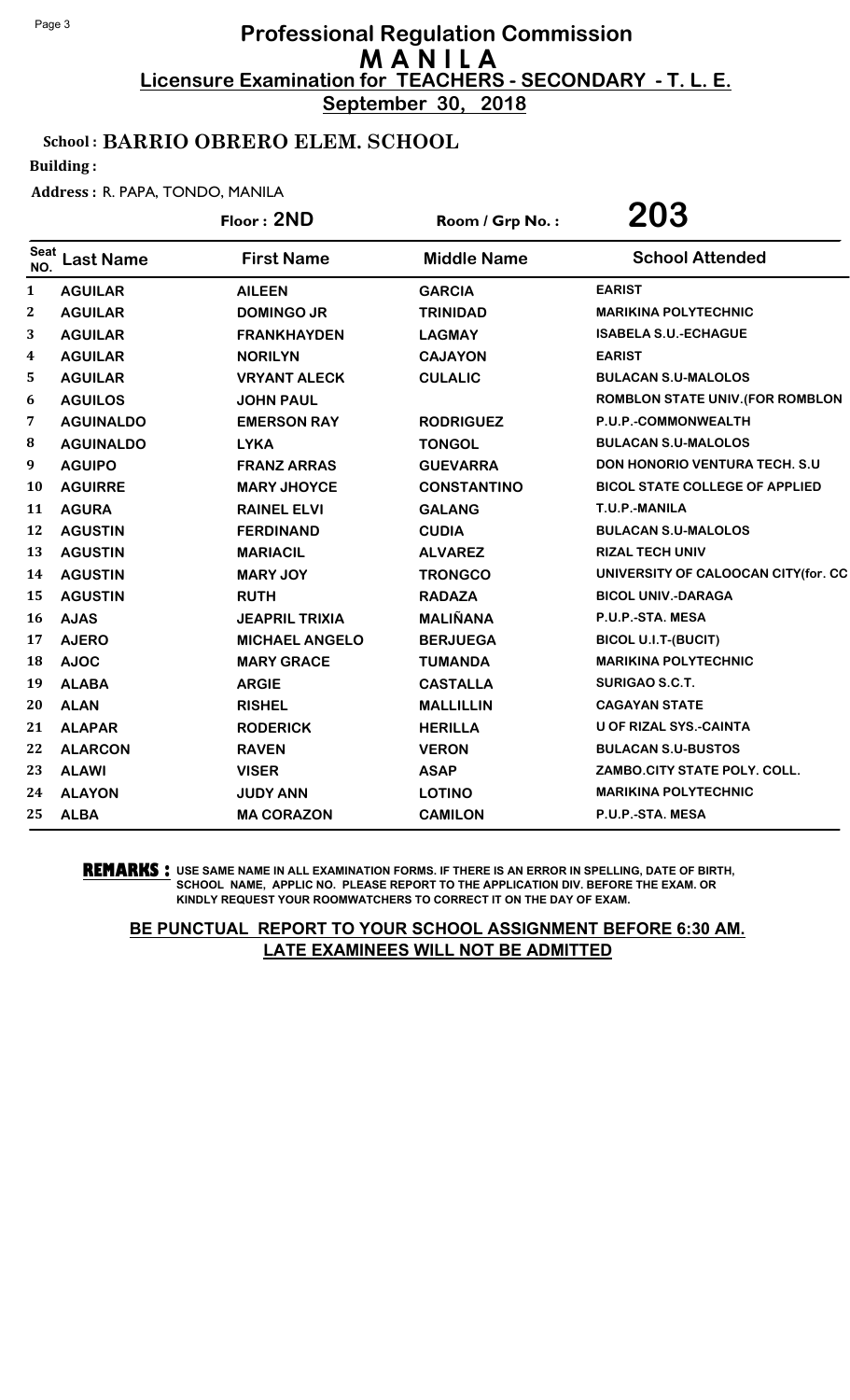**September 30, 2018**

## School : BARRIO OBRERO ELEM. SCHOOL

Building :

#### Address : R. PAPA, TONDO, MANILA

|                    |                  | Floor: 2ND             | Room / Grp No.:    | 204                                 |
|--------------------|------------------|------------------------|--------------------|-------------------------------------|
| <b>Seat</b><br>NO. | <b>Last Name</b> | <b>First Name</b>      | <b>Middle Name</b> | <b>School Attended</b>              |
| 1                  | <b>ALBANDIA</b>  | <b>JONALYN</b>         | <b>SAN GABRIEL</b> | <b>VALENZUELA C.P.C.</b>            |
| $\mathbf{2}$       | <b>ALBAY</b>     | <b>ANTHONY</b>         | <b>LACSI</b>       | <b>MARIKINA POLYTECHNIC</b>         |
| 3                  | <b>ALBAY</b>     | <b>RLENE</b>           | <b>HIPONA</b>      | <b>LAGUNA STATE POLYTECHNIC</b>     |
| 4                  | <b>ALBERTO</b>   | <b>CIELLA</b>          | <b>EGUILLANO</b>   | <b>MARIKINA POLYTECHNIC</b>         |
| 5                  | <b>ALBIS</b>     | <b>RONHIELYN</b>       | <b>BEATO</b>       | UNIVERSITY OF CALOOCAN CITY(for. CC |
| 6                  | <b>ALBUPERA</b>  | <b>JOSEPHINE</b>       | <b>RELOSA</b>      | SIARGAO NAT'L C.S.T.                |
| 7                  | <b>ALBURO</b>    | <b>JAY-ANNE</b>        | <b>BARREDO</b>     | <b>EARIST</b>                       |
| 8                  | <b>ALCALA</b>    | <b>IVY</b>             | <b>BEDAYOS</b>     | T.U.P.-MANILA                       |
| 9                  | <b>ALCALA</b>    | <b>ROMENICK</b>        | <b>AGUSTIN</b>     | SO.ILOILO POLY. COLL.               |
| 10                 | <b>ALCANTARA</b> | <b>APRIL</b>           | <b>CLORES</b>      | P.U.P.-COMMONWEALTH                 |
| 11                 | <b>ALCANTARA</b> | <b>DAISY</b>           | <b>NATIVIDAD</b>   | <b>EARIST</b>                       |
| 12                 | <b>ALCANTARA</b> | <b>KENNETT</b>         | <b>PEREZ</b>       | P.U.P.-STO TOMAS                    |
| 13                 | <b>ALCANTARA</b> | <b>MARIMAR</b>         | <b>MADEJA</b>      | T.U.P.-MANILA                       |
| 14                 | <b>ALCANTARA</b> | <b>MARY LASALETTE</b>  | <b>RIVERA</b>      | <b>BULACAN S.U-MALOLOS</b>          |
| 15                 | <b>ALCANTARA</b> | <b>NOBIE</b>           | <b>DOMDOM</b>      | T.U.P.-MANILA                       |
| 16                 | <b>ALCARAZ</b>   | <b>MICHELLE</b>        | <b>POLICARPIO</b>  | <b>BULACAN S.U-MALOLOS</b>          |
| 17                 | <b>ALCARAZ</b>   | <b>NOEMI</b>           | <b>MATALOG</b>     | <b>STI-BALAYAN</b>                  |
| 18                 | <b>ALCAYDE</b>   | <b>JENNY-ANN</b>       | <b>DAYUPAY</b>     | <b>LEMERY COLL.</b>                 |
| 19                 | <b>ALCAZAR</b>   | <b>MA. CHINGKIELYN</b> | <b>GARCIA</b>      | <b>BATANGAS STATE UNIVERSITY -</b>  |
| 20                 | <b>ALCORAN</b>   | <b>GHIE ANN</b>        | <b>FAMILARA</b>    | MINSCAT-BONGABONG(for.BCF)          |
| 21                 | <b>ALCORIZA</b>  | <b>CZESA HANNAH</b>    | <b>BAGAN</b>       | <b>BULACAN S.U-MALOLOS</b>          |
| 22                 | <b>ALCOSER</b>   | <b>LORNA</b>           | <b>ACIDO</b>       | M.S.U.-MSAT                         |
| 23                 | <b>ALDAS</b>     | <b>MARIA REGINA</b>    | <b>PAGAPULAN</b>   | <b>MARIKINA POLYTECHNIC</b>         |
| 24                 | <b>ALDAY</b>     | <b>JANINE CRISTEN</b>  |                    | P.U.P.-STA. MESA                    |
| 25                 | <b>ALDE</b>      | <b>JOHN HAROLD</b>     | <b>ESTEBAN</b>     | <b>MARIKINA POLYTECHNIC</b>         |

**REMARKS :** USE SAME NAME IN ALL EXAMINATION FORMS. IF THERE IS AN ERROR IN SPELLING, DATE OF BIRTH, SCHOOL NAME, APPLIC NO. PLEASE REPORT TO THE APPLICATION DIV. BEFORE THE EXAM. OR KINDLY REQUEST YOUR ROOMWATCHERS TO CORRECT IT ON THE DAY OF EXAM.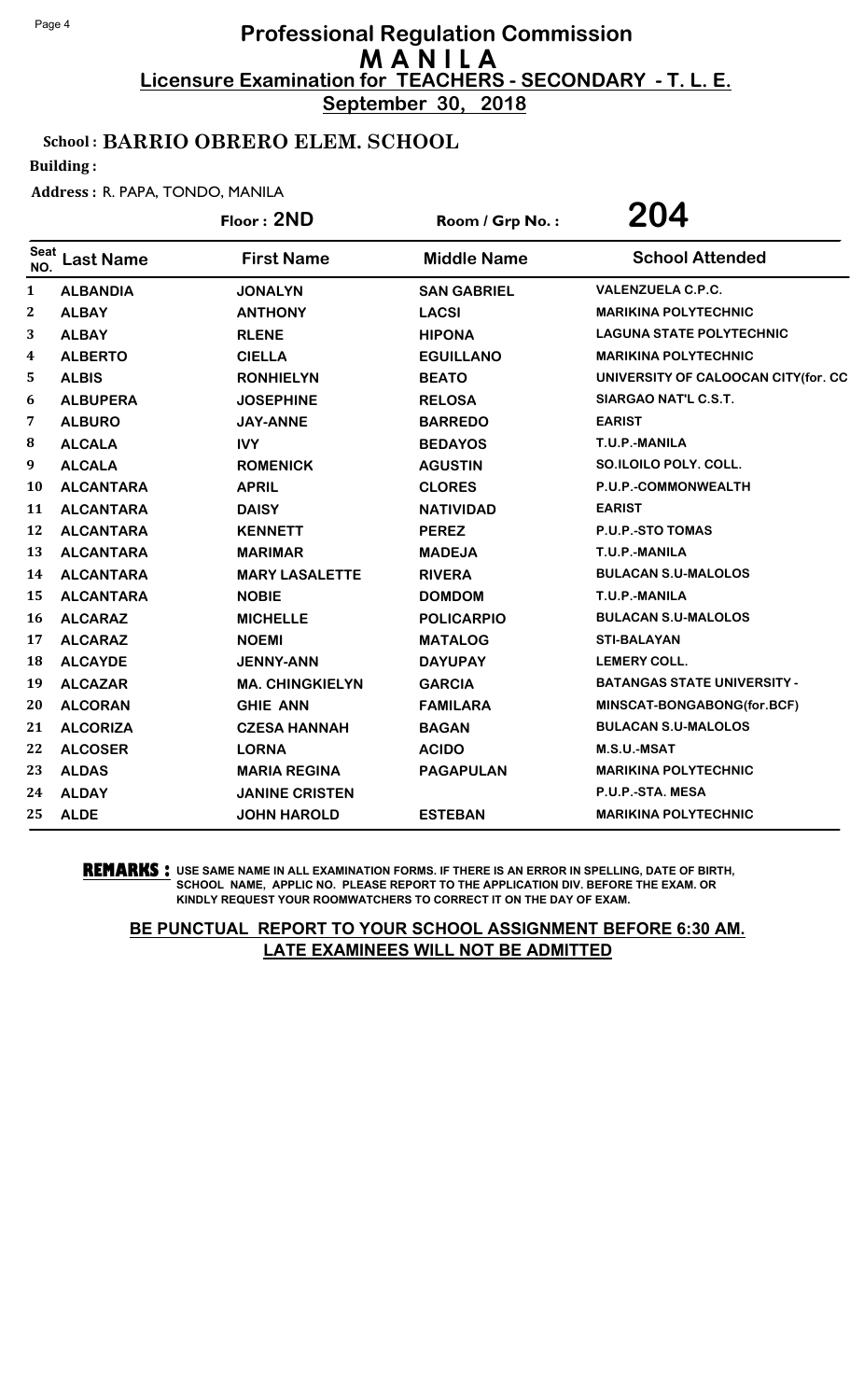**September 30, 2018**

## School : BARRIO OBRERO ELEM. SCHOOL

Building :

#### Address : R. PAPA, TONDO, MANILA

|              |                    | Floor: 2ND             | Room / Grp No.:    | 205                                   |
|--------------|--------------------|------------------------|--------------------|---------------------------------------|
| Seat<br>NO.  | <b>Last Name</b>   | <b>First Name</b>      | <b>Middle Name</b> | <b>School Attended</b>                |
| $\mathbf{1}$ | <b>ALDUÑAR</b>     | <b>DARLYN JOYCE</b>    | <b>RICO</b>        | T.U.P.-CAVITE                         |
| $\mathbf{2}$ | <b>ALEJANDRINO</b> | <b>RAUL</b>            | <b>MIRANDA</b>     | <b>DON HONORIO VENTURA TECH. S.U.</b> |
| 3            | <b>ALEJANDRO</b>   | <b>ELYSSA JANE</b>     |                    | <b>ISABELA S.U.-ANGADANAN</b>         |
| 4            | <b>ALEMANIA</b>    | <b>VICENTE</b>         | <b>OMUSURA</b>     | <b>BALICUATRO C.A.T.</b>              |
| 5            | <b>ALFARO</b>      | <b>MARJORIE</b>        | <b>HILARIO</b>     | <b>U OF RIZAL SYS.-MORONG</b>         |
| 6            | <b>ALFONSO</b>     | <b>ANGELIE MARIE</b>   | <b>RIVERA</b>      | <b>BULACAN S.U-MALOLOS</b>            |
| 7            | <b>ALFONSO</b>     | <b>GERALD</b>          | <b>CUNANAN</b>     | <b>BULACAN S.U-MALOLOS</b>            |
| 8            | <b>ALFONSO</b>     | <b>JEREMHIE</b>        | <b>CENTENO</b>     | <b>BULACAN S.U-MALOLOS</b>            |
| 9            | <b>ALFONSO</b>     | <b>MA. SHIELA</b>      | <b>QUITO</b>       | <b>DON HONORIO VENTURA TECH. S.U.</b> |
| 10           | <b>ALFONSO</b>     | <b>MELVIN</b>          | <b>CRUZ</b>        | <b>BULACAN S.U-MALOLOS</b>            |
| 11           | <b>ALGURA</b>      | <b>KIEM MAE</b>        | <b>LIBRES</b>      | <b>U OF RIZAL SYS.-CAINTA</b>         |
| 12           | <b>ALINIO</b>      | <b>FLORENCE DONNAH</b> | <b>MANALO</b>      | MINSCAT-BONGABONG(for.BCF)            |
| 13           | <b>ALJECERA</b>    | <b>ROMEL</b>           | <b>ADORA</b>       | <b>MARIKINA POLYTECHNIC</b>           |
| 14           | <b>ALMAZAN</b>     | <b>FRANCO</b>          | <b>MACUNAT</b>     | T.U.P.-MANILA                         |
| 15           | <b>ALMAZAN</b>     | <b>ROGER KENN</b>      | <b>VERGARA</b>     | T.U.P.-MANILA                         |
| 16           | <b>ALOBA</b>       | <b>SHERILYN JOY</b>    | <b>FAJARDO</b>     | P.U.P.-STA. MESA                      |
| 17           | <b>ALOLINO</b>     | <b>JORICKA</b>         | <b>CAMACHO</b>     | <b>RIZAL TECH UNIV</b>                |
| 18           | <b>ALON</b>        | <b>JOAN MARIE</b>      | <b>ASEBUCHE</b>    | <b>EARIST</b>                         |
| 19           | <b>ALONZO</b>      | <b>IVETA</b>           | <b>TAGRA</b>       | <b>BULACAN S.U-MALOLOS</b>            |
| 20           | <b>ALONZO</b>      | <b>MARCO</b>           | <b>BATACANDOLO</b> | <b>N.T.C.</b>                         |
| 21           | <b>ALTAREJOS</b>   | <b>ANN JEANLYN</b>     | LIZ                | UNIVERSITY OF CALOOCAN CITY(for. CC   |
| 22           | <b>ALTAREJOS</b>   | <b>ARGEN</b>           | <b>CINCO</b>       | <b>NEW ERA UNIV.</b>                  |
| 23           | <b>ALTIS</b>       | <b>JOLINA</b>          | <b>MASAPOL</b>     | UNIVERSITY OF CALOOCAN CITY(for. CC   |
| 24           | <b>ALVARADO</b>    | <b>REYLAN</b>          | <b>COMETIL</b>     | <b>DON HONORIO VENTURA TECH. S.U</b>  |
| 25           | <b>ALVAREZ</b>     | <b>CARL MATTHEW</b>    | <b>SUASI</b>       | <b>U OF RIZAL SYS.-MORONG</b>         |

**REMARKS :** USE SAME NAME IN ALL EXAMINATION FORMS. IF THERE IS AN ERROR IN SPELLING, DATE OF BIRTH, SCHOOL NAME, APPLIC NO. PLEASE REPORT TO THE APPLICATION DIV. BEFORE THE EXAM. OR KINDLY REQUEST YOUR ROOMWATCHERS TO CORRECT IT ON THE DAY OF EXAM.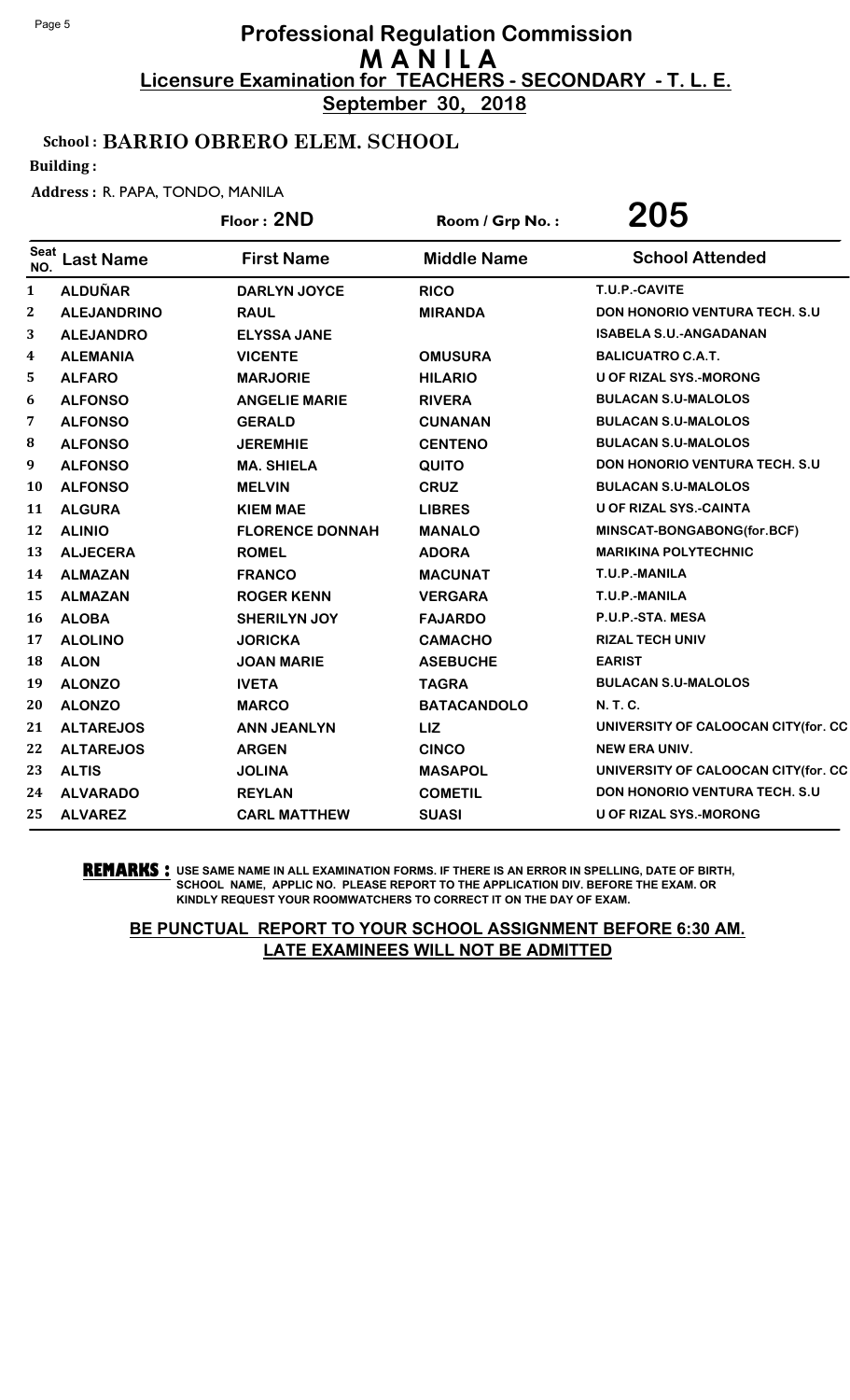**September 30, 2018**

## School : BARRIO OBRERO ELEM. SCHOOL

Building :

#### Address : R. PAPA, TONDO, MANILA

|                    |                   | Floor: 2ND           | Room / Grp No.:    | 206                                  |
|--------------------|-------------------|----------------------|--------------------|--------------------------------------|
| <b>Seat</b><br>NO. | <b>Last Name</b>  | <b>First Name</b>    | <b>Middle Name</b> | <b>School Attended</b>               |
| 1                  | <b>ALVAREZ</b>    | <b>FREDDIE</b>       | <b>CARANAY</b>     | <b>CAVITE S.U.-ROSARIO</b>           |
| $\boldsymbol{2}$   | <b>ALVAREZ</b>    | <b>JANDARIA</b>      | <b>FORMENTOS</b>   | <b>LEMERY COLL.</b>                  |
| 3                  | <b>ALVAREZ</b>    | <b>RAYMOND</b>       | <b>GERENTE</b>     | <b>MARIKINA POLYTECHNIC</b>          |
| 4                  | <b>ALVAREZ</b>    | <b>VIRGILIO JR</b>   | <b>GAVIOLA</b>     | <b>VALENZUELA C.P.C.</b>             |
| 5                  | <b>ALVARO</b>     | <b>DONNA FAYE</b>    | <b>CALONGE</b>     | <b>COLEGIO DE PORTA VAGA - IMUS,</b> |
| 6                  | <b>ALVARO</b>     | <b>JENINE</b>        | <b>ENRIQUEZ</b>    | <b>BULACAN S.U-MALOLOS</b>           |
| 7                  | <b>AMARILLE</b>   | <b>JOHN ARNIE</b>    | <b>NACORDA</b>     | <b>MARIKINA POLYTECHNIC</b>          |
| 8                  | <b>AMARILLE</b>   | <b>MARIE THERESE</b> | <b>LUNA</b>        | P.U.P.-STA. MESA                     |
| 9                  | <b>AMATA</b>      | <b>MARY ROSE</b>     | <b>JOSON</b>       | P.U.P.-STA. MESA                     |
| 10                 | <b>AMBALADA</b>   | <b>JUSTINE</b>       | <b>DE DIOS</b>     | <b>BATANGAS STATE UNIVERSITY -</b>   |
| 11                 | <b>AMBRAD</b>     | <b>RACHAEL ANN</b>   | <b>HEREDIA</b>     | <b>EARIST</b>                        |
| 12                 | <b>AMBUYOC</b>    | <b>LUCENA</b>        | <b>CAYABYAB</b>    | UNIVERSITY OF CALOOCAN CITY(for. CC  |
| 13                 | <b>AMIO</b>       | <b>JENNIFER</b>      | <b>DALEN</b>       | <b>NORTHRN</b>                       |
| 14                 | <b>AMOMAS</b>     | <b>RENAFEL</b>       | <b>DELA PIÑA</b>   | <b>NORTHWEST SAMAR STATE U-SN</b>    |
| 15                 | <b>AMOR</b>       | <b>ARNOLD</b>        | <b>CUARESMA</b>    | <b>EARIST</b>                        |
| 16                 | <b>AMPELOQUIO</b> | <b>KIMBERLY</b>      | <b>SANTOS</b>      | PAMPANGA STATE AGRICULTURAL          |
| 17                 | <b>ANCAN</b>      | <b>RIZZA GRACE</b>   | <b>MOJICA</b>      | T.U.P.-CAVITE                        |
| 18                 | <b>ANCHETA</b>    | <b>ELISA</b>         | <b>GANALON</b>     | T.U.P.-MANILA                        |
| 19                 | <b>ANCHETA</b>    | <b>NORILYN</b>       | <b>BADONG</b>      | <b>MARIKINA POLYTECHNIC</b>          |
| 20                 | <b>ANDAN</b>      | <b>REYSON</b>        | <b>FLORES</b>      | <b>BULACAN S.U-BUSTOS</b>            |
| 21                 | <b>ANDARINO</b>   | <b>LYKA MARIE</b>    | <b>ABAYON</b>      | <b>U.E.P.-CATARMAN</b>               |
| 22                 | <b>ANDAYA</b>     | <b>DHANICA YNA</b>   | <b>DEL ROSARIO</b> | <b>BULACAN S.U-BUSTOS</b>            |
| 23                 | <b>ANDAYA</b>     | <b>JOHN CARLO I</b>  | <b>DIMAANO</b>     | P.U.P.-STA. MESA                     |
| 24                 | <b>ANDES</b>      | <b>JOY APRIL</b>     | <b>CAPISTRANO</b>  | P.U.P.-STA. MESA                     |
| 25                 | <b>ANGALA</b>     | <b>MARIA RODILLA</b> | <b>DAZA</b>        | <b>U OF RIZAL SYS.-MORONG</b>        |
|                    |                   |                      |                    |                                      |

**REMARKS :** USE SAME NAME IN ALL EXAMINATION FORMS. IF THERE IS AN ERROR IN SPELLING, DATE OF BIRTH, SCHOOL NAME, APPLIC NO. PLEASE REPORT TO THE APPLICATION DIV. BEFORE THE EXAM. OR KINDLY REQUEST YOUR ROOMWATCHERS TO CORRECT IT ON THE DAY OF EXAM.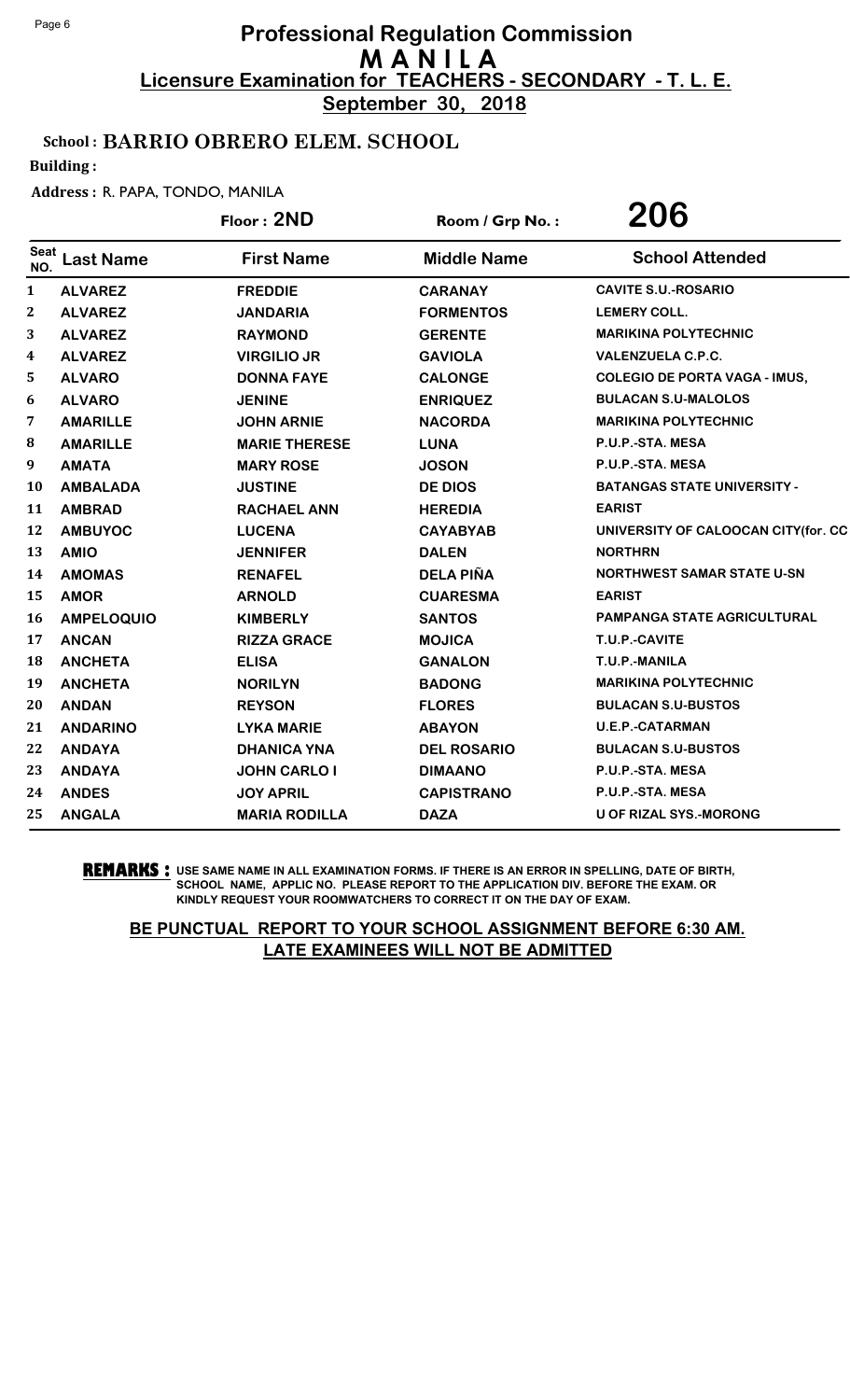**September 30, 2018**

## School : BARRIO OBRERO ELEM. SCHOOL

Building :

#### Address : R. PAPA, TONDO, MANILA

|                    |                    | Floor: 2ND            | Room / Grp No.:    | 207                                 |
|--------------------|--------------------|-----------------------|--------------------|-------------------------------------|
| <b>Seat</b><br>NO. | <b>Last Name</b>   | <b>First Name</b>     | <b>Middle Name</b> | <b>School Attended</b>              |
| 1                  | <b>ANGARA</b>      | <b>MYOREN</b>         | <b>TABO</b>        | <b>EARIST</b>                       |
| 2                  | <b>ANGEL</b>       | <b>JESSICA</b>        | <b>ROQUE</b>       | T.U.P.-MANILA                       |
| 3                  | <b>ANGELES</b>     | <b>ARTCHIE</b>        | <b>ANTARAN</b>     | P.U.P.-STA. MESA                    |
| 4                  | <b>ANGELES</b>     | <b>CATHRINA</b>       | <b>LACRA</b>       | <b>PAMPANGA STATE AGRICULTURAL</b>  |
| 5                  | <b>ANGELES</b>     | <b>PAULA JANE</b>     | <b>CASTILLO</b>    | <b>LEMERY COLL.</b>                 |
| 6                  | <b>ANINAO</b>      | <b>DENIESE AILEEN</b> | <b>BAUTISTA</b>    | U.P.-DILIMAN                        |
| 7                  | <b>ANISCAL</b>     | <b>ROBERT</b>         | <b>ORIL</b>        | <b>MARIKINA POLYTECHNIC</b>         |
| 8                  | <b>ANIT</b>        | <b>PRINCESS</b>       | <b>NUNAG</b>       | PAMPANGA STATE AGRICULTURAL         |
| 9                  | <b>ANIVERSARIO</b> | <b>MA THERESA</b>     | <b>MINGAS</b>      | <b>EARIST</b>                       |
| 10                 | <b>ANORE</b>       | <b>JELLY ANN</b>      | <b>ROLDAN</b>      | <b>U OF RIZAL SYS.-MORONG</b>       |
| 11                 | <b>ANTIPALA</b>    | <b>RENANTE</b>        | <b>CASTRO</b>      | <b>U.E.-CALOOCAN</b>                |
| 12                 | <b>ANTIPOLO</b>    | <b>LEIZEL</b>         | <b>REBUTAZO</b>    | <b>N.T.C.</b>                       |
| 13                 | <b>ANTONIO</b>     | <b>RODA</b>           | <b>ALIMURONG</b>   | <b>PAMPANGA STATE AGRICULTURAL</b>  |
| 14                 | <b>APLACADOR</b>   | <b>JUDY ANN</b>       | <b>FERNANDEZ</b>   | <b>MARIKINA POLYTECHNIC</b>         |
| 15                 | <b>APOLONIA</b>    | <b>ANA JANE</b>       | <b>HERNANDEZ</b>   | <b>STI-BALAYAN</b>                  |
| 16                 | <b>APOLONIO</b>    | <b>DIANA</b>          | <b>MANIAGO</b>     | <b>COLEGIO DE MONTALBAN (FOR.</b>   |
| 17                 | <b>APON</b>        | <b>ALOHA</b>          | <b>DAVA</b>        | UNIVERSITY OF CALOOCAN CITY(for. CC |
| 18                 | <b>APUYA</b>       | <b>JORENE</b>         | <b>PARAISO</b>     | P.U.P.-STA. MESA                    |
| 19                 | <b>AQUINO</b>      | <b>ALMA</b>           | <b>TADEO</b>       | N.E.U.S.T-CABANATUAN CITY           |
| 20                 | <b>AQUINO</b>      | <b>ALYSA</b>          | <b>DELA CRUZ</b>   | <b>BULACAN S.U-MALOLOS</b>          |
| 21                 | <b>AQUINO</b>      | <b>ANGELICA JEAN</b>  | <b>DE GUIA</b>     | <b>BULACAN STATE UNIVERSITY -</b>   |
| 22                 | <b>AQUINO</b>      | <b>JOAN</b>           | $\mathbf C$        | <b>BULACAN S.U-BUSTOS</b>           |
| 23                 | <b>AQUINO</b>      | <b>MARY CLAIRE</b>    |                    | MINSCAT-BONGABONG(for.BCF)          |
| 24                 | <b>AQUINO</b>      | <b>RAZEL</b>          | <b>PIOL</b>        | <b>EARIST</b>                       |
| 25                 | <b>AQUINO</b>      | <b>RYAN</b>           | <b>MONTESA</b>     | <b>PARADIGM COLLGS OF</b>           |

**REMARKS :** USE SAME NAME IN ALL EXAMINATION FORMS. IF THERE IS AN ERROR IN SPELLING, DATE OF BIRTH, SCHOOL NAME, APPLIC NO. PLEASE REPORT TO THE APPLICATION DIV. BEFORE THE EXAM. OR KINDLY REQUEST YOUR ROOMWATCHERS TO CORRECT IT ON THE DAY OF EXAM.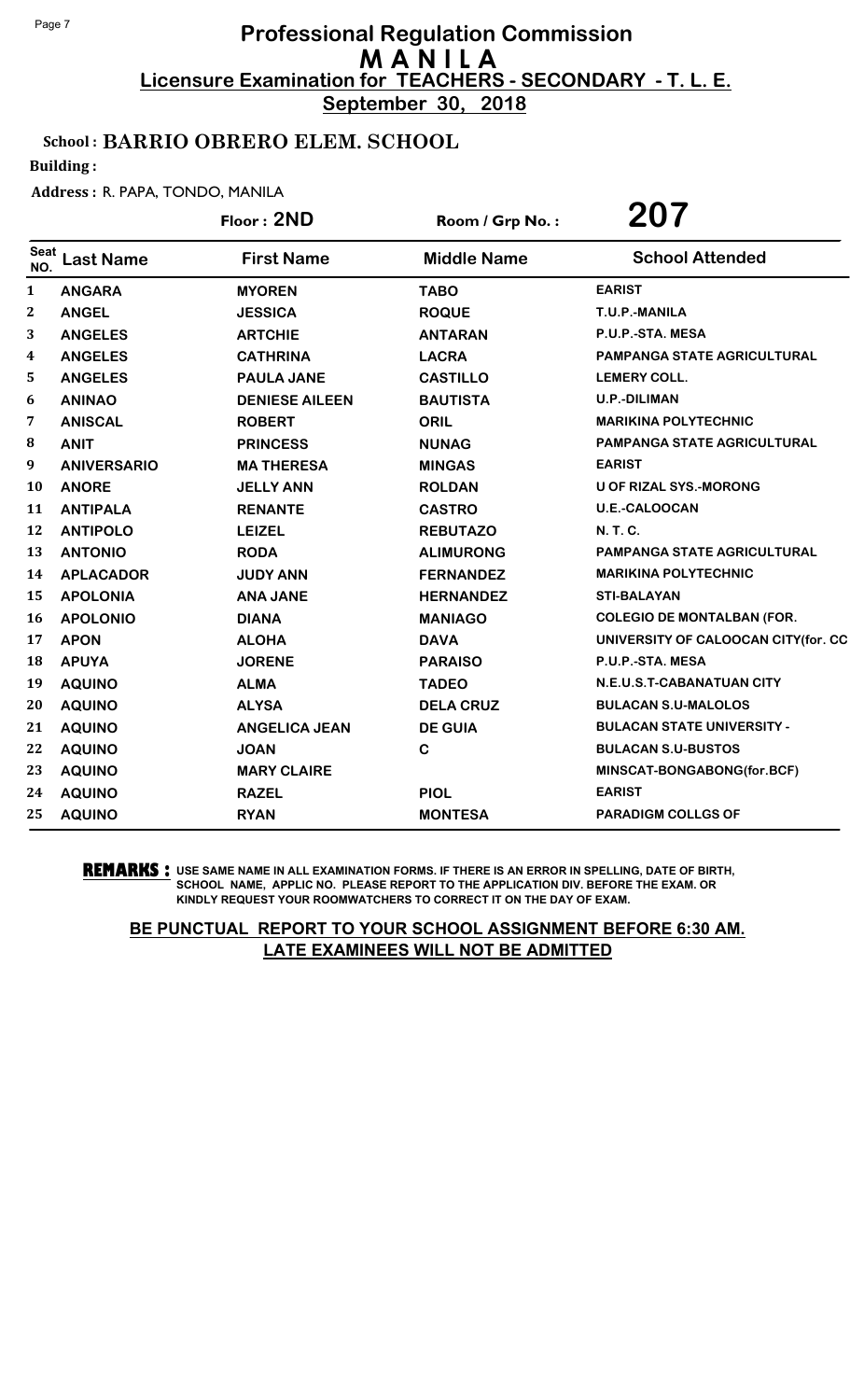**September 30, 2018**

## School : BARRIO OBRERO ELEM. SCHOOL

Building :

#### Address : R. PAPA, TONDO, MANILA

|                    |                  | Floor: 2ND           | Room / Grp No.:    | 208                                  |
|--------------------|------------------|----------------------|--------------------|--------------------------------------|
| <b>Seat</b><br>NO. | <b>Last Name</b> | <b>First Name</b>    | <b>Middle Name</b> | <b>School Attended</b>               |
| 1                  | <b>AQUITANIA</b> | <b>APRIL LOVE</b>    | <b>CAñOS</b>       | P.U.P.-STA. MESA                     |
| 2                  | <b>ARABA</b>     | <b>ANGIELINE</b>     | <b>PULIDO</b>      | <b>CAVITE S.U.-ROSARIO</b>           |
| 3                  | <b>ARABIT</b>    | <b>CECILIA</b>       | <b>MUNAR</b>       | <b>U OF RIZAL SYS.-MORONG</b>        |
| 4                  | <b>ARABIT</b>    | <b>NICOLE JANE</b>   | <b>MACARILAY</b>   | <b>U OF RIZAL SYS.-MORONG</b>        |
| 5                  | <b>ARADANAS</b>  | <b>NANCY</b>         | <b>MOLINA</b>      | P.N.U.-MANILA                        |
| 6                  | <b>ARADILLOS</b> | <b>EDRALYN MAY</b>   | <b>CULI</b>        | <b>MARIKINA POLYTECHNIC</b>          |
| 7                  | <b>ARAGO</b>     | <b>JAYMAR</b>        | <b>DANGARANG</b>   | <b>BULACAN S.U-MALOLOS</b>           |
| 8                  | <b>ARAJA</b>     | <b>ALEIZA MARIE</b>  | <b>SUMADSAD</b>    | <b>BATANGAS STATE UNIVERSITY -</b>   |
| 9                  | <b>ARANDIA</b>   | <b>JOANNE</b>        | <b>CONCEJA</b>     | R.MAGSAYSAY T.U-IBA                  |
| 10                 | <b>ARANDIA</b>   | <b>YVETH</b>         | <b>PORLAJE</b>     | <b>CAVITE S.U.-ROSARIO</b>           |
| 11                 | <b>ARANEL</b>    | <b>AGNES</b>         | <b>FORCADO</b>     | T.U.P.-MANILA                        |
| 12                 | <b>ARANETA</b>   | <b>LORENA</b>        | <b>MARANAN</b>     | P.U.P.-COMMONWEALTH                  |
| 13                 | <b>ARAULA</b>    | <b>ELLIANE NIKKA</b> | <b>COMPUESTO</b>   | <b>VALENZUELA C.P.C.</b>             |
| 14                 | <b>ARAÑAS</b>    | <b>GINA</b>          | <b>ALTAMARINO</b>  | <b>CAVITE S.U.-ROSARIO</b>           |
| 15                 | <b>ARBELON</b>   | <b>ANELYN</b>        | <b>COGAY</b>       | <b>EVSU-ORMOC CAMPUS</b>             |
| 16                 | <b>ARBOLEDA</b>  | <b>MYCAH</b>         | <b>AGUIRRE</b>     | <b>BULACAN S.U-MALOLOS</b>           |
| 17                 | <b>ARBOLIDA</b>  | <b>SHELA MAE</b>     | <b>AVILA</b>       | <b>LAGUNA TECH. INST.</b>            |
| 18                 | <b>ARCAYA</b>    | <b>JUNMELITO</b>     | <b>JARDIO</b>      | <b>SURIGAO S.C.T.</b>                |
| 19                 | <b>ARCAYA</b>    | <b>RALYN</b>         | <b>SINDAY</b>      | <b>SURIGAO S.C.T.</b>                |
| 20                 | <b>ARCAÑO</b>    | <b>ULRICH</b>        | <b>MAPANAO</b>     | P.U.P.-STA. MESA                     |
| 21                 | <b>ARCEGONO</b>  | <b>LANIE</b>         | <b>SERNA</b>       | T.U.P.-MANILA                        |
| 22                 | <b>ARCENA</b>    | <b>ERIKA</b>         | <b>MADRAZO</b>     | <b>DON HONORIO VENTURA TECH. S.U</b> |
| 23                 | <b>ARCEO</b>     | <b>JENIFER</b>       | <b>PINTO</b>       | <b>NEW ERA UNIV.</b>                 |
| 24                 | <b>ARCEÑO</b>    | <b>KAREN GRACE</b>   | <b>GONGON</b>      | <b>MARIKINA POLYTECHNIC</b>          |
| 25                 | <b>ARDANIEL</b>  | <b>DEN-DEN</b>       | <b>AZADA</b>       | <b>ABRA S.I.S.T.-BANGUED</b>         |

**REMARKS :** USE SAME NAME IN ALL EXAMINATION FORMS. IF THERE IS AN ERROR IN SPELLING, DATE OF BIRTH, SCHOOL NAME, APPLIC NO. PLEASE REPORT TO THE APPLICATION DIV. BEFORE THE EXAM. OR KINDLY REQUEST YOUR ROOMWATCHERS TO CORRECT IT ON THE DAY OF EXAM.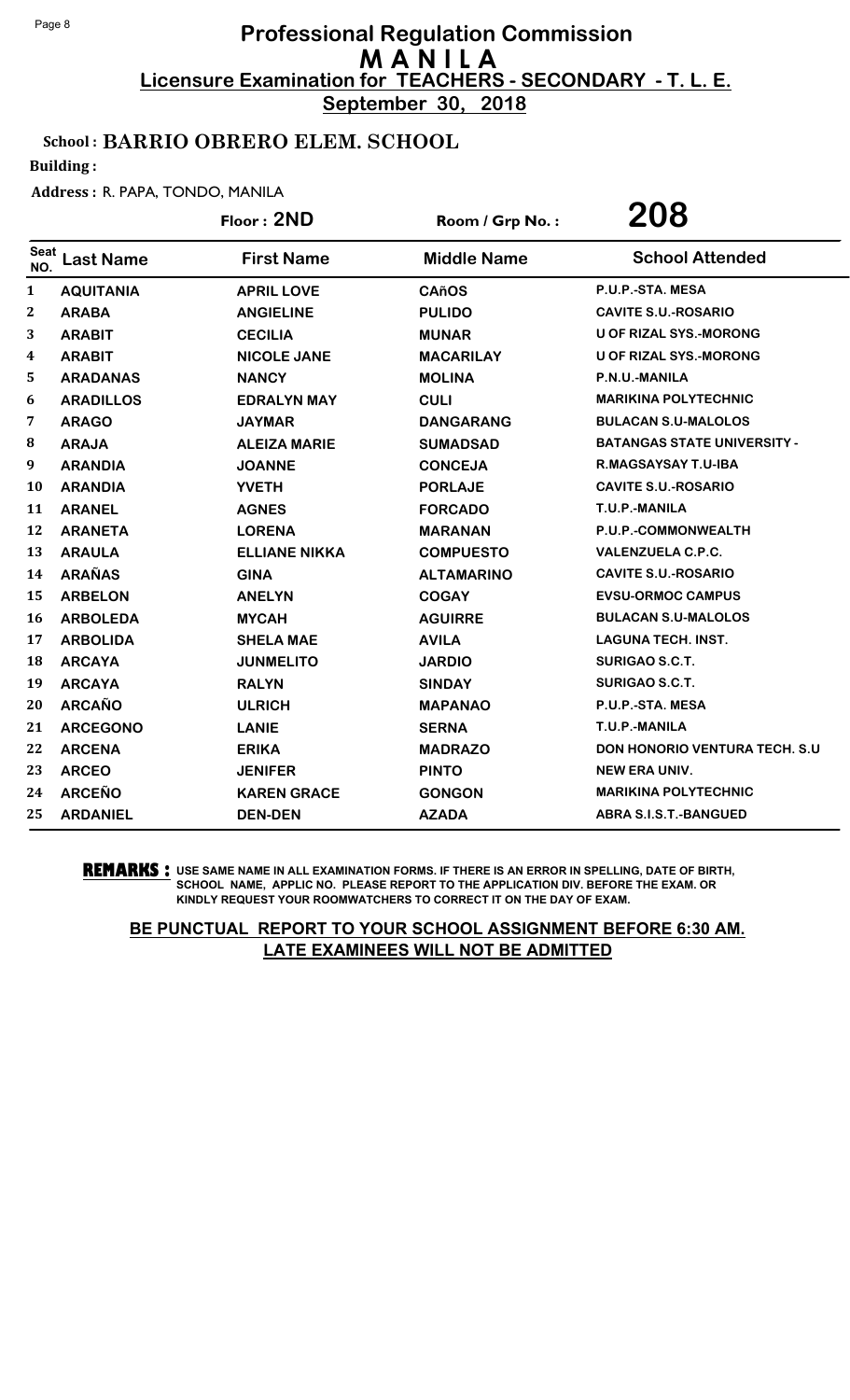**September 30, 2018**

## School : BARRIO OBRERO ELEM. SCHOOL

Building :

#### Address : R. PAPA, TONDO, MANILA

|             |                   | Floor: 2ND                | Room / Grp No.:    | 209                                   |
|-------------|-------------------|---------------------------|--------------------|---------------------------------------|
| Seat<br>NO. | <b>Last Name</b>  | <b>First Name</b>         | <b>Middle Name</b> | <b>School Attended</b>                |
| 1           | <b>ARDEZ</b>      | <b>AMALIA</b>             | <b>ARBIS</b>       | <b>LAGUNA STATE POLYTECHNIC</b>       |
| 2           | <b>ARELLANO</b>   | <b>ARLENE</b>             | <b>CASABUENA</b>   | <b>NTC EDUCATION BATANGAS, INC. -</b> |
| 3           | <b>AREVALO</b>    | <b>JIMEVIE</b>            | <b>PANDINO</b>     | <b>OCC.MINDORO STATE COL.</b>         |
| 4           | <b>AREVALO</b>    | <b>NERILYN</b>            | <b>PUJANTE</b>     | <b>BATANGAS STATE UNIVERSITY -</b>    |
| 5           | <b>ARIBE</b>      | <b>LORAVER</b>            | <b>PUNZALAN</b>    | P.U.P.-COMMONWEALTH                   |
| 6           | <b>ARIEL</b>      | <b>BERNADETTE</b>         | <b>MUTUC</b>       | P.U.P.-STA. MESA                      |
| 7           | <b>ARIMUHUNAN</b> | <b>MARIA FRANCIA</b>      | <b>BAMBAO</b>      | <b>STI-BALAYAN</b>                    |
| 8           | <b>ARING</b>      | <b>CLARISSE</b>           | <b>MALAZARTE</b>   | T.U.P.-MANILA                         |
| 9           | <b>ARINGO</b>     | <b>HEMERLYN</b>           | <b>KADUSALE</b>    | <b>MARIKINA POLYTECHNIC</b>           |
| 10          | <b>ARIOLA</b>     | <b>HANNA MAE</b>          | <b>DALUNAG</b>     | T.U.P.-MANILA                         |
| 11          | <b>ARIOLA</b>     | <b>MA. CRISTINA</b>       | <b>CREMEN</b>      | <b>MARIKINA POLYTECHNIC</b>           |
| 12          | <b>ARIZA</b>      | <b>ELMIRA MAE</b>         | <b>OCAMPO</b>      | <b>EARIST</b>                         |
| 13          | <b>ARJONA</b>     | <b>MERLY</b>              | <b>FISCAL</b>      | <b>SAN PABLO COLL.</b>                |
| 14          | <b>ARROYO</b>     | <b>MA.CONCEPCION</b>      | (N/A)              | <b>BATANGAS STATE UNIVERSITY -</b>    |
| 15          | <b>ARROYO</b>     | <b>MAY ANN</b>            | <b>ESCOTE</b>      | PAMPANGA STATE AGRICULTURAL           |
| 16          | <b>ARSETE</b>     | <b>JONEL</b>              | <b>DEALAGDON</b>   | T.U.P.-MANILA                         |
| 17          | <b>ARTIAGA</b>    | <b>JUSTIN PILAR</b>       | <b>BALBUENA</b>    | P.U.P.-STA. MESA                      |
| 18          | <b>ASAYTUNO</b>   | <b>CHERRY</b>             | <b>PONTUYA</b>     | <b>BICOL U.I.T-(BUCIT)</b>            |
| 19          | <b>ASCAÑO</b>     | <b>GEORGETTE</b>          | <b>DALIPE</b>      | <b>BATAAN PENINSULA STATE</b>         |
| 20          | <b>ASEÑAS</b>     | <b>KRISTINE ANGELIQUE</b> | <b>SAN JOSE</b>    | <b>BULACAN S.U-MALOLOS</b>            |
| 21          | <b>ASIERTO</b>    | <b>ARWIN JAY</b>          | <b>BARINOGA</b>    | P.U.P.-STA. MESA                      |
| 22          | <b>ASIONG</b>     | <b>BLECIMA</b>            | <b>ASIONG</b>      | LIBACAO C.S.T.                        |
| 23          | <b>ASPA</b>       | <b>JOMAR</b>              | <b>TEODORO</b>     | <b>BATAAN PENINSULA STATE</b>         |
| 24          | <b>ASPACIO</b>    | <b>JESSA MAE</b>          | <b>MIRAMBEL</b>    | <b>SO.CHRISTIAN COLL.</b>             |
| 25          | <b>ASTIJADA</b>   | <b>KLEA</b>               | <b>DANTE</b>       | <b>COLEGIO DE MONTALBAN (FOR.</b>     |

**REMARKS :** USE SAME NAME IN ALL EXAMINATION FORMS. IF THERE IS AN ERROR IN SPELLING, DATE OF BIRTH, SCHOOL NAME, APPLIC NO. PLEASE REPORT TO THE APPLICATION DIV. BEFORE THE EXAM. OR KINDLY REQUEST YOUR ROOMWATCHERS TO CORRECT IT ON THE DAY OF EXAM.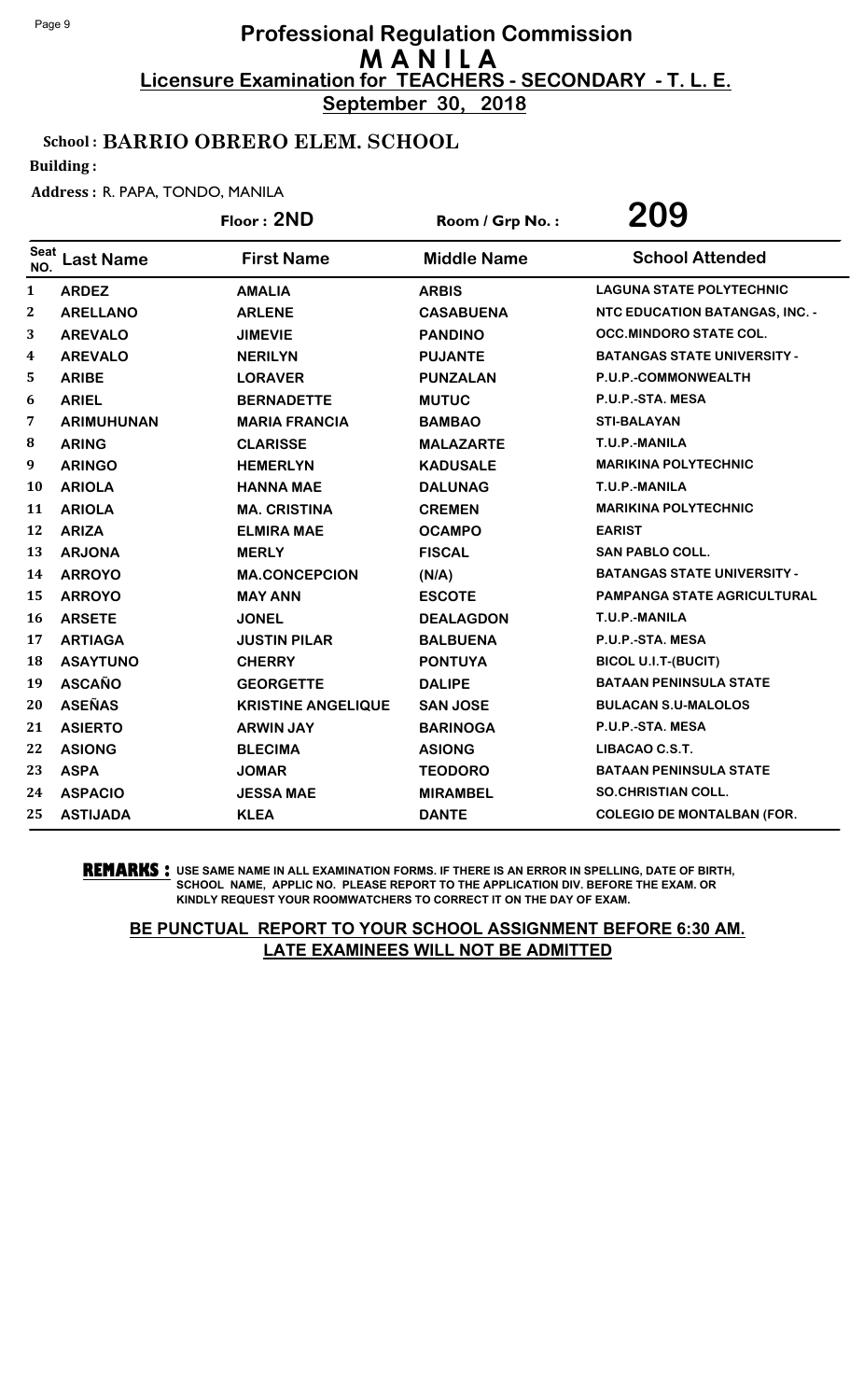**September 30, 2018**

## School : BARRIO OBRERO ELEM. SCHOOL

Building :

#### Address : R. PAPA, TONDO, MANILA

|              |                  | Floor: 2ND               | Room / Grp No.:    | 210                                       |
|--------------|------------------|--------------------------|--------------------|-------------------------------------------|
| Seat<br>NO.  | <b>Last Name</b> | <b>First Name</b>        | <b>Middle Name</b> | <b>School Attended</b>                    |
| $\mathbf{1}$ | <b>ASUNCION</b>  | <b>CLARA JEAN</b>        | <b>DOINOG</b>      | <b>BESTLINK COLLEGE OF THE</b>            |
| $\mathbf{2}$ | <b>ASUNCION</b>  | <b>RAINER</b>            | <b>DE JESUS</b>    | <b>BATAAN PENINSULA STATE</b>             |
| 3            | <b>ATAD</b>      | <b>MAJA GRACIA</b>       | <b>ARROYO</b>      | T.U.P.-MANILA                             |
| 4            | <b>ATAJAR</b>    | <b>AIZLE</b>             | <b>ALAS</b>        | <b>BATANGAS STATE UNIVERSITY -</b>        |
| 5            | <b>ATENCIO</b>   | <b>JULY</b>              | <b>ANQUELO</b>     | <b>EARIST</b>                             |
| 6            | <b>ATIENZA</b>   | PAMELA JOY               | <b>ALAYON</b>      | <b>BATANGAS S.U.-BATANGAS CITY</b>        |
| 7            | <b>ATOG</b>      | <b>MARRY GRACE JOYCE</b> | <b>DELA CUESTA</b> | <b>BATANGAS STATE UNIVERSITY -</b>        |
| 8            | <b>ATOLE</b>     | <b>KIMBERLY JOYCE</b>    | <b>MUSA</b>        | <b>U OF RIZAL SYS.-MORONG</b>             |
| 9            | <b>AURELIO</b>   | <b>JEREMIE JOAN</b>      | <b>GALILON</b>     | UNIVERSITY OF CALOOCAN CITY(for. CC       |
| 10           | <b>AUSTRIA</b>   | <b>ANNIE GRACE</b>       | <b>CORAL</b>       | CENTRAL BICOL S.U. A. (for. CSSAC)-       |
| 11           | <b>AUSTRIA</b>   | <b>NOMER</b>             | <b>TAMAYO</b>      | <b>U OF RIZAL SYS.-CAINTA</b>             |
| 12           | <b>AUSTRIA</b>   | <b>SHIELA MARIE</b>      | <b>MICULOB</b>     | <b>U OF RIZAL SYS.-CAINTA</b>             |
| 13           | <b>AVENIDO</b>   | <b>REYNALYN</b>          | <b>SURAT</b>       | <b>CAVITE S.U.-INDANG</b>                 |
| 14           | <b>AVENIO</b>    | <b>GERLYN</b>            | <b>DELA CRUZ</b>   | <b>DON HONORIO VENTURA TECH. S.U</b>      |
| 15           | <b>AVES</b>      | <b>JIMELYN</b>           | <b>MAPULA</b>      | <b>BICOL U.I.T-(BUCIT)</b>                |
| 16           | <b>AVILA</b>     | <b>ALPHINE</b>           | <b>DELA CRUZ</b>   | <b>VALENZUELA C.P.C.</b>                  |
| 17           | <b>AWAYAN</b>    | <b>MICHAEL</b>           | <b>LAGUNAY</b>     | <b>CAMIGUIN POLY. STATE COLL.</b>         |
| 18           | <b>AYALA</b>     | <b>AIRA MELANIE</b>      | <b>VILLANUEVA</b>  | T.U.P.-CAVITE                             |
| 19           | <b>AYEN</b>      | <b>ROSELYN</b>           | <b>JAVIER</b>      | <b>EARIST</b>                             |
| 20           | <b>AYOS</b>      | <b>JEAN MARIE</b>        | <b>MONTAÑA</b>     | <b>EARIST</b>                             |
| 21           | <b>AYRAN</b>     | <b>LESTHER</b>           | <b>CABANGCA</b>    | <b>EARIST</b>                             |
| 22           | <b>AYSON</b>     | <b>AIRA MARIE</b>        | <b>DE GUZMAN</b>   | <b>DON HONORIO VENTURA TECH. S.U</b>      |
| 23           | <b>AYSON</b>     | <b>CRISTY</b>            | <b>VIGILLA</b>     | <b>NAT.COLL.SCI &amp; TECH-DASMARINAS</b> |
| 24           | <b>AYSON</b>     | <b>JESSA</b>             | <b>LAMONTE</b>     | <b>BATANGAS S.U.-BATANGAS CITY</b>        |
| 25           | <b>AÑONUEVO</b>  | <b>AIRA</b>              | <b>ANGAY</b>       | <b>CAMARINES NORTE S.C.-DAET</b>          |

**REMARKS :** USE SAME NAME IN ALL EXAMINATION FORMS. IF THERE IS AN ERROR IN SPELLING, DATE OF BIRTH, SCHOOL NAME, APPLIC NO. PLEASE REPORT TO THE APPLICATION DIV. BEFORE THE EXAM. OR KINDLY REQUEST YOUR ROOMWATCHERS TO CORRECT IT ON THE DAY OF EXAM.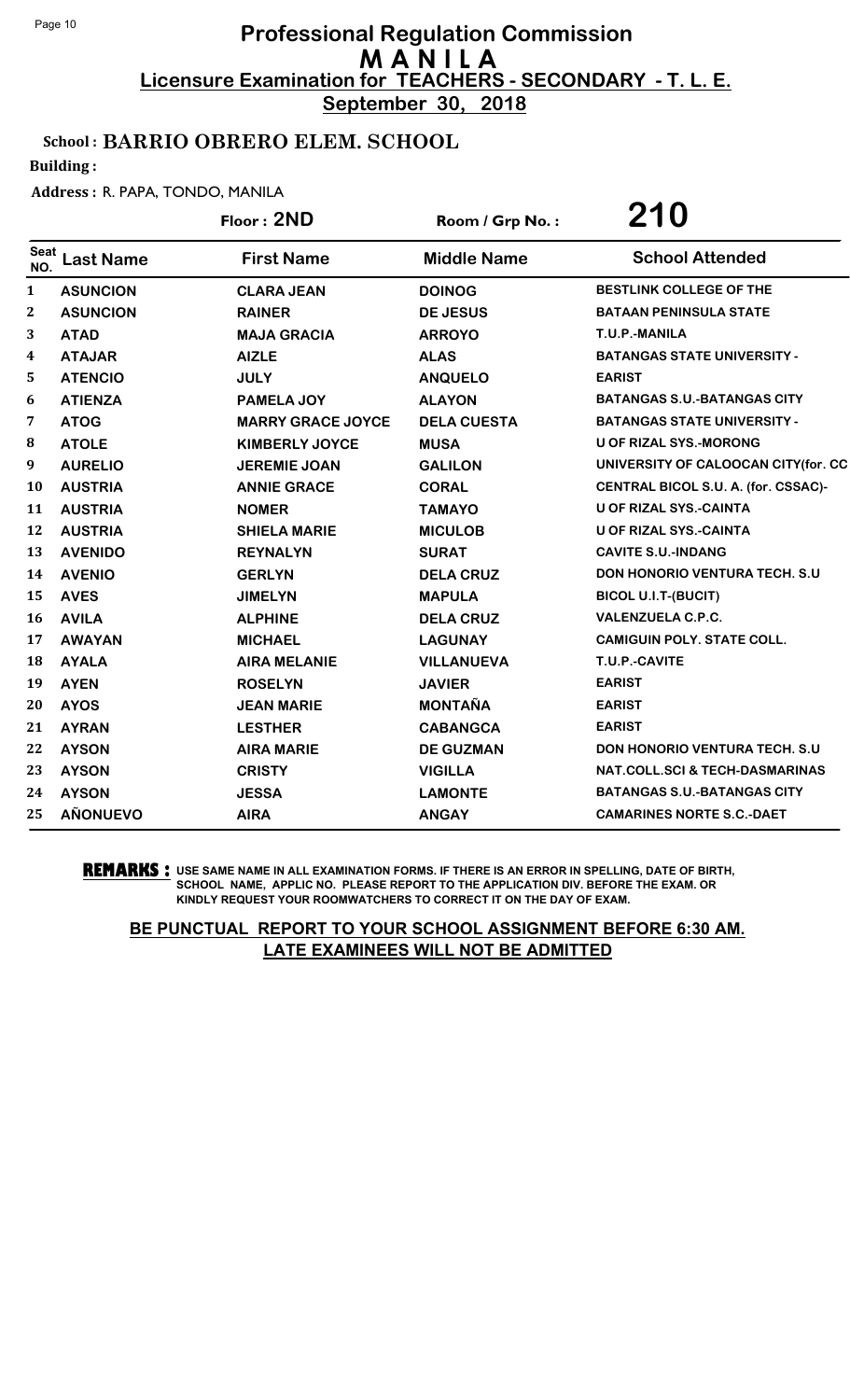**September 30, 2018**

## School : BARRIO OBRERO ELEM. SCHOOL

Building :

#### Address : R. PAPA, TONDO, MANILA

|              |                  | Floor: 2ND            | Room / Grp No.:    | 211                                   |
|--------------|------------------|-----------------------|--------------------|---------------------------------------|
| Seat<br>NO.  | <b>Last Name</b> | <b>First Name</b>     | <b>Middle Name</b> | <b>School Attended</b>                |
| $\mathbf{1}$ | <b>AÑONUEVO</b>  | <b>CARIES</b>         | <b>RAMOS</b>       | <b>BATANGAS STATE UNIVERSITY -</b>    |
| 2            | <b>AÑONUEVO</b>  | <b>RONALYN</b>        | <b>MURALLA</b>     | <b>EARIST</b>                         |
| 3            | <b>AÑOSA</b>     | <b>DIESERRY</b>       | <b>GABRINO</b>     | <b>EARIST</b>                         |
| 4            | <b>AñONUEVO</b>  | <b>RENALENE</b>       | <b>FERNANDEZ</b>   | <b>PARADIGM COLLGS OF</b>             |
| 5            | <b>BABASA</b>    | <b>JOANNA MARIE</b>   | <b>FERRER</b>      | <b>COLEGIO DE MONTALBAN (FOR.</b>     |
| 6            | <b>BABASA</b>    | <b>MARDY</b>          | <b>CASTAÑEDA</b>   | ABRA S.I.S.T.-LAGANGILANG             |
| 7            | <b>BACAL</b>     | <b>SHAIRENE JOYCE</b> | <b>FRANCISCO</b>   | <b>BATANGAS S.U.-BATANGAS CITY</b>    |
| 8            | <b>BACALA</b>    | <b>EDITHA</b>         | <b>OLIVAN</b>      | <b>COLEGIO DE MONTALBAN (FOR.</b>     |
| 9            | <b>BACALANDO</b> | <b>HANNAH</b>         | <b>RUNES</b>       | UNIV.OF STO. TOMAS                    |
| <b>10</b>    | <b>BACALE</b>    | <b>GINEL JOYCE</b>    | <b>BERNARDINO</b>  | P.U.P.-COMMONWEALTH                   |
| 11           | <b>BACANO</b>    | <b>MARY KRIZZA</b>    | <b>BELO</b>        | T.U.P.-CAVITE                         |
| 12           | <b>BACER</b>     | <b>BRADLEY SCOTT</b>  | <b>CABALLERO</b>   | DON BOSCO COLL. SEM.-LAGUNA           |
| 13           | <b>BACILES</b>   | <b>MARNEL</b>         | <b>MARARAC</b>     | <b>BATAAN PENINSULA STATE</b>         |
| 14           | <b>BACOLOD</b>   | <b>JANLIANNE</b>      | <b>ESTRAÑERO</b>   | <b>U OF RIZAL SYS.-TAYTAY</b>         |
| 15           | <b>BACOR</b>     | <b>WENCY GRACE</b>    | <b>LEGION</b>      | UNIVERSITY OF CALOOCAN CITY(for. CC   |
| <b>16</b>    | <b>BACORDO</b>   | <b>VILLA LUZ</b>      | <b>MATA</b>        | N. T. C.                              |
| 17           | <b>BACULPO</b>   | <b>KRIZELLE ANN</b>   | <b>MELENDRES</b>   | <b>U OF RIZAL SYS.-TANAY</b>          |
| 18           | <b>BADANGO</b>   | <b>ROSALIA</b>        | <b>GAJE</b>        | <b>EASTERN SAMAR STATE U - GUIUAN</b> |
| 19           | <b>BADARAN</b>   | <b>ROAN</b>           | <b>PALIMA</b>      | <b>BULACAN S.U-MALOLOS</b>            |
| 20           | <b>BADOLIS</b>   | <b>ROSEMARIE</b>      | <b>TALAVERA</b>    | <b>BULACAN S.U-MALOLOS</b>            |
| 21           | <b>BAGA</b>      | <b>SHARMINE</b>       | <b>GOMEZ</b>       | UNIVERSITY OF CALOOCAN CITY(for. CC   |
| 22           | <b>BAGACINA</b>  | <b>JOMINA</b>         | <b>PADILLA</b>     | P.U.P.-COMMONWEALTH                   |
| 23           | <b>BAGANG</b>    | <b>JOMARI</b>         | <b>TALLEDO</b>     | <b>U OF RIZAL SYS.-CAINTA</b>         |
| 24           | <b>BAGAS</b>     | <b>MARY JANE</b>      | <b>CABIZARES</b>   | <b>NOTRE DAME UNIV.-COTABATO</b>      |
| 25           | <b>BAGASINA</b>  | <b>ANNA MARIE</b>     | <b>ALVAREZ</b>     | T.U.P.-MANILA                         |

**REMARKS :** USE SAME NAME IN ALL EXAMINATION FORMS. IF THERE IS AN ERROR IN SPELLING, DATE OF BIRTH, SCHOOL NAME, APPLIC NO. PLEASE REPORT TO THE APPLICATION DIV. BEFORE THE EXAM. OR KINDLY REQUEST YOUR ROOMWATCHERS TO CORRECT IT ON THE DAY OF EXAM.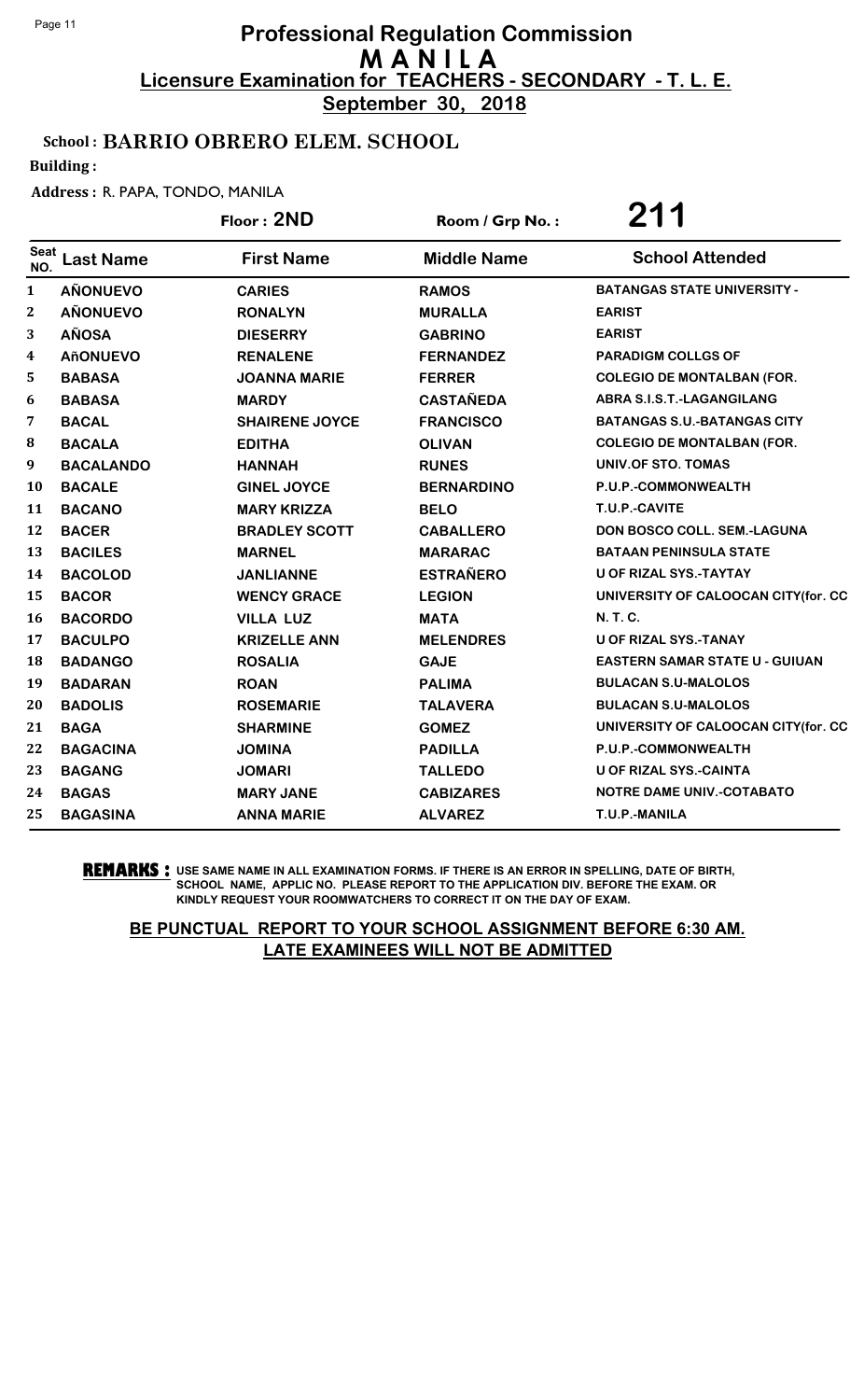**September 30, 2018**

## School : BARRIO OBRERO ELEM. SCHOOL

Building :

#### Address : R. PAPA, TONDO, MANILA

|                    |                   | Floor: 2ND               | Room / Grp No.:    | 212                                   |
|--------------------|-------------------|--------------------------|--------------------|---------------------------------------|
| <b>Seat</b><br>NO. | <b>Last Name</b>  | <b>First Name</b>        | <b>Middle Name</b> | <b>School Attended</b>                |
| $\mathbf{1}$       | <b>BAGNOL</b>     | <b>MARY GRACE</b>        | <b>VELASCO</b>     | N.E.U.S.T-SAN ISIDRO                  |
| $\boldsymbol{2}$   | <b>BAGOS</b>      | <b>MARY CENDY JOY</b>    | <b>DATINGUINOO</b> | <b>BATANGAS S.U.-BATANGAS CITY</b>    |
| 3                  | <b>BAGUHIN</b>    | <b>MARIAN</b>            | <b>CAGAMPANG</b>   | <b>NEW ERA UNIV.</b>                  |
| 4                  | <b>BAGUIDAN</b>   | <b>JESSA MEA</b>         | <b>LIM</b>         | <b>VALENZUELA C.P.C.</b>              |
| 5                  | <b>BAGUIO</b>     | <b>RONEANN</b>           | <b>VIÑA</b>        | ZAMBO.CITY STATE POLY. COLL.          |
| 6                  | <b>BAGUNU</b>     | <b>DOMINIQUE</b>         | <b>PERUELO</b>     | T.U.P.-MANILA                         |
| 7                  | <b>BAHIAN</b>     | <b>RODELYN</b>           | <b>DELA CRUZ</b>   | <b>MINDANAO U.S.T.-OROQUIETA</b>      |
| 8                  | <b>BAJADO</b>     | <b>JUDY ANN</b>          | <b>SANTIAGO</b>    | <b>BULACAN S.U-MALOLOS</b>            |
| 9                  | <b>BAJAMONDE</b>  | <b>DIANA ROSE</b>        | <b>PLAZA</b>       | UNIVERSITY OF CALOOCAN CITY(for. CC   |
| <b>10</b>          | <b>BAJEN</b>      | <b>NIVEA</b>             | <b>SAYO</b>        | UNIVERSITY OF CALOOCAN CITY(for. CC   |
| 11                 | <b>BAKING</b>     | <b>DENNIS</b>            | <b>GUECO</b>       | <b>DON HONORIO VENTURA TECH. S.U.</b> |
| 12                 | <b>BAKING</b>     | <b>JOBEL</b>             | <b>DIZON</b>       | <b>DON HONORIO VENTURA TECH. S.U.</b> |
| 13                 | <b>BAKING</b>     | <b>LAWRENCE LLOYD</b>    | <b>VILLANUEVA</b>  | DON HONORIO VENTURA TECH. S.U         |
| 14                 | <b>BAKING</b>     | <b>ROSARIO</b>           | <b>MANIO</b>       | <b>DON HONORIO VENTURA TECH. S.U.</b> |
| 15                 | <b>BAL-UT</b>     | <b>GIN</b>               | <b>GARCIA</b>      | <b>NEW ERA UNIV.</b>                  |
| <b>16</b>          | <b>BALA</b>       | <b>RAMIL</b>             | <b>AGRANO</b>      | <b>TARLAC STATE UNIV.</b>             |
| 17                 | <b>BALADJI</b>    | <b>ABDULAZID</b>         | <b>ABBAS</b>       | ZAMBO.CITY STATE POLY. COLL.          |
| 18                 | <b>BALAGUER</b>   | <b>ALEJANDRO</b>         | <b>JANORAS</b>     | <b>MARIKINA POLYTECHNIC</b>           |
| 19                 | <b>BALAJADIA</b>  | <b>AIRON LOISE ARITZ</b> | <b>BAGALAWIS</b>   | DON HONORIO VENTURA TECH. S.U         |
| 20                 | <b>BALANDO</b>    | <b>RONALYN</b>           | <b>AÑOC</b>        | T.U.P.-CAVITE                         |
| 21                 | <b>BALANGATAN</b> | <b>VERONICA</b>          | <b>MISON</b>       | <b>CAVITE S.U.-ROSARIO</b>            |
| 22                 | <b>BALANI</b>     | <b>JONALYN</b>           | <b>ILAO</b>        | <b>BATANGAS STATE UNIVERSITY -</b>    |
| 23                 | <b>BALANO</b>     | <b>MARLON</b>            | <b>BACLAO</b>      | T.U.P.-MANILA                         |
| 24                 | <b>BALANZA</b>    | <b>MELANIE</b>           | <b>NEYPES</b>      | T.U.P.-MANILA                         |
| 25                 | <b>BALANZA</b>    | <b>NIKKA JANNE</b>       | <b>HUELE</b>       | <b>U OF ANTIQUE-SIBALOM</b>           |

**REMARKS :** USE SAME NAME IN ALL EXAMINATION FORMS. IF THERE IS AN ERROR IN SPELLING, DATE OF BIRTH, SCHOOL NAME, APPLIC NO. PLEASE REPORT TO THE APPLICATION DIV. BEFORE THE EXAM. OR KINDLY REQUEST YOUR ROOMWATCHERS TO CORRECT IT ON THE DAY OF EXAM.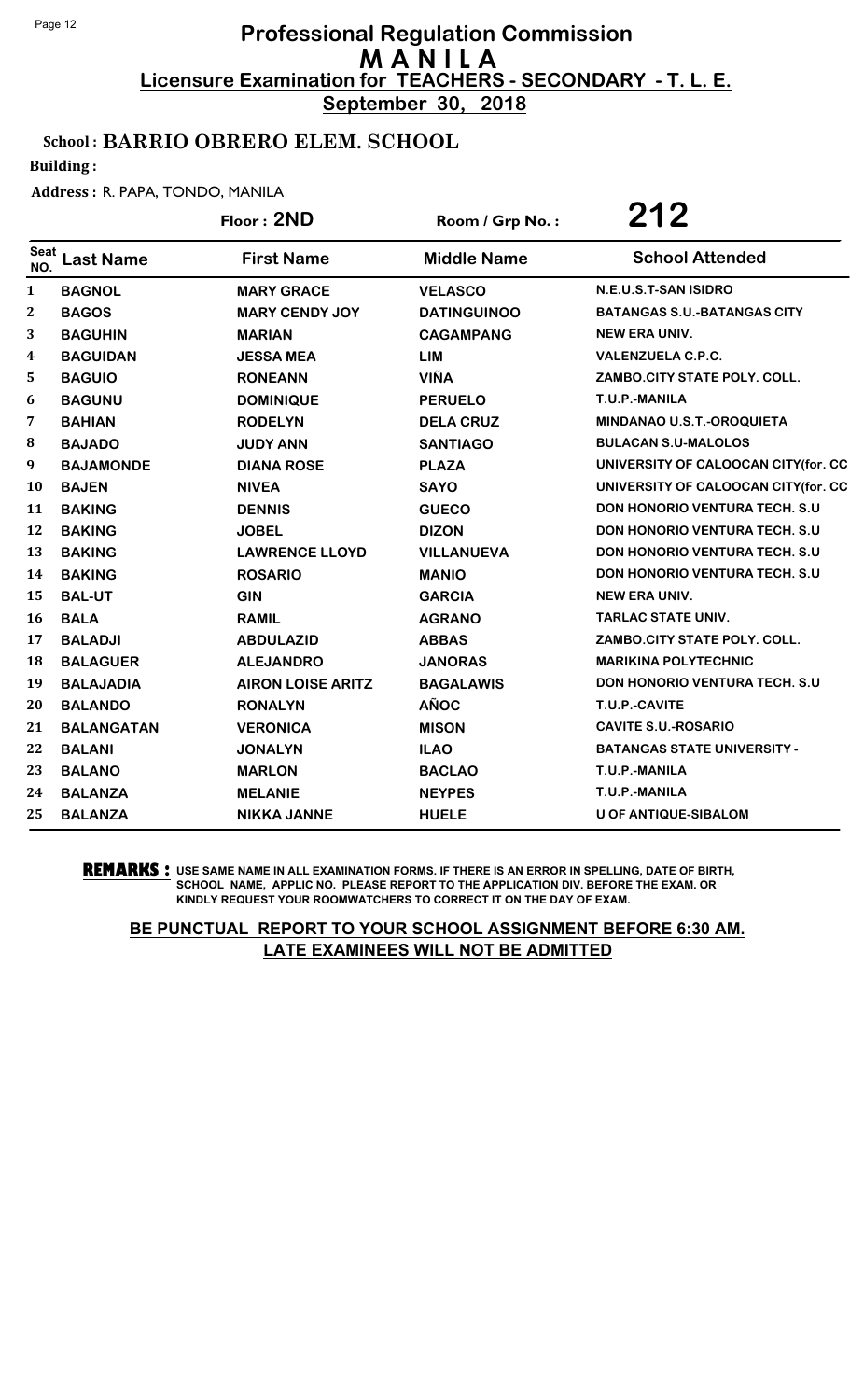**September 30, 2018**

## School : BARRIO OBRERO ELEM. SCHOOL

Building :

#### Address : R. PAPA, TONDO, MANILA

|              |                    | Floor: 2ND            | Room / Grp No.:    | 213                                   |
|--------------|--------------------|-----------------------|--------------------|---------------------------------------|
| Seat<br>NO.  | <b>Last Name</b>   | <b>First Name</b>     | <b>Middle Name</b> | <b>School Attended</b>                |
| $\mathbf{1}$ | <b>BALAORO</b>     | <b>GERALDINE</b>      | <b>RAMIREZ</b>     | <b>N. T. C.</b>                       |
| 2            | <b>BALASTA</b>     | <b>MARY ROSE</b>      | <b>CAPOQUIAN</b>   | <b>U.E.P.-CATARMAN</b>                |
| 3            | <b>BALATBAT</b>    | <b>RUSSEL</b>         | <b>BALUYUT</b>     | <b>DON HONORIO VENTURA TECH. S.U.</b> |
| 4            | <b>BALAWANG</b>    | <b>RAUL</b>           | <b>YTANG</b>       | <b>QUEZON CITY P.U.</b>               |
| 5            | <b>BALAYON</b>     | <b>JOHN</b>           | <b>ULPANI</b>      | <b>NO.ILOILO P.S.C.-ESTANCIA</b>      |
| 6            | <b>BALBACAL</b>    | <b>MARY JOY</b>       | <b>GAMO</b>        | <b>BATANGAS STATE UNIVERSITY -</b>    |
| 7            | <b>BALBANERO</b>   | <b>MARK ANTHONY</b>   | <b>ACAPULCO</b>    | UNIV.OF CEBU                          |
| 8            | <b>BALBIS</b>      | <b>JOEY PAULO</b>     | N/A                | <b>EARIST</b>                         |
| 9            | <b>BALBONA</b>     | <b>CRIS</b>           | <b>GALVEZ</b>      | <b>CAPIZ S.U. MAIN-ROXAS CITY</b>     |
| 10           | <b>BALBUENA</b>    | <b>MICHAEL FERNAN</b> | <b>BATALLA</b>     | <b>CAMARINES NORTE S.C.-DAET</b>      |
| 11           | <b>BALDESCO</b>    | <b>ELIEL</b>          | <b>MAGNO</b>       | <b>EARIST</b>                         |
| 12           | <b>BALDIA</b>      | <b>RONNIE JR</b>      | <b>BULAN</b>       | <b>VALENZUELA C.P.C.</b>              |
| 13           | <b>BALDON</b>      | <b>LORENA</b>         | <b>POMBO</b>       | T.U.P.-MANILA                         |
| 14           | <b>BALDONADO</b>   | <b>ANJELOU</b>        | <b>DUPITAS</b>     | <b>NEW ERA UNIV.</b>                  |
| 15           | <b>BALDONADO</b>   | <b>LUZIEL</b>         | <b>BIALA</b>       | <b>VALENZUELA C.P.C.</b>              |
| <b>16</b>    | <b>BALDRIAS</b>    | <b>MARRY JHOY</b>     | <b>VILLAJIN</b>    | <b>BATANGAS STATE UNIVERSITY -</b>    |
| 17           | <b>BALGOS</b>      | <b>SHINIE</b>         | <b>BEBAYO</b>      | <b>VALENZUELA C.P.C.</b>              |
| <b>18</b>    | <b>BALILING</b>    | <b>ROMEO JR</b>       | <b>BALABA</b>      | <b>HOLY NAME UNIV</b>                 |
| 19           | <b>BALILU</b>      | <b>REYMOND</b>        | <b>GALANG</b>      | <b>DON HONORIO VENTURA TECH. S.U.</b> |
| 20           | <b>BALINGIT</b>    | <b>MERRY JOY</b>      | <b>LAPUZ</b>       | <b>BULACAN S.U-MALOLOS</b>            |
| 21           | <b>BALINGIT</b>    | <b>RHEALYNE</b>       | <b>AGOTE</b>       | <b>BESTLINK COLLEGE OF THE</b>        |
| 22           | <b>BALLA</b>       | <b>MERCY</b>          | <b>BALBIDO</b>     | <b>BICOL UNIV.-TABACO</b>             |
| 23           | <b>BALLARTA</b>    | <b>SHAIRA</b>         | <b>CALDERON</b>    | <b>EARIST</b>                         |
| 24           | <b>BALLESTEROS</b> | <b>JESSIECA</b>       | <b>PALERIT</b>     | <b>NEW ERA UNIV.</b>                  |
| 25           | <b>BALLO-ALLO</b>  | <b>GUNDEL</b>         | <b>CALO</b>        | <b>SURIGAO S.C.T.</b>                 |

**REMARKS :** USE SAME NAME IN ALL EXAMINATION FORMS. IF THERE IS AN ERROR IN SPELLING, DATE OF BIRTH, SCHOOL NAME, APPLIC NO. PLEASE REPORT TO THE APPLICATION DIV. BEFORE THE EXAM. OR KINDLY REQUEST YOUR ROOMWATCHERS TO CORRECT IT ON THE DAY OF EXAM.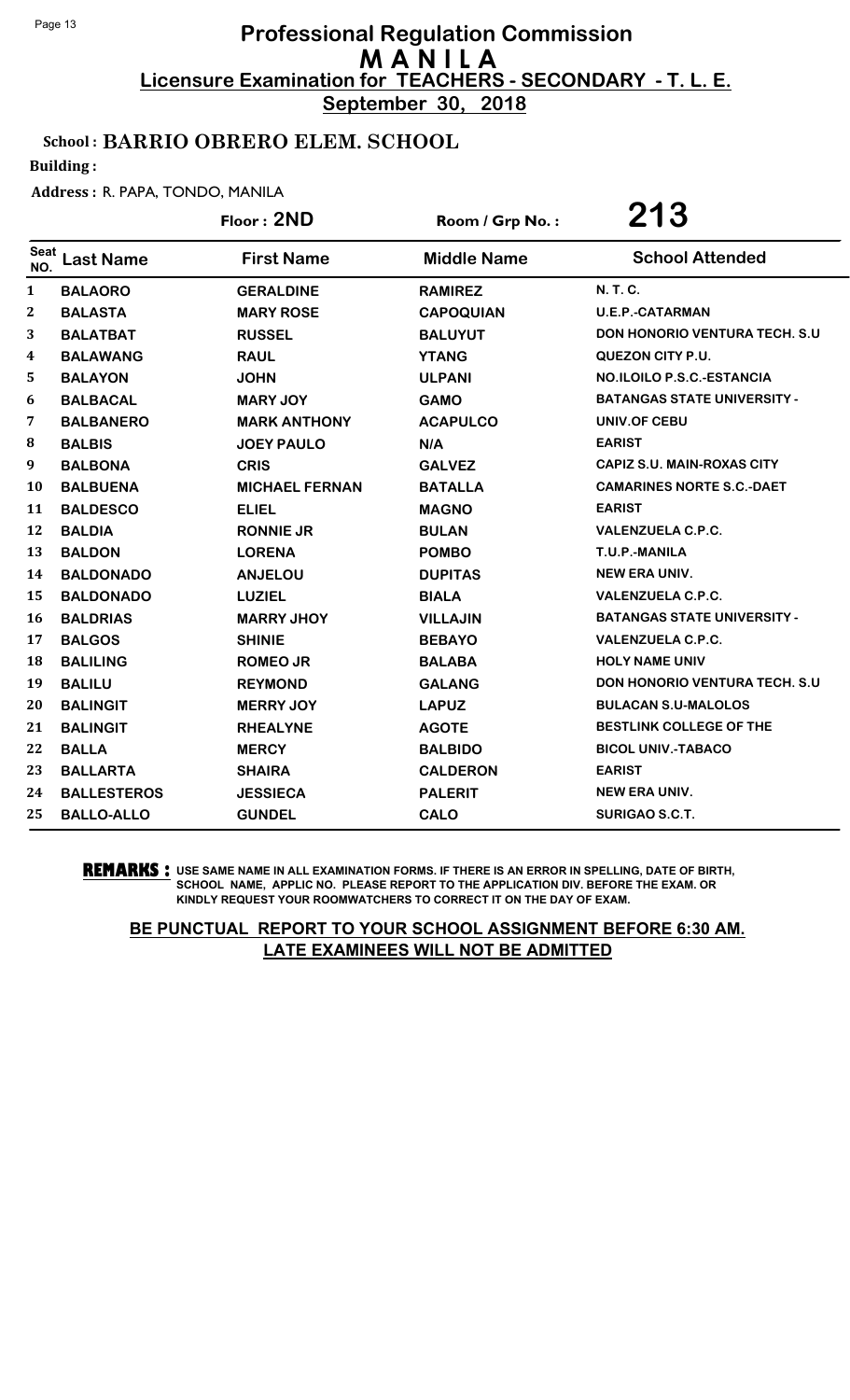**September 30, 2018**

## School : BARRIO OBRERO ELEM. SCHOOL

Building :

#### Address : R. PAPA, TONDO, MANILA

|              |                   | Floor: 3RD           | Room / Grp No.:    | <b>301</b>                              |
|--------------|-------------------|----------------------|--------------------|-----------------------------------------|
| Seat<br>NO.  | <b>Last Name</b>  | <b>First Name</b>    | <b>Middle Name</b> | <b>School Attended</b>                  |
| $\mathbf{1}$ | <b>BALMES</b>     | <b>CIALMARI</b>      | <b>ODEÑA</b>       | <b>MARIKINA POLYTECHNIC</b>             |
| 2            | <b>BALMES</b>     | <b>SHELLA ROSE</b>   | <b>MOSENDE</b>     | <b>BESTLINK COLLEGE OF THE</b>          |
| 3            | <b>BALTAZAR</b>   | <b>MARIE CRIS</b>    | <b>LAYUG</b>       | PAMPANGA STATE AGRICULTURAL             |
| 4            | <b>BALTES</b>     | <b>MAYLINDA</b>      | <b>ORA</b>         | <b>NAVAL S.U.-NAVAL</b>                 |
| 5            | <b>BALUBAYAN</b>  | <b>DONNA MAE</b>     | <b>PACIS</b>       | <b>VALENZUELA C.P.C.</b>                |
| 6            | <b>BALUYOT</b>    | <b>ARWIN</b>         | <b>TRINANES</b>    | <b>VALENZUELA C.P.C.</b>                |
| 7            | <b>BALUYOT</b>    | <b>AYRA VENICE</b>   | <b>LATIZA</b>      | <b>VALENZUELA C.P.C.</b>                |
| 8            | <b>BANAAG</b>     | <b>JOEFREL</b>       | <b>MADRIGAL</b>    | <b>BATANGAS S.U.-BATANGAS CITY</b>      |
| 9            | <b>BANDAL</b>     | <b>MARITES</b>       | <b>CASTILLO</b>    | <b>BALICUATRO C.A.T.</b>                |
| 10           | <b>BANDOY</b>     | <b>BALTAZAR</b>      | <b>PADERAN</b>     | <b>EASTERN SAMAR STATE U - GUIUAN</b>   |
| 11           | <b>BANGABANGA</b> | <b>JOHN NIKKO</b>    | <b>SIOBAL</b>      | <b>U OF RIZAL SYS.-MORONG</b>           |
| 12           | <b>BANHAG</b>     | <b>ROSEANN</b>       | <b>UNTALAN</b>     | T.U.P.-MANILA                           |
| 13           | <b>BANSIL</b>     | <b>ANAMARIE</b>      | <b>RAMOS</b>       | <b>DON HONORIO VENTURA TECH. S.U.</b>   |
| 14           | <b>BANTAD</b>     | <b>MYLENE</b>        | <b>MAHINAY</b>     | <b>CAVITE S.U.-ROSARIO</b>              |
| 15           | <b>BANTILLO</b>   | <b>MARY JOY</b>      | <b>CARMONA</b>     | <b>RIZAL TECH UNIV</b>                  |
| 16           | <b>BANTO</b>      | <b>SORAYAH</b>       | <b>DIMALNA</b>     | <b>BATANGAS STATE UNIVERSITY -</b>      |
| 17           | <b>BANZUELO</b>   | <b>JAY</b>           | <b>RIANO</b>       | <b>ROMBLON STATE UNIV. (FOR ROMBLON</b> |
| 18           | <b>BAQUIRAN</b>   | <b>ALYANNA MARIE</b> | <b>MOYA</b>        | <b>BULACAN S.U-MALOLOS</b>              |
| 19           | <b>BARAL</b>      | <b>MARIAN</b>        | <b>SABRIDO</b>     | <b>BATANGAS STATE UNIVERSITY -</b>      |
| 20           | <b>BARAO</b>      | <b>NOROLHODA</b>     | <b>OSOP</b>        | LANAO NAT. C.A.T.                       |
| 21           | <b>BARBADO</b>    | <b>JEROLD</b>        | <b>PASCUAL</b>     | <b>U.E.P.-CATARMAN</b>                  |
| 22           | <b>BARBARA</b>    | <b>HERLYN</b>        | <b>GONZALES</b>    | UNIVERSITY OF CALOOCAN CITY(for. CC     |
| 23           | <b>BARCEBAL</b>   | <b>JEDDALYN</b>      | <b>FULAY</b>       | T.U.P.-MANILA                           |
| 24           | <b>BARCEBAL</b>   | <b>JOSHUA</b>        | <b>FULAY</b>       | <b>EARIST</b>                           |
| 25           | <b>BARCELO</b>    | <b>SAMMUEL</b>       | <b>MANANDEG</b>    | <b>EARIST</b>                           |

**REMARKS :** USE SAME NAME IN ALL EXAMINATION FORMS. IF THERE IS AN ERROR IN SPELLING, DATE OF BIRTH, SCHOOL NAME, APPLIC NO. PLEASE REPORT TO THE APPLICATION DIV. BEFORE THE EXAM. OR KINDLY REQUEST YOUR ROOMWATCHERS TO CORRECT IT ON THE DAY OF EXAM.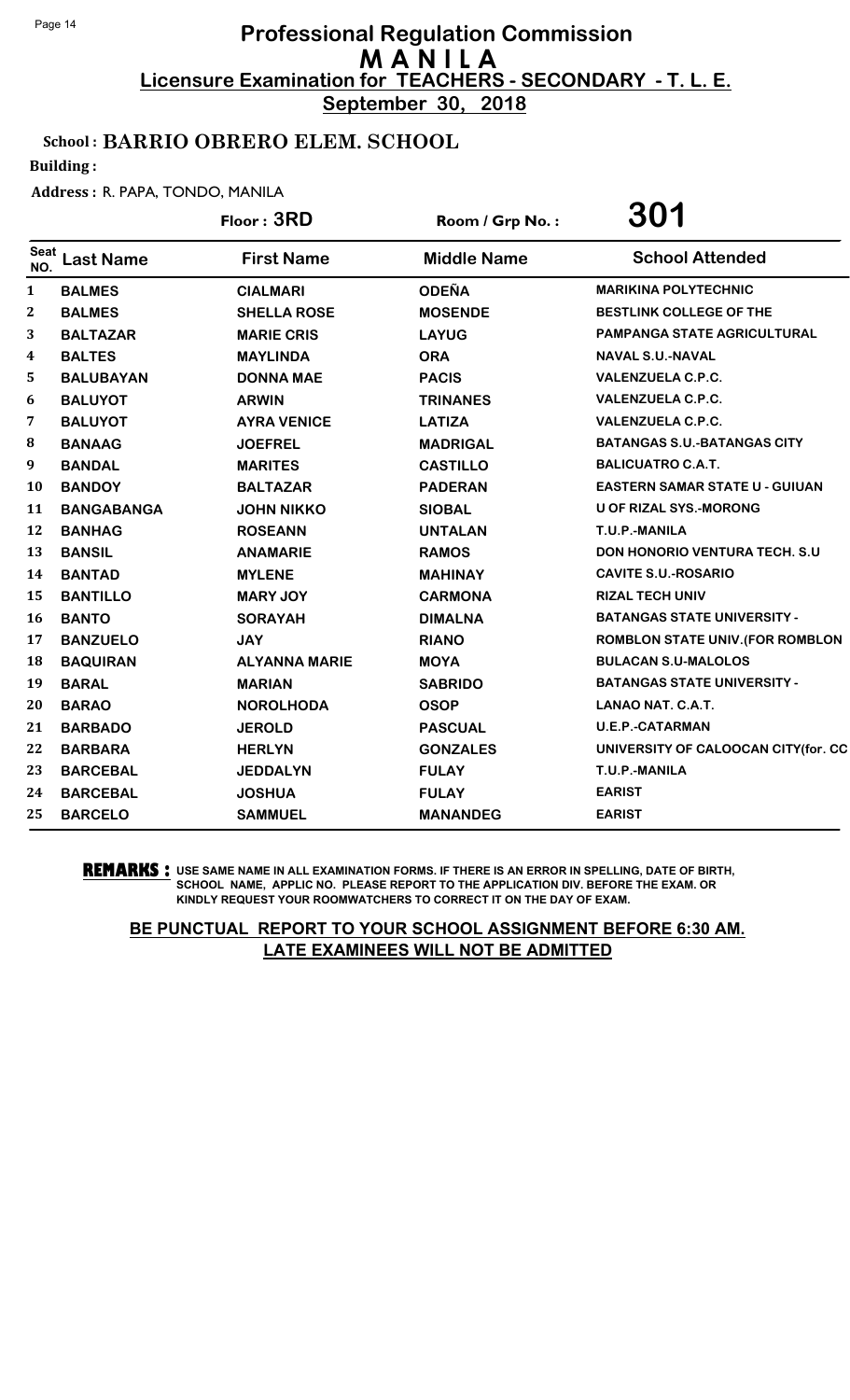**September 30, 2018**

## School : BARRIO OBRERO ELEM. SCHOOL

Building :

#### Address : R. PAPA, TONDO, MANILA

|              |                   | Floor: 3RD             | Room / Grp No.:    | 302                                   |
|--------------|-------------------|------------------------|--------------------|---------------------------------------|
| Seat<br>NO.  | <b>Last Name</b>  | <b>First Name</b>      | <b>Middle Name</b> | <b>School Attended</b>                |
| 1            | <b>BARCELON</b>   | <b>MARA</b>            | <b>CADAG</b>       | <b>U OF RIZAL SYS.-MORONG</b>         |
| $\mathbf{2}$ | <b>BARCIAL</b>    | <b>DANILO</b>          | <b>VILLACORTE</b>  | SO.LEYTE S.U.-SOGOD                   |
| 3            | <b>BARDAJE</b>    | <b>ANA CRISTINA</b>    | <b>LABANDA</b>     | <b>EVSU-TACLOBAN</b>                  |
| 4            | <b>BARGADO</b>    | <b>JOYLYN</b>          | <b>PAGELA</b>      | <b>EARIST</b>                         |
| 5            | <b>BARGO</b>      | <b>JAMES BRYAN</b>     | <b>NEDIA</b>       | P.U.P.-STA. MESA                      |
| 6            | <b>BARGO</b>      | <b>LOVELYN</b>         | <b>FILLARTOS</b>   | <b>RIZAL TECH UNIV</b>                |
| 7            | <b>BARIAS</b>     | <b>JAYLENE</b>         | <b>SANTIAGO</b>    | T.U.P.-CAVITE                         |
| 8            | <b>BARIUAN</b>    | <b>HILDA</b>           | <b>LAGRIO</b>      | <b>CAGAYAN STATE UNIV.-PIAT</b>       |
| 9            | <b>BARNOBAL</b>   | <b>RONA</b>            | <b>LIRA</b>        | <b>U.E.P.-CATARMAN</b>                |
| 10           | <b>BARRAMIDA</b>  | <b>CHIRRY</b>          | <b>BUENSALIDA</b>  | <b>U.E.P.-CATARMAN</b>                |
| 11           | <b>BARREDO</b>    | <b>ALEXANDRIA</b>      | <b>DUMLAO</b>      | P.U.P.-STA. MESA                      |
| 12           | <b>BARRIENTOS</b> | <b>LORELYN</b>         | <b>MARANAN</b>     | P.U.P.-STO TOMAS                      |
| 13           | <b>BARRUGA</b>    | <b>CHRISTINE DIANE</b> | <b>GALINDON</b>    | UNIVERSITY OF CALOOCAN CITY(for. CC   |
| 14           | <b>BARSATAN</b>   | <b>VEE JAY</b>         | <b>CUTARAN</b>     | T.U.P.-MANILA                         |
| 15           | <b>BARZAGA</b>    | <b>JELLY ANN</b>       | <b>BERIOSO</b>     | <b>RIZAL TECH UNIV</b>                |
| 16           | <b>BAS</b>        | <b>JANNENALYN</b>      | <b>ABALOS</b>      | <b>EARIST</b>                         |
| 17           | <b>BASA</b>       | <b>HARREM KEIL</b>     | <b>YUMANG</b>      | <b>EARIST</b>                         |
| 18           | <b>BASA</b>       | <b>ROSEMARIE</b>       | <b>MONTOYA</b>     | <b>PAMPANGA STATE AGRICULTURAL</b>    |
| 19           | <b>BASAGAN</b>    | <b>FRANCISCA</b>       | <b>TABOSO</b>      | <b>BILIRAN NAT. AGRI.CO</b>           |
| 20           | <b>BASAL</b>      | <b>JEROME</b>          | <b>ENATE</b>       | T.U.P.-MANILA                         |
| 21           | <b>BASAÑES</b>    | <b>ROBERT</b>          | <b>BARING</b>      | <b>C.HILADO S.F.C.-BINALBAGAN</b>     |
| 22           | <b>BASCO</b>      | <b>JOHN CHRISTIAN</b>  | <b>ELLAO</b>       | <b>BATANGAS STATE UNIVERSITY -</b>    |
| 23           | <b>BASILIO</b>    | <b>JOCELYN</b>         | <b>MIRANDA</b>     | <b>PAMPANGA STATE AGRICULTURAL</b>    |
| 24           | <b>BASILIO</b>    | <b>MARIELLE</b>        | <b>MAGNO</b>       | <b>DON HONORIO VENTURA TECH. S.U.</b> |
| 25           | <b>BASIT</b>      | <b>HAYDEE</b>          | <b>CONSUL</b>      | <b>BATANGAS STATE UNIVERSITY -</b>    |
|              |                   |                        |                    |                                       |

**REMARKS :** USE SAME NAME IN ALL EXAMINATION FORMS. IF THERE IS AN ERROR IN SPELLING, DATE OF BIRTH, SCHOOL NAME, APPLIC NO. PLEASE REPORT TO THE APPLICATION DIV. BEFORE THE EXAM. OR KINDLY REQUEST YOUR ROOMWATCHERS TO CORRECT IT ON THE DAY OF EXAM.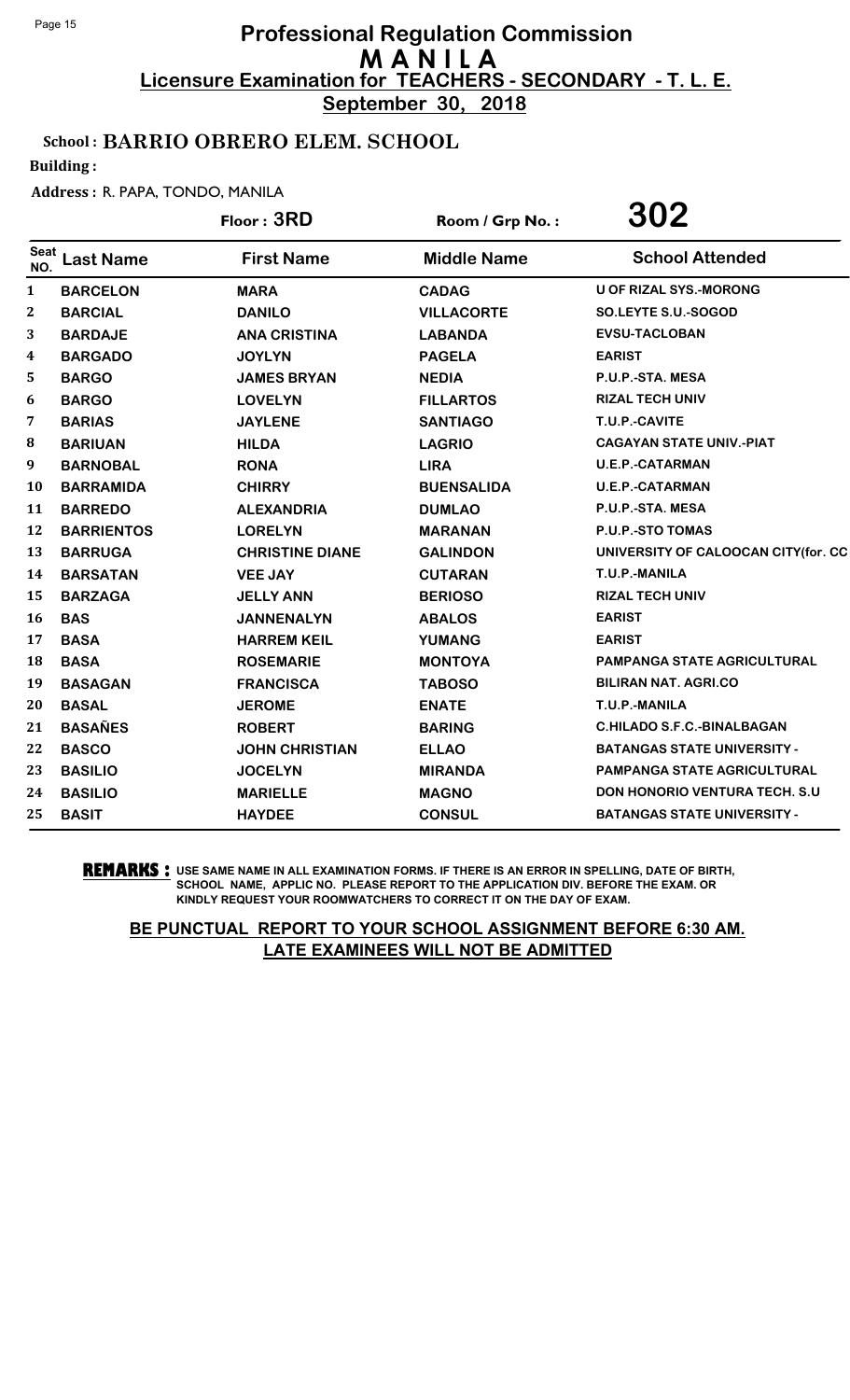**September 30, 2018**

## School : BARRIO OBRERO ELEM. SCHOOL

Building :

#### Address : R. PAPA, TONDO, MANILA

|                    |                  | Floor: 3RD               | Room / Grp No.:    | 303                                    |
|--------------------|------------------|--------------------------|--------------------|----------------------------------------|
| <b>Seat</b><br>NO. | <b>Last Name</b> | <b>First Name</b>        | <b>Middle Name</b> | <b>School Attended</b>                 |
| $\mathbf{1}$       | <b>BATAC</b>     | <b>ROSALIE</b>           | <b>LISING</b>      | <b>PAMPANGA STATE AGRICULTURAL</b>     |
| $\boldsymbol{2}$   | <b>BATAN</b>     | <b>CHRISTELLE MARIZ</b>  | <b>GAMAB</b>       | P.U.P.-STA. MESA                       |
| 3                  | <b>BATAO</b>     | <b>JUNAIMAH</b>          | <b>ABDUL AZIS</b>  | T.U.P.-CAVITE                          |
| 4                  | <b>BATHAN</b>    | <b>SHEENA RAQUEL</b>     | $\mathbf C$        | <b>PANGASINAN S.U.-SAN CARLOS CITY</b> |
| 5                  | <b>BATUHAN</b>   | <b>DAYLINDA</b>          | <b>ARQUIZA</b>     | <b>BULACAN S.U-BUSTOS</b>              |
| 6                  | <b>BAUTISTA</b>  | <b>ANGELINE</b>          | <b>GAVARRA</b>     | <b>LAGUNA STATE POLYTECHNIC</b>        |
| 7                  | <b>BAUTISTA</b>  | <b>ANNA MAE</b>          | <b>MARASIGAN</b>   | <b>BATANGAS STATE UNIVERSITY -</b>     |
| 8                  | <b>BAUTISTA</b>  | <b>ANNA MARIE</b>        | <b>HERNANDEZ</b>   | UNIV.OF STO. TOMAS                     |
| 9                  | <b>BAUTISTA</b>  | <b>BENEDICT</b>          | <b>ALUMNO</b>      | <b>BATANGAS STATE UNIVERSITY -</b>     |
| <b>10</b>          | <b>BAUTISTA</b>  | <b>CLAIRE</b>            | <b>PADILLA</b>     | <b>BULACAN S.U-BUSTOS</b>              |
| 11                 | <b>BAUTISTA</b>  | <b>CRISANDY</b>          | <b>HERNANDEZ</b>   | <b>EARIST</b>                          |
| 12                 | <b>BAUTISTA</b>  | <b>ELIZABETH</b>         | <b>CENTENO</b>     | N.E.U.S.T-SAN ISIDRO                   |
| 13                 | <b>BAUTISTA</b>  | <b>FLORENCE</b>          | <b>SIGUA</b>       | P.U.P.-STA. MESA                       |
| 14                 | <b>BAUTISTA</b>  | <b>JACKIE LOU</b>        | <b>MANGUNAY</b>    | N.E.U.S.T-CABANATUAN CITY              |
| 15                 | <b>BAUTISTA</b>  | <b>JAYMI</b>             | <b>LASCANO</b>     | <b>DON HONORIO VENTURA TECH. S.U</b>   |
| <b>16</b>          | <b>BAUTISTA</b>  | <b>JOHN MICHAEL</b>      | <b>ARROGANTE</b>   | <b>RIZAL TECH UNIV</b>                 |
| 17                 | <b>BAUTISTA</b>  | <b>MAGNOLLIA</b>         | <b>ROXAS</b>       | <b>BICOL STATE COLLEGE OF APPLIED</b>  |
| 18                 | <b>BAUTISTA</b>  | <b>MARY JOY</b>          | STO. NIÑO          | P.U.P.-STA. MESA                       |
| 19                 | <b>BAUTISTA</b>  | <b>MARY ROSE</b>         | <b>MENDOZA</b>     | <b>BULACAN S.U-MALOLOS</b>             |
| 20                 | <b>BAUTISTA</b>  | <b>MCGELL</b>            | <b>LARIDA</b>      | <b>BULACAN S.U-BUSTOS</b>              |
| 21                 | <b>BAUTISTA</b>  | <b>NICOLE JANE</b>       | <b>BASAS</b>       | <b>LAGUNA SPU-SINILOAN</b>             |
| 22                 | <b>BAUTISTA</b>  | <b>PRINCESS RECHELLE</b> | <b>RUBIO</b>       | T.U.P.-MANILA                          |
| 23                 | <b>BAUTISTA</b>  | <b>REMEDIOS</b>          | <b>PAMINTUAN</b>   | <b>DON HONORIO VENTURA TECH. S.U</b>   |
| 24                 | <b>BAUTISTA</b>  | <b>RICA NINA</b>         | <b>SAMPANG</b>     | PAMPANGA STATE AGRICULTURAL            |
| 25                 | <b>BAUTISTA</b>  | <b>RICHMOND</b>          | <b>SANTOS</b>      | <b>COLEGIO DE MONTALBAN (FOR.</b>      |

**REMARKS :** USE SAME NAME IN ALL EXAMINATION FORMS. IF THERE IS AN ERROR IN SPELLING, DATE OF BIRTH, SCHOOL NAME, APPLIC NO. PLEASE REPORT TO THE APPLICATION DIV. BEFORE THE EXAM. OR KINDLY REQUEST YOUR ROOMWATCHERS TO CORRECT IT ON THE DAY OF EXAM.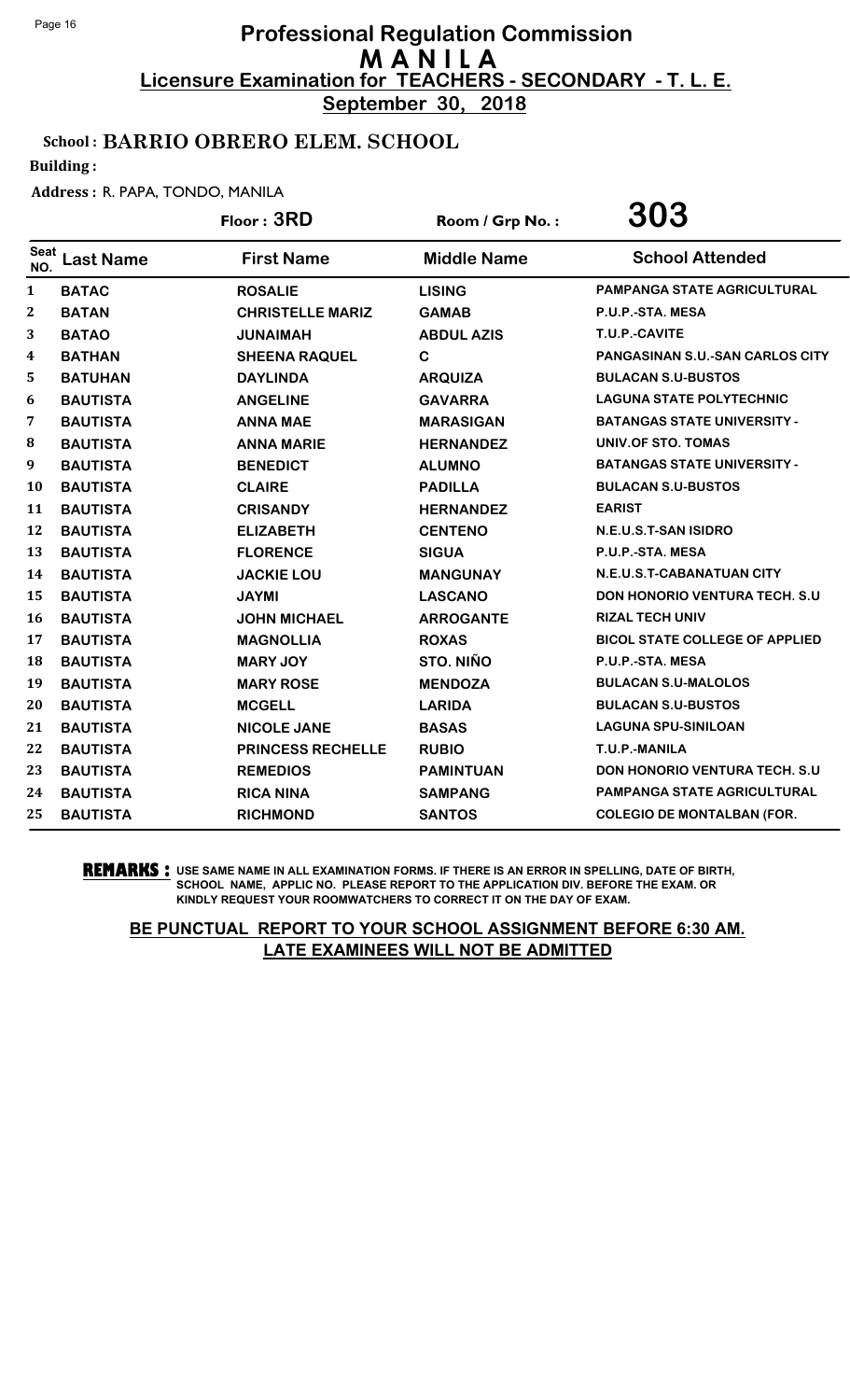**September 30, 2018**

## School : BARRIO OBRERO ELEM. SCHOOL

Building :

#### Address : R. PAPA, TONDO, MANILA

|                    |                  | Floor: 3RD           | Room / Grp No.:    | 304                                  |
|--------------------|------------------|----------------------|--------------------|--------------------------------------|
| <b>Seat</b><br>NO. | <b>Last Name</b> | <b>First Name</b>    | <b>Middle Name</b> | <b>School Attended</b>               |
| $\mathbf{1}$       | <b>BAUTISTA</b>  | <b>ROSE ANNE</b>     | <b>CRUZ</b>        | <b>PARADIGM COLLGS OF</b>            |
| $\boldsymbol{2}$   | <b>BAUTISTA</b>  | <b>SANILYN</b>       | <b>MASULA</b>      | UNIVERSITY OF CALOOCAN CITY(for. CC  |
| 3                  | <b>BAUTISTA</b>  | <b>TIMMY ERINDY</b>  | <b>BAYANI</b>      | T.U.P.-MANILA                        |
| 4                  | <b>BAYAGA</b>    | <b>MARY JOAN</b>     | <b>HERNANDEZ</b>   | P.U.P.-STA. MESA                     |
| 5                  | <b>BAYAN</b>     | <b>ANNA VICTORIA</b> | <b>TORRES</b>      | <b>BULACAN S.U-MALOLOS</b>           |
| 6                  | <b>BAYANI</b>    | <b>AILEEN NAR</b>    | <b>MISSION</b>     | T.U.P.-CAVITE                        |
| 7                  | <b>BAYANI</b>    | <b>BERNADETH</b>     | <b>JUAMUAD</b>     | <b>DON HONORIO VENTURA TECH. S.U</b> |
| 8                  | <b>BAYLON</b>    | <b>JOLINA</b>        | <b>DIOCTON</b>     | <b>NORTHWEST SAMAR STATE U-SN</b>    |
| 9                  | <b>BAYONA</b>    | <b>JEREMIAH</b>      | <b>MENDOZA</b>     | P.U.P.-STA. MESA                     |
| 10                 | <b>BAYONITO</b>  | <b>JOSIE</b>         | <b>BARIGUES</b>    | <b>U OF RIZAL SYS.-CAINTA</b>        |
| 11                 | <b>BAZAR</b>     | <b>ROSIE</b>         | <b>ECHEMANE</b>    | <b>BICOL U.I.T-(BUCIT)</b>           |
| 12                 | <b>BAÑACIA</b>   | <b>GEMMA</b>         | <b>ASPILLAGA</b>   | <b>SURIGAO S.C.T.</b>                |
| 13                 | <b>BAÑARES</b>   | <b>MARIFE</b>        | <b>MONTALLANA</b>  | <b>EARIST</b>                        |
| 14                 | <b>BAÑGA</b>     | <b>JESSIEL</b>       | <b>OGALDE</b>      | <b>SURIGAO S.C.T.</b>                |
| 15                 | <b>BEDIA</b>     | <b>DESIREE JOYCE</b> | <b>LAGUNA</b>      | <b>MARIKINA POLYTECHNIC</b>          |
| 16                 | <b>BEJOC</b>     | <b>GENEVIVE</b>      | <b>VALDERRAMA</b>  | <b>MARIKINA POLYTECHNIC</b>          |
| 17                 | <b>BELALE</b>    | <b>DINALYN</b>       | <b>BILOG</b>       | P.U.P.-STA. MESA                     |
| 18                 | <b>BELANIO</b>   | <b>SHARMAINE</b>     | <b>GAMILONG</b>    | <b>MARIKINA POLYTECHNIC</b>          |
| 19                 | <b>BELCHEZ</b>   | <b>ELSA</b>          | <b>CANDAZA</b>     | <b>EARIST</b>                        |
| 20                 | <b>BELENO</b>    | <b>LUCKY</b>         | <b>DELA CRUZ</b>   | <b>COLEGIO DE MONTALBAN (FOR.</b>    |
| 21                 | <b>BELINO</b>    | <b>DONITA MARIE</b>  | <b>MANDANAS</b>    | P.U.P.-STA. MESA                     |
| 22                 | <b>BELMONTE</b>  | <b>COLEENE ERICA</b> | <b>LUMABAO</b>     | T.U.P.-MANILA                        |
| 23                 | <b>BELTRAN</b>   | <b>ALYSSA DIANE</b>  | <b>BROQUEZA</b>    | <b>CATANDUANES STATE</b>             |
| 24                 | <b>BELZA</b>     | <b>GINA</b>          | <b>BALDOSA</b>     | V.S.U.-BAYBAY                        |
| 25                 | <b>BENAVIDEZ</b> | <b>MICHELLE</b>      | <b>SAPIAN</b>      | <b>EARIST</b>                        |

**REMARKS :** USE SAME NAME IN ALL EXAMINATION FORMS. IF THERE IS AN ERROR IN SPELLING, DATE OF BIRTH, SCHOOL NAME, APPLIC NO. PLEASE REPORT TO THE APPLICATION DIV. BEFORE THE EXAM. OR KINDLY REQUEST YOUR ROOMWATCHERS TO CORRECT IT ON THE DAY OF EXAM.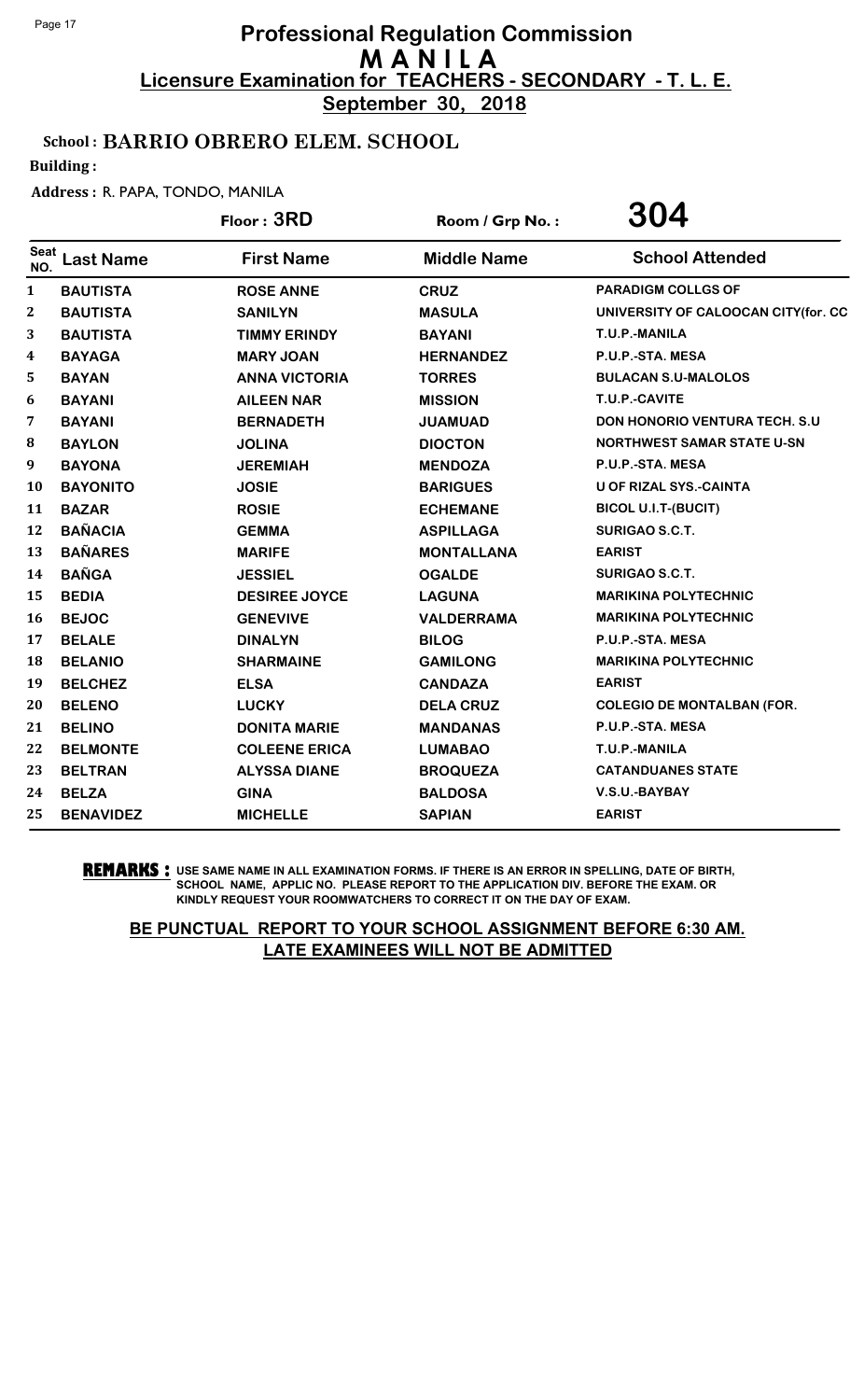**September 30, 2018**

## School : BARRIO OBRERO ELEM. SCHOOL

Building :

#### Address : R. PAPA, TONDO, MANILA

|                  |                   | Floor: 3RD            | Room / Grp No.:    | 305                                  |
|------------------|-------------------|-----------------------|--------------------|--------------------------------------|
| Seat<br>NO.      | <b>Last Name</b>  | <b>First Name</b>     | <b>Middle Name</b> | <b>School Attended</b>               |
| 1                | <b>BENDAÑA</b>    | <b>ANTONETTE</b>      | <b>ALVAREZ</b>     | <b>LEMERY COLL.</b>                  |
| $\boldsymbol{2}$ | <b>BENDAÑA</b>    | <b>LOREE MAE</b>      | <b>BENEDICTO</b>   | <b>LEMERY COLL.</b>                  |
| 3                | <b>BENDER</b>     | <b>MARK KHEVIN</b>    | <b>CONCEPCION</b>  | T.U.P.-CAVITE                        |
| 4                | <b>BENDOL</b>     | <b>JHOAN</b>          | <b>DELA CRUZ</b>   | <b>DON HONORIO VENTURA TECH. S.U</b> |
| 5                | <b>BENITEZ</b>    | <b>DENNIS</b>         | <b>BRUCELO</b>     | <b>RIZAL TECH UNIV</b>               |
| 6                | <b>BENOZA</b>     | <b>CELINE</b>         | <b>VELASQUEZ</b>   | P.U.P.-STA. MESA                     |
| 7                | <b>BENSURTO</b>   | <b>SYRA GRACIELLE</b> | <b>RANOLA</b>      | T.U.P.-MANILA                        |
| 8                | <b>BENTULAN</b>   | <b>GEA</b>            | <b>GENITA</b>      | <b>BISU-TAGBILARAN</b>               |
| 9                | <b>BERBA</b>      | <b>CRISALDE</b>       | <b>STA ROMANA</b>  | POLANGUI COMM. COLL.                 |
| 10               | <b>BERCASIO</b>   | <b>LARVIE</b>         | <b>RUNAS</b>       | <b>EARIST</b>                        |
| 11               | <b>BERGANIO</b>   | <b>BELLE ANDREA</b>   | <b>MARQUEZ</b>     | P.U.P.-STA. MESA                     |
| 12               | <b>BERIÑA</b>     | <b>ARAN LOVE</b>      | <b>GALIT</b>       | <b>LEMERY COLL.</b>                  |
| 13               | <b>BERNADOS</b>   | <b>MILETTE</b>        | <b>ADVINCULA</b>   | <b>BISU-TAGBILARAN</b>               |
| 14               | <b>BERNALES</b>   | <b>JANINA MAE</b>     | <b>CUAL</b>        | T.U.P.-MANILA                        |
| 15               | <b>BERNALES</b>   | <b>NUEL</b>           | <b>DALANGIN</b>    | SO.LEYTE S.U.-SOGOD                  |
| 16               | <b>BERNALES</b>   | <b>RHEA</b>           | <b>SUS</b>         | <b>NORTHWEST SAMAR STATE U-SN</b>    |
| 17               | <b>BERNARDINO</b> | <b>JERICO</b>         | <b>DIMAANO</b>     | <b>BULACAN S.U-BUSTOS</b>            |
| 18               | <b>BERNARDO</b>   | <b>GERALDBEE</b>      | <b>LAZARO</b>      | <b>BULACAN S.U-MALOLOS</b>           |
| 19               | <b>BERNARDO</b>   | <b>KENNETH</b>        | <b>ARENAS</b>      | P.U.P.-STA. MESA                     |
| 20               | <b>BERNARDO</b>   | <b>SHERYL</b>         | <b>LAZARO</b>      | <b>BULACAN S.U-MALOLOS</b>           |
| 21               | <b>BERONGOY</b>   | <b>JESICA</b>         | <b>BACSAL</b>      | P.U.P.-COMMONWEALTH                  |
| 22               | <b>BERONIO</b>    | <b>RAFAEL</b>         | <b>ESPINOSA</b>    | <b>VALENZUELA C.P.C.</b>             |
| 23               | <b>BEROS</b>      | <b>MAE DARLENE</b>    | <b>AMORES</b>      | <b>EVSU-TACLOBAN</b>                 |
| 24               | <b>BERTON</b>     | <b>MINDA</b>          |                    | <b>MARIKINA POLYTECHNIC</b>          |
| 25               | <b>BERTUMEN</b>   | <b>HERMAE</b>         | <b>ROTAMULA</b>    | <b>U OF RIZAL SYS.-TAYTAY</b>        |

**REMARKS :** USE SAME NAME IN ALL EXAMINATION FORMS. IF THERE IS AN ERROR IN SPELLING, DATE OF BIRTH, SCHOOL NAME, APPLIC NO. PLEASE REPORT TO THE APPLICATION DIV. BEFORE THE EXAM. OR KINDLY REQUEST YOUR ROOMWATCHERS TO CORRECT IT ON THE DAY OF EXAM.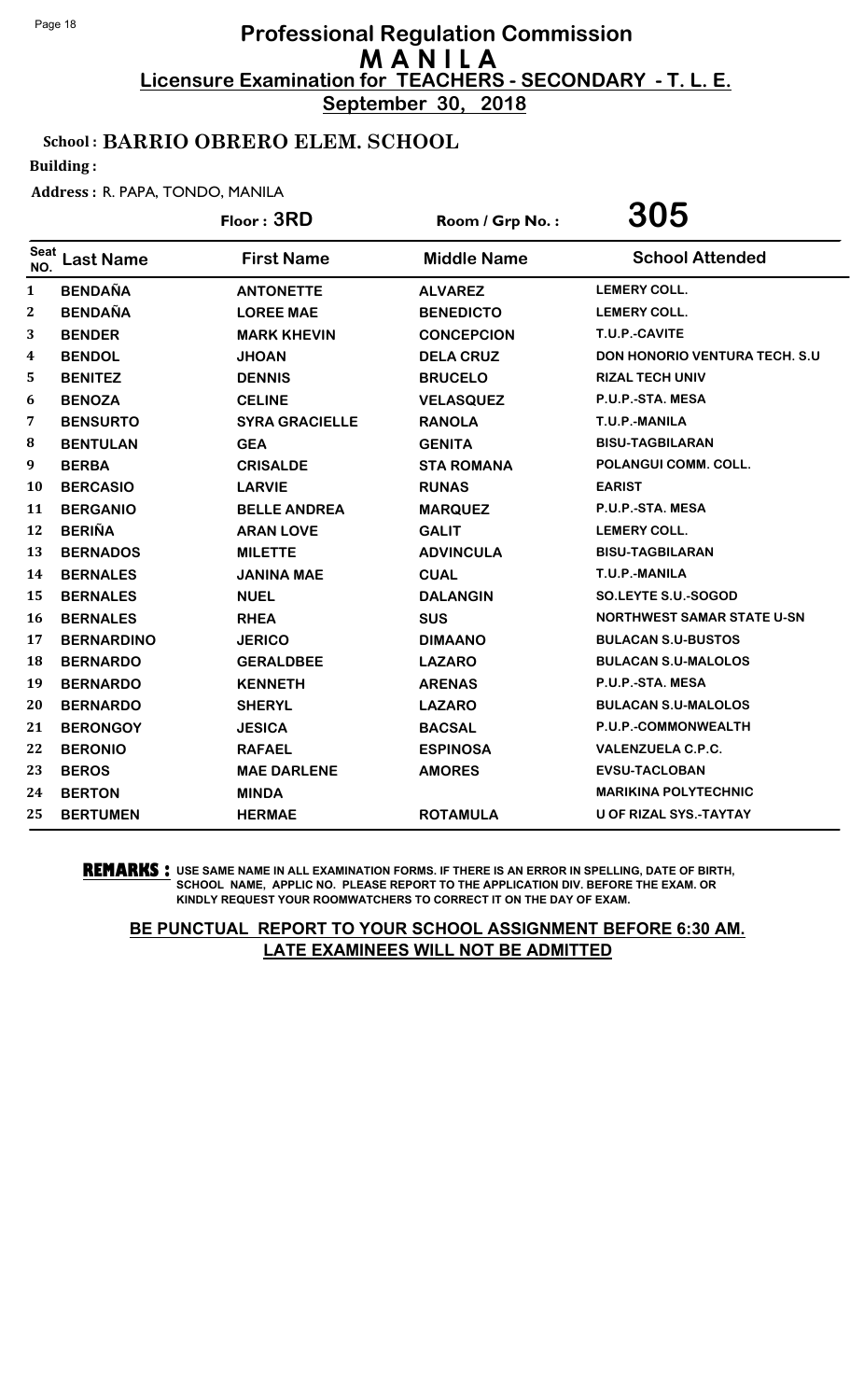**September 30, 2018**

## School : BARRIO OBRERO ELEM. SCHOOL

Building :

#### Address : R. PAPA, TONDO, MANILA

|             |                   | Floor: 3RD            | Room / Grp No.:    | 306                                   |
|-------------|-------------------|-----------------------|--------------------|---------------------------------------|
| Seat<br>NO. | <b>Last Name</b>  | <b>First Name</b>     | <b>Middle Name</b> | <b>School Attended</b>                |
| 1           | <b>BESAS</b>      | <b>RONALD</b>         |                    | <b>BATANGAS STATE UNIVERSITY -</b>    |
| 2           | <b>BIADO</b>      | <b>MERRY ANN</b>      | <b>ARCUENO</b>     | <b>U.E.P.-CATARMAN</b>                |
| 3           | <b>BIAG</b>       | <b>JIMSEL</b>         | <b>BORREGA</b>     | UNIVERSITY OF CALOOCAN CITY(for. CC   |
| 4           | <b>BIAGA</b>      | <b>JOEL CHRISTIAN</b> | <b>ADRIANO</b>     | T.U.P.-MANILA                         |
| 5           | <b>BIANES</b>     | <b>CHRISTINE JOY</b>  | <b>GONZALES</b>    | P.U.P.-STA. MESA                      |
| 6           | <b>BIASCA</b>     | <b>MARICEL</b>        | <b>ROSAL</b>       | <b>U OF RIZAL SYS.-MORONG</b>         |
| 7           | <b>BIE</b>        | <b>JONABELL</b>       | <b>PANGANIBAN</b>  | <b>DON HONORIO VENTURA TECH. S.U.</b> |
| 8           | <b>BIENVENIDA</b> | <b>LORAINE</b>        | <b>COLIMA</b>      | T.U.P.-CAVITE                         |
| 9           | <b>BIGTAS</b>     | <b>ANNIE</b>          | <b>CORDERO</b>     | <b>BULACAN S.U-MALOLOS</b>            |
| 10          | <b>BILARO</b>     | <b>JUSHUA ARNOLD</b>  | <b>SOLOMON</b>     | P.U.P.-STA. MESA                      |
| 11          | <b>BINERO</b>     | <b>JANELYN</b>        | <b>ECALDRE</b>     | P.U.P.-COMMONWEALTH                   |
| 12          | <b>BINONDO</b>    | <b>CHARLETTE</b>      | <b>DATO</b>        | T.U.P.-MANILA                         |
| 13          | <b>BINUYA</b>     | <b>CARMEN</b>         | <b>LIBRA</b>       | N.E.U.S.T-CABANATUAN CITY             |
| 14          | <b>BISCOCHO</b>   | <b>BEVERLY JEAN</b>   | <b>SOLIDUM</b>     | <b>EARIST</b>                         |
| 15          | <b>BISCOCHO</b>   | <b>CHYLA</b>          | <b>NICOLAS</b>     | <b>P.U.P.-STO TOMAS</b>               |
| 16          | <b>BISCOCHO</b>   | <b>JOMARIE</b>        | <b>ALCANCIA</b>    | <b>BATANGAS STATE UNIVERSITY -</b>    |
| 17          | <b>BITANGA</b>    | <b>MAY</b>            | <b>GUTIERREZ</b>   | <b>NEW ERA UNIV.</b>                  |
| 18          | <b>BITERANTA</b>  | <b>LYRA</b>           | <b>CEÑIDOZA</b>    | U OF RIZAL SYS.-MORONG                |
| 19          | <b>BLACK</b>      | <b>RAYMOND</b>        | <b>CAMACHO</b>     | <b>MONDRIAAN AURA COLL</b>            |
| 20          | <b>BLANCAFLOR</b> | <b>AIZA</b>           | <b>MAGADIA</b>     | MINSCAT-BONGABONG(for.BCF)            |
| 21          | <b>BLANCHA</b>    | <b>NARCISA</b>        | <b>TAGUBA</b>      | <b>CAGAYAN STATE UNIV.-PIAT</b>       |
| 22          | <b>BLANCO</b>     | <b>RENIEL</b>         | <b>SAN JOSE</b>    | T.U.P.-MANILA                         |
| 23          | <b>BLANZA</b>     | <b>JOEL</b>           | <b>CAMADDO</b>     | <b>ABRA S.I.S.T.-BANGUED</b>          |
| 24          | <b>BOA</b>        | <b>ROSE ANN</b>       | <b>ALVAREZ</b>     | <b>BATANGAS STATE UNIVERSITY -</b>    |
| 25          | <b>BOBIS</b>      | <b>MARGIE</b>         | <b>MELENDRES</b>   | <b>VALENZUELA C.P.C.</b>              |

**REMARKS :** USE SAME NAME IN ALL EXAMINATION FORMS. IF THERE IS AN ERROR IN SPELLING, DATE OF BIRTH, SCHOOL NAME, APPLIC NO. PLEASE REPORT TO THE APPLICATION DIV. BEFORE THE EXAM. OR KINDLY REQUEST YOUR ROOMWATCHERS TO CORRECT IT ON THE DAY OF EXAM.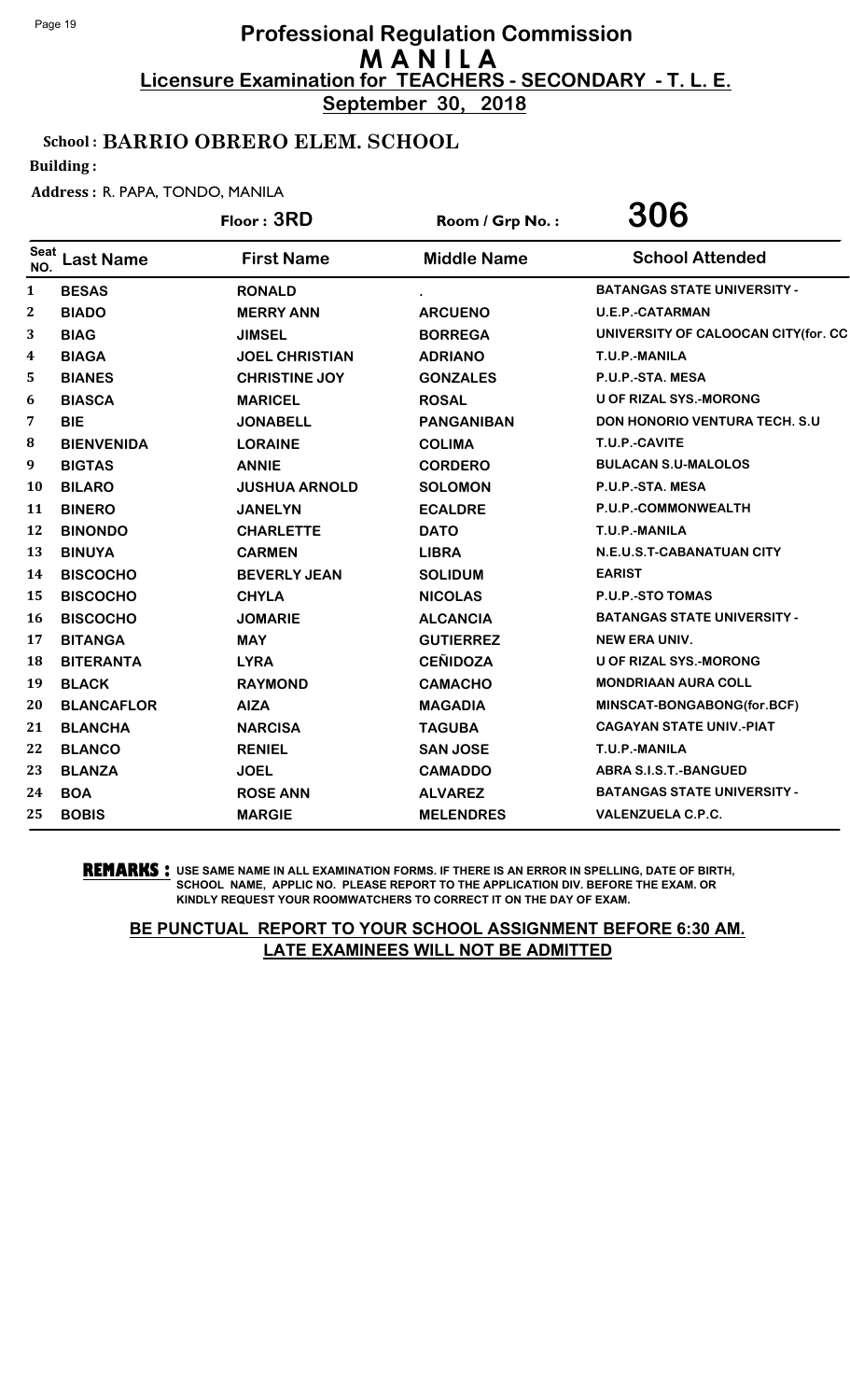**September 30, 2018**

## School : BARRIO OBRERO ELEM. SCHOOL

Building :

#### Address : R. PAPA, TONDO, MANILA

|                    |                   | Floor: 3RD              | Room / Grp No.:    | 307                                     |
|--------------------|-------------------|-------------------------|--------------------|-----------------------------------------|
| <b>Seat</b><br>NO. | <b>Last Name</b>  | <b>First Name</b>       | <b>Middle Name</b> | <b>School Attended</b>                  |
| $\mathbf{1}$       | <b>BOBIS</b>      | <b>MARICRIS</b>         | <b>CANLAS</b>      | N.E.U.S.T-SAN ISIDRO                    |
| $\boldsymbol{2}$   | <b>BOCALAN</b>    | <b>MELISSA</b>          | <b>GARCIA</b>      | <b>CAVITE S.U.-ROSARIO</b>              |
| 3                  | <b>BOCALAN</b>    | <b>VON DARREL</b>       | <b>ASIMAN</b>      | <b>CAVITE S.U.-ROSARIO</b>              |
| 4                  | <b>BOHOL</b>      | <b>JESSA</b>            | <b>ASOY</b>        | UNIVERSITY OF CALOOCAN CITY(for. CC     |
| 5                  | <b>BOHOLST</b>    | <b>MARY ANN</b>         | <b>DONALDO</b>     | <b>VISAYAS STATE UNIVERSITY(FOR</b>     |
| 6                  | <b>BOLANTE</b>    | <b>AURELIZ RIA</b>      | <b>REBELLON</b>    | <b>VALENZUELA C.P.C.</b>                |
| 7                  | <b>BOLANTE</b>    | <b>ELAINE ZERLINA</b>   | <b>PERAIRA</b>     | <b>U OF RIZAL SYS.-MORONG</b>           |
| 8                  | <b>BOLARDE</b>    | <b>ANGELIZA</b>         | <b>NARTATES</b>    | <b>C.L.S.U.</b>                         |
| 9                  | <b>BOLIMA</b>     | <b>JUDITH</b>           | <b>BARTOLAY</b>    | <b>CATANDUANES COLLEGE</b>              |
| 10                 | <b>BOLIVAR</b>    | <b>PRINCESS</b>         | <b>JAMONER</b>     | UNIVERSITY OF CALOOCAN CITY(for. CC     |
| 11                 | <b>BOLO</b>       | <b>CRISTY</b>           | <b>DONATO</b>      | <b>PANGASINAN S.U.-LINGAYEN</b>         |
| 12                 | <b>BONA</b>       | <b>VLANDLES MAUREEN</b> | <b>YMATA</b>       | <b>U.E.P.-CATARMAN</b>                  |
| 13                 | <b>BONARES</b>    | <b>VILMALYN</b>         | <b>GILUA</b>       | <b>U OF ANTIQUE-SIBALOM</b>             |
| 14                 | <b>BONCAN</b>     | <b>ROGELIO</b>          | <b>MAGLANGIT</b>   | <b>U DE MANILA (for.CCM)</b>            |
| 15                 | <b>BONDAD</b>     | <b>DARYLL KIM</b>       | <b>CONDE</b>       | T.U.P.-MANILA                           |
| 16                 | <b>BONDOC</b>     | <b>ALBERT</b>           | <b>GABRIEL</b>     | <b>BULACAN S.U-MALOLOS</b>              |
| 17                 | <b>BONDOC</b>     | <b>JESSICA</b>          | <b>FAUSTINO</b>    | <b>BULACAN S.U-MALOLOS</b>              |
| 18                 | <b>BONGANSISO</b> | <b>JHOLLY ROSE</b>      | <b>CURAY</b>       | <b>BULACAN S.U-MALOLOS</b>              |
| 19                 | <b>BONGCO</b>     | <b>MICHAEL</b>          | <b>MANALILI</b>    | <b>BATAAN PENINSULA STATE U-MAIN</b>    |
| 20                 | <b>BONGON</b>     | <b>JOSIE</b>            | <b>BO</b>          | P.N.U.-MANILA                           |
| 21                 | <b>BONIFACIO</b>  | <b>RAINNIER VINCENT</b> | <b>CUEVAS</b>      | UNIVERSITY OF CALOOCAN CITY(for. CC     |
| 22                 | <b>BONITA</b>     | <b>REMELYN</b>          | <b>MARGIN</b>      | <b>BESTLINK COLLEGE OF THE</b>          |
| 23                 | <b>BONSATO</b>    | <b>JUSTINE ANN</b>      | <b>ORAZON</b>      | <b>RIZAL TECH UNIV</b>                  |
| 24                 | <b>BONTIGAO</b>   | <b>IRISH</b>            | <b>RIVERO</b>      | <b>UNIV.OF MAKATI</b>                   |
| 25                 | <b>BOOC</b>       | <b>ROSE ANN</b>         | <b>RUADO</b>       | <b>ROMBLON STATE UNIV. (FOR ROMBLON</b> |

**REMARKS :** USE SAME NAME IN ALL EXAMINATION FORMS. IF THERE IS AN ERROR IN SPELLING, DATE OF BIRTH, SCHOOL NAME, APPLIC NO. PLEASE REPORT TO THE APPLICATION DIV. BEFORE THE EXAM. OR KINDLY REQUEST YOUR ROOMWATCHERS TO CORRECT IT ON THE DAY OF EXAM.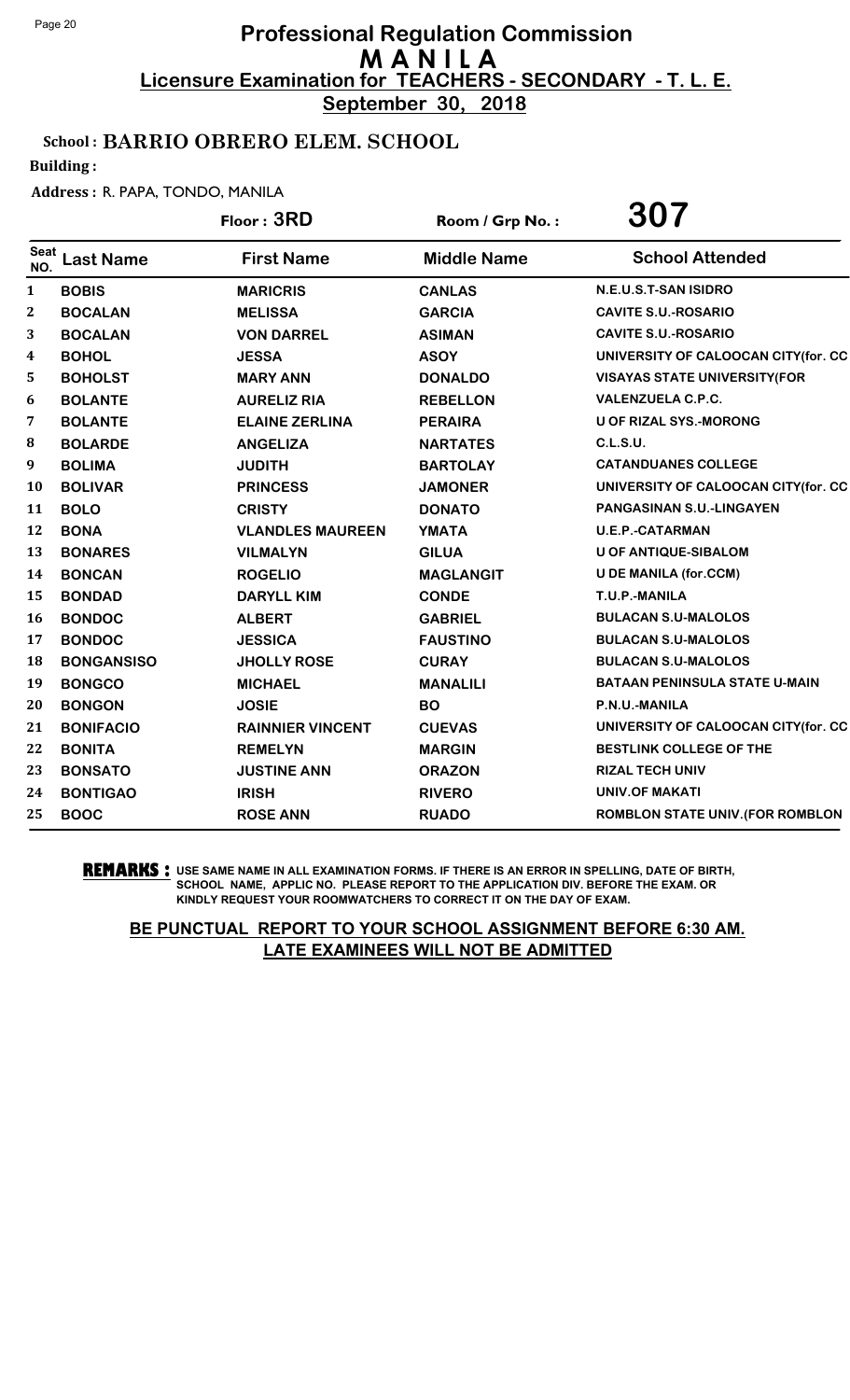**September 30, 2018**

## School : BARRIO OBRERO ELEM. SCHOOL

Building :

#### Address : R. PAPA, TONDO, MANILA

|                    |                     | Floor: 3RD                 | Room / Grp No.:    | 308                                    |
|--------------------|---------------------|----------------------------|--------------------|----------------------------------------|
| <b>Seat</b><br>NO. | <b>Last Name</b>    | <b>First Name</b>          | <b>Middle Name</b> | <b>School Attended</b>                 |
| $\mathbf{1}$       | <b>BOONGALING</b>   | <b>JOMAR</b>               | <b>ZAMBRONA</b>    | <b>VALENZUELA C.P.C.</b>               |
| 2                  | <b>BORDONADO</b>    | <b>ARNOLD</b>              | <b>PAGUILA</b>     | <b>U OF RIZAL SYS.-MORONG</b>          |
| 3                  | <b>BORIGAS</b>      | <b>SHIELA</b>              | <b>FLORENDO</b>    | <b>COLEGIO DE MONTALBAN (FOR.</b>      |
| 4                  | <b>BORROMEO</b>     | <b>HEIDI</b>               | <b>HARINA</b>      | <b>BATANGAS S.U.-BATANGAS CITY</b>     |
| 5                  | <b>BOTE</b>         | <b>AMALIA</b>              | <b>MON</b>         | <b>BULACAN S.U-BUSTOS</b>              |
| 6                  | <b>BOÑOLA</b>       | <b>FERDINAND</b>           | <b>BASILIDES</b>   | T.U.P.-MANILA                          |
| 7                  | <b>BRAZA</b>        | <b>KRIZALYN</b>            | <b>LIBOR</b>       | U.S.M.-KIDAPAWAN                       |
| 8                  | <b>BRIMBUELA</b>    | <b>REY</b>                 | <b>SOLO</b>        | <b>VALENZUELA C.P.C.</b>               |
| 9                  | <b>BRIOLA</b>       | <b>ARLYN</b>               | <b>DE JESUS</b>    | <b>DON HONORIO VENTURA TECH. S.U</b>   |
| 10                 | <b>BRIONES</b>      | <b>CHERISH</b>             | <b>MERLE</b>       | P.U.P.-MULANAY                         |
| 11                 | <b>BRIONES</b>      | <b>LORENA</b>              | <b>QUINTO</b>      | <b>BULACAN AGRICULTURAL STATE</b>      |
| 12                 | <b>BRIONES</b>      | <b>LOURDES</b>             | <b>DAYAO</b>       | N.E.U.S.T-SAN ISIDRO                   |
| 13                 | <b>BRIONES</b>      | <b>SUSANNE VEENA MARIE</b> | <b>OCON</b>        | <b>MARIKINA POLYTECHNIC</b>            |
| 14                 | <b>BRUMA</b>        | <b>JOHN MELLAN</b>         | <b>TURIANO</b>     | <b>CAMARINES NORTE S.C.-PANGANIBAN</b> |
| 15                 | <b>BUBAN</b>        | <b>KIMBERLY</b>            | <b>ABRAHAM</b>     | <b>MARIKINA POLYTECHNIC</b>            |
| 16                 | <b>BUENA ORO</b>    | <b>REGINA</b>              | <b>ACERDANO</b>    | PARTIDO S.U.-GOA                       |
| 17                 | <b>BUENAFLOR</b>    | <b>MYLA</b>                | <b>BUHAIN</b>      | <b>CAVITE S.U.-ROSARIO</b>             |
| 18                 | <b>BUENAVENTURA</b> | <b>MARY CHRIS</b>          | <b>TABIOS</b>      | <b>U OF RIZAL SYS.-MORONG</b>          |
| 19                 | <b>BUENAVISTA</b>   | <b>CRISTINE</b>            | <b>BARENO</b>      | <b>ISABELA S.U.-CABAGAN</b>            |
| 20                 | <b>BUENAVISTA</b>   | <b>MARY ROSE</b>           | <b>SN. PEDRO</b>   | <b>BULACAN S.U-MALOLOS</b>             |
| 21                 | <b>BUENDIA</b>      | <b>MARDY</b>               | <b>BUENCONSEJO</b> | <b>LAGUNA STATE POLYTECHNIC</b>        |
| 22                 | <b>BUGARIN</b>      | <b>MARY ROSE</b>           | <b>RAMIREZ</b>     | <b>BULACAN S.U-BUSTOS</b>              |
| 23                 | <b>BUGHAO</b>       | <b>RONALENE</b>            | <b>PEREZ</b>       | <b>BATANGAS S.U.-BATANGAS CITY</b>     |
| 24                 | <b>BUHAY</b>        | <b>IRENEA</b>              | <b>DE LUNAS</b>    | IMMA.CONCEP.COLL.-BATANGAS             |
| 25                 | <b>BUISAN</b>       | <b>MAIRA</b>               | <b>BANSIL</b>      | <b>COTABATO CITY ST.POL</b>            |
|                    |                     |                            |                    |                                        |

**REMARKS :** USE SAME NAME IN ALL EXAMINATION FORMS. IF THERE IS AN ERROR IN SPELLING, DATE OF BIRTH, SCHOOL NAME, APPLIC NO. PLEASE REPORT TO THE APPLICATION DIV. BEFORE THE EXAM. OR KINDLY REQUEST YOUR ROOMWATCHERS TO CORRECT IT ON THE DAY OF EXAM.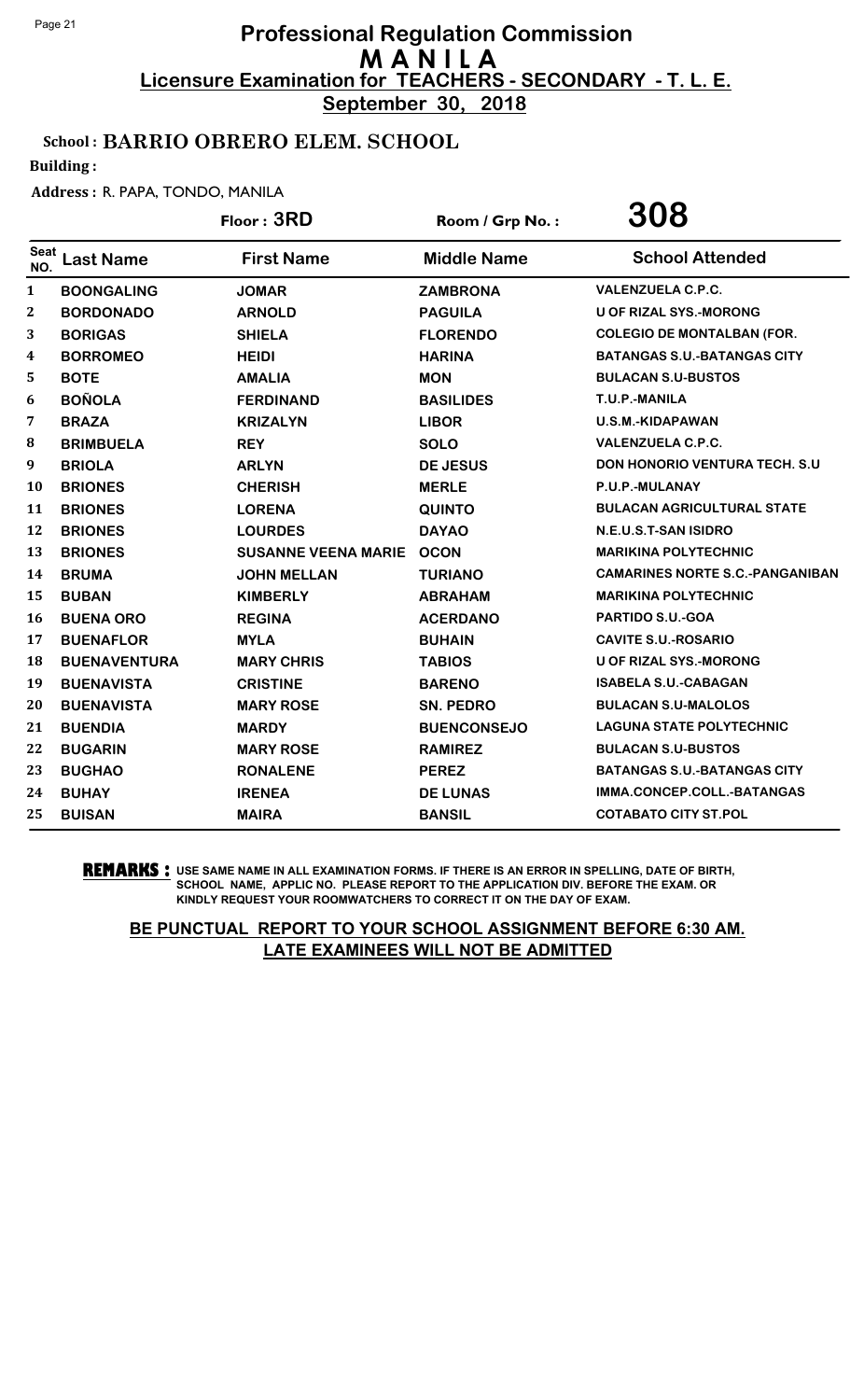**September 30, 2018**

## School : BARRIO OBRERO ELEM. SCHOOL

Building :

#### Address : R. PAPA, TONDO, MANILA

|                    |                  | Floor: 3RD             | Room / Grp No.:    | 309                                   |
|--------------------|------------------|------------------------|--------------------|---------------------------------------|
| <b>Seat</b><br>NO. | <b>Last Name</b> | <b>First Name</b>      | <b>Middle Name</b> | <b>School Attended</b>                |
| $\mathbf{1}$       | <b>BUIZON</b>    | <b>AIRA JOYCE</b>      | <b>DE LEON</b>     | <b>EARIST</b>                         |
| 2                  | <b>BULAN</b>     | <b>JANE</b>            | <b>DELOS REYES</b> | <b>U.E.P.-CATARMAN</b>                |
| 3                  | <b>BULAN</b>     | <b>JUNNA</b>           | <b>TALON</b>       | <b>U.E.P.-CATARMAN</b>                |
| 4                  | <b>BULAONG</b>   | <b>MIKEE</b>           | <b>DELA CRUZ</b>   | <b>BULACAN S.U-MALOLOS</b>            |
| 5                  | <b>BULAQUI</b>   | <b>ANALYN</b>          | <b>BADAJOS</b>     | <b>CAGAYAN STATE</b>                  |
| 6                  | <b>BULAT-AG</b>  | <b>ANALIZA</b>         | <b>GA</b>          | UNIVERSITY OF CALOOCAN CITY(for. CC   |
| 7                  | <b>BULLO</b>     | <b>FE</b>              | <b>JOB</b>         | <b>W.VISAYAS STATE COLL.</b>          |
| 8                  | <b>BULUSAN</b>   | <b>MARIE FE</b>        | <b>BIENES</b>      | <b>U.E.P.-CATARMAN</b>                |
| 9                  | <b>BUNAG</b>     | <b>ALEXIS</b>          | <b>RAMOS</b>       | <b>BULACAN S.U-BUSTOS</b>             |
| 10                 | <b>BUNDALIAN</b> | <b>MYRENE</b>          | <b>SESE</b>        | <b>DON HONORIO VENTURA TECH. S.U.</b> |
| 11                 | <b>BUNDALIAN</b> | <b>OLIVE</b>           | <b>CANLAS</b>      | <b>PAMPANGA STATE AGRICULTURAL</b>    |
| 12                 | <b>BUNGAY</b>    | <b>KRISZEL</b>         | <b>ISIP</b>        | <b>BULACAN S.U-MALOLOS</b>            |
| 13                 | <b>BUNGCARAS</b> | <b>JEMMA</b>           | <b>PAEL</b>        | <b>COLEGIO DE MONTALBAN (FOR.</b>     |
| 14                 | <b>BUNUAN</b>    | <b>MA WILMA</b>        | <b>NAJERA</b>      | <b>NEW ERA UNIV.</b>                  |
| 15                 | <b>BURAGA</b>    | <b>KLAIRE KIMBERLY</b> | <b>ORDONIO</b>     | UNIV.ST.LOUIS-TUGUEGARAO              |
| 16                 | <b>BURDEOS</b>   | <b>JOANNA</b>          | <b>UMALI</b>       | T.U.P.-MANILA                         |
| 17                 | <b>BURGOS</b>    | <b>GEORGE ALVIN</b>    | <b>BITANGA</b>     | <b>MARIKINA POLYTECHNIC</b>           |
| 18                 | <b>BURTON</b>    | <b>CHRISTINE JOY</b>   | <b>TENOLETE</b>    | T.U.P.-CAVITE                         |
| 19                 | <b>BUSA</b>      | <b>ROY</b>             | <b>PAMISA</b>      | DMMMSU-S.FERNANDO                     |
| 20                 | <b>BUSTO</b>     | <b>JENEVHIE</b>        | <b>ALCANTARA</b>   | <b>COLEGIO DE MONTALBAN (FOR.</b>     |
| 21                 | <b>BUSTOS</b>    | <b>REGIDOR</b>         | <b>PEREZ</b>       | U OF RIZAL SYS.-TAYTAY                |
| 22                 | <b>BUTAWAN</b>   | <b>ANA PATRICIA</b>    | <b>MAGPALE</b>     | UNIV.OF STO. TOMAS                    |
| 23                 | <b>BUTED</b>     | <b>JEAN</b>            | <b>BALINTAY</b>    | R.MAGSAYSAY T.U-IBA                   |
| 24                 | <b>CAABAS</b>    | <b>RIZA</b>            | <b>BAGONA</b>      | PALAWAN STATE U-CUYO                  |
| 25                 | <b>CAALAM</b>    | <b>LILETH</b>          | <b>BAQUIRAN</b>    | PIMSAT COLLEGES, INC- BACOOR CITY     |

**REMARKS :** USE SAME NAME IN ALL EXAMINATION FORMS. IF THERE IS AN ERROR IN SPELLING, DATE OF BIRTH, SCHOOL NAME, APPLIC NO. PLEASE REPORT TO THE APPLICATION DIV. BEFORE THE EXAM. OR KINDLY REQUEST YOUR ROOMWATCHERS TO CORRECT IT ON THE DAY OF EXAM.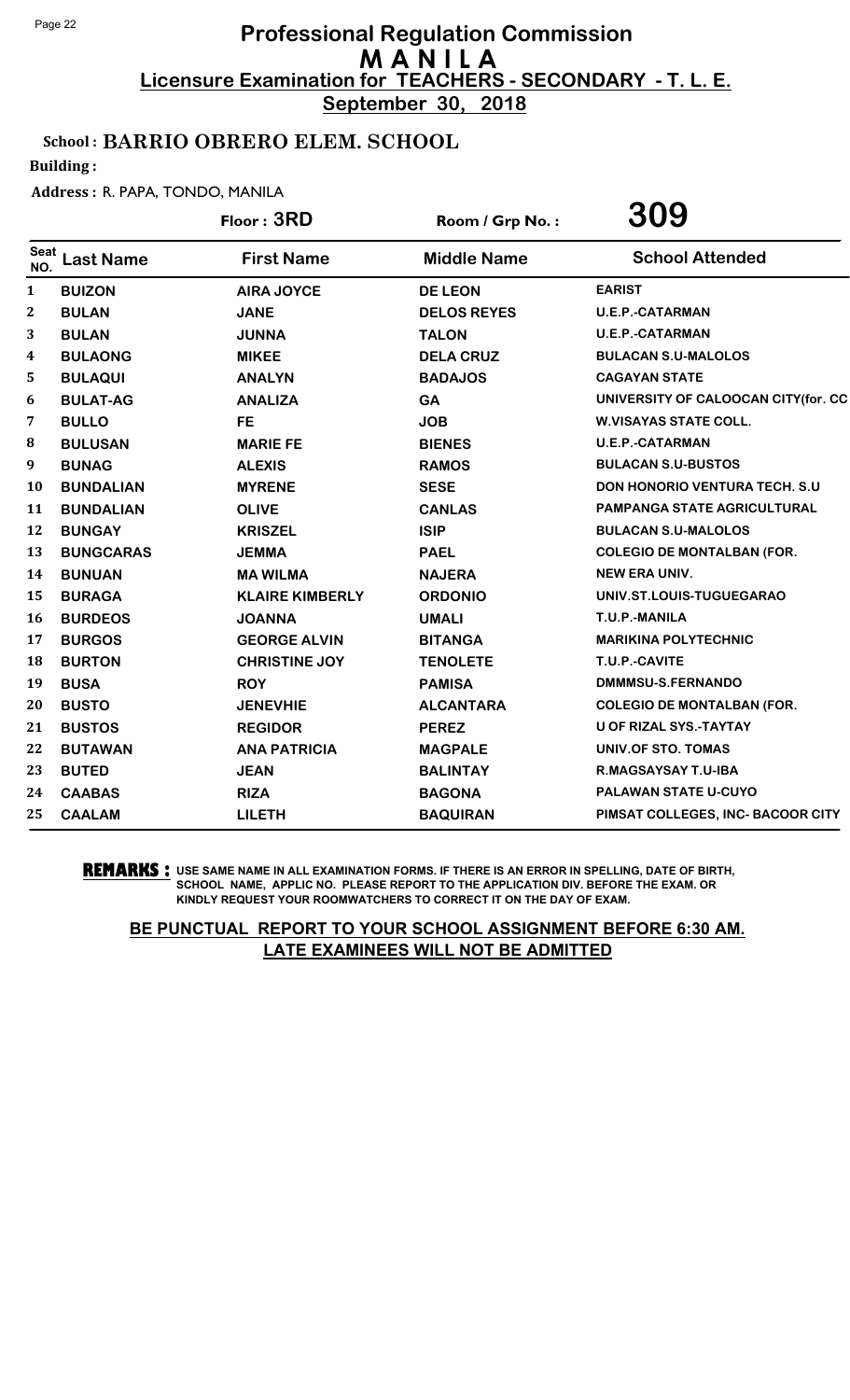**September 30, 2018**

## School : BARRIO OBRERO ELEM. SCHOOL

Building :

#### Address : R. PAPA, TONDO, MANILA

|                  |                    | Floor: 3RD            | Room / Grp No.:    | 310                                    |
|------------------|--------------------|-----------------------|--------------------|----------------------------------------|
| Seat<br>NO.      | <b>Last Name</b>   | <b>First Name</b>     | <b>Middle Name</b> | <b>School Attended</b>                 |
| $\mathbf{1}$     | <b>CABA</b>        | <b>CHRISTIAN PAUL</b> | <b>GALAN</b>       | MINSCAT-CALAPAN(for.PCC)               |
| $\boldsymbol{2}$ | <b>CABACANG</b>    | <b>MARY JANE</b>      | <b>MANTAL</b>      | <b>RIZAL TECH UNIV</b>                 |
| 3                | <b>CABADIN</b>     | <b>APRILYN</b>        | <b>VILLANUEVA</b>  | <b>STI-BALAYAN</b>                     |
| 4                | <b>CABADON</b>     | <b>GERTRUDES</b>      | <b>TAÑO</b>        | <b>SO.CHRISTIAN COLL.</b>              |
| 5                | <b>CABALDA</b>     | <b>EDWIN</b>          | <b>FACTOR</b>      | <b>PALAWAN STATE U-CUYO</b>            |
| 6                | <b>CABALLES</b>    | <b>VIANCA JOIE</b>    | <b>CABALLERO</b>   | <b>CAVITE S.U.-ROSARIO</b>             |
| 7                | <b>CABAN</b>       | <b>DAISY LYN</b>      | <b>SIA</b>         | T.U.P.-MANILA                          |
| 8                | <b>CABANELA</b>    | <b>MARITES</b>        | <b>JUANILLO</b>    | T.U.P.-MANILA                          |
| 9                | <b>CABANGBANG</b>  | <b>JOBBY</b>          | <b>CURIB</b>       | <b>FAR EASTERN POLY COLL</b>           |
| 10               | <b>CABANSAG</b>    | <b>CHERRY</b>         | <b>APAREJIOLA</b>  | <b>EARIST</b>                          |
| 11               | <b>CABANTOG</b>    | <b>REGIENALD</b>      | <b>VILLANUEVA</b>  | <b>LAGUNA STATE POLYTECHNIC</b>        |
| 12               | <b>CABARDO</b>     | <b>AURORA</b>         | <b>VALDENOR</b>    | <b>EASTERN SAMAR STATE U - SALCEDO</b> |
| 13               | <b>CABARRUBIA</b>  | <b>CLAIRE</b>         | <b>LECAROZ</b>     | <b>BATANGAS STATE UNIVERSITY -</b>     |
| 14               | <b>CABARRUBIAS</b> | <b>JOJIE</b>          | <b>SUN</b>         | <b>ABRA S.I.S.T.-BANGUED</b>           |
| 15               | <b>CABATUAN</b>    | <b>SARAH JANE</b>     | <b>ANG</b>         | P.U.P.-STA. MESA                       |
| 16               | <b>CABAUATAN</b>   | <b>MARY JANE</b>      | <b>DAYAG</b>       | <b>ISABELA S.U.-ANGADANAN</b>          |
| 17               | <b>CABAYA</b>      | <b>JOHN CARLO</b>     | <b>CABRERA</b>     | <b>PAMPANGA STATE AGRICULTURAL</b>     |
| <b>18</b>        | <b>CABAYA</b>      | <b>JONATHAN</b>       | <b>CABRERA</b>     | <b>PAMPANGA STATE AGRICULTURAL</b>     |
| 19               | <b>CABER</b>       | <b>ZOSIMO JR</b>      | <b>TOLEN</b>       | <b>N.T.C.</b>                          |
| 20               | <b>CABIDOG</b>     | <b>MARIA HAZEL</b>    | <b>CATILOGO</b>    | <b>EVSU-TANAUAN CAMPUS</b>             |
| 21               | <b>CABIGTING</b>   | <b>ANN BLESS</b>      | <b>MENDOZA</b>     | <b>DON HONORIO VENTURA TECH. S.U.</b>  |
| 22               | <b>CABILES</b>     | <b>JESSA</b>          | <b>ASEJO</b>       | T.U.P.-MANILA                          |
| 23               | <b>CABRERA</b>     | <b>RAMILYN MAE</b>    | <b>CONDECIDO</b>   | <b>BULACAN S.U-MALOLOS</b>             |
| 24               | <b>CABUEÑOS</b>    | <b>JACOB</b>          | <b>REPOSO</b>      | <b>RIZAL TECH UNIV</b>                 |
| 25               | <b>CABUGASON</b>   | <b>MA. THERESA</b>    | <b>BALAZUELA</b>   | <b>EVSU-ORMOC CAMPUS</b>               |

**REMARKS :** USE SAME NAME IN ALL EXAMINATION FORMS. IF THERE IS AN ERROR IN SPELLING, DATE OF BIRTH, SCHOOL NAME, APPLIC NO. PLEASE REPORT TO THE APPLICATION DIV. BEFORE THE EXAM. OR KINDLY REQUEST YOUR ROOMWATCHERS TO CORRECT IT ON THE DAY OF EXAM.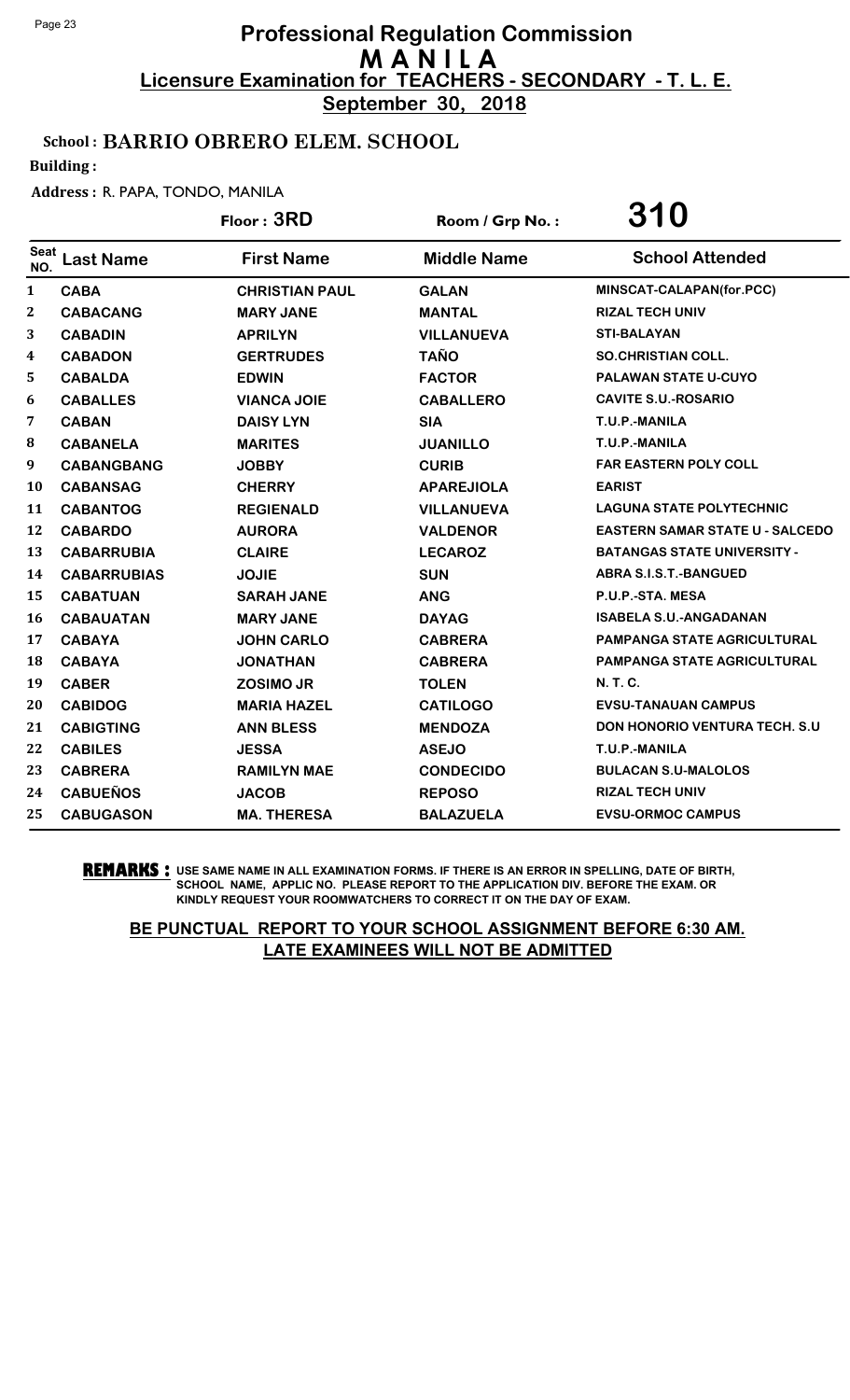**September 30, 2018**

## School : BARRIO OBRERO ELEM. SCHOOL

Building :

#### Address : R. PAPA, TONDO, MANILA

|                    |                  | Floor: 3RD            | Room / Grp No.:    | <b>311</b>                          |
|--------------------|------------------|-----------------------|--------------------|-------------------------------------|
| <b>Seat</b><br>NO. | <b>Last Name</b> | <b>First Name</b>     | <b>Middle Name</b> | <b>School Attended</b>              |
| $\mathbf{1}$       | <b>CABUHAL</b>   | <b>LIZA</b>           | <b>CLEOFE</b>      | T.U.P.-MANILA                       |
| 2                  | <b>CABUQUIN</b>  | <b>JULIE MAE</b>      | <b>BACALANDO</b>   | <b>MARIKINA POLYTECHNIC</b>         |
| 3                  | <b>CABUTE</b>    | <b>JEANETTE ANNE</b>  | <b>HABLADO</b>     | T.U.P.-MANILA                       |
| $\boldsymbol{4}$   | <b>CABUTIN</b>   | <b>EMIELOU</b>        | <b>ABAIGAR</b>     | <b>SAMAR STATE UNIV.</b>            |
| 5                  | <b>CACHO</b>     | <b>BENIEL KEN</b>     | <b>DE JESUS</b>    | <b>EARIST</b>                       |
| 6                  | <b>CADAG</b>     | <b>BERNARD RUSSEL</b> | <b>AGNO</b>        | <b>VALENZUELA C.P.C.</b>            |
| 7                  | <b>CADAG</b>     | <b>KATHLEEN</b>       | <b>MEREGILDO</b>   | UNIVERSITY OF CALOOCAN CITY(for. CC |
| 8                  | <b>CADAY</b>     | <b>CRISLYN</b>        | <b>ABRAHAM</b>     | UNIVERSITY OF CALOOCAN CITY(for. CC |
| 9                  | <b>CADAYONG</b>  | <b>GINALYN</b>        | <b>GAGABOAN</b>    | T.U.P.-MANILA                       |
| 10                 | <b>CADERAO</b>   | <b>KAISER JOHN</b>    | <b>ALIB</b>        | U OF RIZAL SYS.-TAYTAY              |
| 11                 | <b>CAGANAN</b>   | <b>ZHEANN</b>         | <b>JOSE</b>        | <b>MARIKINA POLYTECHNIC</b>         |
| 12                 | <b>CAGAS</b>     | <b>MELANIE</b>        | <b>VILLARMINO</b>  | PALOMPON I.T.-PALOMPON              |
| 13                 | <b>CAGAYAN</b>   | <b>FATIMA</b>         | <b>CATALAN</b>     | <b>U OF RIZAL SYS.-MORONG</b>       |
| 14                 | <b>CAGAYAN</b>   | <b>JESSA</b>          | <b>DACILLO</b>     | <b>ISABELA COLL.</b>                |
| 15                 | <b>CAGUIAT</b>   | <b>LAIZA</b>          | <b>CUNANAN</b>     | <b>PAMPANGA STATE AGRICULTURAL</b>  |
| 16                 | <b>CAGUIOA</b>   | <b>JOSEPH BENSON</b>  | <b>GRONDIANO</b>   | <b>MARIKINA POLYTECHNIC</b>         |
| 17                 | <b>CAGUNTAS</b>  | <b>CLARISSE</b>       | <b>PARALEJAS</b>   | <b>U OF RIZAL SYS.-MORONG</b>       |
| 18                 | <b>CAHUSAY</b>   | <b>JERRY</b>          | <b>MEMBRERE</b>    | <b>NORTHWEST SAMAR STATE U-SN</b>   |
| 19                 | <b>CAJANDAB</b>  | <b>KATLYN</b>         | <b>MANALO</b>      | <b>U.E.P.-CATARMAN</b>              |
| 20                 | <b>CAJANDAB</b>  | <b>STEVEN</b>         | <b>MANALO</b>      | <b>U.E.P.-CATARMAN</b>              |
| 21                 | <b>CAJIPE</b>    | <b>SHIENJIE</b>       | <b>VALENCIA</b>    | <b>MARIKINA POLYTECHNIC</b>         |
| 22                 | <b>CAJULIS</b>   | JAZZREEL LOU          | <b>FRANCISCO</b>   | T.U.P.-CAVITE                       |
| 23                 | <b>CALAGUI</b>   | <b>JONNA</b>          | <b>MARCAIDA</b>    | T.U.P.-CAVITE                       |
| 24                 | <b>CALAPIT</b>   | <b>JINNY ROSE</b>     | <b>MINOR</b>       | <b>VALENZUELA C.P.C.</b>            |
| 25                 | <b>CALAUTO</b>   | <b>NORJANIFA</b>      | <b>ANDAMUN</b>     | <b>M.S.U.-MARAWI CITY</b>           |

**REMARKS :** USE SAME NAME IN ALL EXAMINATION FORMS. IF THERE IS AN ERROR IN SPELLING, DATE OF BIRTH, SCHOOL NAME, APPLIC NO. PLEASE REPORT TO THE APPLICATION DIV. BEFORE THE EXAM. OR KINDLY REQUEST YOUR ROOMWATCHERS TO CORRECT IT ON THE DAY OF EXAM.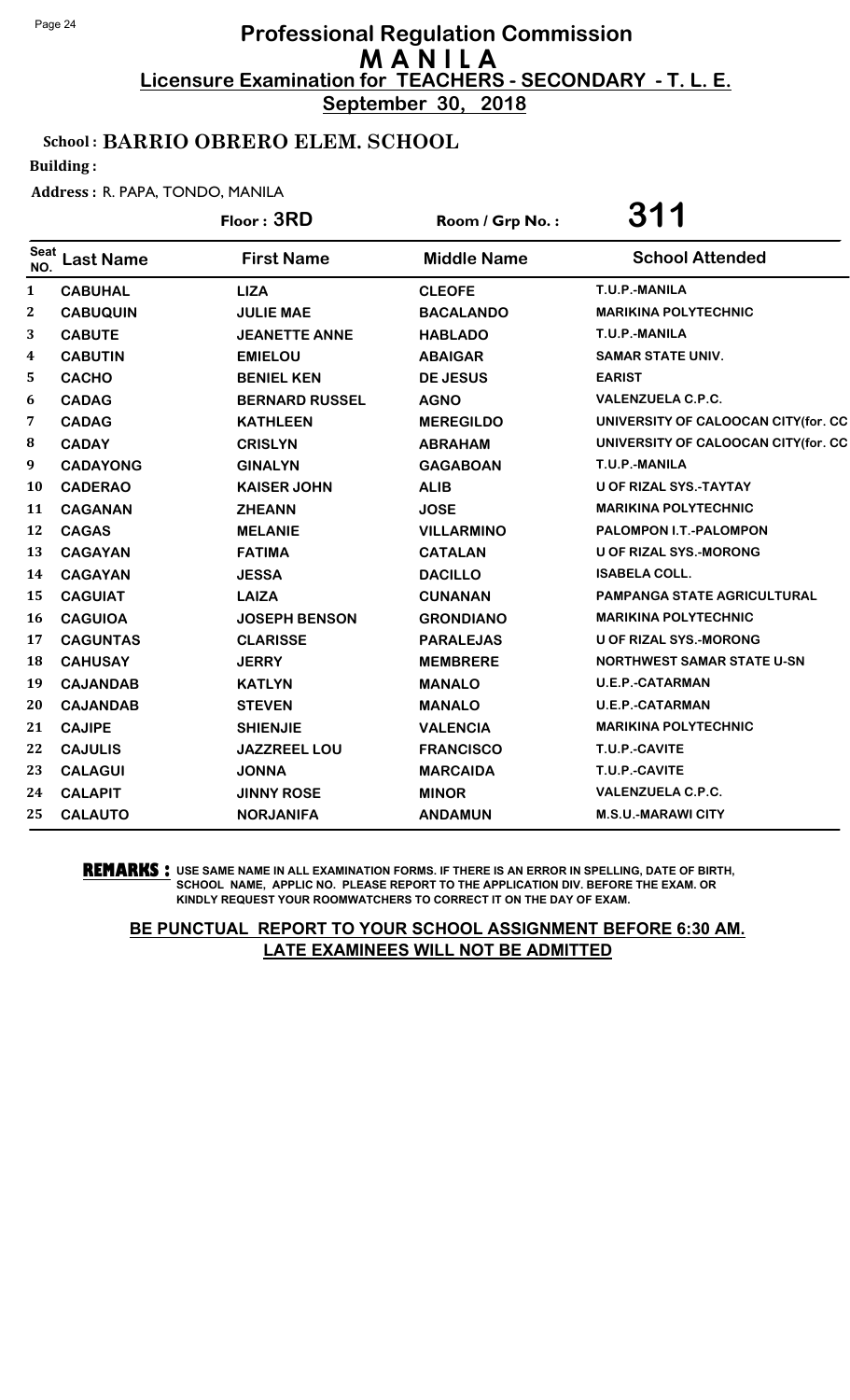**September 30, 2018**

## School : BARRIO OBRERO ELEM. SCHOOL

Building :

#### Address : R. PAPA, TONDO, MANILA

|              |                   | Floor: 3RD                 | Room / Grp No.:    | 312                                   |
|--------------|-------------------|----------------------------|--------------------|---------------------------------------|
| Seat<br>NO.  | <b>Last Name</b>  | <b>First Name</b>          | <b>Middle Name</b> | <b>School Attended</b>                |
| $\mathbf{1}$ | <b>CALEON</b>     | <b>CINDY</b>               | <b>LOPEZ</b>       | <b>BULACAN S.U-MALOLOS</b>            |
| $\mathbf{2}$ | <b>CALIBA</b>     | <b>LANI</b>                |                    | <b>COLEGIO DE MONTALBAN (FOR.</b>     |
| 3            | <b>CALIGAGAN</b>  | <b>TERESA</b>              | <b>DAVID</b>       | <b>PAMPANGA STATE AGRICULTURAL</b>    |
| 4            | <b>CALINA</b>     | <b>JOHN MARC</b>           | <b>BALBAS</b>      | P.U.P.-STA. MESA                      |
| 5.           | <b>CALINAO</b>    | <b>JESSA MAE GABREILLE</b> | <b>DELIÑA</b>      | <b>EVSU-TACLOBAN</b>                  |
| 6            | <b>CALISAAN</b>   | <b>MYLENE</b>              | <b>MIRA</b>        | <b>VALENZUELA C.P.C.</b>              |
| 7            | <b>CALITIZEN</b>  | <b>NEKE</b>                | <b>GRANDE</b>      | <b>U.E.P.-CATARMAN</b>                |
| 8            | <b>CALIWAG</b>    | <b>JENNIFER</b>            | <b>TARUC</b>       | PAMPANGA STATE AGRICULTURAL           |
| 9            | <b>CALIWAN</b>    | <b>JOE MARIE</b>           | <b>BALLETE</b>     | T.U.P.-CAVITE                         |
| 10           | <b>CALLANGA</b>   | <b>GLORITES</b>            | <b>SANO</b>        | SURIGAO S.C.T.                        |
| 11           | <b>CALLO</b>      | <b>TRISHA</b>              | <b>BARCEBAL</b>    | <b>BICOL STATE COLLEGE OF APPLIED</b> |
| 12           | <b>CALMA</b>      | <b>ANGELICA</b>            | <b>MENDOZA</b>     | PAMPANGA STATE AGRICULTURAL           |
| 13           | <b>CALMA</b>      | <b>CALVIN DAVE</b>         | <b>VALDENOR</b>    | <b>BULACAN S.U-BUSTOS</b>             |
| 14           | <b>CALMA</b>      | <b>RICA</b>                | <b>CRUZ</b>        | <b>DON HONORIO VENTURA TECH. S.U.</b> |
| 15           | <b>CALORA</b>     | <b>ARIEL</b>               | <b>DEL MONTE</b>   | <b>FAR EASTERN POLY COLL</b>          |
| 16           | <b>CALUAG</b>     | <b>JENNARYLL</b>           | <b>PEREZ</b>       | <b>BULACAN S.U-MALOLOS</b>            |
| 17           | <b>CALUBAG</b>    | <b>CHARLANE MAY</b>        | <b>SAET</b>        | <b>NEW ERA UNIV.</b>                  |
| 18           | <b>CALULANG</b>   | <b>KEZIAH AMOR</b>         |                    | N.VISCAYA S.U.-BAYOMBONG              |
| 19           | <b>CALUMAG</b>    | <b>JHEMARIE MAE ANNE</b>   | <b>BOLUS</b>       | PAMPANGA STATE AGRICULTURAL           |
| 20           | <b>CALUMPIANO</b> | <b>GLAIZA</b>              | <b>VELEZ</b>       | <b>U.E.P.-CATARMAN</b>                |
| 21           | <b>CALVELO</b>    | <b>RAQUEL</b>              | <b>BALBIN</b>      | <b>EASTERN VISAYAS C.C.</b>           |
| 22           | <b>CALVEZ</b>     | <b>AMYL</b>                | <b>NAZA</b>        | <b>COLEGIO DE MONTALBAN (FOR.</b>     |
| 23           | <b>CAMACHO</b>    | <b>JUSTINE</b>             | <b>TANINGCO</b>    | <b>MARIKINA POLYTECHNIC</b>           |
| 24           | <b>CAMACHO</b>    | <b>LEONIZA</b>             | <b>BAYOT</b>       | ZAMBO.CITY STATE POLY. COLL.          |
| 25           | <b>CAMBRONERO</b> | <b>JO ARC</b>              | PIA                | <b>EARIST</b>                         |

**REMARKS :** USE SAME NAME IN ALL EXAMINATION FORMS. IF THERE IS AN ERROR IN SPELLING, DATE OF BIRTH, SCHOOL NAME, APPLIC NO. PLEASE REPORT TO THE APPLICATION DIV. BEFORE THE EXAM. OR KINDLY REQUEST YOUR ROOMWATCHERS TO CORRECT IT ON THE DAY OF EXAM.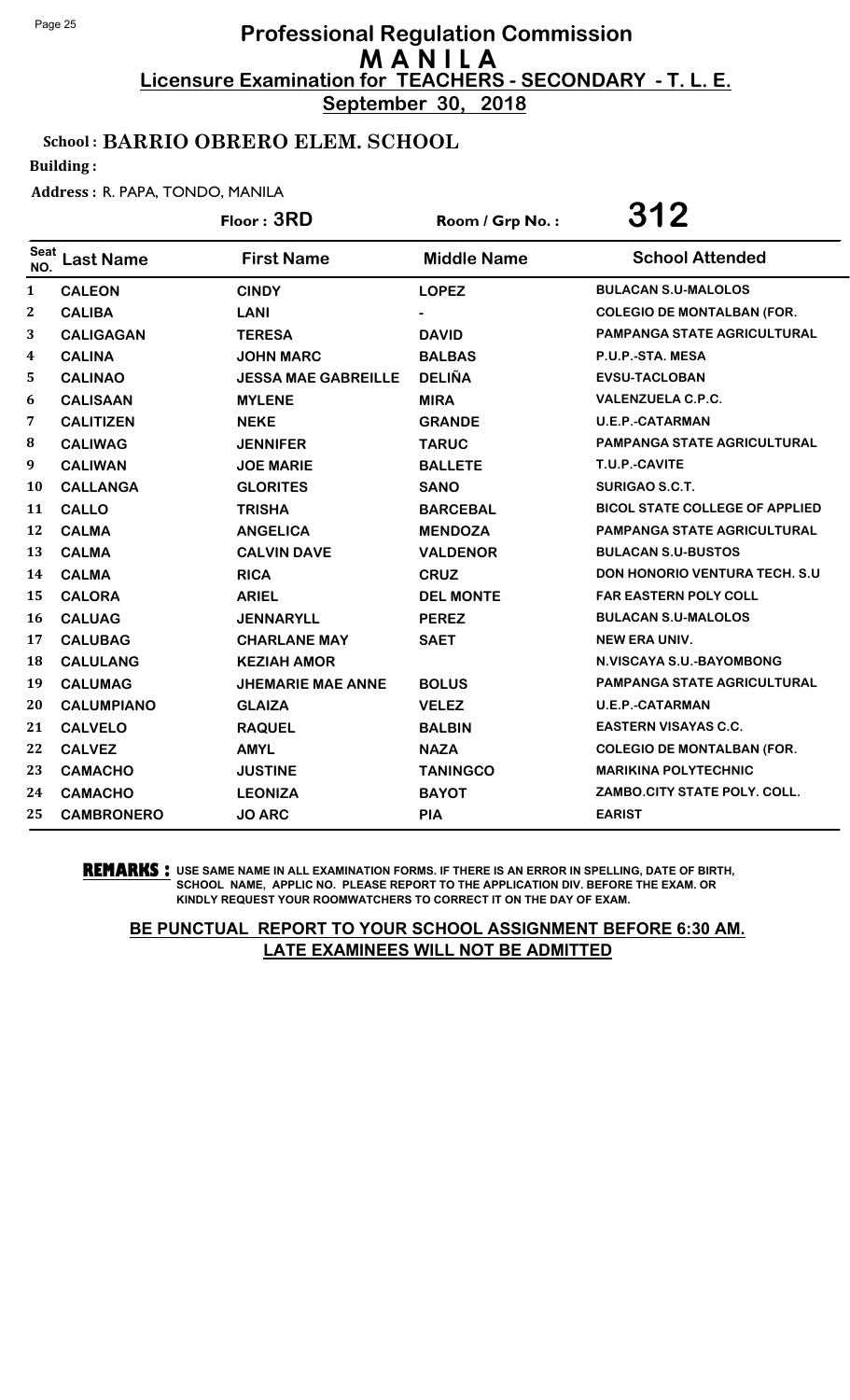**September 30, 2018**

## School : BARRIO OBRERO ELEM. SCHOOL

Building :

#### Address : R. PAPA, TONDO, MANILA

|              |                   | Floor: 3RD                 | Room / Grp No.:    | 313                                   |
|--------------|-------------------|----------------------------|--------------------|---------------------------------------|
| Seat<br>NO.  | <b>Last Name</b>  | <b>First Name</b>          | <b>Middle Name</b> | <b>School Attended</b>                |
| $\mathbf{1}$ | <b>CAMILO</b>     | <b>QUEEN BIANCA MAY</b>    | <b>PAMANDANAN</b>  | <b>PAMPANGA STATE AGRICULTURAL</b>    |
| $\mathbf{2}$ | <b>CAMONINO</b>   | <b>JULIUS CESAR</b>        | <b>SOLANO</b>      | T.U.P.-MANILA                         |
| 3            | <b>CAMPLON</b>    | <b>MARY GRACE</b>          | <b>JARGUE</b>      | T.U.P.-MANILA                         |
| 4            | <b>CAMPO</b>      | <b>JOERISAHLEEN KEZIAH</b> | <b>VILLEJO</b>     | <b>EARIST</b>                         |
| 5            | <b>CAMPOTO</b>    | <b>JONAS</b>               | <b>MIRANDA</b>     | <b>VALENZUELA C.P.C.</b>              |
| 6            | <b>CANCILLER</b>  | <b>RAZZEL JOY</b>          | <b>OYO</b>         | T.U.P.-MANILA                         |
| 7            | <b>CANDELARIA</b> | <b>ANALIZA</b>             | <b>RIVERA</b>      | <b>ISABELA S.U.-ILAGAN</b>            |
| 8            | <b>CANDELARIA</b> | <b>CHRISTOPHER</b>         | <b>MAGNO</b>       | <b>BATANGAS STATE UNIVERSITY -</b>    |
| 9            | <b>CANDELARIA</b> | <b>JHAZEN ARA</b>          | <b>FETIZANAN</b>   | T.U.P.-MANILA                         |
| 10           | <b>CANDELARIA</b> | <b>RAQUEL</b>              | <b>LUISTRO</b>     | <b>BATANGAS STATE UNIVERSITY -</b>    |
| 11           | <b>CANENCIA</b>   | <b>WHENPOL</b>             | <b>CISNEROS</b>    | <b>U.E.P.-CATARMAN</b>                |
| 12           | <b>CANIZO</b>     | <b>ZEUS MARK</b>           | <b>MAHINAY</b>     | <b>LICEO DE MASBATE</b>               |
| 13           | <b>CANLAS</b>     | <b>ABIGAIL</b>             | <b>SIBUG</b>       | DON HONORIO VENTURA TECH. S.U         |
| 14           | <b>CANLAS</b>     | <b>ALFON</b>               | <b>AGUAS</b>       | PAMPANGA STATE AGRICULTURAL           |
| 15           | <b>CANLAS</b>     | <b>JAZEL</b>               | <b>ATIENZA</b>     | T.U.P.-MANILA                         |
| 16           | <b>CANLAS</b>     | <b>JOHN CARLO</b>          | <b>BALAGTAS</b>    | <b>DON HONORIO VENTURA TECH. S.U</b>  |
| 17           | <b>CANLAS</b>     | <b>MARIFI</b>              | <b>HERNANDEZ</b>   | <b>DON HONORIO VENTURA TECH. S.U.</b> |
| 18           | <b>CANO</b>       | <b>LORREINE ZEANNE</b>     | <b>LACANO</b>      | <b>RIZAL TECH UNIV</b>                |
| 19           | <b>CANO</b>       | <b>MARJORIE ANNE</b>       | <b>SANGALANG</b>   | <b>BULACAN S.U-BUSTOS</b>             |
| 20           | <b>CANOZA</b>     | <b>PAULINE</b>             | <b>CRUZ</b>        | <b>BULACAN S.U-BUSTOS</b>             |
| 21           | <b>CANSINO</b>    | <b>APPLE GRACE</b>         | <b>ARTIGO</b>      | UNIVERSITY OF CALOOCAN CITY(for. CC   |
| 22           | <b>CANTERAS</b>   | <b>JENICA</b>              | <b>CARASUCHO</b>   | <b>LEMERY COLL.</b>                   |
| 23           | <b>CANTRE</b>     | <b>MARY GRACE</b>          | <b>CANTONJOS</b>   | <b>MARIKINA POLYTECHNIC</b>           |
| 24           | <b>CANUELO</b>    | <b>JUDY ANN ERA</b>        | <b>GONZAGA</b>     | <b>BATAAN PENINSULA STATE</b>         |
| 25           | <b>CAPAGALAN</b>  | <b>LUZVIMINDA</b>          | <b>ALDAY</b>       | <b>EASTERN SAMAR STATE U - GUIUAN</b> |

**REMARKS :** USE SAME NAME IN ALL EXAMINATION FORMS. IF THERE IS AN ERROR IN SPELLING, DATE OF BIRTH, SCHOOL NAME, APPLIC NO. PLEASE REPORT TO THE APPLICATION DIV. BEFORE THE EXAM. OR KINDLY REQUEST YOUR ROOMWATCHERS TO CORRECT IT ON THE DAY OF EXAM.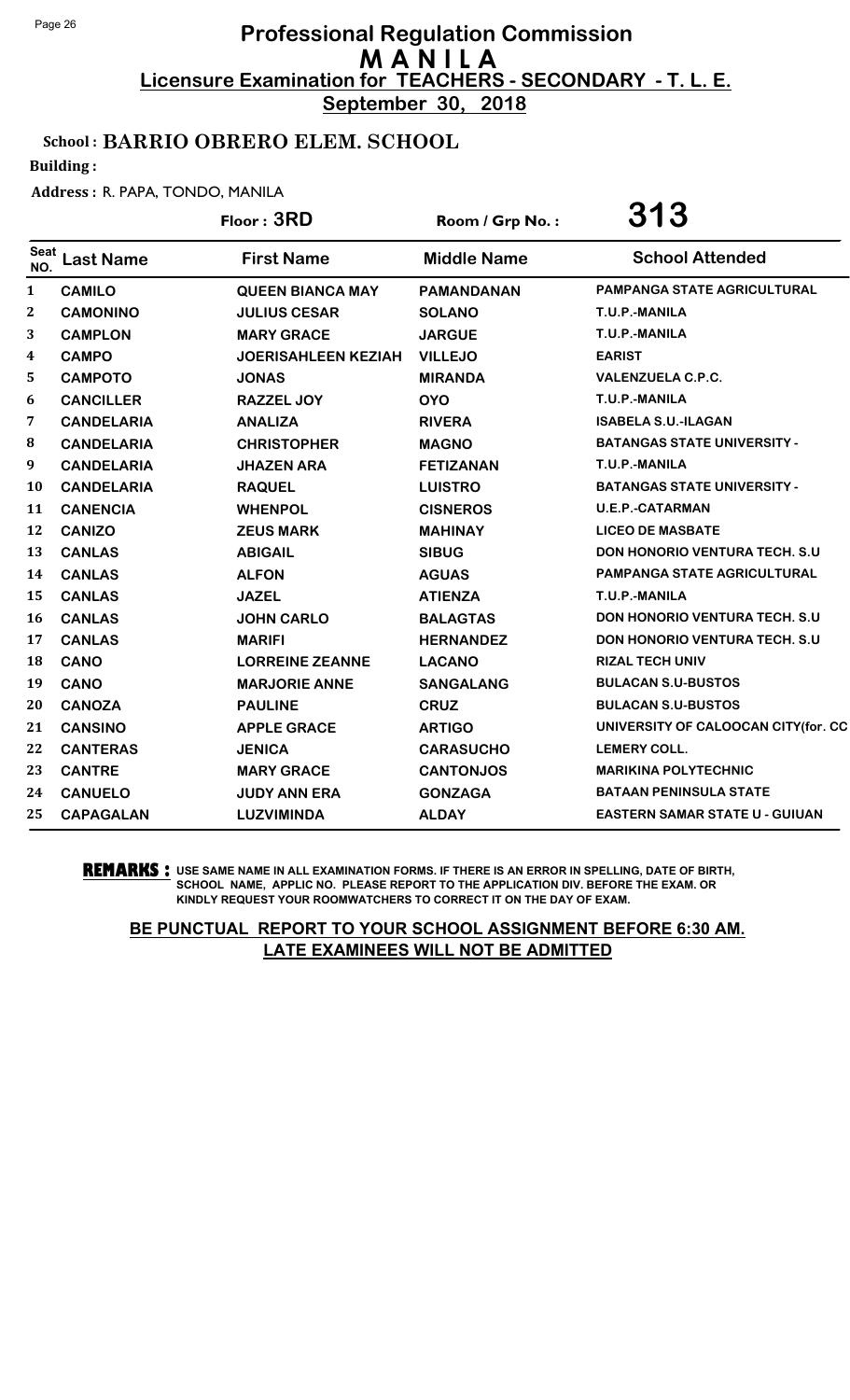**September 30, 2018**

## School : BARRIO OBRERO ELEM. SCHOOL

Building :

#### Address : R. PAPA, TONDO, MANILA

|                    |                      | Floor: 3RD             | Room / Grp No.:    | 314                                  |
|--------------------|----------------------|------------------------|--------------------|--------------------------------------|
| <b>Seat</b><br>NO. | <b>Last Name</b>     | <b>First Name</b>      | <b>Middle Name</b> | <b>School Attended</b>               |
| 1                  | <b>CAPALAD</b>       | <b>FRITZIE ANN</b>     | <b>MIRANDA</b>     | UNIV.OF THE ASSUMP.                  |
| $\mathbf{2}$       | <b>CAPANGPANGAN</b>  | <b>MELVIE</b>          | <b>ANO</b>         | <b>U.E.P.-CATARMAN</b>               |
| 3                  | <b>CAPANGYARIHAN</b> | <b>AILEEN</b>          | <b>GUTIERREZ</b>   | P.U.P.-STA. MESA                     |
| 4                  | <b>CAPILI</b>        | <b>KIMVERLIN</b>       | <b>VERIDIANO</b>   | T.U.P.-MANILA                        |
| 5                  | <b>CAPILI</b>        | <b>LORENA</b>          | <b>PADRIQUE</b>    | <b>VALENZUELA C.P.C.</b>             |
| 6                  | <b>CAPILLO</b>       | <b>SEVERINO JR</b>     | <b>REYES</b>       | <b>U OF RIZAL SYS.-MORONG</b>        |
| 7                  | <b>CAPINDING</b>     | <b>ROBERT</b>          | <b>LOPEZ</b>       | <b>BULACAN S.U-MALOLOS</b>           |
| $\bf{8}$           | <b>CAPOQUIAN</b>     | <b>NORLYN</b>          | <b>BAJADO</b>      | <b>U.E.P.-CATARMAN</b>               |
| 9                  | <b>CAPULONG</b>      | <b>EMMA</b>            | <b>NICASIO</b>     | <b>PAMPANGA STATE AGRICULTURAL</b>   |
| 10                 | <b>CAPULONG</b>      | <b>RICCIANNE ROYCE</b> | <b>SALANGSANG</b>  | <b>BULACAN S.U-MALOLOS</b>           |
| 11                 | <b>CAPULONG</b>      | <b>RUGIE-LYN</b>       | <b>FUERTES</b>     | <b>SO.LUZON S.U.-LUCBAN</b>          |
| 12                 | <b>CARABALLO</b>     | <b>JOJO</b>            | <b>REY</b>         | <b>U OF RIZAL SYS.-TAYTAY</b>        |
| 13                 | <b>CARABBACAN</b>    | <b>ANTONETTE</b>       | <b>TAMANI</b>      | <b>ISABELA S.U.-ECHAGUE</b>          |
| 14                 | <b>CARANDANG</b>     | <b>ALBERT</b>          | <b>ARROYO</b>      | <b>RIZAL TECH UNIV</b>               |
| 15                 | <b>CARANGAN</b>      | <b>LYKA MAE</b>        | <b>SANTOS</b>      | <b>BULACAN S.U-MALOLOS</b>           |
| 16                 | <b>CARANOO</b>       | <b>MAUREEN JOYCE</b>   | <b>VERSOZA</b>     | DON HONORIO VENTURA TECH. S.U        |
| 17                 | <b>CARILLAS</b>      | <b>WINZEL</b>          | <b>TIZON</b>       | <b>BULACAN S.U-MALOLOS</b>           |
| 18                 | <b>CARISO</b>        | <b>MELISSA</b>         | <b>BALLESTEROS</b> | T.U.P.-MANILA                        |
| 19                 | <b>CARITAN</b>       | <b>JONATAN</b>         | <b>TAYAO</b>       | <b>BULACAN S.U-MALOLOS</b>           |
| 20                 | <b>CARIZO</b>        | <b>MARIBEL</b>         | <b>CANOBAS</b>     | T.U.P.-MANILA                        |
| 21                 | <b>CARIÑO</b>        | <b>MARICEL</b>         | <b>ISAAC</b>       | P.U.P.-UNISAN                        |
| 22                 | <b>CARLOS</b>        | <b>ARIAN</b>           | <b>FERNANDO</b>    | D.L.S.U.-COLL. OF ST. BENILDE        |
| 23                 | <b>CARLOS</b>        | <b>ARVIN</b>           | <b>SALONGA</b>     | <b>DON HONORIO VENTURA TECH. S.U</b> |
| 24                 | <b>CARLOS</b>        | <b>CAMILLE ANNE</b>    | <b>CASTRO</b>      | <b>BULACAN S.U-MALOLOS</b>           |
| 25                 | <b>CAROLINO</b>      | <b>ANNA MAE</b>        | <b>DE ROXAS</b>    | <b>BATANGAS STATE UNIVERSITY -</b>   |

**REMARKS :** USE SAME NAME IN ALL EXAMINATION FORMS. IF THERE IS AN ERROR IN SPELLING, DATE OF BIRTH, SCHOOL NAME, APPLIC NO. PLEASE REPORT TO THE APPLICATION DIV. BEFORE THE EXAM. OR KINDLY REQUEST YOUR ROOMWATCHERS TO CORRECT IT ON THE DAY OF EXAM.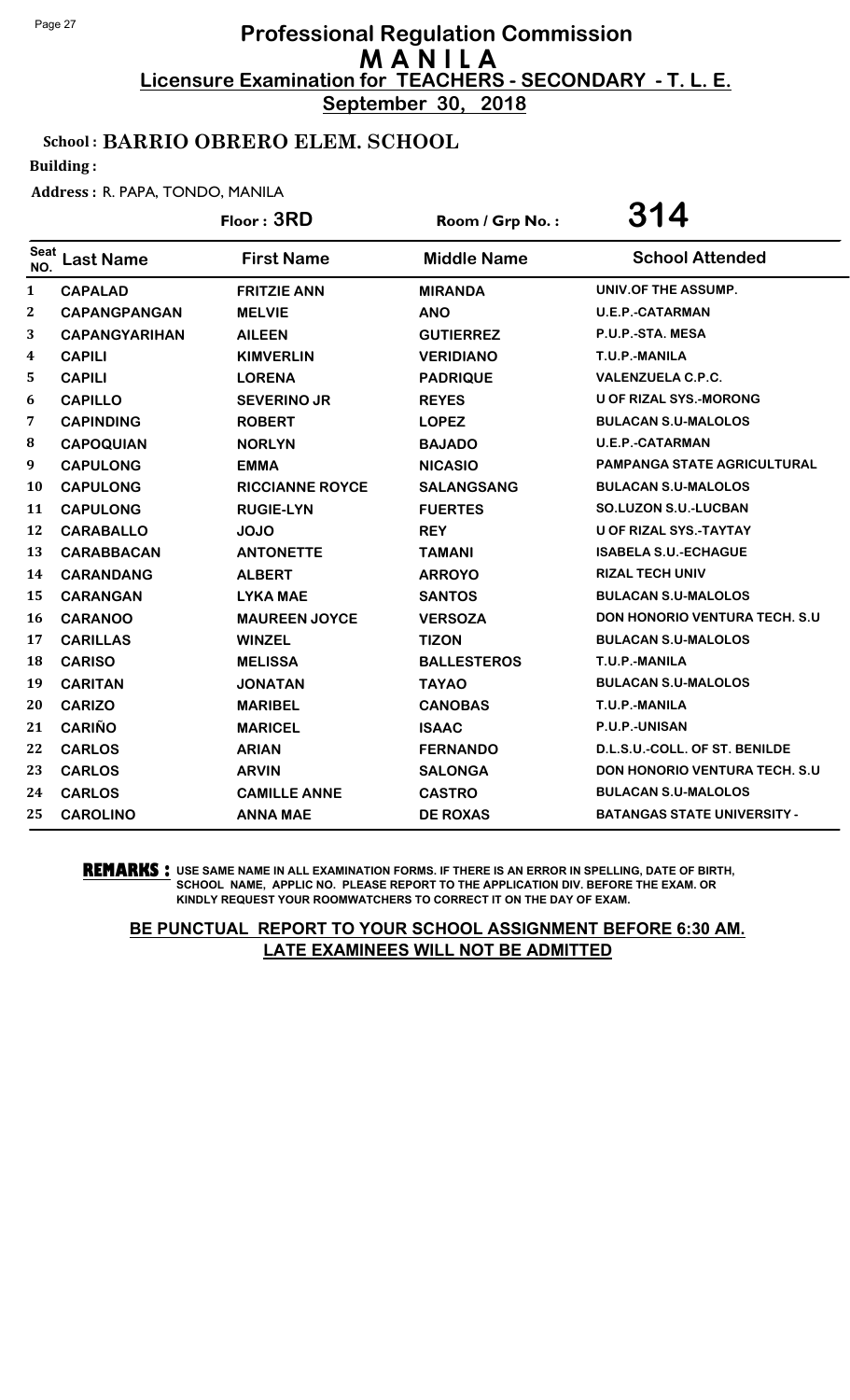**September 30, 2018**

## School : BARRIO OBRERO ELEM. SCHOOL

Building :

#### Address : R. PAPA, TONDO, MANILA

|              |                  | Floor: 3RD                | Room / Grp No.:      | 316                                 |
|--------------|------------------|---------------------------|----------------------|-------------------------------------|
| Seat<br>NO.  | <b>Last Name</b> | <b>First Name</b>         | <b>Middle Name</b>   | <b>School Attended</b>              |
| $\mathbf{1}$ | <b>CARPIO</b>    | <b>ANGELITA</b>           | <b>LACONSAY</b>      | UNIVERSITY OF CALOOCAN CITY(for. CC |
| 2            | <b>CARPIO</b>    | <b>JUNALYN</b>            | <b>PALALAY</b>       | T.U.P.-MANILA                       |
| 3            | <b>CARREON</b>   | <b>JONATHAN</b>           | <b>MENESES</b>       | <b>EARIST</b>                       |
| 4            | <b>CARRETERO</b> | <b>MA. ANNA MAE</b>       | <b>DOYOLA</b>        | T.U.P.-MANILA                       |
| 5            | <b>CARSOLA</b>   | <b>ALLAN JR</b>           | <b>COLLADO</b>       | P.U.P.-STA. MESA                    |
| 6            | <b>CARSULA</b>   | <b>SHEILA BABIE MARIE</b> | <b>BACUGAN</b>       | UNIVERSITY OF CALOOCAN CITY(for. CC |
| 7            | <b>CARURUCAN</b> | <b>AMABEL</b>             | <b>BALASBAS</b>      | <b>LEMERY COLL.</b>                 |
| 8            | <b>CASALLA</b>   | <b>DONALYN</b>            | <b>SAMAN</b>         | <b>EARIST</b>                       |
| 9            | <b>CASAÑARE</b>  | <b>HANEEL JEN</b>         | <b>QUINES</b>        | MINSCAT-BONGABONG(for.BCF)          |
| <b>10</b>    | <b>CASILAN</b>   | <b>CHERRY</b>             | <b>CINCO</b>         | LEYTE NORMAL UNIV.                  |
| 11           | <b>CASINGAL</b>  | <b>DECELAINE</b>          | <b>ABILAR</b>        | P.U.P.-COMMONWEALTH                 |
| 12           | <b>CASTANAS</b>  | <b>MARY JOY</b>           | <b>ESCOL</b>         | D.L.S.U.-DASMARIÑAS                 |
| 13           | <b>CASTAÑEDA</b> | <b>JAY</b>                | <b>BACCAY</b>        | <b>ISABELA S.U.-ILAGAN</b>          |
| 14           | <b>CASTELO</b>   | <b>RIZA</b>               | <b>ABELLANO</b>      | <b>BULACAN S.U-MALOLOS</b>          |
| 15           | <b>CASTILLA</b>  | <b>CHRISTIAN PAUL</b>     | <b>CORDOVA</b>       | <b>U OF RIZAL SYS.-CAINTA</b>       |
| 16           | <b>CASTILLET</b> | <b>RUFFA MAYE</b>         | <b>REGORGO</b>       | P.U.P.-COMMONWEALTH                 |
| 17           | <b>CASTILLO</b>  | <b>CAMILLE</b>            | <b>MAAS</b>          | UNIV.OF STO. TOMAS                  |
| 18           | <b>CASTILLO</b>  | <b>CARMINA</b>            | <b>VILLAVICENCIO</b> | <b>BATANGAS STATE UNIVERSITY -</b>  |
| 19           | <b>CASTILLO</b>  | <b>CECILIA</b>            | <b>FERNANDO</b>      | N.E.U.S.T-SAN ISIDRO                |
| 20           | <b>CASTILLO</b>  | <b>DIANNE</b>             | <b>NACIONAL</b>      | <b>EVSU-TACLOBAN</b>                |
| 21           | <b>CASTILLO</b>  | <b>GLADYS</b>             | <b>NORTEZ</b>        | <b>PAMPANGA STATE AGRICULTURAL</b>  |
| 22           | <b>CASTILLO</b>  | <b>JENNIFER</b>           | <b>GARCIA</b>        | P.U.P.-STA. MESA                    |
| 23           | <b>CASTILLO</b>  | <b>MARICAR</b>            | <b>CASAOL</b>        | <b>BULACAN S.U-MALOLOS</b>          |
| 24           | <b>CASTILLO</b>  | <b>MARY ENRICHELLE</b>    | <b>PONPON</b>        | <b>BATAAN PENINSULA STATE</b>       |
| 25           | <b>CASTILLO</b>  | <b>NECY</b>               | <b>BARBA</b>         | <b>RIZAL TECH UNIV</b>              |

**REMARKS :** USE SAME NAME IN ALL EXAMINATION FORMS. IF THERE IS AN ERROR IN SPELLING, DATE OF BIRTH, SCHOOL NAME, APPLIC NO. PLEASE REPORT TO THE APPLICATION DIV. BEFORE THE EXAM. OR KINDLY REQUEST YOUR ROOMWATCHERS TO CORRECT IT ON THE DAY OF EXAM.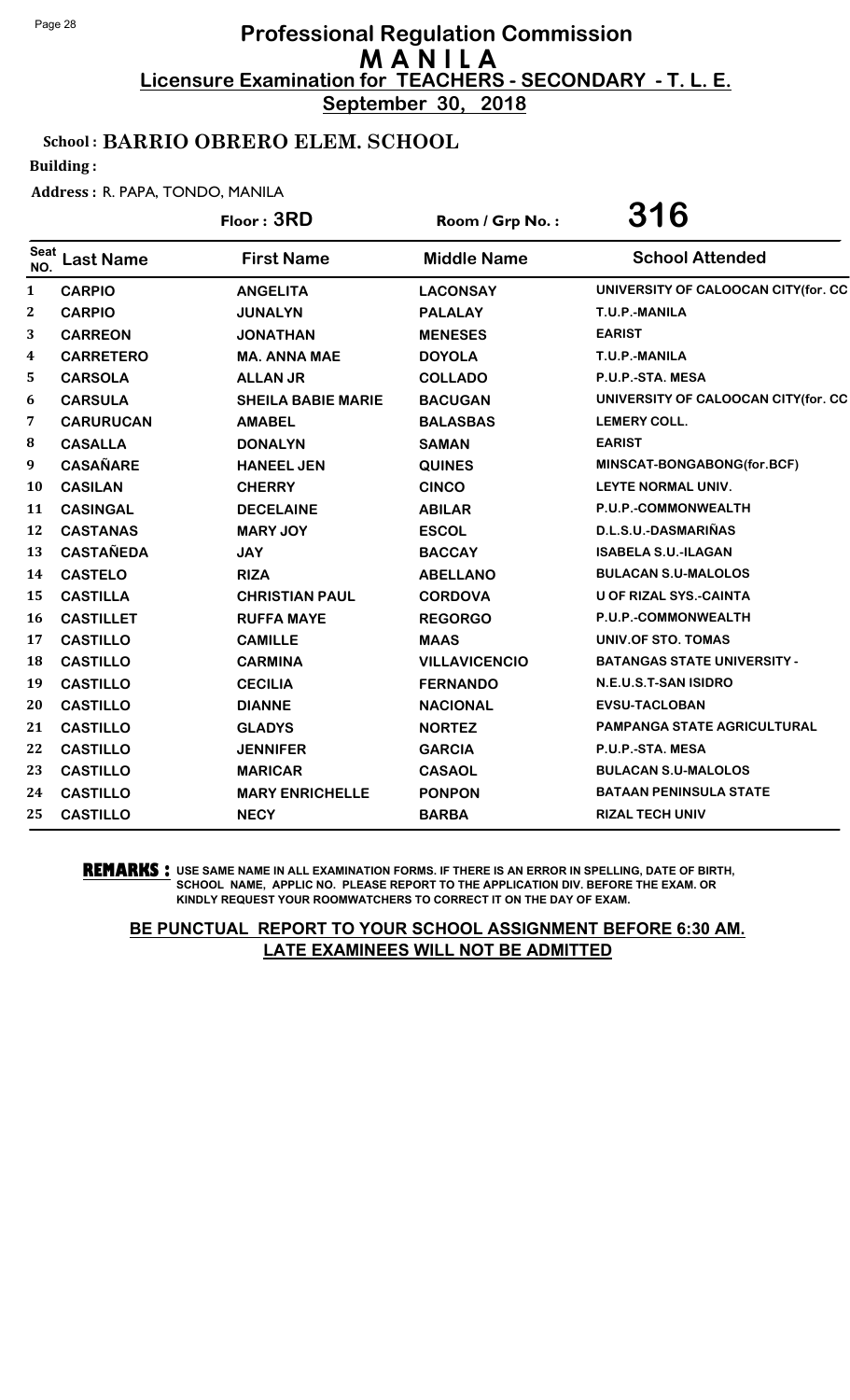**September 30, 2018**

## School : BARRIO OBRERO ELEM. SCHOOL

Building :

#### Address : R. PAPA, TONDO, MANILA

|                  |                   | Floor: 3RD             | Room / Grp No.:    | 317                                    |
|------------------|-------------------|------------------------|--------------------|----------------------------------------|
| Seat<br>NO.      | <b>Last Name</b>  | <b>First Name</b>      | <b>Middle Name</b> | <b>School Attended</b>                 |
| $\mathbf{1}$     | <b>CASTILLO</b>   | <b>RUTH JAMEL</b>      | <b>BENIZA</b>      | <b>UNIV.OF STO. TOMAS</b>              |
| $\mathbf{2}$     | <b>CASTORICO</b>  | <b>FROILAN</b>         | <b>CAGASAN</b>     | N.O.R.S.U-DUMAGUETE                    |
| 3                | <b>CASTRO</b>     | <b>NORILYN</b>         | <b>EUDIN</b>       | T.U.P.-MANILA                          |
| $\boldsymbol{4}$ | <b>CASTRO</b>     | <b>ERBIE</b>           | <b>AMISTOSO</b>    | <b>EARIST</b>                          |
| 5                | <b>CASTRO</b>     | <b>GERALYN</b>         | <b>OXALES</b>      | T.U.P.-MANILA                          |
| 6                | <b>CASTRO</b>     | <b>JOHN CYR</b>        | <b>GUMPENG</b>     | <b>PANGASINAN S.U.-ASINGAN</b>         |
| 7                | <b>CASTRO</b>     | <b>MARIAM</b>          | <b>SANTOS</b>      | <b>MARIKINA POLYTECHNIC</b>            |
| 8                | <b>CASTRO</b>     | <b>SOFIA</b>           | <b>ALFARO</b>      | <b>BULACAN S.U-MALOLOS</b>             |
| 9                | <b>CASTRO</b>     | <b>VERNELL HENRICK</b> | <b>BELTRAN</b>     | <b>MARIKINA POLYTECHNIC</b>            |
| <b>10</b>        | <b>CASTROMERO</b> | <b>LOUGEAN MARISH</b>  | <b>BRIONES</b>     | <b>BATANGAS STATE UNIVERSITY -</b>     |
| 11               | <b>CASUYON</b>    | <b>HERALP</b>          | <b>FERRIOL</b>     | <b>PARADIGM COLLGS OF</b>              |
| 12               | <b>CATACUTAN</b>  | <b>NENITA</b>          | <b>CRUZ</b>        | <b>DON HONORIO VENTURA TECH. S.U.</b>  |
| 13               | <b>CATACUTAN</b>  | <b>SUNSHINE</b>        | <b>YALUNG</b>      | <b>PAMPANGA STATE AGRICULTURAL</b>     |
| 14               | <b>CATANES</b>    | <b>JOHN MICHAEL</b>    | <b>LUMBICAN</b>    | <b>U OF RIZAL SYS.-TAYTAY</b>          |
| 15               | <b>CATAROJA</b>   | <b>LESLIE ANN</b>      | <b>MIANO</b>       | <b>MARIKINA POLYTECHNIC</b>            |
| <b>16</b>        | <b>CATATMON</b>   | <b>REINALENE</b>       | <b>ARCON</b>       | <b>CAVITE S.U.-ROSARIO</b>             |
| 17               | <b>CATCHILLAR</b> | <b>HALLIE ROSE</b>     | <b>CASTRO</b>      | <b>PANGASINAN S.U.-SAN CARLOS CITY</b> |
| 18               | <b>CATCHILLAR</b> | <b>VENALYN</b>         | <b>CASAUAY</b>     | <b>CAGAYAN STATE UNIV.-PIAT</b>        |
| 19               | <b>CATIIS</b>     | <b>CARMELITA</b>       | <b>DEL ROSARIO</b> | <b>BULACAN S.U-MALOLOS</b>             |
| 20               | <b>CATLI</b>      | <b>JAYRIN</b>          | <b>GALANG</b>      | <b>BULACAN S.U-BUSTOS</b>              |
| 21               | <b>CATUBIG</b>    | <b>AIDA</b>            | <b>BACLAYON</b>    | <b>CARAGA STATE</b>                    |
| 22               | <b>CATUBO</b>     | <b>MARIA ARLENE</b>    | <b>BELINGAN</b>    | N.O.R.S.U-BAIS                         |
| 23               | <b>CATULAY</b>    | <b>VANESSA</b>         | <b>PILAPIL</b>     | T.U.P.-CAVITE                          |
| 24               | <b>CAYABYAB</b>   | <b>MARY ANN</b>        | <b>LIMOS</b>       | <b>RIZAL TECH UNIV</b>                 |
| 25               | <b>CAYANAN</b>    | <b>JACQUELINE</b>      | <b>FLORES</b>      | <b>PAMPANGA STATE AGRICULTURAL</b>     |

**REMARKS :** USE SAME NAME IN ALL EXAMINATION FORMS. IF THERE IS AN ERROR IN SPELLING, DATE OF BIRTH, SCHOOL NAME, APPLIC NO. PLEASE REPORT TO THE APPLICATION DIV. BEFORE THE EXAM. OR KINDLY REQUEST YOUR ROOMWATCHERS TO CORRECT IT ON THE DAY OF EXAM.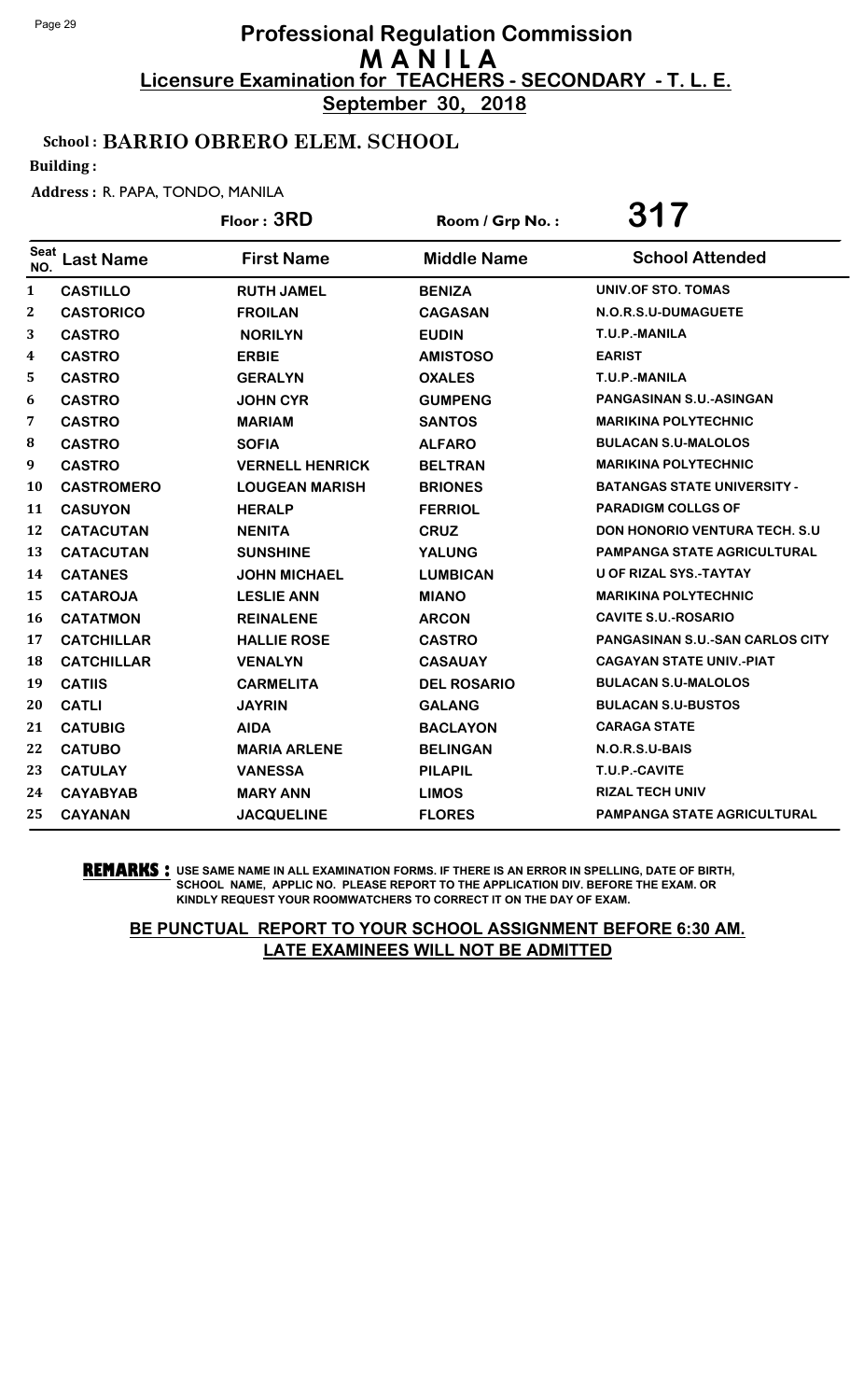**September 30, 2018**

## School : BARRIO OBRERO ELEM. SCHOOL

Building :

#### Address : R. PAPA, TONDO, MANILA

|                    |                  | Floor: 3RD             | Room / Grp No.:    | 318                                    |
|--------------------|------------------|------------------------|--------------------|----------------------------------------|
| <b>Seat</b><br>NO. | <b>Last Name</b> | <b>First Name</b>      | <b>Middle Name</b> | <b>School Attended</b>                 |
| $\mathbf{1}$       | <b>CAYETANO</b>  | RACHEL ANNE            | <b>DUEÑAS</b>      | <b>EARIST</b>                          |
| 2                  | <b>CAÑETA</b>    | <b>JOHN PAUL</b>       | <b>LASALA</b>      | <b>CAMARINES NORTE S.C.-PANGANIBAN</b> |
| 3                  | <b>CAÑEZAL</b>   | <b>PATRICIA MARIE</b>  | <b>ALMARIO</b>     | <b>EARIST</b>                          |
| 4                  | <b>CEBALLOS</b>  | <b>MUTYA</b>           | <b>DALISAY</b>     | T.U.P.-MANILA                          |
| 5                  | <b>CEDO</b>      | <b>RALPH FROILAN</b>   | <b>CARREON</b>     | <b>BULACAN S.U-MALOLOS</b>             |
| 6                  | <b>CENTILLAS</b> | <b>ARLENE</b>          | <b>GASPADO</b>     | ROMBLON STATE UNIV.(FOR ROMBLON        |
| 7                  | <b>CENTINO</b>   | <b>RICHIE</b>          | <b>MORTEL</b>      | <b>BATAAN PENINSULA STATE U-MAIN</b>   |
| 8                  | <b>CEQUEÑA</b>   | <b>NEIL JOHN</b>       | <b>ARAGONES</b>    | U OF RIZAL SYS.-MORONG                 |
| 9                  | <b>CERBITO</b>   | <b>ANGELICA</b>        | <b>ESMAQUIL</b>    | <b>EARIST</b>                          |
| 10                 | <b>CERCADO</b>   | <b>XYVONNE RED</b>     | <b>ICAPIN</b>      | <b>U OF RIZAL SYS.-MORONG</b>          |
| 11                 | <b>CERVANTES</b> | <b>ANDREA MAE</b>      | <b>REYES</b>       | <b>MARIKINA POLYTECHNIC</b>            |
| 12                 | <b>CERVANTES</b> | <b>ANGELICA</b>        | <b>RODRIGUEZ</b>   | <b>BULACAN S.U-MALOLOS</b>             |
| 13                 | <b>CERVANTES</b> | <b>LUZVIMINDA</b>      | <b>LAXAMANA</b>    | <b>TARLAC STATE UNIV.</b>              |
| 14                 | <b>CERVERA</b>   | <b>ALEAH</b>           | <b>LOPEZ</b>       | <b>MARIKINA POLYTECHNIC</b>            |
| 15                 | <b>CESISTA</b>   | <b>FELECIDAD</b>       | <b>PEDEMONTE</b>   | <b>U.E.P.-CATARMAN</b>                 |
| 16                 | <b>CHAN</b>      | <b>DIANA LEE TRACY</b> | <b>KERR</b>        | P.U.P.-STA. MESA                       |
| 17                 | <b>CHAPARRO</b>  | <b>MYLENE</b>          | <b>BELONIO</b>     | UNIVERSITY OF CALOOCAN CITY(for. CC    |
| 18                 | <b>CHAVEZ</b>    | <b>ARIEL</b>           | <b>DOMINGO</b>     | U.S.M.-KIDAPAWAN                       |
| 19                 | <b>CHAVEZ</b>    | <b>IRISH CAMILLE</b>   | <b>AGUSTIN</b>     | BESTLINK COLLEGE OF THE                |
| 20                 | <b>CHAVEZ</b>    | <b>PAUL ALLEN</b>      | <b>AGUSTIN</b>     | BESTLINK COLLEGE OF THE                |
| 21                 | <b>CHIQUITA</b>  | <b>MARINA</b>          | <b>RONGCALES</b>   | <b>BULACAN S.U-MALOLOS</b>             |
| 22                 | <b>CHU</b>       | <b>CHRISTOPHER</b>     | <b>GARRIDO</b>     | <b>EVSU-TACLOBAN</b>                   |
| 23                 | <b>CHUA</b>      | <b>GELYN ARIANNE</b>   | <b>VIRGO</b>       | <b>BULACAN S.U-BUSTOS</b>              |
| 24                 | <b>CHUA</b>      | <b>JERRY JR</b>        | <b>RAMOS</b>       | UNIV.OF STO. TOMAS                     |
| 25                 | <b>CHUA</b>      | <b>JOSE JR</b>         | <b>SALINAS</b>     | <b>EARIST</b>                          |

**REMARKS :** USE SAME NAME IN ALL EXAMINATION FORMS. IF THERE IS AN ERROR IN SPELLING, DATE OF BIRTH, SCHOOL NAME, APPLIC NO. PLEASE REPORT TO THE APPLICATION DIV. BEFORE THE EXAM. OR KINDLY REQUEST YOUR ROOMWATCHERS TO CORRECT IT ON THE DAY OF EXAM.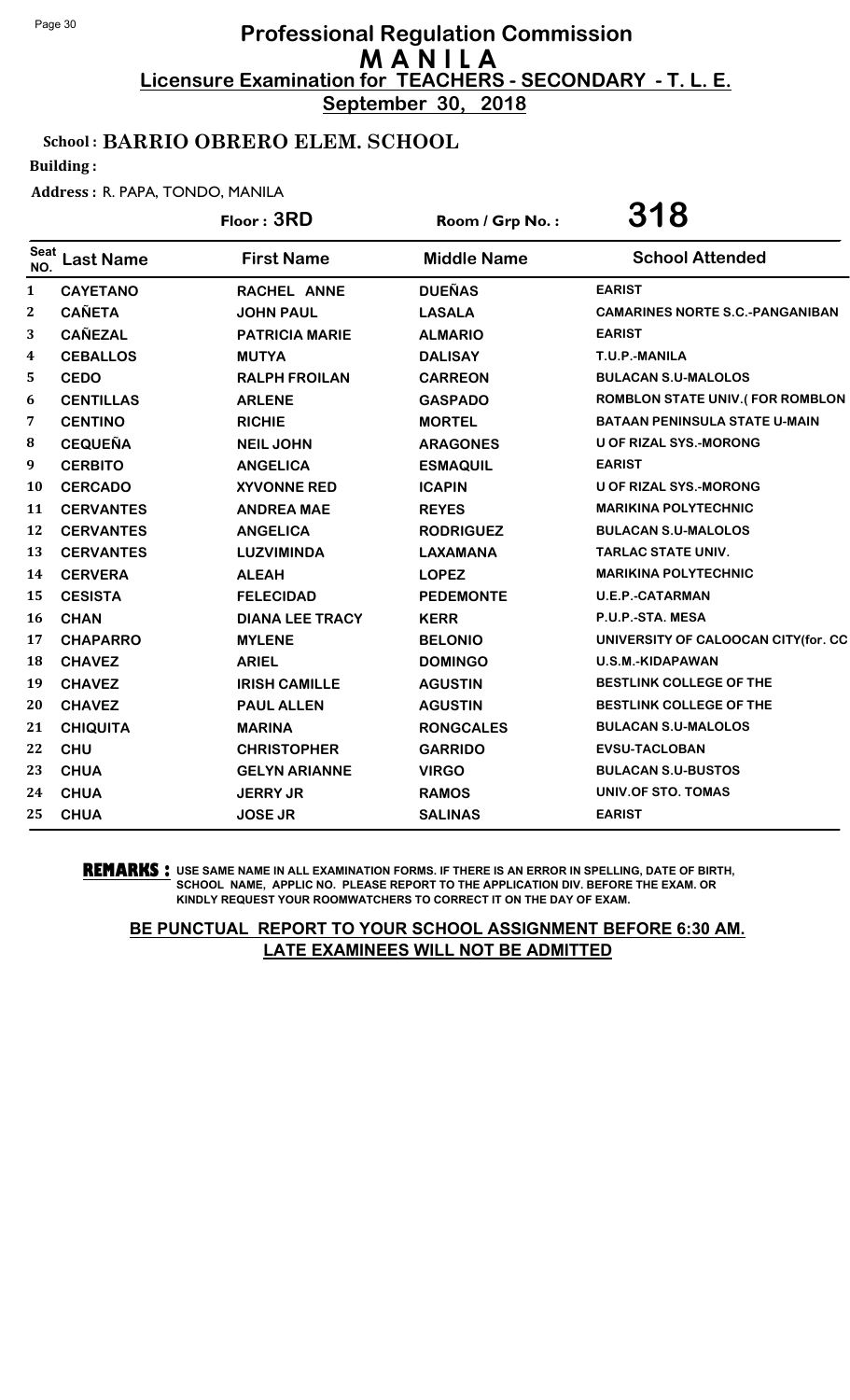**September 30, 2018**

### School : R. AVANCEÑA HIGH SCHOOL

Building : SR. HIGH SCHOOL

Address : NEPOMUCENO ST., QUIAPO, MANILA

|                  |                    | Floor: 2ND           | Room / Grp No.:    | 201                                     |
|------------------|--------------------|----------------------|--------------------|-----------------------------------------|
| Seat<br>NO.      | <b>Last Name</b>   | <b>First Name</b>    | <b>Middle Name</b> | <b>School Attended</b>                  |
| 1                | <b>CINCO</b>       | <b>CAMILLE</b>       | <b>ALBAO</b>       | <b>BATAAN PENINSULA STATE</b>           |
| $\boldsymbol{2}$ | <b>CINCO</b>       | <b>JESSA MAE</b>     | <b>BALIBALITA</b>  | <b>EVSU-TACLOBAN</b>                    |
| 3                | <b>CLARIN</b>      | <b>GERISSA</b>       | <b>BONIFACIO</b>   | <b>MARIKINA POLYTECHNIC</b>             |
| 4                | <b>CLARIN</b>      | <b>RONNA</b>         | <b>DEOMAMPO</b>    | P.U.P.-STO TOMAS                        |
| 5                | <b>CLAVECILLAS</b> | <b>MICHAEL</b>       | <b>CERIAS</b>      | <b>VALENZUELA C.P.C.</b>                |
| 6                | <b>CLAVERO</b>     | <b>RICA MAE</b>      | <b>ENCARNACION</b> | <b>VALENZUELA C.P.C.</b>                |
| 7                | <b>CLEMENTE</b>    | <b>CHRISTINE</b>     | <b>FEROLINO</b>    | <b>PARADIGM COLLGS OF</b>               |
| 8                | <b>CLEMENTE</b>    | <b>RICARDO</b>       | <b>CATURA</b>      | <b>BULACAN S.U-BUSTOS</b>               |
| 9                | <b>CLEOPAS</b>     | <b>KAYCEE</b>        | <b>RODRIGUEZ</b>   | <b>EARIST</b>                           |
| 10               | <b>CLIMACO</b>     | <b>NEKO</b>          | <b>CRUZ</b>        | <b>FAR EASTERN POLY COLL</b>            |
| 11               | <b>COBARRUBIAS</b> | <b>AYESHA</b>        | <b>KOH</b>         | <b>DON HONORIO VENTURA TECH. S.U.</b>   |
| 12               | <b>COBELO</b>      | <b>MA JOANALYN</b>   | <b>HONORIO</b>     | T.U.P.-MANILA                           |
| 13               | <b>COJEDA</b>      | <b>GLADYS</b>        | <b>CASTILLO</b>    | <b>U.E.P.-CATARMAN</b>                  |
| 14               | <b>COLOCADO</b>    | <b>PILITA</b>        | <b>DACUTANAN</b>   | D.L.S.U.-DASMARIÑAS                     |
| 15               | <b>COMABIG</b>     | <b>LORIBETH</b>      | <b>BIGAL</b>       | <b>EARIST</b>                           |
| 16               | <b>COMADIZO</b>    | <b>RITA MAE</b>      | <b>DALUT</b>       | T.U.P.-CAVITE                           |
| 17               | <b>COMON</b>       | <b>JAMES JOMELLE</b> | <b>OCHABO</b>      | UNIVERSITY OF CALOOCAN CITY(for. CC     |
| 18               | <b>COMPAS</b>      | <b>ARIEL</b>         | <b>SALVINO</b>     | UNIVERSITY OF CALOOCAN CITY(for. CC     |
| 19               | <b>CONAY</b>       | <b>JULIE ANN</b>     | <b>GONZALES</b>    | <b>CAGAYAN STATE UNIV.-PIAT</b>         |
| 20               | <b>CONDE</b>       | <b>CATHERINE</b>     | <b>MONTANES</b>    | <b>BATAAN PENINSULA STATE</b>           |
| 21               | <b>CONDE</b>       | <b>EVELYN</b>        | <b>ORELLANO</b>    | <b>ROMBLON STATE UNIV.-(FOR ROMBLON</b> |
| 22               | <b>CONMIGO</b>     | <b>AINEIL</b>        | <b>PARUNGAO</b>    | <b>DON HONORIO VENTURA TECH. S.U.</b>   |
| 23               | <b>CONQUILLA</b>   | <b>JANE</b>          | <b>OLIVA</b>       | <b>VALENZUELA C.P.C.</b>                |
| 24               | <b>CONSIBIDO</b>   | <b>JENEATH</b>       | <b>PONTIOSO</b>    | T.U.P.-MANILA                           |
| 25               | <b>CONSTANTINO</b> | <b>MELISA</b>        | <b>HERNANDEZ</b>   | <b>EARIST</b>                           |

**REMARKS :** USE SAME NAME IN ALL EXAMINATION FORMS. IF THERE IS AN ERROR IN SPELLING, DATE OF BIRTH, SCHOOL NAME, APPLIC NO. PLEASE REPORT TO THE APPLICATION DIV. BEFORE THE EXAM. OR KINDLY REQUEST YOUR ROOMWATCHERS TO CORRECT IT ON THE DAY OF EXAM.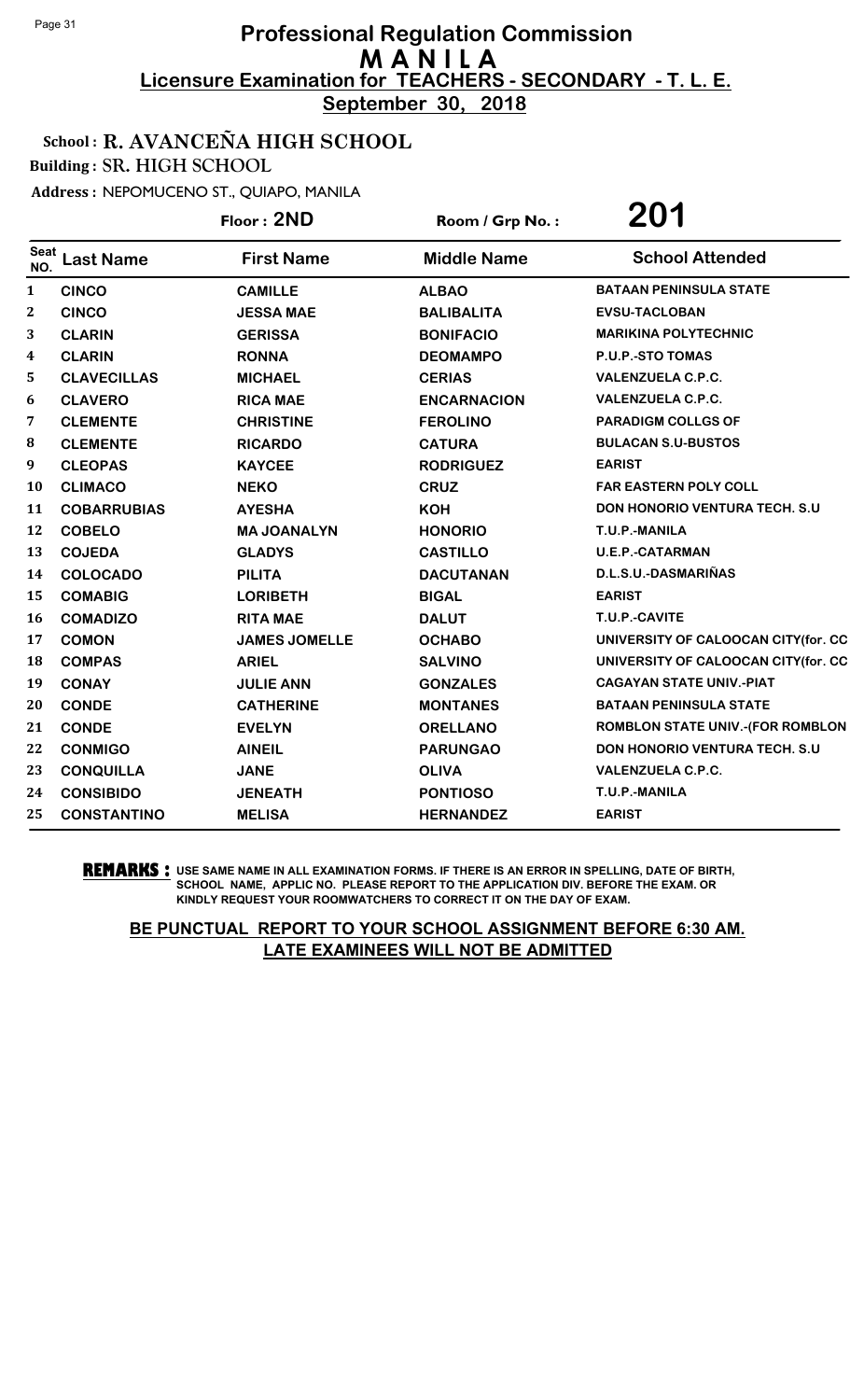**September 30, 2018**

## School : R. AVANCEÑA HIGH SCHOOL

Building : SR. HIGH SCHOOL

Address : NEPOMUCENO ST., QUIAPO, MANILA

|              |                   | Floor: 2ND          | Room / Grp No.:     | 202                                  |
|--------------|-------------------|---------------------|---------------------|--------------------------------------|
| Seat<br>NO.  | <b>Last Name</b>  | <b>First Name</b>   | <b>Middle Name</b>  | <b>School Attended</b>               |
| $\mathbf{1}$ | <b>CONSUMIDO</b>  | <b>MAGILYN</b>      | <b>GARCIA</b>       | <b>ISABELA S.U.-ILAGAN</b>           |
| 2            | <b>CONTAOI</b>    | <b>AMELITA</b>      | <b>MERCADO</b>      | DMMMSU-S.FERNANDO                    |
| 3            | <b>CONTRERAS</b>  | <b>ANALIZA</b>      | <b>BACCAY</b>       | <b>CAGAYAN STATE UNIV.-PIAT</b>      |
| 4            | <b>CORAMBAO</b>   | <b>MARIFE</b>       | <b>ANUNCIADO</b>    | UNIVERSITY OF CALOOCAN CITY(for. CC  |
| 5            | <b>CORATE</b>     | <b>HONGJOLLY</b>    | <b>CORO</b>         | <b>COLEGIO DE MONTALBAN (FOR.</b>    |
| 6            | <b>CORATE</b>     | <b>ROSEL</b>        | <b>REJUSO</b>       | <b>COLEGIO DE MONTALBAN (FOR.</b>    |
| 7            | <b>CORDENERA</b>  | <b>ROWENA</b>       | <b>SAMERO</b>       | <b>U OF ANTIQUE-SIBALOM</b>          |
| 8            | <b>CORDOVA</b>    | <b>JENELYN</b>      | <b>GARCIA</b>       | <b>U OF RIZAL SYS.-CAINTA</b>        |
| 9            | <b>CORDOVA</b>    | <b>JO ROSARIO</b>   | <b>ESPIRITU</b>     | <b>C.L.S.U.</b>                      |
| 10           | <b>CORMINAL</b>   | <b>MINETTE</b>      | <b>DELFIN</b>       | <b>NEW ERA UNIV.</b>                 |
| 11           | <b>CORONA</b>     | <b>MARICEL</b>      | <b>ESPELIMBERGO</b> | <b>VALENZUELA C.P.C.</b>             |
| 12           | <b>CORONACION</b> | <b>REA GLESELLE</b> | <b>URGELLES</b>     | <b>EARIST</b>                        |
| 13           | <b>CORONADO</b>   | <b>MICAH</b>        | <b>BUENAVISTA</b>   | <b>LAGUNA SPU-SINILOAN</b>           |
| 14           | <b>CORONEL</b>    | <b>BEA ROSELLA</b>  | <b>BATONGBACAL</b>  | <b>BULACAN S.U-MALOLOS</b>           |
| 15           | <b>CORONG</b>     | <b>ROLAND</b>       | <b>CANTONG</b>      | <b>U.E.P.-CATARMAN</b>               |
| 16           | <b>CORPIN</b>     | <b>MELVIN</b>       | <b>CABRADILLA</b>   | PALOMPON I.T.-TABANGO                |
| 17           | <b>CORPIN</b>     | <b>VIRGINIA</b>     | <b>NGOHO</b>        | <b>NAVAL S.U.-BILIRAN</b>            |
| 18           | <b>CORPUZ</b>     | <b>FAITH</b>        | <b>THELMO</b>       | N. T. C.                             |
| 19           | <b>CORRO</b>      | <b>KERSHEY</b>      | <b>MISAGAL</b>      | <b>EVSU-TACLOBAN</b>                 |
| 20           | <b>CORTEZ</b>     | <b>CRISTIAN</b>     | <b>DELA LUNA</b>    | <b>LAGUNA SPU-LOS BAÑOS</b>          |
| 21           | <b>CORTEZ</b>     | <b>MARICAR</b>      | <b>IBE</b>          | <b>DON HONORIO VENTURA TECH. S.U</b> |
| 22           | <b>CORTEZ</b>     | <b>MIKAELA</b>      | <b>AYAYO</b>        | <b>BULACAN S.U-MALOLOS</b>           |
| 23           | <b>CORTEZ</b>     | <b>RIVIEN</b>       | <b>PALILEO</b>      | T.U.P.-MANILA                        |
| 24           | <b>CORTEZ</b>     | <b>ROBERT</b>       | <b>PIAÑA</b>        | <b>EARIST</b>                        |
| 25           | <b>CORTEZ</b>     | <b>SUSAN</b>        | <b>NOVENO</b>       | <b>CAVITE S.U.-INDANG</b>            |

**REMARKS :** USE SAME NAME IN ALL EXAMINATION FORMS. IF THERE IS AN ERROR IN SPELLING, DATE OF BIRTH, SCHOOL NAME, APPLIC NO. PLEASE REPORT TO THE APPLICATION DIV. BEFORE THE EXAM. OR KINDLY REQUEST YOUR ROOMWATCHERS TO CORRECT IT ON THE DAY OF EXAM.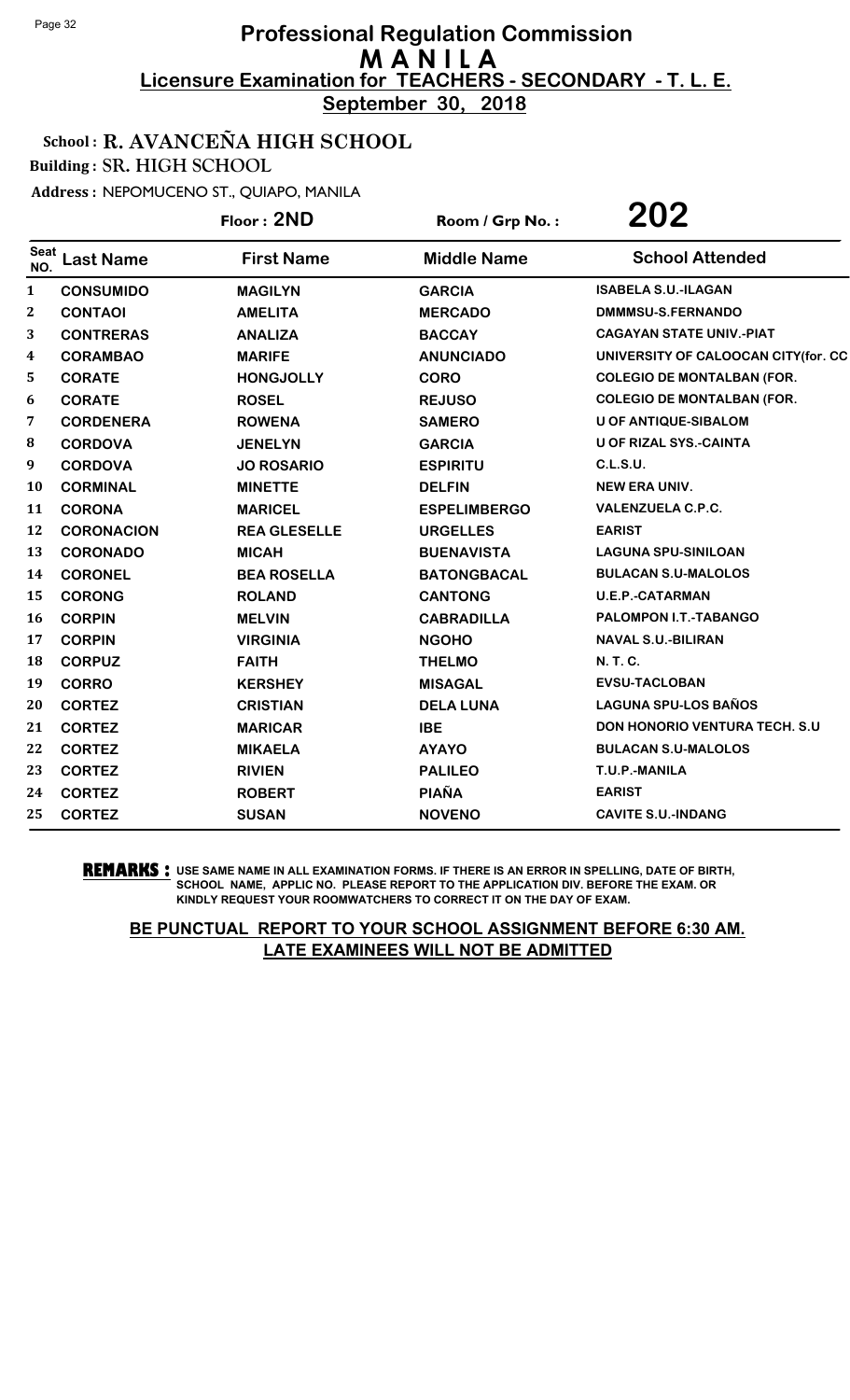**September 30, 2018**

## School : R. AVANCEÑA HIGH SCHOOL

Building : SR. HIGH SCHOOL

Address : NEPOMUCENO ST., QUIAPO, MANILA

|             |                     | Floor: 2ND              | Room / Grp No.:    | 204                                   |
|-------------|---------------------|-------------------------|--------------------|---------------------------------------|
| Seat<br>NO. | <b>Last Name</b>    | <b>First Name</b>       | <b>Middle Name</b> | <b>School Attended</b>                |
| 1           | <b>CORTIGUERRA</b>  | <b>JELLA CHANTANA</b>   | <b>MANLONGAT</b>   | P.U.P.-STA. MESA                      |
| 2           | <b>COS</b>          | <b>JAY</b>              | <b>MOJICO</b>      | <b>MARIKINA POLYTECHNIC</b>           |
| 3           | <b>COS</b>          | <b>LADY GRACE</b>       | <b>BULAN</b>       | <b>COLEGIO DE MONTALBAN (FOR.</b>     |
| 4           | <b>COSTALES</b>     | <b>NESSA LOU</b>        | <b>LAURE</b>       | T.U.P.-MANILA                         |
| 5           | <b>COSTAMBIENES</b> | <b>MARIE CRES</b>       | <b>CABASA</b>      | <b>NORTHWEST SAMAR STATE U-SN</b>     |
| 6           | <b>COTELO</b>       | <b>JENDELAINE</b>       | <b>MERCADO</b>     | <b>BULACAN S.U-MALOLOS</b>            |
| 7           | <b>CREALES</b>      | <b>JIMBOY</b>           | <b>SERVITILLO</b>  | <b>MARIKINA POLYTECHNIC</b>           |
| 8           | <b>CRISENES</b>     | <b>JUDITH</b>           | <b>YUZON</b>       | <b>BATAAN PENINSULA STATE U-MAIN</b>  |
| 9           | <b>CRISOSTOMO</b>   | <b>MARICEL</b>          | <b>MALUBAG</b>     | P.U.P.-STA. MESA                      |
| 10          | <b>CRISTOBAL</b>    | <b>GEORGIA</b>          | <b>JAMOLIN</b>     | T.U.P.-CAVITE                         |
| 11          | <b>CRISTOBAL</b>    | <b>JESSA CARMELA</b>    | <b>FERNANDEZ</b>   | <b>BULACAN S.U-BUSTOS</b>             |
| 12          | <b>CRUZ</b>         | <b>ANGELICA MAE</b>     | <b>ORQUESTRA</b>   | T.U.P.-MANILA                         |
| 13          | <b>CRUZ</b>         | <b>ANGILYN</b>          | <b>ALCANTARA</b>   | <b>BULACAN S.U-BUSTOS</b>             |
| 14          | <b>CRUZ</b>         | <b>BRENDA ARIELA</b>    | <b>SIGUA</b>       | <b>PAMPANGA STATE AGRICULTURAL</b>    |
| 15          | <b>CRUZ</b>         | <b>CRISANTO</b>         | <b>MASANGKAY</b>   | <b>EARIST</b>                         |
| 16          | <b>CRUZ</b>         | <b>ELIZABETH</b>        | <b>VERGARA</b>     | P.U.P.-STA. MESA                      |
| 17          | <b>CRUZ</b>         | <b>FRANCO</b>           | <b>DANAO</b>       | <b>BATAAN PENINSULA STATE U-ORANI</b> |
| 18          | <b>CRUZ</b>         | <b>HANNAH DOREEN</b>    | <b>ALEJANDRO</b>   | <b>U OF RIZAL SYS.-MORONG</b>         |
| 19          | <b>CRUZ</b>         | <b>JANICE</b>           | <b>BUNDOC</b>      | <b>BULACAN S.U-MALOLOS</b>            |
| 20          | <b>CRUZ</b>         | <b>KAREN JOY</b>        | <b>PEREZ</b>       | <b>COLEGIO DE MONTALBAN (FOR.</b>     |
| 21          | <b>CRUZ</b>         | <b>KINVERLY ANN</b>     | <b>PEREZ</b>       | <b>MARIKINA POLYTECHNIC</b>           |
| 22          | <b>CRUZ</b>         | <b>LADY DIANNE</b>      | <b>LOPEZ</b>       | <b>BULACAN S.U-MALOLOS</b>            |
| 23          | <b>CRUZ</b>         | <b>LORNALYN</b>         | <b>DOMINGO</b>     | <b>BULACAN S.U-MALOLOS</b>            |
| 24          | <b>CRUZ</b>         | <b>MA. EDNALYN</b>      | <b>LOTINO</b>      | <b>U OF RIZAL SYS.-MORONG</b>         |
| 25          | <b>CRUZ</b>         | <b>MA. FELICITA JOY</b> | <b>MAYOR</b>       | <b>MARIKINA POLYTECHNIC</b>           |

**REMARKS :** USE SAME NAME IN ALL EXAMINATION FORMS. IF THERE IS AN ERROR IN SPELLING, DATE OF BIRTH, SCHOOL NAME, APPLIC NO. PLEASE REPORT TO THE APPLICATION DIV. BEFORE THE EXAM. OR KINDLY REQUEST YOUR ROOMWATCHERS TO CORRECT IT ON THE DAY OF EXAM.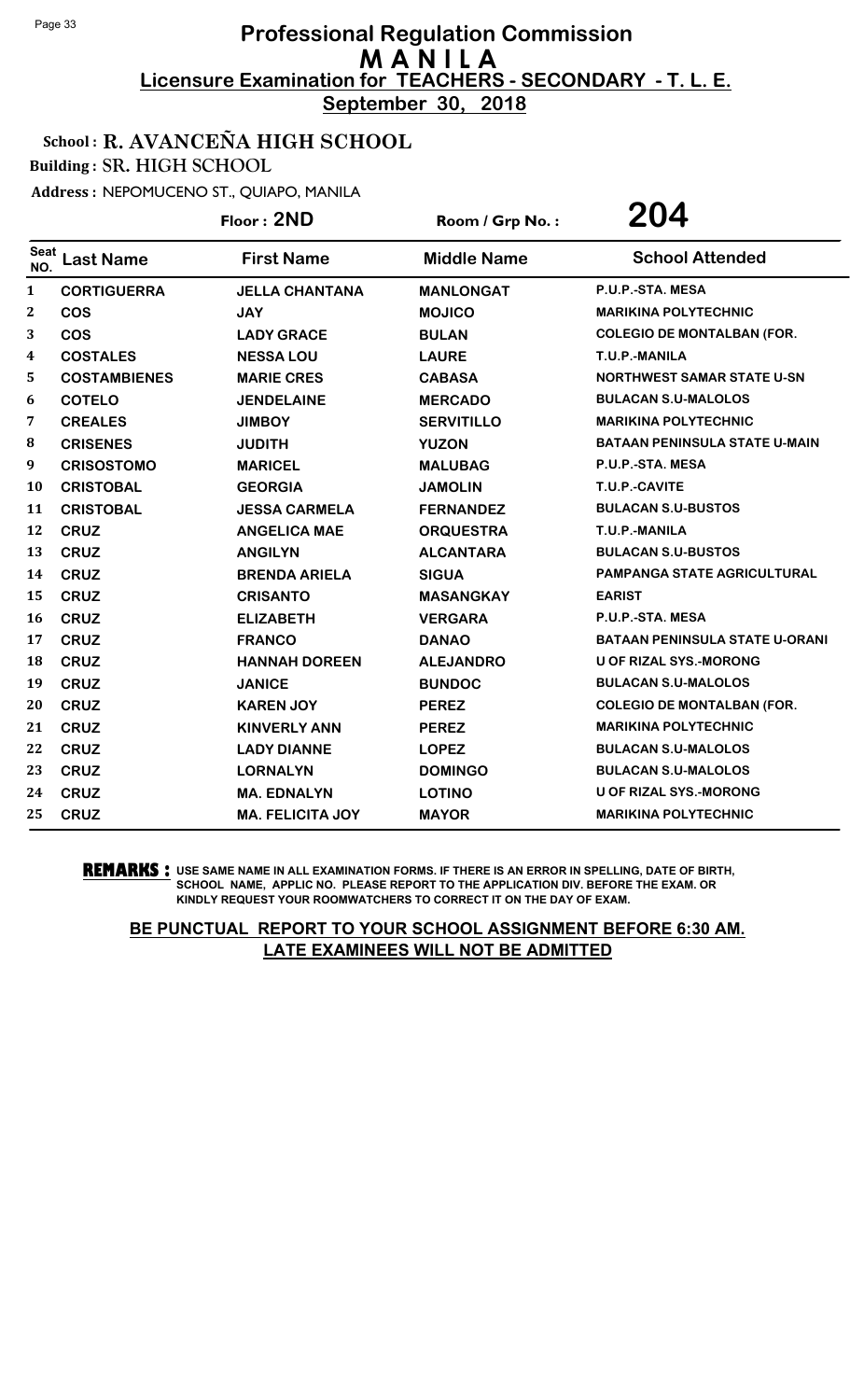**September 30, 2018**

### School : R. AVANCEÑA HIGH SCHOOL

Building : SR. HIGH SCHOOL

Address : NEPOMUCENO ST., QUIAPO, MANILA

|                    |                  | Floor: 2ND           | Room / Grp No.:    | 205                                 |
|--------------------|------------------|----------------------|--------------------|-------------------------------------|
| <b>Seat</b><br>NO. | <b>Last Name</b> | <b>First Name</b>    | <b>Middle Name</b> | <b>School Attended</b>              |
| $\mathbf{1}$       | <b>CRUZ</b>      | <b>MARICON</b>       | <b>LLENA</b>       | P.U.P.-STA. MESA                    |
| $\mathbf{2}$       | <b>CRUZ</b>      | <b>MELANIE</b>       | <b>TOCO</b>        | <b>MARIKINA POLYTECHNIC</b>         |
| 3                  | <b>CRUZ</b>      | <b>MELISSA JOYCE</b> | <b>MENGUITO</b>    | P.U.P.-COMMONWEALTH                 |
| 4                  | <b>CRUZ</b>      | <b>PRINCE DONSER</b> | <b>ESCARAMAN</b>   | <b>MARIKINA POLYTECHNIC</b>         |
| 5                  | <b>CRUZ</b>      | <b>REINA SARAH</b>   | <b>REYES</b>       | <b>BULACAN S.U-MALOLOS</b>          |
| 6                  | <b>CRUZ</b>      | <b>ROSALYN</b>       | <b>CAMUA</b>       | <b>BULACAN S.U-MALOLOS</b>          |
| 7                  | <b>CRUZ</b>      | <b>RUBYMIN</b>       | <b>HERRERA</b>     | N.E.U.S.T-SAN ISIDRO                |
| 8                  | <b>CRUZ</b>      | <b>VIVIAN</b>        | <b>SANTIAGO</b>    | <b>BULACAN AGRICULTURAL STATE</b>   |
| 9                  | <b>CRUZADO</b>   | <b>ALMER</b>         | <b>ACOSTA</b>      | <b>U OF RIZAL SYS.-MORONG</b>       |
| 10                 | <b>CRUZADO</b>   | <b>KIEZEL ANNE</b>   | <b>CONCEPCION</b>  | MINSCAT-BONGABONG(for.BCF)          |
| 11                 | <b>CRUZAT</b>    | <b>MARIELENA</b>     | <b>CORNISTA</b>    | <b>ARELLANO UNIV-MANILA</b>         |
| 12                 | <b>CUAMBOT</b>   | <b>JEAN</b>          | <b>SALVACION</b>   | <b>EARIST</b>                       |
| 13                 | <b>CUARE</b>     | <b>RANCESS</b>       | <b>SANCHEZ</b>     | <b>RIZAL TECH UNIV</b>              |
| 14                 | <b>CUARES</b>    | <b>ROAN</b>          | <b>DAA</b>         | <b>EVSU-TACLOBAN</b>                |
| 15                 | <b>CUARESMA</b>  | <b>JOHN RHALP</b>    | <b>SANTOS</b>      | <b>BULACAN S.U-MALOLOS</b>          |
| 16                 | <b>CUARESMA</b>  | <b>RONELYN</b>       | <b>DENOYO</b>      | <b>EARIST</b>                       |
| 17                 | <b>CUBILLA</b>   | <b>EVEGEAN</b>       | <b>VIÑAS</b>       | UNIVERSITY OF CALOOCAN CITY(for. CC |
| 18                 | <b>CUBOL</b>     | <b>KENNETH</b>       | <b>CONSTANTINO</b> | <b>BULACAN S.U-MALOLOS</b>          |
| 19                 | <b>CUBOL</b>     | <b>LESTER</b>        | <b>CONSTANTINO</b> | <b>BATAAN PENINSULA STATE</b>       |
| 20                 | <b>CUDIA</b>     | <b>ISRAEL</b>        | <b>SANTOS</b>      | P.U.P.-STA. MESA                    |
| 21                 | <b>CUENCA</b>    | <b>REYMARK</b>       | <b>MANSALAY</b>    | <b>EARIST</b>                       |
| 22                 | <b>CUETO</b>     | <b>MARY ALEXIS</b>   | <b>RAMOS</b>       | P.U.P.-STA. MESA                    |
| 23                 | <b>CUETO</b>     | <b>ZHARLENE</b>      | <b>RECTO</b>       | MINSCAT-CALAPAN(for.PCC)            |
| 24                 | <b>CUEVA</b>     | <b>REENA</b>         | <b>MUÑOZ</b>       | <b>PAMPANGA STATE AGRICULTURAL</b>  |
| 25                 | <b>CUEVAS</b>    | <b>DIANE KARLA</b>   | <b>SANTIAGO</b>    | P.L. PASIG                          |

**REMARKS :** USE SAME NAME IN ALL EXAMINATION FORMS. IF THERE IS AN ERROR IN SPELLING, DATE OF BIRTH, SCHOOL NAME, APPLIC NO. PLEASE REPORT TO THE APPLICATION DIV. BEFORE THE EXAM. OR KINDLY REQUEST YOUR ROOMWATCHERS TO CORRECT IT ON THE DAY OF EXAM.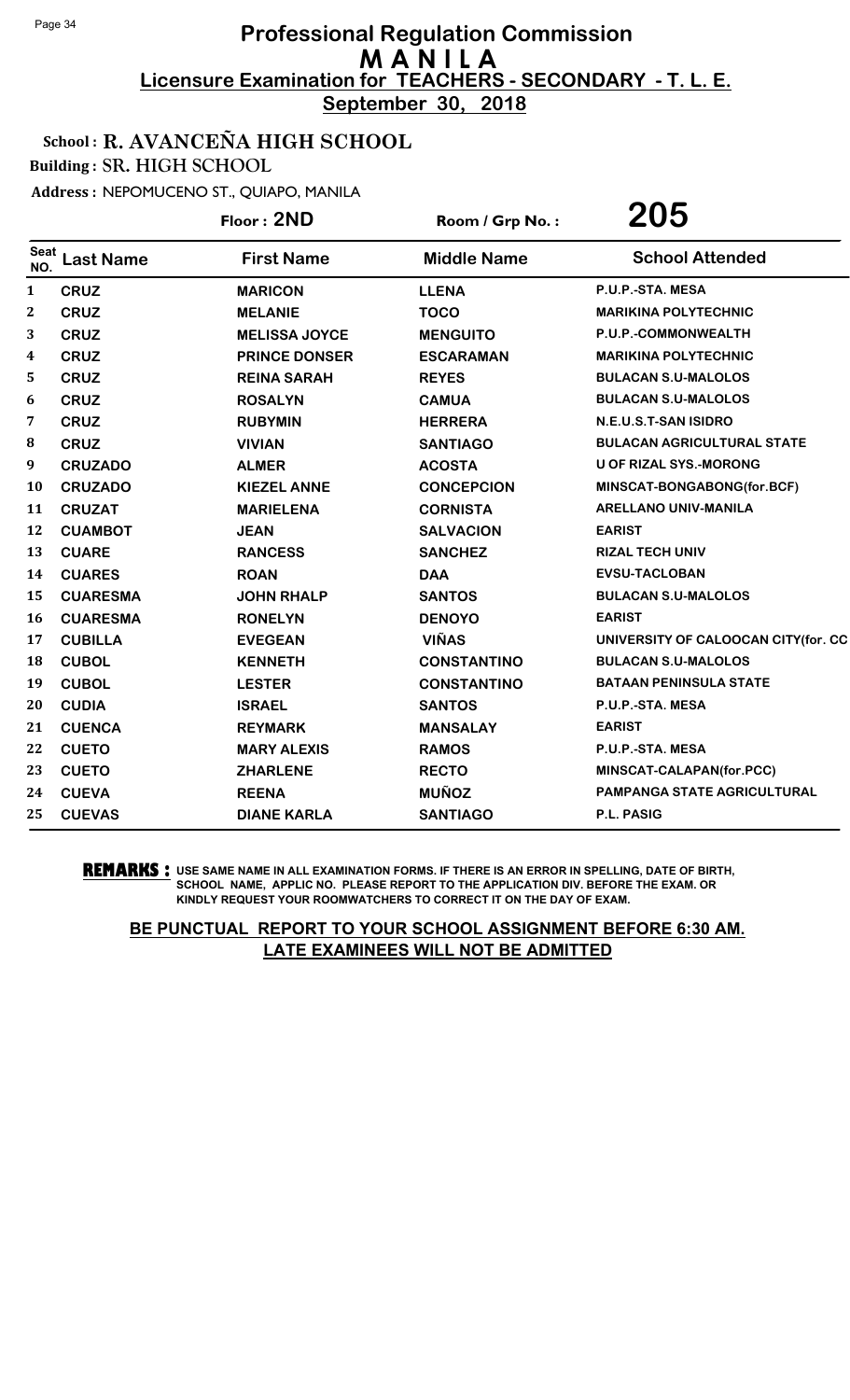**September 30, 2018**

### School : R. AVANCEÑA HIGH SCHOOL

Building : SR. HIGH SCHOOL

Address : NEPOMUCENO ST., QUIAPO, MANILA

|                    |                  | Floor: 2ND            | Room / Grp No.:    | 206                                   |
|--------------------|------------------|-----------------------|--------------------|---------------------------------------|
| <b>Seat</b><br>NO. | <b>Last Name</b> | <b>First Name</b>     | <b>Middle Name</b> | <b>School Attended</b>                |
| $\mathbf{1}$       | <b>CUISON</b>    | <b>ROMMEL</b>         | <b>DELA ROSA</b>   | <b>COLEGIO DE PORTA VAGA - IMUS,</b>  |
| $\bf{2}$           | <b>CUIZON</b>    | <b>PAUL NIÑO LIEZ</b> | <b>CORONICA</b>    | T.U.P.-MANILA                         |
| 3                  | <b>CULLANO</b>   | <b>BERNA</b>          | <b>FLORES</b>      | SURIGAO DEL SUR STATE UNIVERSITY -    |
| 4                  | <b>CUNANAN</b>   | <b>ARGIE</b>          | <b>TIAMZON</b>     | <b>DON HONORIO VENTURA TECH. S.U</b>  |
| 5                  | <b>CUNANAN</b>   | <b>ARNEL</b>          | <b>MENDOZA</b>     | <b>DON HONORIO VENTURA TECH. S.U.</b> |
| 6                  | <b>CUNANAN</b>   | <b>ERIKA</b>          | <b>PACLE</b>       | <b>BULACAN S.U-MALOLOS</b>            |
| 7                  | <b>CUNANAN</b>   | <b>JOCEL</b>          | <b>MANALASTAS</b>  | N.E.U.S.T-CABANATUAN CITY             |
| ${\bf 8}$          | <b>CUNANAN</b>   | <b>REGIE</b>          | <b>DE OCAMPO</b>   | <b>DON HONORIO VENTURA TECH. S.U.</b> |
| 9                  | <b>CURAN</b>     | <b>MARY ROSE</b>      | <b>CASTRO</b>      | T.U.P.-MANILA                         |
| 10                 | <b>CUREG</b>     | <b>MARDY</b>          | <b>MORALES</b>     | <b>EARIST</b>                         |
| 11                 | <b>CURIOSO</b>   | <b>ANGELINE</b>       | <b>INFORTUNO</b>   | <b>BULACAN S.U-BUSTOS</b>             |
| 12                 | <b>CUSTODIO</b>  | <b>JOSE JAYREY</b>    | <b>TOBILLA</b>     | <b>EVSU-TACLOBAN</b>                  |
| 13                 | <b>CUYOS</b>     | <b>JASON</b>          | <b>ARNINIO</b>     | <b>U.E.P.-CATARMAN</b>                |
| 14                 | <b>CUYUGAN</b>   | <b>GEZIEL</b>         | <b>GARCIA</b>      | <b>PAMPANGA STATE AGRICULTURAL</b>    |
| 15                 | <b>DACALLOS</b>  | <b>CLEOFEL</b>        | <b>TABLATE</b>     | <b>VALENZUELA C.P.C.</b>              |
| 16                 | <b>DACULA</b>    | <b>MARIFE</b>         | <b>NEGADO</b>      | <b>EARIST</b>                         |
| 17                 | <b>DACUTANAN</b> | <b>MANILYN</b>        | <b>IGDALINO</b>    | <b>SAMAR STATE UNIV.</b>              |
| 18                 | <b>DAGAMI</b>    | <b>MARIA MANILYN</b>  | <b>LEPORADA</b>    | <b>EVSU-BURAUEN CAMPUS</b>            |
| 19                 | <b>DAGAN</b>     | <b>ROSEMARIE</b>      | <b>REYMUNDO</b>    | <b>CAGAYAN STATE UNIV.-PIAT</b>       |
| 20                 | <b>DAGDAG</b>    | <b>GLENDA</b>         | <b>GARCIA</b>      | <b>DON HONORIO VENTURA TECH. S.U.</b> |
| 21                 | <b>DAGTA</b>     | <b>DIANA JEAN</b>     | <b>MORADA</b>      | <b>BULACAN S.U-MALOLOS</b>            |
| 22                 | <b>DAILISAN</b>  | <b>DORESA DANICA</b>  | <b>RICAFORT</b>    | T.U.P.-MANILA                         |
| 23                 | <b>DAIZ</b>      | <b>MAE EDELYN</b>     | <b>DELA PEÑA</b>   | <b>COLEGIO DE MONTALBAN (FOR.</b>     |
| 24                 | <b>DAKIS</b>     | <b>THRINA MAE</b>     | <b>ANDRADE</b>     | <b>N. T. C.</b>                       |
| 25                 | <b>DALANGIN</b>  | <b>ANICETA</b>        | <b>ESCALONA</b>    | <b>BATANGAS S.U.-BATANGAS CITY</b>    |

**REMARKS :** USE SAME NAME IN ALL EXAMINATION FORMS. IF THERE IS AN ERROR IN SPELLING, DATE OF BIRTH, SCHOOL NAME, APPLIC NO. PLEASE REPORT TO THE APPLICATION DIV. BEFORE THE EXAM. OR KINDLY REQUEST YOUR ROOMWATCHERS TO CORRECT IT ON THE DAY OF EXAM.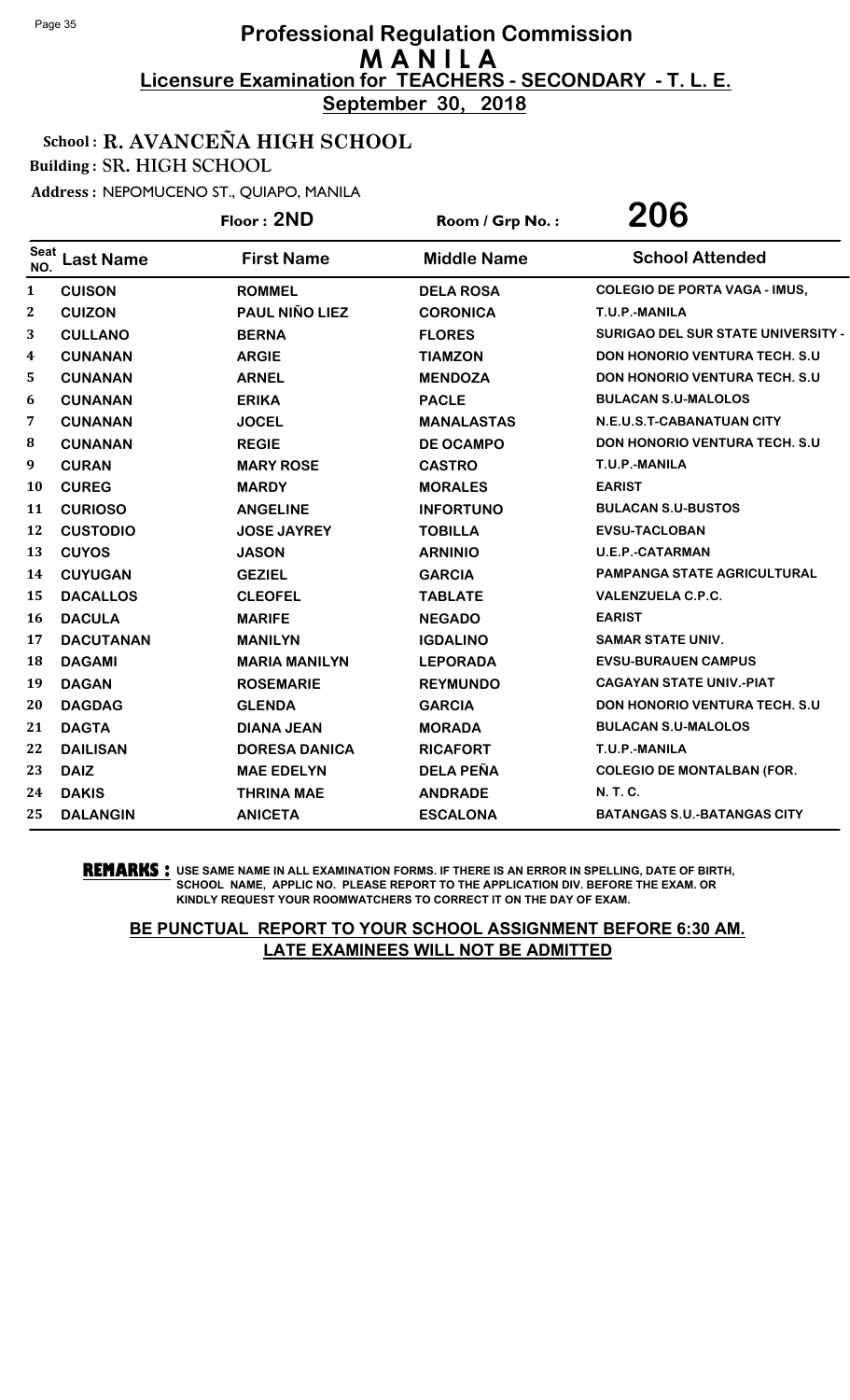**September 30, 2018**

### School : R. AVANCEÑA HIGH SCHOOL

Building : SR. HIGH SCHOOL

Address : NEPOMUCENO ST., QUIAPO, MANILA

|             |                    | Floor: 3RD            | Room / Grp No.:    | 301                                   |
|-------------|--------------------|-----------------------|--------------------|---------------------------------------|
| Seat<br>NO. | <b>Last Name</b>   | <b>First Name</b>     | <b>Middle Name</b> | <b>School Attended</b>                |
| 1           | <b>DALANGPAN</b>   | <b>ROWENA</b>         | <b>MASUBAY</b>     | <b>EVSU-TACLOBAN</b>                  |
| $\bf{2}$    | <b>DALUT</b>       | <b>LOVELY</b>         | <b>DACAL</b>       | <b>PALOMPON I.T.-TABANGO</b>          |
| 3           | <b>DAMASCO</b>     | <b>LEVYLYN</b>        | <b>TEVES</b>       | <b>U OF RIZAL SYS.-MORONG</b>         |
| 4           | <b>DANAO</b>       | <b>ROQUE JR</b>       | <b>CORPUZ</b>      | <b>APAYAO STATE COLL.-CONNER</b>      |
| 5           | <b>DANGANAN</b>    | <b>KAELA</b>          | <b>SICAT</b>       | <b>BULACAN S.U-MALOLOS</b>            |
| 6           | <b>DANGCA</b>      | <b>LARRA MARIE</b>    | <b>BARAYUGA</b>    | T.U.P.-MANILA                         |
| 7           | <b>DANGUE</b>      | <b>JOHN JESPER</b>    | <b>LAGURA</b>      | T.U.P.-MANILA                         |
| 8           | <b>DANIOT</b>      | <b>CRISTINA</b>       | <b>JACINTO</b>     | P.U.P.-STA. MESA                      |
| 9           | <b>DANZALAN</b>    | <b>LYRA</b>           | <b>HORTIZUELA</b>  | <b>MARIKINA POLYTECHNIC</b>           |
| 10          | <b>DAO</b>         | <b>VILLARD NELSON</b> | <b>CALOZA</b>      | P.U.P.-STA. MESA                      |
| 11          | <b>DAPITAN</b>     | <b>VIÑA</b>           | <b>CULTIVO</b>     | <b>COLEGIO DE MONTALBAN (FOR.</b>     |
| 12          | <b>DAPULA</b>      | <b>JAYRUS</b>         | <b>LOMBRES</b>     | SO.LEYTE S.U.-SOGOD                   |
| 13          | <b>DAQUIZ</b>      | <b>APPLE JOY</b>      | <b>CUNANAN</b>     | <b>PAMPANGA STATE AGRICULTURAL</b>    |
| 14          | <b>DASMARIÑAS</b>  | <b>YOLLY</b>          | <b>PAISTE</b>      | <b>BATAAN PENINSULA STATE U-MAIN</b>  |
| 15          | <b>DATINGUINOO</b> | <b>RENALYN</b>        | <b>LOSITO</b>      | <b>U OF RIZAL SYS.-MORONG</b>         |
| 16          | <b>DATO</b>        | <b>ZYRA CLARISSE</b>  | <b>LAGRIMAS</b>    | P.U.P.-COMMONWEALTH                   |
| 17          | <b>DATUL</b>       | <b>MINIE</b>          | <b>CAUILAN</b>     | <b>CAGAYAN STATE UNIV.-CARITAN</b>    |
| 18          | <b>DAVID</b>       | <b>AVEGAIL</b>        | <b>FERRER</b>      | <b>MARIKINA POLYTECHNIC</b>           |
| 19          | <b>DAVID</b>       | <b>CHARMAINE</b>      | <b>LAXAMANA</b>    | <b>PAMPANGA STATE AGRICULTURAL</b>    |
| 20          | <b>DAVID</b>       | <b>HANNAH FAYE</b>    | <b>LIWANAG</b>     | <b>DON HONORIO VENTURA TECH. S.U.</b> |
| 21          | <b>DAVID</b>       | <b>KIMBERLY</b>       | <b>RUFIN</b>       | <b>VALENZUELA C.P.C.</b>              |
| 22          | <b>DAVID</b>       | <b>LENNETH</b>        | <b>MARIANO</b>     | <b>PAMPANGA STATE AGRICULTURAL</b>    |
| 23          | <b>DAVID</b>       | <b>MARISTELA</b>      | <b>SANTIAGO</b>    | <b>DON HONORIO VENTURA TECH. S.U</b>  |
| 24          | <b>DAVID</b>       | <b>MARY ANN</b>       | <b>BRIONES</b>     | PAMPANGA STATE AGRICULTURAL           |
| 25          | <b>DAY</b>         | <b>JELITA MARIE</b>   | <b>NAVIO</b>       | <b>MARIKINA POLYTECHNIC</b>           |

**REMARKS :** USE SAME NAME IN ALL EXAMINATION FORMS. IF THERE IS AN ERROR IN SPELLING, DATE OF BIRTH, SCHOOL NAME, APPLIC NO. PLEASE REPORT TO THE APPLICATION DIV. BEFORE THE EXAM. OR KINDLY REQUEST YOUR ROOMWATCHERS TO CORRECT IT ON THE DAY OF EXAM.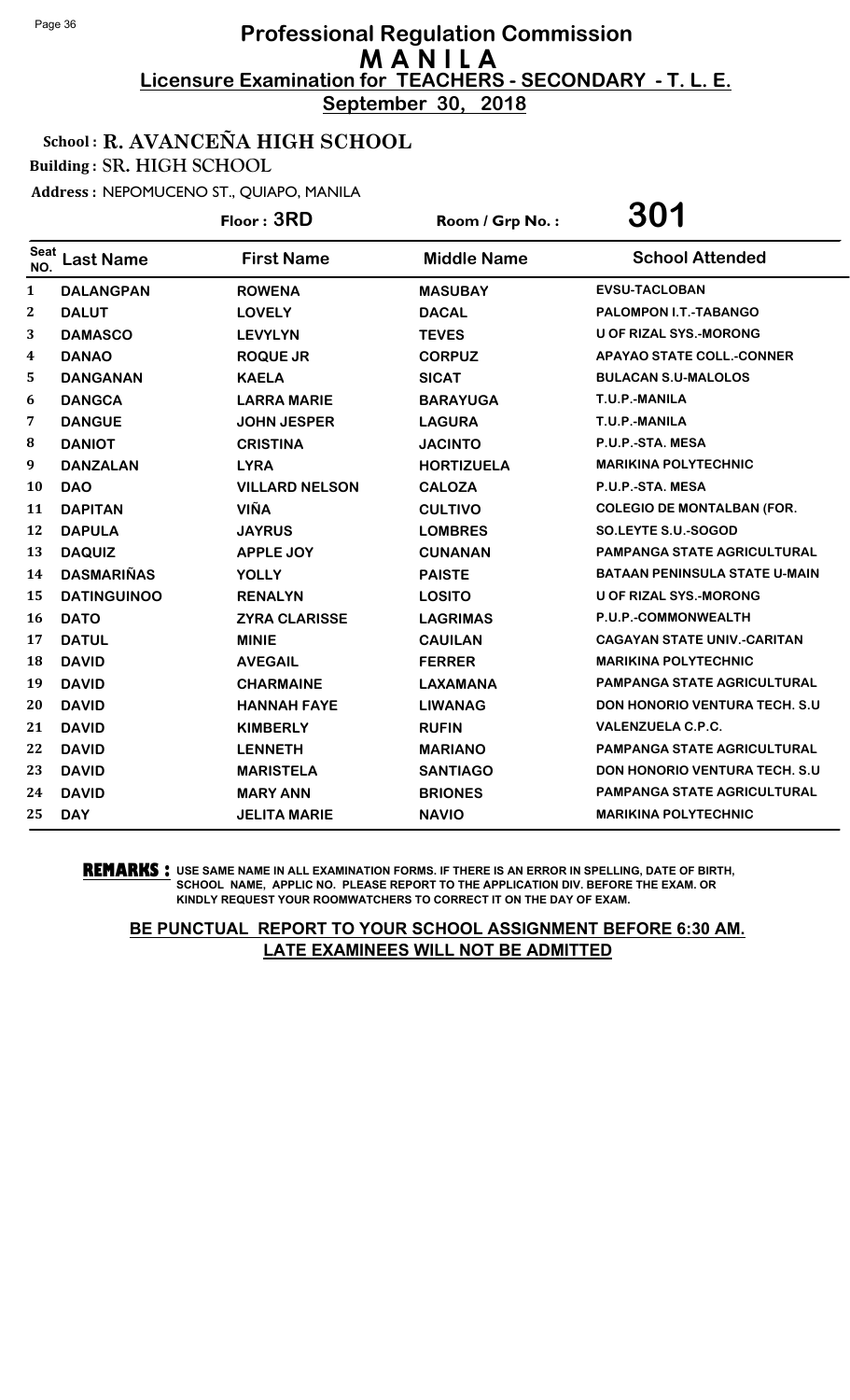**September 30, 2018**

### School : R. AVANCEÑA HIGH SCHOOL

Building : SR. HIGH SCHOOL

Address : NEPOMUCENO ST., QUIAPO, MANILA

|                    |                   | Floor: 3RD               | Room / Grp No.:     | 302                                    |
|--------------------|-------------------|--------------------------|---------------------|----------------------------------------|
| <b>Seat</b><br>NO. | <b>Last Name</b>  | <b>First Name</b>        | <b>Middle Name</b>  | <b>School Attended</b>                 |
| 1                  | <b>DAY</b>        | <b>JOHANNA</b>           | <b>DAYLIG</b>       | <b>TARLAC STATE UNIV.</b>              |
| 2                  | <b>DAYAO</b>      | <b>LAILADEE</b>          | <b>BIRON</b>        | <b>BULACAN S.U-MALOLOS</b>             |
| 3                  | <b>DE ASIS</b>    | <b>JACKLYN</b>           | <b>LAVARETTE</b>    | <b>MARIKINA POLYTECHNIC</b>            |
| 4                  | <b>DE ASIS</b>    | <b>JENNIFER</b>          | <b>MANDAP</b>       | <b>BULACAN S.U-MALOLOS</b>             |
| 5                  | <b>DE ASIS</b>    | <b>MA. LIZA</b>          | <b>ENDENCIA</b>     | P.U.P.-STA. MESA                       |
| 6                  | <b>DE ASIS</b>    | <b>MAE ANN</b>           | <b>GONZALES</b>     | NO.ILOILO P.S.C.-ESTANCIA              |
| 7                  | <b>DE BELEN</b>   | <b>MANILYN</b>           | <b>SEÑA</b>         | <b>BATANGAS STATE UNIVERSITY -</b>     |
| 8                  | <b>DE BELEN</b>   | <b>ROWENA</b>            | <b>EXCONDE</b>      | N.E.U.S.T-CABANATUAN CITY              |
| 9                  | <b>DE CASTRO</b>  | <b>MARY JANE</b>         | <b>BOA</b>          | <b>LEMERY COLL.</b>                    |
| 10                 | <b>DE CHAVEZ</b>  | <b>DESIREE ANN</b>       | <b>GREGORIO</b>     | <b>VALENZUELA C.P.C.</b>               |
| 11                 | <b>DE GALICIA</b> | <b>ERIKA LOUISE</b>      | <b>BALID</b>        | <b>VALENZUELA C.P.C.</b>               |
| 12                 | <b>DE GUIA</b>    | <b>CATHERINE</b>         | <b>MENDOZA</b>      | <b>DON HONORIO VENTURA TECH. S.U.</b>  |
| 13                 | <b>DE GUIA</b>    | <b>CLARISSE JOY</b>      | <b>DELOS SANTOS</b> | <b>EARIST</b>                          |
| 14                 | <b>DE GUZMAN</b>  | <b>ALEXANDER</b>         | <b>ANSAGAY</b>      | PANGASINAN S.U.-SAN CARLOS CITY        |
| 15                 | <b>DE GUZMAN</b>  | <b>ANNA DARYSSE</b>      | <b>DONATO</b>       | <b>BULACAN S.U-MALOLOS</b>             |
| 16                 | <b>DE GUZMAN</b>  | <b>CHARMAINE</b>         | <b>LAQUINDANUM</b>  | <b>BULACAN S.U-MALOLOS</b>             |
| 17                 | <b>DE GUZMAN</b>  | <b>CZARINA CATHERINE</b> | <b>ARMIJO</b>       | <b>CAVITE S.U.-ROSARIO</b>             |
| 18                 | <b>DE GUZMAN</b>  | <b>JOATHALIA</b>         | <b>SACDALAN</b>     | <b>BULACAN S.U-MALOLOS</b>             |
| 19                 | <b>DE GUZMAN</b>  | <b>JOED</b>              | <b>ORIS</b>         | <b>PANGASINAN S.U.-LINGAYEN</b>        |
| 20                 | <b>DE GUZMAN</b>  | <b>JOSE LUIGI</b>        | <b>REFUERZO</b>     | P.U.P.-STA. MESA                       |
| 21                 | <b>DE GUZMAN</b>  | <b>LORMINDA</b>          | <b>ANSAGAY</b>      | <b>PANGASINAN S.U.-SAN CARLOS CITY</b> |
| 22                 | <b>DE GUZMAN</b>  | <b>MAY</b>               | <b>PAGTALUNAN</b>   | <b>BATAAN PENINSULA STATE</b>          |
| 23                 | <b>DE GUZMAN</b>  | <b>RAQUEL</b>            | <b>DAYAPAN</b>      | PANGASINAN S.U.-LINGAYEN               |
| 24                 | <b>DE GUZMAN</b>  | <b>RAYMUNDO</b>          | <b>LLARINAS</b>     | <b>N. T. C.</b>                        |
| 25                 | <b>DE GUZMAN</b>  | <b>REYNALYN</b>          | <b>PALMES</b>       | <b>BATANGAS S.U.-BATANGAS CITY</b>     |

**REMARKS :** USE SAME NAME IN ALL EXAMINATION FORMS. IF THERE IS AN ERROR IN SPELLING, DATE OF BIRTH, SCHOOL NAME, APPLIC NO. PLEASE REPORT TO THE APPLICATION DIV. BEFORE THE EXAM. OR KINDLY REQUEST YOUR ROOMWATCHERS TO CORRECT IT ON THE DAY OF EXAM.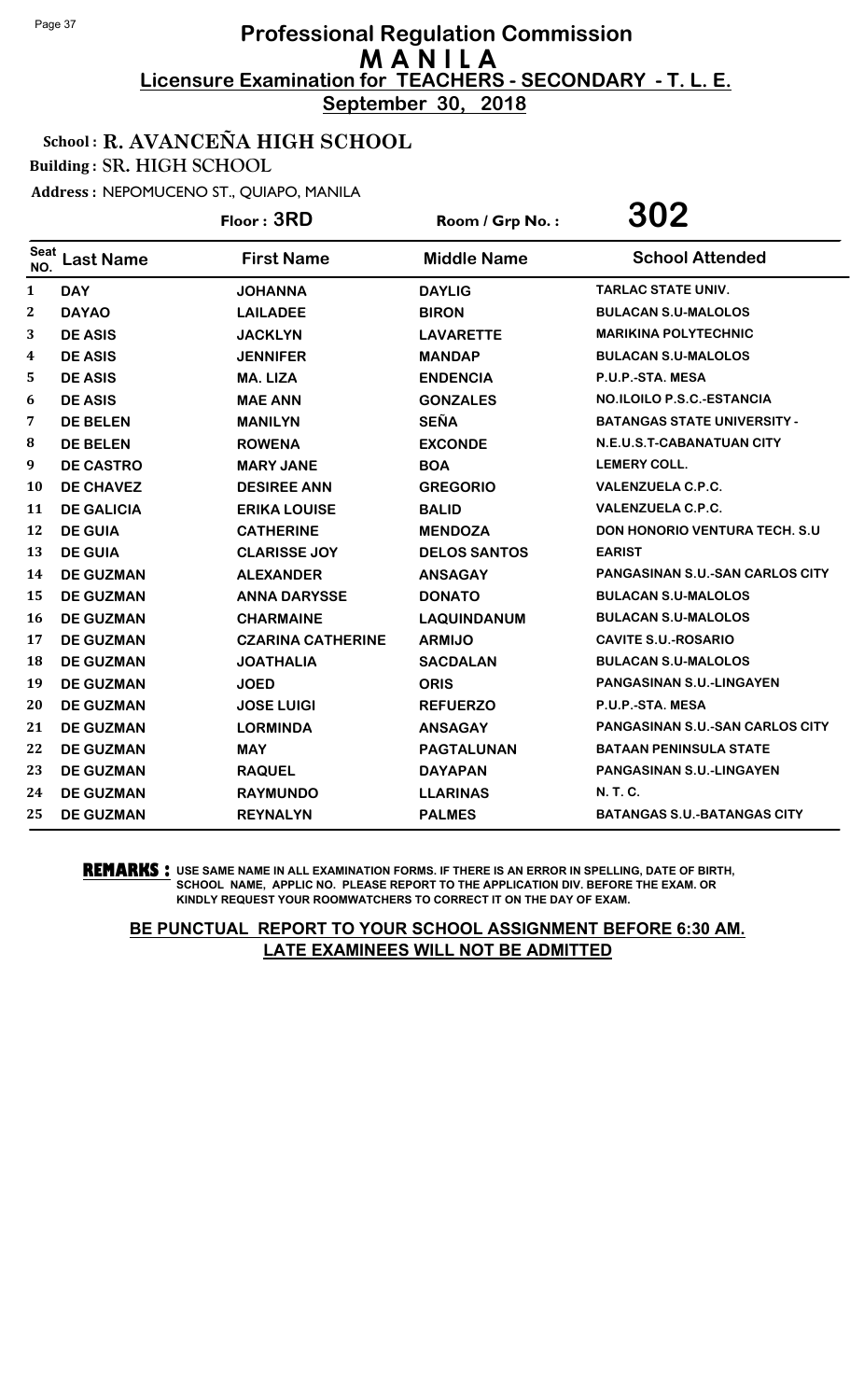**September 30, 2018**

### School : R. AVANCEÑA HIGH SCHOOL

Building : SR. HIGH SCHOOL

Address : NEPOMUCENO ST., QUIAPO, MANILA

|              |                   | Floor: 3RD              | Room / Grp No.:    | 303                                   |
|--------------|-------------------|-------------------------|--------------------|---------------------------------------|
| Seat<br>NO.  | <b>Last Name</b>  | <b>First Name</b>       | <b>Middle Name</b> | <b>School Attended</b>                |
| $\mathbf{1}$ | <b>DE GUZMAN</b>  | <b>ROMEL</b>            | <b>NOBES</b>       | <b>COLEGIO DE MONTALBAN (FOR.</b>     |
| 2            | <b>DE HITTA</b>   | <b>EMYROSE</b>          | <b>HINATE</b>      | T.U.P.-CAVITE                         |
| 3            | <b>DE JESUS</b>   | <b>DEXTER RUIZ</b>      | <b>PAMILACAN</b>   | <b>LAGUNA STATE POLYTECHNIC</b>       |
| 4            | <b>DE JESUS</b>   | <b>JESSA</b>            | <b>VALENZUELA</b>  | <b>BULACAN S.U-MALOLOS</b>            |
| 5            | <b>DE JESUS</b>   | <b>JUSTINE PAUL</b>     | <b>VITALICIA</b>   | T.U.P.-MANILA                         |
| 6            | <b>DE JESUS</b>   | <b>MA. LHORENA</b>      | <b>VERA</b>        | <b>NEW ERA UNIV.</b>                  |
| 7            | <b>DE JESUS</b>   | <b>ZYRA</b>             | <b>BRIMBUELA</b>   | <b>BATANGAS STATE UNIVERSITY -</b>    |
| 8            | <b>DE JOSEPH</b>  | <b>JAYZELLE PAULINE</b> | <b>CALDOZA</b>     | UNIV.OF STO. TOMAS                    |
| 9            | <b>DE LA CRUZ</b> | <b>HAZEL ANNE</b>       | <b>BERNARDO</b>    | P.U.P.-STA. MESA                      |
| 10           | <b>DE LA CRUZ</b> | <b>REGINA</b>           | <b>FULO</b>        | P.L. MUNTINLUPA                       |
| 11           | <b>DE LARA</b>    | <b>LAR KARLJOHN</b>     | <b>RIVERA</b>      | <b>BULACAN S.U-MALOLOS</b>            |
| 12           | <b>DE LARA</b>    | <b>LAR KENET</b>        | <b>RIVERA</b>      | <b>BULACAN S.U-MALOLOS</b>            |
| 13           | <b>DE LARA</b>    | <b>MARLENE</b>          | <b>MENDOZA</b>     | <b>BATANGAS STATE UNIVERSITY -</b>    |
| 14           | <b>DE LEON</b>    | <b>ARVIN</b>            | <b>ENRIQUEZ</b>    | <b>NTC EDUCATION BATANGAS, INC. -</b> |
| 15           | <b>DE LEON</b>    | <b>GEROME</b>           | <b>MENDOZA</b>     | <b>DON HONORIO VENTURA TECH. S.U.</b> |
| 16           | <b>DE LEON</b>    | <b>HAZEL</b>            | <b>MORALES</b>     | DON HONORIO VENTURA TECH. S.U         |
| 17           | <b>DE LEON</b>    | <b>JANET</b>            | <b>FERNANDEZ</b>   | N.E.U.S.T-SAN ISIDRO                  |
| 18           | <b>DE LEON</b>    | <b>JAY RANDOLPH</b>     | <b>VALLEDOR</b>    | <b>BATANGAS STATE UNIVERSITY -</b>    |
| 19           | <b>DE LEON</b>    | <b>JOSELLE</b>          | <b>FRANCISCO</b>   | <b>U OF RIZAL SYS.-MORONG</b>         |
| 20           | <b>DE LEON</b>    | <b>KIM LEE ANN</b>      | <b>DE GUZMAN</b>   | <b>BULACAN S.U-BUSTOS</b>             |
| 21           | <b>DE LEON</b>    | <b>MARIBETH</b>         | <b>GUTIERREZ</b>   | <b>PAMPANGA STATE AGRICULTURAL</b>    |
| 22           | <b>DE LEON</b>    | <b>OLIVER</b>           | <b>CANDELARIA</b>  | <b>BATANGAS STATE UNIVERSITY -</b>    |
| 23           | <b>DE LEON</b>    | <b>RASTA MARIA</b>      | <b>CARBON</b>      | T.U.P.-CAVITE                         |
| 24           | <b>DE LEON</b>    | <b>RICA MAE</b>         | <b>GRIPAL</b>      | <b>COLEGIO DE MONTALBAN (FOR.</b>     |
| 25           | <b>DE LIMA</b>    | <b>APRIL</b>            | <b>SEGUI</b>       | <b>BICOL UNIV.-POLANGUI</b>           |

**REMARKS :** USE SAME NAME IN ALL EXAMINATION FORMS. IF THERE IS AN ERROR IN SPELLING, DATE OF BIRTH, SCHOOL NAME, APPLIC NO. PLEASE REPORT TO THE APPLICATION DIV. BEFORE THE EXAM. OR KINDLY REQUEST YOUR ROOMWATCHERS TO CORRECT IT ON THE DAY OF EXAM.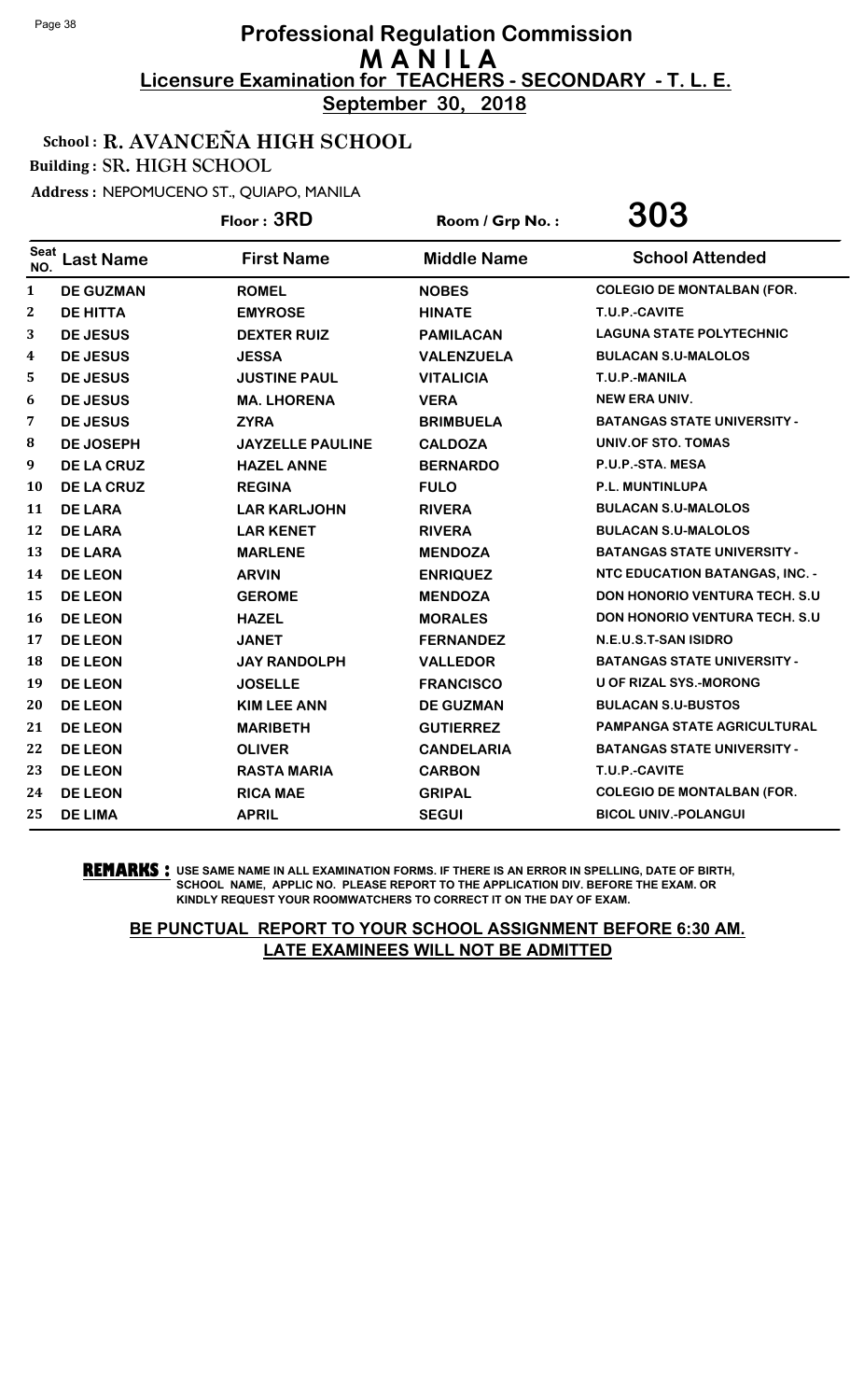**September 30, 2018**

### School : R. AVANCEÑA HIGH SCHOOL

Building : SR. HIGH SCHOOL

Address : NEPOMUCENO ST., QUIAPO, MANILA

|             |                     | Floor: 3RD            | Room / Grp No.:    | 304                                     |
|-------------|---------------------|-----------------------|--------------------|-----------------------------------------|
| Seat<br>NO. | <b>Last Name</b>    | <b>First Name</b>     | <b>Middle Name</b> | <b>School Attended</b>                  |
| 1           | <b>DE LOS REYES</b> | <b>ELENITA</b>        | <b>CACAO</b>       | ADVENTIST UNIV OF THE PHIL.             |
| $\bf{2}$    | <b>DE LOS REYES</b> | <b>MARICHELLE</b>     | <b>SOSA</b>        | <b>CAVITE S.U.-ROSARIO</b>              |
| 3           | <b>DE LOS REYES</b> | <b>RHICA</b>          | <b>REYES</b>       | P.U.P.-STA. MESA                        |
| 4           | <b>DE LUNA</b>      | <b>JOSEPH</b>         | <b>EDILLON</b>     | <b>LAGUNA STATE POLYTECHNIC UNIV-SN</b> |
| 5           | <b>DE LUNA</b>      | <b>MARITES</b>        | <b>CORAL</b>       | <b>CATANDUANES STATE UNIVERSITY -</b>   |
| 6           | <b>DE LUNA</b>      | <b>SHERYL</b>         | <b>CLESFORO</b>    | <b>EARIST</b>                           |
| 7           | <b>DE PERIO</b>     | <b>CRISTAL CLAIRE</b> | <b>SIOSON</b>      | <b>MARIKINA POLYTECHNIC</b>             |
| 8           | <b>DE ROJA</b>      | <b>ERICKA JEWEL</b>   | <b>ABERGIDO</b>    | T.U.P.-MANILA                           |
| 9           | <b>DE ROXAS</b>     | <b>CRISTINE JOY</b>   | <b>BALASBAS</b>    | <b>LEMERY COLL.</b>                     |
| 10          | <b>DE TAZA</b>      | <b>JULIE ANN</b>      | <b>TAMPES</b>      | <b>MARIKINA POLYTECHNIC</b>             |
| 11          | <b>DE TORRES</b>    | <b>VANESSA</b>        | <b>DELA FUENTE</b> | <b>I.B.CALINGASAN MEM.</b>              |
| 12          | <b>DE VERA</b>      | <b>EPHRAIM</b>        | <b>AUSTRIA</b>     | <b>MARIKINA POLYTECHNIC</b>             |
| 13          | <b>DE VERA</b>      | <b>JENN ZORIEL</b>    | <b>NAYAT</b>       | T.U.P.-MANILA                           |
| 14          | <b>DE VERA</b>      | <b>JENNIFER</b>       | <b>AGUILAR</b>     | D.L.S.U.-GAUF-MALABON                   |
| 15          | <b>DE VERA</b>      | <b>JEROME</b>         | <b>REYES</b>       | <b>VALENZUELA C.P.C.</b>                |
| 16          | <b>DE VERA</b>      | <b>JOYCE</b>          | <b>PACELO</b>      | <b>PANGASINAN S.U.-LINGAYEN</b>         |
| 17          | <b>DE VERA</b>      | <b>RAVEN</b>          | <b>SALES</b>       | <b>NEW ERA UNIV.</b>                    |
| 18          | <b>DE VILLA</b>     | <b>JENNIFER</b>       | <b>HERNANDEZ</b>   | MINSCAT-CALAPAN(for.PCC)                |
| 19          | <b>DE VILLA</b>     | <b>KINBERLY</b>       | <b>MARASIGAN</b>   | <b>LEMERY COLL.</b>                     |
| 20          | <b>DECEPEDA</b>     | <b>MARK JEFFERSON</b> | <b>AGQUIZ</b>      | <b>BATANGAS STATE UNIVERSITY -</b>      |
| 21          | <b>DECILOS</b>      | <b>JESSICA</b>        | <b>DELA CRUZ</b>   | T.U.P.-MANILA                           |
| 22          | <b>DEDUCIN</b>      | <b>MICKEE</b>         | <b>FLORES</b>      | PAMPANGA STATE AGRICULTURAL             |
| 23          | <b>DEGELLO</b>      | <b>RINA</b>           | <b>ABOLON</b>      | <b>EVSU-TACLOBAN</b>                    |
| 24          | <b>DEJUCOS</b>      | <b>RAMIL</b>          | <b>CALIWAG</b>     | <b>GUZMAN INST OF TECH</b>              |
| 25          | <b>DEL MUNDO</b>    | <b>LORNA</b>          | <b>GACETA</b>      | <b>LAGUNA STATE POLYTECHNIC</b>         |

**REMARKS :** USE SAME NAME IN ALL EXAMINATION FORMS. IF THERE IS AN ERROR IN SPELLING, DATE OF BIRTH, SCHOOL NAME, APPLIC NO. PLEASE REPORT TO THE APPLICATION DIV. BEFORE THE EXAM. OR KINDLY REQUEST YOUR ROOMWATCHERS TO CORRECT IT ON THE DAY OF EXAM.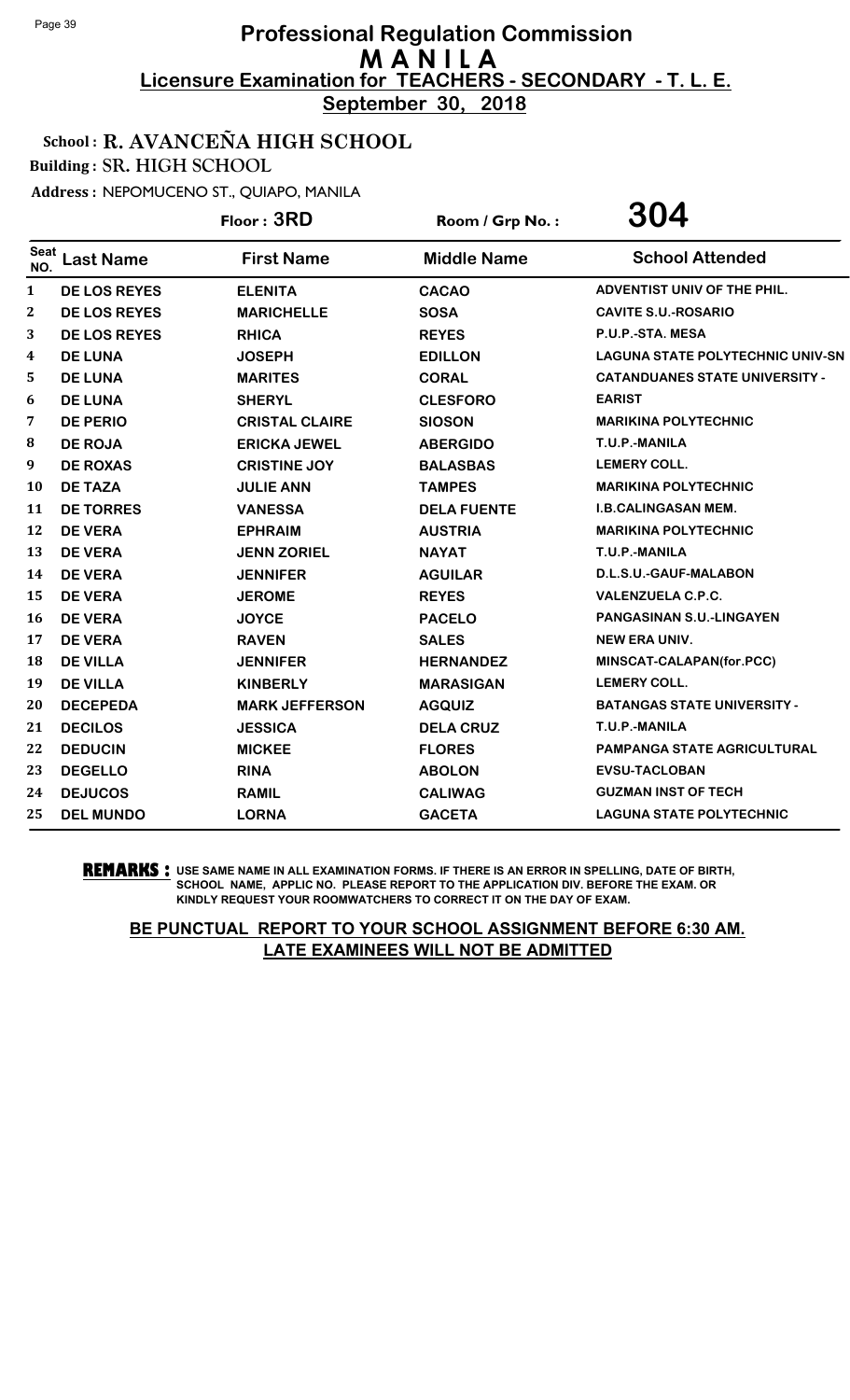**September 30, 2018**

### School : R. AVANCEÑA HIGH SCHOOL

Building : SR. HIGH SCHOOL

Address : NEPOMUCENO ST., QUIAPO, MANILA

|                    |                    | Floor: 3RD                | Room / Grp No.:    | 305                                   |
|--------------------|--------------------|---------------------------|--------------------|---------------------------------------|
| <b>Seat</b><br>NO. | <b>Last Name</b>   | <b>First Name</b>         | <b>Middle Name</b> | <b>School Attended</b>                |
| $\mathbf{1}$       | <b>DEL PILAR</b>   | <b>JOVELINA</b>           | <b>DECINA</b>      | <b>EVSU-TACLOBAN</b>                  |
| $\mathbf{2}$       | <b>DEL PILAR</b>   | <b>SHERWIN</b>            | <b>PLUMENTERA</b>  | <b>EVSU-BURAUEN CAMPUS</b>            |
| 3                  | <b>DEL ROSARIO</b> | <b>JIREH</b>              | <b>MAMARIL</b>     | <b>MARIKINA POLYTECHNIC</b>           |
| 4                  | <b>DEL ROSARIO</b> | <b>KRISTINA CASSANDRA</b> | <b>VILLANUEVA</b>  | <b>BULACAN S.U-MALOLOS</b>            |
| 5                  | <b>DEL ROSARIO</b> | <b>LAUREN SHANE</b>       | <b>LISING</b>      | <b>NEW ERA UNIV.</b>                  |
| 6                  | <b>DEL ROSARIO</b> | <b>MARY JAN</b>           | <b>DE GUZMAN</b>   | <b>DON HONORIO VENTURA TECH. S.U.</b> |
| 7                  | <b>DEL ROSARIO</b> | <b>ROSE JELYN</b>         | <b>AGNE</b>        | <b>BULACAN S.U-MALOLOS</b>            |
| 8                  | <b>DELA CERNA</b>  | <b>MA. GLENA</b>          | <b>OPOG</b>        | P.U.P.-COMMONWEALTH                   |
| 9                  | <b>DELA CRUZ</b>   | <b>AGNES</b>              | <b>LUNA</b>        | <b>BULACAN AGRICULTURAL STATE</b>     |
| 10                 | <b>DELA CRUZ</b>   | <b>AILEEN</b>             | <b>DALISAY</b>     | <b>N.T.C.</b>                         |
| 11                 | <b>DELA CRUZ</b>   | <b>AURA JOIE PAULEEN</b>  | <b>LAZADO</b>      | T.U.P.-MANILA                         |
| 12                 | <b>DELA CRUZ</b>   | <b>BERNADETTE</b>         | <b>LAMPREA</b>     | <b>BULACAN S.U-MALOLOS</b>            |
| 13                 | <b>DELA CRUZ</b>   | <b>CATHRINA LOISE</b>     | <b>ALCANCE</b>     | UNIV.OF STO. TOMAS                    |
| 14                 | <b>DELA CRUZ</b>   | <b>CHERRY ANN</b>         | <b>BERNAL</b>      | <b>CATANDUANES STATE</b>              |
| 15                 | <b>DELA CRUZ</b>   | <b>CONNIE</b>             | <b>DELA CRUZ</b>   | P.U.P.-STA. MESA                      |
| 16                 | <b>DELA CRUZ</b>   | <b>EDITHA</b>             | <b>EVANGELISTA</b> | <b>BULACAN AGRICULTURAL STATE</b>     |
| 17                 | <b>DELA CRUZ</b>   | <b>ELIJAH</b>             | <b>MALABANAN</b>   | DON BOSCO COLL. SEM.-LAGUNA           |
| 18                 | <b>DELA CRUZ</b>   | <b>ELSA ERIKA</b>         | <b>PAPAURAN</b>    | <b>EARIST</b>                         |
| 19                 | <b>DELA CRUZ</b>   | <b>EPZIBAH ARNEL</b>      | <b>PAPAURAN</b>    | <b>EARIST</b>                         |
| 20                 | <b>DELA CRUZ</b>   | <b>GELLEAN</b>            | <b>SAMILLANO</b>   | <b>BULACAN S.U-MALOLOS</b>            |
| 21                 | <b>DELA CRUZ</b>   | <b>GINA</b>               | <b>TIBILIN</b>     | T.U.P.-MANILA                         |
| 22                 | <b>DELA CRUZ</b>   | <b>JESSA MAE</b>          | <b>DE JESUS</b>    | PAMPANGA STATE AGRICULTURAL           |
| 23                 | <b>DELA CRUZ</b>   | <b>JETRO</b>              | <b>EMPRESO</b>     | T.U.P.-MANILA                         |
| 24                 | <b>DELA CRUZ</b>   | <b>JOHN MICHAEL</b>       | <b>GAMBOA</b>      | <b>PAMPANGA STATE AGRICULTURAL</b>    |
| 25                 | <b>DELA CRUZ</b>   | <b>JONAFEL</b>            | <b>DELA CRUZ</b>   | <b>BATAAN PENINSULA STATE</b>         |

**REMARKS :** USE SAME NAME IN ALL EXAMINATION FORMS. IF THERE IS AN ERROR IN SPELLING, DATE OF BIRTH, SCHOOL NAME, APPLIC NO. PLEASE REPORT TO THE APPLICATION DIV. BEFORE THE EXAM. OR KINDLY REQUEST YOUR ROOMWATCHERS TO CORRECT IT ON THE DAY OF EXAM.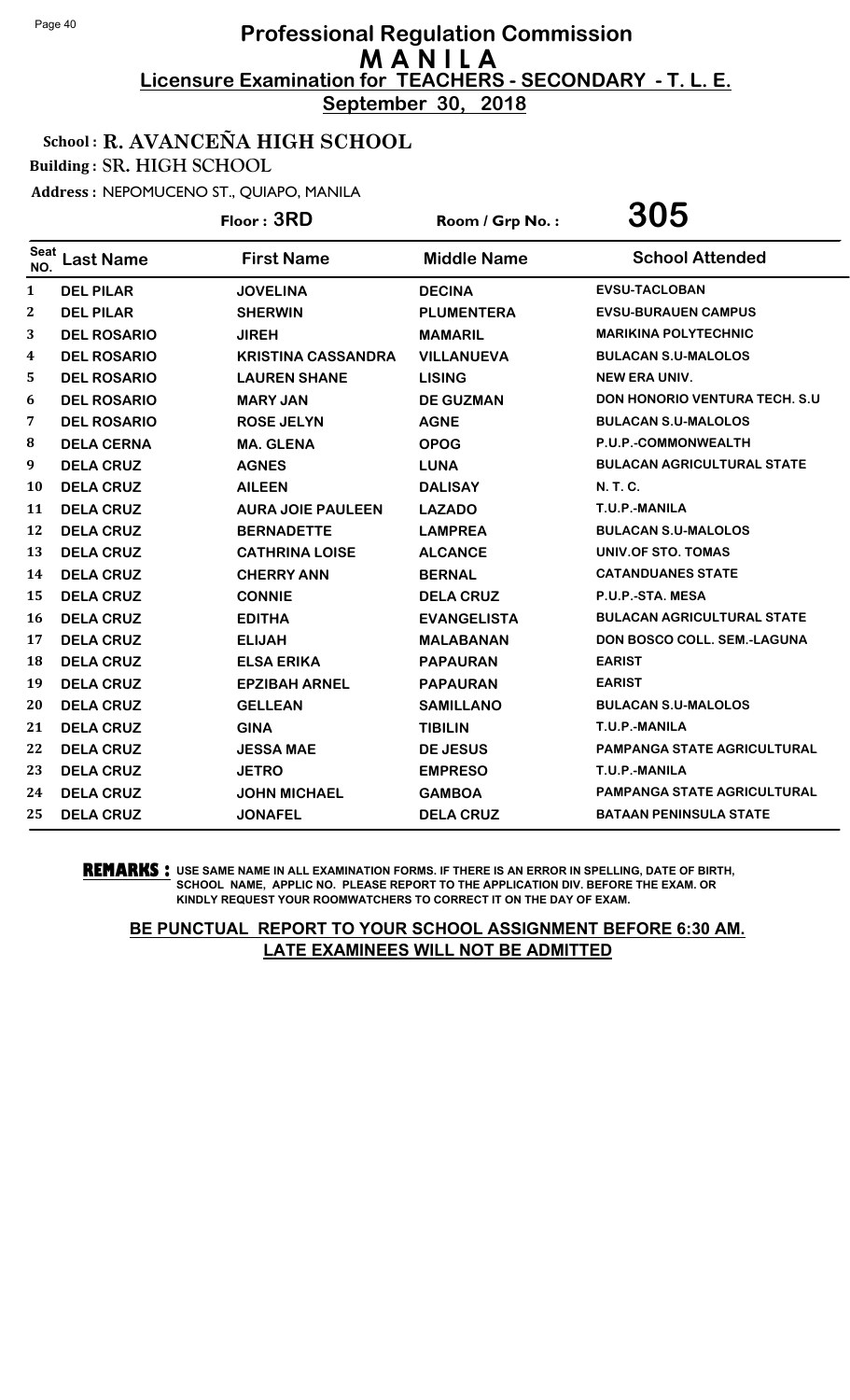**September 30, 2018**

### School : R. AVANCEÑA HIGH SCHOOL

Building : SR. HIGH SCHOOL

Address : NEPOMUCENO ST., QUIAPO, MANILA

|                    |                     | Floor: 3RD           | Room / Grp No.:    | 306                                  |
|--------------------|---------------------|----------------------|--------------------|--------------------------------------|
| <b>Seat</b><br>NO. | <b>Last Name</b>    | <b>First Name</b>    | <b>Middle Name</b> | <b>School Attended</b>               |
| $\mathbf{1}$       | <b>DELA CRUZ</b>    | <b>JOSEPH</b>        | <b>PADILLA</b>     | P.U.P.-STA. MESA                     |
| 2                  | <b>DELA CRUZ</b>    | <b>KERSTEN</b>       | <b>YUMUL</b>       | DON HONORIO VENTURA TECH. S.U        |
| 3                  | <b>DELA CRUZ</b>    | <b>LADY LYN</b>      | <b>CUATE</b>       | T.U.P.-MANILA                        |
| 4                  | <b>DELA CRUZ</b>    | <b>LEAH MARIZ</b>    | <b>GALIAS</b>      | <b>U.E.P.-CATARMAN</b>               |
| 5                  | <b>DELA CRUZ</b>    | <b>MA. ANITA</b>     | <b>MELCHOR</b>     | <b>BULACAN S.U-MALOLOS</b>           |
| 6                  | <b>DELA CRUZ</b>    | <b>MA. GICIELLE</b>  | <b>INDONG</b>      | <b>ICCT CFI</b>                      |
| 7                  | <b>DELA CRUZ</b>    | <b>MARIAN RANICA</b> | <b>PANGAN</b>      | <b>BULACAN S.U-MALOLOS</b>           |
| 8                  | <b>DELA CRUZ</b>    | <b>MARIVI</b>        | <b>SUVA</b>        | <b>PAMPANGA STATE AGRICULTURAL</b>   |
| 9                  | <b>DELA CRUZ</b>    | <b>NAOMI KRISTI</b>  | <b>ENORME</b>      | <b>MARIKINA POLYTECHNIC</b>          |
| 10                 | <b>DELA CRUZ</b>    | <b>NILO</b>          | <b>MALATE</b>      | <b>ALEJANDRO COLLEGE</b>             |
| 11                 | <b>DELA CRUZ</b>    | <b>PAMELA MARIE</b>  | <b>DECENA</b>      | <b>VALENZUELA C.P.C.</b>             |
| 12                 | <b>DELA CRUZ</b>    | <b>REMELDA</b>       | <b>ABINION</b>     | <b>BICOL U.I.T-(BUCIT)</b>           |
| 13                 | <b>DELA CRUZ</b>    | <b>ROCHELLE ANN</b>  | <b>CRUZ</b>        | <b>VALENZUELA C.P.C.</b>             |
| 14                 | <b>DELA CRUZ</b>    | <b>RONELYN</b>       | <b>ELISEO</b>      | T.U.P.-MANILA                        |
| 15                 | <b>DELA CRUZ</b>    | <b>SARAH JANE</b>    | <b>INONCILLO</b>   | <b>BULACAN S.U-BUSTOS</b>            |
| 16                 | <b>DELA CUESTA</b>  | <b>GLICERIA</b>      | PAGKALIWANGAN      | T.U.P.-CAVITE                        |
| 17                 | <b>DELA FUENTE</b>  | <b>RYNEL</b>         | <b>AGUSTIN</b>     | P.U.P.-STA. MESA                     |
| 18                 | <b>DELA IGLESIA</b> | <b>ROXAN</b>         | <b>VENTURA</b>     | <b>CAGAYAN STATE UNIV.-PIAT</b>      |
| 19                 | <b>DELA OSTIA</b>   | <b>CHARMANE</b>      | <b>BICODO</b>      | T.U.P.-CAVITE                        |
| 20                 | <b>DELA PAZ</b>     | <b>FRANCIS</b>       | <b>FRANCISCO</b>   | <b>VALENZUELA C.P.C.</b>             |
| 21                 | <b>DELA PAZ</b>     | <b>LORENA</b>        | <b>LIRIO</b>       | <b>MARIKINA POLYTECHNIC</b>          |
| 22                 | <b>DELA PAZ</b>     | <b>MICHELLE</b>      | <b>MADRID</b>      | <b>MARIKINA POLYTECHNIC</b>          |
| 23                 | <b>DELA PENA</b>    | <b>CHONNA JOY</b>    | <b>BALCE</b>       | T.U.P.-MANILA                        |
| 24                 | <b>DELA PEÑA</b>    | <b>JEANETTE</b>      | <b>CAINGAT</b>     | <b>BULACAN S.U-MALOLOS</b>           |
| 25                 | <b>DELA PEÑA</b>    | <b>KYRAH MAE</b>     | <b>NICDAO</b>      | <b>DON HONORIO VENTURA TECH. S.U</b> |

**REMARKS :** USE SAME NAME IN ALL EXAMINATION FORMS. IF THERE IS AN ERROR IN SPELLING, DATE OF BIRTH, SCHOOL NAME, APPLIC NO. PLEASE REPORT TO THE APPLICATION DIV. BEFORE THE EXAM. OR KINDLY REQUEST YOUR ROOMWATCHERS TO CORRECT IT ON THE DAY OF EXAM.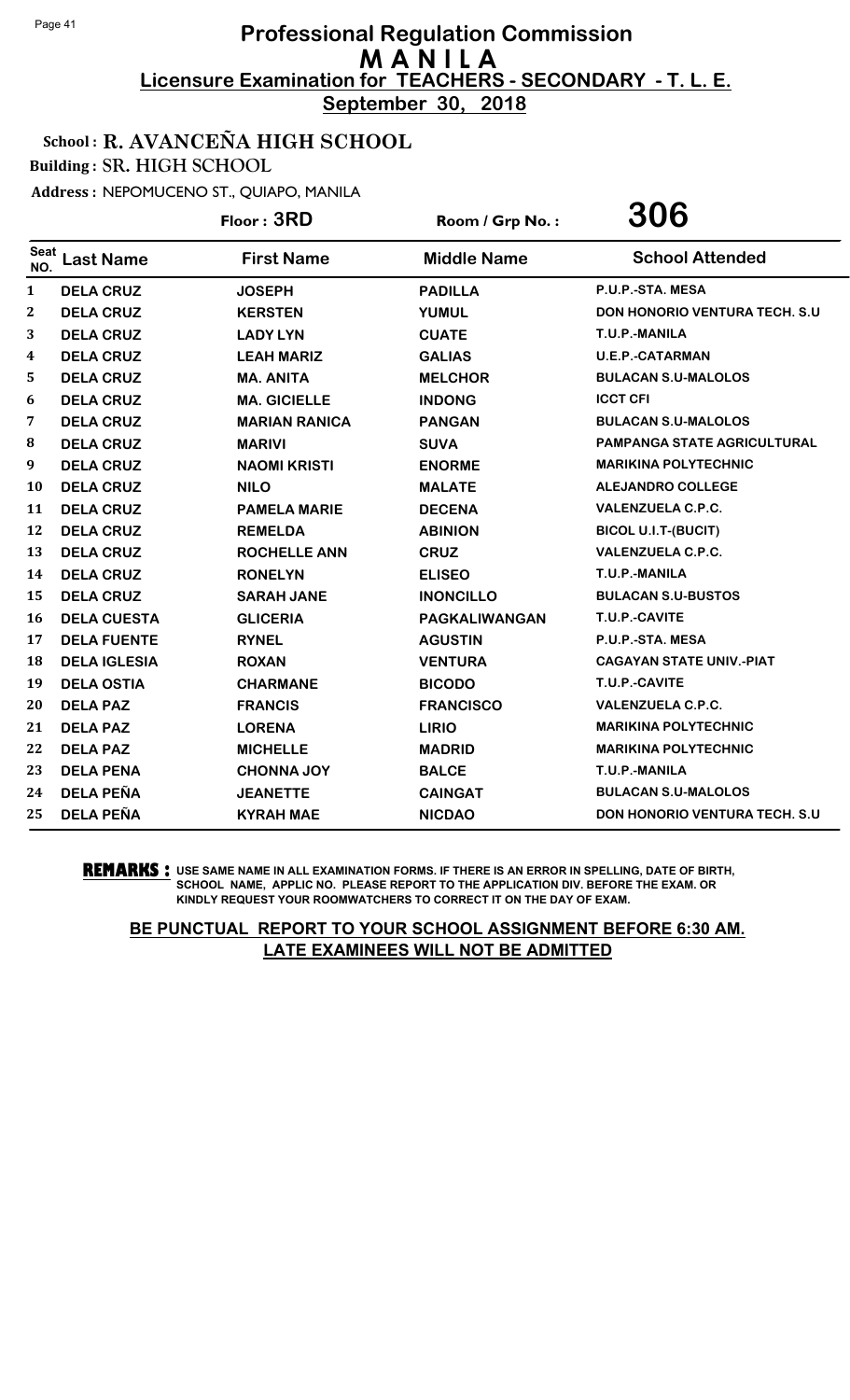**September 30, 2018**

### School : R. AVANCEÑA HIGH SCHOOL

Building : SR. HIGH SCHOOL

Address : NEPOMUCENO ST., QUIAPO, MANILA

|              |                         | Floor: 4TH          | Room / Grp No.:    | 401                                    |
|--------------|-------------------------|---------------------|--------------------|----------------------------------------|
| Seat<br>NO.  | <b>Last Name</b>        | <b>First Name</b>   | <b>Middle Name</b> | <b>School Attended</b>                 |
| $\mathbf{1}$ | <b>DELA PROVIDENCIA</b> | <b>MARJORIE</b>     | <b>GREGORIO</b>    | T.U.P.-CAVITE                          |
| 2            | <b>DELA RAMA</b>        | <b>GIRLYN</b>       | <b>BRUNOLA</b>     | <b>U OF RIZAL SYS.-MORONG</b>          |
| 3            | <b>DELA RAZAN</b>       | <b>CYNTHIA</b>      | <b>PAPA</b>        | <b>CAVITE S.U.-ROSARIO</b>             |
| 4            | <b>DELA ROSA</b>        | <b>MELISSA</b>      | <b>ARIZABAL</b>    | <b>U OF RIZAL SYS.-MORONG</b>          |
| 5            | <b>DELA ROSA</b>        | <b>PATRICIA</b>     | <b>CESTINA</b>     | P.U.P.-COMMONWEALTH                    |
| 6            | <b>DELA SALDE</b>       | <b>ROLANDO JR</b>   | <b>GEMAO</b>       | SURIGAO S.C.T.                         |
| 7            | <b>DELA TORRE</b>       | <b>JETHYL</b>       | <b>ROJO</b>        | T.U.P.-MANILA                          |
| 8            | <b>DELA TORRE</b>       | <b>LEIZEL</b>       | <b>BONTOG</b>      | <b>PALAWAN STATE U-CUYO</b>            |
| 9            | <b>DELA VEGA</b>        | <b>ANDRELYN</b>     | <b>SECONDEZ</b>    | <b>I.B.CALINGASAN MEM.</b>             |
| 10           | <b>DELA VEGA</b>        | <b>EDISON</b>       | <b>JAVIER</b>      | <b>CAVITE S.U.-ROSARIO</b>             |
| 11           | <b>DELAGON</b>          | <b>DAVID JOHN</b>   | <b>DADO</b>        | <b>EARIST</b>                          |
| 12           | <b>DELAROSA</b>         | <b>MARLON</b>       | <b>RASCO</b>       | <b>REPUBLICAN COLL.</b>                |
| 13           | <b>DELFIN</b>           | <b>DANNICA LILA</b> | <b>DIMAYUGA</b>    | T.U.P.-MANILA                          |
| 14           | <b>DELGADO</b>          | <b>CARLO</b>        | <b>PATARATA</b>    | T.U.P.-MANILA                          |
| 15           | <b>DELIGUIN</b>         | <b>CHESKA WENDY</b> | <b>DUMAQUITA</b>   | T.U.P.-MANILA                          |
| 16           | <b>DELIN</b>            | <b>AILEEN</b>       | <b>GONITO</b>      | MINSCAT-BONGABONG(for.BCF)             |
| 17           | <b>DELLA</b>            | <b>BELLY JOE</b>    | <b>CULI</b>        | <b>COLEGIO DE MONTALBAN (FOR.</b>      |
| 18           | <b>DELOS REYES</b>      | <b>DAYRILL BON</b>  | <b>BALAO</b>       | <b>ISABELA S.U.-SAN MARIANO</b>        |
| 19           | <b>DELOS REYES</b>      | <b>DIANE NICOLE</b> | <b>SAGUID</b>      | T.U.P.-MANILA                          |
| 20           | <b>DELOS REYES</b>      | <b>ELLYSA</b>       | <b>TRAQUEÑA</b>    | <b>CATANDUANES STATE UNIVERSITY -</b>  |
| 21           | <b>DELOS REYES</b>      | <b>FRELIN JOY</b>   | <b>GAN</b>         | <b>ROMBLON STATE UNIV.(FOR ROMBLON</b> |
| 22           | <b>DELOS REYES</b>      | <b>JUDY ANN</b>     | <b>JAMMANG</b>     | <b>VALENZUELA C.P.C.</b>               |
| 23           | <b>DELOS REYES</b>      | <b>MARICAR</b>      | <b>MAGSILANG</b>   | <b>BATANGAS S.U.-BATANGAS CITY</b>     |
| 24           | <b>DELOS REYES</b>      | <b>MIA MAY</b>      | <b>LOSAYNON</b>    | UNIVERSITY OF CALOOCAN CITY(for. CC    |
| 25           | <b>DELOS SANTOS</b>     | <b>JANINE</b>       | <b>PASAYLO</b>     | P.U.P.-MULANAY                         |

**REMARKS :** USE SAME NAME IN ALL EXAMINATION FORMS. IF THERE IS AN ERROR IN SPELLING, DATE OF BIRTH, SCHOOL NAME, APPLIC NO. PLEASE REPORT TO THE APPLICATION DIV. BEFORE THE EXAM. OR KINDLY REQUEST YOUR ROOMWATCHERS TO CORRECT IT ON THE DAY OF EXAM.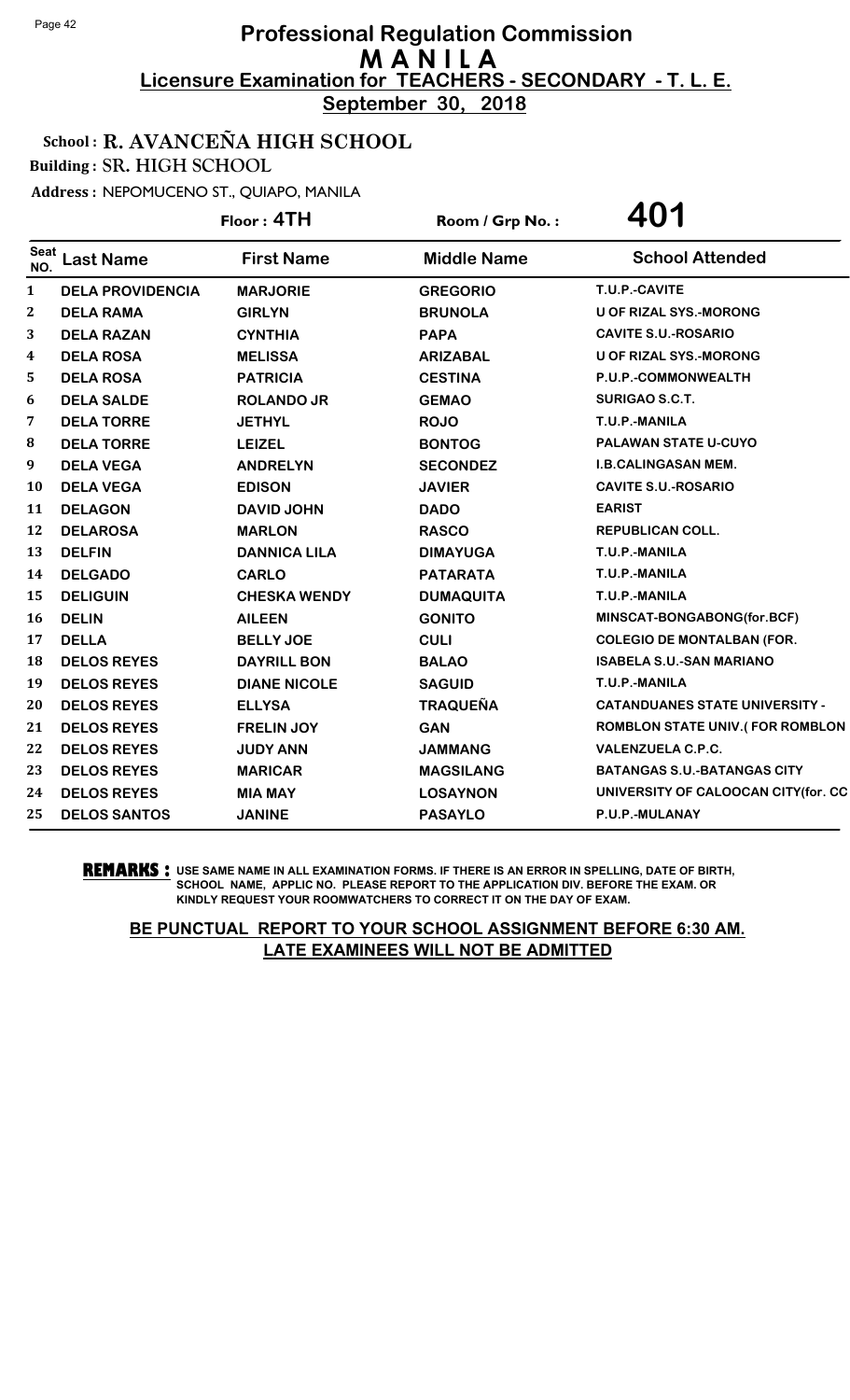**September 30, 2018**

### School : R. AVANCEÑA HIGH SCHOOL

Building : SR. HIGH SCHOOL

Address : NEPOMUCENO ST., QUIAPO, MANILA

|                    |                     | Floor: 4TH            | Room / Grp No.:    | 402                                 |
|--------------------|---------------------|-----------------------|--------------------|-------------------------------------|
| <b>Seat</b><br>NO. | <b>Last Name</b>    | <b>First Name</b>     | <b>Middle Name</b> | <b>School Attended</b>              |
| $\mathbf{1}$       | <b>DELOS SANTOS</b> | <b>KEN ZENNETH</b>    | <b>RIVERA</b>      | <b>U OF RIZAL SYS.-MORONG</b>       |
| 2                  | <b>DELOS SANTOS</b> | <b>MARK JAMES</b>     | <b>BASALO</b>      | ZAMBO.CITY STATE POLY. COLL.        |
| 3                  | <b>DELOS SANTOS</b> | <b>NIMPHA</b>         | <b>MANDAPAT</b>    | <b>PANGASINAN S.U.-LINGAYEN</b>     |
| 4                  | <b>DELOVIAR</b>     | <b>LOVELY</b>         | <b>MANGUARDIA</b>  | UNIVERSITY OF CALOOCAN CITY(for. CC |
| 5                  | <b>DELOVINO</b>     | <b>MERCIE</b>         | <b>GERMIO</b>      | P.U.P.-STA. MESA                    |
| 6                  | <b>DELOY</b>        | <b>DYNA ROSE</b>      | <b>BARLIS</b>      | <b>BATAAN PENINSULA STATE</b>       |
| 7                  | <b>DEMATERA</b>     | <b>KAYE</b>           | <b>MERINO</b>      | P.U.P.-STA. MESA                    |
| ${\bf 8}$          | <b>DEMDAM</b>       | <b>GERRY</b>          | <b>BAGACINA</b>    | <b>VALENZUELA C.P.C.</b>            |
| 9                  | <b>DENCIO</b>       | <b>ANGELIQUE</b>      | <b>AGUSTIN</b>     | <b>C.L.S.U.</b>                     |
| <b>10</b>          | <b>DENTE</b>        | <b>NICA</b>           | <b>SALAZAR</b>     | <b>U.E.P.-CATARMAN</b>              |
| 11                 | <b>DEOCAREZ</b>     | <b>CRISTY ANN</b>     | <b>GUZMAN</b>      | T.U.P.-MANILA                       |
| 12                 | <b>DEOMAMPO</b>     | <b>CORNELIA</b>       | <b>GAMBOA</b>      | <b>LEMERY COLL.</b>                 |
| 13                 | <b>DEOMAMPO</b>     | <b>DAISY LYN</b>      | <b>CARATIHAN</b>   | <b>EARIST</b>                       |
| 14                 | <b>DEOMAMPO</b>     | <b>JUDY ANN</b>       | <b>DEOMAMPO</b>    | T.U.P.-MANILA                       |
| 15                 | <b>DEPONA</b>       | <b>JULIE</b>          | <b>VERGARA</b>     | UNIVERSITY OF CALOOCAN CITY(for. CC |
| <b>16</b>          | <b>DEPOSITAR</b>    | <b>ROCHIELLE</b>      | <b>DOMINGO</b>     | <b>BULACAN S.U-MALOLOS</b>          |
| 17                 | <b>DERIT</b>        | <b>NOREEN</b>         | <b>BARRETTO</b>    | <b>U OF RIZAL SYS.-MORONG</b>       |
| 18                 | <b>DESACOLA</b>     | <b>ARISTEO</b>        | <b>CALIXTRO</b>    | <b>BATANGAS STATE UNIVERSITY -</b>  |
| 19                 | <b>DESQUITADO</b>   | <b>JEFREY</b>         | <b>BALDOZA</b>     | <b>NEW ERA UNIV.</b>                |
| 20                 | <b>DEVARA</b>       | <b>MERY</b>           | <b>ESQUILLO</b>    | <b>U.E.P.-CATARMAN</b>              |
| 21                 | <b>DEVARA</b>       | <b>RIO</b>            | <b>ESQUILLO</b>    | <b>U.E.P.-CATARMAN</b>              |
| 22                 | <b>DIAMSE</b>       | <b>JE-ANNE</b>        | <b>SANTOS</b>      | PAMPANGA STATE AGRICULTURAL         |
| 23                 | <b>DIAMZON</b>      | <b>KATHRINE JOYCE</b> | <b>VELASCO</b>     | DON HONORIO VENTURA TECH. S.U       |
| 24                 | <b>DIANOPRA</b>     | <b>JENALYN</b>        | <b>AMPO</b>        | <b>EARIST</b>                       |
| 25                 | <b>DIASANTA</b>     | <b>VIRMAR</b>         | <b>MAÑIBO</b>      | N. T. C.                            |

**REMARKS :** USE SAME NAME IN ALL EXAMINATION FORMS. IF THERE IS AN ERROR IN SPELLING, DATE OF BIRTH, SCHOOL NAME, APPLIC NO. PLEASE REPORT TO THE APPLICATION DIV. BEFORE THE EXAM. OR KINDLY REQUEST YOUR ROOMWATCHERS TO CORRECT IT ON THE DAY OF EXAM.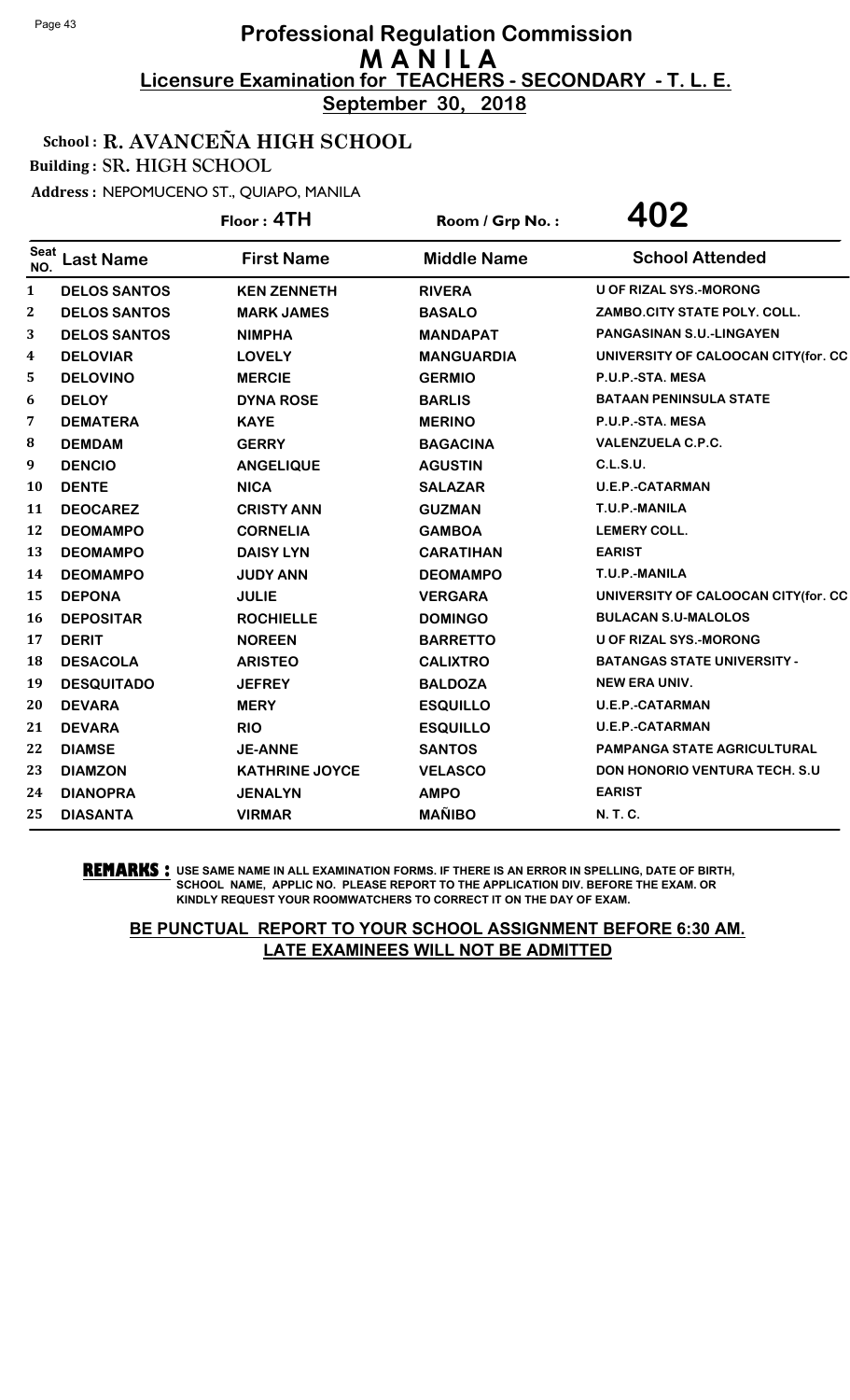**September 30, 2018**

### School : R. AVANCEÑA HIGH SCHOOL

Building : SR. HIGH SCHOOL

Address : NEPOMUCENO ST., QUIAPO, MANILA

|                    |                   | Floor: 4TH           | Room / Grp No.:    | 403                                   |
|--------------------|-------------------|----------------------|--------------------|---------------------------------------|
| <b>Seat</b><br>NO. | <b>Last Name</b>  | <b>First Name</b>    | <b>Middle Name</b> | <b>School Attended</b>                |
| $\mathbf{1}$       | <b>DIAZ</b>       | <b>CONNIE</b>        | <b>FERNANDO</b>    | T.U.P.-MANILA                         |
| 2                  | <b>DIAZ</b>       | <b>GESKA</b>         | <b>JUSTIMBASTE</b> | P.U.P.-STA. MESA                      |
| 3                  | <b>DIAZ</b>       | <b>LEAH RACHEL</b>   | <b>LAUTIYA</b>     | UNIVERSITY OF CALOOCAN CITY(for. CC   |
| 4                  | <b>DIAZ</b>       | <b>MERRY JOYCE</b>   | <b>EBENGA</b>      | <b>AURORA ST. COLL.</b>               |
| 5                  | <b>DIAZ</b>       | <b>TERESITA</b>      | <b>DADIA</b>       | <b>BALICUATRO C.A.T.</b>              |
| 6                  | <b>DICHE</b>      | <b>JESSA</b>         | <b>ARCILLA</b>     | P.U.P.-STA. MESA                      |
| 7                  | <b>DIEGA</b>      | <b>JENESSA</b>       | <b>CRISTAL</b>     | <b>U DE MANILA (for.CCM)</b>          |
| 8                  | <b>DIEGAS</b>     | <b>MERAFLOR</b>      | <b>PLANAS</b>      | SURIGAO S.C.T.                        |
| 9                  | <b>DIENDO</b>     | <b>CERWIN</b>        | <b>ROBLE</b>       | <b>EVSU-ORMOC CAMPUS</b>              |
| 10                 | <b>DIEZMOS</b>    | <b>LOVELY DIVINE</b> | <b>LARGA</b>       | P.U.P.-STA. MESA                      |
| 11                 | <b>DIGNENENG</b>  | <b>DEBBIELYN</b>     | <b>CRUEL</b>       | <b>PAMPANGA STATE AGRICULTURAL</b>    |
| 12                 | <b>DIGNO</b>      | <b>JOSIE</b>         | <b>MANALO</b>      | <b>BATANGAS STATE UNIVERSITY -</b>    |
| 13                 | <b>DIGO</b>       | <b>JASTINE ANNE</b>  | <b>NIEVES</b>      | SORSOGON SC-SORSOGON                  |
| 14                 | <b>DIMAANDAL</b>  | <b>AILYN</b>         | <b>RAMOS</b>       | <b>VALENZUELA C.P.C.</b>              |
| 15                 | <b>DIMABUYU</b>   | <b>AZELLE</b>        | <b>MALIG</b>       | <b>DON HONORIO VENTURA TECH. S.U.</b> |
| 16                 | <b>DIMAPILIS</b>  | <b>ROBERTSON</b>     | <b>PILLERBA</b>    | <b>ROGATIONIST COLL.</b>              |
| 17                 | <b>DIMAUNAHAN</b> | <b>JESSICA MARIE</b> | <b>CASUPANAN</b>   | <b>DON HONORIO VENTURA TECH. S.U.</b> |
| 18                 | <b>DIMAYUGA</b>   | <b>JANETH</b>        | <b>PANGILINAN</b>  | <b>BATANGAS STATE UNIVERSITY -</b>    |
| 19                 | <b>DIMAYUGA</b>   | <b>RAVEN</b>         | <b>BULANADI</b>    | P.U.P.-COMMONWEALTH                   |
| 20                 | <b>DIMITUI</b>    | <b>NOEL</b>          | <b>CULALA</b>      | <b>DON HONORIO VENTURA TECH. S.U.</b> |
| 21                 | <b>DIOLA</b>      | <b>GERRYLYN</b>      | <b>MATABUENA</b>   | UNIVERSITY OF CALOOCAN CITY(for. CC   |
| 22                 | <b>DIOMAMPO</b>   | <b>PIA</b>           | <b>LUCES</b>       | <b>NEW ERA UNIV.</b>                  |
| 23                 | <b>DIONALDO</b>   | <b>MYLA</b>          | <b>GULANDRENA</b>  | <b>PARADIGM COLLGS OF</b>             |
| 24                 | <b>DIONCO</b>     | <b>CAMILLE</b>       | <b>HERNANDEZ</b>   | P.U.P.-UNISAN                         |
| 25                 | <b>DIONEDA</b>    | <b>ANNIE</b>         | <b>BELANDO</b>     | <b>EARIST</b>                         |

**REMARKS :** USE SAME NAME IN ALL EXAMINATION FORMS. IF THERE IS AN ERROR IN SPELLING, DATE OF BIRTH, SCHOOL NAME, APPLIC NO. PLEASE REPORT TO THE APPLICATION DIV. BEFORE THE EXAM. OR KINDLY REQUEST YOUR ROOMWATCHERS TO CORRECT IT ON THE DAY OF EXAM.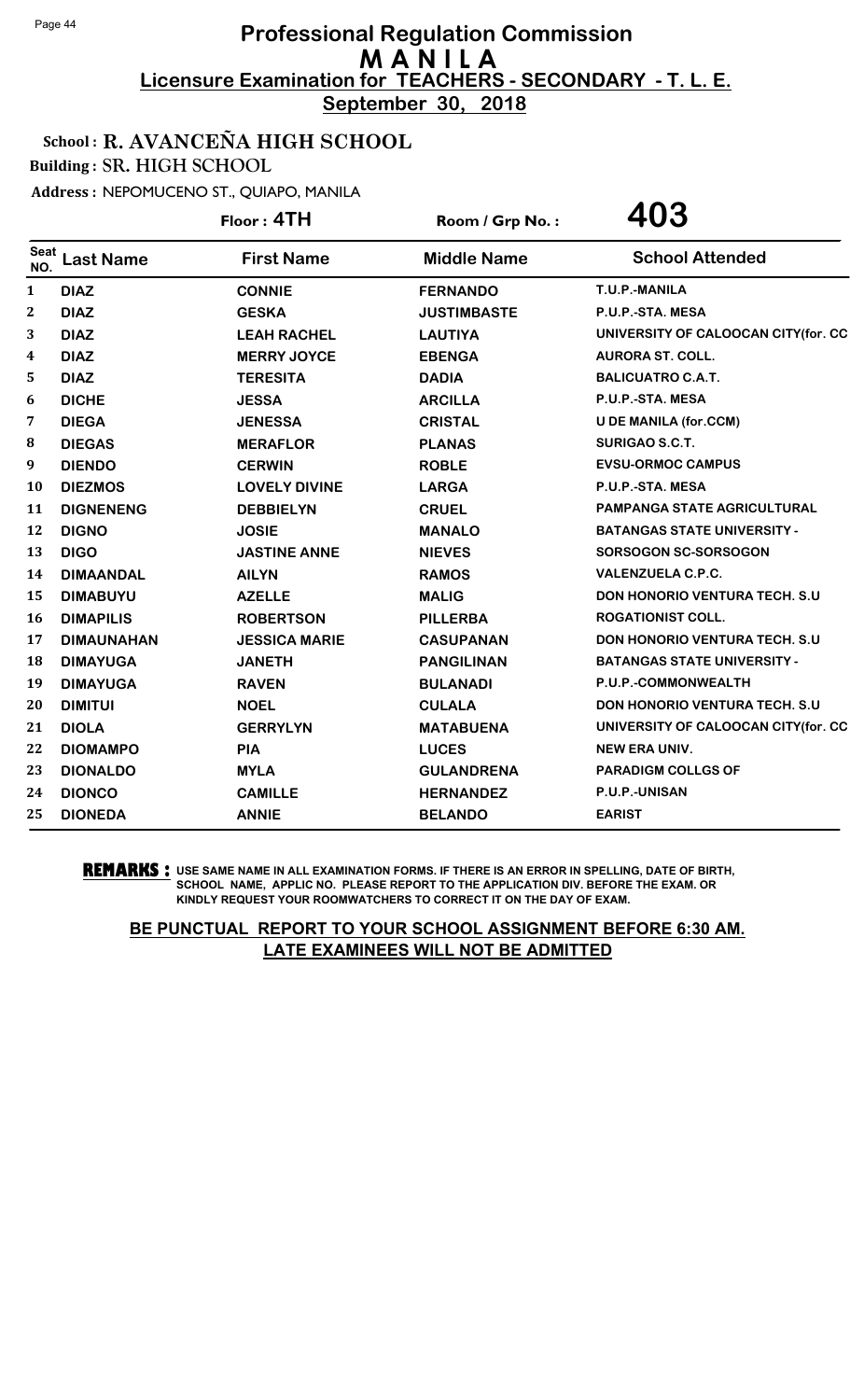**September 30, 2018**

School : R. AVANCEÑA HIGH SCHOOL

Building : SR. HIGH SCHOOL

Address : NEPOMUCENO ST., QUIAPO, MANILA

|                    |                  | Floor: 4TH              | Room / Grp No.:    | 404                                   |
|--------------------|------------------|-------------------------|--------------------|---------------------------------------|
| <b>Seat</b><br>NO. | <b>Last Name</b> | <b>First Name</b>       | <b>Middle Name</b> | <b>School Attended</b>                |
| 1                  | <b>DIONISIO</b>  | <b>EDWARD</b>           | <b>SANTIAGO</b>    | <b>BULACAN S.U-MALOLOS</b>            |
| 2                  | <b>DIONISIO</b>  | <b>FRANCIS ALVIN</b>    | <b>PASAGUE</b>     | <b>U OF RIZAL SYS.-MORONG</b>         |
| 3                  | <b>DISCAYA</b>   | <b>MA.THERESA</b>       | <b>NERO</b>        | UNIVERSITY OF CALOOCAN CITY(for. CC   |
| 4                  | <b>DIVINA</b>    | <b>KEITH</b>            | <b>ARROYO</b>      | T.U.P.-MANILA                         |
| 5                  | <b>DIWA</b>      | <b>MARILES</b>          | <b>DIMALANTA</b>   | <b>DON HONORIO VENTURA TECH. S.U.</b> |
| 6                  | <b>DIZON</b>     | <b>CHRISTINE ANDREA</b> | <b>HIPOL</b>       | T.U.P.-MANILA                         |
| 7                  | <b>DIZON</b>     | <b>JANE</b>             | <b>BULANADI</b>    | <b>DON HONORIO VENTURA TECH. S.U.</b> |
| 8                  | <b>DIZON</b>     | <b>JULIE ANN</b>        | <b>RANCE</b>       | <b>VALENZUELA C.P.C.</b>              |
| 9                  | <b>DIZON</b>     | <b>MARY ANN</b>         | <b>REYES</b>       | <b>BULACAN S.U-MALOLOS</b>            |
| 10                 | <b>DIZON</b>     | <b>RENALYN</b>          | <b>MALIG</b>       | <b>DON HONORIO VENTURA TECH. S.U.</b> |
| 11                 | <b>DIZON</b>     | <b>SALLY</b>            | <b>CALMA</b>       | <b>DON HONORIO VENTURA TECH. S.U.</b> |
| 12                 | <b>DOANE</b>     | <b>RUDOLPH JOHN</b>     | <b>ANGELES</b>     | <b>BULACAN S.U-MALOLOS</b>            |
| 13                 | <b>DOGILLO</b>   | <b>LORAINE VIVIENNE</b> | <b>SUMABAT</b>     | <b>RIZAL TECH UNIV</b>                |
| 14                 | <b>DOLATRE</b>   | <b>ELMA</b>             | <b>OSTRAS</b>      | <b>U OF ANTIQUE-SIBALOM</b>           |
| 15                 | <b>DOLLESON</b>  | <b>IVAN</b>             | <b>TOLENTINO</b>   | <b>DON HONORIO VENTURA TECH. S.U.</b> |
| 16                 | <b>DOLOIRAS</b>  | <b>CHARITO</b>          | <b>DELA ROSA</b>   | <b>BICOL COLLEGE</b>                  |
| 17                 | <b>DOLOSA</b>    | <b>RONALYN</b>          | <b>LASAY</b>       | <b>MARIKINA POLYTECHNIC</b>           |
| 18                 | <b>DOLZ</b>      | <b>CAMILLE</b>          | <b>JUVIDA</b>      | T.U.P.-CAVITE                         |
| 19                 | <b>DOMINGO</b>   | <b>EMILIANO</b>         | <b>DALUNGAN</b>    | <b>GUZMAN INST OF TECH</b>            |
| 20                 | <b>DOMINGO</b>   | <b>ERNESTO JR</b>       | <b>VIDAL</b>       | <b>BULACAN S.U-MALOLOS</b>            |
| 21                 | <b>DOMINGO</b>   | <b>JAYLYN</b>           | <b>ZUNAJO</b>      | <b>CAGAYAN STATE</b>                  |
| 22                 | <b>DOMINGO</b>   | <b>JONNA</b>            | <b>MANGOBA</b>     | <b>CAGAYAN STATE</b>                  |
| 23                 | <b>DOMINGO</b>   | <b>KHAREN</b>           | <b>CARDONA</b>     | <b>ILOCOS SUR POLY.SC-STA. MARIA</b>  |
| 24                 | <b>DOMINGO</b>   | <b>MAYA</b>             | <b>CABALBAG</b>    | UNIVERSITY OF CALOOCAN CITY(for. CC   |
| 25                 | <b>DOMINGO</b>   | <b>RICA FLOR</b>        | <b>ESCARLAN</b>    | <b>BULACAN S.U-MALOLOS</b>            |

**REMARKS :** USE SAME NAME IN ALL EXAMINATION FORMS. IF THERE IS AN ERROR IN SPELLING, DATE OF BIRTH, SCHOOL NAME, APPLIC NO. PLEASE REPORT TO THE APPLICATION DIV. BEFORE THE EXAM. OR KINDLY REQUEST YOUR ROOMWATCHERS TO CORRECT IT ON THE DAY OF EXAM.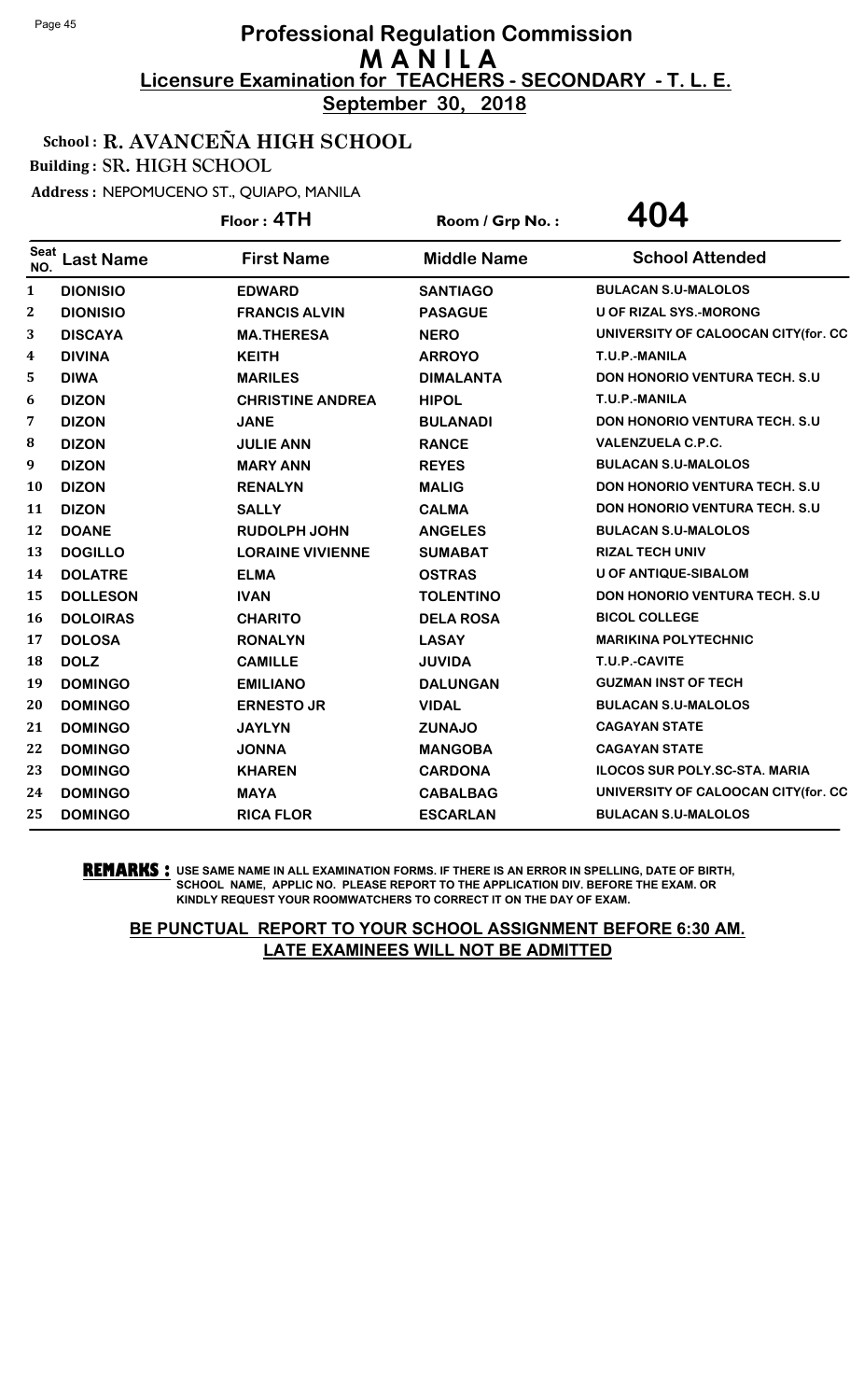**September 30, 2018**

### School : R. AVANCEÑA HIGH SCHOOL

Building : SR. HIGH SCHOOL

Address : NEPOMUCENO ST., QUIAPO, MANILA

|              |                  | Floor: 4TH              | Room / Grp No.:    | 405                                    |
|--------------|------------------|-------------------------|--------------------|----------------------------------------|
| Seat<br>NO.  | <b>Last Name</b> | <b>First Name</b>       | <b>Middle Name</b> | <b>School Attended</b>                 |
| $\mathbf{1}$ | <b>DOMINO</b>    | <b>RIZALDY</b>          | <b>CABASI</b>      | <b>ISABELA S.U.-ILAGAN</b>             |
| 2            | <b>DONATO</b>    | <b>NICOLE ANN</b>       | <b>TOVILLO</b>     | T.U.P.-MANILA                          |
| 3            | <b>DONATO</b>    | <b>ROSEMARIE</b>        | <b>SANGALANG</b>   | T.U.P.-MANILA                          |
| 4            | <b>DONDON</b>    | <b>MARHIELLA</b>        | <b>MANALO</b>      | <b>BULACAN S.U-MALOLOS</b>             |
| 5            | <b>DONOR</b>     | <b>MARILYN</b>          | <b>BORAC</b>       | <b>U.E.P.-CATARMAN</b>                 |
| 6            | <b>DORIA</b>     | <b>MA CYRRA</b>         | <b>GREGORIO</b>    | UNIVERSITY OF CALOOCAN CITY(for. CC    |
| 7            | <b>DORILAG</b>   | <b>ROSSANA</b>          | <b>DOCDOCOS</b>    | <b>BULACAN STATE UNIVERSITY -</b>      |
| 8            | <b>DRUELO</b>    | <b>ROBERT JAN</b>       | <b>BERNAL</b>      | T.U.P.-MANILA                          |
| 9            | <b>DUAT</b>      | <b>AUBREY GEE</b>       | <b>SAN AGUSTIN</b> | T.U.P.-MANILA                          |
| 10           | <b>DUATIN</b>    | <b>JOANNA MAY</b>       | <b>ABUNDO</b>      | <b>U OF RIZAL SYS.-CAINTA</b>          |
| 11           | <b>DUCABO</b>    | <b>JENNY</b>            | <b>BACAY</b>       | <b>VALENZUELA C.P.C.</b>               |
| 12           | <b>DUENA</b>     | <b>MARJORIE</b>         | <b>MARACAINO</b>   | <b>BULACAN S.U-MALOLOS</b>             |
| 13           | <b>DUEÑAS</b>    | <b>JASMIN</b>           | <b>GONZALES</b>    | <b>BULACAN S.U-MALOLOS</b>             |
| 14           | <b>DUEÑAS</b>    | <b>MHAIKA</b>           | <b>RILI</b>        | UNIVERSITY OF CALOOCAN CITY(for. CC    |
| 15           | <b>DUEñAS</b>    | <b>NIñA JOY</b>         | <b>PAELDONIO</b>   | <b>EARIST</b>                          |
| 16           | <b>DUGAN</b>     | <b>SHYNIE LOU</b>       | <b>HITA</b>        | <b>MARIKINA POLYTECHNIC</b>            |
| 17           | <b>DUGAYO</b>    | <b>LAIZLE</b>           | <b>ROM</b>         | <b>ROMBLON STATE UNIV.(FOR ROMBLON</b> |
| 18           | <b>DULA</b>      | <b>JON JON</b>          | <b>LANTA</b>       | <b>VALENZUELA C.P.C.</b>               |
| 19           | <b>DULAY</b>     | <b>AIZEL</b>            | <b>BESMONTE</b>    | <b>N.T.C.</b>                          |
| 20           | <b>DULZA</b>     | <b>JEFFERSON</b>        | <b>ORQUESTA</b>    | T.U.P.-MANILA                          |
| 21           | <b>DUMADAPAT</b> | <b>SALLY</b>            | <b>LASCOñA</b>     | <b>N.T.C.</b>                          |
| 22           | <b>DUMALAGAN</b> | <b>KRIS</b>             | <b>APLACADOR</b>   | T.U.P.-CAVITE                          |
| 23           | <b>DUMALAOG</b>  | <b>ELLEMAY KIMBERLY</b> | <b>SULLA</b>       | T.U.P.-MANILA                          |
| 24           | <b>DUMAN</b>     | <b>BEVERLY JANE</b>     | <b>ANDAYA</b>      | <b>BATANGAS STATE UNIVERSITY -</b>     |
| 25           | <b>DUMENCEL</b>  | <b>ALLANJAY</b>         | <b>CISNEROS</b>    | <b>U.E.P.-CATARMAN</b>                 |

**REMARKS :** USE SAME NAME IN ALL EXAMINATION FORMS. IF THERE IS AN ERROR IN SPELLING, DATE OF BIRTH, SCHOOL NAME, APPLIC NO. PLEASE REPORT TO THE APPLICATION DIV. BEFORE THE EXAM. OR KINDLY REQUEST YOUR ROOMWATCHERS TO CORRECT IT ON THE DAY OF EXAM.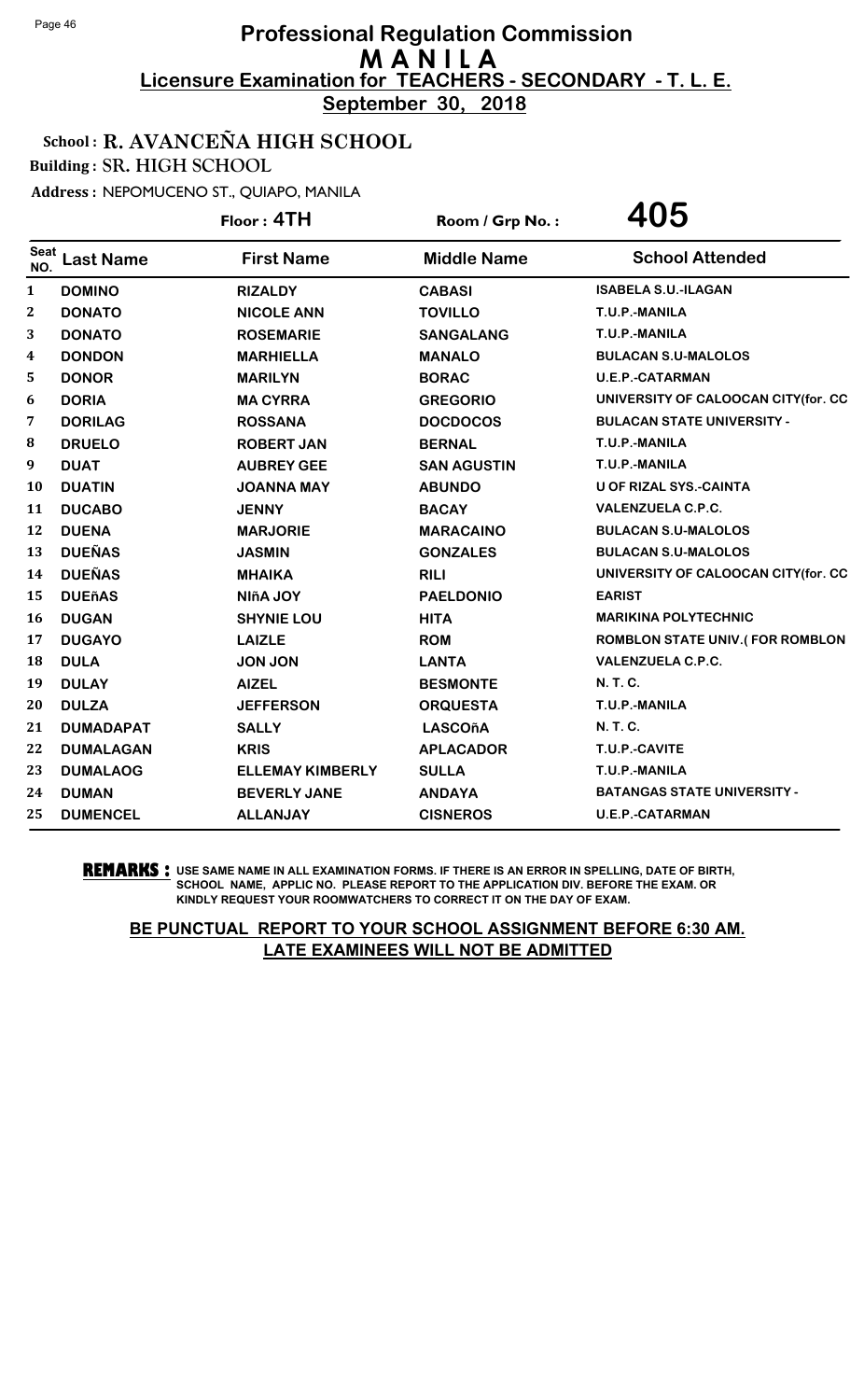**September 30, 2018**

### School : R. AVANCEÑA HIGH SCHOOL

Building : SR. HIGH SCHOOL

Address : NEPOMUCENO ST., QUIAPO, MANILA

|              |                  | Floor: 4TH            | Room / Grp No.:    | 406                                   |
|--------------|------------------|-----------------------|--------------------|---------------------------------------|
| Seat<br>NO.  | <b>Last Name</b> | <b>First Name</b>     | <b>Middle Name</b> | <b>School Attended</b>                |
| $\mathbf{1}$ | <b>DUMPA</b>     | <b>MARVIN</b>         | <b>LADIO</b>       | <b>NEW ERA UNIV.</b>                  |
| 2            | <b>DUNGCA</b>    | <b>IRENE</b>          | <b>RAYMUNDO</b>    | <b>BULACAN S.U-MALOLOS</b>            |
| 3            | <b>DUNGO</b>     | <b>JOUAN</b>          | <b>MANIAGO</b>     | PAMPANGA STATE AGRICULTURAL           |
| 4            | <b>DUPRA</b>     | <b>RENZ JOYCE</b>     | <b>BATHAN</b>      | N.E.U.S.T-CABANATUAN CITY             |
| 5            | <b>DURANA</b>    | <b>MERIAN</b>         | <b>LUTCHE</b>      | <b>CAPIZ STATE UNIVERSITY - SIGMA</b> |
| 6            | <b>DURANO</b>    | <b>GIEZL</b>          | <b>LORO</b>        | <b>EVSU-ORMOC CAMPUS</b>              |
| 7            | <b>DURON</b>     | <b>MARIA FRANCIA</b>  | <b>CONTILLO</b>    | <b>CAPIZ S.U. MAIN-ROXAS CITY</b>     |
| 8            | <b>DY</b>        | <b>ARA CARREN KIM</b> | <b>ROSETE</b>      | <b>MARIKINA POLYTECHNIC</b>           |
| 9            | <b>EBOL</b>      | <b>CATRINA</b>        | <b>ALEGADO</b>     | <b>RIZAL TECH UNIV</b>                |
| 10           | <b>ECIJAN</b>    | <b>IVAN KIM</b>       | <b>BURIO</b>       | T.U.P.-MANILA                         |
| 11           | <b>ECOL</b>      | <b>BELINDA</b>        | <b>FLORES</b>      | <b>NORTHWEST SAMAR STATE U-SN</b>     |
| 12           | <b>EDEJER</b>    | <b>JACEL</b>          | <b>PEREZ</b>       | <b>BULACAN S.U-MALOLOS</b>            |
| 13           | <b>EDEM</b>      | <b>ANAROSE</b>        | <b>ODEÑA</b>       | <b>VALENZUELA C.P.C.</b>              |
| 14           | <b>EDORA</b>     | <b>ERWIN JAY</b>      | <b>EBLACAS</b>     | <b>GUZMAN INST OF TECH</b>            |
| 15           | <b>EGUIA</b>     | <b>JOSELITO JR</b>    | <b>TAMAÑO</b>      | <b>BATANGAS STATE UNIVERSITY -</b>    |
| 16           | <b>EJURANGO</b>  | <b>MARICEL</b>        | <b>DAITOL</b>      | <b>EARIST</b>                         |
| 17           | <b>ELAG</b>      | <b>MARY JANE</b>      | <b>VISMANOS</b>    | <b>U OF RIZAL SYS.-TAYTAY</b>         |
| 18           | <b>ELANDAG</b>   | <b>APRIL JANE</b>     |                    | <b>FAR EASTERN POLY COLL</b>          |
| 19           | <b>ELIGOYO</b>   | <b>QUEENIE</b>        | <b>SANICO</b>      | <b>CAVITE S.U.-ROSARIO</b>            |
| 20           | <b>ELIZALDE</b>  | <b>JORA MAE</b>       |                    | <b>JOHN PAUL COLL.</b>                |
| 21           | <b>ELIZON</b>    | YVONNE CLARISSE       | <b>DIAZ</b>        | <b>MARIKINA POLYTECHNIC</b>           |
| 22           | <b>ELLO</b>      | <b>SWEZELLE</b>       | <b>LEGANIA</b>     | PAMPANGA STATE AGRICULTURAL           |
| 23           | <b>ENCABO</b>    | <b>JUN ALFRED</b>     | <b>INAGAN</b>      | T.U.P.-CAVITE                         |
| 24           | <b>ENCINARES</b> | <b>REALYN</b>         | <b>ANDAYA</b>      | <b>EARIST</b>                         |
| 25           | <b>ENOC</b>      | <b>MARY JOYCE</b>     | <b>FUENTES</b>     | T.U.P.-CAVITE                         |

**REMARKS :** USE SAME NAME IN ALL EXAMINATION FORMS. IF THERE IS AN ERROR IN SPELLING, DATE OF BIRTH, SCHOOL NAME, APPLIC NO. PLEASE REPORT TO THE APPLICATION DIV. BEFORE THE EXAM. OR KINDLY REQUEST YOUR ROOMWATCHERS TO CORRECT IT ON THE DAY OF EXAM.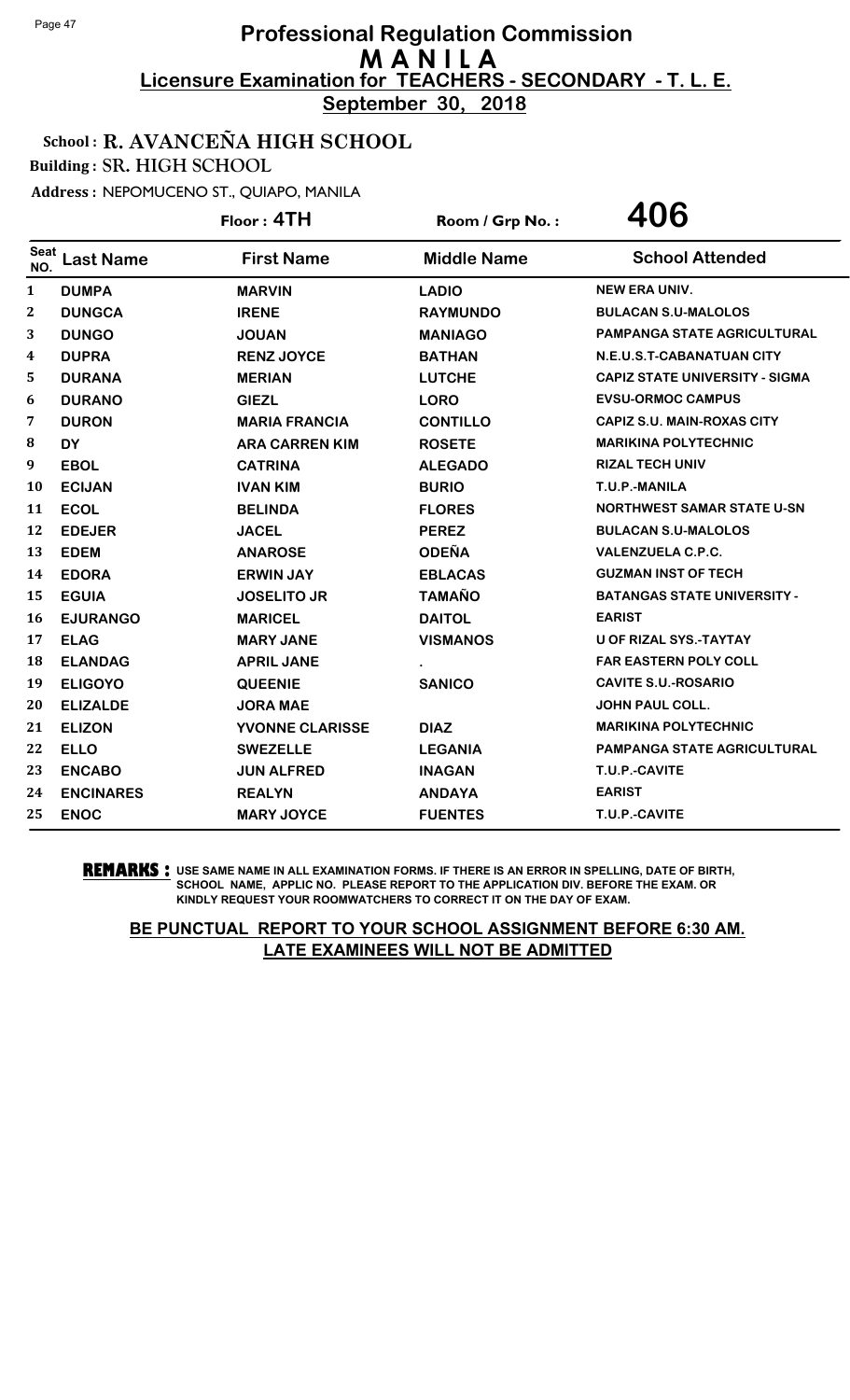**September 30, 2018**

School : R. AVANCEÑA HIGH SCHOOL

Building : JR. HIGH SCHOOL

Address : NEPOMUCENO ST., QUIAPO, MANILA

|                  |                  | Floor: 3RD               | Room / Grp No.:    | 302                                   |
|------------------|------------------|--------------------------|--------------------|---------------------------------------|
| Seat<br>NO.      | <b>Last Name</b> | <b>First Name</b>        | <b>Middle Name</b> | <b>School Attended</b>                |
| $\mathbf{1}$     | <b>ENRIQUEZ</b>  | <b>ANA MARGARITA</b>     | <b>YAMBAO</b>      | <b>BULACAN S.U-MALOLOS</b>            |
| $\boldsymbol{2}$ | <b>ENRIQUEZ</b>  | <b>BENADICT EMMANUEL</b> | <b>UMANGAY</b>     | <b>DON HONORIO VENTURA TECH. S.U.</b> |
| 3                | <b>ENRIQUEZ</b>  | <b>JENNELYN</b>          | <b>OBRADOR</b>     | <b>BATANGAS STATE UNIVERSITY -</b>    |
| 4                | <b>ENRIQUEZ</b>  | <b>LAICA JANE</b>        | <b>GARDIOLA</b>    | <b>BATANGAS STATE UNIVERSITY -</b>    |
| 5                | <b>ENRIQUEZ</b>  | <b>LYRALYN</b>           | <b>TRIBIANA</b>    | <b>BULACAN S.U-MALOLOS</b>            |
| 6                | <b>ENRIQUEZ</b>  | <b>RICA MAE</b>          | <b>ABILA</b>       | T.U.P.-MANILA                         |
| 7                | <b>ENRIQUEZ</b>  | <b>ROSSELLE</b>          | <b>VERGARA</b>     | T.U.P.-MANILA                         |
| 8                | <b>ENTE</b>      | <b>SHELLA MAIKHA</b>     | <b>JONTILANO</b>   | <b>EARIST</b>                         |
| 9                | <b>EPETIA</b>    | <b>RONALD</b>            | <b>TAGANA</b>      | <b>MARIKINA POLYTECHNIC</b>           |
| 10               | <b>EPIFANIO</b>  | <b>MARY JOY</b>          | <b>LIBUNAO</b>     | <b>BULACAN S.U-BUSTOS</b>             |
| 11               | <b>EQUIPADO</b>  | <b>DIGNA</b>             | <b>MACALINAO</b>   | <b>BULACAN S.U-BUSTOS</b>             |
| 12               | <b>EREJER</b>    | <b>JERMY KAY</b>         | <b>PINEDA</b>      | <b>BULACAN S.U-MALOLOS</b>            |
| 13               | <b>ERESE</b>     | <b>CRIZILLE</b>          | <b>NAZARENO</b>    | T.U.P.-MANILA                         |
| 14               | <b>ERIPOL</b>    | <b>GINA</b>              | <b>CLAUD</b>       | <b>COLEGIO DE MONTALBAN (FOR.</b>     |
| 15               | <b>ERONG</b>     | <b>REYMON</b>            | <b>ANTIGRO</b>     | <b>SURIGAO S.C.T.</b>                 |
| 16               | <b>ESBERTO</b>   | <b>ANALIZA</b>           | <b>ORDAS</b>       | <b>U OF RIZAL SYS.-MORONG</b>         |
| 17               | <b>ESCALA</b>    | <b>MA. ANNE FAITH</b>    | <b>TIMSON</b>      | P.U.P.-COMMONWEALTH                   |
| 18               | <b>ESCALA</b>    | <b>MARY ROSE</b>         | <b>CARGO</b>       | T.U.P.-MANILA                         |
| 19               | <b>ESCALANTE</b> | <b>JONA</b>              | <b>ASIS</b>        | <b>CAVITE S.U.-ROSARIO</b>            |
| 20               | <b>ESCARO</b>    | <b>MARY JOY</b>          | <b>PELAEZ</b>      | T.U.P.-MANILA                         |
| 21               | <b>ESCASINAS</b> | <b>ADA</b>               | <b>DELOS REYES</b> | <b>U.E.P.-CATARMAN</b>                |
| 22               | <b>ESCAÑO</b>    | <b>CARLA</b>             | <b>LIM</b>         | <b>N. T. C.</b>                       |
| 23               | <b>ESCAÑO</b>    | <b>JENNELYN</b>          | <b>VILLOCILLO</b>  | <b>MARIKINA POLYTECHNIC</b>           |
| 24               | <b>ESCOBER</b>   | <b>ALCE</b>              | <b>LARATO</b>      | <b>COLEGIO DE PORTA VAGA - IMUS,</b>  |
| 25               | <b>ESCOBILLA</b> | <b>RUTH JESSA</b>        | <b>PEREZ</b>       | <b>BATANGAS STATE UNIVERSITY -</b>    |

**REMARKS :** USE SAME NAME IN ALL EXAMINATION FORMS. IF THERE IS AN ERROR IN SPELLING, DATE OF BIRTH, SCHOOL NAME, APPLIC NO. PLEASE REPORT TO THE APPLICATION DIV. BEFORE THE EXAM. OR KINDLY REQUEST YOUR ROOMWATCHERS TO CORRECT IT ON THE DAY OF EXAM.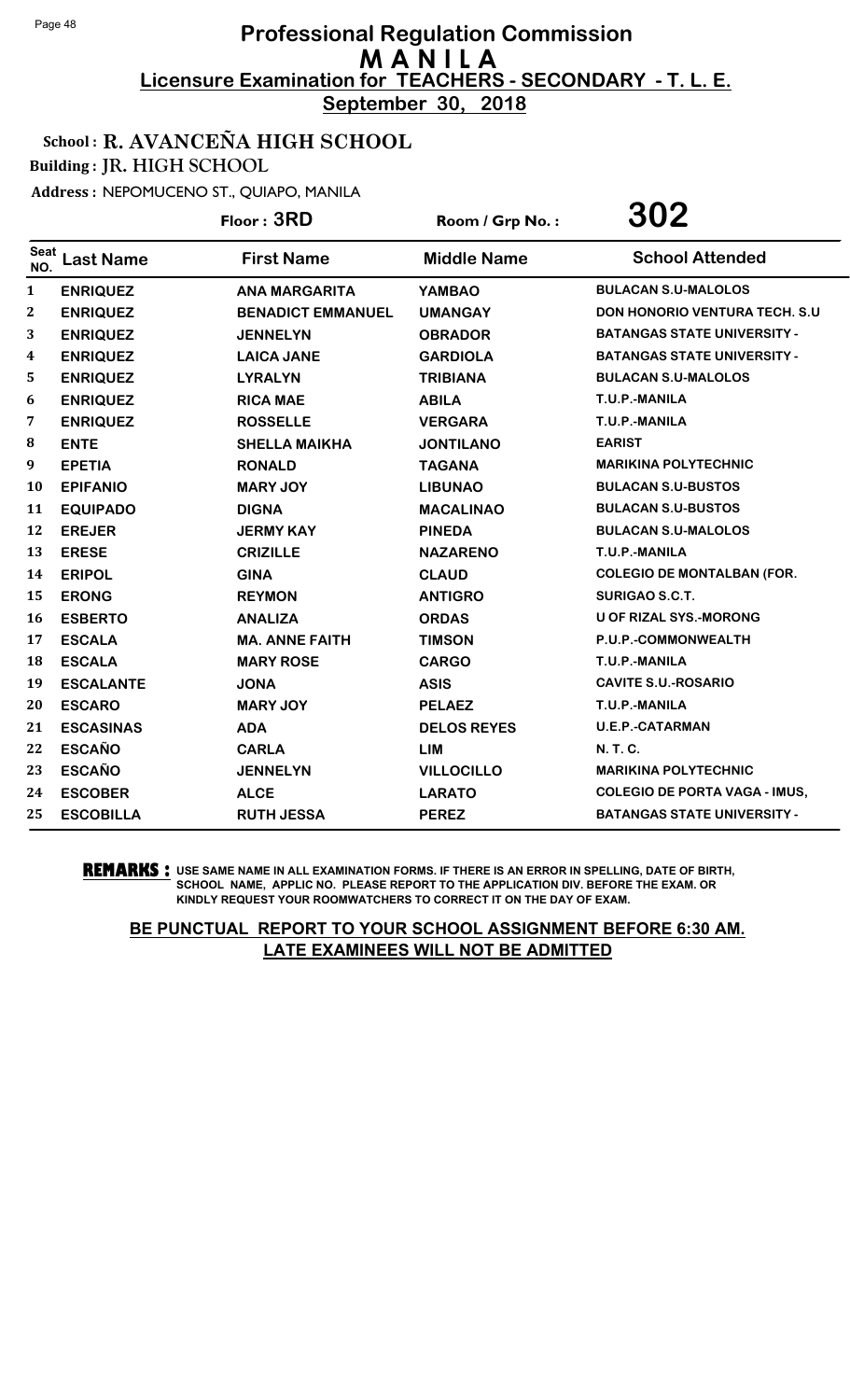**September 30, 2018**

### School : R. AVANCEÑA HIGH SCHOOL

Building : JR. HIGH SCHOOL

Address : NEPOMUCENO ST., QUIAPO, MANILA

|                    |                  | Floor: 3RD            | Room / Grp No.:    | 303                                   |
|--------------------|------------------|-----------------------|--------------------|---------------------------------------|
| <b>Seat</b><br>NO. | <b>Last Name</b> | <b>First Name</b>     | <b>Middle Name</b> | <b>School Attended</b>                |
| 1                  | <b>ESCORA</b>    | <b>GRACELEEN</b>      | <b>LOPEZ</b>       | UNIVERSITY OF CALOOCAN CITY(for. CC   |
| 2                  | <b>ESGUERRA</b>  | <b>IRISH MAE</b>      |                    | T.U.P.-MANILA                         |
| 3                  | <b>ESGUERRA</b>  | <b>JANINE</b>         | <b>ANICETE</b>     | <b>DON HONORIO VENTURA TECH. S.U.</b> |
| 4                  | <b>ESGUERRA</b>  | <b>MARIBEL</b>        | <b>BULAN</b>       | P.U.P.-SAN PEDRO                      |
| 5                  | <b>ESLERA</b>    | <b>RACHEL</b>         | <b>VALENZUELA</b>  | <b>VALENZUELA C.P.C.</b>              |
| 6                  | <b>ESPARTERO</b> | <b>NARCINELIO</b>     | <b>CILLO</b>       | UNIVERSITY OF CALOOCAN CITY(for. CC   |
| 7                  | <b>ESPAÑOLA</b>  | <b>LINA</b>           | <b>OSORIO</b>      | <b>EARIST</b>                         |
| 8                  | <b>ESPEDIDO</b>  | <b>MARIELA MAE</b>    | <b>ERMINO</b>      | UNIVERSITY OF CALOOCAN CITY(for. CC   |
| 9                  | <b>ESPEJON</b>   | <b>JOCELYN</b>        | <b>VALLENA</b>     | T.U.P.-MANILA                         |
| 10                 | <b>ESPEÑA</b>    | <b>FRANCIS THOMAS</b> | <b>MORTEL</b>      | <b>EARIST</b>                         |
| 11                 | <b>ESPINAR</b>   | <b>DAN</b>            | <b>BALANO</b>      | UNIVERSITY OF CALOOCAN CITY(for. CC   |
| 12                 | <b>ESPINOSA</b>  | <b>KAMILLE ANNE</b>   | <b>CLIWAG</b>      | <b>DON HONORIO VENTURA TECH. S.U</b>  |
| 13                 | <b>ESPIRITU</b>  | <b>ANGELA</b>         | <b>SAN DIEGO</b>   | T.U.P.-MANILA                         |
| 14                 | <b>ESPIRITU</b>  | <b>CZARINA</b>        | <b>SANGUENZA</b>   | <b>BULACAN S.U-MALOLOS</b>            |
| 15                 | <b>ESPIRITU</b>  | <b>JERIEL</b>         | <b>CELESTINO</b>   | <b>TARLAC STATE UNIV.</b>             |
| 16                 | <b>ESPIRITU</b>  | <b>MAELA</b>          | <b>LUMABAS</b>     | <b>BULACAN S.U-MALOLOS</b>            |
| 17                 | <b>ESPIÑA</b>    | <b>LIZANDRA MARIE</b> | <b>BALANDAY</b>    | <b>U.E.P.-CATARMAN</b>                |
| 18                 | <b>ESPOSO</b>    | <b>CENDY</b>          | <b>CADORNA</b>     | <b>MARIKINA POLYTECHNIC</b>           |
| 19                 | <b>ESQUIBEL</b>  | <b>CAROLINA</b>       | <b>PANTILA</b>     | <b>U OF RIZAL SYS.-MORONG</b>         |
| 20                 | <b>ESQUIVEL</b>  | <b>HANAH JANE</b>     | <b>YTING</b>       | UNIVERSITY OF CALOOCAN CITY(for. CC   |
| 21                 | <b>ESQUIVEL</b>  | <b>REGINE JOYCE</b>   | <b>GALANG</b>      | N.E.U.S.T-SAN ISIDRO                  |
| 22                 | <b>ESTA</b>      | <b>KRISTINA</b>       | <b>DELA CRUZ</b>   | P.U.P.-STA. MESA                      |
| 23                 | <b>ESTACIO</b>   | <b>GEMMA</b>          | <b>MARTIN</b>      | UNIV.OF THE ASSUMP.                   |
| 24                 | <b>ESTACIO</b>   | <b>ILY MAY</b>        | <b>JASA</b>        | <b>RIZAL TECH UNIV</b>                |
| 25                 | <b>ESTADILLA</b> | <b>HONEYBETH</b>      | <b>AGUIRRE</b>     | <b>SORSOGON SC-BULAN</b>              |

**REMARKS :** USE SAME NAME IN ALL EXAMINATION FORMS. IF THERE IS AN ERROR IN SPELLING, DATE OF BIRTH, SCHOOL NAME, APPLIC NO. PLEASE REPORT TO THE APPLICATION DIV. BEFORE THE EXAM. OR KINDLY REQUEST YOUR ROOMWATCHERS TO CORRECT IT ON THE DAY OF EXAM.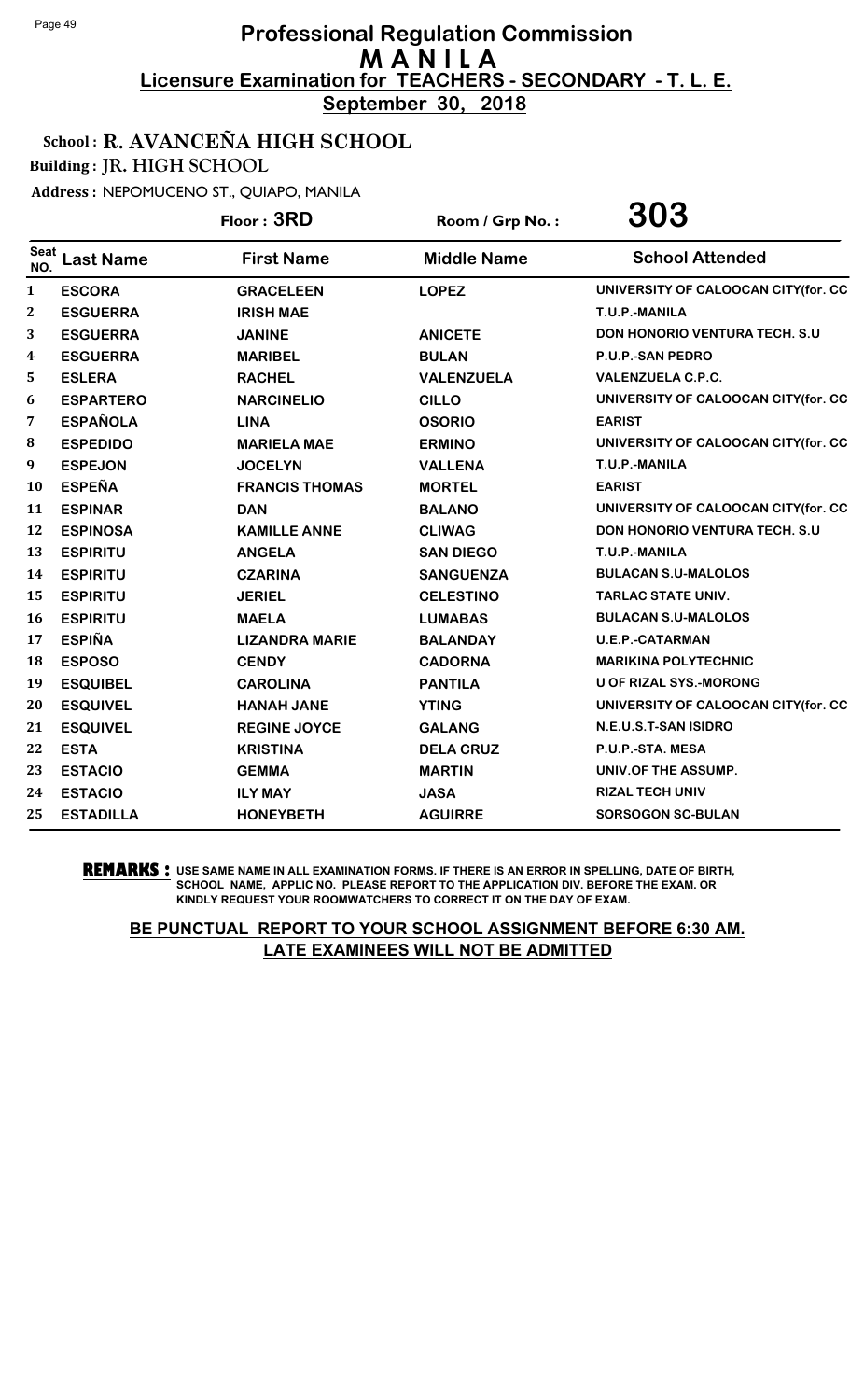**September 30, 2018**

School : R. AVANCEÑA HIGH SCHOOL

Building : JR. HIGH SCHOOL

Address : NEPOMUCENO ST., QUIAPO, MANILA

|                    |                    | Floor: 3RD               | Room / Grp No.:    | 304                                   |
|--------------------|--------------------|--------------------------|--------------------|---------------------------------------|
| <b>Seat</b><br>NO. | <b>Last Name</b>   | <b>First Name</b>        | <b>Middle Name</b> | <b>School Attended</b>                |
| $\mathbf{1}$       | <b>ESTEBAN</b>     | <b>LLOYD CHRISTOPHER</b> | <b>MARCELINO</b>   | T.U.P.-MANILA                         |
| $\boldsymbol{2}$   | <b>ESTERIA</b>     | <b>WILLIAM</b>           | <b>BARSOLASO</b>   | <b>U.E.P.-CATARMAN</b>                |
| 3                  | <b>ESTINOPO</b>    | <b>JINALYN</b>           | <b>PALLES</b>      | <b>U OF RIZAL SYS.-CAINTA</b>         |
| 4                  | <b>ESTOR</b>       | <b>ANGELICA</b>          | <b>TILAN</b>       | T.U.P.-MANILA                         |
| 5                  | <b>ESTORBA</b>     | <b>ELIZABETH</b>         | <b>ESPIRITU</b>    | N.E.U.S.T-CABANATUAN CITY             |
| 6                  | <b>ESTORBA</b>     | <b>JESABETH</b>          | <b>MODEO</b>       | SO.LEYTE S.C.S.T.-SAN JUAN            |
| 7                  | <b>ESTRABO</b>     | <b>JERLIE</b>            | <b>CALDERON</b>    | T.U.P.-CAVITE                         |
| ${\bf 8}$          | <b>ESTRADA</b>     | <b>TIMOTHY ANGELO</b>    |                    | T.U.P.-MANILA                         |
| 9                  | <b>ESTRAÑERO</b>   | <b>LEIZELDA</b>          | <b>YAKIT</b>       | <b>EASTERN SAMAR STATE U - GUIUAN</b> |
| 10                 | <b>ESTRELLA</b>    | <b>HORACE</b>            | <b>MORENO</b>      | LICEO DE PULILAN COLLEGES INC.-PULI   |
| 11                 | <b>ESTRELLADO</b>  | <b>AILENE</b>            | <b>GARROTE</b>     | <b>LAGUNA TECH. INST.</b>             |
| 12                 | <b>ESTRERA</b>     | <b>CARMELA</b>           | <b>CLEMENTE</b>    | T.U.P.-MANILA                         |
| 13                 | <b>ESTUESTA</b>    | <b>CAROL</b>             | <b>BARENG</b>      | UNIVERSITY OF CALOOCAN CITY(for. CC   |
| 14                 | <b>EUDELA</b>      | <b>KARL MALONE</b>       | <b>GABULI</b>      | <b>U OF RIZAL SYS.-TAYTAY</b>         |
| 15                 | <b>EUGENIO</b>     | <b>MA. VIVIENNE</b>      | <b>LAQUINDANUM</b> | <b>BULACAN S.U-MALOLOS</b>            |
| 16                 | <b>EUGENIO</b>     | <b>MARY ROSE</b>         | <b>AGCAOILI</b>    | UNIVERSITY OF CALOOCAN CITY(for. CC   |
| 17                 | <b>EULALIA</b>     | <b>JERAMIE ANN</b>       | <b>DELA MERCED</b> | N.E.U.S.T-SAN ISIDRO                  |
| 18                 | <b>EVANGELIO</b>   | <b>MARJION</b>           | <b>OLIVEROS</b>    | P.U.P.-COMMONWEALTH                   |
| 19                 | <b>EVANGELIO</b>   | <b>MARY JOY</b>          | <b>OLIVEROS</b>    | P.U.P.-COMMONWEALTH                   |
| 20                 | <b>EVANGELISTA</b> | <b>ANGELIKA</b>          | <b>JAVINES</b>     | <b>DON HONORIO VENTURA TECH. S.U.</b> |
| 21                 | <b>EVANGELISTA</b> | <b>APRIL JOY</b>         | <b>MALANG</b>      | <b>PAMPANGA STATE AGRICULTURAL</b>    |
| 22                 | <b>EVANGELISTA</b> | <b>FERNANDO</b>          | <b>PAGUIO</b>      | <b>BATAAN PENINSULA STATE U-MAIN</b>  |
| 23                 | <b>EVANGELISTA</b> | <b>GRACE</b>             | <b>GERONA</b>      | U OF RIZAL SYS.-CAINTA                |
| 24                 | <b>EVANGELISTA</b> | <b>NICOLE EVRIEL</b>     | <b>JALLORINA</b>   | P.U.P.-STA. MESA                      |
| 25                 | <b>EVANGELISTA</b> | <b>RENZ MICHAEL</b>      | <b>NIETO</b>       | P.N.U.-MANILA                         |

**REMARKS :** USE SAME NAME IN ALL EXAMINATION FORMS. IF THERE IS AN ERROR IN SPELLING, DATE OF BIRTH, SCHOOL NAME, APPLIC NO. PLEASE REPORT TO THE APPLICATION DIV. BEFORE THE EXAM. OR KINDLY REQUEST YOUR ROOMWATCHERS TO CORRECT IT ON THE DAY OF EXAM.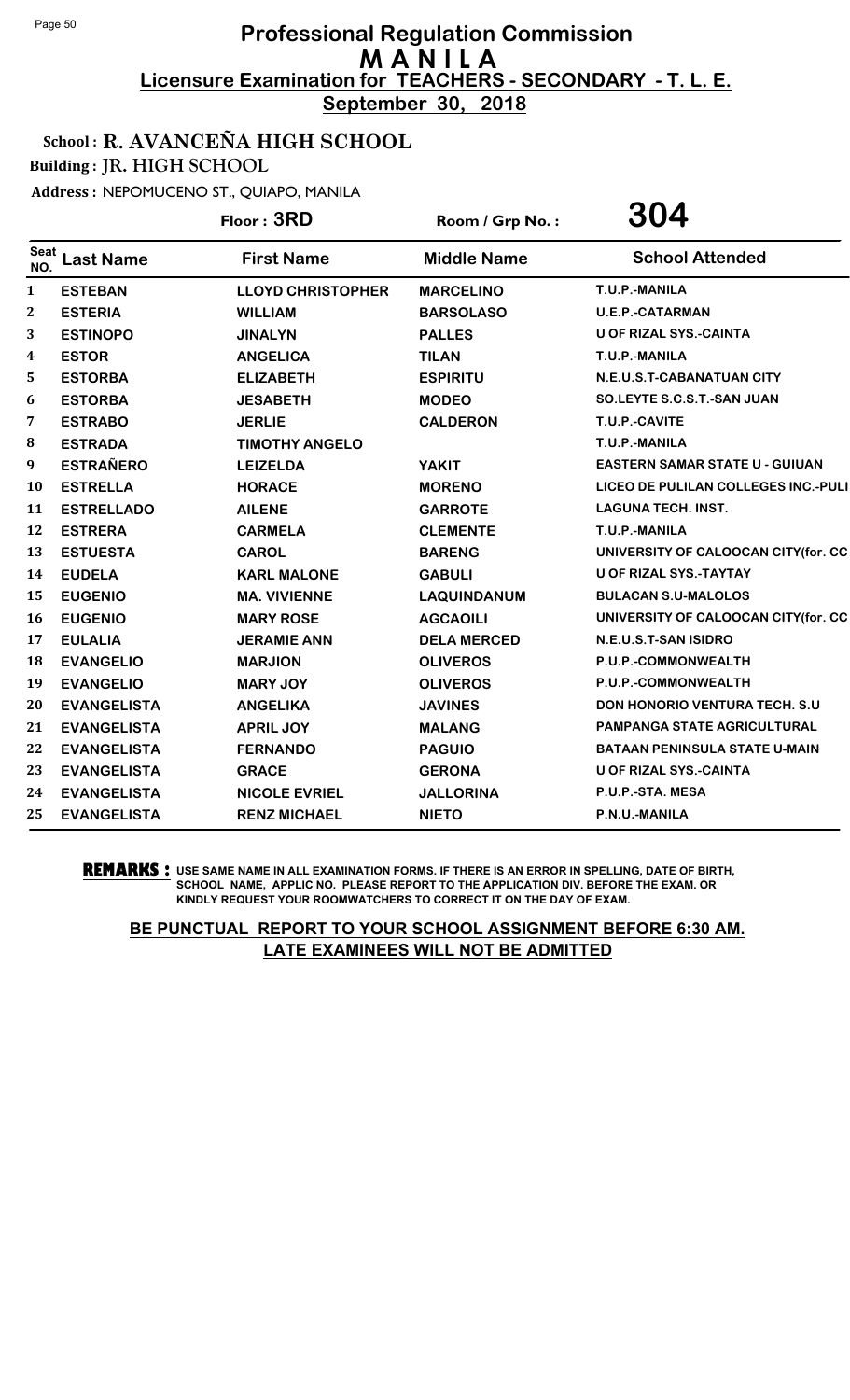**September 30, 2018**

### School : R. AVANCEÑA HIGH SCHOOL

Building : JR. HIGH SCHOOL

Address : NEPOMUCENO ST., QUIAPO, MANILA

|                    |                    | Floor: 3RD               | Room / Grp No.:    | 305                                    |
|--------------------|--------------------|--------------------------|--------------------|----------------------------------------|
| <b>Seat</b><br>NO. | <b>Last Name</b>   | <b>First Name</b>        | <b>Middle Name</b> | <b>School Attended</b>                 |
| $\mathbf{1}$       | <b>EVANGELISTA</b> | <b>ROBIN</b>             | <b>BORJA</b>       | <b>PAMPANGA STATE AGRICULTURAL</b>     |
| 2                  | <b>FABIAN</b>      | <b>LAILANIE</b>          | <b>SAMONTE</b>     | N.E.U.S.T-CABANATUAN CITY              |
| 3                  | <b>FABILLAR</b>    | <b>LITO</b>              | <b>PACIOS</b>      | TRECE MARTIRES CITY COLL.              |
| 4                  | <b>FABON</b>       | <b>CHERY ANN</b>         | <b>FEJER</b>       | <b>ROMBLON STATE UNIV.(FOR ROMBLON</b> |
| 5                  | <b>FABOR</b>       | <b>ANDY</b>              | <b>CERVANTES</b>   | <b>CAMARINES NORTE S.C.-PANGANIBAN</b> |
| 6                  | <b>FACTOR</b>      | <b>JOE ANN</b>           | <b>BULACAN</b>     | N.E.U.S.T-CABANATUAN CITY              |
| 7                  | <b>FACTORANAN</b>  | <b>AILYN</b>             | <b>ABENDAÑO</b>    | <b>EASTERN SAMAR STATE U - SALCEDO</b> |
| 8                  | <b>FACUNDO</b>     | <b>JENALYN</b>           | <b>QUINTOS</b>     | <b>LAGUNA SPU-LOS BAÑOS</b>            |
| 9                  | <b>FADEROGAO</b>   | <b>MANILYN</b>           | <b>DELFIN</b>      | <b>VALENZUELA C.P.C.</b>               |
| 10                 | <b>FADRI</b>       | <b>MARGILEN ANNE</b>     | <b>GUEVARRA</b>    | <b>EARIST</b>                          |
| 11                 | <b>FADROGANE</b>   | <b>MAZEL</b>             | <b>CONDEZ</b>      | <b>N.T.C.</b>                          |
| 12                 | <b>FAGAR</b>       | <b>MARIA FE</b>          | <b>GALLARDO</b>    | P.U.P.-STA. MESA                       |
| 13                 | <b>FAJARDO</b>     | <b>FLOYD</b>             | <b>ESGUERRA</b>    | <b>BULACAN S.U-MALOLOS</b>             |
| 14                 | <b>FAJARDO</b>     | <b>MARIO JR</b>          | <b>MASANGYA</b>    | P.U.P.-STA. MESA                       |
| 15                 | <b>FAJARDO</b>     | <b>PRECIOUS LAWRENCE</b> | <b>JOSE</b>        | <b>DON HONORIO VENTURA TECH. S.U</b>   |
| 16                 | <b>FAJILAN</b>     | <b>HANNAH</b>            | <b>MOLINO</b>      | <b>JOHN PAUL COLL.</b>                 |
| 17                 | <b>FALCIS</b>      | <b>MARY JOY</b>          | <b>LIM</b>         | UNIVERSITY OF CALOOCAN CITY(for. CC    |
| 18                 | <b>FALLARME</b>    | <b>CHARMIE</b>           | <b>CHAVEZ</b>      | <b>ROMBLON STATE UNIV.(FOR ROMBLON</b> |
| 19                 | <b>FANER</b>       | <b>JUSTINE JHOI</b>      | <b>NOCUM</b>       | T.U.P.-CAVITE                          |
| 20                 | <b>FAUSTINO</b>    | <b>CHRISTOPHER</b>       | <b>TABANDA</b>     | <b>RIZAL TECH UNIV</b>                 |
| 21                 | <b>FAUSTINO</b>    | <b>JENNY</b>             | <b>GARCIA</b>      | <b>N.T.C.</b>                          |
| 22                 | <b>FAUSTO</b>      | <b>ANGELOU RUBY</b>      | <b>MARASIGAN</b>   | T.U.P.-MANILA                          |
| 23                 | <b>FAUSTO</b>      | <b>RUBEN ADRIAN</b>      | <b>ALEJANDRO</b>   | T.U.P.-MANILA                          |
| 24                 | <b>FEDERICO</b>    | <b>KISHA</b>             | <b>GALOS</b>       | <b>JOHN PAUL COLL.</b>                 |
| 25                 | <b>FEDERICO</b>    | <b>KRISTYL JOYCE</b>     | <b>PUPA</b>        | <b>PARADIGM COLLGS OF</b>              |

**REMARKS :** USE SAME NAME IN ALL EXAMINATION FORMS. IF THERE IS AN ERROR IN SPELLING, DATE OF BIRTH, SCHOOL NAME, APPLIC NO. PLEASE REPORT TO THE APPLICATION DIV. BEFORE THE EXAM. OR KINDLY REQUEST YOUR ROOMWATCHERS TO CORRECT IT ON THE DAY OF EXAM.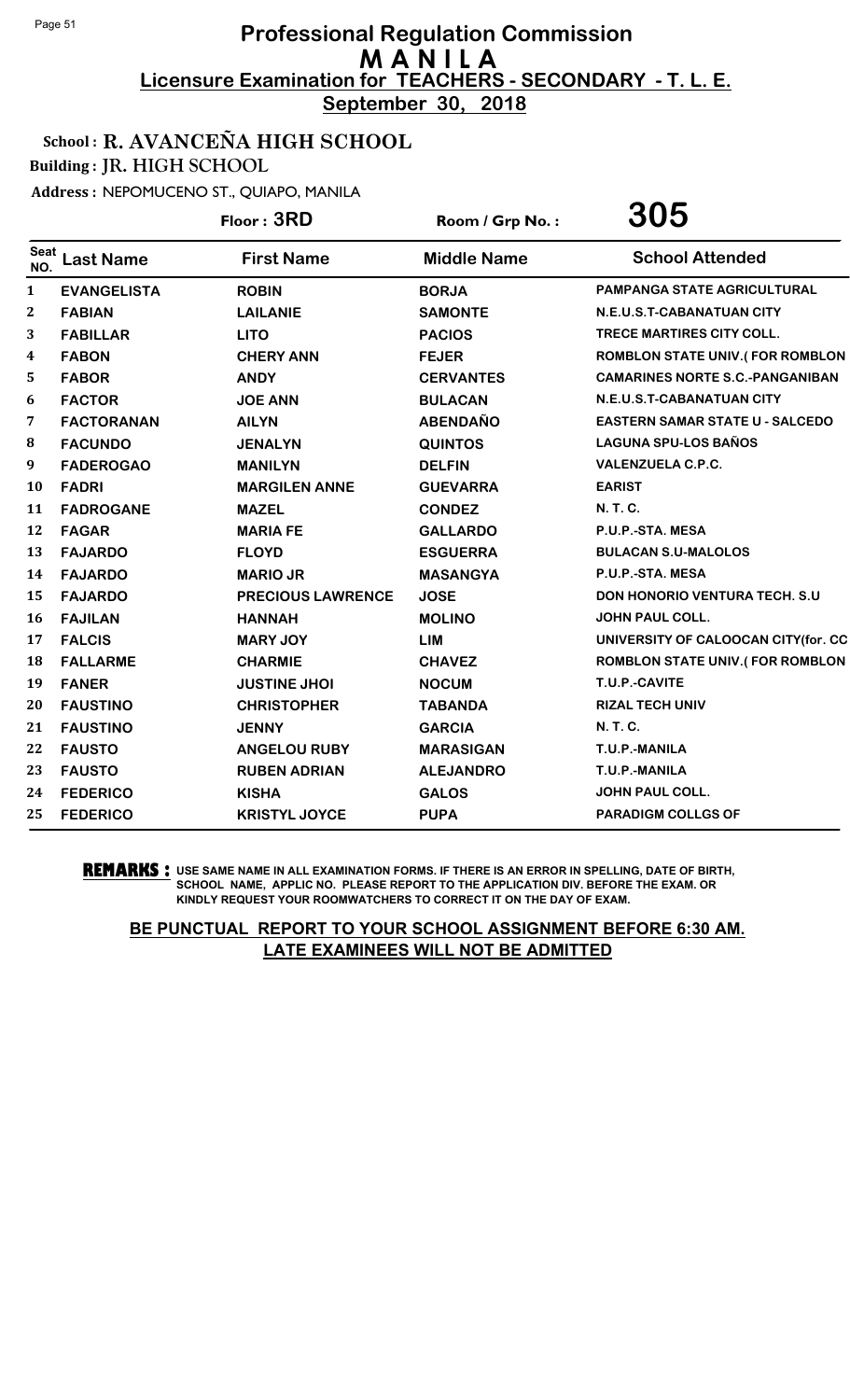**September 30, 2018**

### School : R. AVANCEÑA HIGH SCHOOL

Building : JR. HIGH SCHOOL

Address : NEPOMUCENO ST., QUIAPO, MANILA

|              |                  | Floor: 3RD            | Room / Grp No.:    | 306                                    |
|--------------|------------------|-----------------------|--------------------|----------------------------------------|
| Seat<br>NO.  | <b>Last Name</b> | <b>First Name</b>     | <b>Middle Name</b> | <b>School Attended</b>                 |
| $\mathbf{1}$ | <b>FELICEN</b>   | <b>DANILO</b>         | <b>PAGAD</b>       | <b>EASTERN SAMAR STATE U - SALCEDO</b> |
| 2            | <b>FELICIANO</b> | <b>LEONIDA</b>        | <b>GARIN</b>       | <b>LAGUNA STATE POLYTECHNIC</b>        |
| 3            | <b>FELIPE</b>    | <b>KERIN</b>          | <b>BERMUDEZ</b>    | <b>MARIKINA POLYTECHNIC</b>            |
| 4            | <b>FELIPE</b>    | <b>RAYMAR JOHN</b>    | <b>DIVINA</b>      | <b>VALENZUELA C.P.C.</b>               |
| 5            | <b>FELIX</b>     | <b>ALJEAN</b>         | <b>IGNACIO</b>     | <b>PAMPANGA STATE AGRICULTURAL</b>     |
| 6            | <b>FEOLINO</b>   | <b>JOHN</b>           | <b>DICHOSO</b>     | <b>COLEGIO DE MONTALBAN (FOR.</b>      |
| 7            | <b>FERMA</b>     | <b>MHYDEE</b>         | <b>OLIS</b>        | <b>CAVITE S.U.-INDANG</b>              |
| 8            | <b>FERMANEJO</b> | <b>APRIL</b>          | <b>MIROY</b>       | T.U.P.-MANILA                          |
| 9            | <b>FERNANDEZ</b> | <b>AILEEN</b>         | <b>DELA CRUZ</b>   | <b>DON HONORIO VENTURA TECH. S.U</b>   |
| 10           | <b>FERNANDEZ</b> | <b>CATHLENE GRACE</b> | <b>DIETA</b>       | N. T. C.                               |
| 11           | <b>FERNANDEZ</b> | <b>CHRIS ANN MAE</b>  | <b>GO</b>          | <b>WMSU-ZAMBOANGA CITY</b>             |
| 12           | <b>FERNANDEZ</b> | <b>DIVIELYN</b>       | <b>AGUILAR</b>     | <b>PANGASINAN S.U.-SAN CARLOS CITY</b> |
| 13           | <b>FERNANDEZ</b> | <b>MARIAN</b>         | <b>VALE</b>        | <b>LAGUNA SPU-SINILOAN</b>             |
| 14           | <b>FERNANDEZ</b> | <b>ROMELYN</b>        | <b>RABE</b>        | <b>MARIKINA POLYTECHNIC</b>            |
| 15           | <b>FERNANDEZ</b> | <b>ROSALY</b>         | <b>CASTILLO</b>    | <b>N. T. C.</b>                        |
| 16           | <b>FERNANDEZ</b> | <b>VIOLETA</b>        | <b>FERRER</b>      | <b>EARIST</b>                          |
| 17           | <b>FERNANDO</b>  | <b>LISETTE</b>        | <b>VISCA</b>       | <b>ROMBLON STATE UNIV.(FOR ROMBLON</b> |
| 18           | <b>FERNANDO</b>  | <b>MAY</b>            | <b>SAYO</b>        | <b>BULACAN S.U-MALOLOS</b>             |
| 19           | <b>FERNANDO</b>  | <b>MICHAEL JOHN</b>   | <b>JACINTO</b>     | <b>EARIST</b>                          |
| 20           | <b>FERNANDO</b>  | <b>ROSEMARIE</b>      | <b>GONZALES</b>    | <b>DON HONORIO VENTURA TECH. S.U.</b>  |
| 21           | <b>FEROLINO</b>  | <b>VICKY</b>          | <b>TAMBUON</b>     | <b>PARADIGM COLLGS OF</b>              |
| 22           | <b>FERRAN</b>    | <b>MA CRISTINA</b>    | <b>NARAG</b>       | <b>EARIST</b>                          |
| 23           | <b>FERRER</b>    | <b>JULIE ANN</b>      | <b>COLASITO</b>    | <b>VALENZUELA C.P.C.</b>               |
| 24           | <b>FERRER</b>    | <b>LAILA</b>          | <b>REANZARES</b>   | <b>U OF RIZAL SYS.-CAINTA</b>          |
| 25           | <b>FESALBON</b>  | <b>GERALD</b>         | <b>MASICAT</b>     | <b>LAGUNA STATE POLYTECHNIC</b>        |

**REMARKS :** USE SAME NAME IN ALL EXAMINATION FORMS. IF THERE IS AN ERROR IN SPELLING, DATE OF BIRTH, SCHOOL NAME, APPLIC NO. PLEASE REPORT TO THE APPLICATION DIV. BEFORE THE EXAM. OR KINDLY REQUEST YOUR ROOMWATCHERS TO CORRECT IT ON THE DAY OF EXAM.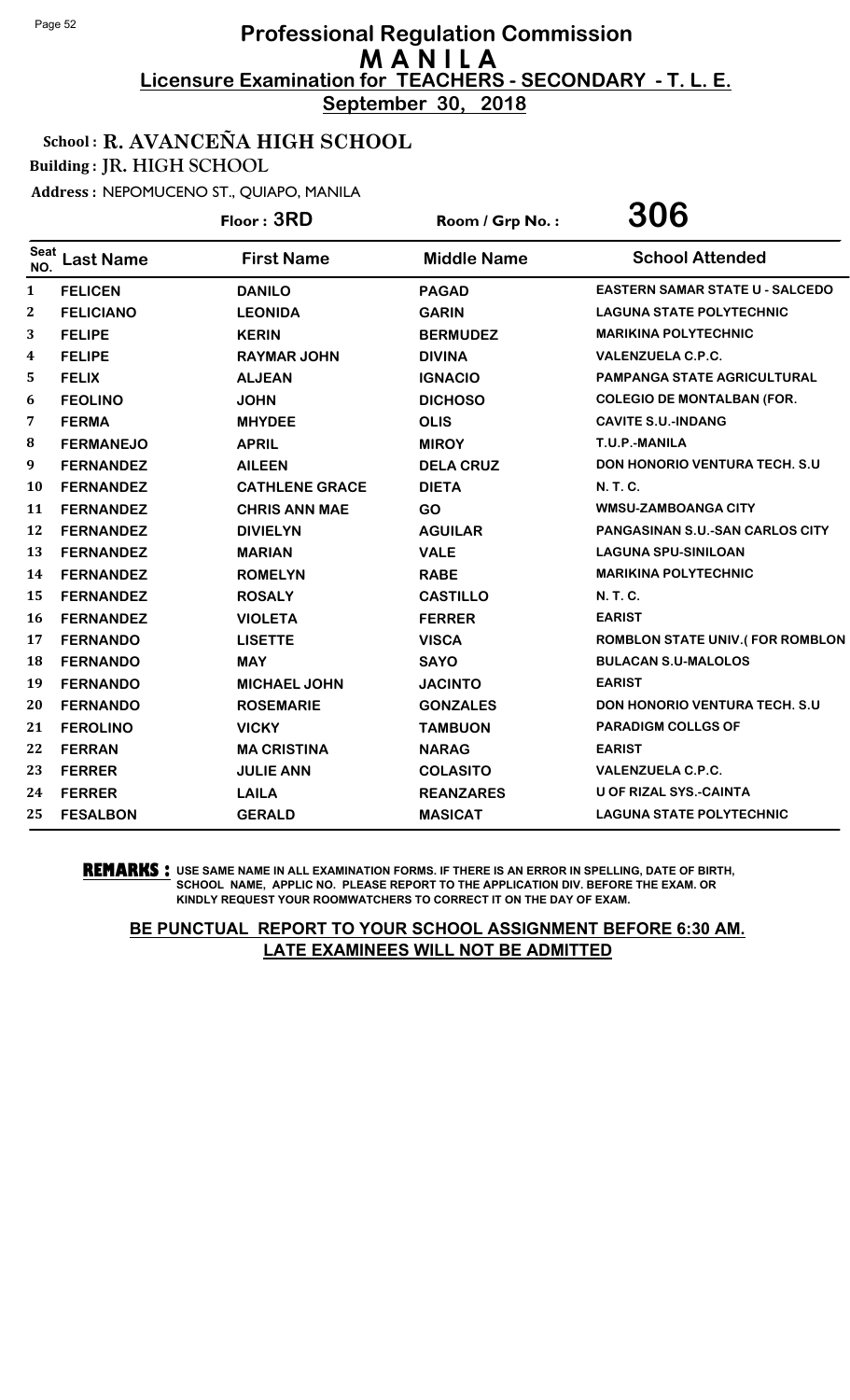**September 30, 2018**

### School : R. AVANCEÑA HIGH SCHOOL

Building : JR. HIGH SCHOOL

Address : NEPOMUCENO ST., QUIAPO, MANILA

|                    |                   | Floor: 3RD          | Room / Grp No.:    | 307                                    |
|--------------------|-------------------|---------------------|--------------------|----------------------------------------|
| <b>Seat</b><br>NO. | <b>Last Name</b>  | <b>First Name</b>   | <b>Middle Name</b> | <b>School Attended</b>                 |
| $\mathbf{1}$       | <b>FETALVERO</b>  | <b>RIZZALYN</b>     | <b>TORCULAS</b>    | T.U.P.-MANILA                          |
| $\mathbf{2}$       | <b>FETESIO</b>    | <b>JODIE ALETH</b>  | <b>MATANGUIHAN</b> | N. T. C.                               |
| 3                  | <b>FEUDO</b>      | <b>YVONNE</b>       | <b>FEDERICO</b>    | <b>EARIST</b>                          |
| 4                  | <b>FIDEL</b>      | <b>ANNA MARIZ</b>   | <b>DE LEON</b>     | P.U.P.-COMMONWEALTH                    |
| 5                  | <b>FIGUEROA</b>   | <b>JOHN JACOB</b>   | <b>MACASOJOT</b>   | P.U.P.-STA. MESA                       |
| 6                  | <b>FIGUERRES</b>  | <b>CENTENO</b>      | <b>ANUNA</b>       | <b>MARIKINA POLYTECHNIC</b>            |
| 7                  | <b>FIGURA</b>     | <b>MA. KAE</b>      | <b>CORPORAL</b>    | <b>RIZAL TECH UNIV</b>                 |
| 8                  | <b>FIGURA</b>     | <b>SHERIVIE</b>     | <b>DITABLAN</b>    | <b>U OF RIZAL SYS.-MORONG</b>          |
| 9                  | <b>FILLARTOS</b>  | <b>FERLY</b>        | <b>DRAPEZA</b>     | <b>ROMBLON STATE UNIV.(FOR ROMBLON</b> |
| 10                 | <b>FIRAZA</b>     | <b>GARY</b>         | <b>ANG</b>         | <b>BATAAN PENINSULA STATE U-MAIN</b>   |
| 11                 | <b>FIRMALAN</b>   | <b>VADESA ANGEL</b> | <b>CANDELARIO</b>  | <b>BICOL STATE COLLEGE OF APPLIED</b>  |
| 12                 | <b>FLAVIANO</b>   | <b>JOYLYN</b>       | <b>PATRICIO</b>    | <b>BALETE C.C.</b>                     |
| 13                 | <b>FLORALDE</b>   | <b>ABIGAIL</b>      | <b>REYES</b>       | <b>NEW ERA UNIV.</b>                   |
| 14                 | <b>FLORDELIZA</b> | <b>LEIZEL</b>       | <b>DOMINGO</b>     | U OF RIZAL SYS.-MORONG                 |
| 15                 | <b>FLORENTINO</b> | <b>ARNULFO</b>      | <b>GARCIA</b>      | KABASALAN NAT.VOC.SCH.                 |
| 16                 | <b>FLORENTINO</b> | <b>RIZZALIE</b>     | <b>HAVOC</b>       | T.U.P.-CAVITE                          |
| 17                 | <b>FLORES</b>     | <b>AIMEE</b>        | <b>PASION</b>      | <b>EARIST</b>                          |
| 18                 | <b>FLORES</b>     | <b>CRISTINA</b>     | <b>ELLO</b>        | <b>PAMPANGA STATE AGRICULTURAL</b>     |
| 19                 | <b>FLORES</b>     | <b>EVERDINA</b>     | <b>ESPINO</b>      | T.U.P.-MANILA                          |
| 20                 | <b>FLORES</b>     | <b>GLADYS</b>       | <b>SALONGA</b>     | <b>PAMPANGA STATE AGRICULTURAL</b>     |
| 21                 | <b>FLORES</b>     | <b>ISALEM ISAM</b>  | <b>MANGAMPO</b>    | <b>ICCT CFI</b>                        |
| 22                 | <b>FLORES</b>     | <b>MARK JASON</b>   | <b>CALBANG</b>     | DON HONORIO VENTURA TECH. S.U          |
| 23                 | <b>FLORES</b>     | <b>MELRENE</b>      | <b>ALCONES</b>     | <b>MARIKINA POLYTECHNIC</b>            |
| 24                 | <b>FLORES</b>     | <b>RACHEL</b>       | <b>CALEDA</b>      | <b>CAGAYAN STATE UNIV.-PIAT</b>        |
| 25                 | <b>FLORES</b>     | <b>RIZALYN</b>      | <b>INTAL</b>       | <b>PAMPANGA STATE AGRICULTURAL</b>     |

**REMARKS :** USE SAME NAME IN ALL EXAMINATION FORMS. IF THERE IS AN ERROR IN SPELLING, DATE OF BIRTH, SCHOOL NAME, APPLIC NO. PLEASE REPORT TO THE APPLICATION DIV. BEFORE THE EXAM. OR KINDLY REQUEST YOUR ROOMWATCHERS TO CORRECT IT ON THE DAY OF EXAM.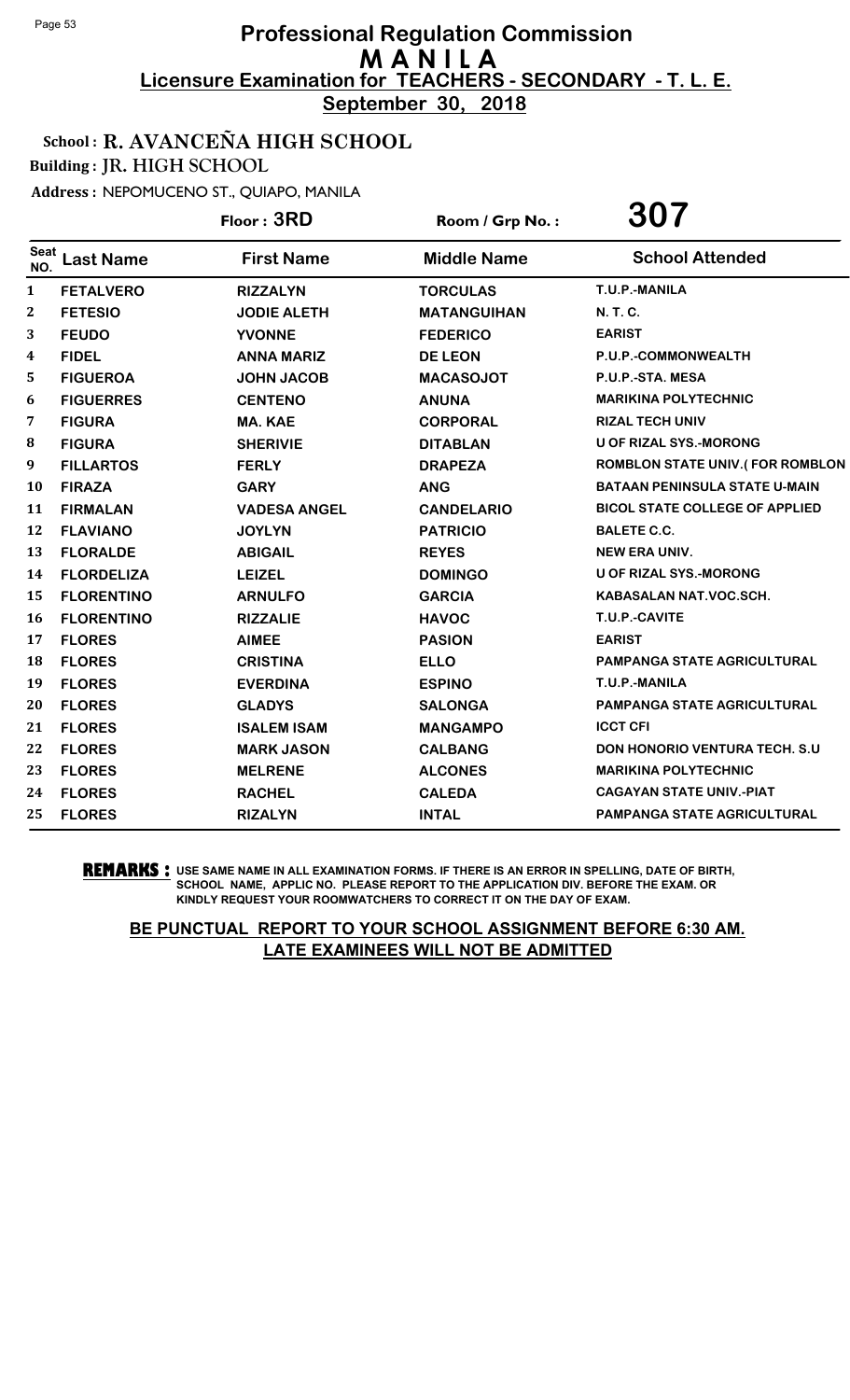**September 30, 2018**

### School : R. AVANCEÑA HIGH SCHOOL

Building : JR. HIGH SCHOOL

Address : NEPOMUCENO ST., QUIAPO, MANILA

|                    |                  | Floor: 3RD            | Room / Grp No.:    | 310                                    |
|--------------------|------------------|-----------------------|--------------------|----------------------------------------|
| <b>Seat</b><br>NO. | <b>Last Name</b> | <b>First Name</b>     | <b>Middle Name</b> | <b>School Attended</b>                 |
| $\mathbf{1}$       | <b>FLORES</b>    | <b>SHYNDYL ANGELU</b> | <b>BANGURAN</b>    | <b>MARIKINA POLYTECHNIC</b>            |
| 2                  | <b>FORMELOZA</b> | <b>JOYCE ANN</b>      | <b>GUADARRAMA</b>  | T.U.P.-MANILA                          |
| 3                  | <b>FORMENTO</b>  | <b>LEA</b>            | <b>HERNANDEZ</b>   | <b>EARIST</b>                          |
| 4                  | <b>FORTALEZA</b> | <b>RICHARD</b>        | <b>CADIGOY</b>     | <b>COLEGIO DE MONTALBAN (FOR.</b>      |
| 5                  | <b>FORTU</b>     | <b>JANE ARLENE</b>    | <b>AGABIN</b>      | <b>MARINDUQUE S.C.-BOAC</b>            |
| 6                  | <b>FORTUNA</b>   | <b>HANNA MAE</b>      | <b>BESA</b>        | T.U.P.-MANILA                          |
| 7                  | <b>FORTUNO</b>   | <b>MA BLAISE</b>      | <b>EDULAN</b>      | <b>MARIKINA POLYTECHNIC</b>            |
| 8                  | <b>FOSANA</b>    | <b>JONALYN</b>        | <b>PLACIO</b>      | <b>JOHN PAUL COLL.</b>                 |
| 9                  | <b>FRAGA</b>     | <b>RECHIEL</b>        | <b>LIMPIADO</b>    | <b>U.E.P.-CATARMAN</b>                 |
| 10                 | <b>FRANCISCO</b> | <b>BURTON GEORGE</b>  | <b>CHAVEZ</b>      | <b>ROMBLON STATE UNIV.(FOR ROMBLON</b> |
| 11                 | <b>FRANCISCO</b> | <b>DANIELLE</b>       | <b>NOBLEZA</b>     | P.U.P.-STA. MESA                       |
| 12                 | <b>FRANCISCO</b> | <b>JENNY ROSE</b>     | <b>PAGULAYAN</b>   | <b>COLL. FOR RESEARCH &amp; TECH.</b>  |
| 13                 | <b>FRANCISCO</b> | <b>LAILA MENZANIE</b> | <b>COTONER</b>     | UNIVERSITY OF CALOOCAN CITY(for. CC    |
| 14                 | <b>FRANCISCO</b> | <b>RIZA LYN</b>       | <b>ANDAYA</b>      | <b>U OF RIZAL SYS.-TAYTAY</b>          |
| 15                 | <b>FRANCISCO</b> | <b>RUBY JEAN</b>      | <b>NAVARRO</b>     | <b>COLEGIO DE MONTALBAN (FOR.</b>      |
| 16                 | <b>FRENCILLO</b> | <b>MARY JANE</b>      | <b>SOLAYAO</b>     | <b>COLEGIO DE MONTALBAN (FOR.</b>      |
| 17                 | <b>FRIAS</b>     | <b>APRIL JOY</b>      | <b>LABAY</b>       | P.U.P.-STA. MESA                       |
| 18                 | <b>FRONDA</b>    | <b>JOHN RAY</b>       | <b>BAGTAS</b>      | <b>VALENZUELA C.P.C.</b>               |
| 19                 | <b>FROYALDE</b>  | <b>MARIANE</b>        | <b>LARA</b>        | <b>MARIKINA POLYTECHNIC</b>            |
| 20                 | <b>FUENTES</b>   | <b>JOYMIE</b>         | <b>MARZAN</b>      | <b>BATAAN PENINSULA STATE</b>          |
| 21                 | <b>FUERTES</b>   | <b>DAVID</b>          | QUIÑO              | <b>MARIKINA POLYTECHNIC</b>            |
| 22                 | <b>FULAY</b>     | <b>ELLAINE</b>        | <b>PAROHINOG</b>   | <b>VALENZUELA C.P.C.</b>               |
| 23                 | <b>FULGAR</b>    | <b>JASMIN</b>         | <b>VALENCIA</b>    | <b>MARIKINA POLYTECHNIC</b>            |
| 24                 | <b>FULGOSINO</b> | <b>JAES</b>           | <b>DINEROS</b>     | <b>U.E.P.-CATARMAN</b>                 |
| 25                 | <b>GABAYNO</b>   | <b>ADRIA VINA</b>     | <b>ASUNCION</b>    | <b>PARADIGM COLLGS OF</b>              |

**REMARKS :** USE SAME NAME IN ALL EXAMINATION FORMS. IF THERE IS AN ERROR IN SPELLING, DATE OF BIRTH, SCHOOL NAME, APPLIC NO. PLEASE REPORT TO THE APPLICATION DIV. BEFORE THE EXAM. OR KINDLY REQUEST YOUR ROOMWATCHERS TO CORRECT IT ON THE DAY OF EXAM.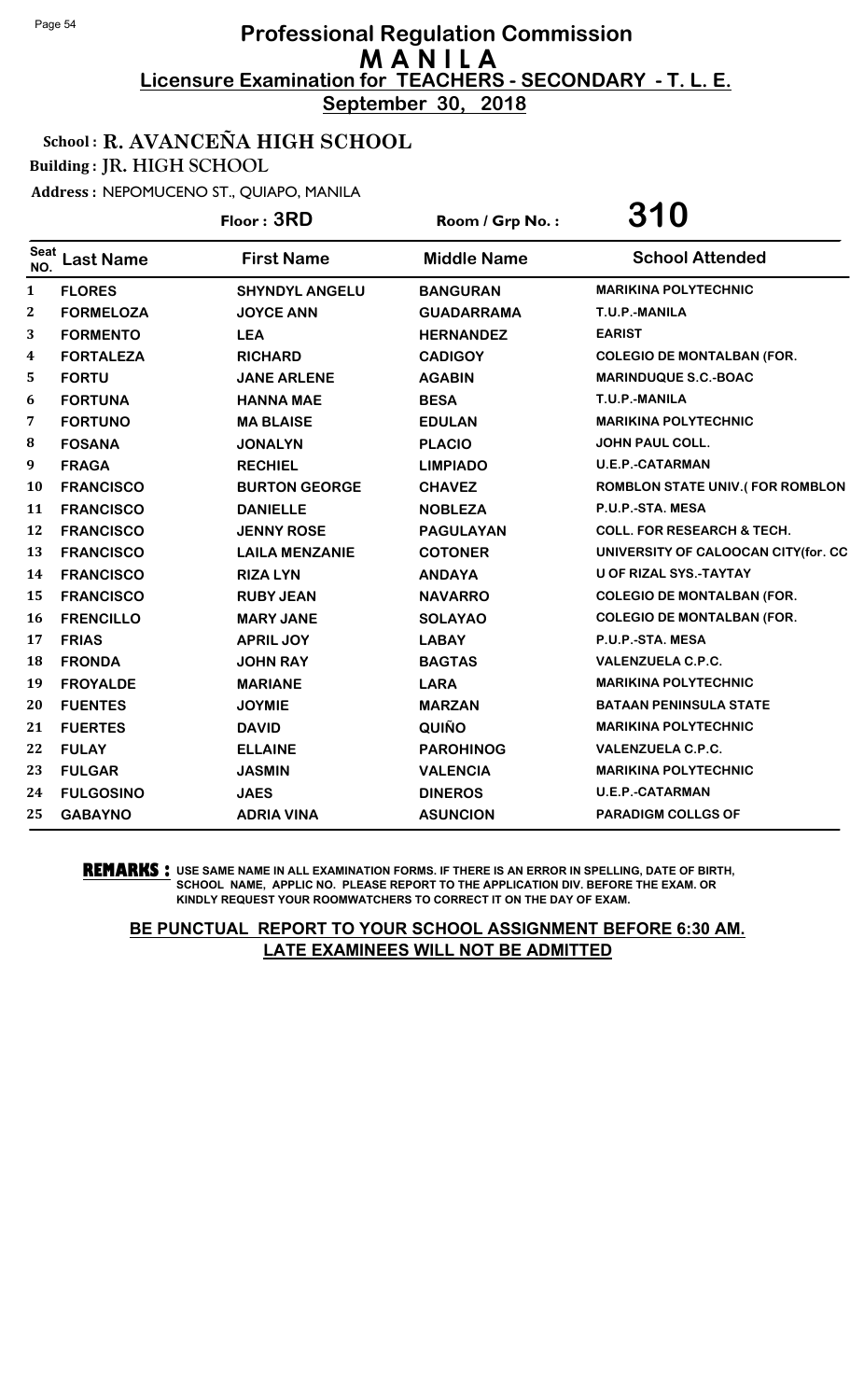**September 30, 2018**

### School : R. AVANCEÑA HIGH SCHOOL

Building : JR. HIGH SCHOOL

Address : NEPOMUCENO ST., QUIAPO, MANILA

|                    |                  | Floor: 3RD              | Room / Grp No.:    | <b>311</b>                             |
|--------------------|------------------|-------------------------|--------------------|----------------------------------------|
| <b>Seat</b><br>NO. | <b>Last Name</b> | <b>First Name</b>       | <b>Middle Name</b> | <b>School Attended</b>                 |
| $\mathbf{1}$       | <b>GABICA</b>    | <b>JAMORAH JEAN</b>     | <b>TOLENTINO</b>   | <b>EARIST</b>                          |
| 2                  | <b>GABION</b>    | <b>CHITA</b>            | <b>CLAUDIO</b>     | <b>MARIKINA POLYTECHNIC</b>            |
| 3                  | <b>GABON</b>     | <b>ROSE MARIE</b>       | <b>PATRIARCA</b>   | <b>VALENZUELA C.P.C.</b>               |
| 4                  | <b>GABRIEL</b>   | <b>CHERRY LOU</b>       | <b>CABINGAN</b>    | <b>BATAAN PENINSULA STATE</b>          |
| 5                  | <b>GABRIEL</b>   | <b>DAINIA</b>           | <b>FALCUNITIN</b>  | UNIVERSITY OF CALOOCAN CITY(for. CC    |
| 6                  | <b>GABRIEL</b>   | <b>NADINE LIANE YNA</b> | <b>CANADALLA</b>   | D.L.S.U.-DASMARIÑAS                    |
| 7                  | <b>GABUMPA</b>   | <b>ANALYN</b>           | <b>RICO</b>        | <b>MARIKINA POLYTECHNIC</b>            |
| 8                  | <b>GABUMPA</b>   | <b>MARLYN</b>           | <b>CRUZ</b>        |                                        |
| 9                  | <b>GABUNA</b>    | <b>MARY JOY</b>         | <b>DE JESUS</b>    | <b>ROMBLON STATE UNIV.(FOR ROMBLON</b> |
| 10                 | <b>GACELO</b>    | <b>MARIA MICAH</b>      | PEÑARANDA          | <b>CAVITE S.U.-ROSARIO</b>             |
| 11                 | <b>GACU</b>      | <b>ELMER</b>            | <b>RAVE</b>        | <b>EARIST</b>                          |
| 12                 | <b>GADDI</b>     | <b>JISELLE</b>          | <b>ROMERO</b>      | PAMPANGA STATE AGRICULTURAL            |
| 13                 | <b>GADE</b>      | <b>JESSIE</b>           | <b>ELGAR</b>       | <b>EASTERN SAMAR STATE U - SALCEDO</b> |
| 14                 | <b>GADIANO</b>   | <b>CECILIA</b>          | <b>CAMACHO</b>     | T.U.P.-MANILA                          |
| 15                 | <b>GADITANO</b>  | <b>RECHIELYN</b>        | <b>GALANGUE</b>    | <b>EVSU-TACLOBAN</b>                   |
| 16                 | <b>GADO</b>      | <b>ARVIN</b>            | <b>FADEROG</b>     | MINSCAT-BONGABONG(for.BCF)             |
| 17                 | <b>GADO</b>      | <b>JACKYLYN</b>         | <b>GELENDON</b>    | <b>PARADIGM COLLGS OF</b>              |
| 18                 | <b>GADOR</b>     | <b>JAEZEL</b>           | <b>PUBLICO</b>     | <b>LAGUNA SPU-LOS BAÑOS</b>            |
| 19                 | <b>GAGASA</b>    | <b>HAIDE</b>            | <b>MONTE</b>       | <b>EARIST</b>                          |
| 20                 | <b>GAJASAN</b>   | <b>PELEPA</b>           | <b>ESCORIDO</b>    | <b>CAVITE S.U.-ROSARIO</b>             |
| 21                 | <b>GALANG</b>    | <b>DAPHNIE LOUISE</b>   | <b>CHAVEZ</b>      | P.U.P.-STA. MESA                       |
| 22                 | <b>GALANG</b>    | <b>ELIEN</b>            | <b>CALMA</b>       | <b>BULACAN S.U-BUSTOS</b>              |
| 23                 | <b>GALANG</b>    | <b>FROILAN</b>          | <b>CRUZ</b>        | PAMPANGA STATE AGRICULTURAL            |
| 24                 | <b>GALANG</b>    | <b>LEONISA</b>          | <b>RAMOS</b>       | <b>BULACAN S.U-MALOLOS</b>             |
| 25                 | <b>GALANG</b>    | <b>ROSE ANNE</b>        | <b>PERRERAS</b>    | P.U.P.-STA. MESA                       |

**REMARKS :** USE SAME NAME IN ALL EXAMINATION FORMS. IF THERE IS AN ERROR IN SPELLING, DATE OF BIRTH, SCHOOL NAME, APPLIC NO. PLEASE REPORT TO THE APPLICATION DIV. BEFORE THE EXAM. OR KINDLY REQUEST YOUR ROOMWATCHERS TO CORRECT IT ON THE DAY OF EXAM.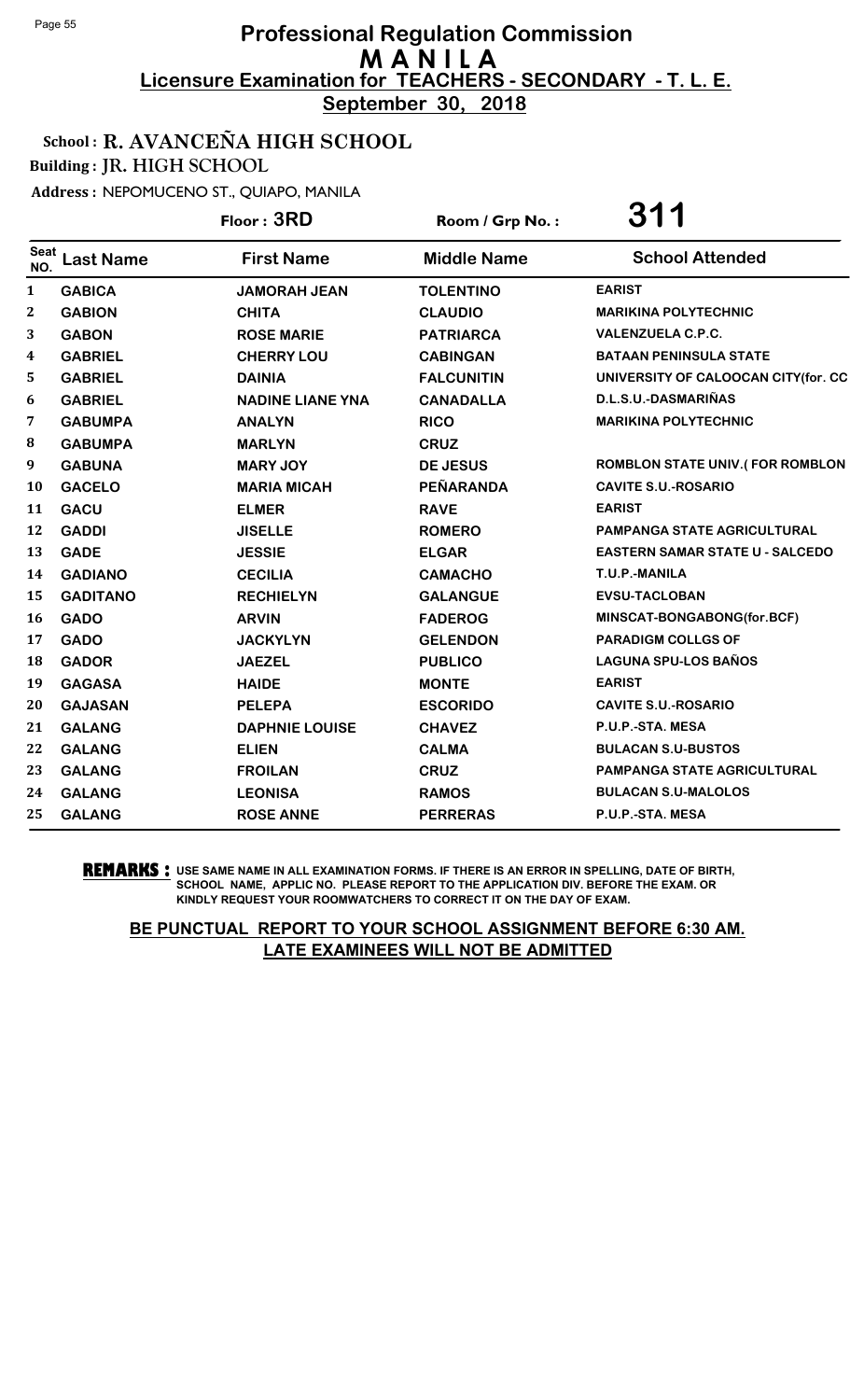**September 30, 2018**

### School : R. AVANCEÑA HIGH SCHOOL

Building : JR. HIGH SCHOOL

Address : NEPOMUCENO ST., QUIAPO, MANILA

|                    |                  | Floor: 4TH                         | Room / Grp No.:    | 404                                    |
|--------------------|------------------|------------------------------------|--------------------|----------------------------------------|
| <b>Seat</b><br>NO. | <b>Last Name</b> | <b>First Name</b>                  | <b>Middle Name</b> | <b>School Attended</b>                 |
| $\mathbf{1}$       | <b>GALANGUE</b>  | <b>SHIRLEY</b>                     | <b>CATUBIG</b>     | UNIVERSITY OF CALOOCAN CITY(for. CC    |
| 2                  | <b>GALASANAY</b> | <b>JANE</b>                        | <b>SUPITA</b>      | T.U.P.-MANILA                          |
| 3                  | <b>GALAY</b>     | <b>CARLA</b>                       | <b>GATARIN</b>     | <b>ROMBLON STATE UNIV.(FOR ROMBLON</b> |
| 4                  | <b>GALBAN</b>    | <b>ATHENA</b>                      | <b>SALES</b>       | T.U.P.-MANILA                          |
| 5                  | <b>GALI</b>      | <b>MARVIN</b>                      | <b>DUGOS</b>       | P.U.P.-STA. MESA                       |
| 6                  | <b>GALIBO</b>    | <b>ANGELA</b>                      | <b>PICZON</b>      | <b>NORTHWEST SAMAR STATE U-SN</b>      |
| 7                  | <b>GALICIA</b>   | <b>JANNELLE</b>                    | <b>ORDERO</b>      | T.U.P.-MANILA                          |
| 8                  | <b>GALIDO</b>    | <b>MARY GRACE</b>                  | <b>BERGANIO</b>    | T.U.P.-MANILA                          |
| 9                  | <b>GALIT</b>     | <b>MARIBEL</b>                     | <b>PLUMA</b>       | <b>COL DE LAS NAVAS</b>                |
| 10                 | <b>GALIVO</b>    | <b>JENNY</b>                       | <b>IGNACIO</b>     | <b>EARIST</b>                          |
| 11                 | <b>GALIVO</b>    | <b>JHOBHEL CHRISTOPHER TIBAYAN</b> |                    | <b>ROMBLON STATE UNIV.(FOR ROMBLON</b> |
| 12                 | <b>GALIYA</b>    | <b>LESLIE ANN</b>                  | <b>DE LEON</b>     | <b>EARIST</b>                          |
| 13                 | <b>GALLA</b>     | <b>GIMLET ROSE</b>                 | <b>MALABANAN</b>   | T.U.P.-MANILA                          |
| 14                 | <b>GALLOS</b>    | <b>IMARI JOY</b>                   | <b>GALICHA</b>     | <b>ROMBLON STATE UNIV.(FOR ROMBLON</b> |
| 15                 | <b>GALOPE</b>    | <b>JOSE JR</b>                     | <b>DALAY</b>       | <b>DON HONORIO VENTURA TECH. S.U</b>   |
| 16                 | <b>GALOY</b>     | <b>SANTOS BYRON JR</b>             | <b>NASAM</b>       | <b>U.E.P.-CATARMAN</b>                 |
| 17                 | <b>GALOYO</b>    | <b>LEVI MAY</b>                    | <b>DEVILLEREZ</b>  | <b>BATANGAS STATE UNIVERSITY -</b>     |
| 18                 | <b>GALURA</b>    | <b>ELOISA AYRA</b>                 | <b>MANAYON</b>     | T.U.P.-MANILA                          |
| 19                 | <b>GALURA</b>    | <b>FERLIE</b>                      | <b>BUNGQUE</b>     | <b>PAMPANGA STATE AGRICULTURAL</b>     |
| 20                 | <b>GALURA</b>    | <b>MARILOU</b>                     | <b>PONIO</b>       | <b>DON HONORIO VENTURA TECH. S.U.</b>  |
| 21                 | <b>GALURA</b>    | <b>MARITES</b>                     | <b>MALIG</b>       | DON HONORIO VENTURA TECH. S.U          |
| 22                 | <b>GALVAN</b>    | <b>RONA</b>                        | <b>OMEGA</b>       | <b>BATAAN PENINSULA STATE U-MAIN</b>   |
| 23                 | <b>GALVEZ</b>    | <b>KEVIN</b>                       | <b>MANALANG</b>    | DON HONORIO VENTURA TECH. S.U          |
| 24                 | <b>GALVEZ</b>    | <b>KIM</b>                         | <b>GARCIA</b>      | <b>VALENZUELA C.P.C.</b>               |
| 25                 | <b>GAMAY</b>     | <b>CHARLENE MAE</b>                | <b>YANSON</b>      | <b>MARIKINA POLYTECHNIC</b>            |

**REMARKS :** USE SAME NAME IN ALL EXAMINATION FORMS. IF THERE IS AN ERROR IN SPELLING, DATE OF BIRTH, SCHOOL NAME, APPLIC NO. PLEASE REPORT TO THE APPLICATION DIV. BEFORE THE EXAM. OR KINDLY REQUEST YOUR ROOMWATCHERS TO CORRECT IT ON THE DAY OF EXAM.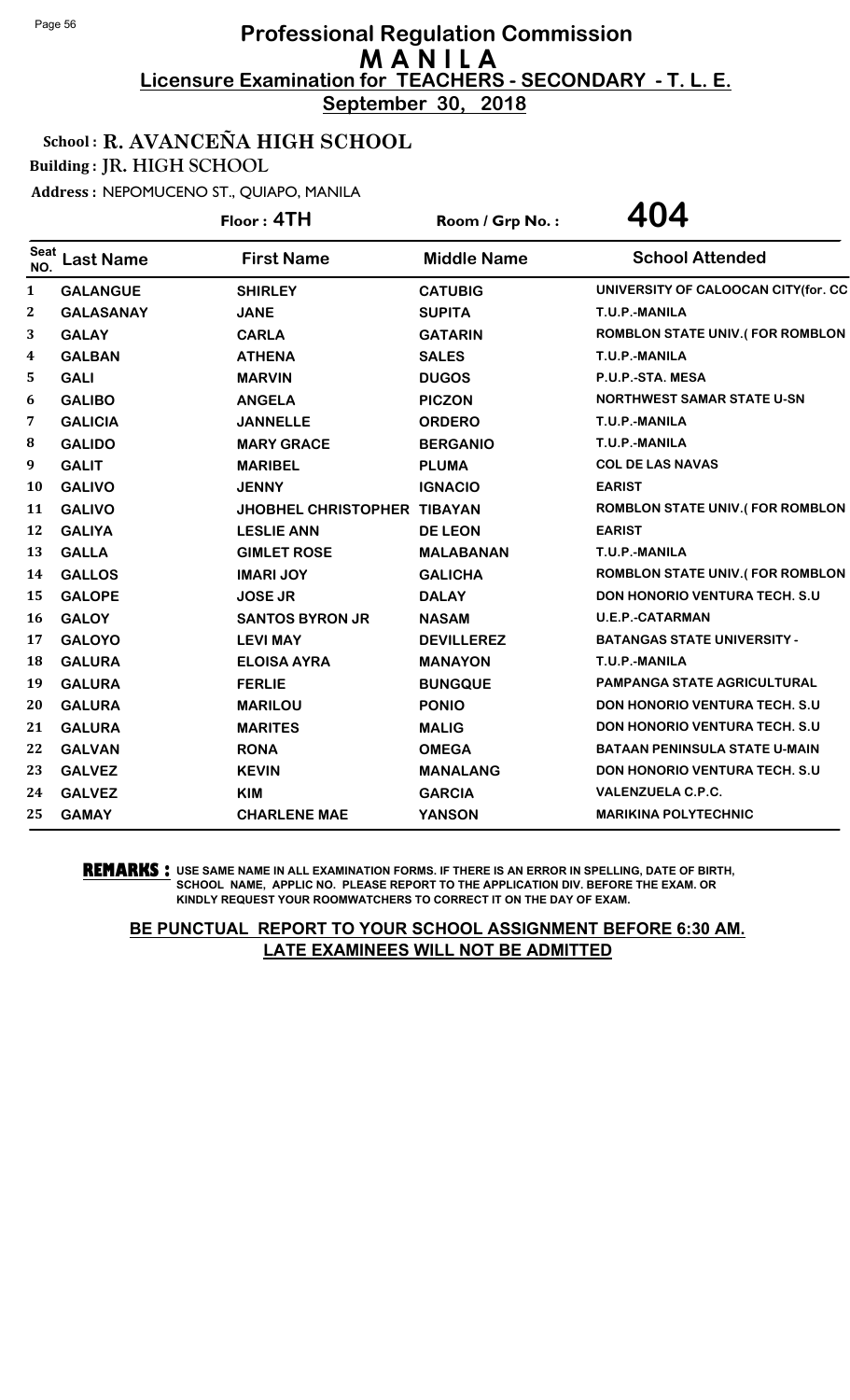**September 30, 2018**

### School : R. AVANCEÑA HIGH SCHOOL

Building : JR. HIGH SCHOOL

Address : NEPOMUCENO ST., QUIAPO, MANILA

|                         |                    | Floor: 4TH             | Room / Grp No.:    | 405                                   |
|-------------------------|--------------------|------------------------|--------------------|---------------------------------------|
| <b>Seat</b><br>NO.      | <b>Last Name</b>   | <b>First Name</b>      | <b>Middle Name</b> | <b>School Attended</b>                |
| $\mathbf{1}$            | <b>GAMUSARAN</b>   | <b>MYRELL ROSE</b>     | <b>MORE</b>        | <b>C.HILADO S.F.C.-BINALBAGAN</b>     |
| $\overline{\mathbf{2}}$ | <b>GANADEN</b>     | <b>ALDEN</b>           | <b>CALILUNG</b>    | <b>EARIST</b>                         |
| 3                       | <b>GANADOS</b>     | <b>FRANCIS</b>         | <b>QUIAMJOT</b>    | <b>LAGUNA TECH. INST.</b>             |
| 4                       | <b>GANGCUANGCO</b> | <b>HAZIELYN</b>        | <b>PAGUIO</b>      | <b>DON HONORIO VENTURA TECH. S.U.</b> |
| 5                       | <b>GANNABAN</b>    | <b>CAREN</b>           | <b>DUMRIGUE</b>    | <b>CAGAYAN STATE</b>                  |
| 6                       | <b>GANORIA</b>     | <b>DONNA MAE</b>       | <b>PEREYRA</b>     | <b>JOHN PAUL COLL.</b>                |
| 7                       | <b>GANTALAO</b>    | <b>VLENDA CHARINNE</b> | <b>PAQUIDING</b>   | <b>SURIGAO S.C.T.</b>                 |
| 8                       | <b>GANZA</b>       | <b>AMELIA</b>          | <b>CORIDO</b>      | <b>U.E.-CALOOCAN</b>                  |
| 9                       | <b>GAPE</b>        | <b>KIMBERLY</b>        | <b>FAROPALDINO</b> | <b>CAPIZ STATE UNIVERSITY - SIGMA</b> |
| 10                      | <b>GARCELA</b>     | <b>JOEFEL</b>          | <b>BESA</b>        | <b>EVSU-TACLOBAN</b>                  |
| 11                      | <b>GARCIA</b>      | <b>ANGELICA</b>        | <b>ABELLERA</b>    | <b>BATANGAS STATE UNIVERSITY -</b>    |
| 12                      | <b>GARCIA</b>      | <b>CHANDA</b>          | <b>RIOFLORIDO</b>  | <b>BULACAN S.U-BUSTOS</b>             |
| 13                      | <b>GARCIA</b>      | <b>CHERRY</b>          | <b>DELA CRUZ</b>   | <b>PAMPANGA STATE AGRICULTURAL</b>    |
| 14                      | <b>GARCIA</b>      | <b>ERICKA</b>          | N/A                | <b>VALENZUELA C.P.C.</b>              |
| 15                      | <b>GARCIA</b>      | <b>FERNANDO JR</b>     | <b>DIAMSAY</b>     | <b>BULACAN S.U-BUSTOS</b>             |
| 16                      | <b>GARCIA</b>      | <b>FLORENTINA</b>      | <b>SALVAME</b>     | GLAN S.A.T.                           |
| 17                      | <b>GARCIA</b>      | <b>GLAYCERIE</b>       | <b>ESGUERRA</b>    | T.U.P.-CAVITE                         |
| 18                      | <b>GARCIA</b>      | <b>JENNELYN</b>        | <b>CARANDANG</b>   | <b>EARIST</b>                         |
| 19                      | <b>GARCIA</b>      | <b>JONALYN</b>         | <b>PALLORINA</b>   | <b>MARIKINA POLYTECHNIC</b>           |
| 20                      | <b>GARCIA</b>      | <b>LOVELY JOY</b>      | <b>BANGQUIG</b>    | <b>MARIKINA POLYTECHNIC</b>           |
| 21                      | <b>GARCIA</b>      | <b>MARIA CIELO</b>     | <b>PANAGLIMA</b>   | T.U.P.-MANILA                         |
| 22                      | <b>GARCIA</b>      | <b>MARIA ZHARINA</b>   | <b>GONZALES</b>    | <b>PAMPANGA STATE AGRICULTURAL</b>    |
| 23                      | <b>GARCIA</b>      | <b>MARILOU</b>         | <b>PADUA</b>       | N.E.U.S.T-SAN ISIDRO                  |
| 24                      | <b>GARCIA</b>      | <b>MARY JANE</b>       | <b>ANGELES</b>     | <b>BULACAN S.U-MALOLOS</b>            |

**REMARKS :** USE SAME NAME IN ALL EXAMINATION FORMS. IF THERE IS AN ERROR IN SPELLING, DATE OF BIRTH, SCHOOL NAME, APPLIC NO. PLEASE REPORT TO THE APPLICATION DIV. BEFORE THE EXAM. OR KINDLY REQUEST YOUR ROOMWATCHERS TO CORRECT IT ON THE DAY OF EXAM.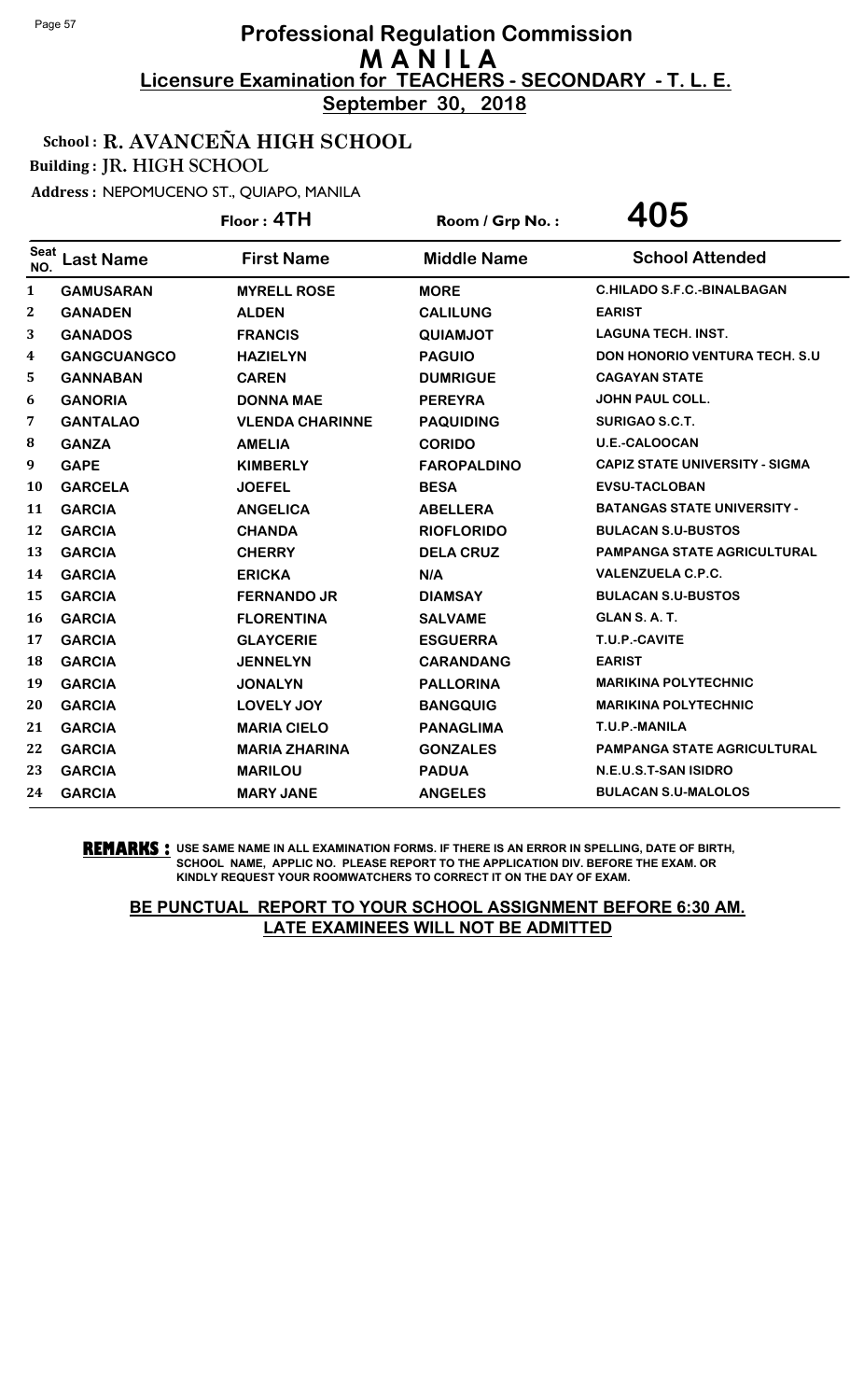**September 30, 2018**

### School : R. AVANCEÑA HIGH SCHOOL

Building : JR. HIGH SCHOOL

Address : NEPOMUCENO ST., QUIAPO, MANILA

|                    |                   | Floor: 4TH             | Room / Grp No.:    | 406                                   |
|--------------------|-------------------|------------------------|--------------------|---------------------------------------|
| <b>Seat</b><br>NO. | <b>Last Name</b>  | <b>First Name</b>      | <b>Middle Name</b> | <b>School Attended</b>                |
| 1                  | <b>GARCIA</b>     | <b>MONICA</b>          | <b>BAGUI</b>       | <b>LEMERY COLL.</b>                   |
| 2                  | <b>GARCIA</b>     | <b>NEKKO</b>           | <b>MORTAL</b>      | P.U.P.-STA. MESA                      |
| 3                  | <b>GARCIA</b>     | <b>PATRICIA ANN</b>    | <b>DADULLA</b>     | <b>BULACAN S.U-MALOLOS</b>            |
| 4                  | <b>GARCIA</b>     | <b>ROCHEL</b>          | <b>GABAYNO</b>     | <b>BATANGAS S.U.-BATANGAS CITY</b>    |
| 5                  | <b>GARCIA</b>     | <b>RODLEEN</b>         | <b>REDULLA</b>     | <b>BATANGAS STATE UNIVERSITY -</b>    |
| 6                  | <b>GARGANTA</b>   | <b>JACKELINE</b>       | <b>MALLARI</b>     | <b>DON HONORIO VENTURA TECH. S.U.</b> |
| 7                  | <b>GARO</b>       | <b>KRISTEL MARILOU</b> | <b>RAMIREZ</b>     | <b>MMSU-LAOAG COLL OF EDUC.</b>       |
| $\bf{8}$           | <b>GARRIDO</b>    | <b>ANA MAY</b>         | <b>QUERRIJERO</b>  | T.U.P.-MANILA                         |
| 9                  | <b>GARROTE</b>    | <b>HAYDEE</b>          | <b>PAGADUAN</b>    | <b>UNIV.OF MAKATI</b>                 |
| 10                 | <b>GASATAN</b>    | <b>RICHARD</b>         | <b>VALDEZ</b>      | <b>ILOCOS SUR POLY.SC-CANDON</b>      |
| 11                 | <b>GASMEN</b>     | <b>EDZELL</b>          | <b>BERMUDEZ</b>    | <b>ILOCOS SUR POLY.SC-STA. MARIA</b>  |
| 12                 | <b>GASPAR</b>     | <b>CHIQUI</b>          | <b>MACAPAGAL</b>   | N.E.U.S.T-CABANATUAN CITY             |
| 13                 | <b>GASPAR</b>     | <b>REWIN FLOREN</b>    | <b>GACUSAN</b>     | P.U.P.-COMMONWEALTH                   |
| 14                 | <b>GASPAY</b>     | <b>DANEZA</b>          | <b>PAALISBO</b>    | UNIVERSITY OF CALOOCAN CITY(for. CC   |
| 15                 | <b>GATBONTON</b>  | <b>AILYN</b>           | <b>ROQUE</b>       | <b>BULACAN S.U-MALOLOS</b>            |
| 16                 | <b>GATCHALIAN</b> | <b>MAYLENE</b>         | <b>SAN PEDRO</b>   | <b>BULACAN S.U-MALOLOS</b>            |
| 17                 | <b>GATDULA</b>    | <b>JENNIFER</b>        | <b>HIPOLITO</b>    | <b>BULACAN STATE UNIVERSITY -</b>     |
| 18                 | <b>GATELA</b>     | <b>MARK BARRY</b>      | <b>SANTOS</b>      | <b>COLEGIO DE MONTALBAN (FOR.</b>     |
| 19                 | <b>GATUS</b>      | <b>ARIANA</b>          | <b>GARCIA</b>      | <b>DON HONORIO VENTURA TECH. S.U.</b> |
| 20                 | <b>GATUS</b>      | <b>BERNARDO</b>        | <b>SAMONTE</b>     | <b>DON HONORIO VENTURA TECH. S.U</b>  |
| 21                 | <b>GAVANZO</b>    | <b>FATIMA</b>          | <b>DESOLOC</b>     | <b>U.E.P.-CATARMAN</b>                |
| 22                 | <b>GAVILANGA</b>  | <b>MARTA</b>           | <b>LLACUNA</b>     | T.U.P.-MANILA                         |
| 23                 | <b>GAVILE</b>     | <b>LOREBEL</b>         | <b>LOSAURA</b>     | <b>U.E.P.-CATARMAN</b>                |
| 24                 | <b>GAVINA</b>     | <b>MILDRED</b>         | <b>PARUNGAO</b>    | <b>PAMPANGA STATE AGRICULTURAL</b>    |

**REMARKS :** USE SAME NAME IN ALL EXAMINATION FORMS. IF THERE IS AN ERROR IN SPELLING, DATE OF BIRTH, SCHOOL NAME, APPLIC NO. PLEASE REPORT TO THE APPLICATION DIV. BEFORE THE EXAM. OR KINDLY REQUEST YOUR ROOMWATCHERS TO CORRECT IT ON THE DAY OF EXAM.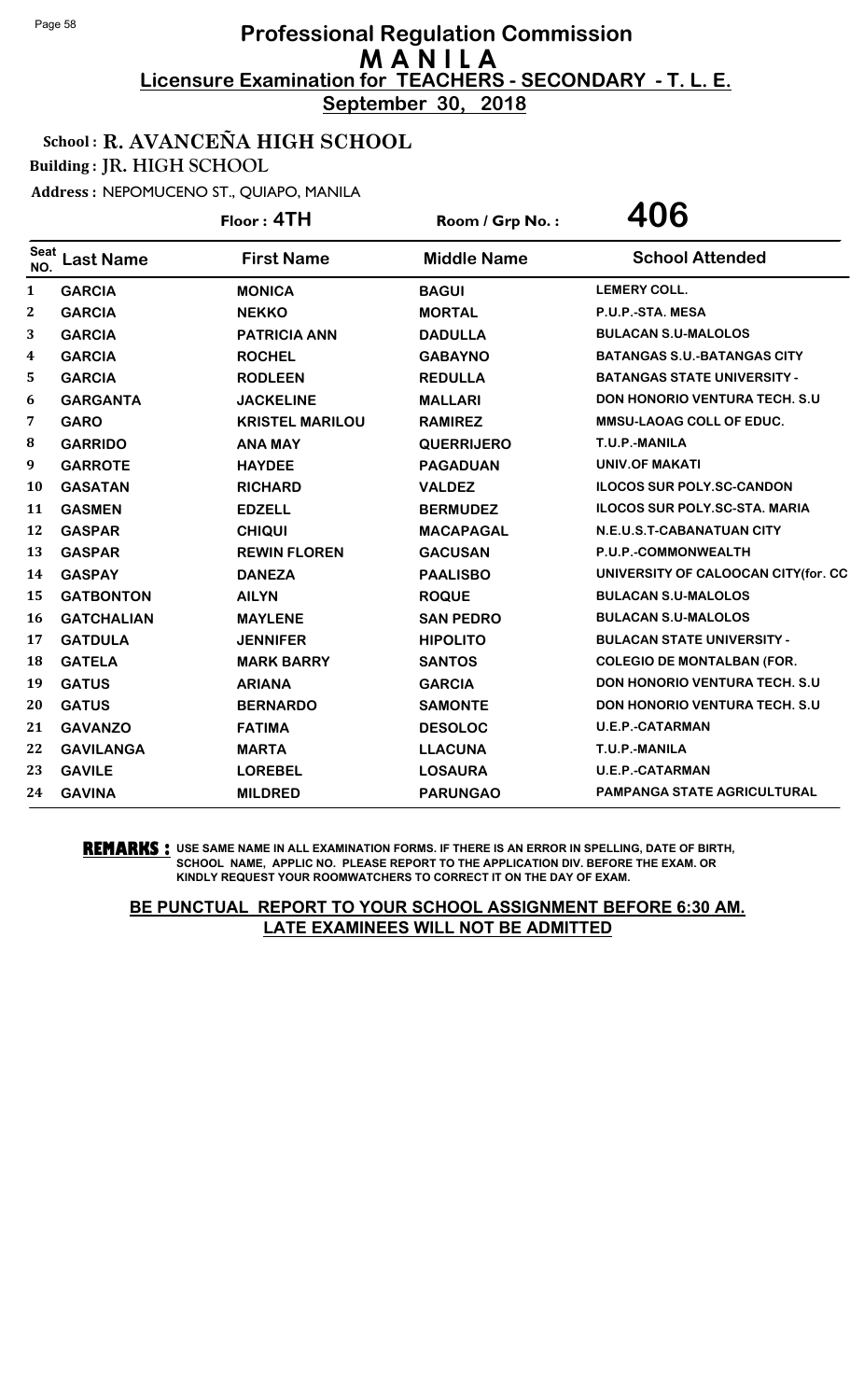**September 30, 2018**

### School : R. AVANCEÑA HIGH SCHOOL

Building : JR. HIGH SCHOOL

Address : NEPOMUCENO ST., QUIAPO, MANILA

|                    |                  | Floor: 4TH          | Room / Grp No.:    | 407                                    |
|--------------------|------------------|---------------------|--------------------|----------------------------------------|
| <b>Seat</b><br>NO. | <b>Last Name</b> | <b>First Name</b>   | <b>Middle Name</b> | <b>School Attended</b>                 |
| 1                  | <b>GAVIOLA</b>   | <b>DANNY</b>        | <b>MANAG</b>       | <b>DON HONORIO VENTURA TECH. S.U.</b>  |
| $\bf{2}$           | <b>GAVIOLA</b>   | <b>GARY</b>         | <b>SOLAR</b>       | <b>EARIST</b>                          |
| 3                  | <b>GAYTANO</b>   | <b>ANGELICA</b>     | <b>VILLAR</b>      | T.U.P.-CAVITE                          |
| 4                  | <b>GAZZINGAN</b> | <b>QUEEN MARY</b>   | <b>MARVIDA</b>     | N. T. C.                               |
| 5                  | <b>GEAMALA</b>   | <b>DANICA JOY</b>   | <b>SUPREMIDO</b>   | <b>FAR EASTERN POLY COLL</b>           |
| 6                  | <b>GEMOTO</b>    | <b>ELSA</b>         | <b>ABRIL</b>       | T.U.P.-MANILA                          |
| 7                  | <b>GENEVEO</b>   | <b>KEVIN</b>        | <b>ILANO</b>       | T.U.P.-CAVITE                          |
| 8                  | <b>GENOTIVA</b>  | <b>ROBERTO</b>      | <b>MEDECENIO</b>   | <b>NORTHWEST SAMAR STATE U-SN</b>      |
| 9                  | <b>GERCAN</b>    | <b>CAREN</b>        | <b>POLINAR</b>     | SURIGAO S.C.T.                         |
| 10                 | <b>GERERO</b>    | <b>KATHLEEN JOY</b> | <b>BONIFACIO</b>   | <b>ROMBLON STATE UNIV.(FOR ROMBLON</b> |
| 11                 | <b>GERMAN</b>    | <b>ANITA</b>        | <b>ROSARIO</b>     | <b>NAVAL S.U.-BILIRAN</b>              |
| 12                 | <b>GERONA</b>    | <b>JOSHUA</b>       | <b>BERNAL</b>      | UNIVERSITY OF CALOOCAN CITY(for. CC    |
| 13                 | <b>GERONA</b>    | <b>RIAL</b>         | <b>CHAVEZ</b>      | T.U.P.-MANILA                          |
| 14                 | <b>GERONIMO</b>  | <b>ARIANNE</b>      | <b>DESCALLAR</b>   | <b>BATANGAS STATE UNIVERSITY -</b>     |
| 15                 | <b>GEROY</b>     | <b>EMMY ROSE</b>    | <b>LABEÑA</b>      | <b>EVSU-TACLOBAN</b>                   |
| 16                 | <b>GERVACIO</b>  | <b>KATRINA ROSE</b> | <b>SANTIAGO</b>    | T.U.P.-CAVITE                          |
| 17                 | <b>GERVACIO</b>  | <b>NIÑA</b>         | <b>SILHAY</b>      | <b>EARIST</b>                          |
| 18                 | <b>GICALE</b>    | <b>RENZ ELOYD</b>   | <b>FLORES</b>      | DON HONORIO VENTURA TECH. S.U          |
| 19                 | <b>GILI</b>      | <b>ROSE LALAINE</b> | <b>RESULTAY</b>    | UNIVERSITY OF CALOOCAN CITY(for. CC    |
| 20                 | <b>GILLO</b>     | <b>NANETTE</b>      | <b>MONTERO</b>     | <b>NORTHWEST SAMAR STATE U-SN</b>      |
| 21                 | <b>GIMENO</b>    | <b>RACHELLE</b>     | <b>CABUHAT</b>     | <b>BATAAN PENINSULA STATE</b>          |
| 22                 | <b>GINETE</b>    | <b>MA JUVILLA</b>   | <b>RIZAN</b>       | <b>FAR EASTERN POLY COLL</b>           |
| 23                 | <b>GINGCO</b>    | <b>PRINCESS</b>     | <b>CRUZ</b>        | <b>BULACAN S.U-MALOLOS</b>             |
| 24                 | <b>GINTO</b>     | <b>MA. CECILIA</b>  | <b>LARIOS</b>      | <b>BULACAN S.U-BUSTOS</b>              |

**REMARKS :** USE SAME NAME IN ALL EXAMINATION FORMS. IF THERE IS AN ERROR IN SPELLING, DATE OF BIRTH, SCHOOL NAME, APPLIC NO. PLEASE REPORT TO THE APPLICATION DIV. BEFORE THE EXAM. OR KINDLY REQUEST YOUR ROOMWATCHERS TO CORRECT IT ON THE DAY OF EXAM.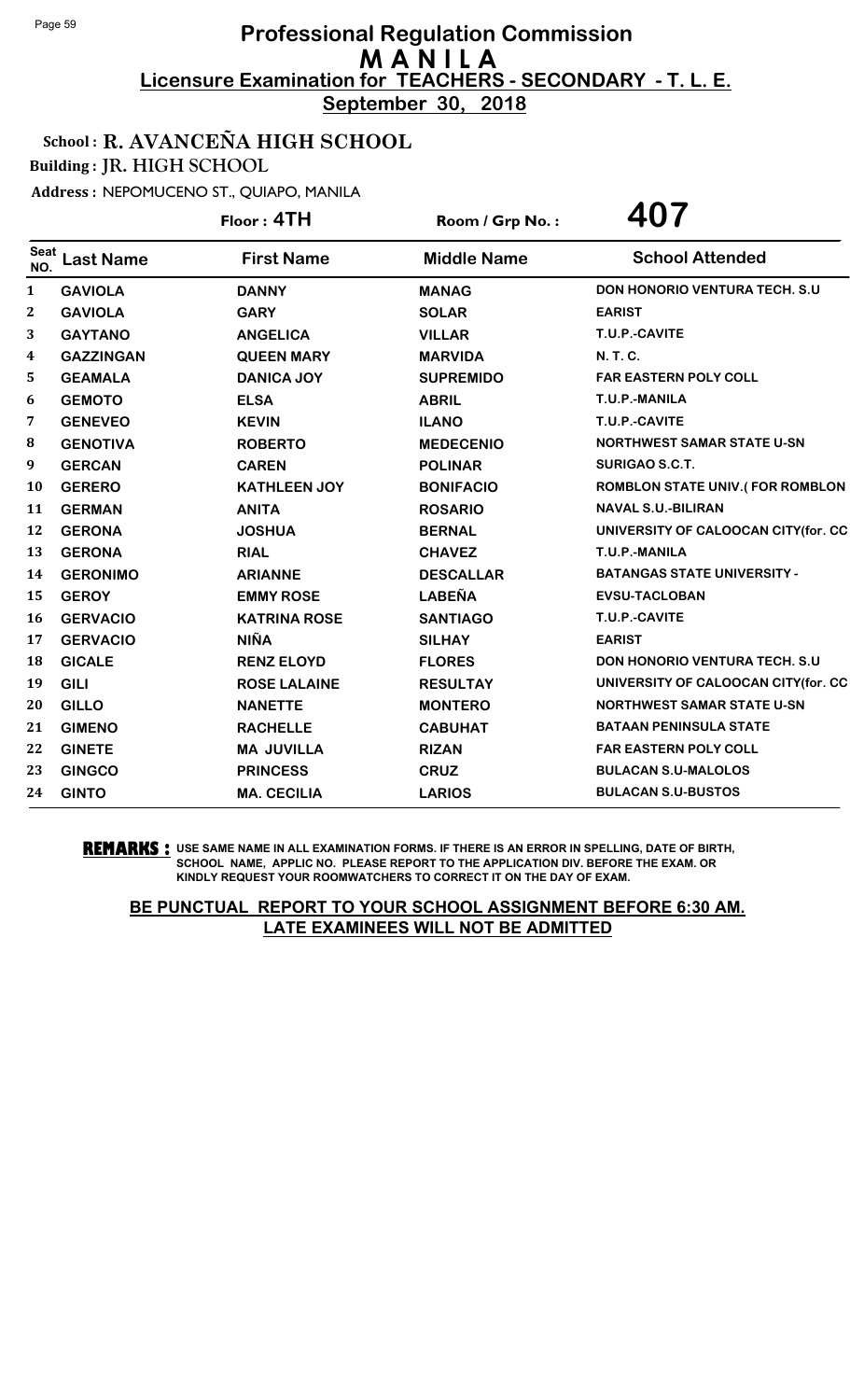**September 30, 2018**

### School : R. AVANCEÑA HIGH SCHOOL

Building : JR. HIGH SCHOOL

Address : NEPOMUCENO ST., QUIAPO, MANILA

|                    |                  | Floor: 4TH          | Room / Grp No.:    | 408                                   |
|--------------------|------------------|---------------------|--------------------|---------------------------------------|
| <b>Seat</b><br>NO. | <b>Last Name</b> | <b>First Name</b>   | <b>Middle Name</b> | <b>School Attended</b>                |
| $\mathbf{1}$       | <b>GITO</b>      | <b>RAMIL</b>        | <b>TIAO</b>        | <b>U OF ANTIQUE-SIBALOM</b>           |
| 2                  | <b>GOCHECO</b>   | <b>EPHRAIM</b>      | <b>DOMINGO</b>     | ADVENTIST UNIV OF THE PHIL.           |
| 3                  | <b>GOLEÑA</b>    | <b>CRISCENT</b>     | <b>CAURAO</b>      | <b>U OF ANTIQUE-TIBIAO</b>            |
| 4                  | <b>GOLLA</b>     | <b>JASPER JAN</b>   | <b>AMONELO</b>     | U OF RIZAL SYS.-MORONG                |
| 5                  | <b>GOMEZ</b>     | <b>CHARLANE</b>     | <b>GONZALES</b>    | <b>DON HONORIO VENTURA TECH. S.U.</b> |
| 6                  | <b>GOMEZ</b>     | <b>FERDINAND JR</b> | <b>ANDAYA</b>      | T.U.P.-CAVITE                         |
| 7                  | <b>GOMEZ</b>     | <b>JOLINA ERICA</b> | <b>ADAOAG</b>      | <b>PAMPANGA STATE AGRICULTURAL</b>    |
| 8                  | <b>GONDRA</b>    | <b>DOMINADOR JR</b> | <b>OLINARES</b>    | U OF RIZAL SYS.-TAYTAY                |
| 9                  | <b>GONDRA</b>    | <b>LYRRA</b>        | <b>CELAJES</b>     | <b>U OF RIZAL SYS.-MORONG</b>         |
| 10                 | <b>GONZALES</b>  | <b>DENNIS</b>       | <b>ONG</b>         | <b>DON HONORIO VENTURA TECH. S.U.</b> |
| 11                 | <b>GONZALES</b>  | <b>ERICA GRAY</b>   | <b>MIRANDA</b>     | <b>PAMPANGA STATE AGRICULTURAL</b>    |
| 12                 | <b>GONZALES</b>  | <b>EVELYN</b>       | <b>MIRANDA</b>     | <b>C.L.S.U.</b>                       |
| 13                 | <b>GONZALES</b>  | <b>KATHERINE</b>    | <b>ACEVEDO</b>     | <b>BATAAN PENINSULA STATE</b>         |
| 14                 | <b>GONZALES</b>  | <b>KRISELLE</b>     | <b>PADILLA</b>     | P.U.P.-STA. MESA                      |
| 15                 | <b>GONZALES</b>  | <b>SHERLYN</b>      | <b>CAMACHO</b>     | <b>LAGUNA STATE POLYTECHNIC</b>       |
| 16                 | <b>GONZALES</b>  | <b>TIMOTHY</b>      | <b>VILLANUEVA</b>  | T.U.P.-CAVITE                         |
| 17                 | <b>GONZALGO</b>  | <b>NIÑA MONICA</b>  | <b>ALONZO</b>      | T.U.P.-MANILA                         |
| 18                 | <b>GONZALVO</b>  | <b>DIANE</b>        | <b>CUNANAN</b>     | T.U.P.-MANILA                         |
| 19                 | <b>GOPEZ</b>     | <b>EMILY</b>        | <b>PINGOL</b>      | PAMPANGA STATE AGRICULTURAL           |
| 20                 | <b>GORDO</b>     | <b>ANGEL</b>        | <b>TRILLANES</b>   | <b>MARIKINA POLYTECHNIC</b>           |
| 21                 | <b>GORECHO</b>   | <b>DANICA</b>       | <b>CORPUZ</b>      | <b>STI-BALAYAN</b>                    |
| 22                 | <b>GORION</b>    | <b>NELIA</b>        | <b>BALOD</b>       | <b>MARIKINA POLYTECHNIC</b>           |
| 23                 | <b>GOROBAT</b>   | <b>IMEE</b>         | <b>BALISTOY</b>    | PANGASINAN S.U.-ASINGAN               |
| 24                 | <b>GOROSPE</b>   | <b>KARISSA FAYE</b> | <b>LABAY</b>       | <b>BULACAN S.U-MALOLOS</b>            |

**REMARKS :** USE SAME NAME IN ALL EXAMINATION FORMS. IF THERE IS AN ERROR IN SPELLING, DATE OF BIRTH, SCHOOL NAME, APPLIC NO. PLEASE REPORT TO THE APPLICATION DIV. BEFORE THE EXAM. OR KINDLY REQUEST YOUR ROOMWATCHERS TO CORRECT IT ON THE DAY OF EXAM.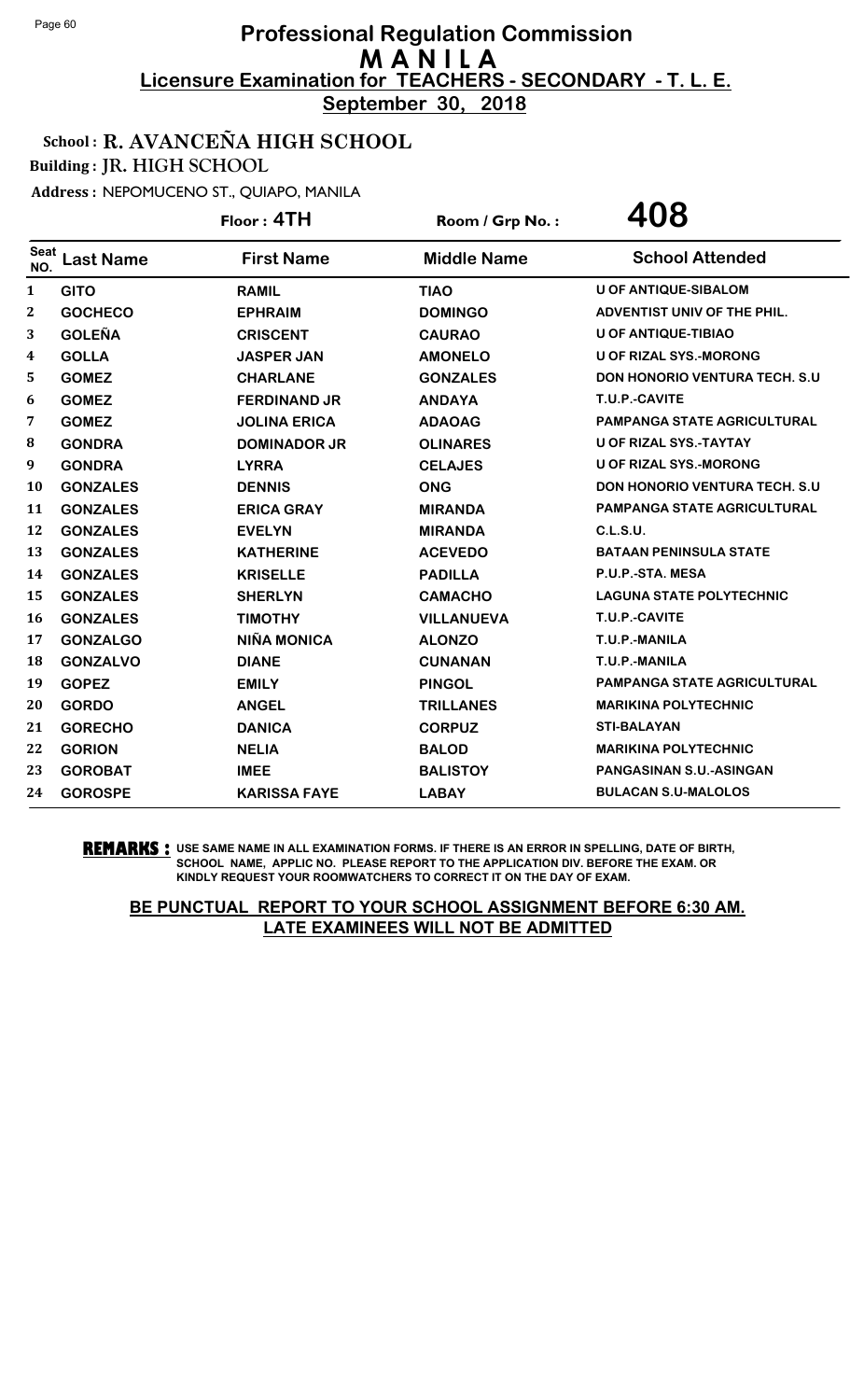**September 30, 2018**

### School : C. M. RECTO HIGH SCHOOL

Building : NEW

#### Address : LEGARDA ST., SAMPALOC, MANILA

|              |                   | Floor:               | Room / Grp No.:    | $\blacktriangleleft$                  |
|--------------|-------------------|----------------------|--------------------|---------------------------------------|
| Seat<br>NO.  | <b>Last Name</b>  | <b>First Name</b>    | <b>Middle Name</b> | <b>School Attended</b>                |
| 1            | <b>GOSILATAR</b>  | <b>IRENE</b>         | <b>GUELA</b>       | <b>BATAAN PENINSULA STATE U-MAIN</b>  |
| $\mathbf{2}$ | <b>GRACILLA</b>   | <b>MARIA ALEJA</b>   | <b>ALBURO</b>      | T.U.P.-MANILA                         |
| 3            | <b>GRAMATICA</b>  | <b>LEILA</b>         | <b>LAUREL</b>      | P.U.P.-STA. MESA                      |
| 4            | <b>GRANDE</b>     | <b>ERLIN GRACE</b>   | <b>DIAZ</b>        | <b>U.E.P.-CATARMAN</b>                |
| 5            | <b>GRASPARIL</b>  | <b>MARY GRACE</b>    | <b>SABUG</b>       | POLY.S.C.-SIBALOM                     |
| 6            | <b>GREGORIO</b>   | <b>BOBBY</b>         | <b>QUIAMBAO</b>    | <b>BATAAN PENINSULA STATE U-MAIN</b>  |
| 7            | <b>GREGORIO</b>   | <b>HERLYN</b>        | <b>ALAGOS</b>      | T.U.P.-MANILA                         |
| 8            | <b>GREGORIO</b>   | <b>JEMIMAH</b>       | <b>ALTAMIRA</b>    | P.U.P.-STA. MESA                      |
| 9            | <b>GREGORIO</b>   | <b>MAYCHEL</b>       | <b>LAJO</b>        | <b>U OF RIZAL SYS.-TAYTAY</b>         |
| <b>10</b>    | <b>GREGORIO</b>   | <b>PAG-ASA</b>       | <b>SANTOS</b>      | <b>EARIST</b>                         |
| 11           | <b>GREGORIO</b>   | <b>SHIELA</b>        | <b>ZAMORA</b>      | T.U.P.-MANILA                         |
| 12           | <b>GRIMPLUMA</b>  | <b>REYHANNA LIZA</b> | <b>BURIAS</b>      | <b>DON HONORIO VENTURA TECH. S.U</b>  |
| 13           | <b>GUADALUPE</b>  | <b>JAN LUI</b>       | <b>EVANGELIO</b>   | UNIV.OF STO. TOMAS                    |
| 14           | <b>GUANLAO</b>    | <b>RENA ROSE</b>     | <b>LACSAMANA</b>   | <b>DON HONORIO VENTURA TECH. S.U.</b> |
| 15           | <b>GUARINO</b>    | <b>ERIKA JEAN</b>    | <b>ASID</b>        | T.U.P.-MANILA                         |
| 16           | <b>GUARINO</b>    | <b>JONATHAN</b>      | <b>MADERA</b>      | <b>CAMARINES NORTE COLL.</b>          |
| 17           | <b>GUBALLO</b>    | <b>RONNIE REY</b>    | <b>MORATAL</b>     | T.U.P.-CAVITE                         |
| 18           | <b>GUERRERO</b>   | <b>MAYBELLE</b>      | <b>ARCILLA</b>     | <b>EARIST</b>                         |
| 19           | <b>GUERRERO</b>   | <b>VALERIE JOY</b>   | <b>BERNABE</b>     | <b>DON HONORIO VENTURA TECH. S.U</b>  |
| 20           | <b>GUEVARRA</b>   | <b>MARICAR</b>       | <b>DAVID</b>       | <b>DON HONORIO VENTURA TECH. S.U.</b> |
| 21           | <b>GUIAO</b>      | <b>MARY CRISTINE</b> | <b>ARCILLA</b>     | <b>PAMPANGA STATE AGRICULTURAL</b>    |
| 22           | <b>GUILALAS</b>   | <b>JENJO SHEM</b>    | <b>QUILEDORO</b>   | <b>BATAAN PENINSULA STATE</b>         |
| 23           | <b>GUILAY</b>     | <b>IBRAHIM</b>       | <b>SIMPAL</b>      | <b>COTABATO CITY ST.POL</b>           |
| 24           | <b>GUIMBONGAN</b> | <b>PRINCESS</b>      | <b>PUNNO</b>       | N.E.U.S.T-CABANATUAN CITY             |

#### **REMARKS :** USE SAME NAME IN ALL EXAMINATION FORMS. IF THERE IS AN ERROR IN SPELLING, DATE OF BIRTH, SCHOOL NAME, APPLIC NO. PLEASE REPORT TO THE APPLICATION DIV. BEFORE THE EXAM. OR KINDLY REQUEST YOUR ROOMWATCHERS TO CORRECT IT ON THE DAY OF EXAM.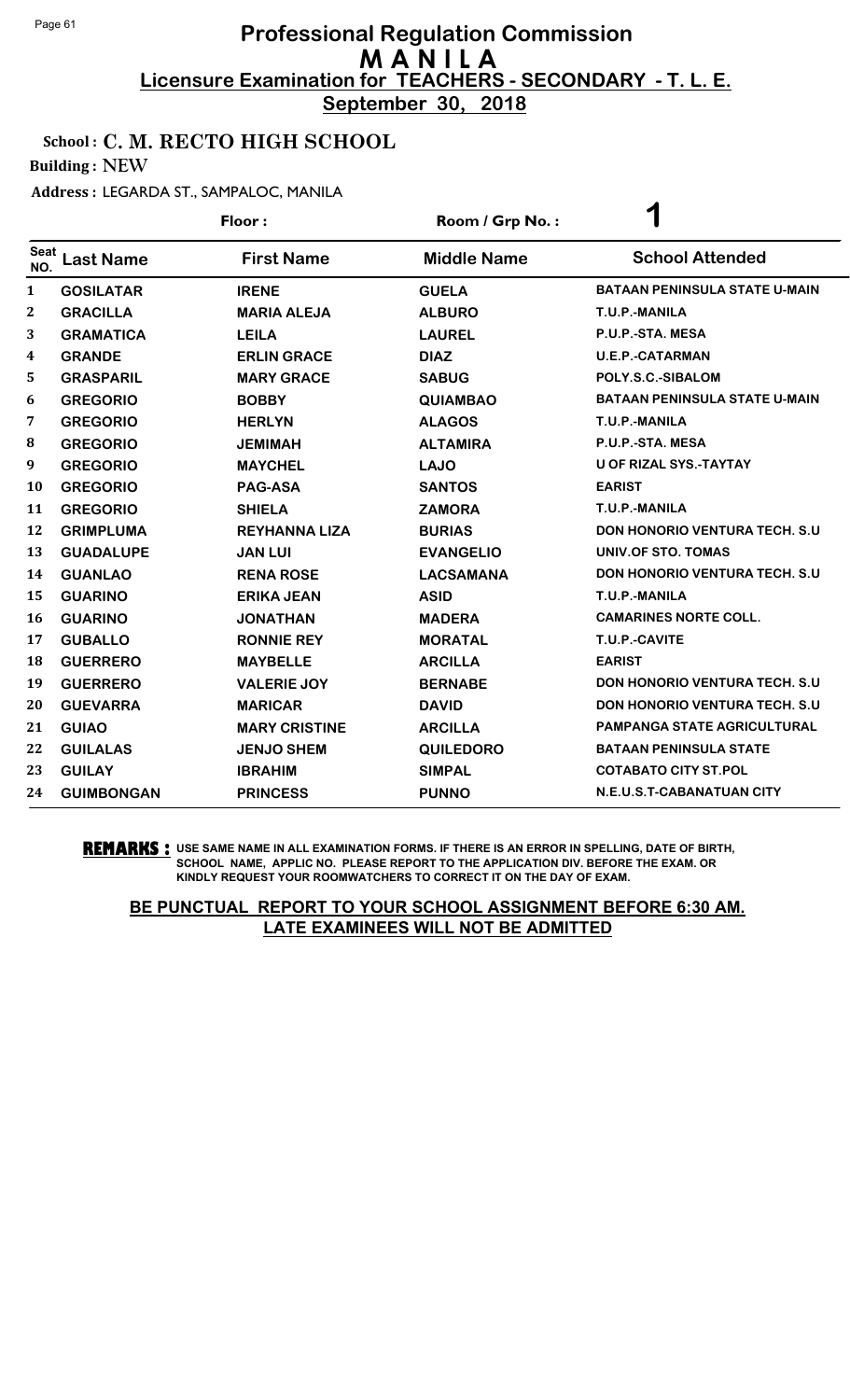**September 30, 2018**

# School : C. M. RECTO HIGH SCHOOL

Building : NEW

### Address : LEGARDA ST., SAMPALOC, MANILA

|                    |                  | Floor:               | Room / Grp No.:    | $\bf{2}$                                  |
|--------------------|------------------|----------------------|--------------------|-------------------------------------------|
| <b>Seat</b><br>NO. | <b>Last Name</b> | <b>First Name</b>    | <b>Middle Name</b> | <b>School Attended</b>                    |
| $\mathbf{1}$       | <b>GUINTO</b>    | <b>SHALA LAINE</b>   | <b>PEREZ</b>       | <b>DON HONORIO VENTURA TECH. S.U</b>      |
| $\boldsymbol{2}$   | <b>GUIRAL</b>    | <b>RHEA JANINE</b>   | <b>CUARTERO</b>    | <b>SURIGAO DEL SUR STATE UNIVERSITY -</b> |
| 3                  | <b>GUIRON</b>    | <b>CRESCENTE</b>     | <b>CAINDOY</b>     | <b>EVSU-TACLOBAN</b>                      |
| 4                  | <b>GULAPA</b>    | <b>CHARMAINE</b>     | <b>VALDEZ</b>      | <b>PAMPANGA STATE AGRICULTURAL</b>        |
| 5                  | <b>GUMAGA</b>    | <b>JOEMAR</b>        | <b>SAPAL</b>       | T.U.P.-MANILA                             |
| 6                  | <b>GUMAPAC</b>   | <b>ROSA BELLE</b>    | <b>SULIT</b>       | <b>LEMERY COLL.</b>                       |
| 7                  | <b>GUMASING</b>  | <b>FLORDELIZA</b>    | <b>TUAZON</b>      | <b>BATAAN PENINSULA STATE U-MAIN</b>      |
| 8                  | <b>GUNITA</b>    | <b>JULIE</b>         | <b>PUNZALAN</b>    | N.E.U.S.T-CABANATUAN CITY                 |
| 9                  | <b>GUNTANG</b>   | <b>JAYSON</b>        | <b>MONZUELA</b>    | <b>EARIST</b>                             |
| 10                 | <b>GUSI</b>      | <b>JAYSON</b>        | <b>HELLERA</b>     | <b>VALENZUELA C.P.C.</b>                  |
| 11                 | <b>GUTIERREZ</b> | <b>BENJIE</b>        | <b>RODRIGO</b>     | <b>EARIST</b>                             |
| 12                 | <b>GUTIERREZ</b> | <b>FERDINAND II</b>  | <b>CABALES</b>     | P.U.P.-STA. MESA                          |
| 13                 | <b>GUTIERREZ</b> | <b>JEROSE</b>        | <b>CAPUTOL</b>     | <b>VALENZUELA C.P.C.</b>                  |
| 14                 | <b>GUTIERREZ</b> | <b>JOMALYN</b>       | <b>DIZON</b>       | PAMPANGA STATE AGRICULTURAL               |
| 15                 | <b>GUTIERREZ</b> | <b>JULICEL</b>       | <b>BARBOSA</b>     | P.U.P.-TAGUIG                             |
| 16                 | <b>GUTIERREZ</b> | <b>LORD-RAFAEL</b>   | <b>RAMOS</b>       | T.U.P.-MANILA                             |
| 17                 | <b>HABIG</b>     | <b>REYANN</b>        | <b>DAGUPION</b>    | T.U.P.-MANILA                             |
| 18                 | <b>HAGUISAN</b>  | <b>JESSEL</b>        | <b>CASTRO</b>      | T.U.P.-MANILA                             |
| 19                 | <b>HALILI</b>    | <b>DEBORAH MARIE</b> | <b>RIVERA</b>      | <b>BULACAN S.U-MALOLOS</b>                |
| 20                 | <b>HALILI</b>    | <b>JELINA</b>        | <b>OCAMPO</b>      | PAMPANGA STATE AGRICULTURAL               |
| 21                 | <b>HALILI</b>    | <b>JESSICA MARIE</b> | <b>OCAMPO</b>      | <b>PAMPANGA STATE AGRICULTURAL</b>        |
| 22                 | <b>HANGAD</b>    | <b>JUDITH</b>        | <b>ESCULTOR</b>    | ZAMBO.CITY STATE POLY. COLL.              |
| 23                 | <b>HAO</b>       | <b>LIAN KRISTIN</b>  | <b>CADIZ</b>       | D.E.B.E.S.M.A.C.                          |
| 24                 | <b>HAPON</b>     | <b>RICA JOY</b>      | <b>ESPERIDA</b>    | P.U.P.-STA. MESA                          |

#### **REMARKS :** USE SAME NAME IN ALL EXAMINATION FORMS. IF THERE IS AN ERROR IN SPELLING, DATE OF BIRTH, SCHOOL NAME, APPLIC NO. PLEASE REPORT TO THE APPLICATION DIV. BEFORE THE EXAM. OR KINDLY REQUEST YOUR ROOMWATCHERS TO CORRECT IT ON THE DAY OF EXAM.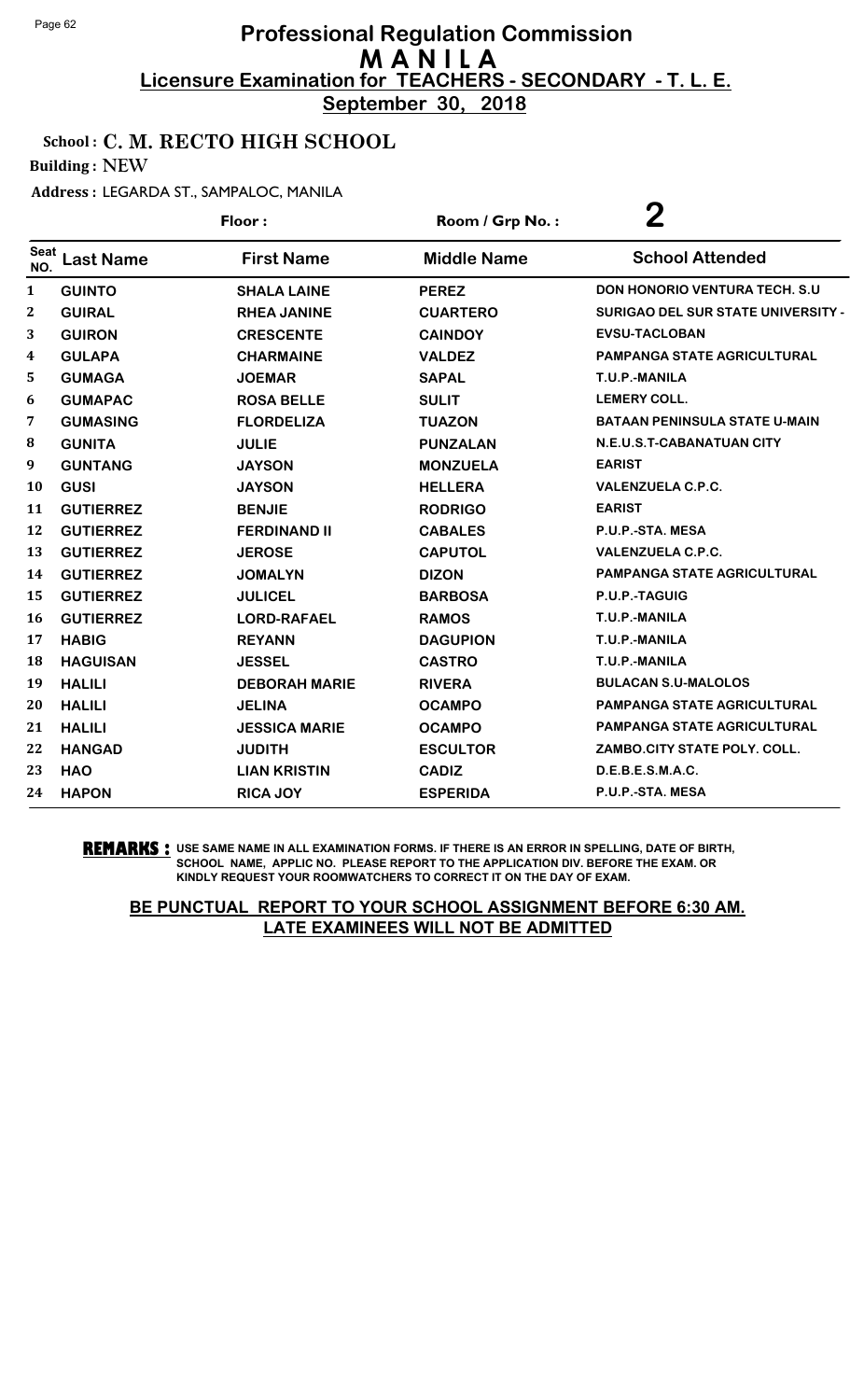**September 30, 2018**

### School : C. M. RECTO HIGH SCHOOL

Building : NEW

#### Address : LEGARDA ST., SAMPALOC, MANILA

|                    |                   | Floor:                   | Room / Grp No.:    | 3                                    |
|--------------------|-------------------|--------------------------|--------------------|--------------------------------------|
| <b>Seat</b><br>NO. | <b>Last Name</b>  | <b>First Name</b>        | <b>Middle Name</b> | <b>School Attended</b>               |
| 1                  | <b>HATAMOSA</b>   | <b>NELON</b>             | <b>SUMAGANG</b>    | M.S.U.-MSAT                          |
| $\boldsymbol{2}$   | <b>HATTON</b>     | <b>PEARL JANE</b>        | <b>BAYLOMO</b>     | T.U.P.-MANILA                        |
| 3                  | <b>HAWOD</b>      | <b>ROSALIE</b>           | <b>BUBAN</b>       | T.U.P.-MANILA                        |
| 4                  | <b>HAYAG</b>      | <b>HAZEL ANN</b>         | <b>PINEDA</b>      | T.U.P.-CAVITE                        |
| 5                  | <b>HEBA</b>       | <b>NENA</b>              | <b>NAVA</b>        | <b>BICOL UNIV.-DARAGA</b>            |
| 6                  | <b>HERBOLARIO</b> | <b>SHEENA MARIE</b>      | <b>BENTABAL</b>    | <b>NORTHWEST SAMAR S.U.</b>          |
| 7                  | <b>HEREMIANO</b>  | <b>LERMA</b>             | <b>SALAYSAY</b>    | <b>BULACAN AGRICULTURAL STATE</b>    |
| 8                  | <b>HERMOGENO</b>  | <b>ERNIE</b>             | <b>SERNA</b>       | <b>RIZAL TECH UNIV</b>               |
| 9                  | <b>HERNANDEZ</b>  | <b>ANTHONY</b>           | <b>AURELIO</b>     | <b>BATANGAS STATE UNIVERSITY -</b>   |
| 10                 | <b>HERNANDEZ</b>  | <b>BABY ROSE</b>         | <b>ZORILLA</b>     | <b>PAMPANGA STATE AGRICULTURAL</b>   |
| 11                 | <b>HERNANDEZ</b>  | <b>BERNADETTE LINN</b>   | <b>ORDIZ</b>       | <b>BULACAN STATE UNIVERSITY -</b>    |
| 12                 | <b>HERNANDEZ</b>  | <b>CARLA</b>             | <b>MONTAÑO</b>     | P.U.P.-STA. MESA                     |
| 13                 | <b>HERNANDEZ</b>  | <b>CARLOS JR</b>         | <b>PANIS</b>       | T.U.P.-MANILA                        |
| 14                 | <b>HERNANDEZ</b>  | <b>EDELLYN</b>           | <b>TENORIO</b>     | <b>BATANGAS STATE UNIVERSITY -</b>   |
| 15                 | <b>HERNANDEZ</b>  | <b>EDLYN</b>             | <b>RONQUILLO</b>   | <b>DON HONORIO VENTURA TECH. S.U</b> |
| 16                 | <b>HERNANDEZ</b>  | <b>FLORDELIZA</b>        | <b>MAGPANTAY</b>   | IMMA.CONCEP.COLL.-BATANGAS           |
| 17                 | <b>HERNANDEZ</b>  | <b>JESZEL</b>            | <b>GAYON</b>       | <b>VALENZUELA C.P.C.</b>             |
| 18                 | <b>HERNANDEZ</b>  | <b>LENIE</b>             | <b>PACHECO</b>     | <b>BULACAN S.U-BUSTOS</b>            |
| 19                 | <b>HERNANDEZ</b>  | <b>MARA</b>              | <b>SAN JOSE</b>    | MINSCAT-BONGABONG(for.BCF)           |
| 20                 | <b>HERNANDEZ</b>  | <b>MARIELL</b>           | <b>DANGANAN</b>    | <b>BULACAN S.U-MALOLOS</b>           |
| 21                 | <b>HERNANDEZ</b>  | <b>PAULINE ANN MARIE</b> | <b>ALCANTARA</b>   | <b>T. DEL ROSARIO ACAD.</b>          |
| 22                 | <b>HERNANDEZ</b>  | <b>VIENNELLA</b>         | <b>ROSANO</b>      | <b>BATANGAS STATE UNIVERSITY -</b>   |
| 23                 | <b>HERRERA</b>    | <b>MARCHALYN</b>         | <b>LAREZA</b>      | <b>MARIKINA POLYTECHNIC</b>          |
| 24                 | <b>HERRERA</b>    | <b>MICHELLE</b>          | <b>TAPNIO</b>      | PAMPANGA STATE AGRICULTURAL          |

**REMARKS :** USE SAME NAME IN ALL EXAMINATION FORMS. IF THERE IS AN ERROR IN SPELLING, DATE OF BIRTH, SCHOOL NAME, APPLIC NO. PLEASE REPORT TO THE APPLICATION DIV. BEFORE THE EXAM. OR KINDLY REQUEST YOUR ROOMWATCHERS TO CORRECT IT ON THE DAY OF EXAM.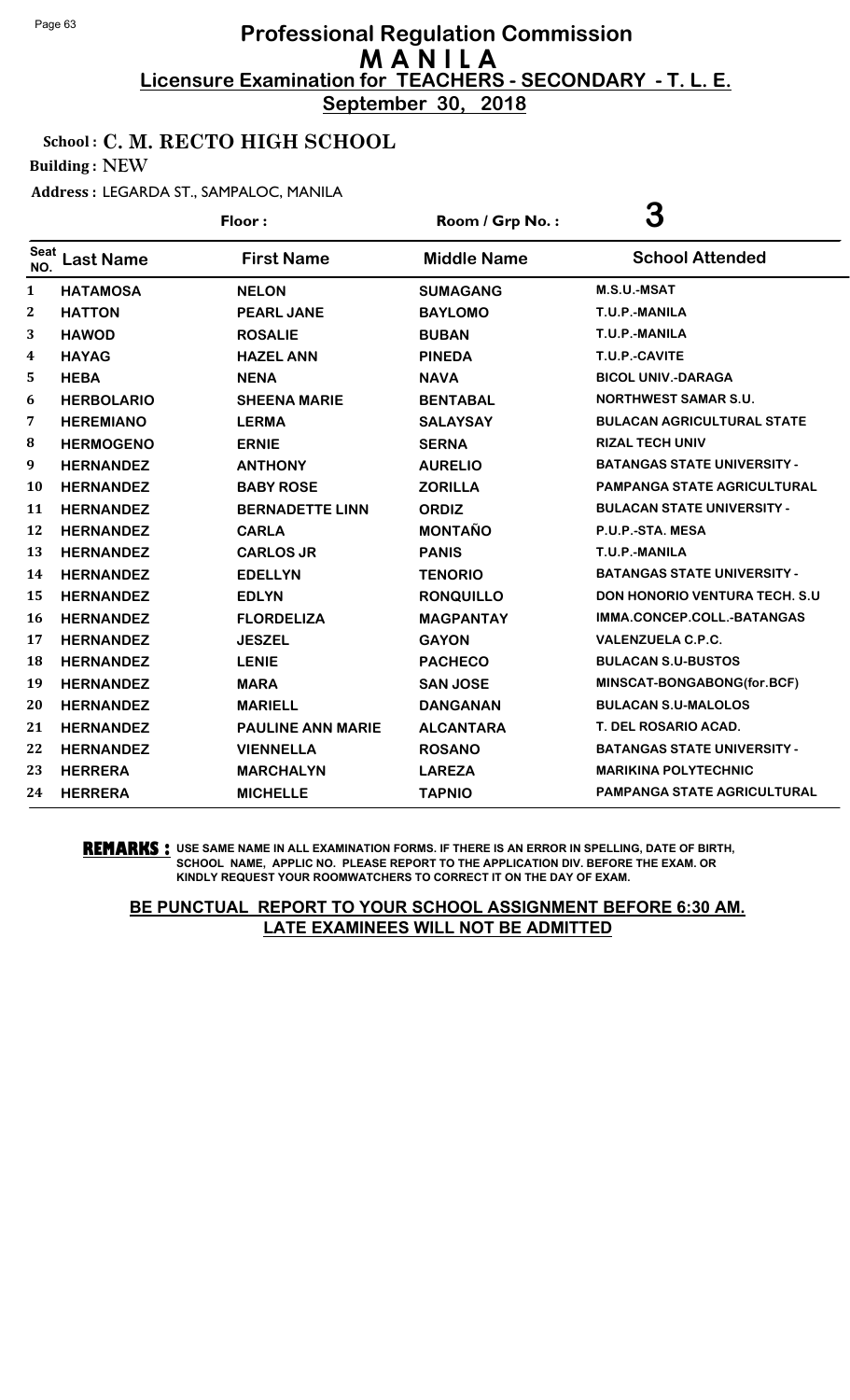**September 30, 2018**

### School : C. M. RECTO HIGH SCHOOL

Building : NEW

#### Address : LEGARDA ST., SAMPALOC, MANILA

|                  |                  | Floor:                | Room / Grp No.:    | 4                                     |
|------------------|------------------|-----------------------|--------------------|---------------------------------------|
| Seat<br>NO.      | <b>Last Name</b> | <b>First Name</b>     | <b>Middle Name</b> | <b>School Attended</b>                |
| 1                | <b>HICBAN</b>    | <b>JESSEL</b>         | <b>BACLAYO</b>     | <b>DON HONORIO VENTURA TECH. S.U.</b> |
| $\boldsymbol{2}$ | <b>HIDLAO</b>    | <b>REYNARD</b>        | <b>PIÑERO</b>      | TRECE MARTIRES CITY COLL.             |
| 3                | <b>HILOMA</b>    | <b>HANNA PRINCESS</b> | <b>YUMANG</b>      | T.U.P.-CAVITE                         |
| 4                | <b>HILOTIN</b>   | <b>SHIELA ANN</b>     | <b>LUSTAN</b>      | <b>MARIKINA POLYTECHNIC</b>           |
| 5                | <b>HINOLAN</b>   | <b>DANNA MAE</b>      | <b>ALDAY</b>       | T.U.P.-CAVITE                         |
| 6                | <b>HINOO</b>     | <b>LILIBETH</b>       | <b>CHENIL</b>      | <b>BULACAN S.U-MALOLOS</b>            |
| 7                | <b>HIPOLITO</b>  | <b>BERNADETTE</b>     | <b>MAGLALANG</b>   | P.U.P.-STA, MESA                      |
| 8                | <b>HONORIO</b>   | <b>ROSELLE</b>        | <b>LATORRE</b>     | T.U.P.-TAGUIG                         |
| 9                | <b>HORNILLA</b>  | <b>JOYCE MARIELLE</b> | <b>PEÑA</b>        | <b>VALENZUELA C.P.C.</b>              |
| <b>10</b>        | <b>HUELBA</b>    | <b>RESHIEL</b>        | <b>SEVILLA</b>     | <b>BATANGAS S.U.-ARASOF-NASUGBU</b>   |
| 11               | <b>HUERNO</b>    | <b>NESTOR JR</b>      | <b>BARIL</b>       | <b>MARIKINA POLYTECHNIC</b>           |
| 12               | <b>HULIPAS</b>   | <b>MAYLA JUNE</b>     | <b>IGNACIO</b>     | P.U.P.-STA. MESA                      |
| 13               | <b>IBARRA</b>    | <b>MARY ANN</b>       | <b>MONDAS</b>      | <b>KOLEHIYO NG PANTUKAN -</b>         |
| 14               | <b>IBAÑEZ</b>    | <b>JOHN MARLO</b>     | <b>BRETAÑA</b>     | <b>RIZAL TECH UNIV</b>                |
| 15               | <b>IBE</b>       | <b>CHRISTINE</b>      | <b>CRISOSTOMO</b>  | <b>U OF RIZAL SYS.-MORONG</b>         |
| 16               | <b>ICARO</b>     | <b>AIRA JOYCE</b>     | <b>CASTRO</b>      | <b>DON HONORIO VENTURA TECH. S.U.</b> |
| 17               | <b>ICAWAT</b>    | <b>RICHARD</b>        | <b>CAPISTRANO</b>  | <b>CATANDUANES STATE UNIVERSITY -</b> |
| 18               | <b>ICBAN</b>     | <b>ANGELICA MAE</b>   | <b>BONIFACIO</b>   | <b>DON HONORIO VENTURA TECH. S.U</b>  |
| 19               | <b>ICBAN</b>     | <b>JASSEL</b>         | <b>OCAMPO</b>      | <b>DON HONORIO VENTURA TECH. S.U</b>  |
| 20               | <b>IGNACIO</b>   | <b>ANJANETTE</b>      | <b>DAILIG</b>      | <b>PAMPANGA STATE AGRICULTURAL</b>    |
| 21               | <b>IGNACIO</b>   | <b>ANNALIZA</b>       | <b>MONFIEL</b>     | <b>DON HONORIO VENTURA TECH. S.U.</b> |
| 22               | <b>IGNACIO</b>   | <b>MARY BLESS</b>     | <b>LARIN</b>       | PAMPANGA STATE AGRICULTURAL           |
| 23               | <b>IGNACIO</b>   | <b>RICO</b>           | <b>RAMOS</b>       | <b>BULACAN S.U-MALOLOS</b>            |
| 24               | <b>ILAGAN</b>    | <b>SHEILA</b>         | <b>BUAN</b>        | <b>U OF RIZAL SYS.-MORONG</b>         |

**REMARKS :** USE SAME NAME IN ALL EXAMINATION FORMS. IF THERE IS AN ERROR IN SPELLING, DATE OF BIRTH, SCHOOL NAME, APPLIC NO. PLEASE REPORT TO THE APPLICATION DIV. BEFORE THE EXAM. OR KINDLY REQUEST YOUR ROOMWATCHERS TO CORRECT IT ON THE DAY OF EXAM.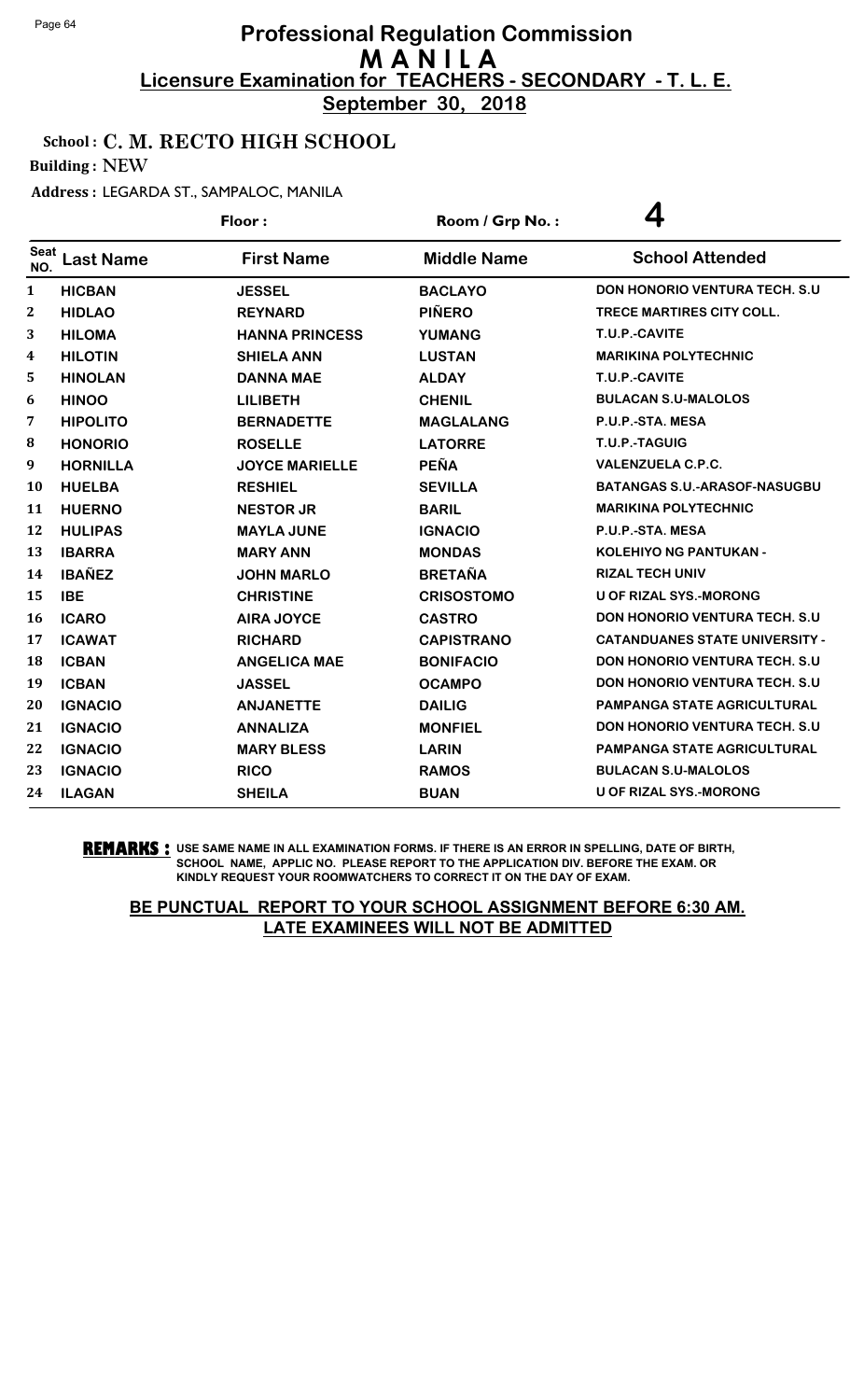**September 30, 2018**

# School : C. M. RECTO HIGH SCHOOL

Building : NEW

### Address : LEGARDA ST., SAMPALOC, MANILA

|                  |                    | Floor:              | Room / Grp No.:    | 5                                  |
|------------------|--------------------|---------------------|--------------------|------------------------------------|
| Seat<br>NO.      | <b>Last Name</b>   | <b>First Name</b>   | <b>Middle Name</b> | <b>School Attended</b>             |
| 1                | <b>ILAO</b>        | <b>CLARISSA</b>     | <b>BALONGGO</b>    | <b>MARIKINA POLYTECHNIC</b>        |
| $\boldsymbol{2}$ | <b>ILARINA</b>     | <b>DARREN</b>       | <b>MAGNO</b>       | T.U.P.-MANILA                      |
| 3                | <b>ILAS</b>        | <b>MA. LOURDES</b>  |                    | T.U.P.-CAVITE                      |
| 4                | <b>ILDEFONSO</b>   | <b>VANEZA RAI</b>   | <b>MANUEL</b>      | <b>MARIKINA POLYTECHNIC</b>        |
| 5                | ILI                | <b>EVELYN</b>       | <b>AYOP</b>        | <b>PANGASINAN S.U.-LINGAYEN</b>    |
| 6                | <b>ILLUT</b>       | <b>JEROMEI FAE</b>  | <b>BAGTAS</b>      | <b>RIZAL TECH UNIV</b>             |
| 7                | <b>ILUSTRE</b>     | <b>CARLOS MICO</b>  | <b>DE LEON</b>     | <b>EARIST</b>                      |
| 8                | <b>ILUSTRISIMO</b> | KIM                 | <b>PORTUGAL</b>    | T.U.P.-MANILA                      |
| 9                | <b>INDEPENSO</b>   | <b>JENNIFER</b>     | <b>PENAVERDE</b>   | T.U.P.-MANILA                      |
| <b>10</b>        | <b>INGAL</b>       | <b>NORIAN</b>       | <b>ELLO</b>        | <b>PAMPANGA STATE AGRICULTURAL</b> |
| 11               | <b>INOCENCIO</b>   | <b>GEEPANIE LYN</b> | <b>CASTRO</b>      | <b>PAMPANGA STATE AGRICULTURAL</b> |
| 12               | <b>INTES</b>       | <b>ROCHELLE</b>     | <b>RUBIO</b>       | T.U.P.-MANILA                      |
| 13               | <b>IPANTO</b>      | <b>ALEXIS</b>       | <b>JEBULAN</b>     | <b>RIZAL TECH UNIV</b>             |
| 14               | <b>IROCIO</b>      | <b>ZYRA GIZELLE</b> | <b>GUMASING</b>    | F.F. HALILI NATL. AGRI. SCH.       |
| 15               | <b>ISANAN</b>      | <b>ROSELYN</b>      | <b>CORTADO</b>     | <b>U OF RIZAL SYS.-MORONG</b>      |
| <b>16</b>        | <b>ISIP</b>        | <b>RESILIE</b>      | <b>HERNANDEZ</b>   | <b>BULACAN S.U-MALOLOS</b>         |
| 17               | <b>IYOG</b>        | <b>LANNE</b>        | <b>BONGOYAN</b>    | <b>MINDANAO U.S.T.-OROQUIETA</b>   |
| 18               | <b>JABOLI</b>      | <b>KATHLEEN</b>     | <b>JABA</b>        | <b>SAMAR STATE UNIV.</b>           |
| 19               | <b>JABONETE</b>    | <b>RIZZA</b>        | <b>MAAYO</b>       | <b>U OF RIZAL SYS.-CAINTA</b>      |
| 20               | <b>JACINTO</b>     | <b>LOIDA</b>        | <b>DUROPAN</b>     | <b>MMSU-LAOAG COLL. OF TECH</b>    |
| 21               | <b>JACINTO</b>     | <b>MARY</b>         | <b>ABAD</b>        | T.U.P.-MANILA                      |
| 22               | <b>JACOB</b>       | <b>REMEGIA</b>      | <b>CERVANTES</b>   | T.U.P.-MANILA                      |
| 23               | <b>JACOB</b>       | <b>RHEA MAE</b>     | <b>DE LEON</b>     | <b>N. T. C.</b>                    |
| 24               | <b>JAGARAP</b>     | <b>RAQUEL</b>       | <b>ADONA</b>       | <b>LEYTE NORMAL UNIV.</b>          |

#### **REMARKS :** USE SAME NAME IN ALL EXAMINATION FORMS. IF THERE IS AN ERROR IN SPELLING, DATE OF BIRTH, SCHOOL NAME, APPLIC NO. PLEASE REPORT TO THE APPLICATION DIV. BEFORE THE EXAM. OR KINDLY REQUEST YOUR ROOMWATCHERS TO CORRECT IT ON THE DAY OF EXAM.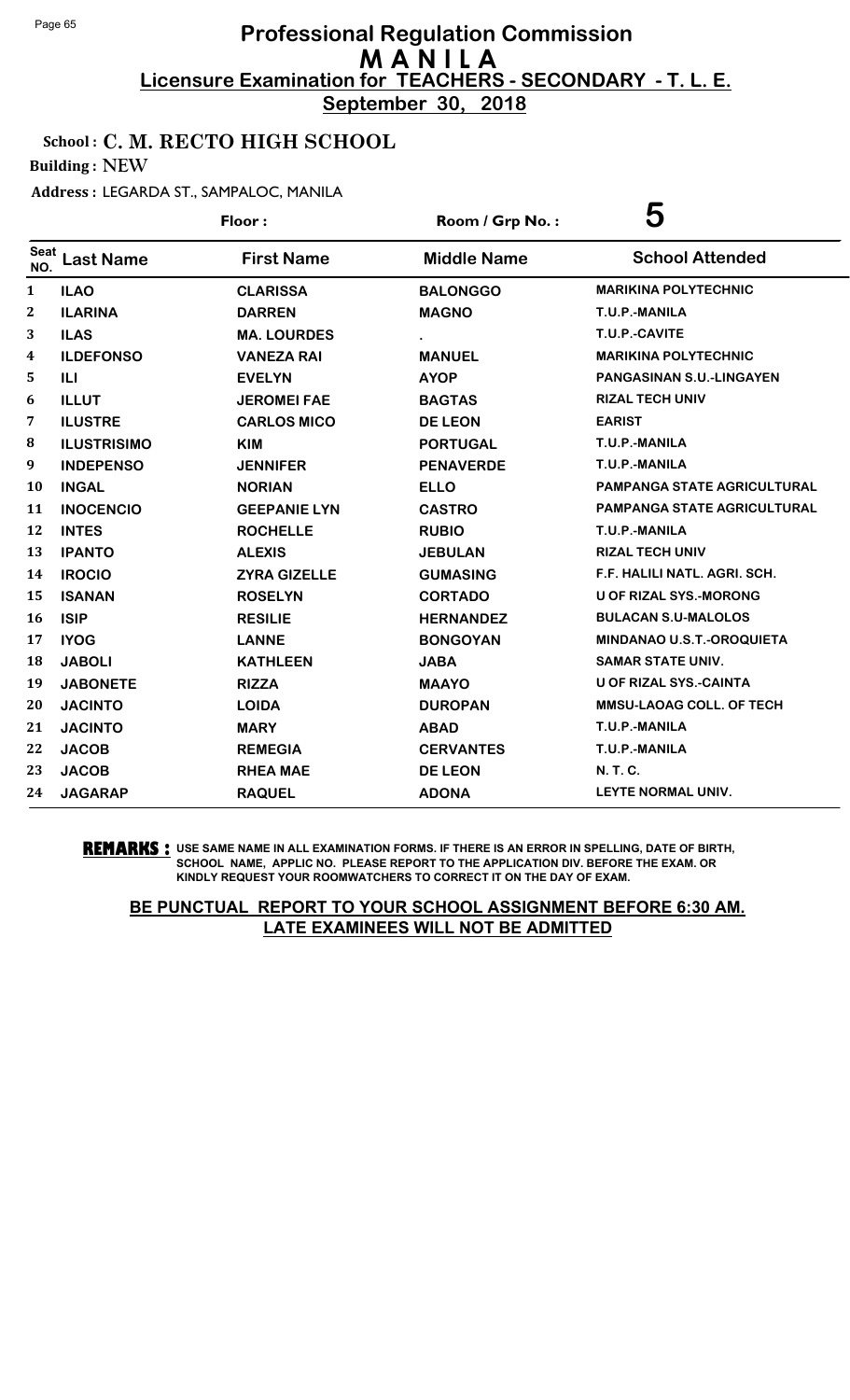**September 30, 2018**

### School : C. M. RECTO HIGH SCHOOL

Building : NEW

#### Address : LEGARDA ST., SAMPALOC, MANILA

|              |                  | Floor:               | Room / Grp No.:    | 6                                    |
|--------------|------------------|----------------------|--------------------|--------------------------------------|
| Seat<br>NO.  | <b>Last Name</b> | <b>First Name</b>    | <b>Middle Name</b> | <b>School Attended</b>               |
| $\mathbf{1}$ | <b>JALA</b>      | <b>NILO</b>          | <b>LABADO</b>      | <b>BISU-TAGBILARAN</b>               |
| 2            | <b>JAMANDRE</b>  | <b>JOSEPHINE</b>     | <b>MIRABUENO</b>   | <b>MARIKINA POLYTECHNIC</b>          |
| 3            | <b>JARDIN</b>    | <b>EMIL STEVE</b>    | <b>GAAS</b>        | P.U.P.-COMMONWEALTH                  |
| 4            | <b>JASON</b>     | <b>EDJELYN</b>       | <b>ANGGANA</b>     | N.O.R.S.U-BAIS                       |
| 5            | <b>JASPE</b>     | <b>REGINE</b>        | <b>SAPUNGAN</b>    | N. T. C.                             |
| 6            | <b>JAVA</b>      | <b>JAN AYA</b>       | <b>VALDEZ</b>      | T.U.P.-MANILA                        |
| 7            | <b>JAVA</b>      | <b>LORIEGEN</b>      | <b>PALARAN</b>     | <b>COLEGIO DE MONTALBAN (FOR.</b>    |
| ${\bf 8}$    | <b>JAVIER</b>    | <b>JENNIFER</b>      | <b>FADRIQUELA</b>  | T.U.P.-MANILA                        |
| 9            | <b>JAVIER</b>    | <b>MARIE JOY</b>     | <b>REGMALOS</b>    | N.E.U.S.T-GABALDON                   |
| 10           | <b>JAVIER</b>    | <b>RUTH</b>          | <b>VILLANUEVA</b>  | <b>BULACAN AGRICULTURAL STATE</b>    |
| 11           | <b>JAVIERTO</b>  | <b>RIZZA</b>         | <b>RESPICIO</b>    | <b>BATAAN PENINSULA STATE</b>        |
| 12           | <b>JEMAR</b>     | <b>SHELLA MY</b>     | <b>DOMA-OG</b>     | <b>WMSU-PAGADIAN CITY</b>            |
| 13           | <b>JESUITAS</b>  | <b>EVA JOY</b>       | <b>ROMANTICO</b>   | <b>U OF RIZAL SYS.-MORONG</b>        |
| 14           | <b>JETOMO</b>    | <b>TRIXIA</b>        | <b>GALAPON</b>     | T.U.P.-MANILA                        |
| 15           | <b>JIAO</b>      | <b>CRISTINA</b>      | <b>ALFONSO</b>     | <b>N. T. C.</b>                      |
| 16           | <b>JIMENEZ</b>   | <b>ANGELICA</b>      | <b>MORALES</b>     | <b>MARIKINA POLYTECHNIC</b>          |
| 17           | <b>JIMENEZ</b>   | <b>CHRISTOPHER</b>   | <b>DE DIOS</b>     | <b>DON HONORIO VENTURA TECH. S.U</b> |
| 18           | <b>JIMENEZ</b>   | <b>DOMINGO</b>       | <b>SULIT</b>       | T.U.P.-MANILA                        |
| 19           | <b>JIMENEZ</b>   | <b>JENNICA ANN</b>   | <b>BATINO</b>      | T.U.P.-CAVITE                        |
| 20           | <b>JIMENEZ</b>   | <b>LUIS PHILIPPE</b> | <b>MATRIO</b>      | MINSCAT-BONGABONG(for.BCF)           |
| 21           | <b>JIMENEZ</b>   | <b>RHEVIN</b>        | <b>LABATA</b>      | T.U.P.-MANILA                        |
| 22           | <b>JOAQUIN</b>   | <b>MARANEL</b>       | <b>SANTIAGO</b>    | <b>BULACAN S.U-BUSTOS</b>            |
| 23           | <b>JOCSON</b>    | <b>HELEN</b>         | <b>CIDERIA</b>     | <b>CAVITE S.U.-ROSARIO</b>           |
| 24           | <b>JOCSON</b>    | <b>JOEL</b>          | <b>AMERILA</b>     | <b>CAVITE S.U.-ROSARIO</b>           |

#### **REMARKS :** USE SAME NAME IN ALL EXAMINATION FORMS. IF THERE IS AN ERROR IN SPELLING, DATE OF BIRTH, SCHOOL NAME, APPLIC NO. PLEASE REPORT TO THE APPLICATION DIV. BEFORE THE EXAM. OR KINDLY REQUEST YOUR ROOMWATCHERS TO CORRECT IT ON THE DAY OF EXAM.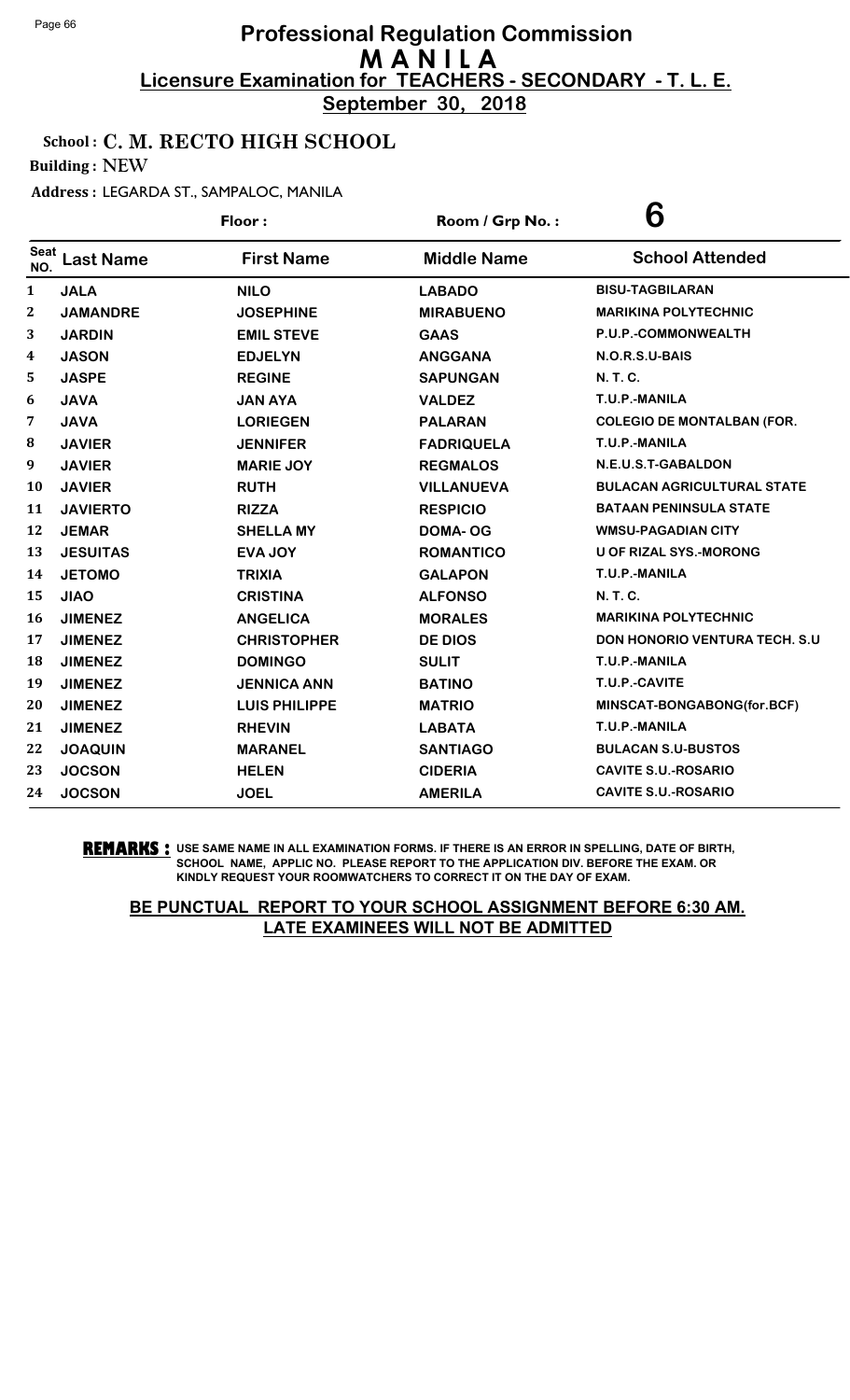**September 30, 2018**

### School : C. M. RECTO HIGH SCHOOL

Building : NEW

#### Address : LEGARDA ST., SAMPALOC, MANILA

|                    |                    | Floor:                 | Room / Grp No.:    |                                              |
|--------------------|--------------------|------------------------|--------------------|----------------------------------------------|
| <b>Seat</b><br>NO. | <b>Last Name</b>   | <b>First Name</b>      | <b>Middle Name</b> | <b>School Attended</b>                       |
| 1                  | <b>JORDAN</b>      | <b>LORD AIREE</b>      | <b>PADLA</b>       | T.U.P.-MANILA                                |
| $\boldsymbol{2}$   | <b>JORIZA</b>      | MA. JOY                | <b>DE VERA</b>     | T.U.P.-CAVITE                                |
| 3                  | <b>JORNADAL</b>    | <b>CHARMAINE</b>       | <b>DALO</b>        | <b>DON HONORIO VENTURA TECH. S.U</b>         |
| 4                  | <b>JOSE</b>        | <b>ELDRIN JOHN</b>     | <b>MIMAY</b>       | <b>RIZAL TECH UNIV</b>                       |
| 5                  | <b>JOSE</b>        | <b>MARIE JHANE</b>     | <b>HERRERA</b>     | <b>MARIKINA POLYTECHNIC</b>                  |
| 6                  | <b>JOVEN</b>       | <b>MARIA ANTONETH</b>  | <b>NONES</b>       | PANGASINAN S.U.-LINGAYEN                     |
| 7                  | <b>JOYOSA</b>      | <b>MARICRIS</b>        | <b>GEROMO</b>      | <b>CAMARINES NORTE S.C.-DAET</b>             |
| 8                  | <b>JUACHON</b>     | <b>ERMAN</b>           | <b>FRANCISCO</b>   | <b>NEW ERA UNIV.</b>                         |
| 9                  | <b>JUANCE</b>      | <b>JEPREY</b>          | <b>APANTE</b>      | LYCEUM OF ALABANG (for. NCST)                |
| 10                 | <b>JUANITE</b>     | <b>ARLENE CHERISH</b>  | <b>SANTOS</b>      | <b>BULACAN S.U-MALOLOS</b>                   |
| 11                 | <b>JUDAL</b>       | <b>ELIZABETH</b>       | <b>MAGALONA</b>    | IMMA.CONCEP.COLL.-BATANGAS                   |
| 12                 | <b>JULIAN</b>      | <b>PRECIOUS ANN</b>    | <b>CONCEPCION</b>  | <b>U OF RIZAL SYS.-MORONG</b>                |
| 13                 | <b>JULIANO</b>     | <b>HIDEE</b>           | <b>CLEMENTE</b>    | <b>BULACAN S.U-BUSTOS</b>                    |
| 14                 | <b>JULIANO</b>     | <b>KAYLA JEM</b>       | <b>ROSALES</b>     | T.U.P.-CAVITE                                |
| 15                 | <b>JULIANO</b>     | <b>MARRY CHRISTINE</b> | <b>ATIP</b>        | <b>VALENZUELA C.P.C.</b>                     |
| 16                 | <b>JULONGBAYAN</b> | <b>PRINCESS SARAH</b>  | <b>CONSUL</b>      | <b>BATANGAS STATE UNIVERSITY -</b>           |
| 17                 | <b>JUMAO-AS</b>    | <b>APPLE</b>           | <b>ANGUE</b>       | T.U.P.-CAVITE                                |
| 18                 | <b>JUNIO</b>       | <b>CHARLOTTE JOYCE</b> | <b>QUIMSON</b>     | T.U.P.-MANILA                                |
| 19                 | <b>JUNIO</b>       | <b>RUBY FE</b>         | <b>DEVERA</b>      | <b>VALENZUELA C.P.C.</b>                     |
| 20                 | <b>JUNTADO</b>     | <b>NERISA</b>          | <b>VILLANUEVA</b>  | <b>LAGUNA SPU-SINILOAN</b>                   |
| 21                 | <b>JURALBAL</b>    | <b>MARIELLE</b>        | <b>GUERRERO</b>    | T.U.P.-MANILA                                |
| 22                 | <b>JURING</b>      | <b>RAZEL</b>           |                    | <b>EVSU-TACLOBAN</b>                         |
| 23                 | <b>JUSAY</b>       | <b>MARIANE BELLE</b>   |                    | <b>RIZAL TECH UNIV</b>                       |
| 24                 | <b>KABIGTING</b>   | <b>JENNIFER</b>        | <b>LACANILAO</b>   | <b>ST. NICOLAS COLLEGE OF BUSINESS &amp;</b> |

**REMARKS :** USE SAME NAME IN ALL EXAMINATION FORMS. IF THERE IS AN ERROR IN SPELLING, DATE OF BIRTH, SCHOOL NAME, APPLIC NO. PLEASE REPORT TO THE APPLICATION DIV. BEFORE THE EXAM. OR KINDLY REQUEST YOUR ROOMWATCHERS TO CORRECT IT ON THE DAY OF EXAM.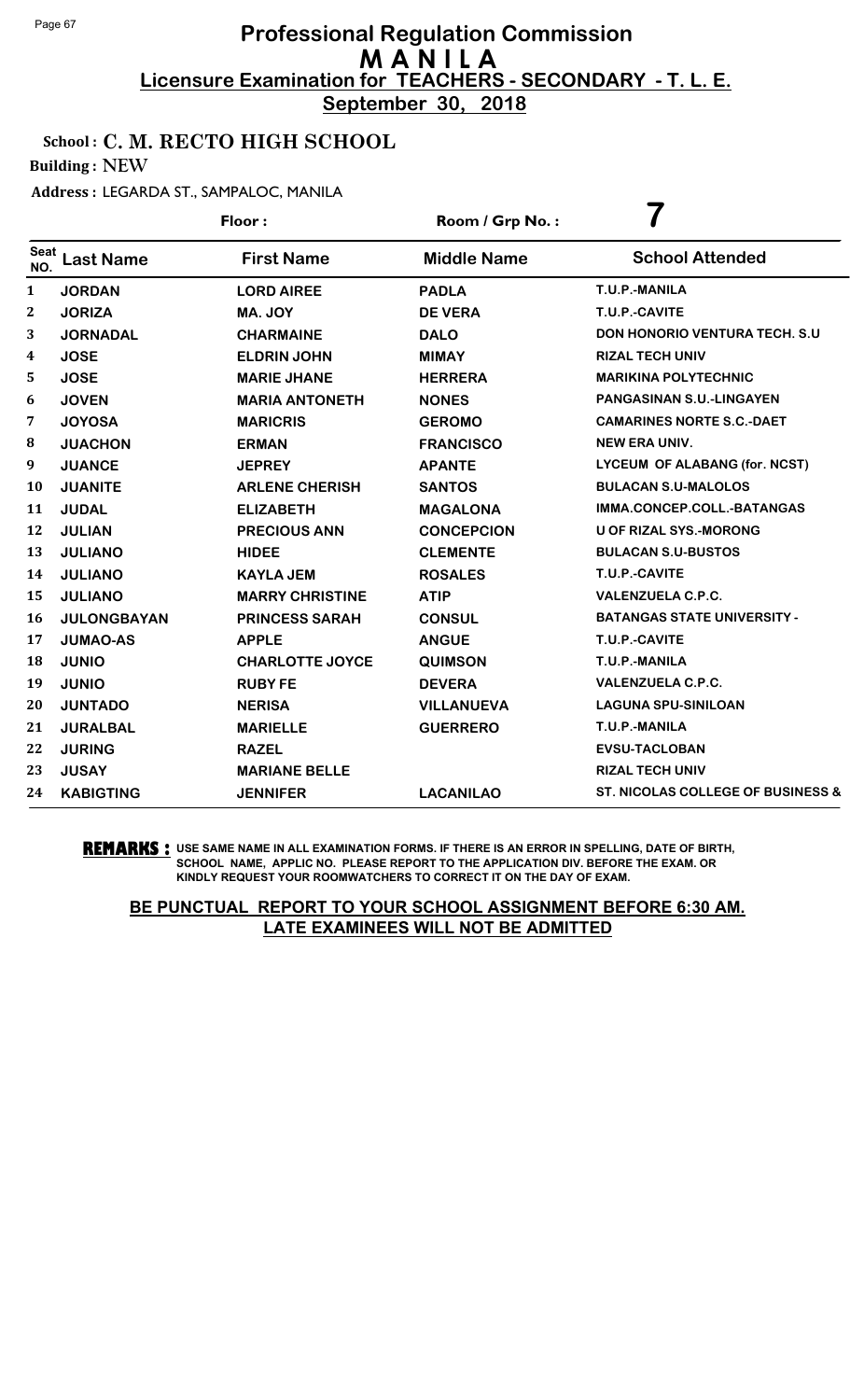**September 30, 2018**

### School : C. M. RECTO HIGH SCHOOL

Building : NEW

#### Address : LEGARDA ST., SAMPALOC, MANILA

|                                  | Floor:                  | Room / Grp No.:     | 8                                   |
|----------------------------------|-------------------------|---------------------|-------------------------------------|
| Seat<br><b>Last Name</b><br>NO.  | <b>First Name</b>       | <b>Middle Name</b>  | <b>School Attended</b>              |
| 1<br><b>KALACAS</b>              | <b>MARIA RELLIE</b>     | <b>BALOTA</b>       | <b>LAGUNA STATE POLYTECHNIC</b>     |
| $\boldsymbol{2}$<br><b>KATON</b> | <b>PAMELA JANE</b>      | <b>SADANG</b>       | PALAWAN STATE U-CUYO                |
| 3<br><b>KELBIO</b>               | <b>RALPH CHRISTIAN</b>  | <b>REYES</b>        | <b>EARIST</b>                       |
| 4<br><b>KELING</b>               | <b>MARIA AICEL GAY</b>  | <b>IDALA</b>        | P.U.P.-COMMONWEALTH                 |
| 5<br><b>KOLLIN</b>               | <b>CAROLIZA</b>         | <b>MECHINA</b>      | <b>MARIKINA POLYTECHNIC</b>         |
| 6<br><b>LABADAN</b>              | <b>RICHIE</b>           | <b>DUHAYLUNGSOD</b> | T.U.P.-MANILA                       |
| 7<br><b>LABAO</b>                | <b>JEFFERSON</b>        | <b>CAPALAD</b>      | <b>BULACAN S.U-MALOLOS</b>          |
| 8<br><b>LABAO</b>                | <b>JHON CHRISTOPHER</b> | <b>SARMIENTO</b>    | <b>RIZAL TECH UNIV</b>              |
| 9<br><b>LABAO</b>                | <b>VENUS</b>            | <b>CAO</b>          | <b>BULACAN S.U-MALOLOS</b>          |
| 10<br><b>LABAY</b>               | <b>ROWENA</b>           | <b>POLITICO</b>     | <b>U OF RIZAL SYS.-CAINTA</b>       |
| 11<br><b>LABIAL</b>              | <b>HANIE</b>            | <b>ESCOBAL</b>      | SIARGAO NAT'L C.S.T.                |
| 12<br><b>LABICCASSI</b>          | <b>METJIE</b>           | <b>CABALTERA</b>    | <b>EARIST</b>                       |
| 13<br><b>LABJATA</b>             | <b>ANGIELYN</b>         | <b>BUENA</b>        | <b>RIZAL TECH UNIV</b>              |
| 14<br><b>LABRADOR</b>            | <b>GERLIE JANE</b>      | <b>MALITAO</b>      | <b>MARINDUQUE S.C.-BOAC</b>         |
| 15<br><b>LABUNG</b>              | <b>DJOANA GRACE</b>     | <b>MANANSALA</b>    | <b>PAMPANGA STATE AGRICULTURAL</b>  |
| 16<br><b>LABUTONG</b>            | <b>JEWELYN LOI</b>      | <b>TIANGSING</b>    | <b>NEW ERA UNIV.</b>                |
| 17<br><b>LACANDAZO</b>           | <b>JHOSEPH</b>          | <b>MAÑGUNE</b>      | T.U.P.-MANILA                       |
| 18<br><b>LACANLALE</b>           | <b>JAYSON</b>           | <b>DANTING</b>      | <b>BULACAN S.U-MALOLOS</b>          |
| 19<br><b>LACASTESANTOS</b>       | <b>MARK JUNNY</b>       | <b>LUCIANO</b>      | ZAMBO.S.C.M.S.T.                    |
| 20<br><b>LACAY</b>               | <b>JENNY JASMIN</b>     | <b>CASIN</b>        | <b>U.E.-CALOOCAN</b>                |
| 21<br><b>LACESTE</b>             | <b>MATT</b>             | <b>MARCOS</b>       | <b>MARIKINA POLYTECHNIC</b>         |
| 22<br><b>LACHICA</b>             | <b>ALYSSA</b>           | <b>MUSA</b>         | T.U.P.-MANILA                       |
| <b>LACSON</b><br>23              | <b>MARY ROSE</b>        | <b>SAN JUAN</b>     | <b>U OF RIZAL SYS.-MORONG</b>       |
| 24<br><b>LADAGA</b>              | <b>KIMBERLY</b>         | <b>TOBIAS</b>       | UNIVERSITY OF CALOOCAN CITY(for. CC |
|                                  |                         |                     |                                     |

**REMARKS :** USE SAME NAME IN ALL EXAMINATION FORMS. IF THERE IS AN ERROR IN SPELLING, DATE OF BIRTH, SCHOOL NAME, APPLIC NO. PLEASE REPORT TO THE APPLICATION DIV. BEFORE THE EXAM. OR KINDLY REQUEST YOUR ROOMWATCHERS TO CORRECT IT ON THE DAY OF EXAM.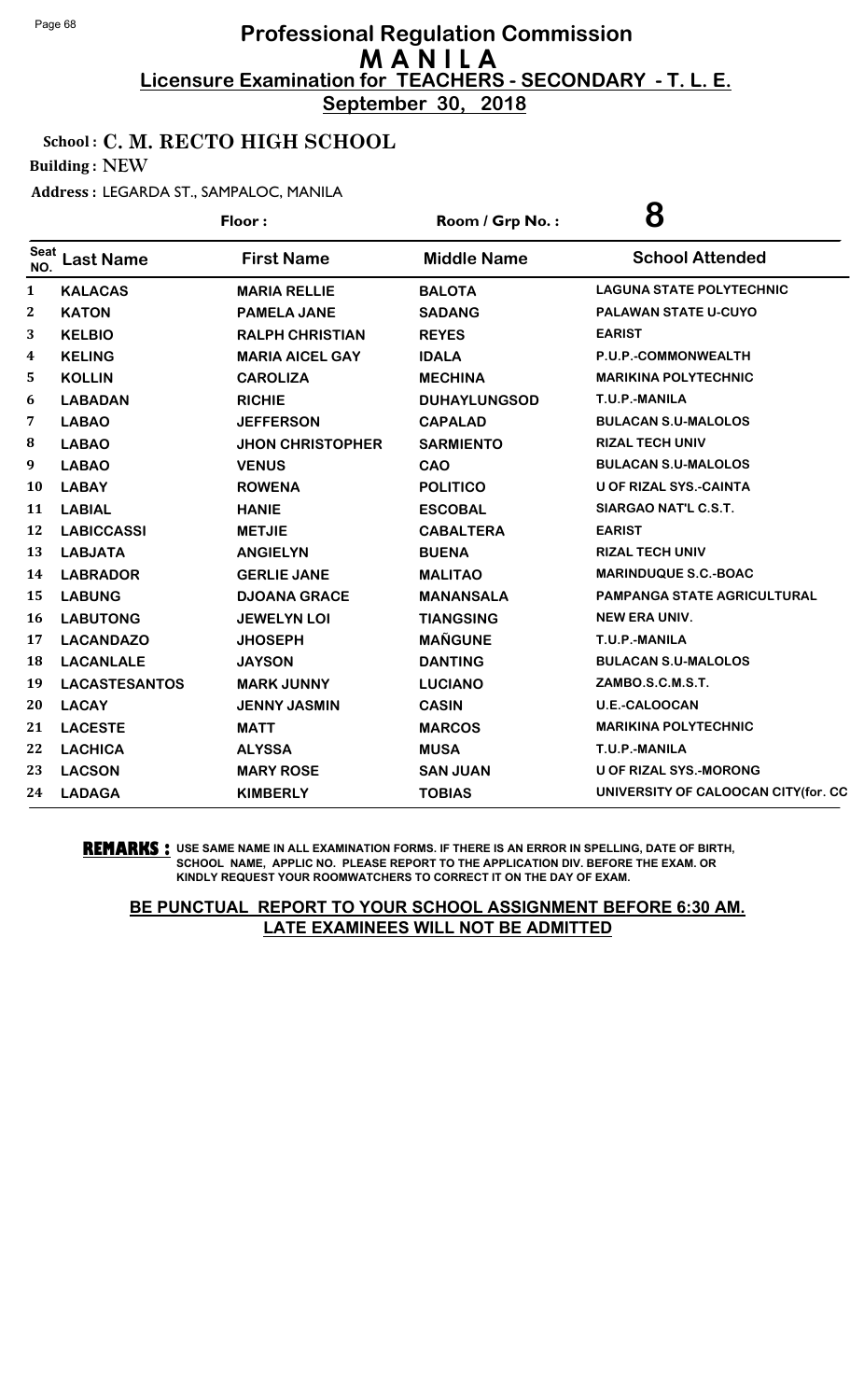**September 30, 2018**

### School : C. M. RECTO HIGH SCHOOL

Building : BACANI

Address : LEGARDA ST., SAMPALOC, MANILA

|                    |                  | Floor:                   | Room / Grp No.:    | ◀                                     |
|--------------------|------------------|--------------------------|--------------------|---------------------------------------|
| <b>Seat</b><br>NO. | <b>Last Name</b> | <b>First Name</b>        | <b>Middle Name</b> | <b>School Attended</b>                |
| 1                  | <b>LADRA</b>     | <b>AMIRAH YHENRY MAE</b> | <b>ODIADA</b>      | <b>CAMARINES S.P.C.-NABUA</b>         |
| $\mathbf{2}$       | <b>LAFUENTE</b>  | <b>PAOLO MIGUEL</b>      | <b>SAMSON</b>      | UNIV.OF STO. TOMAS                    |
| 3                  | <b>LAGAPA</b>    | <b>JENNALYN</b>          | <b>LACAP</b>       | <b>BULACAN S.U-MALOLOS</b>            |
| 4                  | <b>LAGLIVA</b>   | <b>VIVIEN</b>            | <b>HAPIN</b>       | T.U.P.-MANILA                         |
| 5                  | <b>LAGMAN</b>    | <b>GLIEZEL</b>           | <b>BASA</b>        | <b>DON HONORIO VENTURA TECH. S.U.</b> |
| 6                  | <b>LAGOS</b>     | <b>EDLEA LYN</b>         | <b>MAMARIL</b>     | <b>RIZAL TECH UNIV</b>                |
| 7                  | <b>LAGUITAO</b>  | <b>ESTRELLA</b>          | <b>SENADOS</b>     | <b>COTABATO CITY ST.POL</b>           |
| 8                  | <b>LAIT</b>      | <b>DAN MARCO</b>         | <b>PEREA</b>       | <b>U OF RIZAL SYS.-CAINTA</b>         |
| 9                  | <b>LALAC</b>     | <b>AMERINA</b>           | <b>MALASIGAN</b>   | <b>COTABATO CITY ST.POL</b>           |
| <b>10</b>          | <b>LALIC</b>     | <b>PRIYA</b>             | <b>RIVERO</b>      | <b>DON HONORIO VENTURA TECH. S.U.</b> |
| 11                 | <b>LAMOSTE</b>   | <b>JESSICA</b>           | <b>SIGBA</b>       | ZAMBO.S.C.M.S.T.                      |
| 12                 | <b>LAMSEN</b>    | <b>PATRICIA MAE</b>      | <b>GAMBOA</b>      | <b>VALENZUELA C.P.C.</b>              |
| 13                 | <b>LANCANAN</b>  | <b>MELANIE</b>           | <b>RAPSING</b>     | <b>SAMAR STATE UNIV.</b>              |
| 14                 | <b>LANDERO</b>   | <b>WINNIE</b>            | <b>BOMPAT</b>      | <b>COTABATO CITY ST.POL</b>           |
| 15                 | <b>LANDICHO</b>  | <b>ELLEN</b>             | <b>ABANTE</b>      | <b>BATANGAS S.U.-BATANGAS CITY</b>    |
| 16                 | <b>LANDICHO</b>  | <b>EMIL JOHN</b>         | <b>CUDIA</b>       | <b>BULACAN S.U-MALOLOS</b>            |
| 17                 | <b>LANDRITO</b>  | <b>JOHN PAUL</b>         | <b>CARPIO</b>      | <b>BULACAN S.U-BUSTOS</b>             |
| 18                 | <b>LANGBID</b>   | <b>JERIME ANN</b>        | <b>LOCMAYON</b>    | <b>MARIKINA POLYTECHNIC</b>           |
| 19                 | <b>LANON</b>     | <b>CAMELLE</b>           | <b>RACASA</b>      | <b>CAMARINES NORTE S.C.-DAET</b>      |
| 20                 | <b>LANUZO</b>    | <b>RAYMART</b>           | <b>PALENCIA</b>    | T.U.P.-TAGUIG                         |
| 21                 | <b>LAPIG</b>     | <b>MELCHIE</b>           | <b>LOGADA</b>      | <b>BATAAN PENINSULA STATE</b>         |
| 22                 | <b>LAPISBORO</b> | <b>JHON DIAMOND</b>      | <b>FLORES</b>      | <b>U OF RIZAL SYS.-TAYTAY</b>         |
| 23                 | <b>LAPITAN</b>   | <b>LEONORA</b>           | <b>NAPIZA</b>      | <b>LAGUNA STATE POLYTECHNIC</b>       |
| 24                 | <b>LAPUZ</b>     | <b>DAVE RONILLE</b>      | <b>MARTINEZ</b>    | T.U.P.-TAGUIG                         |

#### **REMARKS :** USE SAME NAME IN ALL EXAMINATION FORMS. IF THERE IS AN ERROR IN SPELLING, DATE OF BIRTH, SCHOOL NAME, APPLIC NO. PLEASE REPORT TO THE APPLICATION DIV. BEFORE THE EXAM. OR KINDLY REQUEST YOUR ROOMWATCHERS TO CORRECT IT ON THE DAY OF EXAM.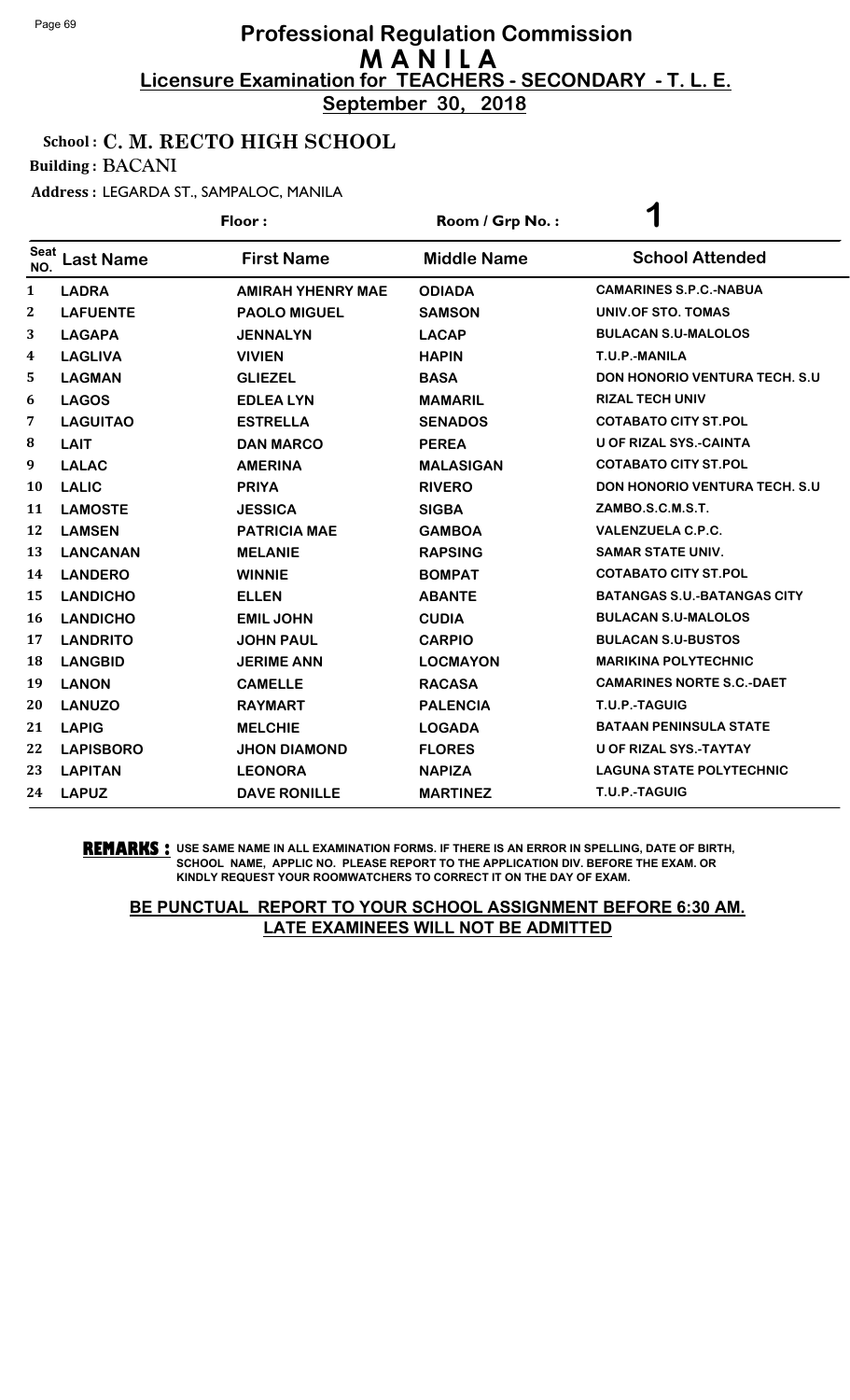**September 30, 2018**

### School : C. M. RECTO HIGH SCHOOL

Building : BACANI

Address : LEGARDA ST., SAMPALOC, MANILA

|                  |                  | Floor:                | Room / Grp No.:    | $\bf{2}$                              |
|------------------|------------------|-----------------------|--------------------|---------------------------------------|
| Seat<br>NO.      | <b>Last Name</b> | <b>First Name</b>     | <b>Middle Name</b> | <b>School Attended</b>                |
| 1                | <b>LARA</b>      | <b>MARGERIE</b>       | <b>PIJO</b>        | <b>VALENZUELA C.P.C.</b>              |
| $\boldsymbol{2}$ | <b>LARDINO</b>   | <b>REYCHEL ANN</b>    | <b>DAGAMI</b>      | T.U.P.-MANILA                         |
| 3                | <b>LAREZA</b>    | <b>JAYSON</b>         | <b>UMALI</b>       | <b>BULACAN S.U-MALOLOS</b>            |
| 4                | <b>LARGADO</b>   | <b>LIZETTE</b>        | <b>MENDOZA</b>     | T.U.P.-CAVITE                         |
| 5                | <b>LARIN</b>     | <b>JOCELEEN</b>       | <b>DUNGCA</b>      | <b>EARIST</b>                         |
| 6                | <b>LARIOZA</b>   | <b>JOHNNY JR</b>      | <b>CARDONA</b>     | <b>BESTLINK COLLEGE OF THE</b>        |
| 7                | <b>LARU-AN</b>   | <b>ANGIE</b>          | <b>TABARANGAO</b>  | PALAWAN C. A. T.                      |
| 8                | <b>LASAP</b>     | <b>JOAN</b>           | <b>DALIPE</b>      | <b>CEBU TECH U-DANAO</b>              |
| 9                | <b>LASAY</b>     | <b>CAMILLE</b>        | <b>PAVINO</b>      | <b>MARIKINA POLYTECHNIC</b>           |
| 10               | <b>LASCANO</b>   | <b>CZAR ANTHONY</b>   | <b>YLDESO</b>      | <b>LAGUNA TECH. INST.</b>             |
| 11               | <b>LASHERAS</b>  | <b>MARYJANE</b>       | <b>VIDAL</b>       | <b>BATANGAS STATE UNIVERSITY -</b>    |
| 12               | <b>LASTROLLO</b> | <b>KRISTINE ANN</b>   | <b>EMMANUEL</b>    | <b>VALENZUELA C.P.C.</b>              |
| 13               | <b>LATAGAN</b>   | <b>JAMES</b>          | <b>ALMOCERA</b>    | D.E.B.E.S.M.A.C.                      |
| 14               | <b>LAURIO</b>    | <b>JANE EDEN</b>      | <b>BARTOLOME</b>   | UNIV.OF STO. TOMAS                    |
| 15               | <b>LAXAMANA</b>  | <b>CAMILLE</b>        | <b>YAYA</b>        | <b>DON HONORIO VENTURA TECH. S.U.</b> |
| 16               | <b>LAXAMANA</b>  | <b>REYMON</b>         | <b>GARCIA</b>      | <b>DON HONORIO VENTURA TECH. S.U.</b> |
| 17               | <b>LAYAGUE</b>   | <b>ALLYZA LAARNIE</b> | <b>SY</b>          | UNIV.OF STO. TOMAS                    |
| 18               | <b>LAYCO</b>     | <b>DAISY</b>          | <b>ORDOÑO</b>      | DMMMSU-S.FERNANDO                     |
| 19               | <b>LAYUGAN</b>   | <b>HAYLEE</b>         | <b>WACAL</b>       | <b>ABRA S.I.S.T.-BANGUED</b>          |
| 20               | <b>LAZADO</b>    | <b>MARK ANTHONY</b>   | <b>DELFIN</b>      | <b>CAMARINES NORTE S.C.-DAET</b>      |
| 21               | <b>LAZARO</b>    | <b>JAYSON</b>         | <b>GALERO</b>      | F.F. HALILI NATL. AGRI. SCH.          |
| 22               | <b>LAZARO</b>    | <b>RAMON</b>          | <b>MAGBITANG</b>   | <b>BULACAN S.U-MALOLOS</b>            |
| 23               | <b>LAZARO</b>    | <b>RONALDO JR</b>     | <b>TOLOSA</b>      | <b>VALENZUELA C.P.C.</b>              |
| 24               | <b>LAZO</b>      | <b>CARREN JOY</b>     | <b>PALER</b>       | T.U.P.-MANILA                         |

**REMARKS :** USE SAME NAME IN ALL EXAMINATION FORMS. IF THERE IS AN ERROR IN SPELLING, DATE OF BIRTH, SCHOOL NAME, APPLIC NO. PLEASE REPORT TO THE APPLICATION DIV. BEFORE THE EXAM. OR KINDLY REQUEST YOUR ROOMWATCHERS TO CORRECT IT ON THE DAY OF EXAM.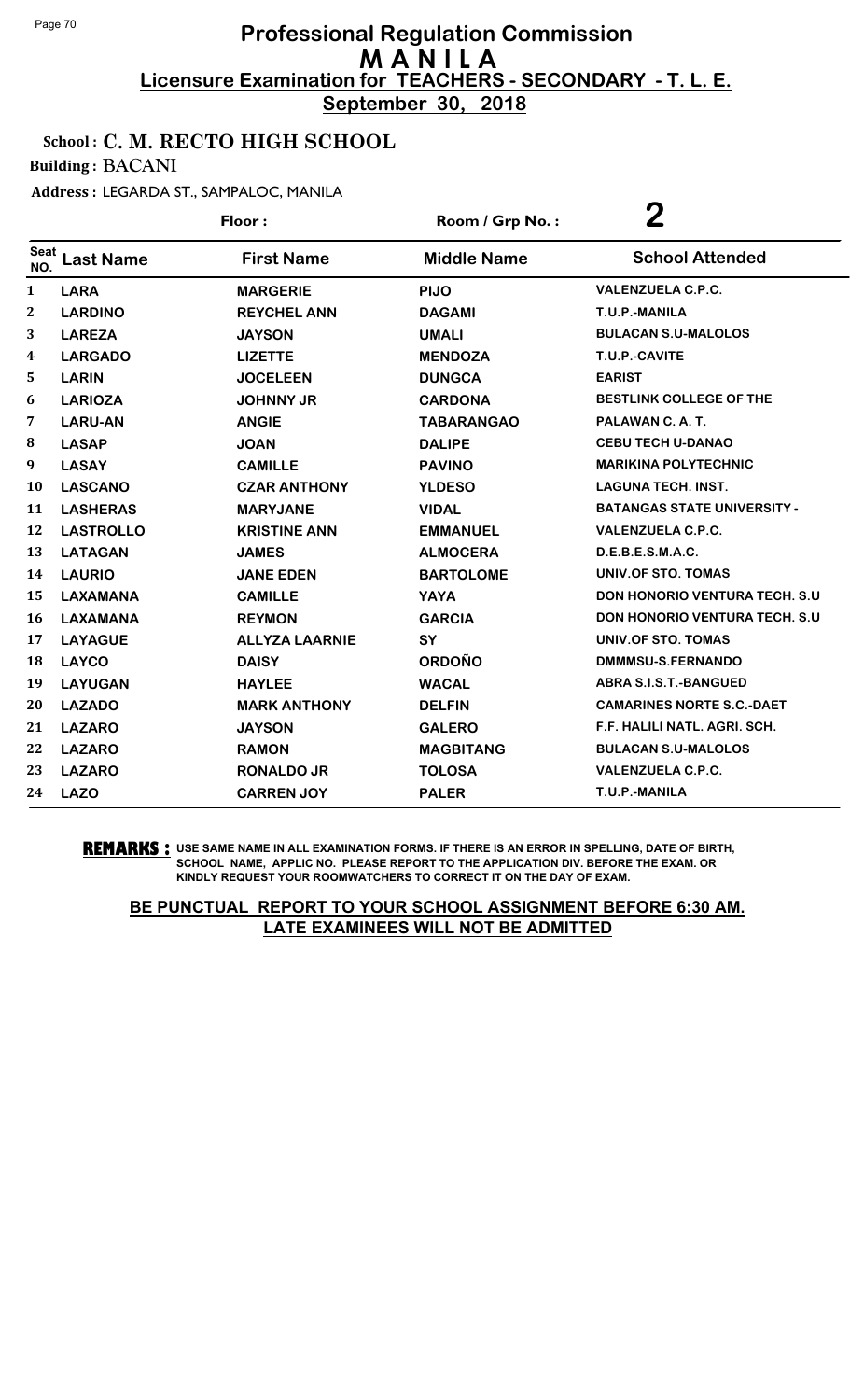**September 30, 2018**

### School : C. M. RECTO HIGH SCHOOL

Building : BACANI

Address : LEGARDA ST., SAMPALOC, MANILA

|              |                   | Floor:                 | Room / Grp No.:    | 3                                     |
|--------------|-------------------|------------------------|--------------------|---------------------------------------|
| Seat<br>NO.  | <b>Last Name</b>  | <b>First Name</b>      | <b>Middle Name</b> | <b>School Attended</b>                |
| 1            | <b>LEBECO</b>     | <b>REMALYN</b>         | <b>ESPIÑA</b>      | <b>U.E.P.-CATARMAN</b>                |
| $\mathbf{2}$ | <b>LEGARSE</b>    | <b>EDERLYN</b>         | <b>IRINCO</b>      | <b>U.E.P.-CATUBIG</b>                 |
| 3            | <b>LEGASPI</b>    | <b>CHRISTINE MAY</b>   | <b>MAGTIBAY</b>    | SO.LUZON S.U.-LUCENA DTLC             |
| 4            | <b>LEGASPI</b>    | <b>ERLINDA</b>         | <b>AGUILAR</b>     | T.U.P.-MANILA                         |
| 5            | <b>LEGO</b>       | <b>MARIA CRISTHENE</b> | <b>DELA CRUZ</b>   | N.E.U.S.T-CABANATUAN CITY             |
| 6            | <b>LEGSON</b>     | <b>CLAREESE</b>        | <b>SOLIS</b>       | <b>MARIKINA POLYTECHNIC</b>           |
| 7            | <b>LEMENTILLO</b> | <b>DONALD KURT</b>     | <b>OYOG</b>        | <b>M.S.U.-MSAT</b>                    |
| 8            | <b>LEONES</b>     | <b>ELLA MAE</b>        | <b>DELA CRUZ</b>   | <b>BULACAN S.U-MALOLOS</b>            |
| 9            | <b>LEOSALA</b>    | <b>MARK LOUIE</b>      | <b>TRIÑANES</b>    | <b>MARIKINA POLYTECHNIC</b>           |
| 10           | <b>LERIO</b>      | <b>MARICEL</b>         | <b>LAZARTE</b>     | CENTRAL BICOL S.U. A. (for. CSSAC)-   |
| 11           | <b>LERO</b>       | <b>KRIZZA DWENN</b>    | <b>CATACUTAN</b>   | <b>DON HONORIO VENTURA TECH. S.U.</b> |
| 12           | <b>LERONA</b>     | <b>ANNA MARIEL</b>     | <b>SANTOS</b>      | P.U.P.-STA. MESA                      |
| 13           | <b>LIANGCO</b>    | <b>KISNEY</b>          | <b>MAGTOTO</b>     | <b>DON HONORIO VENTURA TECH. S.U.</b> |
| 14           | <b>LICANDA</b>    | <b>DAHNA</b>           | <b>SULAPAS</b>     | SO.PHIL.A.B.M.A.S.T.-DIGOS            |
| 15           | <b>LICO</b>       | <b>CARL NICHOLE</b>    | <b>VICTORINO</b>   | T.U.P.-MANILA                         |
| 16           | <b>LIGUIT</b>     | <b>JAKE JERALD</b>     | <b>NITORAL</b>     | <b>MARINDUQUE S.C.-BOAC</b>           |
| 17           | <b>LILO-AN</b>    | <b>FELDA</b>           | <b>CONDINO</b>     | <b>MARIKINA POLYTECHNIC</b>           |
| 18           | <b>LIM</b>        | <b>SHARMAINE ROSE</b>  | <b>CALMA</b>       | <b>MARIKINA POLYTECHNIC</b>           |
| 19           | <b>LIM</b>        | <b>WILSON</b>          | <b>OLA</b>         | UNIVERSITY OF CALOOCAN CITY(for. CC   |
| 20           | LIM-IT            | <b>BABYCEL</b>         | <b>CURIOSO</b>     | <b>SAMAR STATE UNIV.</b>              |
| 21           | <b>LIMBO</b>      | <b>DANICA</b>          | <b>SANSOLIS</b>    | T.U.P.-CAVITE                         |
| 22           | <b>LIMIN</b>      | <b>ROCHELLE</b>        | <b>PANTIG</b>      | DON HONORIO VENTURA TECH. S.U         |
| 23           | <b>LINA</b>       | <b>JESSA</b>           | <b>GANDALLA</b>    | <b>CEBU TECH U-DAANBANTAYAN</b>       |
| 24           | <b>LINATOC</b>    | <b>GENEVA</b>          | <b>RAMOS</b>       | <b>RIZAL TECH UNIV</b>                |

**REMARKS :** USE SAME NAME IN ALL EXAMINATION FORMS. IF THERE IS AN ERROR IN SPELLING, DATE OF BIRTH, SCHOOL NAME, APPLIC NO. PLEASE REPORT TO THE APPLICATION DIV. BEFORE THE EXAM. OR KINDLY REQUEST YOUR ROOMWATCHERS TO CORRECT IT ON THE DAY OF EXAM.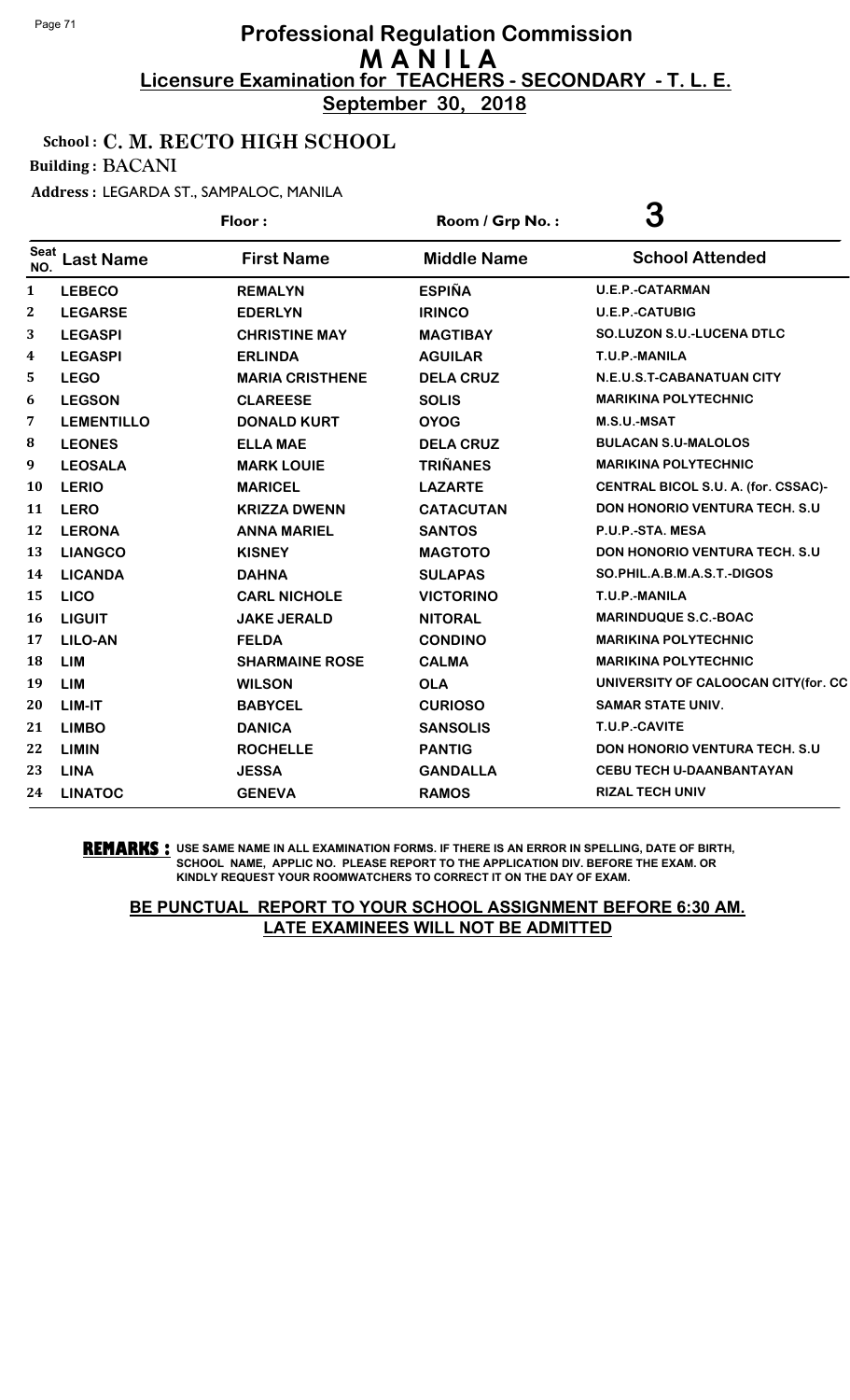**September 30, 2018**

### School : C. M. RECTO HIGH SCHOOL

Building : BACANI

Address : LEGARDA ST., SAMPALOC, MANILA

|                    |                     | Floor:                   | Room / Grp No.:    | 4                                       |
|--------------------|---------------------|--------------------------|--------------------|-----------------------------------------|
| <b>Seat</b><br>NO. | <b>Last Name</b>    | <b>First Name</b>        | <b>Middle Name</b> | <b>School Attended</b>                  |
| $\mathbf{1}$       | <b>LINCALLO</b>     | <b>ANGELICA</b>          | <b>INOCENCIO</b>   | MINSCAT-BONGABONG(for.BCF)              |
| $\mathbf{2}$       | <b>LINGAOLINGAO</b> | <b>JOANA MARIE</b>       | <b>VILLADOLID</b>  | <b>M.S.U.-IIT-ILIGAN CITY</b>           |
| 3                  | <b>LINTAG</b>       | <b>MARIAH FRANCHESKA</b> | <b>AMANTE</b>      | T.U.P.-CAVITE                           |
| 4                  | <b>LIPA</b>         | <b>LOBELYN</b>           | <b>LUSTE</b>       | <b>EARIST</b>                           |
| 5                  | <b>LIRIO</b>        | <b>EDWIN</b>             | <b>APRESTO</b>     | <b>U OF RIZAL SYS.-MORONG</b>           |
| 6                  | <b>LISCANO</b>      | <b>SILVERIO</b>          | <b>DELARMENTE</b>  | <b>SURIGAO S.C.T.</b>                   |
| 7                  | <b>LISING</b>       | <b>DANILO JR</b>         | <b>CUNANAN</b>     | <b>DON HONORIO VENTURA TECH. S.U.</b>   |
| 8                  | <b>LISTONES</b>     | <b>BABY JANE</b>         | <b>DELA CRUZ</b>   | P.U.P.-STA. MESA                        |
| 9                  | <b>LIWANAG</b>      | <b>ALDREEN</b>           | <b>MENDIOLA</b>    | P.U.P.-COMMONWEALTH                     |
| 10                 | <b>LIWANAG</b>      | <b>DIANE</b>             | N/A                | CITY COLLEGE OF ANGELES - ANGELES       |
| 11                 | <b>LIWANAG</b>      | <b>MYLIN</b>             | <b>EVANGELISTA</b> | DON HONORIO VENTURA TECH. S.U           |
| 12                 | <b>LIWANAG</b>      | <b>PRESCY MAY</b>        | <b>MEULLO</b>      | T.U.P.-MANILA                           |
| 13                 | <b>LIZARONDO</b>    | <b>JHAN MAE</b>          | <b>MENDOZA</b>     | <b>BULACAN S.U-MALOLOS</b>              |
| 14                 | <b>LLAMADO</b>      | <b>ROSITA</b>            | <b>TAGUINOD</b>    | <b>ISABELA S.U.-ANGADANAN</b>           |
| 15                 | <b>LLAMASARES</b>   | <b>MARY ROSE</b>         | <b>NOVEDA</b>      | <b>NORTHWEST SAMAR STATE U-SN</b>       |
| 16                 | <b>LLAMELO</b>      | <b>MARK WYNDAME</b>      | <b>DORONIO</b>     | <b>CAGAYAN STATE UNIV.-SANCHEZ MIRA</b> |
| 17                 | <b>LLANES</b>       | <b>JAYZEL</b>            | <b>VIRREY</b>      | <b>LAGUNA SPU-SINILOAN</b>              |
| 18                 | <b>LLANETA</b>      | <b>CARLOTA</b>           |                    | <b>EARIST</b>                           |
| 19                 | <b>LLANILLO</b>     | <b>JHENICKA BEATRIZ</b>  | <b>CAHILIG</b>     | <b>PAMPANGA STATE AGRICULTURAL</b>      |
| 20                 | <b>LLENA</b>        | <b>EMILSON</b>           | <b>SUAN</b>        | <b>VALENZUELA C.P.C.</b>                |
| 21                 | <b>LLEVA</b>        | <b>ANTONETTE</b>         | <b>LACSINA</b>     | <b>PAMPANGA STATE AGRICULTURAL</b>      |
| 22                 | <b>LLIDO</b>        | <b>EMELIA</b>            | <b>CAS</b>         | T.U.P.-MANILA                           |
| 23                 | <b>LLOSALA</b>      | <b>CHRISTIAN MARK</b>    | <b>DEHITA</b>      | P.U.P.-STA. MESA                        |
| 24                 | <b>LLOVIDO</b>      | <b>ANTONIO JR</b>        | <b>BERLAN</b>      | <b>CAGAYAN STATE UNIV.-PIAT</b>         |

**REMARKS :** USE SAME NAME IN ALL EXAMINATION FORMS. IF THERE IS AN ERROR IN SPELLING, DATE OF BIRTH, SCHOOL NAME, APPLIC NO. PLEASE REPORT TO THE APPLICATION DIV. BEFORE THE EXAM. OR KINDLY REQUEST YOUR ROOMWATCHERS TO CORRECT IT ON THE DAY OF EXAM.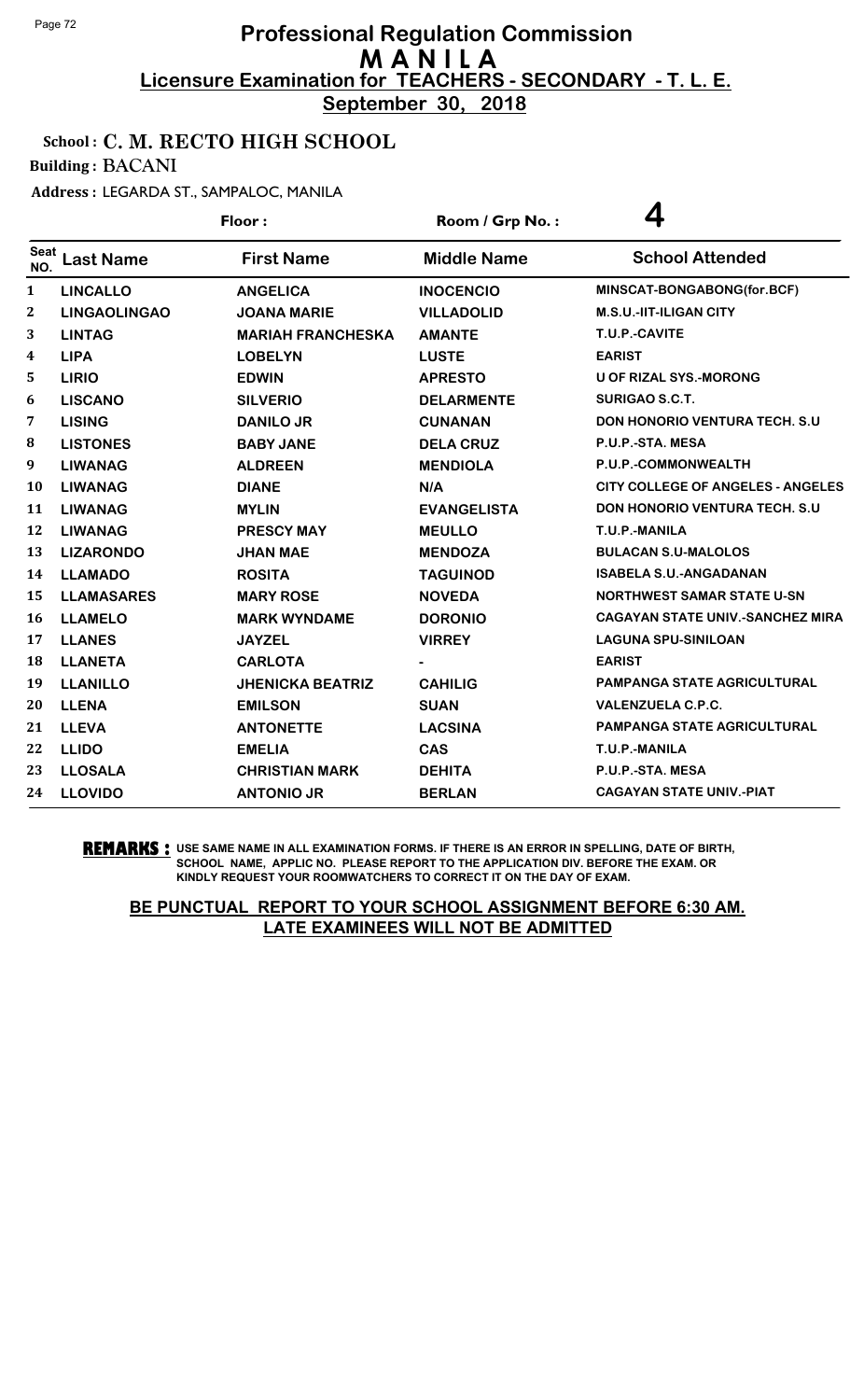**September 30, 2018**

### School : C. M. RECTO HIGH SCHOOL

Building : MAIN

#### Address : LEGARDA ST., SAMPALOC, MANILA

|              |                  | Floor:                | Room / Grp No.:    | $\blacktriangleleft$               |
|--------------|------------------|-----------------------|--------------------|------------------------------------|
| Seat<br>NO.  | <b>Last Name</b> | <b>First Name</b>     | <b>Middle Name</b> | <b>School Attended</b>             |
| $\mathbf{1}$ | LO               | <b>JENNIFER</b>       | <b>SOLVER</b>      | <b>CAMARINES NORTE S.C.-DAET</b>   |
| $\mathbf{2}$ | <b>LOBATON</b>   | <b>ERLINDA</b>        | <b>ABAYA</b>       | <b>BATANGAS S.U.-BATANGAS CITY</b> |
| 3            | <b>LOBENARIA</b> | <b>NIELBERT</b>       | <b>GOCO</b>        | <b>U.E.P.-CATARMAN</b>             |
| 4            | <b>LOBIN</b>     | <b>JHON RIC PAUL</b>  | <b>MOTITA</b>      | <b>MARIKINA POLYTECHNIC</b>        |
| 5            | <b>LOBO</b>      | <b>CARMINA</b>        | <b>MALLARI</b>     | P.N.U.-MANILA                      |
| 6            | <b>LOGATIMAN</b> | <b>SHEENA MAY</b>     | <b>BERONILLA</b>   | <b>VALENZUELA C.P.C.</b>           |
| 7            | <b>LOLO</b>      | <b>SALVACION</b>      | <b>LORETO</b>      | T.U.P.-CAVITE                      |
| 8            | <b>LOLONG</b>    | <b>GENEVIVE MEE</b>   | <b>JUNGCO</b>      | P.U.P.-COMMONWEALTH                |
| 9            | <b>LOMBOY</b>    | <b>EDRALYN</b>        | <b>MARIANO</b>     | P.U.P.-STA. MESA                   |
| 10           | <b>LONGAYAN</b>  | <b>MARICRIS AMOR</b>  | <b>ZULUETA</b>     | <b>I.B.CALINGASAN MEM.</b>         |
| 11           | <b>LONTOC</b>    | <b>HENRIELENE</b>     | <b>OLETE</b>       | P.U.P.-COMMONWEALTH                |
| 12           | <b>LOPEZ</b>     | <b>APRIL JEAN</b>     | <b>TRIPOLI</b>     | <b>BESTLINK COLLEGE OF THE</b>     |
| 13           | <b>LOPEZ</b>     | <b>FLORANTE</b>       | <b>PACIFICAR</b>   | <b>BULACAN S.U-MALOLOS</b>         |
| 14           | <b>LOPEZ</b>     | <b>JESSA REINA</b>    | <b>DE SAGUN</b>    | P.U.P.-STA. MESA                   |
| 15           | <b>LOPEZ</b>     | <b>MA. MERCEDES</b>   | <b>PEREZ</b>       | <b>BATANGAS STATE UNIVERSITY -</b> |
| 16           | <b>LOPEZ</b>     | <b>MARIA CRISTINA</b> | <b>PABILLO</b>     | T.U.P.-MANILA                      |
| 17           | <b>LOPEZ</b>     | <b>RALPH ADRIAN</b>   | <b>VILLANDA</b>    | T.U.P.-MANILA                      |
| 18           | <b>LOPEZ</b>     | <b>RAYCO</b>          | <b>OLLER</b>       | <b>RIZAL TECH UNIV</b>             |
| 19           | <b>LOPEZ</b>     | <b>ROSEMARIE</b>      | <b>GUTIERREZ</b>   | <b>BULACAN S.U-MALOLOS</b>         |
| 20           | <b>LOPEZ</b>     | <b>TRISHA</b>         | <b>BEDOYA</b>      | <b>MARYHILL ACA.</b>               |
| 21           | <b>LOQUIAS</b>   | <b>NELDA</b>          | <b>TIMARIO</b>     | SO.LEYTE S.U.-SOGOD                |
| 22           | <b>LORENZANA</b> | <b>JAY ANDREW</b>     | <b>TUBIO</b>       | T.U.P.-MANILA                      |
| 23           | <b>LORENZO</b>   | <b>JOBBELLE</b>       | <b>YUTUC</b>       | <b>BULACAN S.U-MALOLOS</b>         |
| 24           | <b>LORENZO</b>   | <b>RACQUEL</b>        | <b>SUNGA</b>       | P.U.P.-BATAAN                      |

**REMARKS :** USE SAME NAME IN ALL EXAMINATION FORMS. IF THERE IS AN ERROR IN SPELLING, DATE OF BIRTH, SCHOOL NAME, APPLIC NO. PLEASE REPORT TO THE APPLICATION DIV. BEFORE THE EXAM. OR KINDLY REQUEST YOUR ROOMWATCHERS TO CORRECT IT ON THE DAY OF EXAM.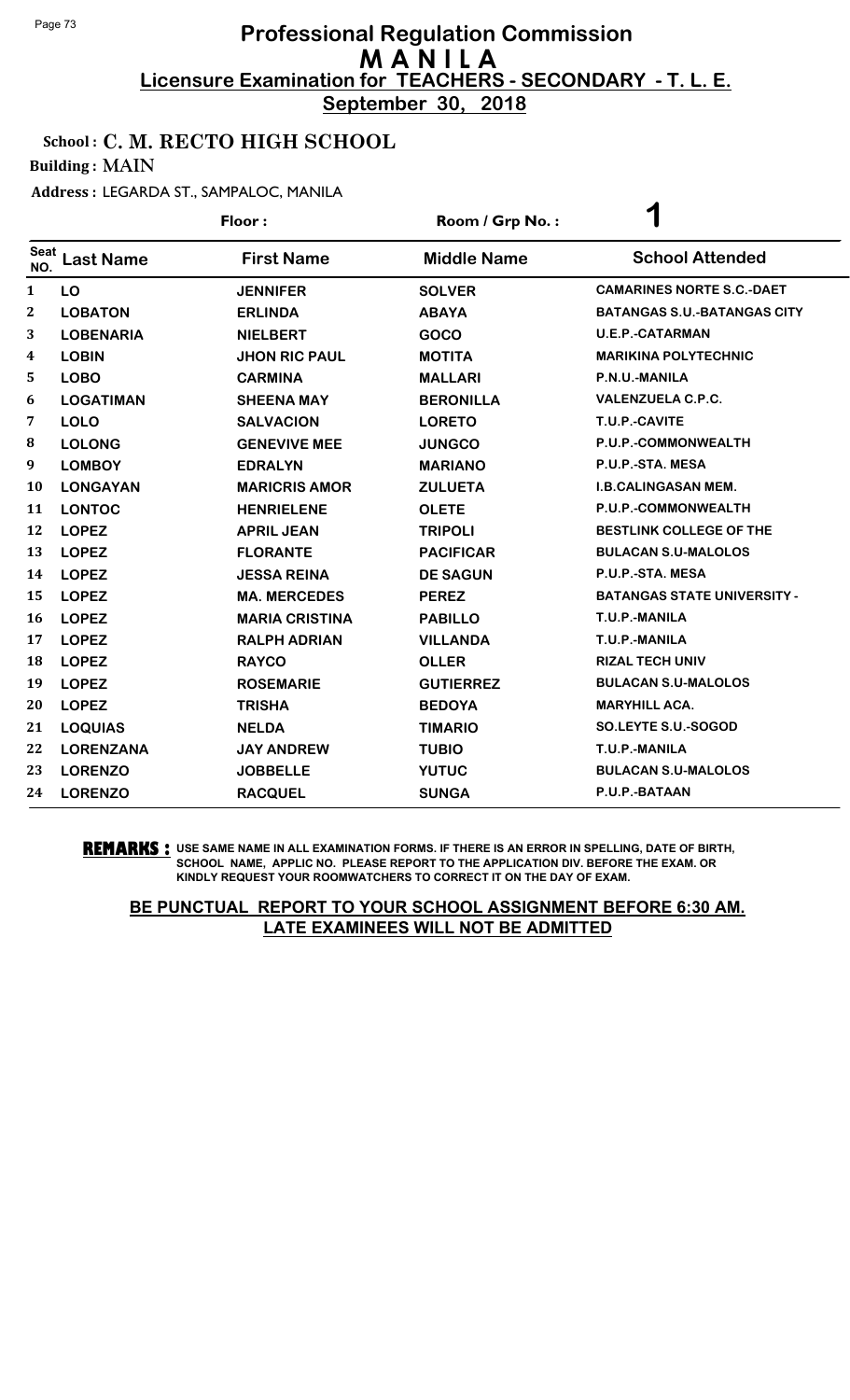**September 30, 2018**

### School : C. M. RECTO HIGH SCHOOL

Building : MAIN

Address : LEGARDA ST., SAMPALOC, MANILA

|                         |                  | Floor:                     | Room / Grp No.:    | 2                                    |
|-------------------------|------------------|----------------------------|--------------------|--------------------------------------|
| <b>Seat</b><br>NO.      | <b>Last Name</b> | <b>First Name</b>          | <b>Middle Name</b> | <b>School Attended</b>               |
| $\mathbf{1}$            | <b>LORENZO</b>   | <b>TRICIA JEMIMAH</b>      | <b>BARTOLOME</b>   | T.U.P.-MANILA                        |
| $\boldsymbol{2}$        | <b>LORILLA</b>   | <b>ANGELO</b>              | <b>CAPUS</b>       | T.U.P.-CAVITE                        |
| 3                       | <b>LOSANDE</b>   | <b>MARIA VICTORIA</b>      | <b>OCTA</b>        | P.U.P.-STA. MESA                     |
| $\overline{\mathbf{4}}$ | <b>LOZADA</b>    | <b>DALLA</b>               | <b>SAN JOSE</b>    | <b>U OF RIZAL SYS.-MORONG</b>        |
| 5                       | <b>LUALHATI</b>  | <b>MA. LOURDES ARCELYN</b> | <b>RASONABLE</b>   | P.U.P.-STA. MESA                     |
| 6                       | <b>LUAT</b>      | <b>FEAH NICOLE</b>         | <b>LOBATON</b>     | <b>UNIV.OF STO. TOMAS</b>            |
| 7                       | <b>LUAT</b>      | <b>RICHIE</b>              | <b>MAÑALAC</b>     | <b>DON HONORIO VENTURA TECH. S.U</b> |
| 8                       | <b>LUBRIN</b>    | <b>LINA</b>                | <b>PALMEDA</b>     | T.U.P.-MANILA                        |
| 9                       | <b>LUCAS</b>     | <b>LILIAN</b>              | <b>FORTU</b>       | ROMBLON STATE UNIV.(FOR ROMBLON      |
| 10                      | <b>LUCAS</b>     | <b>RUTH</b>                | <b>TORRES</b>      | <b>BULACAN S.U-MALOLOS</b>           |
| 11                      | <b>LUCAÑAS</b>   | <b>VILMA</b>               | <b>URBIZTONDO</b>  | <b>ILOCOS SUR POLY.SC-STA. MARIA</b> |
| 12                      | <b>LUCE</b>      | <b>JUANITO JR</b>          | <b>OLVEDA</b>      | <b>MARIKINA POLYTECHNIC</b>          |
| 13                      | <b>LUCENIO</b>   | <b>ROSEAN</b>              | <b>BONEO</b>       | <b>VALENZUELA C.P.C.</b>             |
| 14                      | <b>LUCERO</b>    | <b>JAZEN</b>               | <b>MAGSINO</b>     | <b>MARIKINA POLYTECHNIC</b>          |
| 15                      | <b>LUDIVICO</b>  | <b>JOSEPH</b>              | <b>MANUEL</b>      | <b>COLEGIO DE PORTA VAGA - IMUS,</b> |
| 16                      | <b>LUENGAS</b>   | <b>JAY BEE</b>             | <b>TOLANG</b>      | T.U.P.-MANILA                        |
| 17                      | LUIS             | <b>CHRISTINE FAYE</b>      | <b>CARANGUIAN</b>  | T.U.P.-MANILA                        |
| 18                      | <b>LUISTRO</b>   | <b>JESSA</b>               | <b>ROSARIA</b>     | <b>RIZAL TECH UNIV</b>               |
| 19                      | <b>LUMANOG</b>   | <b>ROLLY BERNARD</b>       | <b>GADAYAN</b>     | <b>U OF ANTIQUE-SIBALOM</b>          |
| 20                      | <b>LUMBAO</b>    | <b>JULIUS</b>              | <b>FULLANTE</b>    | <b>U OF RIZAL SYS.-MORONG</b>        |
| 21                      | <b>LUMBRE</b>    | <b>ANGELICA</b>            | <b>SAMILLANO</b>   | <b>U OF RIZAL SYS.-CAINTA</b>        |
| 22                      | <b>LUNA</b>      | <b>JESSICA</b>             | <b>YERMO</b>       | <b>RIZAL TECH UNIV</b>               |
| 23                      | <b>LUNA</b>      | <b>JORIS</b>               | <b>CALANOG</b>     | <b>CAVITE S.U.-INDANG</b>            |
| 24                      | <b>LUNA</b>      | <b>MARY</b>                | <b>GREGORIO</b>    | <b>VALENZUELA C.P.C.</b>             |

**REMARKS :** USE SAME NAME IN ALL EXAMINATION FORMS. IF THERE IS AN ERROR IN SPELLING, DATE OF BIRTH, SCHOOL NAME, APPLIC NO. PLEASE REPORT TO THE APPLICATION DIV. BEFORE THE EXAM. OR KINDLY REQUEST YOUR ROOMWATCHERS TO CORRECT IT ON THE DAY OF EXAM.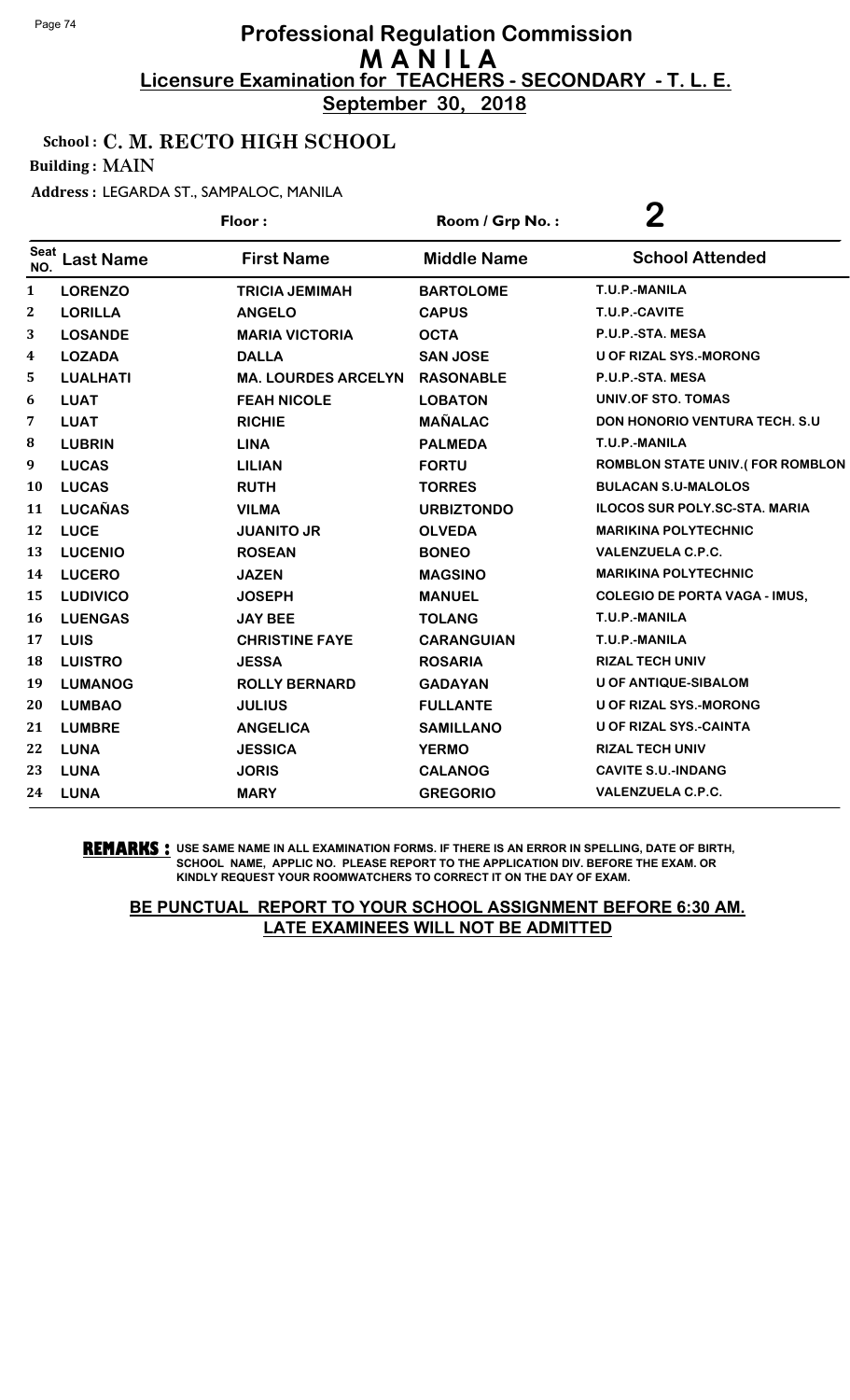**September 30, 2018**

### School : C. M. RECTO HIGH SCHOOL

Building : MAIN

#### Address : LEGARDA ST., SAMPALOC, MANILA

| Floor:             |                    | Room / Grp No.:       | 3                  |                                            |
|--------------------|--------------------|-----------------------|--------------------|--------------------------------------------|
| <b>Seat</b><br>NO. | <b>Last Name</b>   | <b>First Name</b>     | <b>Middle Name</b> | <b>School Attended</b>                     |
| 1                  | <b>LUNZAGA</b>     | <b>ANNA MARIE</b>     | <b>BONALOS</b>     | <b>EVSU-ORMOC CAMPUS</b>                   |
| $\boldsymbol{2}$   | <b>LUPANGO</b>     | <b>FRANK EVAN</b>     | <b>ADZUARA</b>     | T.U.P.-MANILA                              |
| 3                  | <b>LURICA</b>      | <b>JOESANREY</b>      | <b>CORPIN</b>      | <b>NAVAL S.U.-NAVAL</b>                    |
| 4                  | <b>LUTO</b>        | <b>ANA</b>            | <b>SAGUID</b>      | <b>MARINDUQUE S.C.-BOAC</b>                |
| 5                  | <b>MABALE</b>      | <b>ANGEL TONI MAE</b> | <b>REYES</b>       | P.U.P.-STA. MESA                           |
| 6                  | <b>MABASA</b>      | <b>ROSELLE</b>        | <b>ROTONI</b>      | T.U.P.-MANILA                              |
| 7                  | <b>MABBORANG</b>   | <b>EDNA</b>           | <b>TEJANO</b>      | <b>BESTLINK COLLEGE OF THE</b>             |
| 8                  | <b>MABINIS</b>     | <b>HELEN GRACE</b>    | <b>BALILA</b>      | P.U.P.-STA. MESA                           |
| 9                  | <b>MABUNGA</b>     | <b>RAZZELLE</b>       | <b>DE LA RAMA</b>  | <b>U OF RIZAL SYS.-MORONG</b>              |
| 10                 | <b>MACA-AMBAC</b>  | <b>ANGELIE</b>        | <b>ROJO</b>        | <b>J.H.CERILLES S.C.-C.M.S ENERIO CAT-</b> |
| 11                 | <b>MACA-AMBAC</b>  | <b>ROGER JR</b>       | <b>DIAZEN</b>      | <b>J.H.CERILLES S.C.-C.M.S ENERIO CAT-</b> |
| 12                 | <b>MACABABAT</b>   | <b>SANNY ANN</b>      | <b>ZAPORTIZA</b>   | <b>MARIKINA POLYTECHNIC</b>                |
| 13                 | <b>MACABANTING</b> | <b>AIRA</b>           | <b>BANTUAS</b>     | <b>MARAWI CAPITOL FDTN.COLL.</b>           |
| 14                 | <b>MACABENTA</b>   | <b>BRENDALYN</b>      | <b>TUBOG</b>       | T.U.P.-CAVITE                              |
| 15                 | <b>MACABUHAY</b>   | <b>JUAN PAOLO</b>     |                    | <b>MARIKINA POLYTECHNIC</b>                |
| 16                 | <b>MACADAT</b>     | <b>RICKY</b>          | <b>SANTISIMA</b>   | D.E.B.E.S.M.A.C.                           |
| 17                 | <b>MACAHUSAY</b>   | <b>ALFRED</b>         | <b>HERMOSO</b>     | UNIVERSITY OF CALOOCAN CITY(for. CC        |
| 18                 | <b>MACALALAD</b>   | <b>MAY</b>            | <b>ELIZARDE</b>    | <b>BATAAN PENINSULA STATE</b>              |
| 19                 | <b>MACALINDONG</b> | <b>JUN-JUN</b>        | <b>LOPEZ</b>       | <b>BATANGAS STATE UNIVERSITY -</b>         |
| 20                 | <b>MACALTAO</b>    | <b>RELYN</b>          | <b>BESONIA</b>     | PALAWAN STATE U-CUYO                       |
| 21                 | <b>MACAM</b>       | <b>MAGNOLIA</b>       | <b>EBRON</b>       | P.U.P.-STA. MESA                           |
| 22                 | <b>MACANDOG</b>    | <b>ALVIN</b>          | <b>MANJARES</b>    | T.U.P.-MANILA                              |
| 23                 | <b>MACARAEG</b>    | <b>JOEL</b>           | <b>NUñEZ</b>       | <b>BICOL UNIV.-DARAGA</b>                  |
| 24                 | <b>MACARAEG</b>    | <b>NORA</b>           | <b>DUPRA</b>       | N.E.U.S.T-CABANATUAN CITY                  |

**REMARKS :** USE SAME NAME IN ALL EXAMINATION FORMS. IF THERE IS AN ERROR IN SPELLING, DATE OF BIRTH, SCHOOL NAME, APPLIC NO. PLEASE REPORT TO THE APPLICATION DIV. BEFORE THE EXAM. OR KINDLY REQUEST YOUR ROOMWATCHERS TO CORRECT IT ON THE DAY OF EXAM.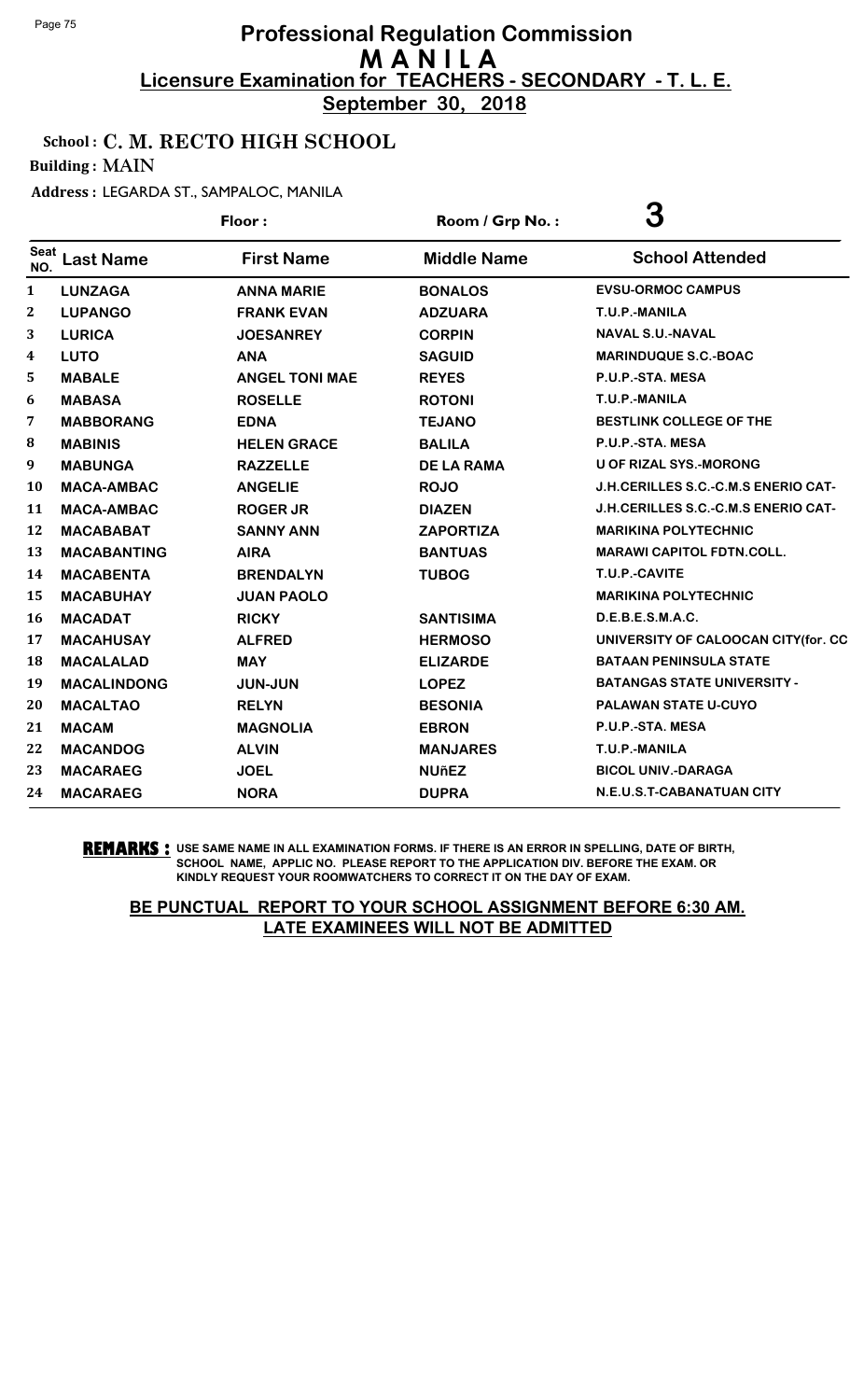**September 30, 2018**

### School : C. M. RECTO HIGH SCHOOL

Building : MAIN

#### Address : LEGARDA ST., SAMPALOC, MANILA

|                    |                   | Floor:                 | Room / Grp No.:    | 4                                       |
|--------------------|-------------------|------------------------|--------------------|-----------------------------------------|
| <b>Seat</b><br>NO. | <b>Last Name</b>  | <b>First Name</b>      | <b>Middle Name</b> | <b>School Attended</b>                  |
| $\mathbf{1}$       | <b>MACARIO</b>    | <b>MARIBETH</b>        | <b>GATCHALIAN</b>  | <b>BULACAN S.U-MALOLOS</b>              |
| $\boldsymbol{2}$   | <b>MACARULAY</b>  | <b>MELLANIE</b>        | <b>ANDALLO</b>     | <b>U OF RIZAL SYS.-MORONG</b>           |
| 3                  | <b>MACASINAG</b>  | <b>JESSICA</b>         | <b>OBISPO</b>      | T.U.P.-MANILA                           |
| 4                  | <b>MACASPAC</b>   | <b>LEA</b>             | <b>PINEDA</b>      | <b>DON HONORIO VENTURA TECH. S.U.</b>   |
| 5                  | <b>MACATANGAY</b> | <b>JOCELYN</b>         | <b>GONZALES</b>    | ADVENTIST UNIV OF THE PHIL.             |
| 6                  | <b>MACATIGBAC</b> | <b>LIBERTY ROSE</b>    | <b>DELA CRUZ</b>   | <b>BATANGAS STATE UNIVERSITY -</b>      |
| 7                  | <b>MACATISBES</b> | <b>RACHEL GRACE</b>    | <b>CORTES</b>      | <b>EARIST</b>                           |
| ${\bf 8}$          | <b>MACAWILE</b>   | <b>JOSEPH</b>          | <b>ARCOLES</b>     | <b>EASTERN SAMAR STATE U - SALCEDO</b>  |
| 9                  | <b>MACAWILE</b>   | <b>MARY JOY</b>        | <b>LACDAO</b>      | <b>EARIST</b>                           |
| 10                 | <b>MACAYAON</b>   | <b>JEANIZZA SHAIRA</b> | <b>REVILLA</b>     | <b>MARINDUQUE S.C.-BOAC</b>             |
| 11                 | <b>MACHON</b>     | <b>JONATHAN</b>        | <b>ROLLON</b>      | <b>ROMBLON STATE UNIV.-(FOR ROMBLON</b> |
| 12                 | <b>MACLANG</b>    | <b>PHOEBE</b>          | <b>MACARAEG</b>    | <b>BULACAN S.U-MALOLOS</b>              |
| 13                 | <b>MACUTAY</b>    | <b>ARNOLD</b>          | <b>BILOG</b>       | <b>ISABELA S.U.-ILAGAN</b>              |
| 14                 | <b>MACUTO</b>     | <b>LINO</b>            | <b>GETALLA</b>     | SO.LEYTE S.U.-SOGOD                     |
| 15                 | <b>MADALI</b>     | <b>JANE</b>            | <b>MAGRAMO</b>     | <b>EARIST</b>                           |
| 16                 | <b>MADID</b>      | <b>SARIPAH</b>         | <b>RODA</b>        | <b>M.S.U.-MARAWICITY</b>                |
| 17                 | <b>MADRIDANO</b>  | <b>RITCHELL</b>        | <b>LACUESTA</b>    | <b>EARIST</b>                           |
| 18                 | <b>MADRIÑAN</b>   | <b>MICHELLE</b>        | <b>MORENTE</b>     | U OF RIZAL SYS.-TAYTAY                  |
| 19                 | <b>MADRONA</b>    | <b>DIANNA MAE</b>      | <b>ORANTE</b>      | T.U.P.-MANILA                           |
| 20                 | <b>MAGALLANES</b> | <b>EDEN MARIE</b>      | <b>RAMOS</b>       | T.U.P.-CAVITE                           |
| 21                 | <b>MAGANA</b>     | <b>MARY GRACE</b>      | <b>RARO</b>        | <b>VALENZUELA C.P.C.</b>                |
| 22                 | <b>MAGAYON</b>    | <b>MARJORIE</b>        | <b>MALABOR</b>     | T.U.P.-MANILA                           |
| 23                 | <b>MAGBOO</b>     | <b>FHEL ARRIANE</b>    | <b>BARBON</b>      | <b>CAVITE S.U.-ROSARIO</b>              |
| 24                 | <b>MAGCASI</b>    | <b>PRINCESS GRACE</b>  | <b>DAGLI</b>       | <b>BATANGAS S.U.-BATANGAS CITY</b>      |
|                    |                   |                        |                    |                                         |

#### **REMARKS :** USE SAME NAME IN ALL EXAMINATION FORMS. IF THERE IS AN ERROR IN SPELLING, DATE OF BIRTH, SCHOOL NAME, APPLIC NO. PLEASE REPORT TO THE APPLICATION DIV. BEFORE THE EXAM. OR KINDLY REQUEST YOUR ROOMWATCHERS TO CORRECT IT ON THE DAY OF EXAM.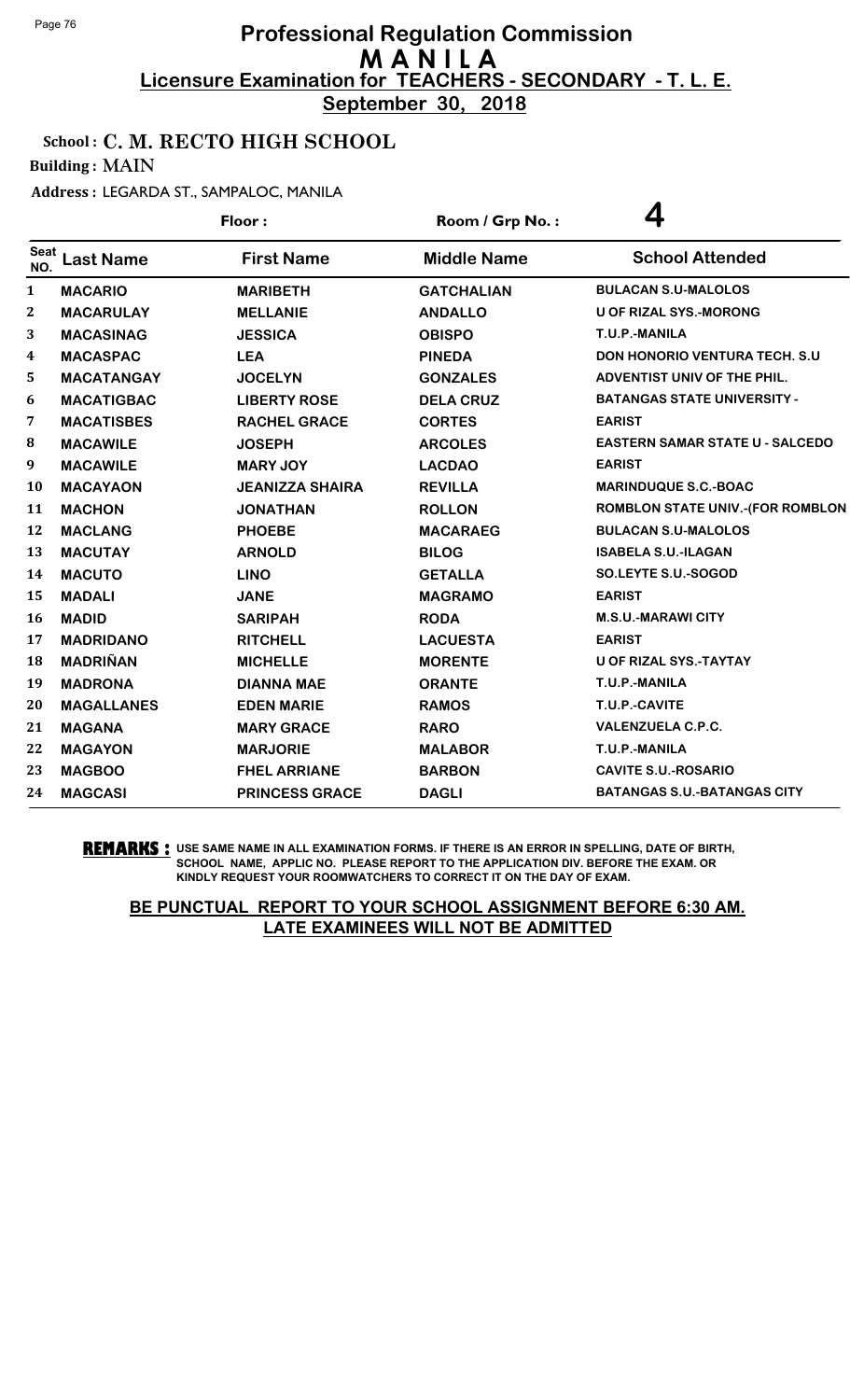**September 30, 2018**

### School : C. M. RECTO HIGH SCHOOL

Building : MAIN

Address : LEGARDA ST., SAMPALOC, MANILA

|                    |                   | Floor:                  | Room / Grp No.:    | 5                                   |
|--------------------|-------------------|-------------------------|--------------------|-------------------------------------|
| <b>Seat</b><br>NO. | <b>Last Name</b>  | <b>First Name</b>       | <b>Middle Name</b> | <b>School Attended</b>              |
| 1                  | <b>MAGCAYANG</b>  | <b>MARJOLYN</b>         | <b>BANDOZA</b>     | <b>VALENZUELA C.P.C.</b>            |
| $\boldsymbol{2}$   | <b>MAGDAMO</b>    | <b>ROSE CAMILLE</b>     | <b>GRANALE</b>     | <b>U OF RIZAL SYS.-MORONG</b>       |
| 3                  | <b>MAGDATO</b>    | <b>RACHELLE</b>         | <b>FERRER</b>      | <b>BATAAN PENINSULA STATE</b>       |
| 4                  | <b>MAGGAY</b>     | <b>HERVEY KATE</b>      | <b>CAUILAN</b>     | <b>NEW ERA UNIV.</b>                |
| 5                  | <b>MAGHANOY</b>   | <b>MARISSA JR</b>       | <b>PIZON</b>       | <b>WMSU-ZAMBOANGA CITY</b>          |
| 6                  | <b>MAGLALANG</b>  | <b>MARA</b>             | <b>SOTTO</b>       | DON HONORIO VENTURA TECH. S.U       |
| 7                  | <b>MAGLANQUE</b>  | <b>JAIRA MAE</b>        | LULU               | <b>PAMPANGA STATE AGRICULTURAL</b>  |
| 8                  | <b>MAGLANTAY</b>  | <b>BABY LIZA</b>        | <b>LINCUNA</b>     | P.U.P.-COMMONWEALTH                 |
| 9                  | <b>MAGLAQUI</b>   | <b>JELLY</b>            | <b>VERGARA</b>     | <b>BULACAN S.U-MALOLOS</b>          |
| 10                 | <b>MAGLAYA</b>    | <b>KIARA MORELLE</b>    | <b>ESPEJON</b>     | T.U.P.-MANILA                       |
| 11                 | <b>MAGNO</b>      | <b>JANIE</b>            | <b>OSIDA</b>       | UNIVERSITY OF CALOOCAN CITY(for. CC |
| 12                 | <b>MAGO</b>       | <b>GENEVA</b>           | <b>MORAL</b>       | ROMBLON STATE UNIV. (FOR ROMBLON    |
| 13                 | <b>MAGPANTAY</b>  | <b>CHERRY FLOR</b>      | <b>PITOGO</b>      | P.U.P - CALAUAN, LAGUNA             |
| 14                 | <b>MAGSANIDE</b>  | <b>JOHN PAUL</b>        | <b>MADALIPAY</b>   | <b>VALENZUELA C.P.C.</b>            |
| 15                 | <b>MAGSINO</b>    | <b>KHRISTINE ARIANE</b> | <b>NOCHE</b>       | <b>LEMERY COLL.</b>                 |
| <b>16</b>          | <b>MAGSINO</b>    | <b>ROSE AN</b>          | <b>SERRANO</b>     | T.U.P.-MANILA                       |
| 17                 | <b>MAGSOMBOL</b>  | <b>YVONNE</b>           | <b>AVENILLA</b>    | T.U.P.-CAVITE                       |
| 18                 | <b>MAGTALAS</b>   | <b>ESMEÑA MONICA</b>    | <b>REYES</b>       | N.E.U.S.T-SAN ISIDRO                |
| 19                 | <b>MAGTAN-AO</b>  | <b>KAREN</b>            | <b>TENEDERO</b>    | <b>U.E.P.-CATARMAN</b>              |
| 20                 | <b>MAGTANGOB</b>  | <b>ROSIE</b>            | <b>FERMINO</b>     | <b>CATANDUANES STATE</b>            |
| 21                 | <b>MAGTOTO</b>    | <b>ARMINDA</b>          | <b>ASPA</b>        | UNIV.OF ST.ANTHONY                  |
| 22                 | <b>MAGTOTO</b>    | <b>NONICEL</b>          | <b>SANTOS</b>      | <b>PAMPANGA STATE AGRICULTURAL</b>  |
| 23                 | <b>MAGUDDAYAO</b> | <b>ANNA CORINNE</b>     | <b>MANUEL</b>      | P.U.P.-STA. MESA                    |
| 24                 | <b>MAGULJADO</b>  | <b>LARA</b>             | <b>ARROYO</b>      | <b>COLEGIO DE MONTALBAN (FOR.</b>   |

**REMARKS :** USE SAME NAME IN ALL EXAMINATION FORMS. IF THERE IS AN ERROR IN SPELLING, DATE OF BIRTH, SCHOOL NAME, APPLIC NO. PLEASE REPORT TO THE APPLICATION DIV. BEFORE THE EXAM. OR KINDLY REQUEST YOUR ROOMWATCHERS TO CORRECT IT ON THE DAY OF EXAM.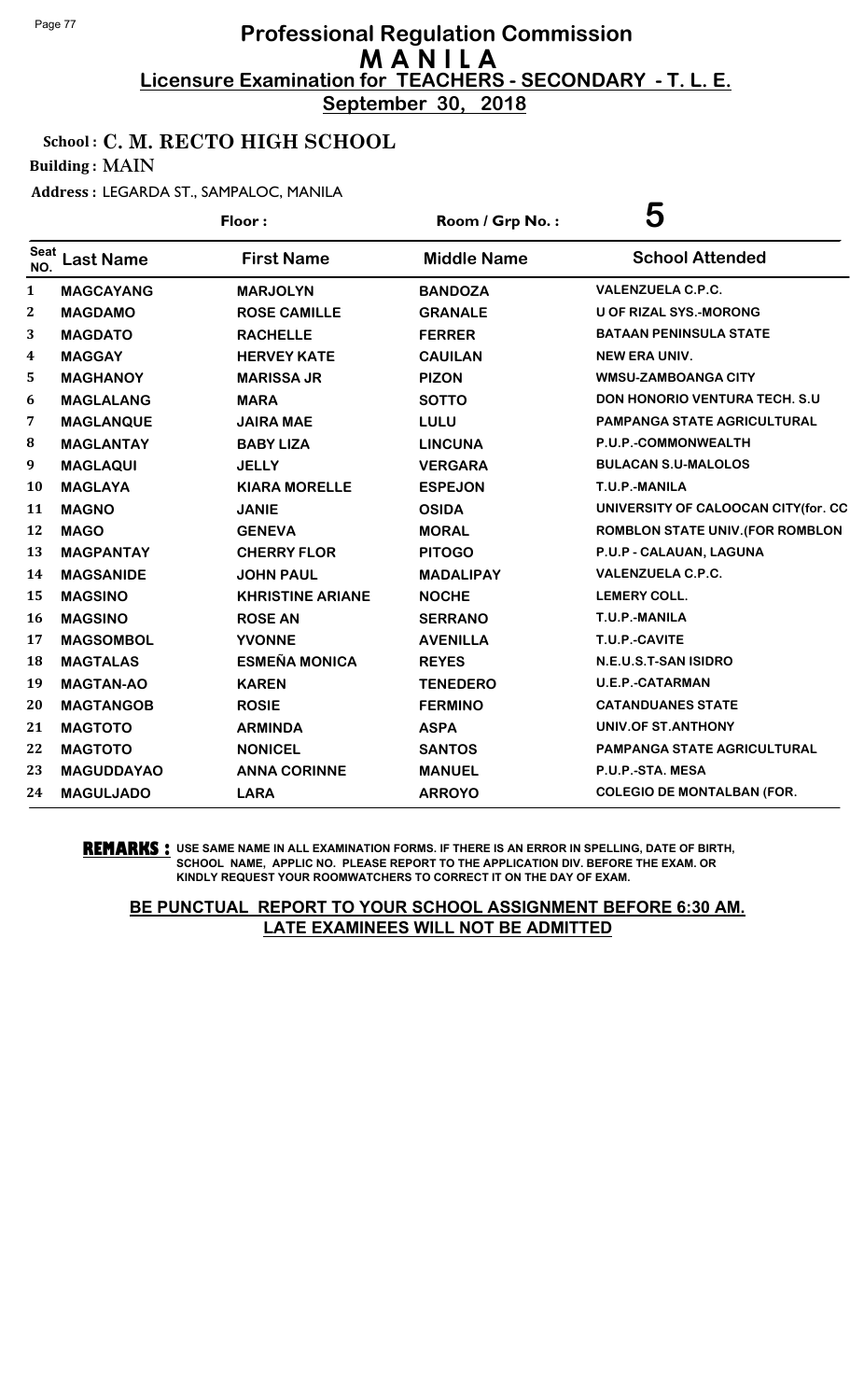**September 30, 2018**

### School : C. M. RECTO HIGH SCHOOL

Building : MAIN

#### Address : LEGARDA ST., SAMPALOC, MANILA

|                    |                  | Floor:                | Room / Grp No.:    | 6                                        |
|--------------------|------------------|-----------------------|--------------------|------------------------------------------|
| <b>Seat</b><br>NO. | <b>Last Name</b> | <b>First Name</b>     | <b>Middle Name</b> | <b>School Attended</b>                   |
| 1                  | <b>MAGUMPARA</b> | <b>MARK ANTHONY</b>   | <b>ROYO</b>        | T.U.P.-MANILA                            |
| $\mathbf{2}$       | <b>MAHOR</b>     | <b>MARIA ALYSSA</b>   | <b>ADAYA</b>       | <b>BULACAN S.U-BUSTOS</b>                |
| 3                  | <b>MALABANAN</b> | <b>MYLA JANE</b>      | <b>OBRADOR</b>     | <b>LEMERY COLL.</b>                      |
| 4                  | <b>MALABO</b>    | <b>AVEGAIL</b>        | <b>MORENO</b>      | <b>N.T.C.</b>                            |
| 5                  | <b>MALACA</b>    | <b>REGINE</b>         | <b>DANGANAN</b>    | <b>BULACAN S.U-MALOLOS</b>               |
| 6                  | <b>MALANO</b>    | <b>MARIA VICTORIA</b> | <b>RAMOS</b>       | <b>BULACAN S.U-MALOLOS</b>               |
| 7                  | <b>MALAPAJO</b>  | <b>ELJOY</b>          | <b>DULCE</b>       | MINSCAT-BONGABONG(for.BCF)               |
| 8                  | <b>MALAYAO</b>   | <b>ANGELICA</b>       | <b>TUMALIUAN</b>   | <b>EARIST</b>                            |
| 9                  | <b>MALAYO</b>    | <b>GERALDENE</b>      | <b>LUCABAN</b>     | <b>NORTHWEST SAMAR STATE U-SN</b>        |
| 10                 | <b>MALAZA</b>    | <b>CHARLENE</b>       | <b>ERMITANIO</b>   | UNIVERSITY OF CALOOCAN CITY(for. CC      |
| 11                 | <b>MALE</b>      | <b>JENYVIE</b>        | <b>GABO</b>        | <b>ROMBLON STATE UNIV.-(FOR ROMBLON</b>  |
| 12                 | <b>MALICSE</b>   | <b>ALEXANDRA</b>      | <b>VIGUILLA</b>    | <b>RIZAL TECH UNIV</b>                   |
| 13                 | <b>MALIG</b>     | <b>JESSICA</b>        | <b>PINEDA</b>      | <b>DON HONORIO VENTURA TECH. S.U</b>     |
| 14                 | <b>MALIG</b>     | <b>ZHEMEN</b>         | <b>FLORES</b>      | <b>PAMPANGA STATE AGRICULTURAL</b>       |
| 15                 | <b>MALIGAYA</b>  | <b>KRISTINE JOY</b>   | <b>RANULO</b>      | <b>EARIST</b>                            |
| 16                 | <b>MALIGAYA</b>  | <b>MARY RUTH</b>      | <b>HERNANDEZ</b>   | <b>LEMERY COLL.</b>                      |
| 17                 | <b>MALIKSI</b>   | <b>HENRY</b>          | <b>SARMIENTO</b>   | T.U.P.-CAVITE                            |
| 18                 | <b>MALIPOL</b>   | <b>RIA</b>            | <b>CACATIAN</b>    | <b>BATANGAS S.U. (for. JPLPC) MALVAR</b> |
| 19                 | <b>MALLARI</b>   | <b>ALLEN JEMAR</b>    | <b>ENRIQUEZ</b>    | T.U.P.-MANILA                            |
| 20                 | <b>MALLARI</b>   | <b>JERICA</b>         | <b>USI</b>         | <b>BULACAN S.U-MALOLOS</b>               |
| 21                 | <b>MALLARI</b>   | <b>MYRA JOY</b>       | <b>ACASO</b>       | <b>PAMPANGA STATE AGRICULTURAL</b>       |
| 22                 | <b>MALLARI</b>   | <b>ROWDAINE</b>       | <b>GAMBOA</b>      | <b>BULACAN S.U-MALOLOS</b>               |
| 23                 | <b>MALLARI</b>   | <b>SAMANTHA KATE</b>  | <b>ANCHETA</b>     | <b>PAMPANGA STATE AGRICULTURAL</b>       |
| 24                 | <b>MALLARI</b>   | <b>SHIELLA IRISH</b>  | <b>ALDA</b>        | <b>JOHN PAUL COLL.</b>                   |

**REMARKS :** USE SAME NAME IN ALL EXAMINATION FORMS. IF THERE IS AN ERROR IN SPELLING, DATE OF BIRTH, SCHOOL NAME, APPLIC NO. PLEASE REPORT TO THE APPLICATION DIV. BEFORE THE EXAM. OR KINDLY REQUEST YOUR ROOMWATCHERS TO CORRECT IT ON THE DAY OF EXAM.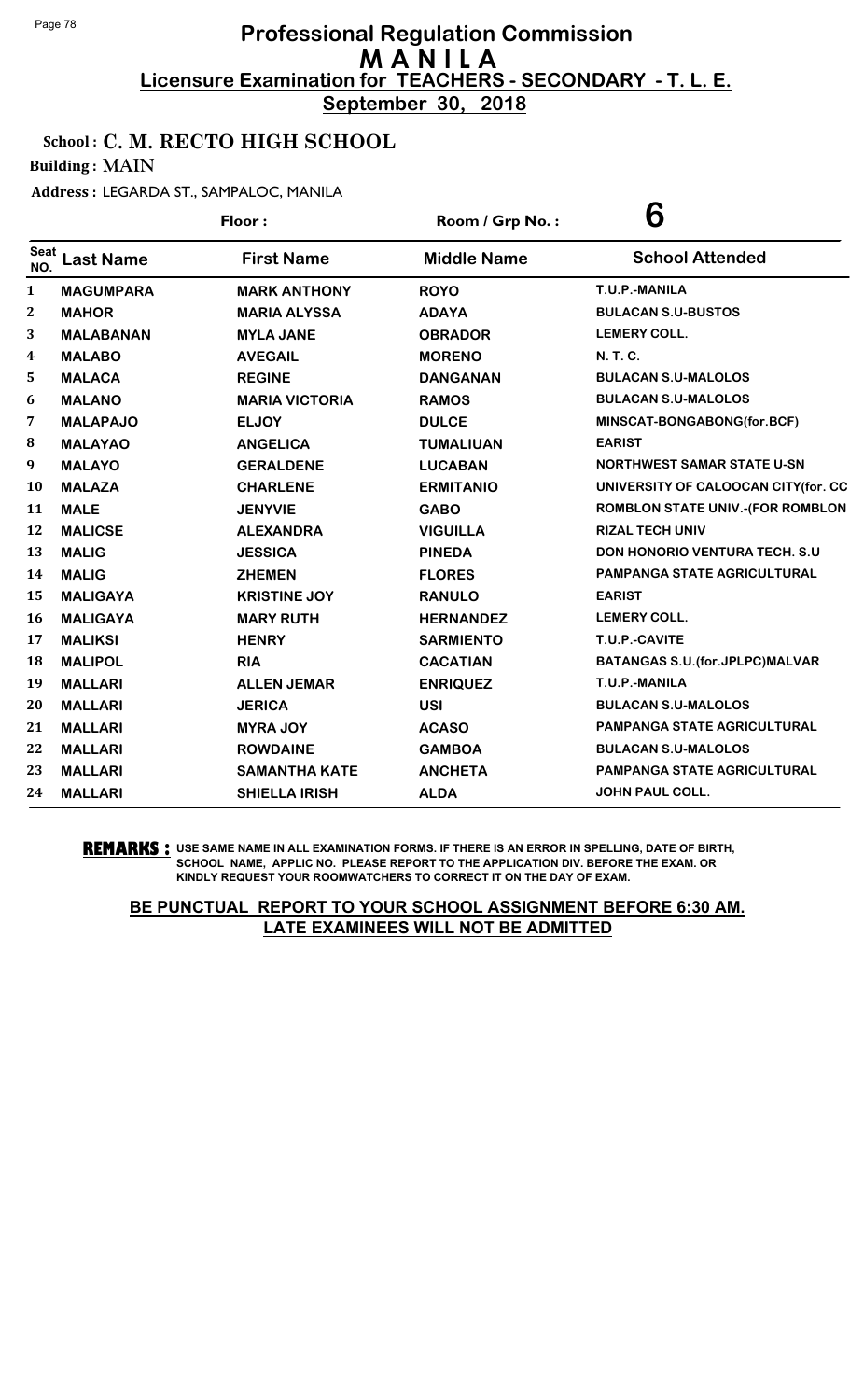**September 30, 2018**

### School : C. M. RECTO HIGH SCHOOL

Building : MAIN

Address : LEGARDA ST., SAMPALOC, MANILA

|                    |                   | Floor:                | Room / Grp No.:    |                                        |
|--------------------|-------------------|-----------------------|--------------------|----------------------------------------|
| <b>Seat</b><br>NO. | <b>Last Name</b>  | <b>First Name</b>     | <b>Middle Name</b> | <b>School Attended</b>                 |
| 1                  | <b>MALLEN</b>     | <b>JAN-JAN</b>        | <b>MANALON</b>     | <b>ROMBLON STATE UNIV.(FOR ROMBLON</b> |
| $\boldsymbol{2}$   | <b>MALLO</b>      | <b>MAYET</b>          | <b>PAMINTUAN</b>   | <b>STI-SAN FERNANDO</b>                |
| 3                  | <b>MALONG</b>     | <b>JOHN</b>           | <b>AGILADA</b>     | <b>SO.LUZON COLL.-DASMARINAS</b>       |
| 4                  | <b>MAMARIL</b>    | <b>RIC JAYSON</b>     | <b>NICOLAS</b>     | <b>OCC.MINDORO STATE COL.</b>          |
| 5                  | <b>MANABAT</b>    | <b>AIKA</b>           | <b>CRISOSTOMO</b>  | <b>PAMPANGA STATE AGRICULTURAL</b>     |
| 6                  | <b>MANABAT</b>    | <b>DOMINIQUE ANNE</b> | <b>DELA PEÑA</b>   | DON HONORIO VENTURA TECH. S.U          |
| 7                  | <b>MANABAT</b>    | <b>JOHN MICHAEL</b>   | <b>PUNU</b>        | <b>PAMPANGA STATE AGRICULTURAL</b>     |
| 8                  | <b>MANABAT</b>    | <b>JUSTINE ROSE</b>   | <b>YUMUL</b>       | PAMPANGA STATE AGRICULTURAL            |
| 9                  | <b>MANABAT</b>    | <b>MARIA ISABEL</b>   | <b>NAGERA</b>      | <b>DON HONORIO VENTURA TECH. S.U.</b>  |
| 10                 | <b>MANABAT</b>    | <b>ROMALENE</b>       | <b>GARCIA</b>      | PAMPANGA STATE AGRICULTURAL            |
| 11                 | <b>MANACHO</b>    | <b>VACELYN</b>        | <b>NUGUIT</b>      | <b>BULACAN S.U-BUSTOS</b>              |
| 12                 | <b>MANACMUL</b>   | <b>CARMELA</b>        | <b>PANGILINAN</b>  | <b>BULACAN S.U-MALOLOS</b>             |
| 13                 | <b>MANAEG</b>     | <b>DANJIE</b>         | <b>ZAMBRANO</b>    | PALAWAN STATE U-CUYO                   |
| 14                 | <b>MANAHAN</b>    | YVETH PAULINE         | <b>SONTOUSIDAD</b> | <b>BULACAN S.U-MALOLOS</b>             |
| 15                 | <b>MANALANG</b>   | <b>KATRINA</b>        | <b>MANLAPIG</b>    | <b>PAMPANGA STATE AGRICULTURAL</b>     |
| <b>16</b>          | <b>MANALANG</b>   | <b>RONALYN</b>        | <b>CENTENO</b>     | UNIVERSITY OF CALOOCAN CITY(for. CC    |
| 17                 | <b>MANALANG</b>   | <b>ROSELYN</b>        | <b>QUIAMBAO</b>    | <b>DON HONORIO VENTURA TECH. S.U.</b>  |
| 18                 | <b>MANALANSAN</b> | <b>ETHEL</b>          | <b>MAÑALAC</b>     | <b>DON HONORIO VENTURA TECH. S.U.</b>  |
| 19                 | <b>MANALANSAN</b> | <b>JEREMY</b>         | <b>SUSI</b>        | <b>DON HONORIO VENTURA TECH. S.U.</b>  |
| 20                 | <b>MANALASTAS</b> | <b>MARCO</b>          | <b>BULAON</b>      | PAMPANGA STATE AGRICULTURAL            |
| 21                 | <b>MANALASTAS</b> | <b>RONETH ANN</b>     | <b>BERNAL</b>      | <b>BULACAN S.U-BUSTOS</b>              |
| 22                 | <b>MANALESE</b>   | <b>JOLINA</b>         | <b>AQUINO</b>      | PAMPANGA STATE AGRICULTURAL            |
| 23                 | <b>MANALILI</b>   | <b>ANDREA MAE</b>     | <b>LAGARDE</b>     | <b>BULACAN S.U-BUSTOS</b>              |
| 24                 | <b>MANALO</b>     | <b>BRIANTH JOSEPH</b> | <b>CRUZAT</b>      | <b>BATANGAS S.U.-BATANGAS CITY</b>     |

**REMARKS :** USE SAME NAME IN ALL EXAMINATION FORMS. IF THERE IS AN ERROR IN SPELLING, DATE OF BIRTH, SCHOOL NAME, APPLIC NO. PLEASE REPORT TO THE APPLICATION DIV. BEFORE THE EXAM. OR KINDLY REQUEST YOUR ROOMWATCHERS TO CORRECT IT ON THE DAY OF EXAM.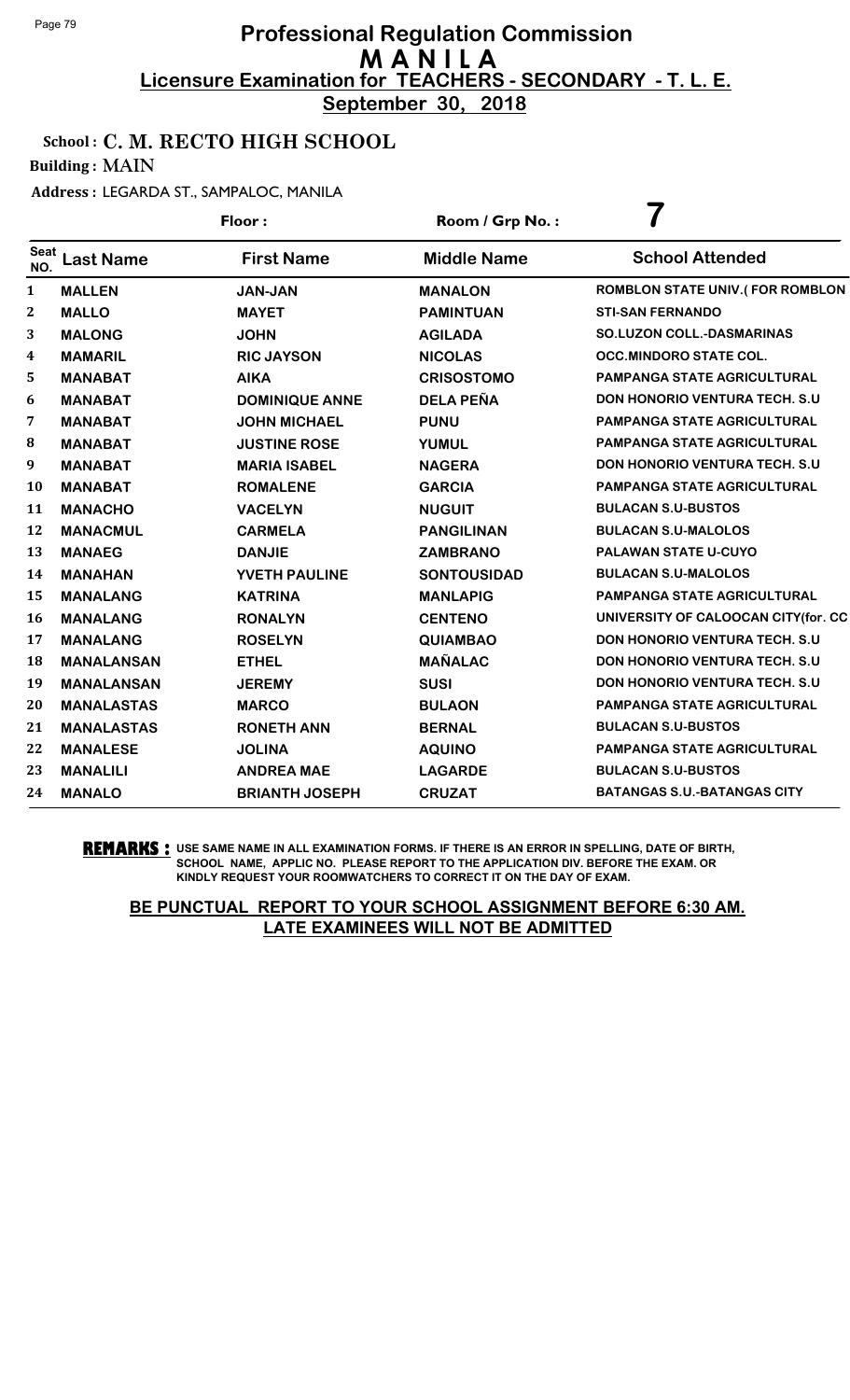**September 30, 2018**

### School : C. M. RECTO HIGH SCHOOL

Building : MAIN

Address : LEGARDA ST., SAMPALOC, MANILA

|                  |                  | Floor:              | Room / Grp No.:    | 8                                     |
|------------------|------------------|---------------------|--------------------|---------------------------------------|
| Seat<br>NO.      | <b>Last Name</b> | <b>First Name</b>   | <b>Middle Name</b> | <b>School Attended</b>                |
| 1                | <b>MANALO</b>    | <b>JANNELLE</b>     | <b>DEL PILAR</b>   | <b>BATANGAS STATE UNIVERSITY -</b>    |
| $\boldsymbol{2}$ | <b>MANALO</b>    | <b>JOANNE</b>       | <b>NIALLA</b>      | <b>MARIKINA POLYTECHNIC</b>           |
| 3                | <b>MANALO</b>    | <b>MA. LOURLYN</b>  | <b>MALCO</b>       | <b>MARINDUQUE S.C.-BOAC</b>           |
| 4                | <b>MANALO</b>    | <b>RUFFA MAE</b>    | <b>PARCON</b>      | <b>U OF RIZAL SYS.-MORONG</b>         |
| 5                | <b>MANALO</b>    | <b>TRACY JOYCE</b>  | <b>DAVID</b>       | <b>DON HONORIO VENTURA TECH. S.U.</b> |
| 6                | <b>MANALON</b>   | <b>KIM</b>          | <b>BALSAMO</b>     | <b>JOHN PAUL COLL.</b>                |
| 7                | <b>MANALOTO</b>  | <b>JOLINA</b>       | <b>CLASARA</b>     | T.U.P.-MANILA                         |
| 8                | <b>MANANSALA</b> | <b>ANNA MAY</b>     | <b>GAZA</b>        | <b>DON HONORIO VENTURA TECH. S.U</b>  |
| 9                | <b>MANANSALA</b> | <b>COLEEN</b>       | <b>BATU</b>        | <b>DON HONORIO VENTURA TECH. S.U</b>  |
| 10               | <b>MANANSALA</b> | <b>JAIME</b>        | <b>SANTIAGO</b>    | T.U.P.-MANILA                         |
| 11               | <b>MANANSALA</b> | <b>JAMIE JANE</b>   | <b>CASTRO</b>      | <b>PAMPANGA STATE AGRICULTURAL</b>    |
| 12               | <b>MANANSALA</b> | <b>JOSEPHINE</b>    | <b>VALDERRAMA</b>  | T.U.P.-MANILA                         |
| 13               | <b>MANANSALA</b> | <b>LIEZEL</b>       | <b>AVILA</b>       | N.E.U.S.T-CABANATUAN CITY             |
| 14               | <b>MANANSALA</b> | <b>LYKA</b>         | <b>GALANG</b>      | <b>DON HONORIO VENTURA TECH. S.U</b>  |
| 15               | <b>MANANSALA</b> | <b>MARIECRIS</b>    | <b>PASETES</b>     | <b>PAMPANGA STATE AGRICULTURAL</b>    |
| 16               | <b>MANANSALA</b> | <b>PAULINE</b>      | <b>FERNANDO</b>    | <b>BULACAN S.U-MALOLOS</b>            |
| 17               | <b>MANAPAT</b>   | <b>NANCY</b>        | <b>ADRIANO</b>     | <b>BULACAN AGRICULTURAL STATE</b>     |
| 18               | <b>MANAPSAL</b>  | <b>SHIELA</b>       | LULU               | PAMPANGA STATE AGRICULTURAL           |
| 19               | <b>MANARES</b>   | <b>JOSEPHINE</b>    | <b>TUBERA</b>      | <b>AKLAN S.U.-KALIBO</b>              |
| 20               | <b>MANATA</b>    | <b>MARIVIE</b>      | <b>PANDAAN</b>     | SORSOGON SC-SORSOGON                  |
| 21               | <b>MANCO</b>     | <b>GLORYGEN</b>     | <b>CASAS</b>       | <b>SURIGAO S.C.T.</b>                 |
| 22               | <b>MANDAP</b>    | <b>MARIANNE</b>     | <b>CUNANAN</b>     | <b>DON HONORIO VENTURA TECH. S.U</b>  |
| 23               | <b>MANES</b>     | <b>KARL PATRICK</b> | <b>MUTIA</b>       | <b>JOHN PAUL COLL.</b>                |
| 24               | <b>MANGADO</b>   | <b>LUCIE</b>        | <b>ROBENACIO</b>   | <b>U.E.P.-CATARMAN</b>                |

**REMARKS :** USE SAME NAME IN ALL EXAMINATION FORMS. IF THERE IS AN ERROR IN SPELLING, DATE OF BIRTH, SCHOOL NAME, APPLIC NO. PLEASE REPORT TO THE APPLICATION DIV. BEFORE THE EXAM. OR KINDLY REQUEST YOUR ROOMWATCHERS TO CORRECT IT ON THE DAY OF EXAM.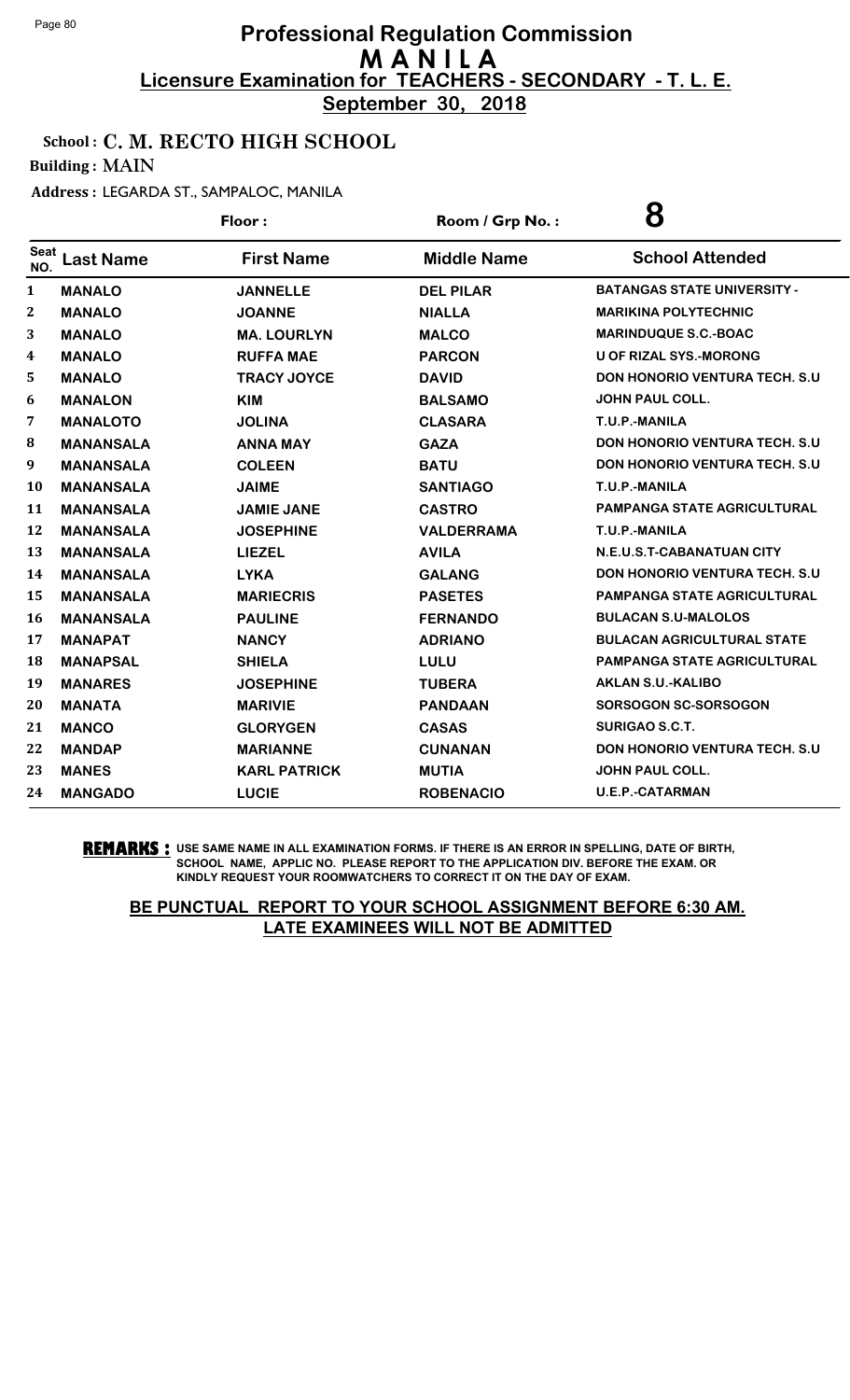**September 30, 2018**

### School : C. M. RECTO HIGH SCHOOL

Building : MAIN

Address : LEGARDA ST., SAMPALOC, MANILA

| Floor:             |                      | Room / Grp No.:        | 9                  |                                       |
|--------------------|----------------------|------------------------|--------------------|---------------------------------------|
| <b>Seat</b><br>NO. | <b>Last Name</b>     | <b>First Name</b>      | <b>Middle Name</b> | <b>School Attended</b>                |
| 1                  | <b>MANGALINAO</b>    | <b>CHARINA</b>         | <b>GALICIA</b>     | <b>EARIST</b>                         |
| $\boldsymbol{2}$   | <b>MANGALUS</b>      | <b>APRIL</b>           | <b>SUCGANG</b>     | <b>PAMPANGA STATE AGRICULTURAL</b>    |
| 3                  | <b>MANGANAN</b>      | <b>NOEMI</b>           | <b>SARMIENTO</b>   | <b>PAMPANGA STATE AGRICULTURAL</b>    |
| 4                  | <b>MANGGILI</b>      | <b>BAI VANISSA</b>     | <b>LABOG</b>       | <b>U.S.M.-KABACAN</b>                 |
| 5                  | <b>MANGIO</b>        | <b>JEREMY</b>          | <b>MANIAGO</b>     | <b>DON HONORIO VENTURA TECH. S.U</b>  |
| 6                  | <b>MANGOBA</b>       | <b>HANNAH ENRIE</b>    | <b>MATEO</b>       | T.U.P.-MANILA                         |
| 7                  | <b>MANGUERRA</b>     | <b>JODI</b>            | <b>ABAD</b>        | <b>PAMPANGA STATE AGRICULTURAL</b>    |
| 8                  | <b>MANGUERRA</b>     | <b>KIMBERLY</b>        | <b>RODRIGUEZ</b>   | <b>BATANGAS STATE UNIVERSITY -</b>    |
| 9                  | <b>MANGUILIMOTAN</b> | <b>MARIEL</b>          | <b>ZAIDE</b>       | <b>EARIST</b>                         |
| 10                 | <b>MANIACOP</b>      | <b>JESSICA ASHLEY</b>  | <b>BASA</b>        | <b>BULACAN S.U-MALOLOS</b>            |
| 11                 | <b>MANIACUP</b>      | <b>MARIVIC</b>         | <b>CANO</b>        | <b>BULACAN S.U-MALOLOS</b>            |
| 12                 | <b>MANIAGO</b>       | <b>INAH JOELLE</b>     | <b>TOLLEN</b>      | <b>DON HONORIO VENTURA TECH. S.U</b>  |
| 13                 | <b>MANIAGO</b>       | <b>MARIZ</b>           | <b>PINEDA</b>      | <b>PAMPANGA STATE AGRICULTURAL</b>    |
| 14                 | <b>MANIO</b>         | <b>JAYMON</b>          | <b>SAMUDIO</b>     | T.U.P.-MANILA                         |
| 15                 | <b>MANLAPAZ</b>      | <b>AVEGEIL</b>         | <b>SANTOS</b>      | <b>PAMPANGA STATE AGRICULTURAL</b>    |
| 16                 | <b>MANLAPIG</b>      | <b>MINERVA</b>         | <b>FAJILAGO</b>    | <b>BULACAN S.U-MALOLOS</b>            |
| 17                 | <b>MANLUNGAT</b>     | <b>MARY GRACE</b>      | <b>NICOLAS</b>     | UNIVERSITY OF CALOOCAN CITY(for. CC   |
| 18                 | <b>MANLUTAC</b>      | <b>KATRINA MAE ANN</b> | <b>SAHAGUN</b>     | <b>DON HONORIO VENTURA TECH. S.U.</b> |
| 19                 | <b>MANONGTONG</b>    | <b>JOAN</b>            | <b>VALLESPIN</b>   | <b>NORTHWEST SAMAR STATE U-SN</b>     |
| 20                 | <b>MANUEL</b>        | <b>KAREN JOY</b>       | <b>DE JESUS</b>    | <b>BULACAN S.U-BUSTOS</b>             |
| 21                 | <b>MANUEL</b>        | <b>OSLER</b>           | <b>SILVA</b>       | P.U.P.-STA. MESA                      |
| 22                 | <b>MANUNTAG</b>      | <b>EDWARD</b>          | <b>CANLAS</b>      | DON HONORIO VENTURA TECH. S.U         |
| 23                 | <b>MANZANILLO</b>    | <b>JEYVIC</b>          |                    | N.E.U.S.T-GABALDON                    |
| 24                 | <b>MANZANO</b>       | <b>GEMMA</b>           | <b>SUMALPONG</b>   | <b>AKLAN S.U.-MAKATO</b>              |

**REMARKS :** USE SAME NAME IN ALL EXAMINATION FORMS. IF THERE IS AN ERROR IN SPELLING, DATE OF BIRTH, SCHOOL NAME, APPLIC NO. PLEASE REPORT TO THE APPLICATION DIV. BEFORE THE EXAM. OR KINDLY REQUEST YOUR ROOMWATCHERS TO CORRECT IT ON THE DAY OF EXAM.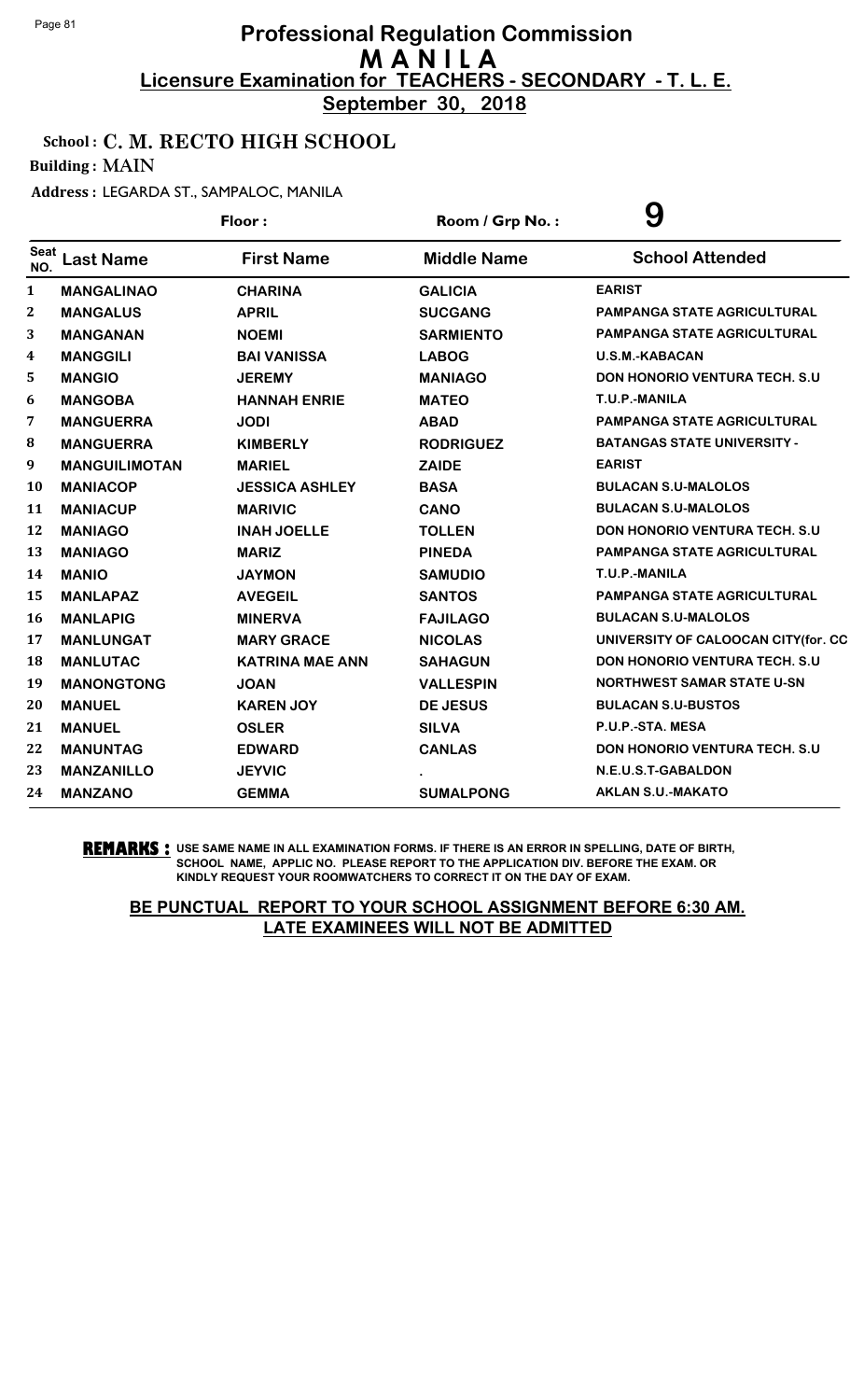**September 30, 2018**

### School : C. M. RECTO HIGH SCHOOL

Building : MAIN

#### Address : LEGARDA ST., SAMPALOC, MANILA

|                    |                   | Floor:               | Room / Grp No.:    | <b>10</b>                               |
|--------------------|-------------------|----------------------|--------------------|-----------------------------------------|
| <b>Seat</b><br>NO. | <b>Last Name</b>  | <b>First Name</b>    | <b>Middle Name</b> | <b>School Attended</b>                  |
| 1                  | <b>MANZANO</b>    | <b>JACKIELYN</b>     | <b>NAZARETH</b>    | <b>RIZAL TECH UNIV</b>                  |
| $\boldsymbol{2}$   | <b>MAPENDAN</b>   | <b>MARY ANN JOY</b>  | <b>ABARRO</b>      | <b>CAVITE S.U.-ROSARIO</b>              |
| 3                  | <b>MARAMAG</b>    | <b>MARLYN</b>        | <b>BANIATAN</b>    | <b>COL DE DAGUPAN(for.COMPUTRONIX)</b>  |
| 4                  | <b>MARANAN</b>    | <b>GRACE</b>         | <b>MENESIS</b>     | <b>STI-BALAYAN</b>                      |
| 5                  | <b>MARASIGAN</b>  | <b>JOHN ROY</b>      | <b>UMANDAP</b>     | <b>BATANGAS STATE UNIVERSITY -</b>      |
| 6                  | <b>MARAVILLA</b>  | <b>JENELYN</b>       | <b>DUMALASA</b>    | UNIVERSITY OF CALOOCAN CITY(for. CC     |
| 7                  | <b>MARCELINO</b>  | <b>GENEVA</b>        | <b>LERIO</b>       | <b>CEBU TECH U-MAIN-CUENCO</b>          |
| 8                  | <b>MARCELINO</b>  | <b>JACQUELINE</b>    | <b>SANTIAGO</b>    | <b>BULACAN S.U-MALOLOS</b>              |
| 9                  | <b>MARCO</b>      | <b>JESIBEL</b>       | <b>PERTEZ</b>      | <b>U OF RIZAL SYS.-MORONG</b>           |
| 10                 | <b>MARCOS</b>     | <b>MARY GRACE</b>    | <b>MINGOA</b>      | <b>BULACAN S.U-MALOLOS</b>              |
| 11                 | <b>MARFA</b>      | <b>COLEEN</b>        | <b>DE GUZMAN</b>   | N. T. C.                                |
| 12                 | <b>MARGALLO</b>   | <b>SHALLANE</b>      | <b>SISON</b>       | <b>NEW ERA UNIV.</b>                    |
| 13                 | <b>MARI</b>       | <b>ALLYSA ANNE</b>   | <b>GUEVARA</b>     | <b>P.U.P - SAN JUAN CAMPUS</b>          |
| 14                 | <b>MARIMLA</b>    | <b>DARNA MARIE</b>   | <b>LACSINA</b>     | PAMPANGA STATE AGRICULTURAL             |
| 15                 | <b>MARIMLA</b>    | <b>MONALIZA</b>      | <b>ECHALOSE</b>    | <b>PAMPANGA STATE AGRICULTURAL</b>      |
| 16                 | <b>MARIN</b>      | <b>CONNIE</b>        | <b>BEDIS</b>       | <b>ROMBLON STATE UNIV.-(FOR ROMBLON</b> |
| 17                 | <b>MARIN</b>      | <b>JOY ANTONETTE</b> | <b>BULAON</b>      | <b>BULACAN S.U-MALOLOS</b>              |
| 18                 | <b>MARIS</b>      | <b>ANNALIZA</b>      | <b>VALDREZ</b>     | DON HONORIO VENTURA TECH. S.U           |
| 19                 | <b>MARIVIC</b>    | <b>PURIGAY</b>       | <b>FORTES</b>      | <b>BALICUATRO C.A.T.</b>                |
| 20                 | <b>MARLANGAWE</b> | <b>JEZZARY</b>       | <b>CURA</b>        | DON HONORIO VENTURA TECH. S.U           |
| 21                 | <b>MAROHOM</b>    | <b>SHAHANA</b>       | <b>SARIP</b>       | <b>MARAWI CAPITOL FDTN.COLL.</b>        |
| 22                 | <b>MARQUEZ</b>    | <b>CHARISSE</b>      | <b>AGATO</b>       | <b>CAVITE S.U.-ROSARIO</b>              |
| 23                 | <b>MARQUEZ</b>    | <b>SHERLY</b>        | <b>BOBIER</b>      | <b>BULACAN STATE UNIVERSITY -</b>       |
| 24                 | <b>MARTINEZ</b>   | <b>DAHLIA LYN</b>    | <b>PRESTO</b>      | UNIVERSITY OF CALOOCAN CITY (for. CC    |

**REMARKS :** USE SAME NAME IN ALL EXAMINATION FORMS. IF THERE IS AN ERROR IN SPELLING, DATE OF BIRTH, SCHOOL NAME, APPLIC NO. PLEASE REPORT TO THE APPLICATION DIV. BEFORE THE EXAM. OR KINDLY REQUEST YOUR ROOMWATCHERS TO CORRECT IT ON THE DAY OF EXAM.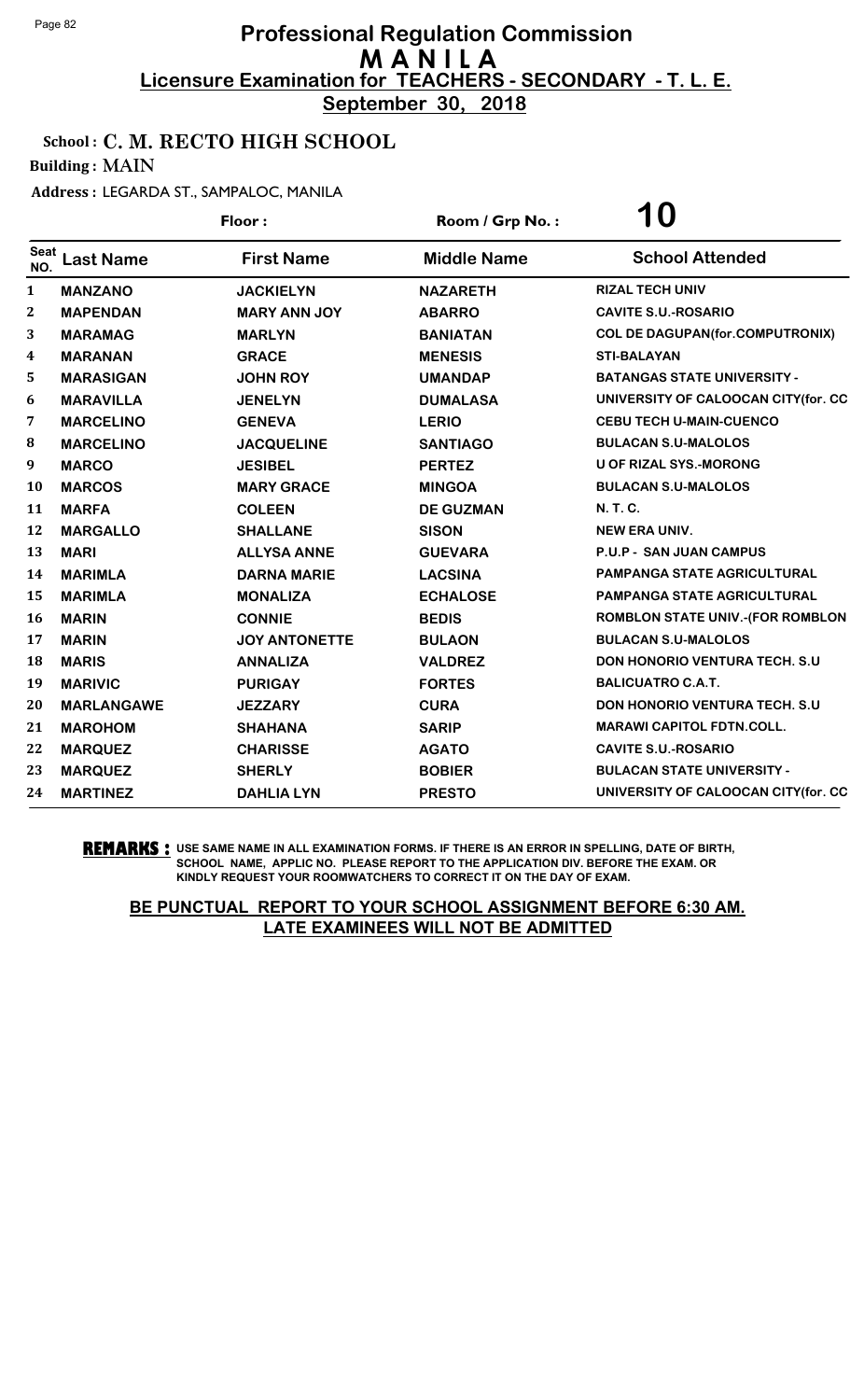**September 30, 2018**

### School : C. M. RECTO HIGH SCHOOL

Building : MAIN

Address : LEGARDA ST., SAMPALOC, MANILA

|                    |                  | Floor:                 | Room / Grp No.:    | 1<br>1                                 |
|--------------------|------------------|------------------------|--------------------|----------------------------------------|
| <b>Seat</b><br>NO. | <b>Last Name</b> | <b>First Name</b>      | <b>Middle Name</b> | <b>School Attended</b>                 |
| 1                  | <b>MARTINEZ</b>  | <b>DEXSON</b>          | <b>CATCHILLAR</b>  | <b>PANGASINAN S.U.-SAN CARLOS CITY</b> |
| $\boldsymbol{2}$   | <b>MARTINEZ</b>  | <b>EMMANUEL</b>        | <b>CAPCO</b>       | <b>ARELLANO UNIV-PASIG</b>             |
| 3                  | <b>MARTINEZ</b>  | <b>JASMINE</b>         | <b>CELESTINO</b>   | <b>BATAAN PENINSULA STATE</b>          |
| 4                  | <b>MARTINEZ</b>  | <b>JEMARIE</b>         | <b>BUCAL</b>       | <b>EARIST</b>                          |
| 5                  | <b>MARTINEZ</b>  | <b>KIMBERLY</b>        | <b>PACAO</b>       | <b>VALENZUELA C.P.C.</b>               |
| 6                  | <b>MARTINEZ</b>  | <b>KRISTINE JOY</b>    | <b>TABI</b>        | <b>EARIST</b>                          |
| 7                  | <b>MARTINEZ</b>  | <b>MELVIN</b>          | <b>CHAVEZ</b>      | <b>CAMARINES NORTE S.C.-LABO</b>       |
| 8                  | <b>MARTINEZ</b>  | <b>MICKE ANGELA</b>    | <b>VENUS</b>       | P.U.P.-STA. MESA                       |
| 9                  | <b>MARTINEZ</b>  | <b>NERISSA</b>         | <b>BUÑO</b>        | <b>LEMERY COLL.</b>                    |
| 10                 | <b>MARTINEZ</b>  | <b>RUTH</b>            | <b>SUCGANG</b>     | UNIVERSITY OF CALOOCAN CITY(for. CC    |
| 11                 | <b>MARTIRES</b>  | <b>CARMELA MARIE</b>   | <b>TADONG</b>      | <b>U.E.P.-CATARMAN</b>                 |
| 12                 | <b>MARTIZANO</b> | <b>GENEIL</b>          | <b>ILINON</b>      | <b>MARIKINA POLYTECHNIC</b>            |
| 13                 | <b>MASAGA</b>    | <b>MARIDEN</b>         | <b>ASILO</b>       | <b>P.N.U.- SOUTH LUZON</b>             |
| 14                 | <b>MASANQUE</b>  | <b>KATHY</b>           | <b>UDTUHAN</b>     | <b>VALENZUELA C.P.C.</b>               |
| 15                 | <b>MASAYA</b>    | <b>NICOLE</b>          | <b>GARCIA</b>      | T.U.P.-MANILA                          |
| 16                 | <b>MASIKIP</b>   | <b>ERMIN JOIE</b>      | <b>CAMITAN</b>     | <b>U OF RIZAL SYS.-MORONG</b>          |
| 17                 | <b>MASILANG</b>  | <b>MAYRA</b>           | <b>DIMAANO</b>     | UNIVERSITY OF CALOOCAN CITY(for. CC    |
| 18                 | <b>MATEO</b>     | <b>ANGELIQUE</b>       | <b>SERVILLON</b>   | <b>BULACAN S.U-MALOLOS</b>             |
| 19                 | <b>MATEO</b>     | <b>CHRISTOPHER</b>     | <b>GOMEZ</b>       | T.U.P.-MANILA                          |
| 20                 | <b>MATITO</b>    | <b>JERALDYNE</b>       |                    | <b>BULACAN S.U-MALOLOS</b>             |
| 21                 | <b>MATITU</b>    | <b>ERICA</b>           | <b>VILLANUEVA</b>  | <b>VALENZUELA C.P.C.</b>               |
| 22                 | <b>MATIVO</b>    | <b>LUTHER</b>          | <b>PINTAC</b>      | <b>GUZMAN INST OF TECH</b>             |
| 23                 | <b>MATRE</b>     | <b>MADONNA ABEGAIL</b> | <b>GUPIT</b>       | MINSCAT-BONGABONG(for.BCF)             |
| 24                 | <b>MATUGUINA</b> | <b>JAHLYNE JOICE</b>   | <b>PRADO</b>       | P.U.P.-STA. MESA                       |

**REMARKS :** USE SAME NAME IN ALL EXAMINATION FORMS. IF THERE IS AN ERROR IN SPELLING, DATE OF BIRTH, SCHOOL NAME, APPLIC NO. PLEASE REPORT TO THE APPLICATION DIV. BEFORE THE EXAM. OR KINDLY REQUEST YOUR ROOMWATCHERS TO CORRECT IT ON THE DAY OF EXAM.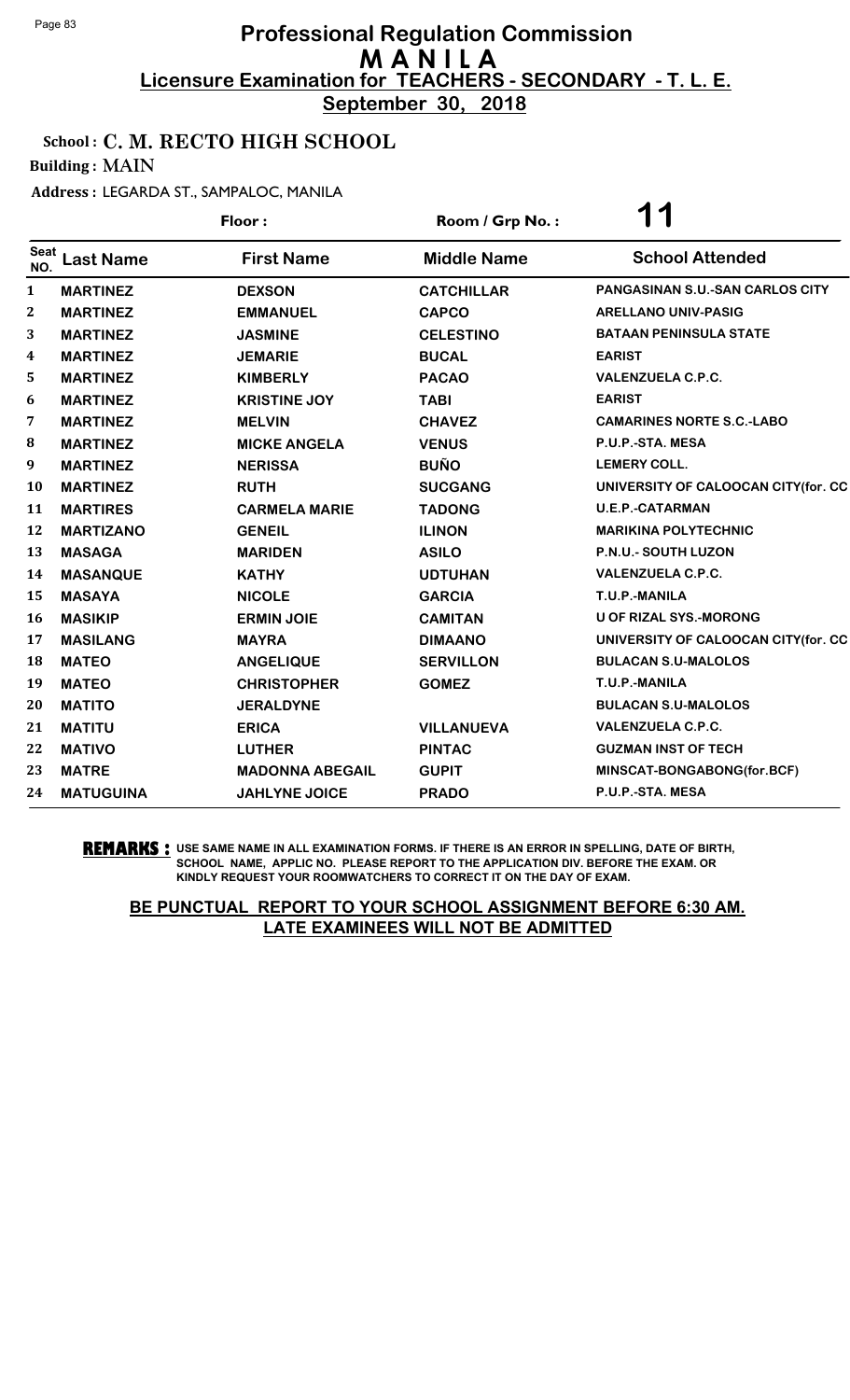**September 30, 2018**

### School : C. M. RECTO HIGH SCHOOL

Building : MAIN

Address : LEGARDA ST., SAMPALOC, MANILA

|                    |                  | Floor:                | Room / Grp No.:    | 12                              |
|--------------------|------------------|-----------------------|--------------------|---------------------------------|
| <b>Seat</b><br>NO. | <b>Last Name</b> | <b>First Name</b>     | <b>Middle Name</b> | <b>School Attended</b>          |
| $\mathbf{1}$       | <b>MATUS</b>     | <b>PAULINE JANE</b>   | <b>DE GUZMAN</b>   | <b>VALENZUELA C.P.C.</b>        |
| $\boldsymbol{2}$   | <b>MAUDO</b>     | <b>LESLEI</b>         | <b>SINGULAR</b>    | <b>N.T.C.</b>                   |
| 3                  | <b>MAULANA</b>   | <b>BAINALYN</b>       | <b>AKOY</b>        | <b>COTABATO CITY ST.POL</b>     |
| 4                  | <b>MAWILI</b>    | <b>ANGELICA MARIE</b> | <b>LIRIO</b>       | <b>U OF RIZAL SYS.-MORONG</b>   |
| 5                  | <b>MAXIMO</b>    | <b>KATE DANIELLE</b>  | <b>JALOTJOT</b>    | <b>MARIKINA POLYTECHNIC</b>     |
| 6                  | <b>MAYO</b>      | <b>LEAH AMOR</b>      | <b>TABLADA</b>     | <b>BULACAN S.U-MALOLOS</b>      |
| 7                  | <b>MAYO</b>      | <b>MIA JELLAINE</b>   | <b>HERBOLARIO</b>  | <b>EARIST</b>                   |
| 8                  | <b>MAYOYO</b>    | <b>RONAIDA</b>        | <b>MENDOZA</b>     | <b>BULACAN S.U-MALOLOS</b>      |
| 9                  | <b>MAZO</b>      | <b>SARAH JEAN</b>     | <b>SANISIT</b>     | <b>JOHN PAUL COLL.</b>          |
| 10                 | <b>MEDALLA</b>   | <b>VIRGILIA</b>       | <b>CABUQUIN</b>    | <b>NAVAL S.U.-NAVAL</b>         |
| 11                 | <b>MEDINA</b>    | <b>DYNA CORINNE</b>   | <b>CLEMENTE</b>    | <b>RIZAL TECH UNIV</b>          |
| 12                 | <b>MEDINA</b>    | <b>JUSTINE</b>        | <b>PAZ</b>         | <b>MARIKINA POLYTECHNIC</b>     |
| 13                 | <b>MEDINA</b>    | <b>KLEVER</b>         | <b>DE GUZMAN</b>   | <b>U OF RIZAL SYS.-MORONG</b>   |
| 14                 | <b>MEDINA</b>    | <b>MARLON</b>         | <b>MAZO</b>        | P.U.P.-STA. MESA                |
| 15                 | <b>MEDRANO</b>   | <b>ERICKSON</b>       | <b>ALMINIANA</b>   | SAN PEDRO COLL. OF BUS. ADM.    |
| 16                 | <b>MEDRANO</b>   | <b>SHAIRA</b>         | <b>POBLETE</b>     | <b>CAVITE S.U.-ROSARIO</b>      |
| 17                 | <b>MEJOS</b>     | <b>RHEA MAE</b>       | <b>ANDALES</b>     | PALOMPON I.T.-PALOMPON          |
| 18                 | <b>MELARPES</b>  | <b>MARILYN</b>        | <b>TEJADA</b>      | <b>U OF RIZAL SYS.-ANTIPOLO</b> |
| 19                 | <b>MELENDRES</b> | <b>JONALIE</b>        | <b>GAPAN</b>       | T.U.P.-CAVITE                   |
| 20                 | <b>MELENDRES</b> | <b>VANEZZA</b>        | <b>AGUS</b>        | <b>EARIST</b>                   |
| 21                 | <b>MELITANTE</b> | <b>IRISH QUEENIE</b>  |                    | T.U.P.-MANILA                   |
| 22                 | <b>MELLANO</b>   | <b>MARLYN</b>         | <b>LUZ</b>         | <b>W.VISAYAS STATE COLL.</b>    |
| 23                 | <b>MENDEZ</b>    | <b>NANCY</b>          | <b>ACIBES</b>      | <b>VALENZUELA C.P.C.</b>        |
| 24                 | <b>MENDIOLA</b>  | <b>JOLLYANN</b>       | <b>FERNANDEZ</b>   | <b>BULACAN S.U-MALOLOS</b>      |

**REMARKS :** USE SAME NAME IN ALL EXAMINATION FORMS. IF THERE IS AN ERROR IN SPELLING, DATE OF BIRTH, SCHOOL NAME, APPLIC NO. PLEASE REPORT TO THE APPLICATION DIV. BEFORE THE EXAM. OR KINDLY REQUEST YOUR ROOMWATCHERS TO CORRECT IT ON THE DAY OF EXAM.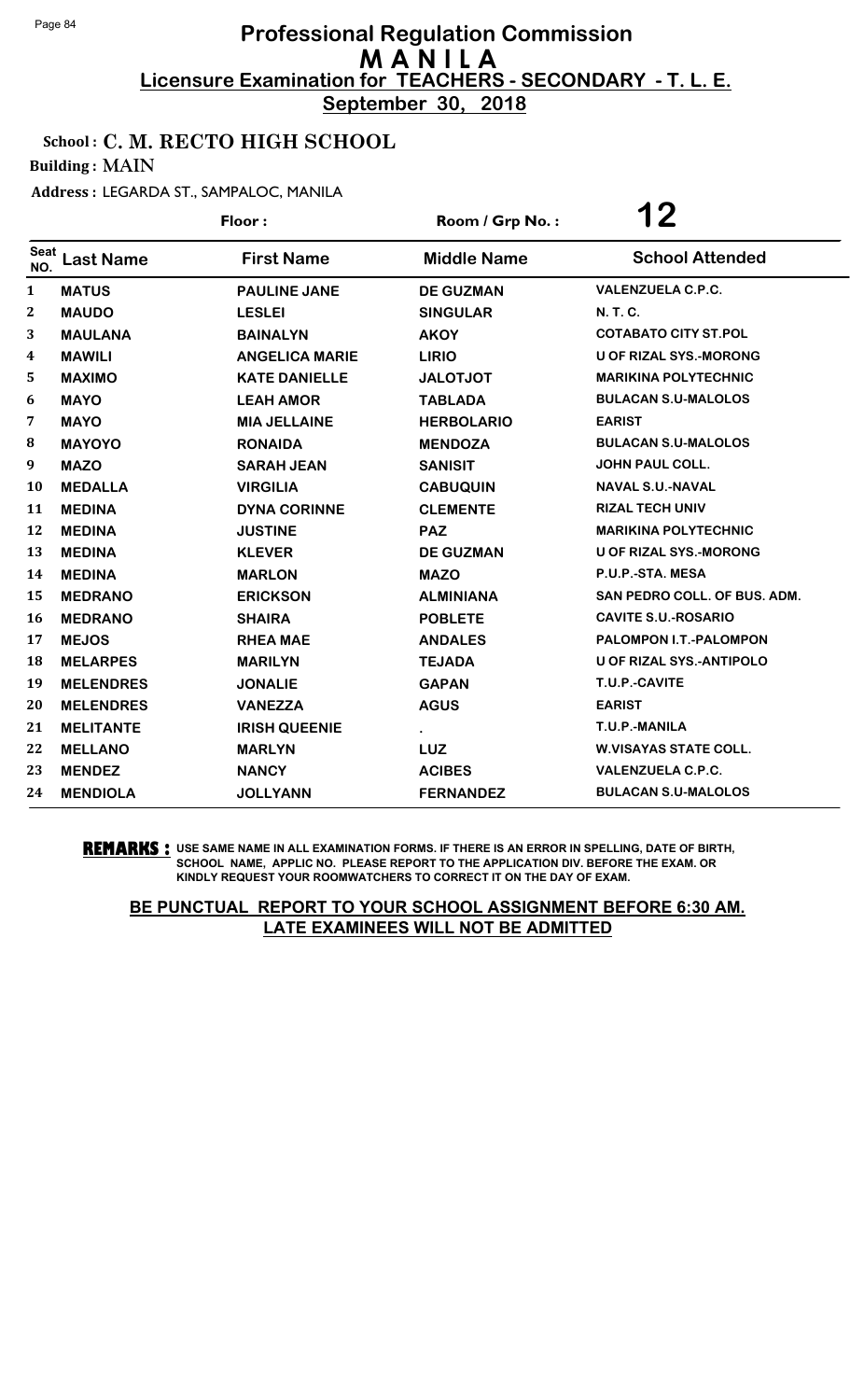**September 30, 2018**

### School : C. M. RECTO HIGH SCHOOL

Building : MAIN

Address : LEGARDA ST., SAMPALOC, MANILA

|                    |                  | Floor:                   | Room / Grp No.:    | <b>13</b>                             |
|--------------------|------------------|--------------------------|--------------------|---------------------------------------|
| <b>Seat</b><br>NO. | <b>Last Name</b> | <b>First Name</b>        | <b>Middle Name</b> | <b>School Attended</b>                |
| 1                  | <b>MENDIOLA</b>  | <b>MARTIN</b>            | <b>LIBRERO</b>     | P.U.P.-STA. MESA                      |
| $\boldsymbol{2}$   | <b>MENDOZA</b>   | <b>ANJANETTE</b>         | <b>DISUPEDA</b>    | MINSCAT-BONGABONG(for.BCF)            |
| 3                  | <b>MENDOZA</b>   | <b>CHRISTINE</b>         | <b>EVANGELISTA</b> | <b>LAGUNA SPU-LOS BAÑOS</b>           |
| 4                  | <b>MENDOZA</b>   | <b>GUILLAN MARC</b>      | <b>BAJIO</b>       | <b>BATANGAS STATE UNIVERSITY -</b>    |
| 5                  | <b>MENDOZA</b>   | <b>HILDA</b>             | <b>OFLEAR</b>      | <b>EARIST</b>                         |
| 6                  | <b>MENDOZA</b>   | <b>IELAH MAE</b>         | <b>MACALINDONG</b> | <b>BATANGAS STATE UNIVERSITY -</b>    |
| 7                  | <b>MENDOZA</b>   | <b>JAMES VINCENT</b>     | <b>SALANGSANG</b>  | <b>DON HONORIO VENTURA TECH. S.U.</b> |
| 8                  | <b>MENDOZA</b>   | <b>JANET</b>             | <b>JANUARIO</b>    | UNIVERSITY OF CALOOCAN CITY(for. CC   |
| 9                  | <b>MENDOZA</b>   | <b>JESUS</b>             | <b>ARIAGA</b>      | <b>NEW ERA UNIV.</b>                  |
| 10                 | <b>MENDOZA</b>   | <b>JOANE IRISH</b>       | <b>JIMENEZ</b>     | <b>PAMPANGA STATE AGRICULTURAL</b>    |
| 11                 | <b>MENDOZA</b>   | <b>JOSUA</b>             | <b>MUNCADA</b>     | <b>VALENZUELA C.P.C.</b>              |
| 12                 | <b>MENDOZA</b>   | <b>JUSSA</b>             | <b>DEVERA</b>      | <b>VALENZUELA C.P.C.</b>              |
| 13                 | <b>MENDOZA</b>   | <b>KRISTEL CATHERINE</b> | <b>BONDOC</b>      | <b>DON HONORIO VENTURA TECH. S.U.</b> |
| 14                 | <b>MENDOZA</b>   | <b>LOVELY GEN</b>        | <b>CALINGASAN</b>  | <b>BATANGAS STATE UNIVERSITY -</b>    |
| 15                 | <b>MENDOZA</b>   | <b>MA. JENNIFER</b>      | <b>MILLAN</b>      | <b>ARAULLO UNIV.-CABANATUAN CITY</b>  |
| <b>16</b>          | <b>MENDOZA</b>   | <b>MAICA ANGELA</b>      | <b>CARPIO</b>      | UNIVERSITY OF CALOOCAN CITY(for. CC   |
| 17                 | <b>MENDOZA</b>   | <b>MANILYN</b>           | <b>GARCIA</b>      | <b>DON HONORIO VENTURA TECH. S.U.</b> |
| 18                 | <b>MENDOZA</b>   | <b>MARIEL JANE</b>       | <b>MACALINGA</b>   | <b>U OF RIZAL SYS.-MORONG</b>         |
| 19                 | <b>MENDOZA</b>   | <b>MARLYN</b>            | <b>BENOSA</b>      | <b>DON HONORIO VENTURA TECH. S.U.</b> |
| 20                 | <b>MENDOZA</b>   | <b>PRINCESS DIAN</b>     | <b>SUBIA</b>       | T.U.P.-MANILA                         |
| 21                 | <b>MENDOZA</b>   | <b>ROSELYN</b>           | <b>HERNANDEZ</b>   | <b>BATANGAS STATE UNIVERSITY -</b>    |
| 22                 | <b>MENDOZA</b>   | <b>ROSELYN</b>           | <b>MANALO</b>      | T.U.P.-CAVITE                         |
| 23                 | <b>MENGULLO</b>  | <b>ARJANE</b>            | <b>GABRIEL</b>     | PIMSAT COLLEGES, INC- BACOOR CITY     |
| 24                 | <b>MENOR</b>     | <b>APRIL RIOS</b>        | <b>CORBITO</b>     | UNIVERSITY OF CALOOCAN CITY(for. CC   |

**REMARKS :** USE SAME NAME IN ALL EXAMINATION FORMS. IF THERE IS AN ERROR IN SPELLING, DATE OF BIRTH, SCHOOL NAME, APPLIC NO. PLEASE REPORT TO THE APPLICATION DIV. BEFORE THE EXAM. OR KINDLY REQUEST YOUR ROOMWATCHERS TO CORRECT IT ON THE DAY OF EXAM.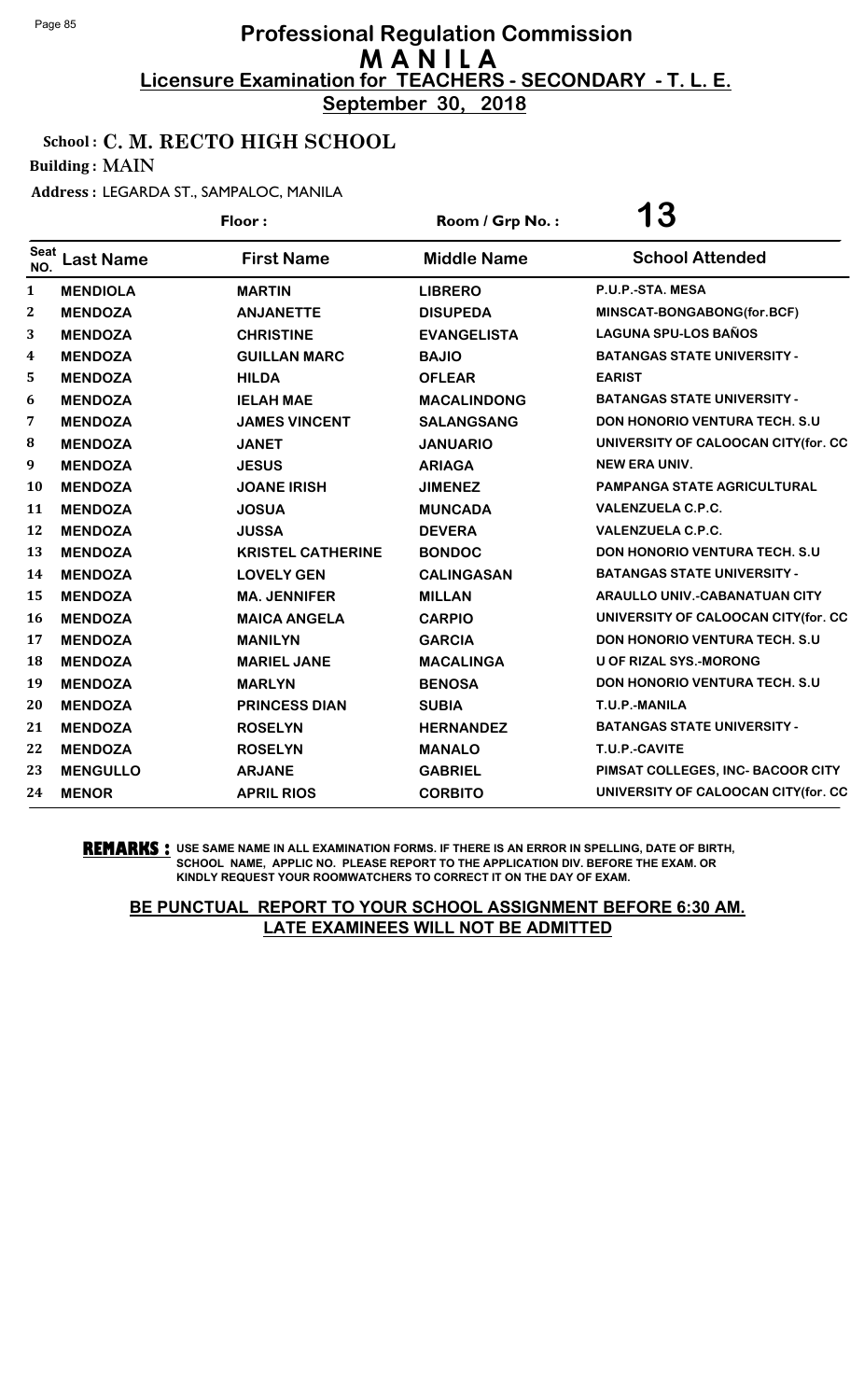**September 30, 2018**

### School : EPIFANIO DELOS SANTOS ELEM. SCHOOL

Building :

#### Address : GEN. MALVAR ST., MALATE, MANIL

|                         |                  | Floor: 1ST        | Room / Grp No.: $B1$ R |                                       |
|-------------------------|------------------|-------------------|------------------------|---------------------------------------|
| <b>Seat</b><br>NO.      | <b>Last Name</b> | <b>First Name</b> | <b>Middle Name</b>     | <b>School Attended</b>                |
| $\mathbf{1}$            | <b>MENOR</b>     | <b>HERWIN</b>     | <b>JARDELEZA</b>       | P.U.P.-STA. MESA                      |
| $\mathbf{2}$            | <b>MERALPES</b>  | <b>MARITES</b>    | <b>HERRERA</b>         | <b>COLEGIO DE MONTALBAN (FOR.</b>     |
| 3                       | <b>MERCADO</b>   | <b>ALEX</b>       | <b>GAAN</b>            | T.U.P.-MANILA                         |
| $\overline{\mathbf{4}}$ | <b>MERCADO</b>   | <b>ANICETAS</b>   | <b>OBANDO</b>          | <b>STI-BALAYAN</b>                    |
| 5                       | <b>MERCADO</b>   | <b>CATHLYN</b>    | <b>HERNANDEZ</b>       | <b>BATANGAS S.U.-BATANGAS CITY</b>    |
| 6                       | <b>MERCADO</b>   | <b>CHRISTIAN</b>  | <b>PARDILLO</b>        | <b>BULACAN S.U-MALOLOS</b>            |
| 7                       | <b>MERCADO</b>   | <b>GLYZA JOY</b>  | <b>SABUSAP</b>         | <b>DON HONORIO VENTURA TECH. S.U.</b> |
| 8                       | <b>MERCADO</b>   | <b>JAY</b>        | <b>MALIT</b>           | <b>DON HONORIO VENTURA TECH. S.U.</b> |
| 9                       | <b>MERCADO</b>   | <b>JULIE ANN</b>  | <b>NATIVIDAD</b>       | <b>BULACAN S.U-MALOLOS</b>            |
| 10                      | <b>MERCADO</b>   | <b>MARICRIS</b>   | <b>AUSTRIA</b>         | <b>BATANGAS S.U.-BATANGAS CITY</b>    |
| 11                      | <b>MERCADO</b>   | <b>MICHAEL</b>    | <b>GERONA</b>          | <b>BATANGAS S.U.-ARASOF-NASUGBU</b>   |
| 12                      | <b>MERCADO</b>   | <b>MICHELLE</b>   | <b>DEL ROSARIO</b>     | <b>BULACAN S.U-MALOLOS</b>            |
| 13                      | <b>MERCADO</b>   | <b>SUZETTE</b>    | <b>GOPEZ</b>           | DON HONORIO VENTURA TECH. S.U         |
| 14                      | <b>MERCENE</b>   | <b>JUVED</b>      | <b>DE LA CRUZ</b>      | <b>I.B.CALINGASAN MEM.</b>            |
| 15                      | <b>MERCURIO</b>  | <b>BEVERLYN</b>   | <b>EGNISABAN</b>       | R.MAGSAYSAY T.U-IBA                   |
| 16                      | <b>MERIDA</b>    | <b>VERLENE</b>    | <b>RANCE</b>           | T.U.P.-MANILA                         |
| 17                      | <b>MERTO</b>     | <b>ARLENE</b>     | <b>NAFARRETE</b>       | T.U.P.-MANILA                         |
| 18                      | <b>MESA</b>      | <b>GAGA</b>       | <b>ARRABES</b>         | PALOMPON I.T.-TABANGO                 |
| 19                      | <b>MESA</b>      | <b>MARY ROSE</b>  |                        | ROMBLON STATE UNIV. (FOR ROMBLON      |
| 20                      | <b>MEÑEQUE</b>   | <b>MA.ELLAINE</b> | <b>ANTONIO</b>         | <b>BULACAN S.U-MALOLOS</b>            |
| 21                      | <b>MICHAELA</b>  | <b>DICHUPA</b>    | <b>TIZON</b>           | <b>SAMAR STATE UNIV.</b>              |
| 22                      | <b>MICU</b>      | <b>BRIXON</b>     | <b>GANTE</b>           | <b>NEW ERA UNIV.</b>                  |
| 23                      | <b>MIERLA</b>    | <b>VIA BELJOY</b> | <b>SABANDAL</b>        | <b>CAVITE S.U.-ROSARIO</b>            |
| 24                      | <b>MIGUEL</b>    | <b>KRISHA</b>     | <b>OSORIO</b>          | T.U.P.-MANILA                         |

**REMARKS :** USE SAME NAME IN ALL EXAMINATION FORMS. IF THERE IS AN ERROR IN SPELLING, DATE OF BIRTH, SCHOOL NAME, APPLIC NO. PLEASE REPORT TO THE APPLICATION DIV. BEFORE THE EXAM. OR KINDLY REQUEST YOUR ROOMWATCHERS TO CORRECT IT ON THE DAY OF EXAM.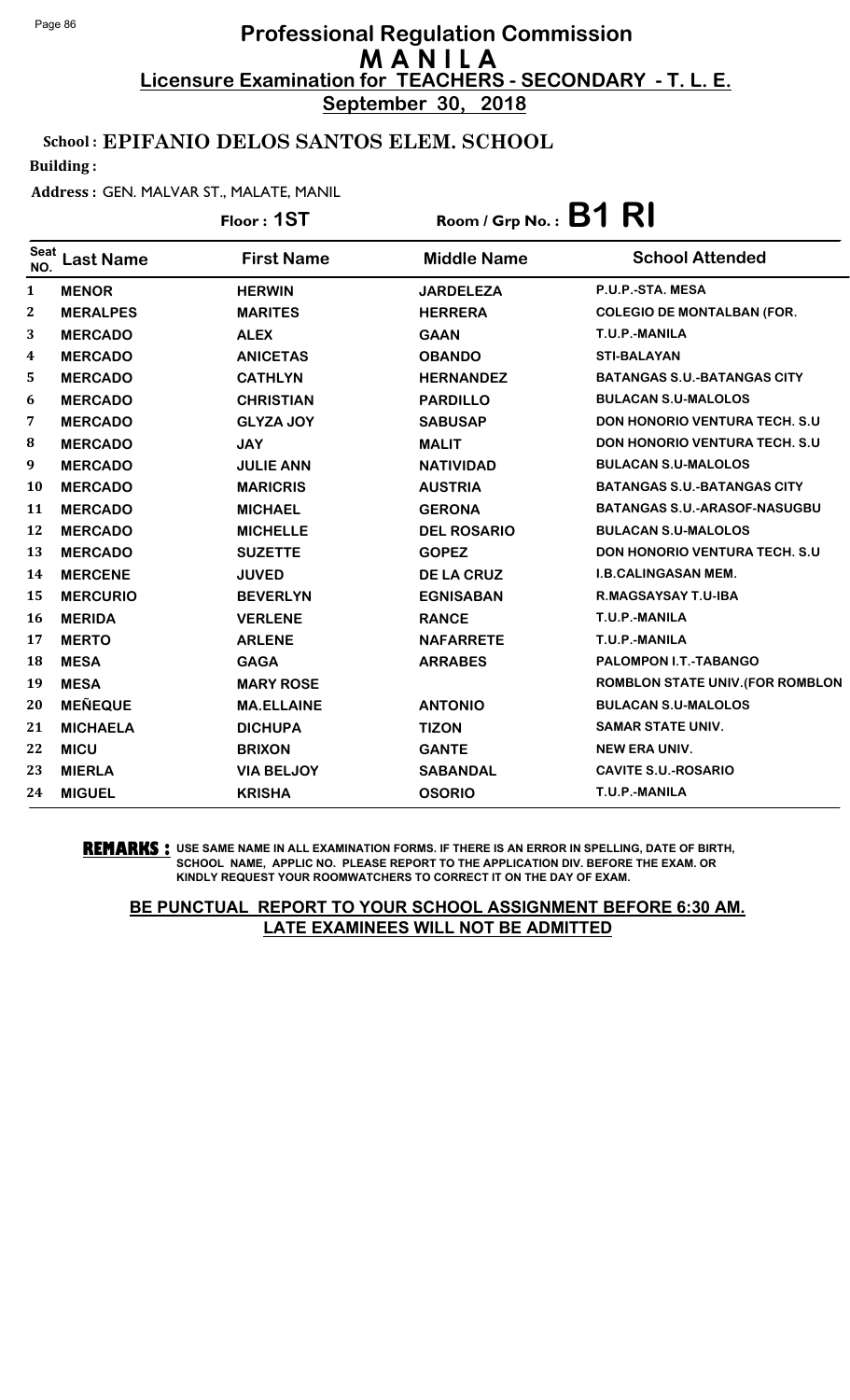**September 30, 2018**

### School : EPIFANIO DELOS SANTOS ELEM. SCHOOL

Building :

#### Address : GEN. MALVAR ST., MALATE, MANIL

|                    |                  | Floor: 1ST          | Room / Grp No.: $B1 R2$ |                                          |
|--------------------|------------------|---------------------|-------------------------|------------------------------------------|
| <b>Seat</b><br>NO. | <b>Last Name</b> | <b>First Name</b>   | <b>Middle Name</b>      | <b>School Attended</b>                   |
| 1                  | <b>MIGUEL</b>    | <b>MELVIN</b>       | <b>DE LEON</b>          | <b>FEU-MANILA</b>                        |
| 2                  | <b>MIJARES</b>   | <b>ARIANE MARIE</b> | <b>CUENCA</b>           | T.U.P.-MANILA                            |
| 3                  | <b>MILLAR</b>    | <b>JOVY GLENN</b>   | <b>NAPIZA</b>           | P.U.P - CALAUAN, LAGUNA                  |
| 4                  | <b>MILLAVE</b>   | <b>ERNIE</b>        | <b>TAPAY</b>            | <b>BATANGAS S.U. (for. JPLPC) MALVAR</b> |
| 5                  | <b>MIMBALA</b>   | <b>ANISA</b>        | <b>LOMABAO</b>          | <b>M.S.U.-MARAWICITY</b>                 |
| 6                  | <b>MIMIS</b>     | <b>RYAN</b>         | YAQUIT                  | <b>U OF RIZAL SYS.-CAINTA</b>            |
| 7                  | <b>MINGO</b>     | <b>LEALYN</b>       | <b>MENDOZA</b>          | <b>DON HONORIO VENTURA TECH. S.U.</b>    |
| 8                  | <b>MINOR</b>     | <b>ERICA</b>        | <b>DIAZ</b>             | <b>MARIKINA POLYTECHNIC</b>              |
| 9                  | <b>MIRA</b>      | <b>RICHARD</b>      | <b>CABUGNASON</b>       | N.O.R.S.U-BAIS                           |
| 10                 | <b>MIRANDA</b>   | <b>BIANCA</b>       | <b>LINDO</b>            | <b>PAMPANGA STATE AGRICULTURAL</b>       |
| 11                 | <b>MIRANDA</b>   | <b>CHARMAINE</b>    | <b>MARCULETA</b>        | <b>PAMPANGA STATE AGRICULTURAL</b>       |
| 12                 | <b>MIRANDA</b>   | <b>JOBEL</b>        | <b>ARIZO</b>            | <b>DON HONORIO VENTURA TECH. S.U.</b>    |
| 13                 | <b>MIRANDA</b>   | <b>PATRICK RENZ</b> | <b>PUNU</b>             | PAMPANGA STATE AGRICULTURAL              |
| 14                 | <b>MIRANDA</b>   | <b>RIZA RUTH</b>    |                         | <b>U.E.P.-CATARMAN</b>                   |
| 15                 | <b>MIRANDA</b>   | <b>VENUS DIANE</b>  | <b>MABLES</b>           | <b>BULACAN S.U-MALOLOS</b>               |
| 16                 | <b>MISA</b>      | <b>JOHN JAY</b>     | <b>CUNANAN</b>          | <b>MARIKINA POLYTECHNIC</b>              |
| 17                 | <b>MISALUCHA</b> | <b>CORINA</b>       | <b>NOVILLA</b>          | P.U.P.-STA. MESA                         |
| 18                 | <b>MISOLA</b>    | <b>ROWENA</b>       | <b>TORRES</b>           | T.U.P.-MANILA                            |
| 19                 | <b>MITRA</b>     | <b>LYKA MAE</b>     | <b>ERANDIO</b>          | <b>MARIKINA POLYTECHNIC</b>              |
| 20                 | <b>MOHAMMAD</b>  | <b>OMAR KEVIN</b>   | <b>NGO</b>              | PANGASINAN S.U.-ASINGAN                  |
| 21                 | <b>MOJE</b>      | <b>FRIZ JOHN</b>    | <b>ORDOÑEZ</b>          | T.U.P.-MANILA                            |
| 22                 | <b>MOLINA</b>    | <b>EDMARLYN</b>     | <b>ALDAVE</b>           | <b>CATANDUANES STATE</b>                 |
| 23                 | <b>MOLINA</b>    | <b>FINA</b>         | <b>DAQUINAG</b>         | R.MAGSAYSAY T.U-IBA                      |
| 24                 | <b>MOLINYAWE</b> | <b>MICHELL</b>      | <b>ZAMORA</b>           | U.P.-DILIMAN                             |

**REMARKS :** USE SAME NAME IN ALL EXAMINATION FORMS. IF THERE IS AN ERROR IN SPELLING, DATE OF BIRTH, SCHOOL NAME, APPLIC NO. PLEASE REPORT TO THE APPLICATION DIV. BEFORE THE EXAM. OR KINDLY REQUEST YOUR ROOMWATCHERS TO CORRECT IT ON THE DAY OF EXAM.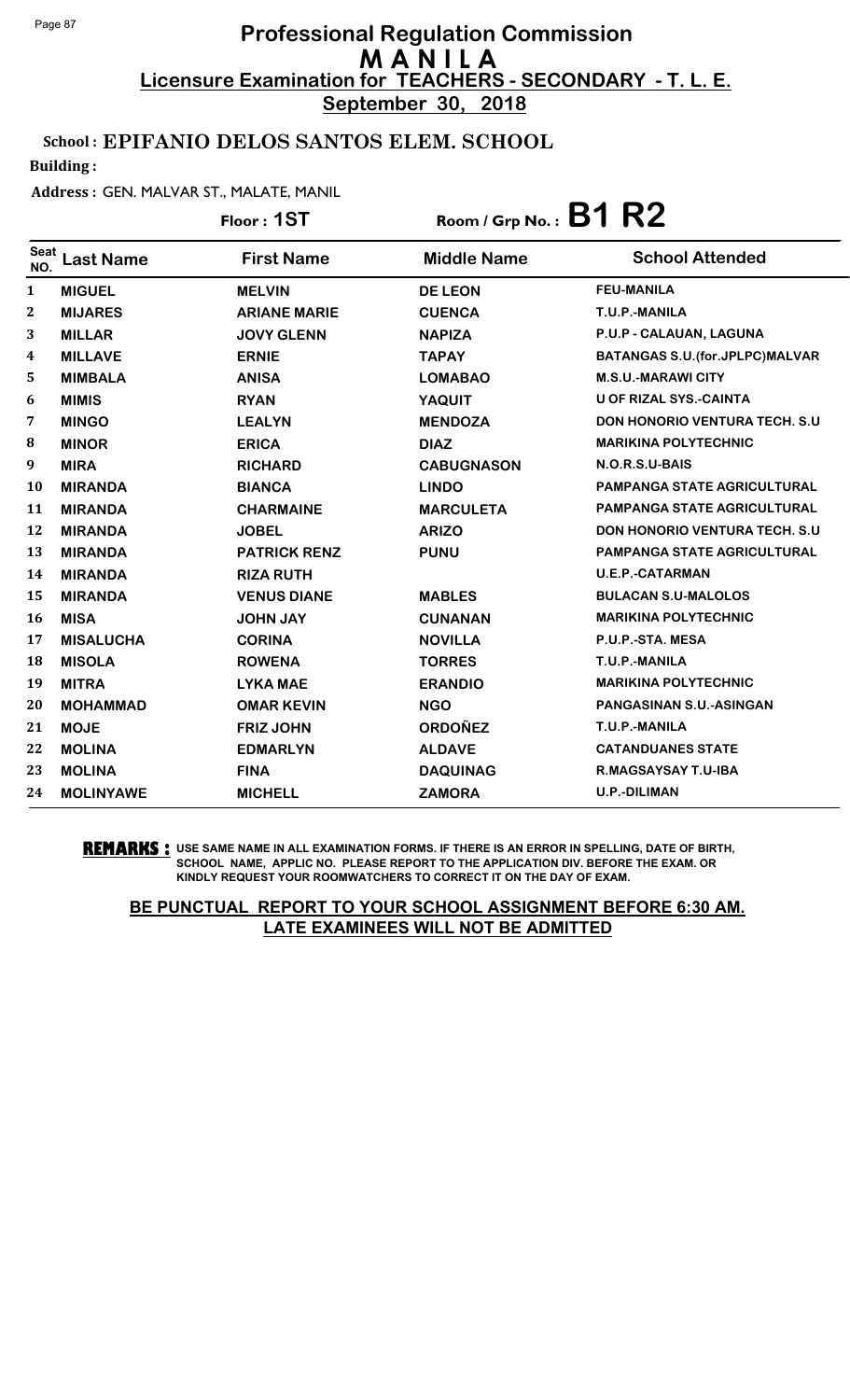**September 30, 2018**

### School : EPIFANIO DELOS SANTOS ELEM. SCHOOL

Building :

#### Address : GEN. MALVAR ST., MALATE, MANIL

|                    |                   | Floor: 1ST                  | Room / Grp No.: $B1 R3$ |                                       |  |
|--------------------|-------------------|-----------------------------|-------------------------|---------------------------------------|--|
| <b>Seat</b><br>NO. | <b>Last Name</b>  | <b>First Name</b>           | <b>Middle Name</b>      | <b>School Attended</b>                |  |
| 1                  | <b>MOLOBOCO</b>   | <b>CRISTINE</b>             | <b>GALARDE</b>          | <b>NORTHWEST SAMAR STATE U-SN</b>     |  |
| $\boldsymbol{2}$   | <b>MONDIDO</b>    | <b>ELLA MAY</b>             | <b>MONDARES</b>         | UNIVERSITY OF CALOOCAN CITY(for. CC   |  |
| 3                  | <b>MONDRAGON</b>  | <b>ANNABEL</b>              | <b>RAMOS</b>            | <b>MARIKINA POLYTECHNIC</b>           |  |
| 4                  | <b>MONSANTO</b>   | <b>JOANAH MARIE</b>         | <b>MANDAP</b>           | <b>DON HONORIO VENTURA TECH. S.U.</b> |  |
| 5                  | <b>MONSERRAT</b>  | <b>ARLENE</b>               | <b>MAQUINTO</b>         | <b>MARIKINA POLYTECHNIC</b>           |  |
| 6                  | <b>MONTALBO</b>   | <b>MONIQUE</b>              | <b>PASCARAN</b>         | <b>VALENZUELA C.P.C.</b>              |  |
| 7                  | <b>MONTANO</b>    | <b>OYDLYN</b>               | <b>DUNGCA</b>           | <b>BULACAN S.U-MALOLOS</b>            |  |
| 8                  | <b>MONTAÑEZ</b>   | <b>RADNY CRIS</b>           | <b>VALDERRAMA</b>       | <b>FAR EASTERN POLY COLL</b>          |  |
| 9                  | <b>MONTAÑO</b>    | <b>CAMILLE</b>              | <b>PABELLO</b>          | DON HONORIO VENTURA TECH. S.U         |  |
| 10                 | <b>MONTEALTO</b>  | <b>FERLINE LOVELY DIANA</b> | <b>FUENTES</b>          | T.U.P.-MANILA                         |  |
| 11                 | <b>MONTECIANO</b> | <b>AILYN</b>                | <b>COSTIN</b>           | <b>SO.LEYTE S.U.-SOGOD</b>            |  |
| 12                 | <b>MONTERDE</b>   | <b>JAY ADRIAN</b>           | <b>IBARRETA</b>         | P.U.P.-COMMONWEALTH                   |  |
| 13                 | <b>MONTERO</b>    | <b>ROSALYN</b>              | <b>LABANDILO</b>        | <b>LAGUNA STATE POLYTECHNIC</b>       |  |
| 14                 | <b>MONTEROLA</b>  | <b>LARAH JANE</b>           | <b>FABRE</b>            | UNIVERSITY OF CALOOCAN CITY(for. CC   |  |
| 15                 | <b>MONTES</b>     | <b>CHRISTIAN ISRAEL</b>     | <b>MACOY</b>            | <b>RIZAL TECH UNIV</b>                |  |
| 16                 | <b>MONTES</b>     | <b>DIONALD</b>              | <b>SILADAN</b>          | T.U.P.-MANILA                         |  |
| 17                 | <b>MONTIANO</b>   | <b>DAISY</b>                | <b>MANTAL</b>           | <b>MARINDUQUE S.C.-BOAC</b>           |  |
| 18                 | <b>MONTOYA</b>    | <b>FERLAINE ARA</b>         | <b>CAPACITE</b>         | <b>EARIST</b>                         |  |
| 19                 | <b>MONTOYA</b>    | <b>JEANETTE</b>             | <b>REQUINALA</b>        | <b>MARIKINA POLYTECHNIC</b>           |  |
| 20                 | <b>MONTOYA</b>    | <b>JOHNSON JR</b>           | <b>GACELO</b>           | <b>COLEGIO DE MONTALBAN (FOR.</b>     |  |
| 21                 | <b>MONTOYA</b>    | <b>KHRISHIA</b>             | <b>REGIS</b>            | P.U.P.-STA. MESA                      |  |
| 22                 | <b>MONZON</b>     | <b>KIMBERLY ANN</b>         | <b>SEVERINO</b>         | T.U.P.-MANILA                         |  |
| 23                 | <b>MOPIA</b>      | <b>RISSA</b>                | <b>DAYANAN</b>          | U.S.M.-KIDAPAWAN                      |  |
| 24                 | <b>MORABE</b>     | <b>MARIEL JOY</b>           | <b>QUAYZON</b>          | <b>EVSU-BURAUEN CAMPUS</b>            |  |

**REMARKS :** USE SAME NAME IN ALL EXAMINATION FORMS. IF THERE IS AN ERROR IN SPELLING, DATE OF BIRTH, SCHOOL NAME, APPLIC NO. PLEASE REPORT TO THE APPLICATION DIV. BEFORE THE EXAM. OR KINDLY REQUEST YOUR ROOMWATCHERS TO CORRECT IT ON THE DAY OF EXAM.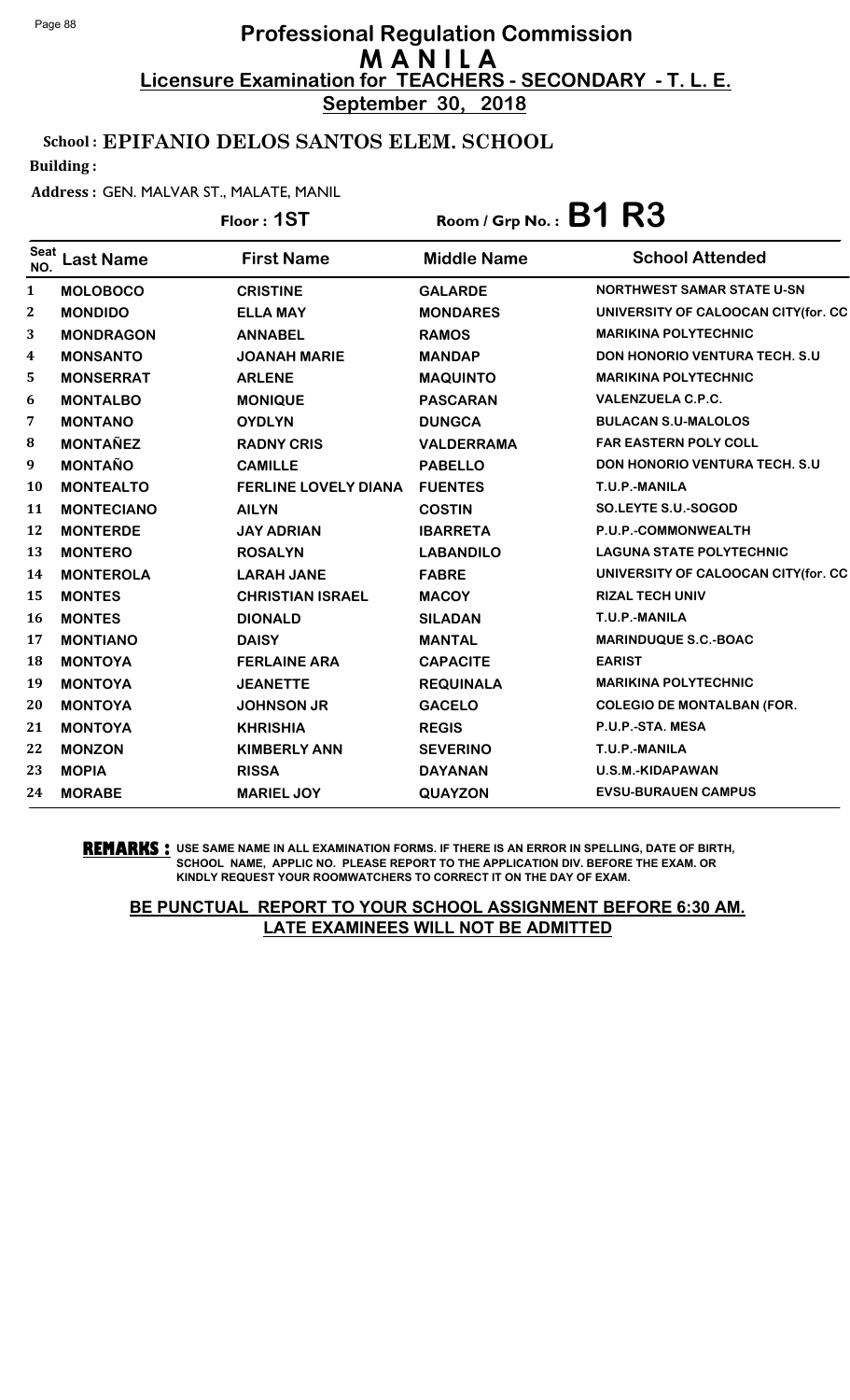**September 30, 2018**

### School : EPIFANIO DELOS SANTOS ELEM. SCHOOL

Building :

#### Address : GEN. MALVAR ST., MALATE, MANIL

#### **Last Name First Name Middle Name** Floor : **1ST** Room / Grp No. : **B1 R4** Seat NO. **School Attended**  1 **MORAL CINDY MINGO ROMBLON STATE UNIV.(FOR ROMBLON** 2 **MORAL JOE ANN PEÑA EARIST** 3 **MORALES ADRIAN ROSALES U OF RIZAL SYS.-MORONG** 4 **MORALES ALBERT VALLEDOR CATANDUANES STATE UNIVERSITY -** 5 **MORALES CHATRINA DELLOSA VALENZUELA C.P.C.** 6 **MORALES ELAISHA PINSAN P.U.P - CALAUAN, LAGUNA** 7 **MORALES ERNALYN PALERMO T.U.P.-MANILA** 8 **MORALES JAZELLE JOY TOQUERO LEYTE NORMAL UNIV.** 9 **MORALES MICHELLE ROSE MALTE COLEGIO DE PORTA VAGA - IMUS,** 10 **MORALES MITCH ROSALES U OF RIZAL SYS.-MORONG** 11 **MORALIT DEXTER BRIONES CAGAYAN STATE UNIV.-CARITAN** 12 **MORANTE GERRY MAGUAD BATAAN PENINSULA STATE** 13 **MORCILLA ALYSSA CAMILLE JACA T.U.P.-CAVITE** 14 **MOREDO JAMAICA JADE MEJICO MINSCAT-BONGABONG(for.BCF)** 15 **MORELOS MA. DANA NOREEN PACHECO T.U.P.-MANILA** 16 **MOREN LOLITA TORRES BATANGAS S.U.-BATANGAS CITY** 17 **MORENO ALLENE ARA MAE MARASIGAN MINSCAT-BONGABONG(for.BCF)** 18 **MORGADO ROBILYN ESCUCHARO CAGAYAN STATE UNIV.-CARITAN** 19 **MORILLO ANGEL MAE ZAMORA CAGAYAN STATE UNIV.-PIAT** 20 **MORILLO ASSMINE VILARDO EARIST** 21 **MOROS JACQUELINE AYING MARIKINA POLYTECHNIC** 22 **MORTEL LENARD DE ASIS EARIST** 23 **MORTEL MA. JESSICA MAE ARTANA P.U.P.-COMMONWEALTH** 24 **MORTERA BERNADETTE TANG EARIST**

**REMARKS :** USE SAME NAME IN ALL EXAMINATION FORMS. IF THERE IS AN ERROR IN SPELLING, DATE OF BIRTH, SCHOOL NAME, APPLIC NO. PLEASE REPORT TO THE APPLICATION DIV. BEFORE THE EXAM. OR KINDLY REQUEST YOUR ROOMWATCHERS TO CORRECT IT ON THE DAY OF EXAM.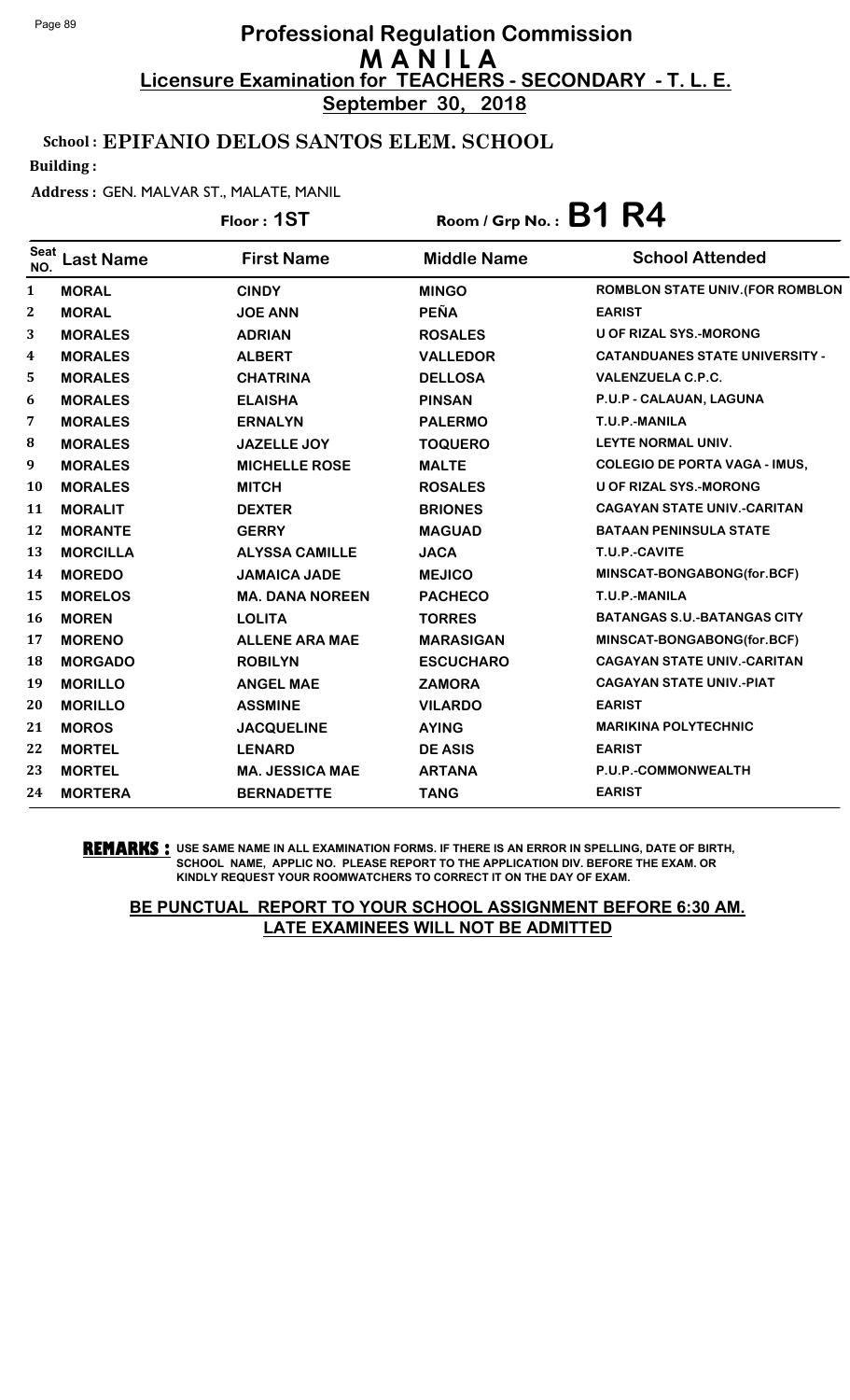**September 30, 2018**

### School : EPIFANIO DELOS SANTOS ELEM. SCHOOL

Building :

#### Address : GEN. MALVAR ST., MALATE, MANIL

# Floor : **1ST** Room / Grp No. : **B7 R3**

| <b>Seat</b><br>NO. | Last Name       | <b>First Name</b>    | <b>Middle Name</b> | <b>School Attended</b>                 |
|--------------------|-----------------|----------------------|--------------------|----------------------------------------|
| 1                  | <b>MOSCOSO</b>  | <b>LUCY</b>          | <b>FORTU</b>       | <b>ROMBLON STATE UNIV.(FOR ROMBLON</b> |
| $\boldsymbol{2}$   | <b>MOSQUEDA</b> | <b>BABY JANE</b>     | <b>DEL ROSARIO</b> | P.U.P.-STA. MESA                       |
| 3                  | <b>MOTIN</b>    | <b>JANICE</b>        | <b>MADULA</b>      | <b>ROMBLON STATE UNIV.(FOR ROMBLON</b> |
| 4                  | <b>MOYO</b>     | <b>MICHELLE LORA</b> | <b>FACELO</b>      | R.MAGSAYSAY T.U-IBA                    |
| 5                  | <b>MUNAR</b>    | <b>RYAN</b>          | <b>VECINO</b>      | <b>MARIKINA POLYTECHNIC</b>            |
| 6                  | <b>MURILLO</b>  | <b>SUSHMITA</b>      | <b>LACERNA</b>     | <b>PANGASINAN S.U.-ASINGAN</b>         |
| 7                  | <b>MUSNGI</b>   | <b>APRIL JANINE</b>  | <b>CANLAS</b>      | DON HONORIO VENTURA TECH. S.U          |
| 8                  | <b>MUSNI</b>    | <b>JIMMY</b>         | <b>BOGNOT</b>      | <b>BULACAN S.U-MALOLOS</b>             |
| 9                  | <b>MUÑOZ</b>    | <b>CHRISTINE</b>     | <b>GAMBOA</b>      | <b>PAMPANGA STATE AGRICULTURAL</b>     |
| 10                 | <b>MUÑOZ</b>    | <b>WINA</b>          | <b>PANGILINAN</b>  | <b>PAMPANGA STATE AGRICULTURAL</b>     |
| 11                 | <b>NABOR</b>    | <b>JASON</b>         | <b>NIERVA</b>      | <b>CAMARINES S.P.C.-NABUA</b>          |
| 12                 | <b>NACAWILI</b> | <b>JAMAICA</b>       | <b>PACIA</b>       | <b>I.B.CALINGASAN MEM.</b>             |
| 13                 | <b>NACINO</b>   | <b>ANGEL</b>         |                    | UNIVERSITY OF CALOOCAN CITY(for. CC    |
| 14                 | <b>NACIONAL</b> | <b>JHONNALYN</b>     | <b>CARLOS</b>      | <b>EARIST</b>                          |
| 15                 | <b>NACPIL</b>   | <b>FILIPINO</b>      | <b>GUECO</b>       | <b>DON HONORIO VENTURA TECH. S.U.</b>  |
| 16                 | <b>NAGUSARA</b> | <b>ANALYN</b>        | <b>VILLAMOR</b>    | <b>CATANDUANES STATE</b>               |
| 17                 | <b>NALAGON</b>  | <b>MADELYN</b>       | <b>MAPIGQUIT</b>   | <b>EARIST</b>                          |
| 18                 | <b>NALAM</b>    | <b>NANCY</b>         | <b>ONGUE</b>       | <b>NAVAL S.U.-BILIRAN</b>              |
| 19                 | <b>NALDO</b>    | <b>RIZA JUNE</b>     | <b>SORILLA</b>     | P.U.P.-COMMONWEALTH                    |
| 20                 | <b>NALIC</b>    | <b>LOIDA</b>         | <b>AQUINO</b>      | <b>EVSU-TACLOBAN</b>                   |
| 21                 | <b>NALING</b>   | <b>DAYANLENE</b>     | <b>JABAT</b>       | MINSCAT-BONGABONG(for.BCF)             |
| 22                 | <b>NALO</b>     | <b>MA ISABEL</b>     | <b>GUIMERA</b>     | <b>VALENZUELA C.P.C.</b>               |
| 23                 | <b>NANALE</b>   | <b>ERWIN</b>         | <b>SALAZAR</b>     | UNIVERSITY OF CALOOCAN CITY(for. CC    |
| 24                 | <b>NANAT</b>    | <b>JESSA</b>         | <b>TABUCOL</b>     | <b>PANGASINAN S.U.-LINGAYEN</b>        |

**REMARKS :** USE SAME NAME IN ALL EXAMINATION FORMS. IF THERE IS AN ERROR IN SPELLING, DATE OF BIRTH, SCHOOL NAME, APPLIC NO. PLEASE REPORT TO THE APPLICATION DIV. BEFORE THE EXAM. OR KINDLY REQUEST YOUR ROOMWATCHERS TO CORRECT IT ON THE DAY OF EXAM.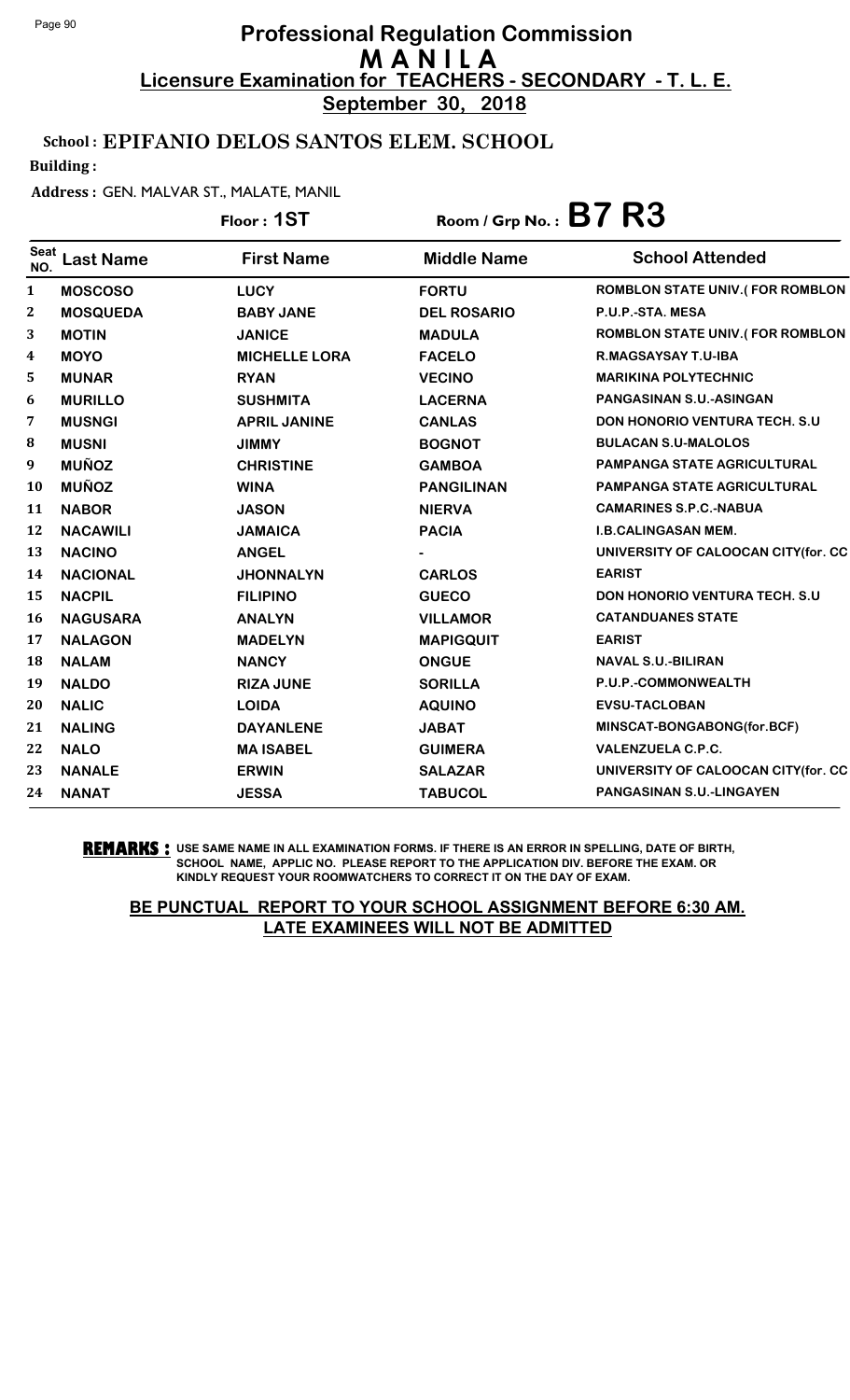**September 30, 2018**

### School : EPIFANIO DELOS SANTOS ELEM. SCHOOL

Building :

#### Address : GEN. MALVAR ST., MALATE, MANIL

|             |                   | Floor: 1ST            | Room / Grp No.: $B7 R4$ |                                      |
|-------------|-------------------|-----------------------|-------------------------|--------------------------------------|
| Seat<br>NO. | <b>Last Name</b>  | <b>First Name</b>     | <b>Middle Name</b>      | <b>School Attended</b>               |
| 1           | <b>NANIONG</b>    | <b>CRISTIAN GRACE</b> | <b>DANAO</b>            | <b>EARIST</b>                        |
| 2           | <b>NAPALIT</b>    | <b>PAUL</b>           | <b>DADO</b>             | <b>GUZMAN INST OF TECH</b>           |
| 3           | <b>NARCISO</b>    | <b>MELODY</b>         | <b>CORONEL</b>          | T.U.P.-MANILA                        |
| 4           | <b>NARIDO</b>     | <b>VINCENT</b>        | <b>ALTOVEROS</b>        | <b>MARIKINA POLYTECHNIC</b>          |
| 5           | <b>NARITO</b>     | <b>LEOVIE</b>         | <b>CONSTANTINO</b>      | <b>FAR EASTERN POLY COLL</b>         |
| 6           | <b>NARRAL</b>     | <b>MARY GRACE</b>     | <b>FRANCISCO</b>        | <b>VALENZUELA C.P.C.</b>             |
| 7           | <b>NARVAEZ</b>    | <b>ANGELA</b>         | <b>BUMATAY</b>          | <b>U OF RIZAL SYS.-MORONG</b>        |
| 8           | <b>NATI</b>       | <b>JAYSON</b>         | <b>MALIKSI</b>          | T.U.P.-CAVITE                        |
| 9           | <b>NATIVIDAD</b>  | <b>MICHICA</b>        | <b>DELA ROSA</b>        | <b>BATAAN PENINSULA STATE U-MAIN</b> |
| 10          | <b>NAVAL</b>      | <b>JENNIFER</b>       | <b>OCAMPO</b>           | <b>U OF RIZAL SYS.-MORONG</b>        |
| 11          | <b>NAVARETTE</b>  | <b>DENVER</b>         | <b>TAPAWAN</b>          | T.U.P.-TAGUIG                        |
| 12          | <b>NAVARRO</b>    | <b>EMERSON</b>        | <b>SUA</b>              | T.U.P.-TAGUIG                        |
| 13          | <b>NAVARRO</b>    | <b>MARY JANE</b>      | <b>MARIÑAS</b>          | <b>BULACAN S.U-BUSTOS</b>            |
| 14          | <b>NAVIDAD</b>    | <b>ANNALET</b>        | <b>DOMINGO</b>          | T.U.P.-MANILA                        |
| 15          | <b>NAVOA</b>      | <b>ISABELA LOUISE</b> | <b>BIE</b>              | P.U.P.-STA. MESA                     |
| 16          | <b>NEBRES</b>     | <b>MARY ROSE</b>      | <b>OPERARIO</b>         | DMMMSU-BACNOTAN                      |
| 17          | <b>NECESITO</b>   | <b>JENNY</b>          | <b>MALATE</b>           | P.U.P - GEN.LUNA QUEZON CAMPUS       |
| 18          | <b>NELLAS</b>     | <b>MELVOR</b>         | <b>LOZADA</b>           | P.U.P.-STA. MESA                     |
| 19          | <b>NELMIDA</b>    | <b>NORRIELL</b>       | <b>CANLAS</b>           | T.U.P.-MANILA                        |
| 20          | <b>NEPOMUCENO</b> | <b>CHARMAINE</b>      | <b>MARCUAP</b>          | <b>MARINDUQUE S.C.-BOAC</b>          |
| 21          | <b>NEPOMUCENO</b> | <b>FLORDELIZA</b>     | <b>BUENAVENTURA</b>     | <b>MARIKINA POLYTECHNIC</b>          |
| 22          | <b>NERI</b>       | <b>KARREN</b>         | <b>PEREZ</b>            | <b>U OF RIZAL SYS.-MORONG</b>        |
| 23          | <b>NERVAR</b>     | <b>ANGELICA</b>       | <b>EDILLO</b>           | T.U.P.-MANILA                        |
| 24          | <b>NERVAR</b>     | <b>MA. CRISTY</b>     | <b>EDILLO</b>           | T.U.P.-MANILA                        |

#### **REMARKS :** USE SAME NAME IN ALL EXAMINATION FORMS. IF THERE IS AN ERROR IN SPELLING, DATE OF BIRTH, SCHOOL NAME, APPLIC NO. PLEASE REPORT TO THE APPLICATION DIV. BEFORE THE EXAM. OR KINDLY REQUEST YOUR ROOMWATCHERS TO CORRECT IT ON THE DAY OF EXAM.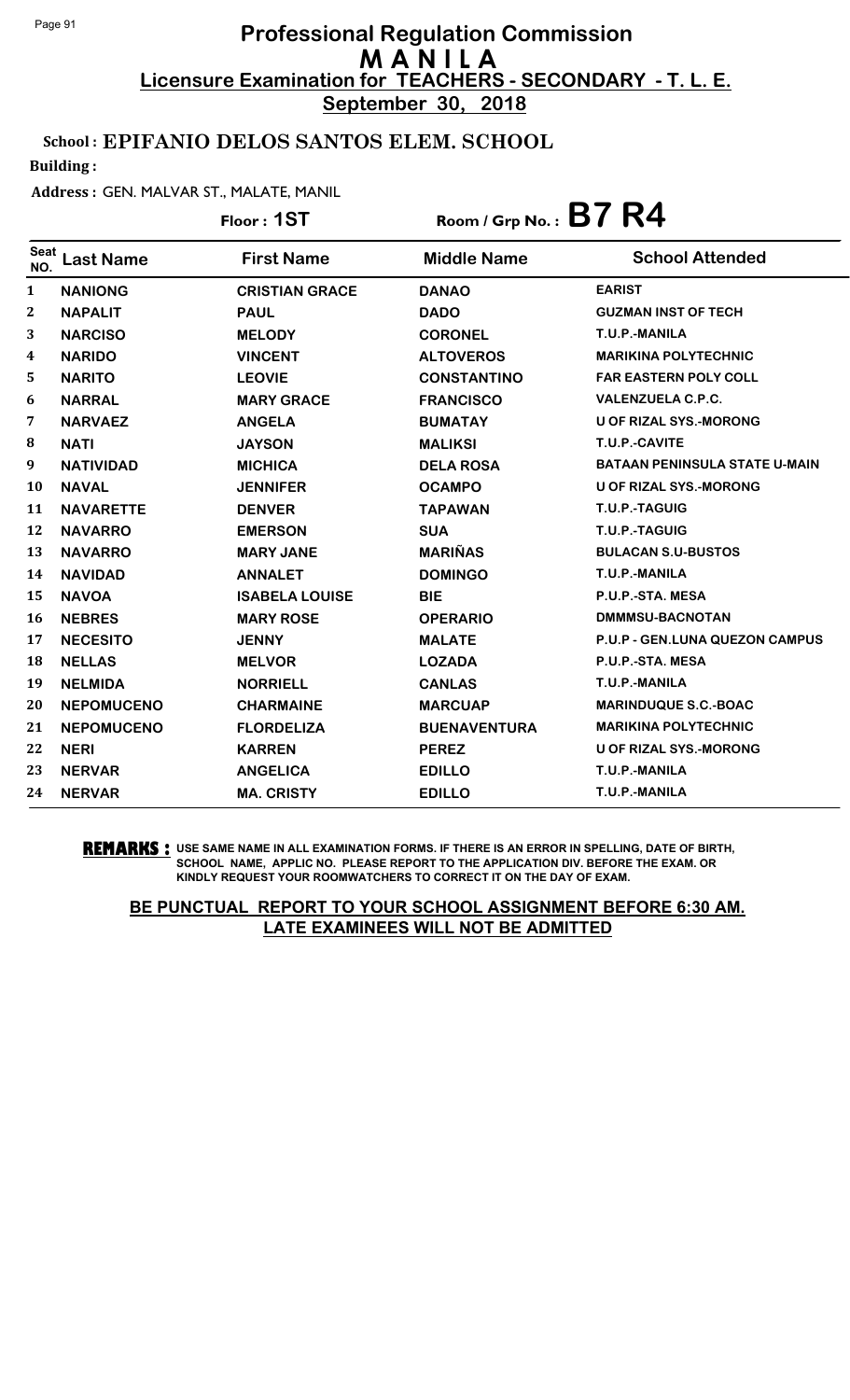**September 30, 2018**

### School : EPIFANIO DELOS SANTOS ELEM. SCHOOL

Building :

#### Address : GEN. MALVAR ST., MALATE, MANIL

|                    |                  | Floor: 1ST           | Room / Grp No.: $B7 R5$ |                                          |
|--------------------|------------------|----------------------|-------------------------|------------------------------------------|
| <b>Seat</b><br>NO. | <b>Last Name</b> | <b>First Name</b>    | <b>Middle Name</b>      | <b>School Attended</b>                   |
| 1                  | <b>NGANNO</b>    | <b>DESIREE</b>       | <b>LACWIN</b>           | P.U.P.-COMMONWEALTH                      |
| 2                  | <b>NICOL</b>     | <b>MICHELLE ANN</b>  | <b>SERRANO</b>          | <b>VALENZUELA C.P.C.</b>                 |
| 3                  | <b>NICOLAS</b>   | <b>RIZZA MARIE</b>   | <b>VILLANUEVA</b>       | <b>BULACAN S.U-BUSTOS</b>                |
| 4                  | <b>NIDOY</b>     | <b>SHIRLY FAYE</b>   | <b>RAMOS</b>            | P.U.P.-STA. MESA                         |
| 5                  | <b>NIEVA</b>     | <b>MERIAM</b>        | <b>SUMADSAD</b>         | <b>BATANGAS S.U. (for. JPLPC) MALVAR</b> |
| 6                  | <b>NOAY</b>      | <b>MAGIELYN</b>      | <b>MAGADIA</b>          | MINSCAT-BONGABONG(for.BCF)               |
| 7                  | <b>NOBLE</b>     | <b>JENELYN</b>       | <b>SAPALARAN</b>        | <b>MARIKINA POLYTECHNIC</b>              |
| 8                  | <b>NOBLE</b>     | <b>ROSE ANN</b>      | <b>HIPOLITO</b>         | <b>VALENZUELA C.P.C.</b>                 |
| 9                  | <b>NOCHE</b>     | <b>MELODIE</b>       | <b>BANDOY</b>           | <b>BATANGAS STATE UNIVERSITY -</b>       |
| 10                 | <b>NOCOS</b>     | <b>ALEJANDRO</b>     | <b>SADAGNOT</b>         | <b>U DE MANILA (for.CCM)</b>             |
| 11                 | <b>NOCUM</b>     | <b>RAMONA</b>        | <b>IBASCO</b>           | <b>BULACAN S.U-MALOLOS</b>               |
| 12                 | <b>NOMBREDA</b>  | <b>MAY CYRIL</b>     | <b>BOMBAS</b>           | SO.ILOILO POLY. COLL.                    |
| 13                 | <b>NOTE</b>      | <b>BELINDA</b>       | <b>PIAMONTE</b>         | <b>SAMAR STATE UNIV.</b>                 |
| 14                 | <b>NOVENARIO</b> | <b>RONNEL</b>        | <b>PRADO</b>            | <b>VALENZUELA C.P.C.</b>                 |
| 15                 | <b>NOVIDA</b>    | <b>CHRISTINE</b>     | <b>TELMO</b>            | BESTLINK COLLEGE OF THE                  |
| 16                 | <b>NOYDA</b>     | <b>MARJORIE</b>      | <b>ORAÑA</b>            | <b>LEMERY COLL.</b>                      |
| 17                 | <b>NTEKIM</b>    | <b>CLARITA</b>       | <b>MARQUEZ</b>          | <b>EASTERN SAMAR STATE U - GUIUAN</b>    |
| 18                 | <b>NUEVO</b>     | <b>MARICHU</b>       | <b>MIARAL</b>           | <b>RIZAL TECH UNIV</b>                   |
| 19                 | <b>NUQUE</b>     | <b>CARMELITO JR</b>  | <b>PASCUAL</b>          | <b>BULACAN S.U-MALOLOS</b>               |
| 20                 | <b>NUQUI</b>     | <b>MARJORIE</b>      | <b>DIZON</b>            | <b>DON HONORIO VENTURA TECH. S.U.</b>    |
| 21                 | <b>NUÑEZ</b>     | <b>FRANZ XAVIER</b>  | <b>ESTORES</b>          | T.U.P.-CAVITE                            |
| 22                 | <b>NUÑEZ</b>     | <b>JUSTIN</b>        | <b>RAMIREZ</b>          | UNIVERSITY OF CALOOCAN CITY(for. CC      |
| 23                 | <b>OAFALLAS</b>  | <b>MARK CRISARDY</b> | <b>MONZALES</b>         | PANGASINAN S.U.-ASINGAN                  |
| 24                 | <b>OATES</b>     | <b>BEVERLYN</b>      | <b>MARQUEZ</b>          | <b>BATAAN PENINSULA STATE U-MAIN</b>     |

**REMARKS :** USE SAME NAME IN ALL EXAMINATION FORMS. IF THERE IS AN ERROR IN SPELLING, DATE OF BIRTH, SCHOOL NAME, APPLIC NO. PLEASE REPORT TO THE APPLICATION DIV. BEFORE THE EXAM. OR KINDLY REQUEST YOUR ROOMWATCHERS TO CORRECT IT ON THE DAY OF EXAM.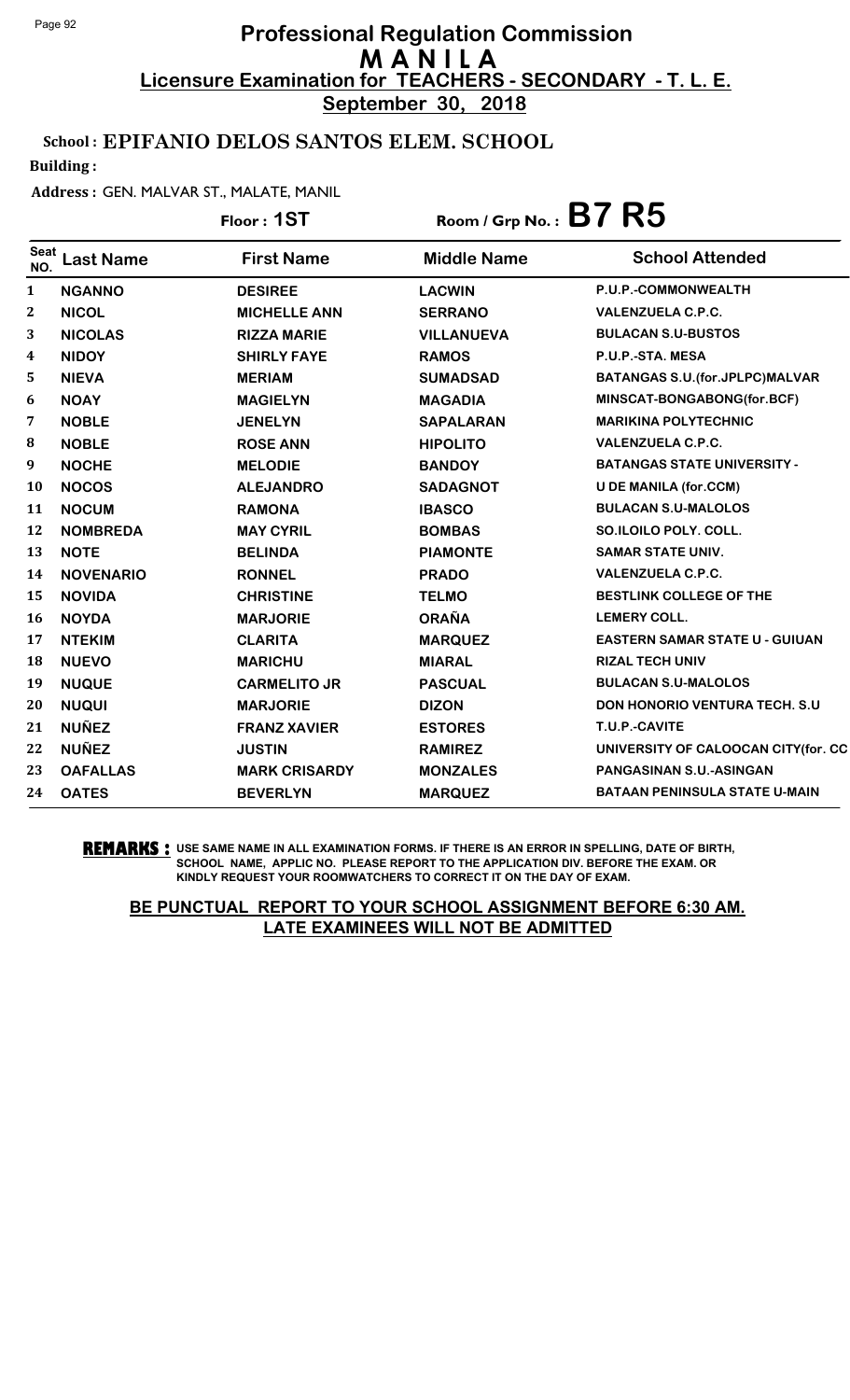**September 30, 2018**

### School : EPIFANIO DELOS SANTOS ELEM. SCHOOL

Building :

#### Address : GEN. MALVAR ST., MALATE, MANIL

|                    |                  | Floor: 1ST             | Room / Grp No.: $B7 R6$ |                                      |
|--------------------|------------------|------------------------|-------------------------|--------------------------------------|
| <b>Seat</b><br>NO. | <b>Last Name</b> | <b>First Name</b>      | <b>Middle Name</b>      | <b>School Attended</b>               |
| 1                  | <b>OBAÑA JR</b>  | <b>ORLANDO JR</b>      | <b>ROBLEDO</b>          | <b>MARIKINA POLYTECHNIC</b>          |
| 2                  | <b>OBBANIA</b>   | <b>GLENARD</b>         | <b>BATALLONES</b>       | <b>CAGAYAN STATE UNIV.-PIAT</b>      |
| 3                  | <b>OBBUS</b>     | <b>JERICO</b>          | <b>HORTILANO</b>        | P.U.P.-COMMONWEALTH                  |
| 4                  | <b>OBIADO</b>    | <b>JEROME</b>          | <b>DOLAY</b>            | <b>NORTHWEST SAMAR STATE U-SN</b>    |
| 5                  | <b>OBIADO</b>    | <b>LIZA</b>            | <b>SURIO</b>            | <b>U.E.P.-CATARMAN</b>               |
| 6                  | <b>OBIERNA</b>   | <b>ROSEMARIE</b>       | <b>CABRERA</b>          | <b>CATANDUANES STATE</b>             |
| 7                  | <b>OBONG</b>     | <b>PAULA RICA</b>      | <b>INYONG</b>           | <b>EARIST</b>                        |
| 8                  | <b>OBRADOR</b>   | <b>JINKY</b>           | <b>ENDRINAL</b>         | P.U.P.-STA. MESA                     |
| 9                  | <b>OCAMIA</b>    | <b>ANGELITO</b>        | <b>INION</b>            | <b>JOSE RIZAL MEMORIAL STATE</b>     |
| 10                 | <b>OCAMPO</b>    | <b>AINNA MAE</b>       | <b>CURA</b>             | <b>DON HONORIO VENTURA TECH. S.U</b> |
| 11                 | <b>OCAMPO</b>    | <b>ALDRIN</b>          | <b>IMPERIAL</b>         | P.U.P.-STA. MESA                     |
| 12                 | <b>OCAMPO</b>    | <b>JEFFREY</b>         | <b>ACOBA</b>            | T.U.P.-MANILA                        |
| 13                 | <b>OCAMPO</b>    | <b>MA. DANNA ERIKA</b> | <b>YAP</b>              | T.U.P.-MANILA                        |
| 14                 | <b>OCAMPO</b>    | <b>MARIA GLENDA</b>    | <b>DE LOS SANTOS</b>    | ROMBLON STATE UNIV.(FOR ROMBLON      |
| 15                 | <b>OCAMPO</b>    | <b>MARIANNE</b>        | <b>UMALI</b>            | <b>COLEGIO DE MONTALBAN (FOR.</b>    |
| 16                 | <b>OCAMPO</b>    | <b>MARIVIC</b>         | <b>DIMALANTA</b>        | <b>DON HONORIO VENTURA TECH. S.U</b> |
| 17                 | <b>OCHANGCO</b>  | <b>ADEL MAE PILAR</b>  | <b>PRECONES</b>         | T.U.P.-MANILA                        |
| 18                 | <b>OCHINANG</b>  | <b>BERNADETTE</b>      | <b>BAUTISTA</b>         | <b>BATAAN PENINSULA STATE U-MAIN</b> |
| 19                 | <b>OCHOA</b>     | <b>KATHERINE</b>       | <b>CELESTINO</b>        | <b>U OF ANTIQUE-SIBALOM</b>          |
| 20                 | <b>OCHOA</b>     | <b>MARISSA</b>         | <b>CAPINPIN</b>         | <b>EARIST</b>                        |
| 21                 | <b>ODA</b>       | <b>RODERICK</b>        | <b>QUINTERO</b>         | <b>COLEGIO DE MONTALBAN (FOR.</b>    |
| 22                 | <b>ODION</b>     | <b>RONALDO</b>         | <b>ESTORES</b>          | <b>CAVITE S.U.-ROSARIO</b>           |
| 23                 | <b>ODOñO</b>     | <b>WINDIE</b>          | <b>LAMERA</b>           | <b>U.P.-LOS BAÑOS</b>                |
| 24                 | <b>OJA</b>       | <b>ARNETTE NICOLE</b>  | <b>ATIENZA</b>          | <b>U OF RIZAL SYS.-MORONG</b>        |

**REMARKS :** USE SAME NAME IN ALL EXAMINATION FORMS. IF THERE IS AN ERROR IN SPELLING, DATE OF BIRTH, SCHOOL NAME, APPLIC NO. PLEASE REPORT TO THE APPLICATION DIV. BEFORE THE EXAM. OR KINDLY REQUEST YOUR ROOMWATCHERS TO CORRECT IT ON THE DAY OF EXAM.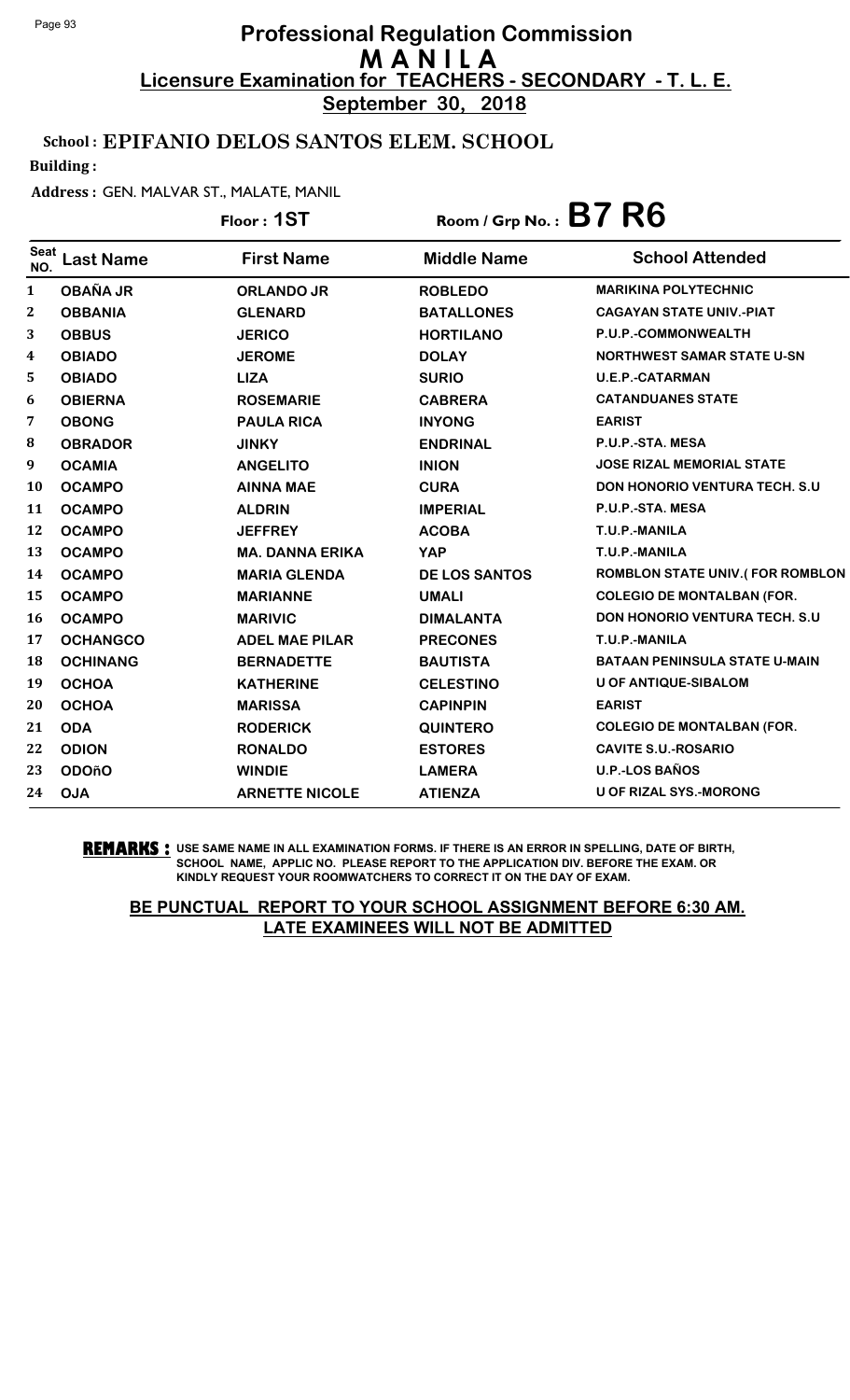**September 30, 2018**

### School : EPIFANIO DELOS SANTOS ELEM. SCHOOL

Building :

#### Address : GEN. MALVAR ST., MALATE, MANIL

|                    |                  | Floor: 1ST                  | Room / Grp No.: $B7 R7$ |                                   |
|--------------------|------------------|-----------------------------|-------------------------|-----------------------------------|
| <b>Seat</b><br>NO. | <b>Last Name</b> | <b>First Name</b>           | <b>Middle Name</b>      | <b>School Attended</b>            |
| 1                  | <b>OJOY</b>      | <b>SHARMAINE</b>            | <b>DE LEON</b>          | <b>U OF RIZAL SYS.-MORONG</b>     |
| 2                  | <b>OLA</b>       | <b>JERWIN</b>               | <b>MENDOZA</b>          | <b>MARINDUQUE S.C.-BOAC</b>       |
| 3                  | <b>OLAIRA</b>    | <b>ALEN</b>                 | <b>DINULONG</b>         | <b>U OF ANTIQUE-SIBALOM</b>       |
| 4                  | <b>OLALIA</b>    | <b>MA ANGELLA</b>           | <b>AQUINO</b>           | T.U.P.-MANILA                     |
| 5                  | <b>OLARTE</b>    | <b>BABY ROSE</b>            | <b>SAMORA</b>           | <b>U.E.P.-CATARMAN</b>            |
| 6                  | <b>OLAYAO</b>    | <b>MARIVIC</b>              | <b>MENDOZA</b>          | IMMA.CONCEP.COLL.-BATANGAS        |
| 7                  | <b>OLAYBAR</b>   | <b>JASPER</b>               | <b>GUARDIAN</b>         | P.U.P.-STA. MESA                  |
| 8                  | <b>OLAYON</b>    | <b>JEROME</b>               | <b>ANDRINO</b>          | P.U.P.-STA. MESA                  |
| 9                  | <b>OLBES</b>     | <b>HAZLINA MARIE KRISHA</b> | <b>ALAG</b>             | <b>U.E.P.-CATARMAN</b>            |
| 10                 | <b>OLICIA</b>    | <b>ELINOR</b>               | <b>CABARUAN</b>         | <b>MARIKINA POLYTECHNIC</b>       |
| 11                 | <b>OLIT</b>      | <b>SHERY MAE</b>            | <b>PARONDA</b>          | U OF RIZAL SYS.-TAYTAY            |
| 12                 | <b>OLIVAR</b>    | <b>SARAH</b>                | <b>MANGCO</b>           | <b>EARIST</b>                     |
| 13                 | <b>OLIVER</b>    | <b>SANDRA-LEE</b>           | <b>FRANCISCO</b>        | <b>BULACAN S.U-MALOLOS</b>        |
| 14                 | <b>OLLERES</b>   | <b>ERICKA MARIE</b>         | <b>VALAD-ON</b>         | <b>EARIST</b>                     |
| 15                 | <b>OLOS</b>      | <b>RACHELLE</b>             | <b>SABABAN</b>          | <b>BICOL UNIV.-POLANGUI</b>       |
| 16                 | <b>OLYMPIA</b>   | <b>ROLLYN JOY</b>           | <b>GADONG</b>           | <b>RIZAL TECH UNIV</b>            |
| 17                 | <b>OMANDAC</b>   | <b>KIMBRYAN</b>             | <b>DE JESUS</b>         | DON HONORIO VENTURA TECH. S.U     |
| 18                 | <b>ONG</b>       | <b>ELLA MAE</b>             | <b>DELOS SANTOS</b>     | <b>N.T.C.</b>                     |
| 19                 | <b>ONG</b>       | <b>JOSEPH</b>               | <b>DOMINGO</b>          | <b>BULACAN S.U-BUSTOS</b>         |
| 20                 | <b>ONG</b>       | <b>PAUL JOHN</b>            | <b>CAPIRAL</b>          | T.U.P.-MANILA                     |
| 21                 | <b>OPIANA</b>    | <b>SUNSHINE MAE</b>         | <b>FERRER</b>           | <b>MARIKINA POLYTECHNIC</b>       |
| 22                 | <b>OPTANA</b>    | <b>JOHN MARK</b>            | <b>AGUANTA</b>          | <b>VALENZUELA C.P.C.</b>          |
| 23                 | <b>ORAJAY</b>    | <b>MC GEORGIA</b>           | <b>CORPUZ</b>           | T.U.P.-MANILA                     |
| 24                 | <b>ORBE</b>      | <b>JOVELYN</b>              | <b>DOMINGO</b>          | <b>CAPIZ S.U. MAIN-ROXAS CITY</b> |

**REMARKS :** USE SAME NAME IN ALL EXAMINATION FORMS. IF THERE IS AN ERROR IN SPELLING, DATE OF BIRTH, SCHOOL NAME, APPLIC NO. PLEASE REPORT TO THE APPLICATION DIV. BEFORE THE EXAM. OR KINDLY REQUEST YOUR ROOMWATCHERS TO CORRECT IT ON THE DAY OF EXAM.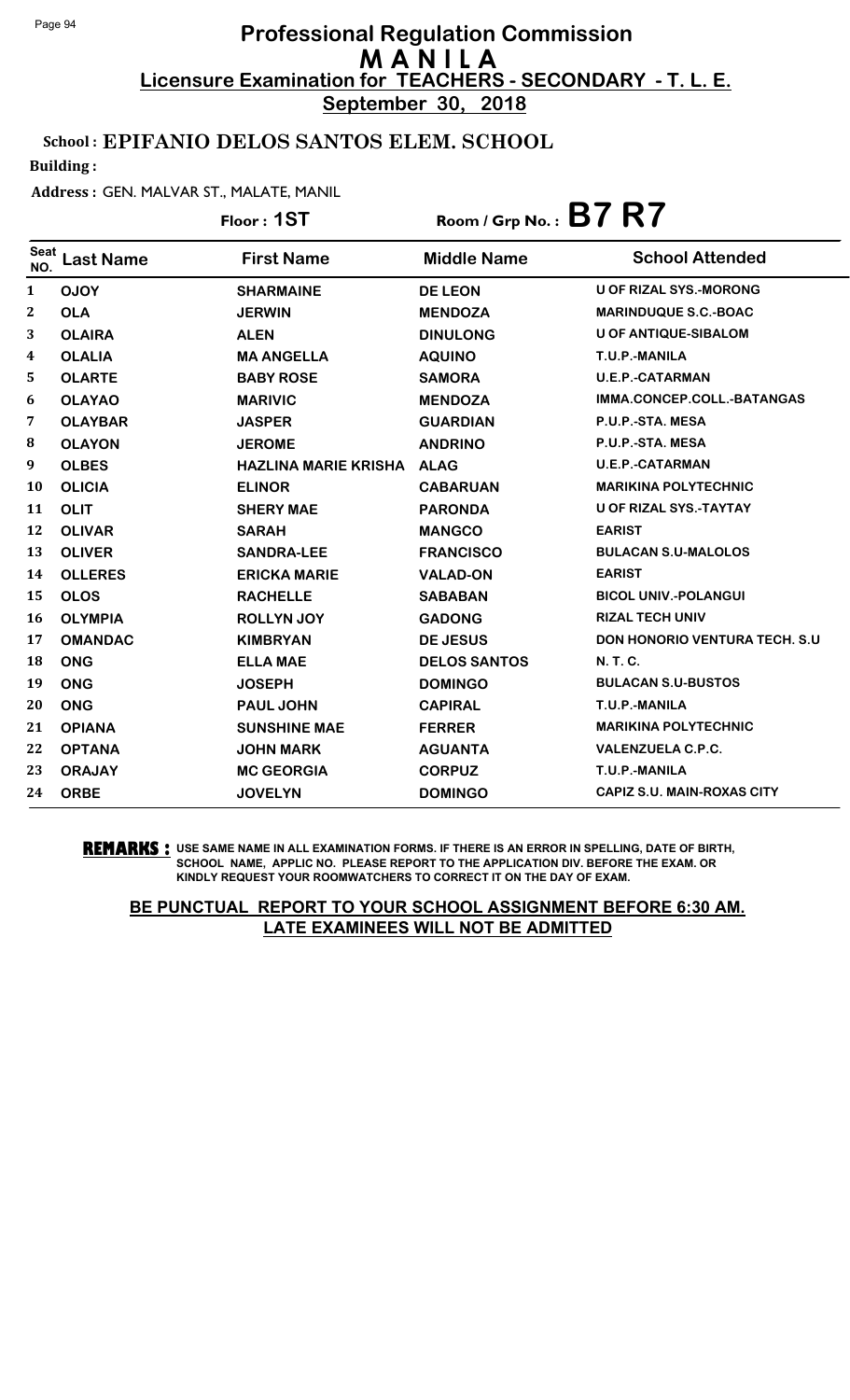**September 30, 2018**

### School : EPIFANIO DELOS SANTOS ELEM. SCHOOL

Building :

#### Address : GEN. MALVAR ST., MALATE, MANIL

|                    |                  | Floor: 1ST             | Room / Grp No.: $B7 R8$ |                                     |
|--------------------|------------------|------------------------|-------------------------|-------------------------------------|
| <b>Seat</b><br>NO. | <b>Last Name</b> | <b>First Name</b>      | <b>Middle Name</b>      | <b>School Attended</b>              |
| 1                  | <b>ORBE</b>      | <b>MARJORIE ANN</b>    | <b>MACAPAGAL</b>        | SAN PEDRO COLL. OF BUS. ADM.        |
| $\boldsymbol{2}$   | <b>ORBONG</b>    | <b>MARY JOYCE</b>      | <b>ORBELLO</b>          | <b>MARIKINA POLYTECHNIC</b>         |
| 3                  | <b>ORCENA</b>    | <b>AMI MOSSELA</b>     | <b>SAN MIGUEL</b>       | P.U.P.-COMMONWEALTH                 |
| 4                  | <b>ORCULLO</b>   | <b>KIMMY</b>           | <b>CANO</b>             | <b>MARIKINA POLYTECHNIC</b>         |
| 5                  | <b>ORDANIZA</b>  | <b>ELLEN</b>           | <b>MENDOZA</b>          | PALOMPON I.T.-PALOMPON              |
| 6                  | <b>ORDANZA</b>   | <b>MAE ANNE</b>        | <b>REYES</b>            | <b>NEW ERA UNIV.</b>                |
| 7                  | <b>OREO</b>      | JAZMINE JOY            | <b>BALDUGO</b>          | <b>VALENZUELA C.P.C.</b>            |
| 8                  | <b>ORIGENES</b>  | <b>LORRIE JEAN</b>     | <b>DADIVAS</b>          | <b>EARIST</b>                       |
| 9                  | <b>ORJE</b>      | <b>EUNICE JOY</b>      | <b>PUNZALAN</b>         | <b>BULACAN S.U-MALOLOS</b>          |
| 10                 | <b>OROSA</b>     | <b>CELINA MELENITA</b> | <b>MARQUEZ</b>          | <b>LEMERY COLL.</b>                 |
| 11                 | <b>ORTEGA</b>    | <b>PATRICK</b>         | QUIJANO                 | T.U.P.-MANILA                       |
| 12                 | <b>ORTIZ</b>     | <b>HELEN</b>           | <b>LORECHE</b>          | <b>EVSU-TACLOBAN</b>                |
| 13                 | <b>ORTIZ</b>     | <b>JOHN FRANCIS</b>    | <b>MASMELA</b>          | <b>VALENZUELA C.P.C.</b>            |
| 14                 | <b>ORTIZ</b>     | <b>SUNSHINE</b>        | <b>SARMIENTO</b>        | <b>BULACAN S.U-MALOLOS</b>          |
| 15                 | <b>OXONIAN</b>   | PAMELA ANNE            | <b>PANER</b>            | UNIVERSITY OF CALOOCAN CITY(for. CC |
| 16                 | <b>PAA</b>       | <b>LEONORA</b>         | <b>DIONELA</b>          | T.U.P.-TAGUIG                       |
| 17                 | <b>PABATIL</b>   | <b>AMELINA</b>         | <b>ESCORIAL</b>         | <b>VALENZUELA C.P.C.</b>            |
| 18                 | <b>PABILANDO</b> | <b>MARIA NYLIN</b>     | <b>OLIGARIO</b>         | T.U.P.-MANILA                       |
| 19                 | <b>PACAT</b>     | <b>MARIA CECILIA</b>   | <b>UNTALAN</b>          | PANGASINAN S.U.-LINGAYEN            |
| 20                 | <b>PACHECO</b>   | <b>MYLENE</b>          | <b>SORIANO</b>          | <b>CAVITE S.U.-INDANG</b>           |
| 21                 | <b>PACIA</b>     | <b>LORELIE</b>         | <b>RIONDA</b>           | <b>BATANGAS STATE UNIVERSITY -</b>  |
| 22                 | <b>PACSON</b>    | <b>PAULINE</b>         | <b>SANCHEZ</b>          | <b>I.B.CALINGASAN MEM.</b>          |
| 23                 | <b>PADERNAL</b>  | <b>SAIRAH</b>          | <b>CONTEMPLACION</b>    | <b>MARIKINA POLYTECHNIC</b>         |
| 24                 | <b>PADILLA</b>   | <b>ANDRIAN</b>         | <b>HOMBRE</b>           | <b>MARIKINA POLYTECHNIC</b>         |

**REMARKS :** USE SAME NAME IN ALL EXAMINATION FORMS. IF THERE IS AN ERROR IN SPELLING, DATE OF BIRTH, SCHOOL NAME, APPLIC NO. PLEASE REPORT TO THE APPLICATION DIV. BEFORE THE EXAM. OR KINDLY REQUEST YOUR ROOMWATCHERS TO CORRECT IT ON THE DAY OF EXAM.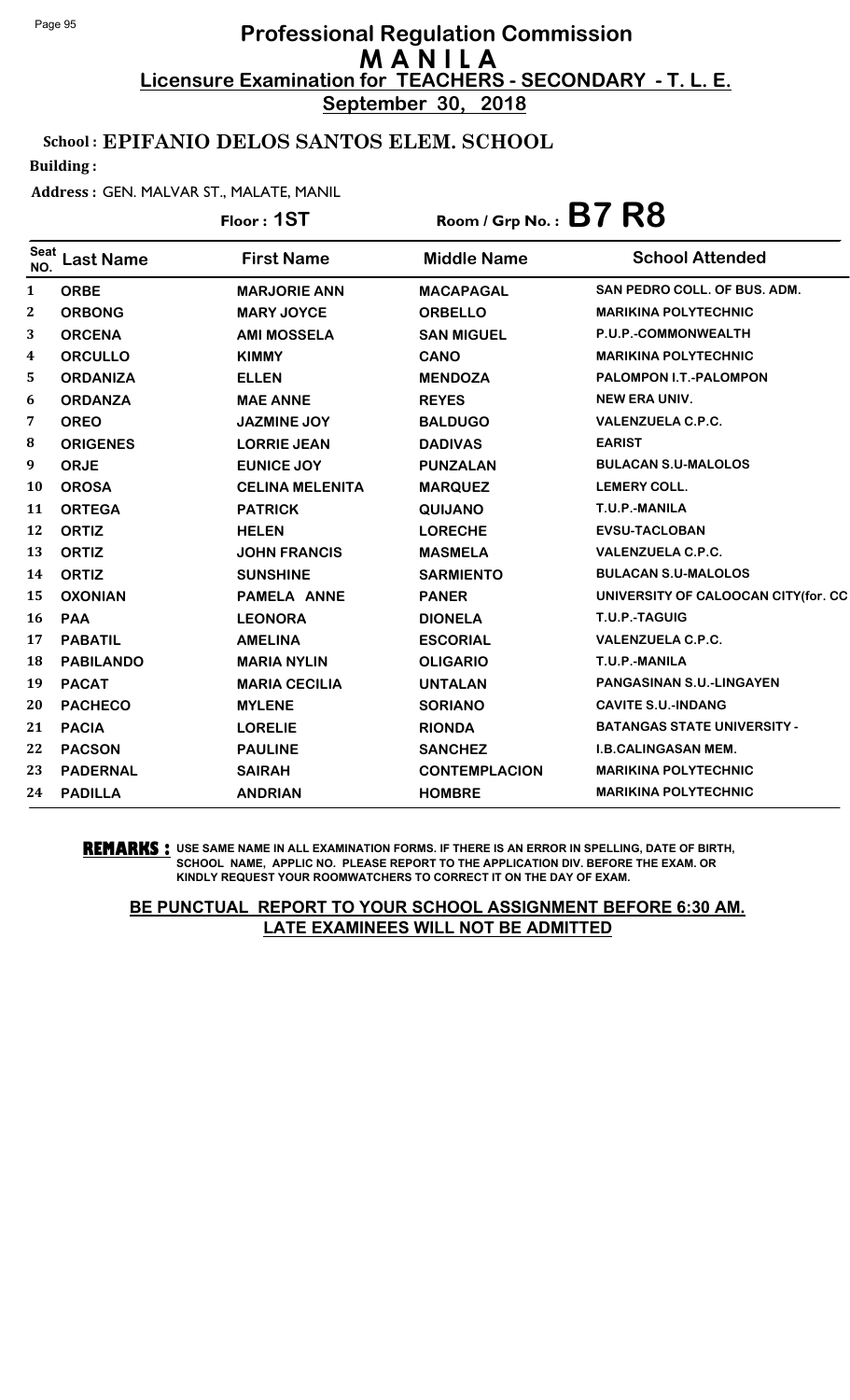**September 30, 2018**

### School : EPIFANIO DELOS SANTOS ELEM. SCHOOL

Building :

#### Address : GEN. MALVAR ST., MALATE, MANIL

# Floor : **1ST** Room / Grp No. : **B7 R9**

| <b>Seat</b><br>NO. | Last Name           | <b>First Name</b>     | <b>Middle Name</b> | <b>School Attended</b>                |
|--------------------|---------------------|-----------------------|--------------------|---------------------------------------|
| $\mathbf{1}$       | <b>PADILLA</b>      | <b>DESIREE</b>        | <b>REGALA</b>      | <b>DON HONORIO VENTURA TECH. S.U.</b> |
| $\mathbf{2}$       | <b>PADILLA</b>      | <b>JAMES PHILLIP</b>  | <b>SERIA</b>       | <b>MARIKINA POLYTECHNIC</b>           |
| 3                  | <b>PADILLA</b>      | <b>JEMMARI ANGELA</b> | <b>BARTOLAY</b>    | <b>VALENZUELA C.P.C.</b>              |
| 4                  | <b>PADRONCILLO</b>  | <b>JOCELYN</b>        | <b>BALA-AN</b>     | W.V.S.U.-LA PAZ                       |
| 5                  | <b>PAELMO</b>       | <b>MELISSA</b>        | <b>MINA</b>        | <b>BATAAN PENINSULA STATE U-MAIN</b>  |
| 6                  | <b>PAEZ</b>         | <b>ARVIN</b>          | <b>MIRANDILLA</b>  | <b>MARINDUQUE S.C.-BOAC</b>           |
| 7                  | <b>PAEZ</b>         | <b>JULIE ANN</b>      | <b>ELGUERRA</b>    | <b>U.P.-DILIMAN</b>                   |
| 8                  | <b>PAEZ</b>         | <b>KAREN JOY</b>      | <b>ELGUERRA</b>    | T.U.P.-MANILA                         |
| 9                  | <b>PAGAL</b>        | <b>RENA</b>           | <b>ALANO</b>       | <b>CATANDUANES STATE UNIVERSITY -</b> |
| <b>10</b>          | <b>PAGALARAN</b>    | <b>ERLYN</b>          | <b>ABAL</b>        | <b>WMSU-PAGADIAN CITY</b>             |
| 11                 | <b>PAGAO</b>        | <b>JOSEPHINE</b>      |                    | <b>FAR EASTERN POLY COLL</b>          |
| 12                 | <b>PAGAY</b>        | <b>MARY GRACE</b>     | <b>PEREZ</b>       | <b>EVSU-ORMOC CAMPUS</b>              |
| 13                 | <b>PAGAYATAN</b>    | <b>FEDERIC</b>        | <b>NICOLAS</b>     | <b>CAGAYAN STATE</b>                  |
| 14                 | <b>PAGKALIWAGAN</b> | <b>JESSALINE</b>      | <b>CALALUAN</b>    | <b>BATANGAS STATE UNIVERSITY -</b>    |
| 15                 | <b>PAGKATIPUNAN</b> | <b>DAISY</b>          | <b>MACALALAD</b>   | <b>MARIKINA POLYTECHNIC</b>           |
| 16                 | <b>PAGRADA</b>      | <b>JOAN</b>           | <b>RECTO</b>       | <b>LAGUNA TECH. INST.</b>             |
| 17                 | <b>PAGUINTO</b>     | <b>RONNIE</b>         | <b>SILVANO</b>     | <b>NAVAL S.U.-BILIRAN</b>             |
| 18                 | <b>PAGULAYAN</b>    | <b>MARK CHRISTIAN</b> | <b>MAGLANTAY</b>   | <b>RIZAL TECH UNIV</b>                |
| 19                 | <b>PAGUNSAN</b>     | <b>JUANCHO</b>        | <b>LIM</b>         | T.U.P.-MANILA                         |
| 20                 | <b>PAGUNTALAN</b>   | <b>RODLIE</b>         | <b>ARCEO</b>       | P.U.P.-STA. MESA                      |
| 21                 | <b>PAHURA</b>       | <b>GERALDINE</b>      | <b>LAO-ANG</b>     | T.U.P.-MANILA                         |
| 22                 | <b>PAINAGAN</b>     | <b>JUDY ANNE</b>      | <b>MALABANAN</b>   | <b>U OF RIZAL SYS.-MORONG</b>         |
| 23                 | <b>PAITAO</b>       | <b>RAYHANAH</b>       | <b>CATAMPAO</b>    | <b>VALENZUELA C.P.C.</b>              |
| 24                 | <b>PAJANIL</b>      | <b>JEFFREY</b>        | <b>YORONG</b>      | <b>VALENZUELA C.P.C.</b>              |

**REMARKS :** USE SAME NAME IN ALL EXAMINATION FORMS. IF THERE IS AN ERROR IN SPELLING, DATE OF BIRTH, SCHOOL NAME, APPLIC NO. PLEASE REPORT TO THE APPLICATION DIV. BEFORE THE EXAM. OR KINDLY REQUEST YOUR ROOMWATCHERS TO CORRECT IT ON THE DAY OF EXAM.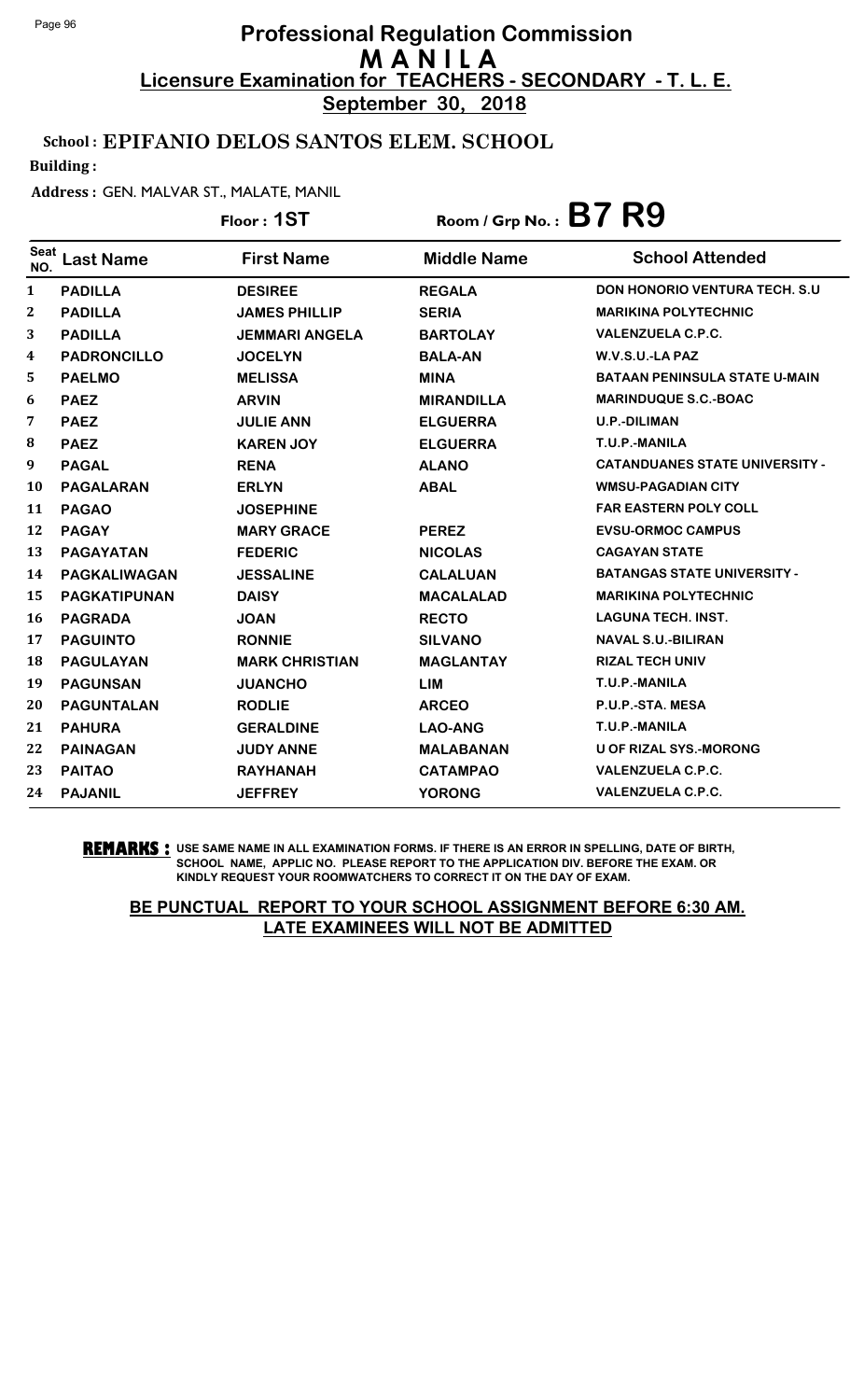**September 30, 2018**

### School : EPIFANIO DELOS SANTOS ELEM. SCHOOL

Building :

#### Address : GEN. MALVAR ST., MALATE, MANIL

|                    |                    | Floor: 1ST                 | Room / Grp No.: $B5 R1$ |                                       |
|--------------------|--------------------|----------------------------|-------------------------|---------------------------------------|
| <b>Seat</b><br>NO. | <b>Last Name</b>   | <b>First Name</b>          | <b>Middle Name</b>      | <b>School Attended</b>                |
| 1                  | <b>PAJENADO</b>    | <b>ARIAN</b>               | <b>PIALAGO</b>          | <b>U.E.P.-CATARMAN</b>                |
| 2                  | <b>PAJERMO</b>     | <b>VERGEL</b>              | <b>NICOLETA</b>         | <b>DON HONORIO VENTURA TECH. S.U</b>  |
| 3                  | <b>PAJO</b>        | <b>MARTIN JOSEPH</b>       | <b>DENOY</b>            | <b>CARAGA STATE</b>                   |
| 4                  | <b>PAJUELAS</b>    | <b>KIM ZHARIS</b>          | <b>HORTINELA</b>        | P.U.P.-COMMONWEALTH                   |
| 5                  | <b>PALABRICA</b>   | <b>HANNAH JHENNETTE</b>    | <b>PINGOY</b>           | <b>BULACAN S.U-MALOLOS</b>            |
| 6                  | <b>PALAYON</b>     | <b>CELIA</b>               | <b>FULGOSINO</b>        | T.U.P.-MANILA                         |
| 7                  | <b>PALCESO</b>     | <b>EDISON</b>              | <b>VERON</b>            | <b>BULACAN S.U-MALOLOS</b>            |
| 8                  | <b>PALEN</b>       | <b>RENCY</b>               | <b>ALVAREZ</b>          | P.U.P.-STA. MESA                      |
| 9                  | <b>PALESTROQUE</b> | <b>ANNA FAYE</b>           | <b>SOTTO</b>            | <b>DON HONORIO VENTURA TECH. S.U.</b> |
| 10                 | <b>PALGAN</b>      | HARRYCEL RYCEL CHESRWOLANO |                         | T.U.P.-MANILA                         |
| 11                 | <b>PALICPIC</b>    | <b>ROSANA</b>              | <b>GAPASANGRA</b>       | <b>EARIST</b>                         |
| 12                 | <b>PALMA</b>       | <b>ALTHEA SOPHIA</b>       | <b>SALVADOR</b>         | P.U.P.-STA. MESA                      |
| 13                 | <b>PALMA</b>       | <b>ALYZA MARIE</b>         | <b>CAPULI</b>           | MINSCAT-CALAPAN(for.PCC)              |
| 14                 | <b>PALMA</b>       | <b>MIRELL</b>              | <b>BERNABE</b>          | <b>NEW ERA UNIV.</b>                  |
| 15                 | <b>PALMERO</b>     | <b>MARIA EDEN</b>          | <b>OBOG</b>             | <b>CAMARINES NORTE S.C.-DAET</b>      |
| 16                 | <b>PALOGOD</b>     | <b>ROWENA</b>              | <b>GAÑA</b>             | <b>SO.LEYTE S.U.-SOGOD</b>            |
| 17                 | <b>PAMANDANAN</b>  | <b>CHRISTINE</b>           | <b>GALAPIT</b>          | <b>PAMPANGA STATE AGRICULTURAL</b>    |
| 18                 | <b>PAMINTUAN</b>   | <b>JENNY FAITH</b>         | <b>MANALASTAS</b>       | <b>DON HONORIO VENTURA TECH. S.U.</b> |
| 19                 | <b>PAMPOSA</b>     | <b>MARY ALJEAN AJ</b>      | <b>BOLIVAR</b>          | <b>EARIST</b>                         |
| 20                 | <b>PANAL</b>       | <b>RUFFA MAE</b>           | <b>VILLANUEVA</b>       | P.U.P.-STA. MESA                      |
| 21                 | <b>PANALIGAN</b>   | <b>CHEDITH</b>             | <b>GUEVARRA</b>         | T.U.P.-MANILA                         |
| 22                 | <b>PANCHO</b>      | <b>DAISY</b>               | <b>PAREJADO</b>         | <b>VALENZUELA C.P.C.</b>              |
| 23                 | <b>PANCHO</b>      | <b>RICHARD</b>             | <b>SAMONTEZA</b>        | <b>LAGUNA STATE POLYTECHNIC</b>       |
| 24                 | <b>PANCIPANE</b>   | <b>ELLEN JOY</b>           | <b>GANO</b>             | T.U.P.-MANILA                         |

**REMARKS :** USE SAME NAME IN ALL EXAMINATION FORMS. IF THERE IS AN ERROR IN SPELLING, DATE OF BIRTH, SCHOOL NAME, APPLIC NO. PLEASE REPORT TO THE APPLICATION DIV. BEFORE THE EXAM. OR KINDLY REQUEST YOUR ROOMWATCHERS TO CORRECT IT ON THE DAY OF EXAM.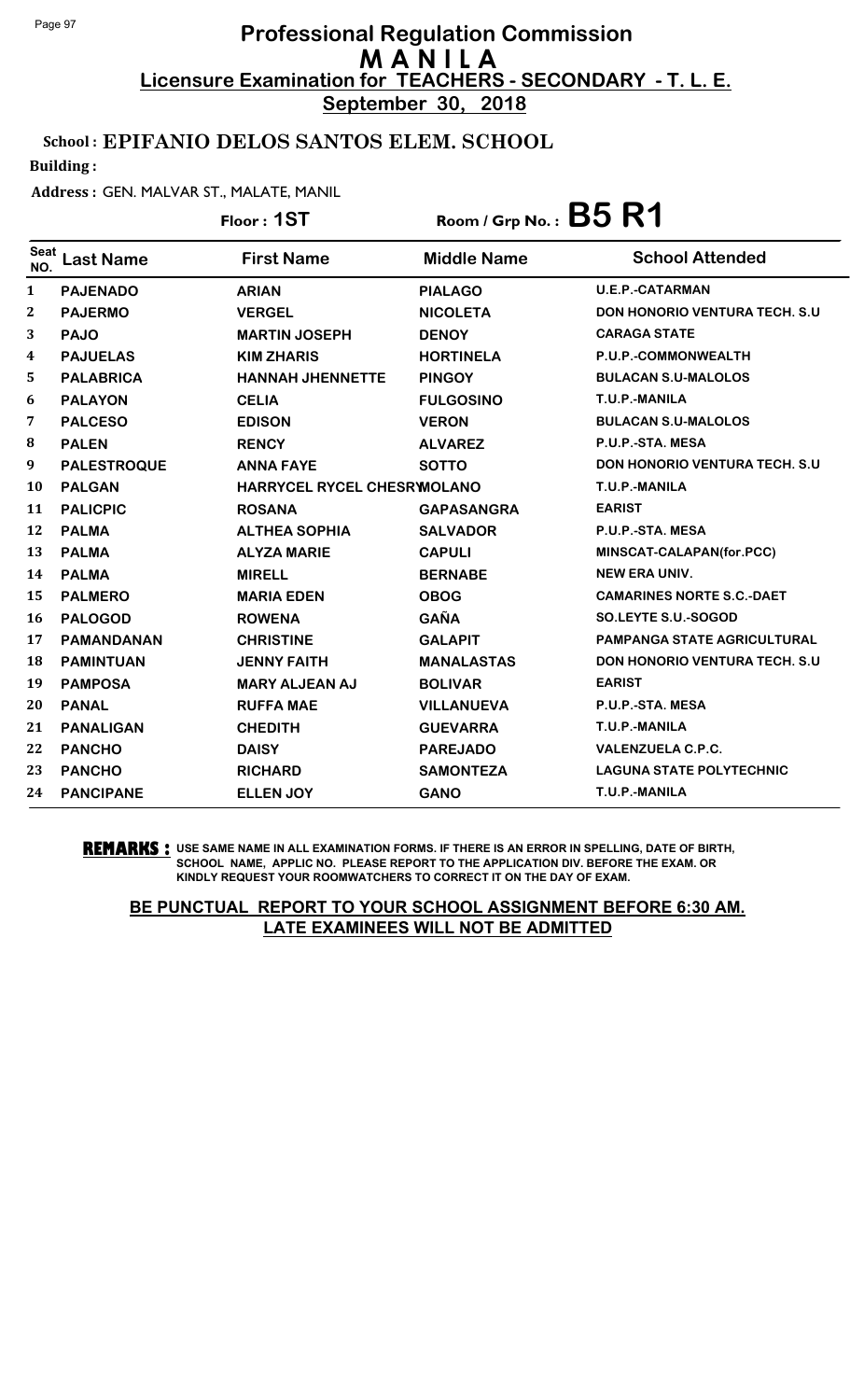**September 30, 2018**

### School : EPIFANIO DELOS SANTOS ELEM. SCHOOL

Building :

#### Address : GEN. MALVAR ST., MALATE, MANIL

|                    |                    | Floor: 1ST           | Room / Grp No.: $B6 R2$ |                                    |
|--------------------|--------------------|----------------------|-------------------------|------------------------------------|
| <b>Seat</b><br>NO. | <b>Last Name</b>   | <b>First Name</b>    | <b>Middle Name</b>      | <b>School Attended</b>             |
| 1                  | <b>PANDAC</b>      | <b>VANESSA</b>       | <b>TULINGIN</b>         | <b>PALOMPON I.T.-PALOMPON</b>      |
| 2                  | <b>PANDACAN</b>    | <b>CHARLINE</b>      | <b>REQUINA</b>          | <b>COTABATO CITY ST.POL</b>        |
| 3                  | <b>PANDAY</b>      | <b>JANICE</b>        | <b>EJANSANTOS</b>       | ZAMBO.S.C.M.S.T.                   |
| 4                  | <b>PANDONGAN</b>   | <b>JEASABEL</b>      | <b>BALLON</b>           | P.U.P.-COMMONWEALTH                |
| 5                  | <b>PANER</b>       | <b>IVIE</b>          | <b>MANALO</b>           | <b>JOHN PAUL COLL.</b>             |
| 6                  | <b>PANGAN</b>      | <b>MARIELLA</b>      | <b>BAUTISTA</b>         | <b>BULACAN S.U-MALOLOS</b>         |
| 7                  | <b>PANGANIBAN</b>  | <b>ANGELICA</b>      | <b>CABAGYO</b>          | <b>BATANGAS S.U.-BATANGAS CITY</b> |
| 8                  | <b>PANGANIBAN</b>  | <b>JENELYN</b>       | <b>DE PADUA</b>         | <b>BATANGAS STATE UNIVERSITY -</b> |
| 9                  | <b>PANGANIBAN</b>  | <b>MARIAN</b>        | <b>CASTILLO</b>         | <b>BATANGAS S.U.-BATANGAS CITY</b> |
| 10                 | <b>PANGILINAN</b>  | <b>IMELDA JOY</b>    | <b>CARIASO</b>          | T.U.P.-MANILA                      |
| 11                 | <b>PANGILINAN</b>  | <b>JASMIN</b>        | <b>CANLAS</b>           | DON HONORIO VENTURA TECH. S.U      |
| 12                 | <b>PANGILINAN</b>  | <b>JIREH</b>         | <b>GARDIOLA</b>         | T.U.P.-MANILA                      |
| 13                 | <b>PANGILINAN</b>  | <b>VENER</b>         | <b>LIZA</b>             | <b>RIZAL TECH UNIV</b>             |
| 14                 | <b>PANGO</b>       | <b>MARYL LOUISE</b>  | <b>OLINO</b>            | T.U.P.-MANILA                      |
| 15                 | <b>PANGUITO</b>    | <b>SHERLY</b>        | <b>VILLONES</b>         | <b>U OF RIZAL SYS.-MORONG</b>      |
| 16                 | <b>PANINGBATAN</b> | <b>EVANGELINE</b>    | <b>REYES</b>            | <b>U OF RIZAL SYS.-TAYTAY</b>      |
| 17                 | <b>PANLILIO</b>    | <b>DEXTER</b>        | <b>MEDINA</b>           | PAMPANGA STATE AGRICULTURAL        |
| 18                 | <b>PANLILIO</b>    | <b>MENCHIE</b>       | <b>PONES</b>            | <b>MARIKINA POLYTECHNIC</b>        |
| 19                 | <b>PANTALEON</b>   | <b>MA ERIKA KATE</b> | <b>MIRANDA</b>          | <b>U OF RIZAL SYS.-MORONG</b>      |
| 20                 | <b>PANTALEON</b>   | <b>MARVIC</b>        | <b>BANAAG</b>           | <b>U OF RIZAL SYS.-MORONG</b>      |
| 21                 | <b>PANTE</b>       | <b>ROSELYN</b>       | <b>HERNANDEZ</b>        | P.U.P.-STA. MESA                   |
| 22                 | <b>PAR</b>         | <b>JUNIEL</b>        | <b>MACINON</b>          | <b>EARIST</b>                      |
| 23                 | <b>PARAGAS</b>     | <b>VIANCA LEAH</b>   | <b>AQUINO</b>           | <b>NEW ERA UNIV.</b>               |
| 24                 | <b>PARAGGUA</b>    | <b>JOHN PAUL</b>     | <b>GOCOTANO</b>         | <b>EARIST</b>                      |

#### **REMARKS :** USE SAME NAME IN ALL EXAMINATION FORMS. IF THERE IS AN ERROR IN SPELLING, DATE OF BIRTH, SCHOOL NAME, APPLIC NO. PLEASE REPORT TO THE APPLICATION DIV. BEFORE THE EXAM. OR KINDLY REQUEST YOUR ROOMWATCHERS TO CORRECT IT ON THE DAY OF EXAM.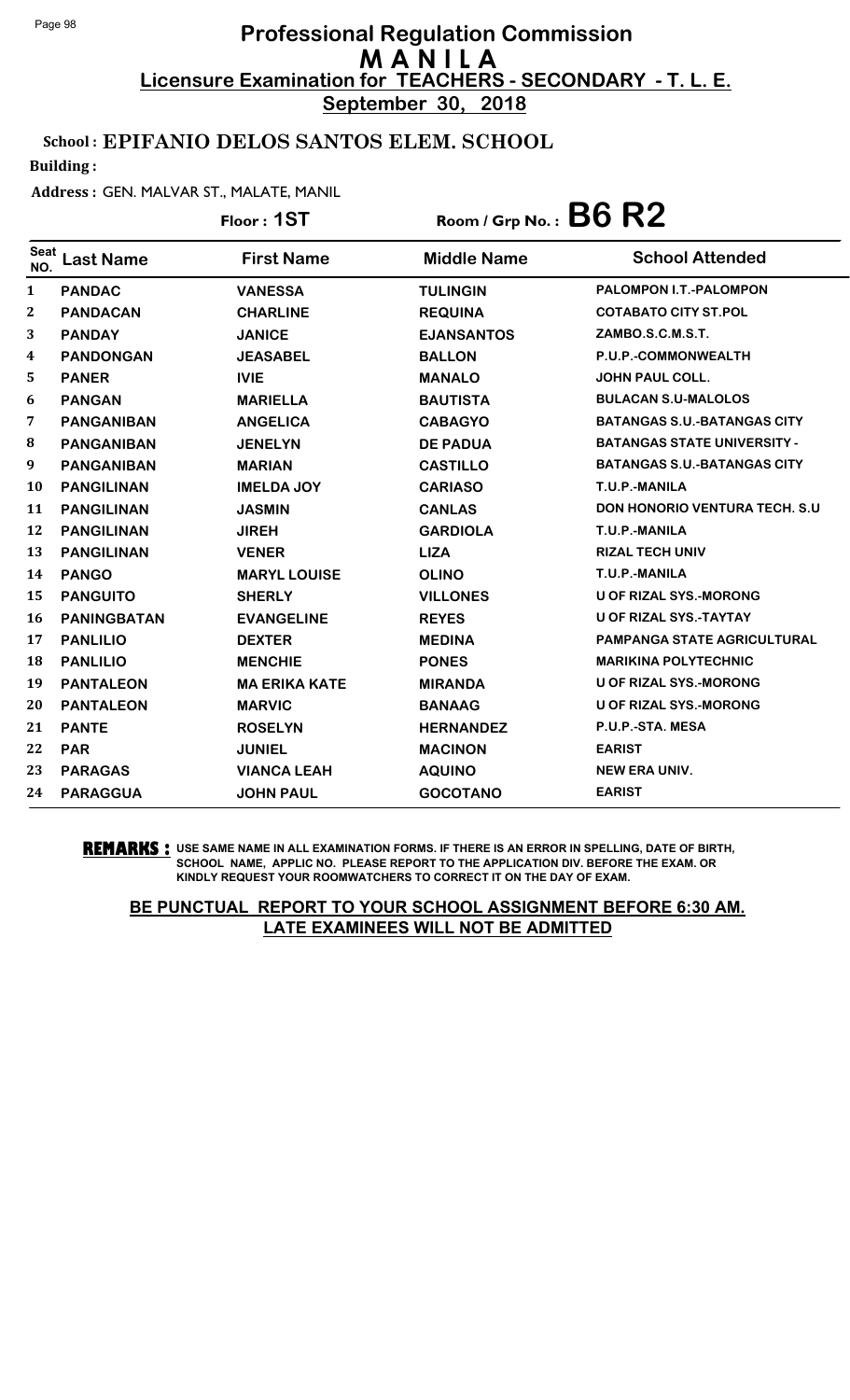**September 30, 2018**

### School : EPIFANIO DELOS SANTOS ELEM. SCHOOL

Building :

#### Address : GEN. MALVAR ST., MALATE, MANIL

# Floor : **1ST** Room / Grp No. : **B6 R3**

| <b>Seat</b><br>NO. | <b>Last Name</b> | <b>First Name</b>       | <b>Middle Name</b>  | <b>School Attended</b>                |
|--------------------|------------------|-------------------------|---------------------|---------------------------------------|
| 1                  | <b>PARAS</b>     | <b>AIZA</b>             | <b>PURIFICACION</b> | T.U.P.-CAVITE                         |
| 2                  | <b>PARAS</b>     | <b>FRANCES ANNE</b>     | <b>BENDO</b>        | T.U.P.-MANILA                         |
| 3                  | <b>PARAS</b>     | <b>JACQUELINE</b>       | <b>FABIAN</b>       | <b>PAMPANGA STATE AGRICULTURAL</b>    |
| 4                  | <b>PARAS</b>     | <b>ROAN OLGA</b>        | <b>BALATBAT</b>     | UNIVERSITY OF CALOOCAN CITY(for. CC   |
| 5                  | <b>PARCON</b>    | <b>MA MAE</b>           | <b>BALBOA</b>       | W.V.S.U.-POTOTAN                      |
| 6                  | <b>PAREDES</b>   | <b>CHRISTINE</b>        | <b>CARDEÑO</b>      | <b>U.E.P.-CATARMAN</b>                |
| 7                  | <b>PARIÑAS</b>   | <b>MARY JOY</b>         | <b>DEL CARMEN</b>   | <b>EARIST</b>                         |
| 8                  | <b>PARMAN</b>    | <b>KRISTINE JOYCE</b>   | <b>SANTIAGO</b>     | <b>PAMPANGA STATE AGRICULTURAL</b>    |
| 9                  | <b>PARONE</b>    | <b>JEANEZHYLL LYNNE</b> | <b>TEOXON</b>       | <b>LEMERY COLL.</b>                   |
| 10                 | <b>PARREÑAS</b>  | PEARL JOY               | <b>FESARIT</b>      | <b>MARIKINA POLYTECHNIC</b>           |
| 11                 | <b>PARRILLA</b>  | <b>PRINCESS</b>         | <b>JIMENEZ</b>      | <b>MARIKINA POLYTECHNIC</b>           |
| 12                 | <b>PARUNGAO</b>  | <b>DIANNE GAILE</b>     | <b>TIGLAO</b>       | <b>DON HONORIO VENTURA TECH. S.U.</b> |
| 13                 | <b>PARUNGAO</b>  | <b>ERIKA MARICE</b>     | <b>ESTRADA</b>      | N.E.U.S.T-GABALDON                    |
| 14                 | <b>PARUNGAO</b>  | <b>GRACE CAMILLE</b>    | <b>CHENG</b>        | <b>DON HONORIO VENTURA TECH. S.U.</b> |
| 15                 | <b>PARUNGAO</b>  | <b>ROSE ANN</b>         | <b>GARCIA</b>       | <b>DON HONORIO VENTURA TECH. S.U.</b> |
| <b>16</b>          | <b>PASAMONTE</b> | <b>RUBY TESS</b>        | <b>MAGTANONG</b>    | <b>BATAAN PENINSULA STATE U-MAIN</b>  |
| 17                 | <b>PASCUA</b>    | <b>JONALYN</b>          | <b>ORNOPIA</b>      | T.U.P.-CAVITE                         |
| 18                 | <b>PASCUAL</b>   | <b>CATHERINE</b>        | <b>DE LEON</b>      | <b>BULACAN S.U-MALOLOS</b>            |
| 19                 | <b>PASCUAL</b>   | <b>GODFREY</b>          | <b>SUYAT</b>        | <b>BULACAN S.U-MALOLOS</b>            |
| 20                 | <b>PASCUAL</b>   | <b>MA CECILIA</b>       | <b>GARCIA</b>       | U OF RIZAL SYS.-MORONG                |
| 21                 | <b>PASCUAL</b>   | <b>RICHTER JED</b>      | <b>BOBADILLA</b>    | <b>BATANGAS STATE UNIVERSITY -</b>    |
| 22                 | <b>PASICOLAN</b> | <b>AIDA</b>             | <b>CALLUENG</b>     | <b>CAGAYAN STATE</b>                  |
| 23                 | <b>PASION</b>    | <b>LANI JOY</b>         | <b>SAPUAY</b>       | <b>DON HONORIO VENTURA TECH. S.U.</b> |
| 24                 | <b>PASION</b>    | <b>VANESSA</b>          | <b>VILLAMON</b>     | <b>MARIKINA POLYTECHNIC</b>           |

**REMARKS :** USE SAME NAME IN ALL EXAMINATION FORMS. IF THERE IS AN ERROR IN SPELLING, DATE OF BIRTH, SCHOOL NAME, APPLIC NO. PLEASE REPORT TO THE APPLICATION DIV. BEFORE THE EXAM. OR KINDLY REQUEST YOUR ROOMWATCHERS TO CORRECT IT ON THE DAY OF EXAM.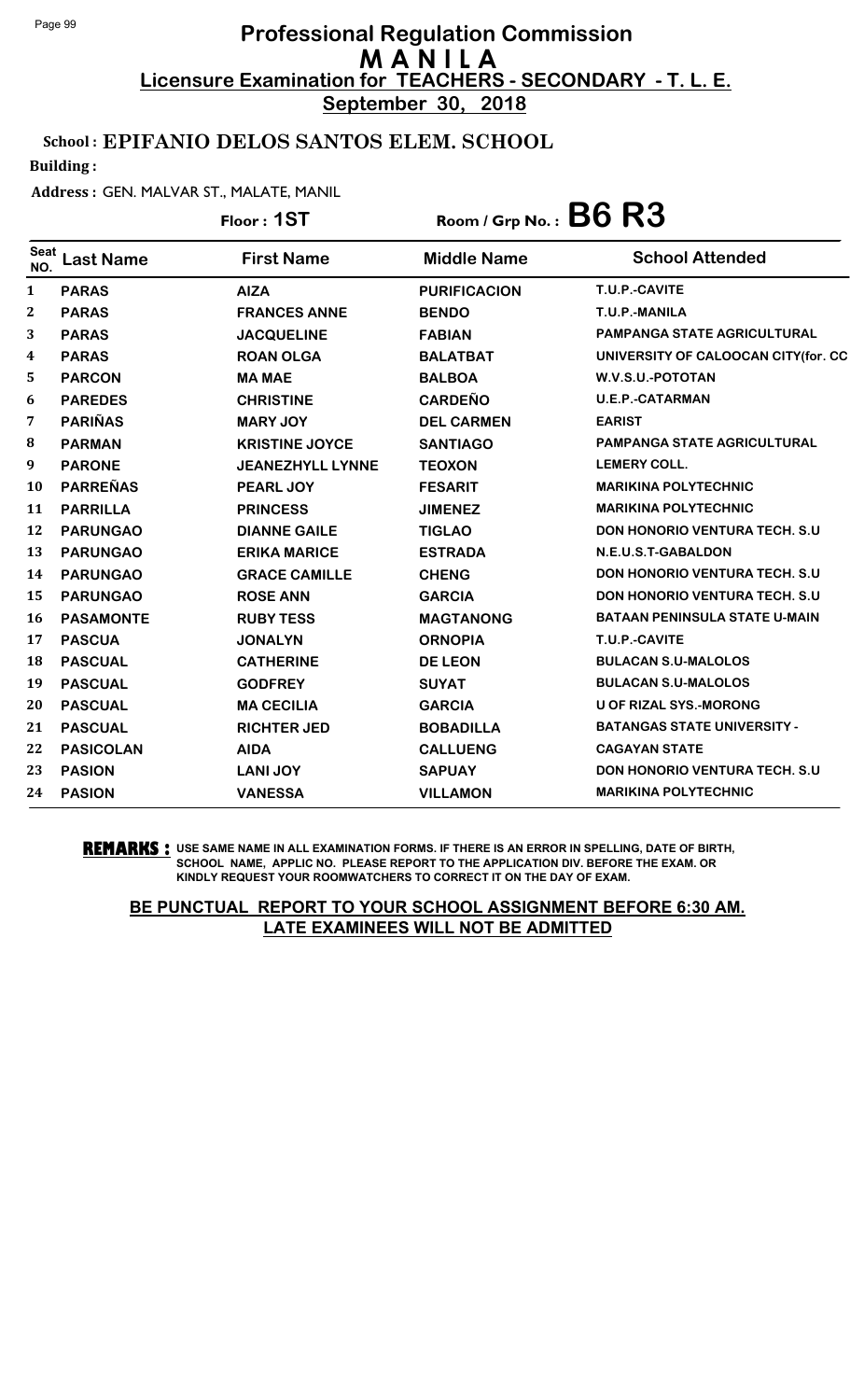**September 30, 2018**

### School : EPIFANIO DELOS SANTOS ELEM. SCHOOL

Building :

#### Address : GEN. MALVAR ST., MALATE, MANIL

|                  |                  | Floor: 2ND           | Room / Grp No.: $B1 R7$ |                                     |
|------------------|------------------|----------------------|-------------------------|-------------------------------------|
| Seat<br>NO.      | <b>Last Name</b> | <b>First Name</b>    | <b>Middle Name</b>      | <b>School Attended</b>              |
| 1                | <b>PASOOT</b>    | <b>TERRESA</b>       | <b>NANOLA</b>           | <b>EARIST</b>                       |
| $\boldsymbol{2}$ | <b>PASTRANA</b>  | <b>MELANIE</b>       | <b>MARCOLETA</b>        | U OF RIZAL SYS.-MORONG              |
| 3                | <b>PATANAO</b>   | <b>SHERRY ROSE</b>   | <b>SALE</b>             | <b>EARIST</b>                       |
| 4                | <b>PATENTE</b>   | <b>ALINE</b>         | <b>FLORIDA</b>          | <b>EARIST</b>                       |
| 5                | <b>PATOLOT</b>   | <b>TRASY DAI</b>     | <b>ORGANO</b>           | <b>EARIST</b>                       |
| 6                | <b>PATRICIO</b>  | <b>JEAN PAULINE</b>  | <b>SARONA</b>           | P.U.P.-STA. MESA                    |
| 7                | <b>PATULOT</b>   | <b>KATHERINE JOY</b> | <b>PATULOT</b>          | <b>BATANGAS STATE UNIVERSITY -</b>  |
| 8                | <b>PAUBIN</b>    | <b>JESTONI</b>       | <b>CAMANSA</b>          | ZAMBO.S.C.M.S.T.                    |
| 9                | <b>PAULO</b>     | <b>ACELL</b>         | N/A                     | <b>BATAAN PENINSULA STATE</b>       |
| <b>10</b>        | <b>PAULO</b>     | <b>JOANA MARIE</b>   | <b>VOCAL</b>            | U OF RIZAL SYS.-MORONG              |
| 11               | <b>PAYUSAN</b>   | <b>JEROME</b>        | <b>MAGTUTO</b>          | <b>RIZAL TECH UNIV</b>              |
| 12               | <b>PEBRES</b>    | <b>JOHN MARK</b>     | <b>TOMAS</b>            | <b>OCC.MINDORO STATE COL.</b>       |
| 13               | <b>PEDRO</b>     | <b>GINA</b>          | <b>SERVINAS</b>         | <b>VALENZUELA C.P.C.</b>            |
| 14               | <b>PELAEZ</b>    | <b>LUDINIA</b>       | <b>ROMEN</b>            | <b>CAVITE S.U.-ROSARIO</b>          |
| 15               | <b>PELAMING</b>  | <b>CHARISH</b>       | <b>BUERANO</b>          | UNIVERSITY OF CALOOCAN CITY(for. CC |
| <b>16</b>        | <b>PELICANO</b>  | <b>MHARIE JOY</b>    | <b>REYES</b>            | UNIVERSITY OF CALOOCAN CITY(for. CC |
| 17               | <b>PENALES</b>   | <b>JONAH MAE</b>     | <b>GALLEGO</b>          | T.U.P.-CAVITE                       |
| 18               | <b>PENDATUN</b>  | <b>NORIBAI</b>       | <b>CABARO</b>           | <b>COTABATO CITY ST.POL</b>         |
| 19               | <b>PENEIRA</b>   | <b>CHRISTINE</b>     | <b>BISCO</b>            | <b>MARIKINA POLYTECHNIC</b>         |
| 20               | <b>PENUNIA</b>   | <b>EDELYN</b>        | <b>LOLOR</b>            | T.U.P.-MANILA                       |
| 21               | <b>PEPITO</b>    | <b>CYNTHIA</b>       | <b>PANGANTIJON</b>      | <b>BATANGAS STATE UNIVERSITY -</b>  |
| 22               | <b>PEPITO</b>    | <b>DYNA</b>          | <b>DOLOROSA</b>         | <b>PAGLAUM STATE COLL.</b>          |
| 23               | <b>PEPITO</b>    | <b>STEPHANIE</b>     | <b>ARRIBE</b>           | PALOMPON I.T.-TABANGO               |
| 24               | <b>PERANCA</b>   | <b>PAULINE GAIL</b>  | <b>BUELA</b>            | N. T. C.                            |

#### **REMARKS :** USE SAME NAME IN ALL EXAMINATION FORMS. IF THERE IS AN ERROR IN SPELLING, DATE OF BIRTH, SCHOOL NAME, APPLIC NO. PLEASE REPORT TO THE APPLICATION DIV. BEFORE THE EXAM. OR KINDLY REQUEST YOUR ROOMWATCHERS TO CORRECT IT ON THE DAY OF EXAM.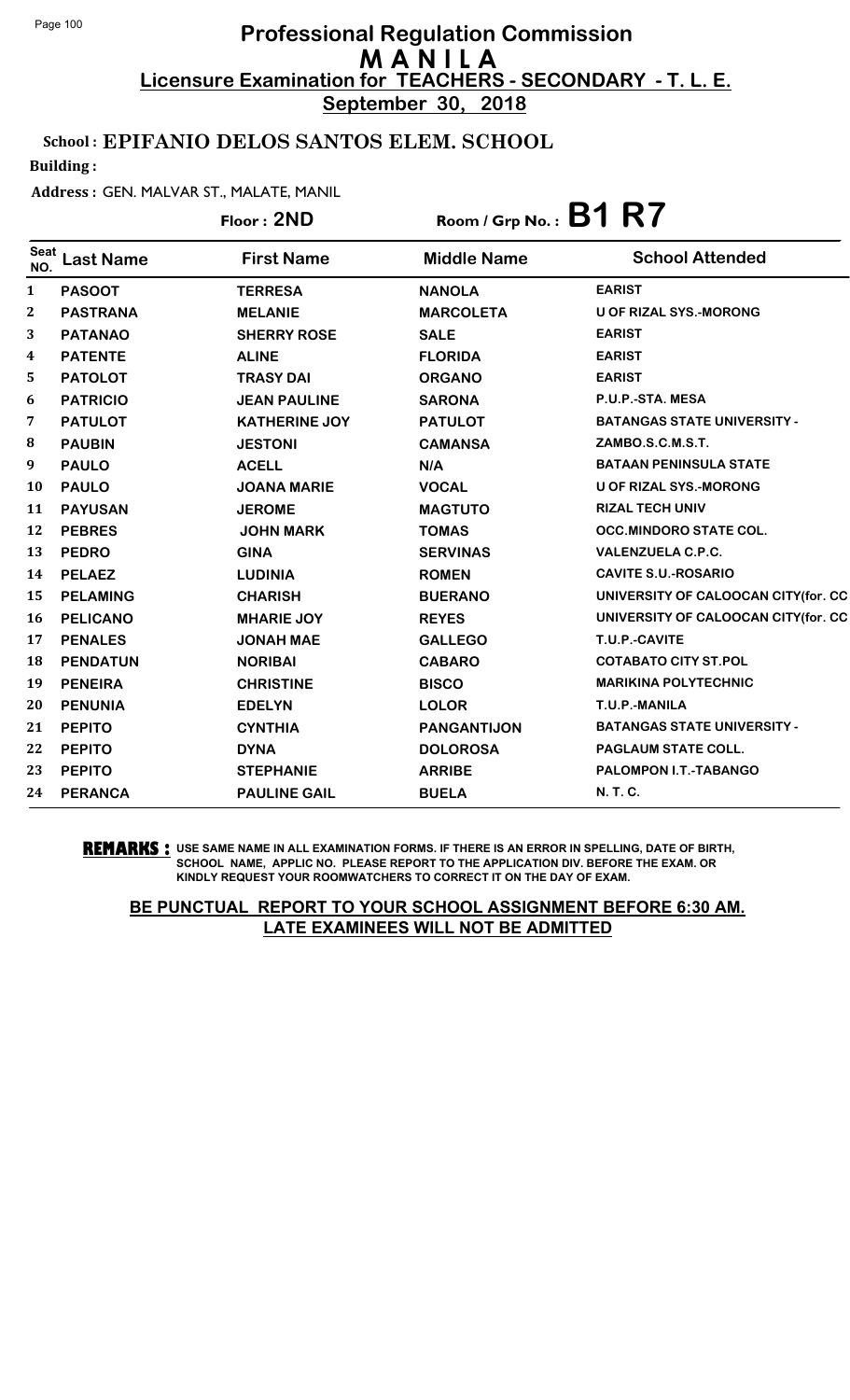**September 30, 2018**

### School : EPIFANIO DELOS SANTOS ELEM. SCHOOL

Building :

#### Address : GEN. MALVAR ST., MALATE, MANIL

|                    |                  | Floor: 2ND            | Room / Grp No.: $B1 R8$ |                                         |
|--------------------|------------------|-----------------------|-------------------------|-----------------------------------------|
| <b>Seat</b><br>NO. | <b>Last Name</b> | <b>First Name</b>     | <b>Middle Name</b>      | <b>School Attended</b>                  |
| 1                  | <b>PEREZ</b>     | <b>EDUARDO</b>        | <b>GUERRERO</b>         | <b>BULACAN AGRICULTURAL STATE</b>       |
| $\boldsymbol{2}$   | <b>PEREZ</b>     | <b>GENER</b>          | <b>MARTINEZ</b>         | <b>RIZAL TECH UNIV</b>                  |
| 3                  | <b>PEREZ</b>     | <b>HAIDIE</b>         | <b>MERCADO</b>          | <b>BATANGAS STATE UNIVERSITY -</b>      |
| 4                  | <b>PEREZ</b>     | <b>JEMAEKKA</b>       | <b>CORONAS</b>          | <b>BULACAN S.U-BUSTOS</b>               |
| 5                  | <b>PEREZ</b>     | <b>JENNEFER</b>       | <b>LACBAY</b>           | <b>MARIKINA POLYTECHNIC</b>             |
| 6                  | <b>PEREZ</b>     | <b>JEZANIAH JOY</b>   | <b>BUENAFE</b>          | T.U.P.-CAVITE                           |
| 7                  | <b>PEREZ</b>     | <b>JOHN JOSEPH</b>    | <b>SANTIAGO</b>         | T.U.P.-TAGUIG                           |
| 8                  | <b>PEREZ</b>     | <b>JOSSLYN CLAIRE</b> | <b>TEMBLIQUE</b>        | <b>BULACAN S.U-MALOLOS</b>              |
| 9                  | <b>PEREZ</b>     | <b>LAYDEN</b>         | <b>RUGA</b>             | <b>ROMBLON STATE UNIV. (FOR ROMBLON</b> |
| 10                 | <b>PEREZ</b>     | <b>MARVIN</b>         | <b>REYES</b>            | <b>BULACAN S.U-MALOLOS</b>              |
| 11                 | <b>PEREZ</b>     | <b>ROSELLE</b>        | <b>MENDOZA</b>          | MINSCAT-BONGABONG(for.BCF)              |
| 12                 | <b>PEREZ</b>     | <b>TRICIA JOY</b>     | <b>MULI</b>             | PAMPANGA STATE AGRICULTURAL             |
| 13                 | <b>PERIDO</b>    | <b>DAVID</b>          | <b>SENECA</b>           | UNIVERSITY OF CALOOCAN CITY(for. CC     |
| 14                 | <b>PERRA</b>     | <b>DAVE</b>           | <b>DASAS</b>            | <b>CAPIZ S.U. MAIN-ROXAS CITY</b>       |
| 15                 | <b>PERRERAS</b>  | <b>AMALIA</b>         | <b>MATUTINO</b>         | P.U.P.-BATAAN                           |
| <b>16</b>          | <b>PEYRA</b>     | <b>SHE MARIDETTE</b>  | <b>FRANCISCO</b>        | UNIVERSITY OF CALOOCAN CITY(for. CC     |
| 17                 | <b>PEÑA</b>      | <b>ARJEL</b>          | <b>HIPOLITO</b>         | <b>PAMPANGA STATE AGRICULTURAL</b>      |
| 18                 | <b>PEÑA</b>      | <b>GERARD MCLAINE</b> | <b>RIOSA</b>            | <b>EARIST</b>                           |
| 19                 | <b>PEÑA</b>      | <b>JERWIN</b>         | <b>MALIG</b>            | DON HONORIO VENTURA TECH. S.U           |
| 20                 | <b>PEÑA</b>      | <b>KRISTINE JOY</b>   | <b>CRUZAT</b>           | <b>COLEGIO DE MONTALBAN (FOR.</b>       |
| 21                 | <b>PEÑA</b>      | <b>LANCE JASPER</b>   | <b>TAMAYO</b>           | UNIVERSITY OF CALOOCAN CITY(for. CC     |
| 22                 | <b>PEÑAFLOR</b>  | <b>KRISTINE ANNE</b>  | <b>BARTOLATA</b>        | P.U.P.-STA. MESA                        |
| 23                 | <b>PEÑALOSA</b>  | <b>AIRIEL</b>         | <b>ECHANO</b>           | <b>EARIST</b>                           |
| 24                 | <b>PEÑAOJAS</b>  | <b>CHRISTINE ANNE</b> | <b>DECHAVEZ</b>         | T.U.P.-MANILA                           |

**REMARKS :** USE SAME NAME IN ALL EXAMINATION FORMS. IF THERE IS AN ERROR IN SPELLING, DATE OF BIRTH, SCHOOL NAME, APPLIC NO. PLEASE REPORT TO THE APPLICATION DIV. BEFORE THE EXAM. OR KINDLY REQUEST YOUR ROOMWATCHERS TO CORRECT IT ON THE DAY OF EXAM.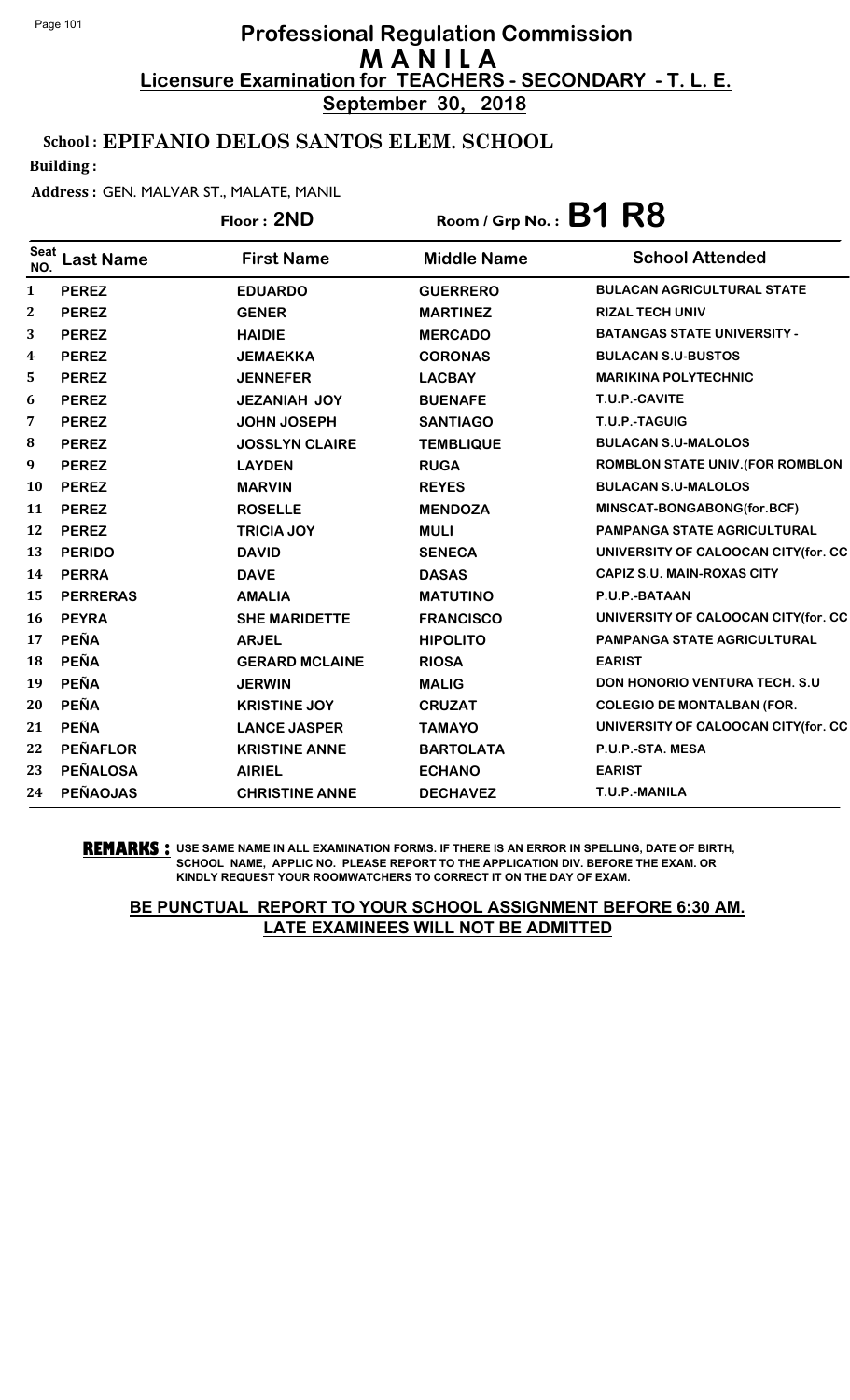**September 30, 2018**

#### School : EPIFANIO DELOS SANTOS ELEM. SCHOOL

Building :

#### Address : GEN. MALVAR ST., MALATE, MANIL

|                    |                  | Floor: 2ND              | Room / Grp No.: $B1$ $R9$ |                                       |
|--------------------|------------------|-------------------------|---------------------------|---------------------------------------|
| <b>Seat</b><br>NO. | <b>Last Name</b> | <b>First Name</b>       | <b>Middle Name</b>        | <b>School Attended</b>                |
| 1                  | PEÑARANDA        | <b>ARMAN</b>            | <b>DE LEON</b>            | P.U.P.-STO TOMAS                      |
| 2                  | <b>PICA</b>      | <b>JESSA MAE "B"</b>    | <b>MILLONA</b>            | <b>EVSU-TANAUAN CAMPUS</b>            |
| 3                  | <b>PIGOH</b>     | <b>TIFFANY JOY</b>      | <b>PATACSIL</b>           | T.U.P.-MANILA                         |
| 4                  | <b>PILAR</b>     | <b>ERNEST JOHN PAUL</b> | <b>TORRES</b>             | T.U.P.-MANILA                         |
| 5                  | <b>PILI</b>      | <b>MARLON</b>           | <b>DOMINGO</b>            | <b>RIZAL TECH UNIV</b>                |
| 6                  | <b>PILLADO</b>   | <b>GENEROSE</b>         | <b>TEODOCIO</b>           | <b>U OF ANTIQUE-SIBALOM</b>           |
| 7                  | <b>PILOS</b>     | <b>ROMMEL</b>           | <b>ONDEVILLA</b>          | <b>BATAAN PENINSULA STATE</b>         |
| 8                  | <b>PINEDA</b>    | <b>ANALYN</b>           | <b>DAVID</b>              | <b>DON HONORIO VENTURA TECH. S.U.</b> |
| 9                  | <b>PINEDA</b>    | <b>ANGELICA</b>         | <b>ALBERIO</b>            | UNIVERSITY OF CALOOCAN CITY (for. CC  |
| 10                 | <b>PINEDA</b>    | <b>CHRISTINE KHAYE</b>  | <b>LAPUZ</b>              | <b>PAMPANGA STATE AGRICULTURAL</b>    |
| 11                 | <b>PINEDA</b>    | <b>ELIZABETH JOY</b>    | <b>SORIANO</b>            | <b>DON HONORIO VENTURA TECH. S.U</b>  |
| 12                 | <b>PINEDA</b>    | <b>MELJOHN</b>          | <b>GARCIA</b>             | DON HONORIO VENTURA TECH. S.U         |
| 13                 | <b>PINEDA</b>    | <b>ZENNY</b>            | <b>CABRITO</b>            | PAMPANGA STATE AGRICULTURAL           |
| 14                 | <b>PIQUERO</b>   | <b>RICHELLE</b>         | <b>MILAR</b>              | T.U.P.-MANILA                         |
| 15                 | <b>PISON</b>     | <b>ELVIRA</b>           | <b>ENCARNACION</b>        | V.S.U.-BAYBAY                         |
| 16                 | <b>PITONG</b>    | <b>LORILYN</b>          | <b>ANDRES</b>             | <b>CAVITE S.U.-ROSARIO</b>            |
| 17                 | <b>PIÑANO</b>    | <b>GEMMALYN</b>         | <b>PANGANIBAN</b>         | <b>CAVITE S.U.-INDANG</b>             |
| 18                 | <b>PLACIDES</b>  | <b>JUNE JANE</b>        | <b>RICACHO</b>            | P.U.P.-COMMONWEALTH                   |
| 19                 | <b>PLACIDO</b>   | <b>JENNIECA</b>         | <b>TULAGAN</b>            | <b>BULACAN S.U-BUSTOS</b>             |
| 20                 | <b>PLAMENCO</b>  | <b>ANA CATRINA</b>      | <b>SEGUAN</b>             | P.U.P.-STA. MESA                      |
| 21                 | <b>PLUMA</b>     | <b>LEE ANN</b>          | <b>MERCADER</b>           | <b>U.E.P.-CATUBIG</b>                 |
| 22                 | <b>PLUMA</b>     | <b>MARICEL</b>          | <b>PUSO</b>               | <b>NO.SAMAR ACA.</b>                  |
| 23                 | <b>POBLETE</b>   | <b>MELODY</b>           | <b>MARQUEZ</b>            | <b>CAVITE S.U.-INDANG</b>             |
| 24                 | <b>POBLETE</b>   | <b>MICHA JOY</b>        | <b>RACE</b>               | <b>RIZAL TECH UNIV</b>                |

#### **REMARKS :** USE SAME NAME IN ALL EXAMINATION FORMS. IF THERE IS AN ERROR IN SPELLING, DATE OF BIRTH, SCHOOL NAME, APPLIC NO. PLEASE REPORT TO THE APPLICATION DIV. BEFORE THE EXAM. OR KINDLY REQUEST YOUR ROOMWATCHERS TO CORRECT IT ON THE DAY OF EXAM.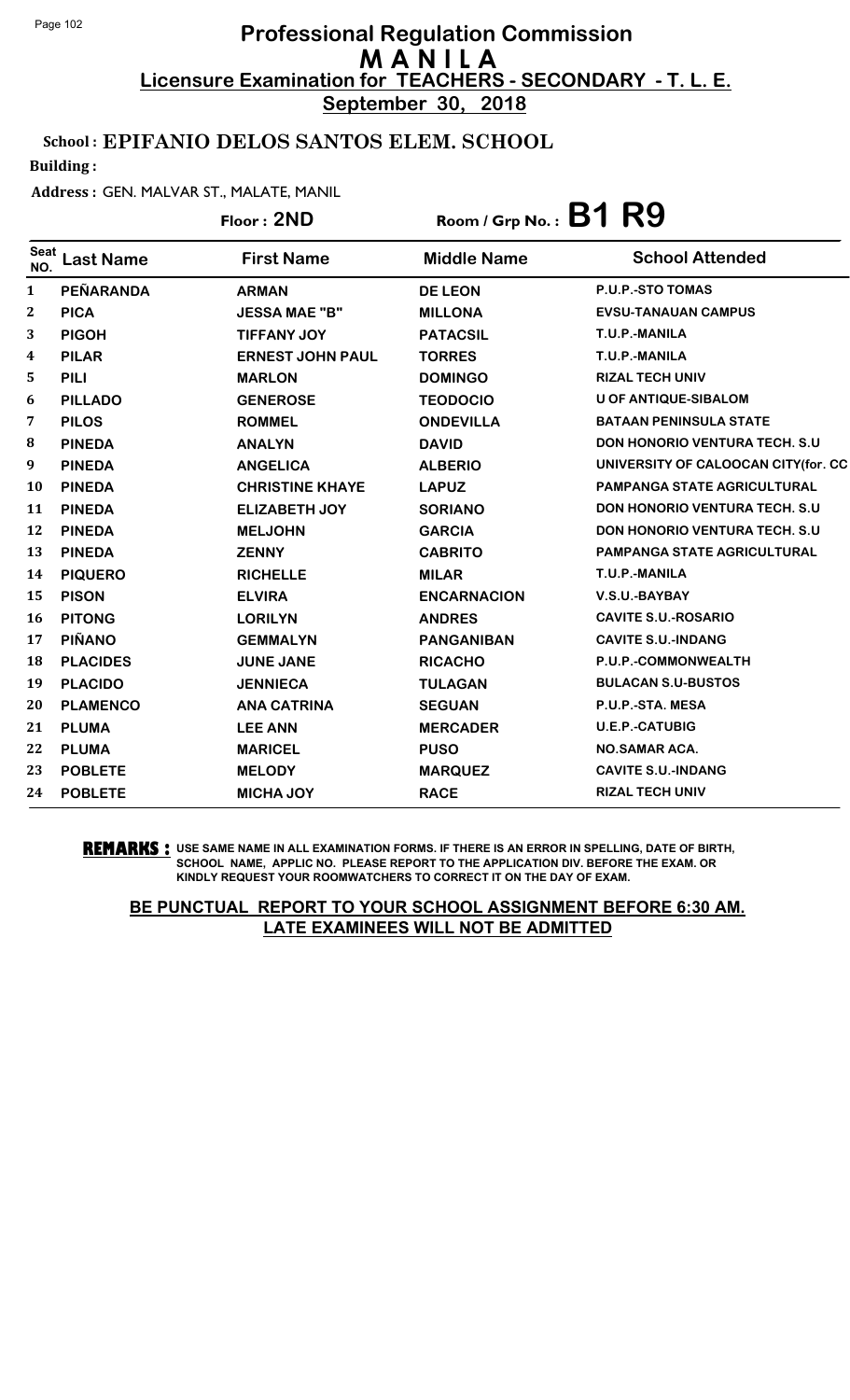**September 30, 2018**

### School : EPIFANIO DELOS SANTOS ELEM. SCHOOL

Building :

#### Address : GEN. MALVAR ST., MALATE, MANIL

# Floor : **2ND** Room / Grp No. : **B1 R10**

| <b>Seat</b><br>NO. | <b>Last Name</b>  | <b>First Name</b>     | <b>Middle Name</b>  | <b>School Attended</b>                  |
|--------------------|-------------------|-----------------------|---------------------|-----------------------------------------|
| $\mathbf{1}$       | <b>POLICARPIO</b> | <b>SHERYLL</b>        | <b>MONGAYA</b>      | <b>U.E.P.-CATARMAN</b>                  |
| $\mathbf{2}$       | <b>POLIDO</b>     | <b>TIMOTHY</b>        | <b>JIMENEZ</b>      | <b>DON HONORIO VENTURA TECH. S.U.</b>   |
| 3                  | <b>POLIQUIT</b>   | <b>MARY GRACE</b>     | <b>TUMBOCON</b>     | P.U.P.-COMMONWEALTH                     |
| 4                  | <b>POLOD</b>      | <b>LORNA</b>          | <b>JABUEN</b>       | <b>NAVAL S.U.-NAVAL</b>                 |
| 5                  | <b>POLUTAN</b>    | <b>LEO</b>            | <b>FIGURA</b>       | DAVAO ORIENTAL S.C.S.T.                 |
| 6                  | <b>POMAREJOS</b>  | <b>MERYCRIS</b>       | <b>MARIN</b>        | <b>ROMBLON STATE UNIV. (FOR ROMBLON</b> |
| 7                  | <b>PONCIANO</b>   | <b>PERLA</b>          | <b>CABELLO</b>      | <b>LAGUNA STATE POLYTECHNIC UNIV-SN</b> |
| 8                  | <b>PONGASE</b>    | FE JAY                | <b>EDPAN</b>        | <b>COLEGIO DE MONTALBAN (FOR.</b>       |
| 9                  | <b>PONTANILLA</b> | <b>ANGELICA</b>       | <b>CALMA</b>        | <b>PAMPANGA STATE AGRICULTURAL</b>      |
| <b>10</b>          | <b>PORCINCULA</b> | <b>JENNY JOY</b>      | <b>LONDRES</b>      | P.U.P.-STA. MESA                        |
| 11                 | <b>PORRAS</b>     | <b>ALFAMIE</b>        | <b>CORNEJA</b>      | W.V.S.U.-POTOTAN                        |
| 12                 | <b>PORRAS</b>     | <b>KIMBERLY GRACE</b> | <b>BONIFACIO</b>    | T.U.P.-MANILA                           |
| 13                 | <b>PORRAS</b>     | <b>ROSELLE</b>        | <b>CASTROMAYOR</b>  | <b>BULACAN S.U-MALOLOS</b>              |
| 14                 | <b>PORTEZ</b>     | <b>MAYLENE</b>        | <b>PLANDEZ</b>      | <b>COLEGIO DE MONTALBAN (FOR.</b>       |
| 15                 | <b>PORTIZ</b>     | <b>FERNANDO JR</b>    | <b>ASIS</b>         | T.U.P.-CAVITE                           |
| 16                 | <b>PORTON</b>     | <b>ROSALIO</b>        | <b>NEBRIDA</b>      | <b>U.E.P.-CATARMAN</b>                  |
| 17                 | <b>PORTUGUEZ</b>  | <b>PRINCESS</b>       | <b>POLANGI</b>      | <b>BICOL STATE COLLEGE OF APPLIED</b>   |
| 18                 | <b>POSADAS</b>    | <b>EMILIA</b>         | <b>PIANO</b>        | <b>PANGASINAN S.U.-LINGAYEN</b>         |
| 19                 | <b>POSERIO</b>    | <b>ALEXSANDRA MAE</b> | <b>GALAROSA</b>     | T.U.P.-MANILA                           |
| 20                 | <b>POTOT</b>      | <b>ARSENIO JR</b>     | <b>INFANTE</b>      | P.U.P.-STA. MESA                        |
| 21                 | <b>PRADO</b>      | <b>MYLENE</b>         | <b>CLAVE</b>        | <b>RIZAL TECH UNIV</b>                  |
| 22                 | <b>PRIGO</b>      | <b>IRISH</b>          | <b>LIBATOG</b>      | SURIGAO DEL SUR STATE UNIVERSITY -      |
| 23                 | <b>PRIOL</b>      | <b>JERRELYN</b>       | <b>SIDRO</b>        | <b>EARIST</b>                           |
| 24                 | <b>PROHIBIDO</b>  | <b>GRETCHEN</b>       | <b>HERMINIGILDO</b> | N.E.U.S.T-GABALDON                      |

#### **REMARKS :** USE SAME NAME IN ALL EXAMINATION FORMS. IF THERE IS AN ERROR IN SPELLING, DATE OF BIRTH, SCHOOL NAME, APPLIC NO. PLEASE REPORT TO THE APPLICATION DIV. BEFORE THE EXAM. OR KINDLY REQUEST YOUR ROOMWATCHERS TO CORRECT IT ON THE DAY OF EXAM.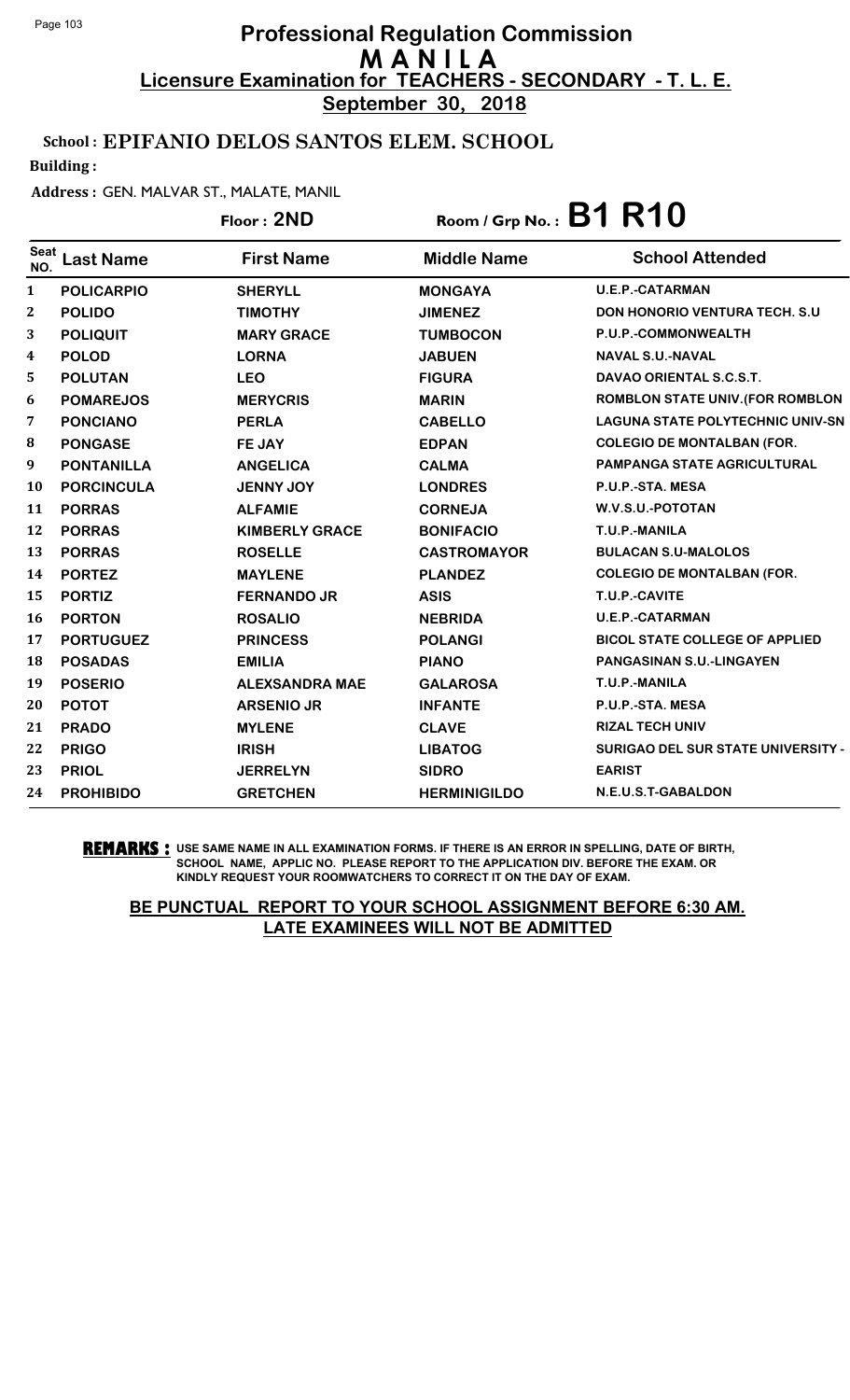**September 30, 2018**

### School : EPIFANIO DELOS SANTOS ELEM. SCHOOL

Building :

#### Address : GEN. MALVAR ST., MALATE, MANIL

# Floor : **2ND** Room / Grp No. : **B1 R11**

| <b>Seat</b><br>NO. | <b>Last Name</b>  | <b>First Name</b>       | <b>Middle Name</b> | <b>School Attended</b>                |
|--------------------|-------------------|-------------------------|--------------------|---------------------------------------|
| 1                  | <b>PUEBLO</b>     | <b>ALMA</b>             | <b>MAGLASANG</b>   | GLAN S.A.T.                           |
| 2                  | <b>PUEBLOS</b>    | <b>IRIS</b>             | <b>CAGAS</b>       | <b>SURIGAO S.C.T.</b>                 |
| 3                  | <b>PULIDO</b>     | <b>JEWEL MAE</b>        | <b>BAYOS</b>       | <b>MARIKINA POLYTECHNIC</b>           |
| 4                  | <b>PULUMBARIT</b> | <b>MA. CECILIA</b>      | <b>BONTIGAO</b>    | <b>BULACAN S.U-MALOLOS</b>            |
| 5                  | <b>PUNO</b>       | <b>JULIUS</b>           | <b>BUSILIG</b>     | <b>BATANGAS STATE UNIVERSITY -</b>    |
| 6                  | <b>PUNO</b>       | <b>SARAH MAE</b>        | <b>DOLORES</b>     | <b>BULACAN S.U-BUSTOS</b>             |
| 7                  | <b>PUNZAL</b>     | <b>CRISELLE MARIE</b>   | <b>PALAD</b>       | <b>BULACAN S.U-MALOLOS</b>            |
| 8                  | <b>PUOD</b>       | <b>EMERALD MARIE</b>    | <b>DELOS REYES</b> | T.U.P.-MANILA                         |
| 9                  | <b>PURA</b>       | <b>JESSA</b>            | <b>ESTILLERO</b>   | <b>U.E.P.-CATARMAN</b>                |
| 10                 | <b>PUSO</b>       | <b>SARAH</b>            | <b>ROQUEZA</b>     | <b>EARIST</b>                         |
| 11                 | <b>PUZON</b>      | <b>JOHANNA</b>          | <b>IMBAT</b>       | T.U.P.-CAVITE                         |
| 12                 | <b>QUE</b>        | <b>ERVIN RAE</b>        | <b>BRAVO</b>       | P.U.P.-STA. MESA                      |
| 13                 | <b>QUE</b>        | <b>MARY CHRISTIE</b>    | <b>DY</b>          | UNIV.OF STO. TOMAS                    |
| 14                 | <b>QUIAMBAO</b>   | <b>KAREN</b>            | <b>CATACUTAN</b>   | <b>DON HONORIO VENTURA TECH. S.U.</b> |
| 15                 | <b>QUIAMBAO</b>   | <b>VALERIA</b>          | <b>SANTOS</b>      | <b>PAMPANGA STATE AGRICULTURAL</b>    |
| 16                 | <b>QUIDDAOEN</b>  | <b>ANGELYNNE</b>        | <b>GUERERRO</b>    | <b>DON HONORIO VENTURA TECH. S.U.</b> |
| 17                 | <b>QUIETSON</b>   | <b>VICTORIA</b>         | <b>NAGAL</b>       | <b>EARIST</b>                         |
| 18                 | <b>QUIJANO</b>    | <b>OLIVA</b>            | <b>DEL ROSARIO</b> | C.L.S.U.                              |
| 19                 | <b>QUILATON</b>   | <b>QUILA</b>            | <b>CEPILLO</b>     | <b>BULACAN S.U-MALOLOS</b>            |
| 20                 | <b>QUINAGON</b>   | <b>RONELYN</b>          | <b>ROSARIO</b>     | <b>MARIKINA POLYTECHNIC</b>           |
| 21                 | <b>QUINDOZA</b>   | <b>LENNIE</b>           | <b>NATAL</b>       | <b>MARINDUQUE S.C.-BOAC</b>           |
| 22                 | <b>QUINSAT</b>    | <b>GEWINA CATHERINE</b> | <b>BANNER</b>      | <b>U OF ANTIQUE-SIBALOM</b>           |
| 23                 | <b>QUINTAL</b>    | <b>RONALYN</b>          | N/A                | <b>CATANDUANES STATE UNIVERSITY -</b> |
| 24                 | <b>QUINTANA</b>   | <b>MARIZAN</b>          | <b>ASOY</b>        | <b>EVSU-TACLOBAN</b>                  |

**REMARKS :** USE SAME NAME IN ALL EXAMINATION FORMS. IF THERE IS AN ERROR IN SPELLING, DATE OF BIRTH, SCHOOL NAME, APPLIC NO. PLEASE REPORT TO THE APPLICATION DIV. BEFORE THE EXAM. OR KINDLY REQUEST YOUR ROOMWATCHERS TO CORRECT IT ON THE DAY OF EXAM.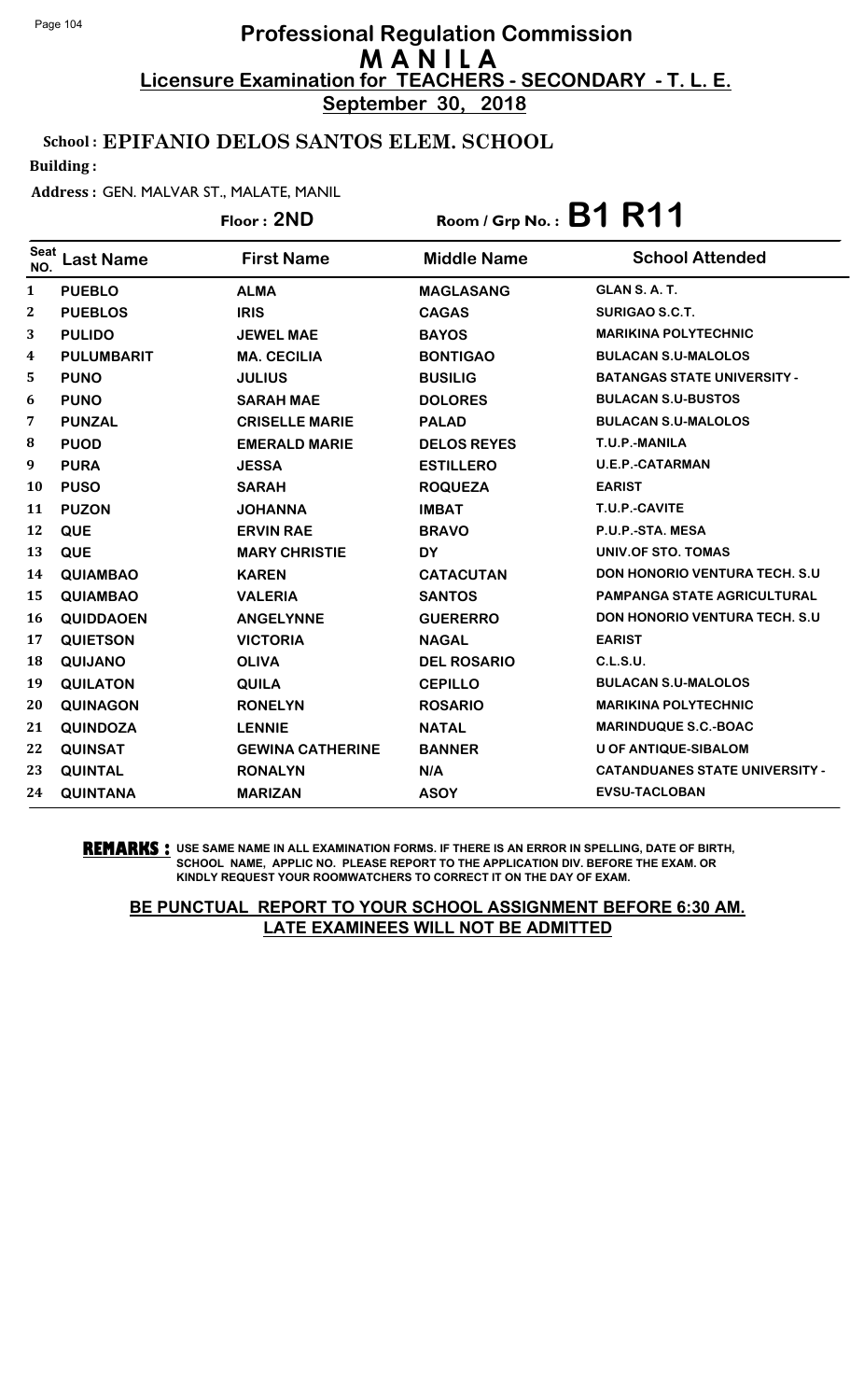**September 30, 2018**

### School : EPIFANIO DELOS SANTOS ELEM. SCHOOL

Building :

#### Address : GEN. MALVAR ST., MALATE, MANIL

# Floor : **2ND** Room / Grp No. : **B1 R12**

| <b>Seat</b><br>NO. | Last Name         | <b>First Name</b>   | <b>Middle Name</b>   | <b>School Attended</b>                 |
|--------------------|-------------------|---------------------|----------------------|----------------------------------------|
| $\mathbf{1}$       | <b>QUINTERO</b>   | <b>AHBY</b>         | <b>EUGENIO</b>       | <b>VALENZUELA C.P.C.</b>               |
| $\mathbf{2}$       | <b>QUINTO</b>     | <b>DAHLIA</b>       | <b>LUCAS</b>         | <b>BULACAN S.U-MALOLOS</b>             |
| 3                  | <b>QUINTO</b>     | <b>RACHEL ANN</b>   | <b>BARRIENTES</b>    | <b>BULACAN S.U-BUSTOS</b>              |
| 4                  | <b>QUISUMBING</b> | <b>KURT NICKSON</b> | <b>SORIANO</b>       | P.U.P.-STA. MESA                       |
| 5                  | <b>QUITALEG</b>   | <b>JOAN</b>         | <b>ARAMBULO</b>      | <b>PANGASINAN S.U.-SAN CARLOS CITY</b> |
| 6                  | <b>QUITALIZ</b>   | <b>MADEL</b>        | <b>NAPOLES</b>       | SO.LEYTE S.U.-SOGOD                    |
| 7                  | <b>QUITO</b>      | <b>FLAIR KAYE</b>   | <b>GOMEZ</b>         | <b>DON HONORIO VENTURA TECH. S.U.</b>  |
| 8                  | <b>QUITORIANO</b> | <b>RIA</b>          | <b>SOTTO</b>         | <b>DON HONORIO VENTURA TECH. S.U.</b>  |
| 9                  | <b>QUIZON</b>     | <b>JOHN KELLY</b>   | <b>BARTOLOME</b>     | <b>BULACAN S.U-BUSTOS</b>              |
| <b>10</b>          | <b>QUIZON</b>     | <b>RYAN MARK</b>    | <b>VERANCES</b>      | <b>BULACAN S.U-BUSTOS</b>              |
| 11                 | <b>QUIZON</b>     | <b>VICTORINO JR</b> | <b>VALERIO</b>       | <b>ST.MARY'S ANGELS COLL-PAMPANGA</b>  |
| 12                 | <b>QUIÑON</b>     | <b>JEANNE</b>       | <b>FRANCO</b>        | P.U.P.-STA. MESA                       |
| 13                 | <b>RABI</b>       | <b>VINISE PEARL</b> | <b>TICONG</b>        | T.U.P.-MANILA                          |
| 14                 | <b>RABINO</b>     | <b>JENNELYN</b>     | <b>DOMINGO</b>       | N.E.U.S.T-CABANATUAN CITY              |
| 15                 | <b>RABORAR</b>    | <b>BABY LYN</b>     | <b>ARMAS</b>         | UNIVERSITY OF CALOOCAN CITY(for. CC    |
| 16                 | <b>RACCA</b>      | <b>ZYRIENE</b>      | <b>AGACETA</b>       | <b>COLEGIO DE MONTALBAN (FOR.</b>      |
| 17                 | <b>RADIA</b>      | <b>FATIMA</b>       | <b>AMER</b>          | <b>M.S.U.-MARAWI CITY</b>              |
| 18                 | <b>RADORES</b>    | <b>VIRNA ROSE</b>   | <b>PAKIG</b>         | <b>CAVITE S.U.-ROSARIO</b>             |
| 19                 | <b>RAFIÑAN</b>    | <b>MERRY JANE</b>   | <b>ALABADO</b>       | <b>COLEGIO DE PORTA VAGA - IMUS,</b>   |
| 20                 | <b>RAFOL</b>      | <b>MARISA</b>       | <b>DE LOS SANTOS</b> | N. T. C.                               |
| 21                 | <b>RAGA</b>       | <b>ALEJANDRO</b>    | <b>PORTILLO</b>      | <b>EVSU-BURAUEN CAMPUS</b>             |
| 22                 | <b>RAGAY</b>      | <b>JANE</b>         | <b>BENDAÑA</b>       | <b>SORSOGON SC-BULAN</b>               |
| 23                 | <b>RALLOS</b>     | <b>RAMI</b>         | <b>VIVAS</b>         | <b>BATAAN PENINSULA STATE</b>          |
| 24                 | <b>RAMIREZ</b>    | <b>CHARISSE</b>     | <b>NAVARRO</b>       | <b>EARIST</b>                          |

**REMARKS :** USE SAME NAME IN ALL EXAMINATION FORMS. IF THERE IS AN ERROR IN SPELLING, DATE OF BIRTH, SCHOOL NAME, APPLIC NO. PLEASE REPORT TO THE APPLICATION DIV. BEFORE THE EXAM. OR KINDLY REQUEST YOUR ROOMWATCHERS TO CORRECT IT ON THE DAY OF EXAM.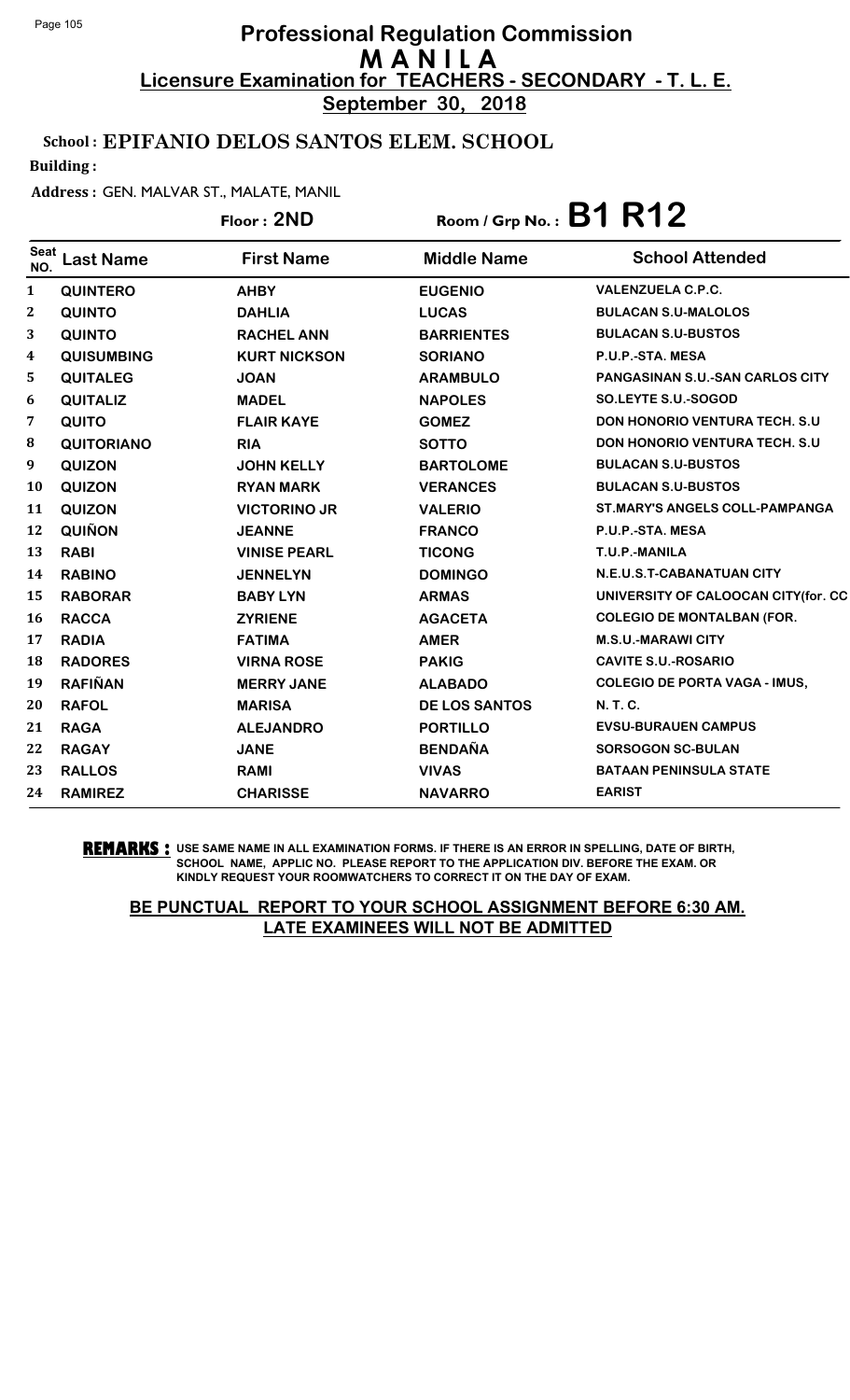**September 30, 2018**

### School : EPIFANIO DELOS SANTOS ELEM. SCHOOL

Building :

#### Address : GEN. MALVAR ST., MALATE, MANIL

|                    |                  | Floor: 2ND                 | $R$ oom / Grp No.: $B1 R13$ |                                       |
|--------------------|------------------|----------------------------|-----------------------------|---------------------------------------|
| <b>Seat</b><br>NO. | <b>Last Name</b> | <b>First Name</b>          | <b>Middle Name</b>          | <b>School Attended</b>                |
| 1                  | <b>RAMIREZ</b>   | <b>CHRISTINE JOY</b>       | <b>BINUYA</b>               | <b>VALENZUELA C.P.C.</b>              |
| $\mathbf{2}$       | <b>RAMIREZ</b>   | <b>GEMMA</b>               | <b>BONGAT</b>               | <b>BATAAN PENINSULA STATE U-MAIN</b>  |
| 3                  | <b>RAMIREZ</b>   | <b>LESLIE ANN</b>          | <b>CLAVERIA</b>             | T.U.P.-MANILA                         |
| 4                  | <b>RAMIREZ</b>   | <b>MARIA JILIZA</b>        | <b>ZAPE</b>                 | UNIVERSITY OF CALOOCAN CITY(for. CC   |
| 5                  | <b>RAMIREZ</b>   | <b>MELAYDA</b>             | <b>GUZMAN</b>               | N.E.U.S.T-GABALDON                    |
| 6                  | <b>RAMISO</b>    | <b>CHARME</b>              | <b>PALADO</b>               | D.E.B.E.S.M.A.C.                      |
| 7                  | <b>RAMO</b>      | <b>JOSEPHINE</b>           | <b>CANDA</b>                | <b>EARIST</b>                         |
| 8                  | <b>RAMORES</b>   | <b>MARISTEL MARIE</b>      | <b>PANDI</b>                | T.U.P.-MANILA                         |
| 9                  | <b>RAMOS</b>     | <b>AGNES</b>               | <b>GUIDOTE</b>              | <b>BULACAN S.U-MALOLOS</b>            |
| 10                 | <b>RAMOS</b>     | <b>ANGELI</b>              | <b>INFANTE</b>              | <b>DON HONORIO VENTURA TECH. S.U.</b> |
| 11                 | <b>RAMOS</b>     | <b>CATHERINE</b>           | <b>DUBLADO</b>              | UNIVERSITY OF CALOOCAN CITY(for. CC   |
| 12                 | <b>RAMOS</b>     | <b>DONNALYN</b>            | <b>DANCEL</b>               | N.E.U.S.T-CABANATUAN CITY             |
| 13                 | <b>RAMOS</b>     | <b>ENGELBERT</b>           | <b>DE JOSEF</b>             | P.U.P - CALAUAN, LAGUNA               |
| 14                 | <b>RAMOS</b>     | <b>GABBY</b>               | <b>GUTIERREZ</b>            | <b>VALENZUELA C.P.C.</b>              |
| 15                 | <b>RAMOS</b>     | <b>IESOU CHRISTY ALLEN</b> | <b>DIMAYUGA</b>             | P.U.P.-COMMONWEALTH                   |
| 16                 | <b>RAMOS</b>     | <b>JENNIFER</b>            | <b>TORRES</b>               | <b>MARIKINA POLYTECHNIC</b>           |
| 17                 | <b>RAMOS</b>     | <b>JOLINA</b>              | <b>CALIWARA</b>             | T.U.P.-MANILA                         |
| 18                 | <b>RAMOS</b>     | <b>JONNHY BOY</b>          | <b>BOLOTANO</b>             | <b>DON HONORIO VENTURA TECH. S.U.</b> |
| 19                 | <b>RAMOS</b>     | <b>KRISEL MARIE</b>        | <b>PINEDA</b>               | <b>DON HONORIO VENTURA TECH. S.U.</b> |
| 20                 | <b>RAMOS</b>     | <b>LEA MARIE</b>           | <b>TEODORO</b>              | <b>BATAAN PENINSULA STATE</b>         |
| 21                 | <b>RAMOS</b>     | <b>MARJORIE</b>            | <b>ATIENZA</b>              | <b>BATANGAS STATE UNIVERSITY -</b>    |
| 22                 | <b>RAMOS</b>     | <b>NICKZEN</b>             | <b>GONZAGA</b>              | DON HONORIO VENTURA TECH. S.U         |
| 23                 | <b>RAMOS</b>     | <b>PRINCES</b>             | <b>VIDALLON</b>             | <b>CAVITE S.U.-ROSARIO</b>            |
| 24                 | <b>RAMOS</b>     | <b>RICA MAY</b>            | <b>LINDIO</b>               | <b>MARIKINA POLYTECHNIC</b>           |

**REMARKS :** USE SAME NAME IN ALL EXAMINATION FORMS. IF THERE IS AN ERROR IN SPELLING, DATE OF BIRTH, SCHOOL NAME, APPLIC NO. PLEASE REPORT TO THE APPLICATION DIV. BEFORE THE EXAM. OR KINDLY REQUEST YOUR ROOMWATCHERS TO CORRECT IT ON THE DAY OF EXAM.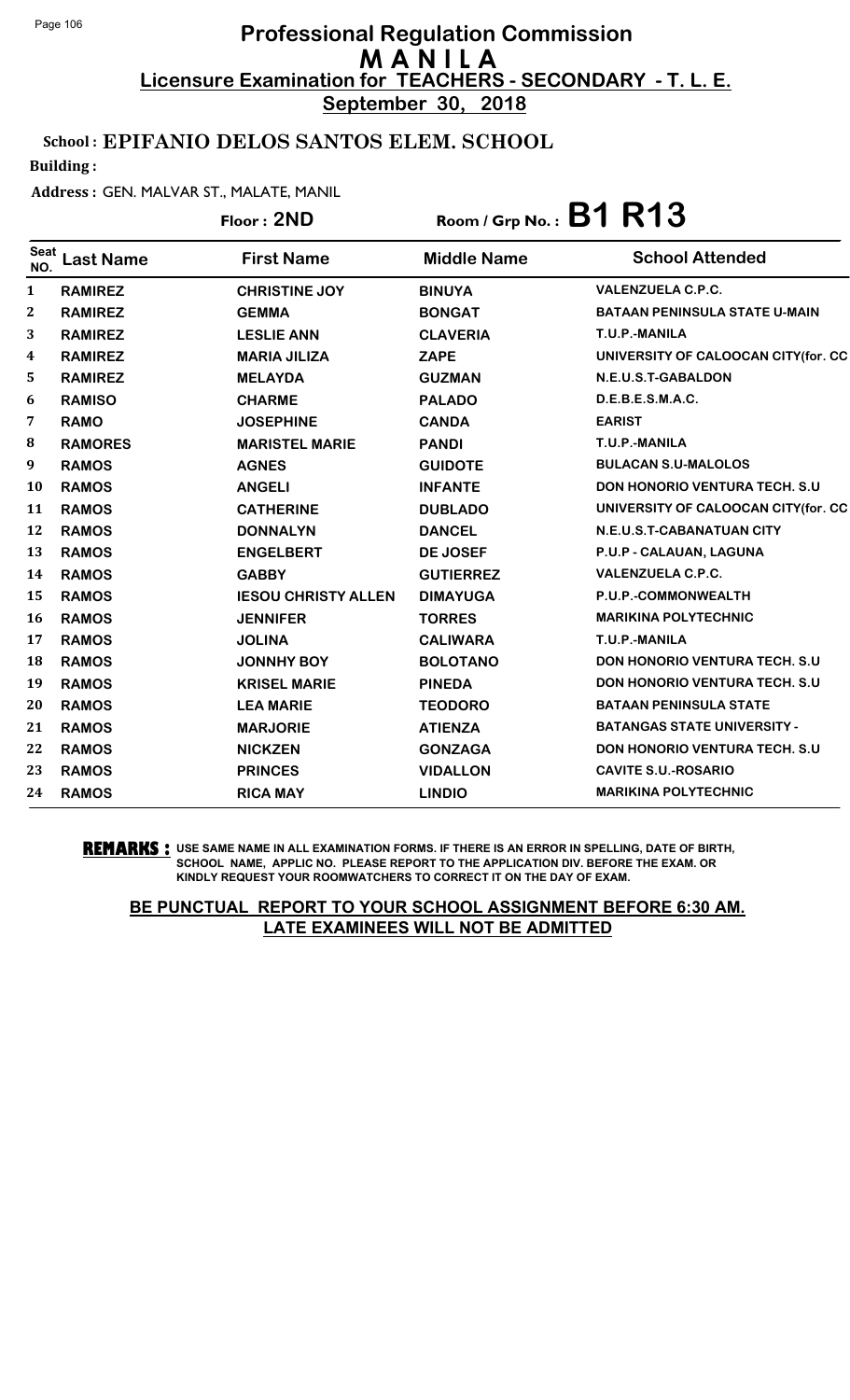**September 30, 2018**

### School : EPIFANIO DELOS SANTOS ELEM. SCHOOL

Building :

#### Address : GEN. MALVAR ST., MALATE, MANIL

|                  |                     | Floor: 2ND                 | Room / Grp No.: $B2 R11$ |                                        |
|------------------|---------------------|----------------------------|--------------------------|----------------------------------------|
| Seat<br>NO.      | <b>Last Name</b>    | <b>First Name</b>          | <b>Middle Name</b>       | <b>School Attended</b>                 |
| 1                | <b>RAMOS</b>        | <b>RINA JADE</b>           | <b>SIMON</b>             | P.U.P.-STA. MESA                       |
| $\boldsymbol{2}$ | <b>RAMOS</b>        | <b>ROCHELLE</b>            | <b>SARMIENTO</b>         | P.U.P.-STA. MESA                       |
| 3                | <b>RAMOS</b>        | <b>VANGILYN</b>            | <b>ARROYO</b>            | <b>BICOL UNIV.-POLANGUI</b>            |
| 4                | <b>RANCE</b>        | <b>MARICEL</b>             | <b>HERRERA</b>           | <b>BATANGAS S.U.-ARASOF-NASUGBU</b>    |
| 5                | <b>RARA</b>         | <b>GLADYS MAE</b>          | <b>ECAT</b>              | <b>BISU-TAGBILARAN</b>                 |
| 6                | <b>RASE</b>         | <b>ERLINDA</b>             | <b>FAMARAN</b>           | <b>ROMBLON STATE UNIV.(FOR ROMBLON</b> |
| 7                | <b>RATILLA</b>      | <b>MARIGEN</b>             | <b>CALIBOD</b>           | <b>STELLA MARIS COLL.-OROQUIETA</b>    |
| 8                | <b>RAYMUNDO</b>     | <b>ANNE CELLE</b>          | <b>HALILI</b>            | <b>U OF RIZAL SYS.-MORONG</b>          |
| 9                | <b>RAYMUNDO</b>     | <b>JESSICA</b>             | <b>CORDIAL</b>           | <b>EARIST</b>                          |
| 10               | <b>RAYMUNDO</b>     | <b>PRINCESS TRICIA MAY</b> | <b>DELOS REYES</b>       | P.U.P.-STA. MESA                       |
| 11               | <b>RAYO</b>         | <b>MARY FER</b>            | <b>MACATUNO</b>          | <b>CAVITE S.U.-ROSARIO</b>             |
| 12               | <b>RAZA</b>         | <b>SHAINNA LYN</b>         | <b>ENRIQUEZ</b>          | MINSCAT-BONGABONG(for.BCF)             |
| 13               | <b>RAÑADA</b>       | <b>JESSA</b>               | <b>SEVA</b>              | <b>U OF RIZAL SYS.-CAINTA</b>          |
| 14               | <b>REAGO</b>        | <b>ABEGAIL</b>             | <b>TAGLE</b>             | <b>VALENZUELA C.P.C.</b>               |
| 15               | <b>REAL</b>         | <b>JAMAILA</b>             |                          | T.U.P.-MANILA                          |
| 16               | <b>REALUYO</b>      | <b>VICTOR</b>              | <b>CASUROG</b>           | <b>BICOL U.I.T-(BUCIT)</b>             |
| 17               | <b>REAMBONANCIA</b> | <b>AILEEN</b>              | <b>BASTATAS</b>          | <b>U.S.M.-KIDAPAWAN</b>                |
| 18               | <b>REANO</b>        | <b>CHARES</b>              | <b>ROYO</b>              | ROMBLON STATE UNIV. (FOR ROMBLON       |
| 19               | <b>REATAZA</b>      | <b>AIZEL</b>               | <b>CARENIA</b>           | <b>EVSU-BURAUEN CAMPUS</b>             |
| 20               | <b>REBELLON</b>     | <b>SHAIRA</b>              | <b>ALCAIN</b>            | <b>MARIKINA POLYTECHNIC</b>            |
| 21               | <b>REBULLAR</b>     | <b>LARA MINERVA</b>        | <b>VALLADA</b>           | <b>PANGASINAN S.U.-ASINGAN</b>         |
| 22               | <b>REBUSORA</b>     | <b>ROXSANNE JAYNE</b>      | <b>HERMANO</b>           | <b>RIZAL TECH UNIV</b>                 |
| 23               | <b>RECTO</b>        | <b>MIRAFLOR</b>            | <b>MORES</b>             | MINSCAT-BONGABONG(for.BCF)             |
| 24               | <b>RECTO</b>        | <b>NORIELLE EARL</b>       | <b>ROMERO</b>            | ROMBLON STATE UNIV.(FOR ROMBLON        |

**REMARKS :** USE SAME NAME IN ALL EXAMINATION FORMS. IF THERE IS AN ERROR IN SPELLING, DATE OF BIRTH, SCHOOL NAME, APPLIC NO. PLEASE REPORT TO THE APPLICATION DIV. BEFORE THE EXAM. OR KINDLY REQUEST YOUR ROOMWATCHERS TO CORRECT IT ON THE DAY OF EXAM.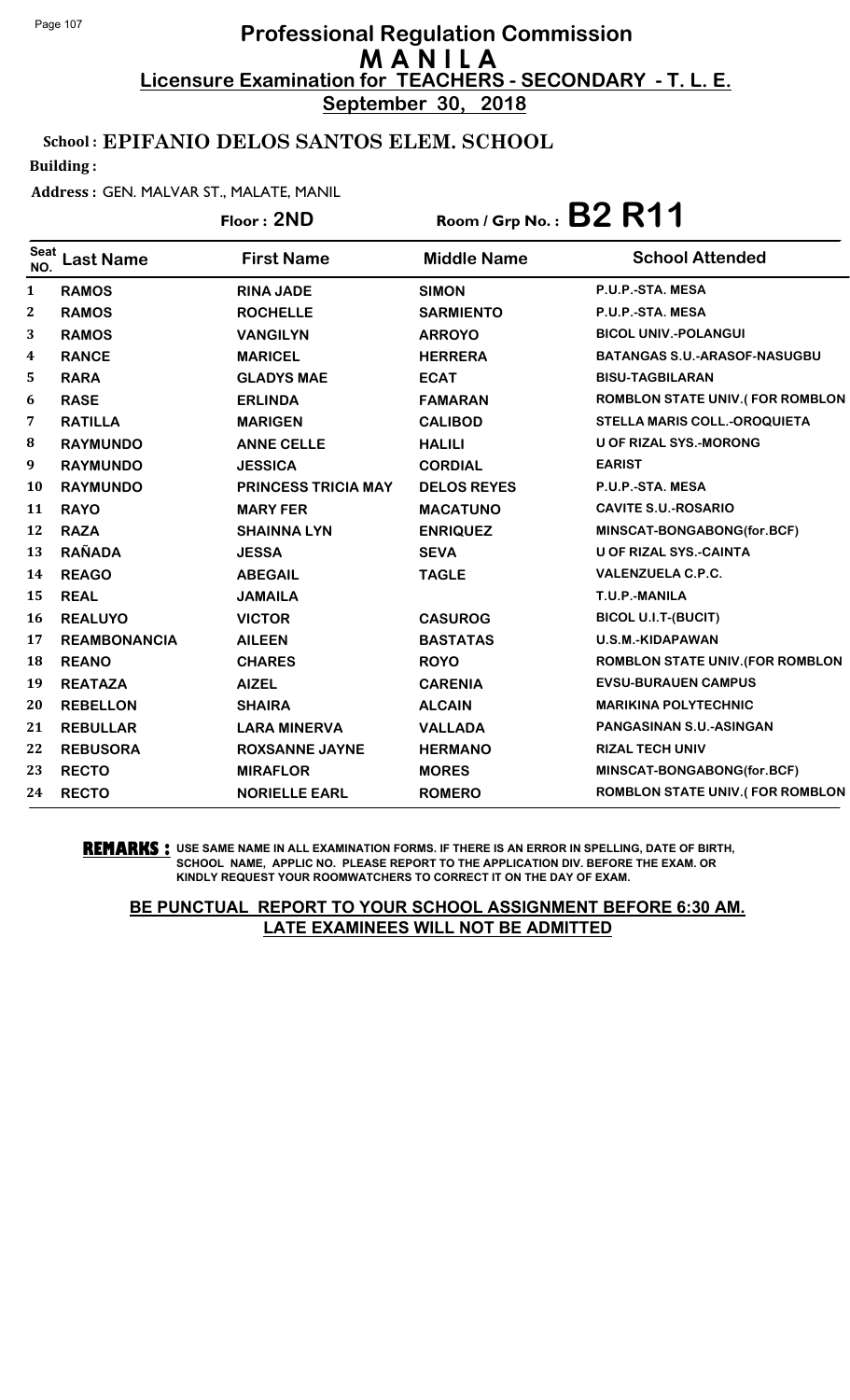**September 30, 2018**

### School : EPIFANIO DELOS SANTOS ELEM. SCHOOL

Building :

#### Address : GEN. MALVAR ST., MALATE, MANIL

|             |                     | Floor: 2ND              | Room / Grp No.: $B2 R12$ |                                         |
|-------------|---------------------|-------------------------|--------------------------|-----------------------------------------|
| Seat<br>NO. | <b>Last Name</b>    | <b>First Name</b>       | <b>Middle Name</b>       | <b>School Attended</b>                  |
| 1           | <b>REDOMA</b>       | <b>ANGELICA</b>         | <b>MANALO</b>            | MINSCAT-BONGABONG(for.BCF)              |
| 2           | <b>REDUBLA</b>      | <b>AILYN</b>            | <b>GARCIANO</b>          | <b>EVSU-BURAUEN CAMPUS</b>              |
| 3           | <b>REFIL</b>        | <b>DEZARY</b>           | <b>GUEVARRA</b>          | T.U.P.-MANILA                           |
| 4           | <b>REGACHO</b>      | <b>JESSIE</b>           | <b>BASAÑES</b>           | <b>COTABATO CITY ST.POL</b>             |
| 5           | <b>REGALA</b>       | <b>GERALDINE</b>        | <b>BALDADO</b>           | <b>MARIKINA POLYTECHNIC</b>             |
| 6           | <b>REGALA</b>       | <b>GLENARD</b>          | <b>CALIWAG</b>           | <b>BULACAN S.U-MALOLOS</b>              |
| 7           | <b>REGALA</b>       | <b>TEODORA</b>          | <b>RAPAL</b>             | ROMBLON STATE UNIV.-(FOR ROMBLON        |
| 8           | <b>REGENCIA</b>     | <b>GRACE ANN</b>        | <b>MORALES</b>           | MINSCAT-BONGABONG(for.BCF)              |
| 9           | <b>REGENCIA</b>     | <b>RODIL</b>            | <b>CABIDOG</b>           | T.U.P.-MANILA                           |
| 10          | <b>REGENSBURGER</b> | <b>CRISTINE</b>         | <b>ALEGRIA</b>           | <b>VALENZUELA C.P.C.</b>                |
| 11          | <b>REGONDON</b>     | <b>ROSEMARIE</b>        | <b>VICTORIO</b>          | <b>BULACAN S.U-BUSTOS</b>               |
| 12          | <b>REGUNAN</b>      | <b>MEDINA</b>           | <b>ORTILLO</b>           | <b>EARIST</b>                           |
| 13          | <b>REINA</b>        | <b>CHARMAINE NICOLE</b> | <b>SAN JUAN</b>          | <b>U OF RIZAL SYS.-MORONG</b>           |
| 14          | <b>REJANO</b>       | <b>JOHN POUL</b>        | <b>RICAFRANCA</b>        | <b>VALENZUELA C.P.C.</b>                |
| 15          | <b>RELEVO</b>       | <b>JUDETH</b>           | <b>OLAZO</b>             | <b>BATANGAS STATE UNIVERSITY -</b>      |
| 16          | <b>RELOS</b>        | <b>DEXTER</b>           | <b>RELLAMA</b>           | T.U.P.-MANILA                           |
| 17          | <b>RELOX</b>        | <b>MARK KEVIN</b>       | <b>RAPADA</b>            | ROMBLON STATE UNIV.-(FOR ROMBLON        |
| 18          | <b>RELOX</b>        | <b>MARY CLAIRE</b>      | <b>MALUPA</b>            | <b>EARIST</b>                           |
| 19          | <b>REMARCA</b>      | <b>CRISTINE</b>         | <b>CAÑAVERAL</b>         | <b>LAGUNA STATE POLYTECHNIC UNIV-SN</b> |
| 20          | <b>REMOLIN</b>      | <b>JHERSON</b>          | <b>VALERIO</b>           | <b>PANGASINAN S.U.-SAN CARLOS CITY</b>  |
| 21          | <b>REMON</b>        | <b>RAYMOND RYAN</b>     | <b>CAMORAL</b>           | <b>BICOL U.I.T-(BUCIT)</b>              |
| 22          | <b>REMOTIN</b>      | <b>MARY CLAIRE</b>      | <b>QUINTON</b>           | <b>EARIST</b>                           |
| 23          | <b>RENIO</b>        | <b>ANALYN ASELITA</b>   | <b>NATAY</b>             | <b>EARIST</b>                           |
| 24          | <b>RENUNCILLO</b>   | <b>ARNEL</b>            | <b>TABORDA</b>           | <b>VALENZUELA C.P.C.</b>                |

**REMARKS :** USE SAME NAME IN ALL EXAMINATION FORMS. IF THERE IS AN ERROR IN SPELLING, DATE OF BIRTH, SCHOOL NAME, APPLIC NO. PLEASE REPORT TO THE APPLICATION DIV. BEFORE THE EXAM. OR KINDLY REQUEST YOUR ROOMWATCHERS TO CORRECT IT ON THE DAY OF EXAM.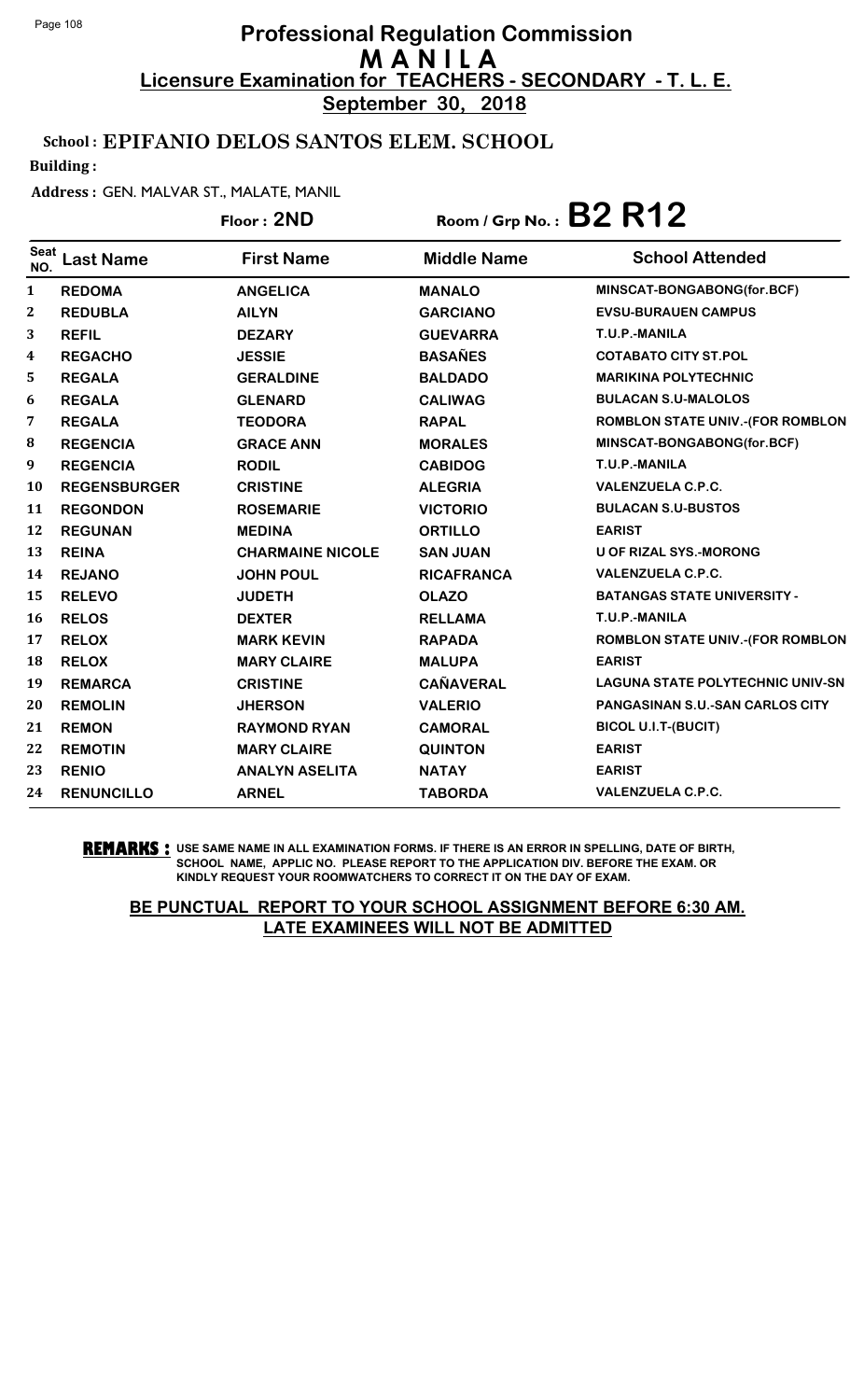**September 30, 2018**

## School : EPIFANIO DELOS SANTOS ELEM. SCHOOL

Building :

#### Address : GEN. MALVAR ST., MALATE, MANIL

## Floor : **2ND** Room / Grp No. : **B2 R13**

| <b>Seat</b><br>NO. | <b>Last Name</b>  | <b>First Name</b>    | <b>Middle Name</b> | <b>School Attended</b>               |
|--------------------|-------------------|----------------------|--------------------|--------------------------------------|
| $\mathbf{1}$       | <b>REPARIP</b>    | <b>JELLENNY</b>      | <b>BROZULA</b>     | T.U.P.-MANILA                        |
| 2                  | <b>REPOLLES</b>   | <b>JOYCE</b>         | <b>CAMBARI</b>     | <b>BULACAN S.U-MALOLOS</b>           |
| 3                  | <b>REQUEJO</b>    | <b>LEO MARK</b>      | <b>PURI</b>        | P.U.P.-STA. MESA                     |
| 4                  | <b>RESANE</b>     | <b>GIA</b>           | <b>CADELIÑA</b>    | UNIVERSITY OF CALOOCAN CITY(for. CC  |
| 5                  | <b>RESTRIVERA</b> | <b>AMOR</b>          | <b>MACHA</b>       | <b>EARIST</b>                        |
| 6                  | <b>RETES</b>      | <b>DONNABEL</b>      | <b>CALI</b>        | <b>COLEGIO DE MONTALBAN (FOR.</b>    |
| 7                  | <b>RETORCILLO</b> | <b>JANET</b>         | <b>BINUA</b>       | <b>U OF RIZAL SYS.-MORONG</b>        |
| 8                  | <b>RETRETA</b>    | <b>CHRISTINE JOY</b> | <b>DENIEGA</b>     | <b>EARIST</b>                        |
| 9                  | <b>RETUTA</b>     | <b>AILEEN</b>        | <b>BORNOLIA</b>    | <b>BATAAN PENINSULA STATE U-MAIN</b> |
| 10                 | <b>REYES</b>      | <b>AILA MARIE</b>    | <b>MEDINA</b>      | <b>LEMERY COLL.</b>                  |
| 11                 | <b>REYES</b>      | <b>AXL NIEL</b>      | <b>MARINAS</b>     | <b>VALENZUELA C.P.C.</b>             |
| 12                 | <b>REYES</b>      | <b>CHARMAINE</b>     | <b>DERPO</b>       | <b>EARIST</b>                        |
| 13                 | <b>REYES</b>      | <b>CINDERILLA</b>    | <b>DAGANATO</b>    | ILOILO SCIENCE & TECH. UNIV. (FOR WV |
| 14                 | <b>REYES</b>      | <b>ERLIN</b>         | <b>GONDRA</b>      | <b>U OF RIZAL SYS.-MORONG</b>        |
| 15                 | <b>REYES</b>      | <b>ERNESTO JR</b>    | <b>SAN MIGUEL</b>  | <b>VALENZUELA C.P.C.</b>             |
| 16                 | <b>REYES</b>      | <b>HANNAH</b>        | <b>ROSALEJOS</b>   | <b>EARIST</b>                        |
| 17                 | <b>REYES</b>      | <b>JOHN GENESIS</b>  | <b>BLANCO</b>      | UNIV.OF STO. TOMAS                   |
| 18                 | <b>REYES</b>      | <b>JOYCE MARIE</b>   |                    | <b>U OF RIZAL SYS.-MORONG</b>        |
| 19                 | <b>REYES</b>      | <b>KIM LAURENCE</b>  | <b>MEJIA</b>       | <b>NEW ERA UNIV.</b>                 |
| 20                 | <b>REYES</b>      | <b>LEA JEAN</b>      | <b>NALUNDASAN</b>  | UNIVERSITY OF CALOOCAN CITY(for. CC  |
| 21                 | <b>REYES</b>      | <b>LOUIJIE</b>       | <b>BACANTO</b>     | <b>COLEGIO DE MONTALBAN (FOR.</b>    |
| 22                 | <b>REYES</b>      | <b>MANILYN</b>       | <b>GUEVARRA</b>    | <b>BATAAN PENINSULA STATE</b>        |
| 23                 | <b>REYES</b>      | <b>MARY JEAN</b>     | <b>ESCAMILLAN</b>  | <b>U OF RIZAL SYS.-MORONG</b>        |
| 24                 | <b>REYES</b>      | <b>MENCHIE</b>       | <b>GIMENEZ</b>     | <b>UNIV.OF STO. TOMAS</b>            |

**REMARKS :** USE SAME NAME IN ALL EXAMINATION FORMS. IF THERE IS AN ERROR IN SPELLING, DATE OF BIRTH, SCHOOL NAME, APPLIC NO. PLEASE REPORT TO THE APPLICATION DIV. BEFORE THE EXAM. OR KINDLY REQUEST YOUR ROOMWATCHERS TO CORRECT IT ON THE DAY OF EXAM.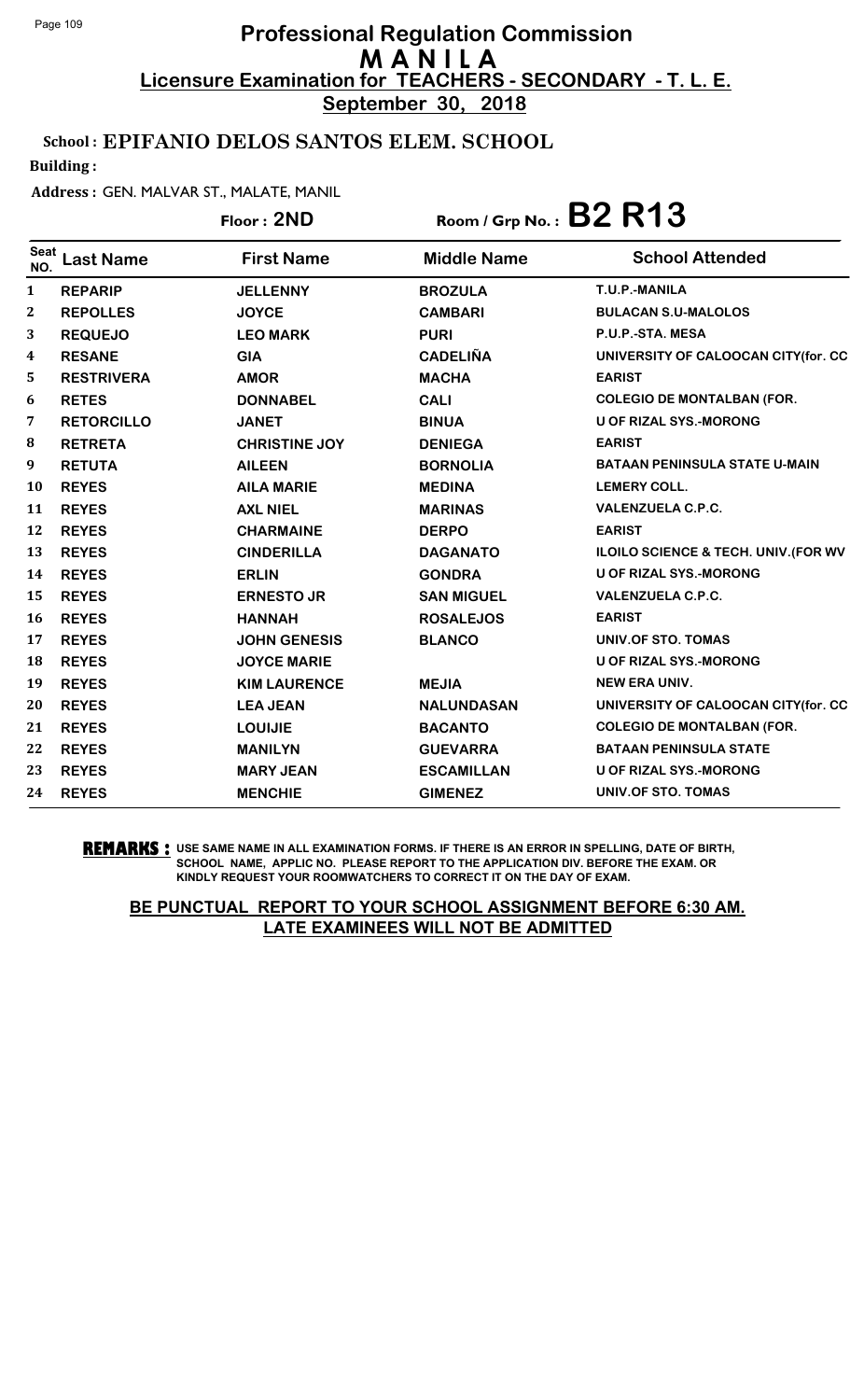**September 30, 2018**

### School : EPIFANIO DELOS SANTOS ELEM. SCHOOL

Building :

#### Address : GEN. MALVAR ST., MALATE, MANIL

## Floor : **2ND** Room / Grp No. : **B2 R14**

| <b>Seat</b><br>NO. | <b>Last Name</b>   | <b>First Name</b>      | <b>Middle Name</b> | <b>School Attended</b>                  |
|--------------------|--------------------|------------------------|--------------------|-----------------------------------------|
| 1                  | <b>REYES</b>       | <b>PRINCESS RICA</b>   | <b>MANUIT</b>      | <b>BULACAN S.U-MALOLOS</b>              |
| $\boldsymbol{2}$   | <b>REYES</b>       | <b>REYNEL</b>          | <b>AGBAYANI</b>    | <b>APAYAO STATE COLL.-LUNA CAMPUS</b>   |
| 3                  | <b>REYES</b>       | <b>RODOLFO JR</b>      | <b>LLENA</b>       | UNIV.OF STO. TOMAS                      |
| $\boldsymbol{4}$   | <b>REYES</b>       | <b>RONEL</b>           | <b>MANCILLA</b>    | UNIVERSITY OF CALOOCAN CITY(for. CC     |
| 5                  | <b>REYES</b>       | <b>RONEL</b>           | <b>PANGANIBAN</b>  | T.U.P.-MANILA                           |
| 6                  | <b>REYES</b>       | <b>SHAIRA</b>          | <b>BERMEO</b>      | <b>U OF RIZAL SYS.-CAINTA</b>           |
| 7                  | <b>RICAMARA</b>    | <b>SHEENA MARIE</b>    | <b>DALDE</b>       | <b>NEW ERA UNIV.</b>                    |
| 8                  | <b>RICO</b>        | <b>GIAN CARLO</b>      | <b>ESTRADA</b>     | T.U.P.-MANILA                           |
| 9                  | <b>RICO</b>        | <b>LALAINE</b>         | <b>LEGARDA</b>     | <b>ROMBLON STATE UNIV. (FOR ROMBLON</b> |
| 10                 | <b>RICOHERMOSO</b> | <b>JERIC</b>           | <b>RODIRIGUEZ</b>  | MINSCAT-BONGABONG(for.BCF)              |
| 11                 | <b>RILCOPIRO</b>   | <b>JANE</b>            | <b>CONSTANTINO</b> | <b>COLEGIO DE MONTALBAN (FOR.</b>       |
| 12                 | <b>RIMANDO</b>     | <b>ABIGAIL</b>         | <b>NICDAO</b>      | <b>BULACAN S.U-MALOLOS</b>              |
| 13                 | <b>RIOS</b>        | <b>CHRISTINE JOYCE</b> | N/A                | <b>NEW ERA UNIV.</b>                    |
| 14                 | <b>RIPARIP</b>     | <b>APRIL RUTH</b>      | <b>DE LEON</b>     | N.E.U.S.T-GABALDON                      |
| 15                 | <b>RIVA</b>        | <b>MARY JOY</b>        | <b>RIBON</b>       | <b>ROMBLON STATE UNIV.(FOR ROMBLON</b>  |
| 16                 | <b>RIVADULLA</b>   | <b>LILIAN</b>          | <b>VASQUEZ</b>     | P.U.P.-MULANAY                          |
| 17                 | <b>RIVAS</b>       | <b>JAYBOY</b>          | <b>PAULINO</b>     | <b>ROMBLON STATE UNIV.-(FOR ROMBLON</b> |
| 18                 | <b>RIVERA</b>      | <b>ABBIE</b>           | <b>PANGILINAN</b>  | <b>BULACAN S.U-MALOLOS</b>              |
| 19                 | <b>RIVERA</b>      | <b>ANTHONY SHERWIN</b> | <b>RAZO</b>        | <b>BULACAN S.U-MALOLOS</b>              |
| 20                 | <b>RIVERA</b>      | <b>CHRISTINA</b>       | <b>VALENCIA</b>    | T.U.P.-MANILA                           |
| 21                 | <b>RIVERA</b>      | <b>EUFRONIO</b>        | <b>ERA</b>         | <b>U OF RIZAL SYS.-ANGONO</b>           |
| 22                 | <b>RIVERA</b>      | <b>IRENE</b>           | <b>FERNANDO</b>    | P.U.P.-STA. MESA                        |
| 23                 | <b>RIVERA</b>      | <b>KRIZZA</b>          | <b>SORIANO</b>     | <b>DON HONORIO VENTURA TECH. S.U.</b>   |
| 24                 | <b>RIVERA</b>      | <b>MARJORIE</b>        | <b>BANAL</b>       | <b>DON HONORIO VENTURA TECH. S.U.</b>   |

**REMARKS :** USE SAME NAME IN ALL EXAMINATION FORMS. IF THERE IS AN ERROR IN SPELLING, DATE OF BIRTH, SCHOOL NAME, APPLIC NO. PLEASE REPORT TO THE APPLICATION DIV. BEFORE THE EXAM. OR KINDLY REQUEST YOUR ROOMWATCHERS TO CORRECT IT ON THE DAY OF EXAM.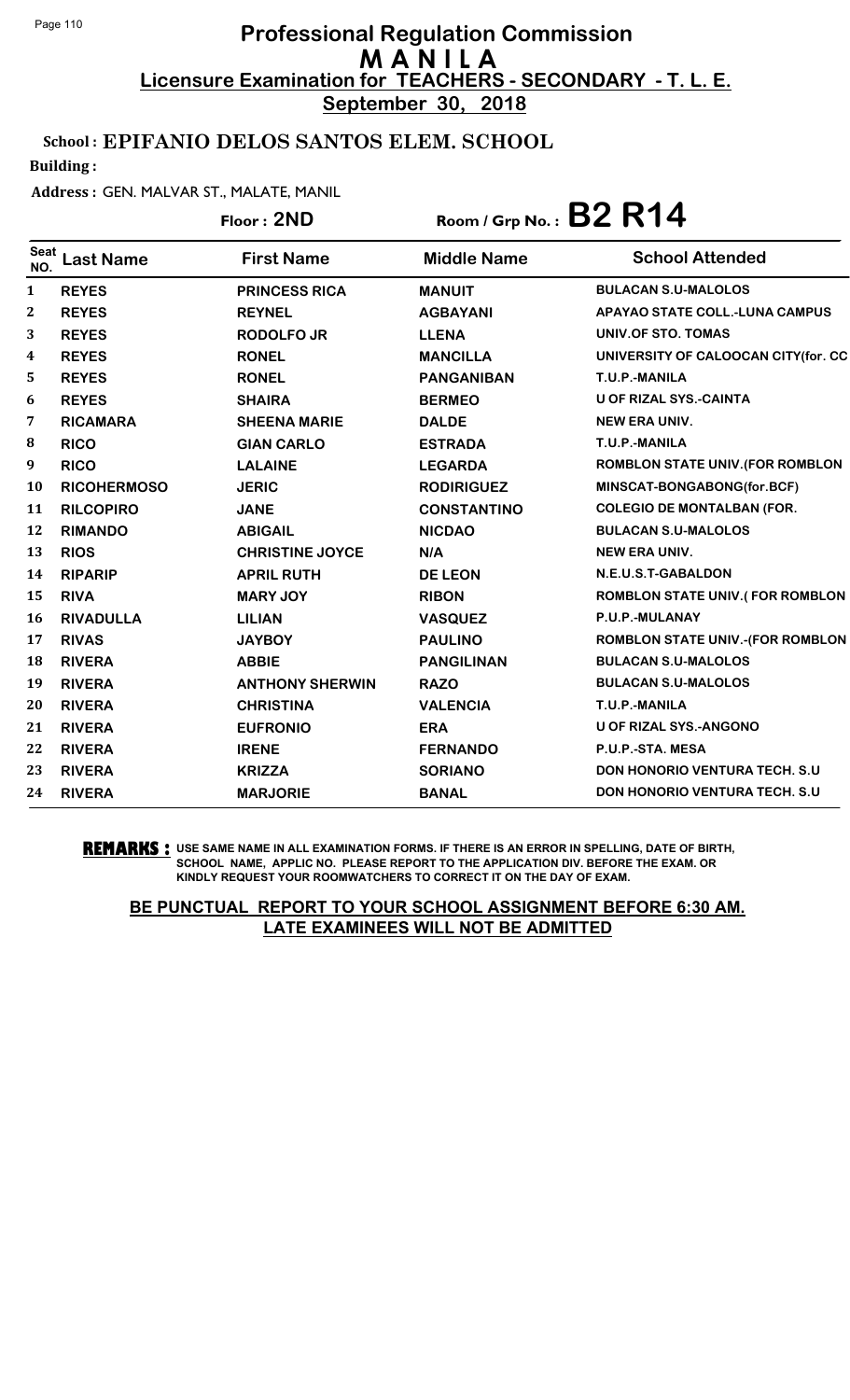**September 30, 2018**

## School : EPIFANIO DELOS SANTOS ELEM. SCHOOL

Building :

#### Address : GEN. MALVAR ST., MALATE, MANIL

## Floor : **2ND** Room / Grp No. : **B2 R15**

| <b>Seat</b><br>NO. | <b>Last Name</b> | <b>First Name</b>  | <b>Middle Name</b>  | <b>School Attended</b>                  |
|--------------------|------------------|--------------------|---------------------|-----------------------------------------|
| $\mathbf{1}$       | <b>RIVERA</b>    | <b>MARTINA</b>     | <b>BUEN</b>         | <b>DMMMSU-BACNOTAN</b>                  |
| $\boldsymbol{2}$   | <b>RIVERA</b>    | <b>PERNA</b>       | <b>MACAPAGAL</b>    | DON HONORIO VENTURA TECH. S.U           |
| 3                  | <b>RIVERA</b>    | <b>ROSAMIA</b>     | <b>RICARTO</b>      | <b>NEW ERA UNIV.</b>                    |
| 4                  | <b>RIVERA</b>    | <b>VENICE ANNE</b> | <b>LIMUN</b>        | <b>N.T.C.</b>                           |
| 5                  | <b>RIZAGA</b>    | <b>SAIRA</b>       | <b>LAGUDA</b>       | <b>MARIKINA POLYTECHNIC</b>             |
| 6                  | <b>RIÑO</b>      | <b>MATERESA</b>    | <b>MONTOJO</b>      | T.U.P.-MANILA                           |
| 7                  | <b>ROA</b>       | <b>MELSE</b>       | <b>CORALES</b>      | <b>BATAAN PENINSULA STATE U-MAIN</b>    |
| 8                  | <b>ROBEA</b>     | <b>ERLYN</b>       | <b>ROLLON</b>       | <b>ROMBLON STATE UNIV.(FOR ROMBLON</b>  |
| 9                  | <b>ROBLES</b>    | <b>DANICA</b>      | <b>BUENAVENTURA</b> | <b>U OF RIZAL SYS.-MORONG</b>           |
| <b>10</b>          | <b>ROBLES</b>    | <b>ENRICO</b>      | <b>AGUSTIN</b>      | <b>JOHN PAUL COLL.</b>                  |
| 11                 | <b>ROBLES</b>    | <b>JOWELL</b>      | <b>BONDOC</b>       | <b>BULACAN S.U-MALOLOS</b>              |
| 12                 | <b>ROBLES</b>    | <b>LAARNI</b>      | <b>SALEM</b>        | <b>MMSU-LAOAG COLL. OF TECH</b>         |
| 13                 | <b>ROBLES</b>    | <b>RODERICK</b>    | <b>ASPA</b>         | <b>MARIKINA POLYTECHNIC</b>             |
| 14                 | <b>ROCA</b>      | <b>CRISTINE</b>    | <b>RUBIO</b>        | <b>ROMBLON STATE UNIV.-(FOR ROMBLON</b> |
| 15                 | <b>ROCERO</b>    | <b>RITCHIEL</b>    | <b>MACALALAD</b>    | <b>U OF RIZAL SYS.-MORONG</b>           |
| 16                 | <b>ROCO</b>      | <b>ANTONIO JR</b>  | <b>RASE</b>         | <b>ROMBLON STATE UNIV. (FOR ROMBLON</b> |
| 17                 | <b>RODAS</b>     | <b>SHEENA</b>      | <b>MANGAO</b>       | <b>ROMBLON STATE UNIV.-(FOR ROMBLON</b> |
| 18                 | <b>RODEL</b>     | <b>JOANNA MARI</b> | <b>MENDOZA</b>      | <b>BATANGAS S.U.-BATANGAS CITY</b>      |
| 19                 | <b>RODELAS</b>   | <b>ROSALIE</b>     | <b>PESTAÑO</b>      | T.U.P.-MANILA                           |
| 20                 | <b>RODRIGUEZ</b> | <b>AARON JOHN</b>  | <b>MONTON</b>       | T.U.P.-MANILA                           |
| 21                 | <b>RODRIGUEZ</b> | <b>ANGELICA</b>    | <b>TADURAN</b>      | <b>LEMERY COLL.</b>                     |
| 22                 | <b>RODRIGUEZ</b> | <b>JOBELL</b>      | <b>INOC</b>         | P.U.P.-COMMONWEALTH                     |
| 23                 | <b>RODRIGUEZ</b> | <b>RONEL</b>       | <b>DELA CRUZ</b>    | <b>EARIST</b>                           |
| 24                 | <b>RODRIGUEZ</b> | <b>SARAH MAY</b>   | <b>ALUMNO</b>       | <b>BATANGAS STATE UNIVERSITY -</b>      |
|                    |                  |                    |                     |                                         |

**REMARKS :** USE SAME NAME IN ALL EXAMINATION FORMS. IF THERE IS AN ERROR IN SPELLING, DATE OF BIRTH, SCHOOL NAME, APPLIC NO. PLEASE REPORT TO THE APPLICATION DIV. BEFORE THE EXAM. OR KINDLY REQUEST YOUR ROOMWATCHERS TO CORRECT IT ON THE DAY OF EXAM.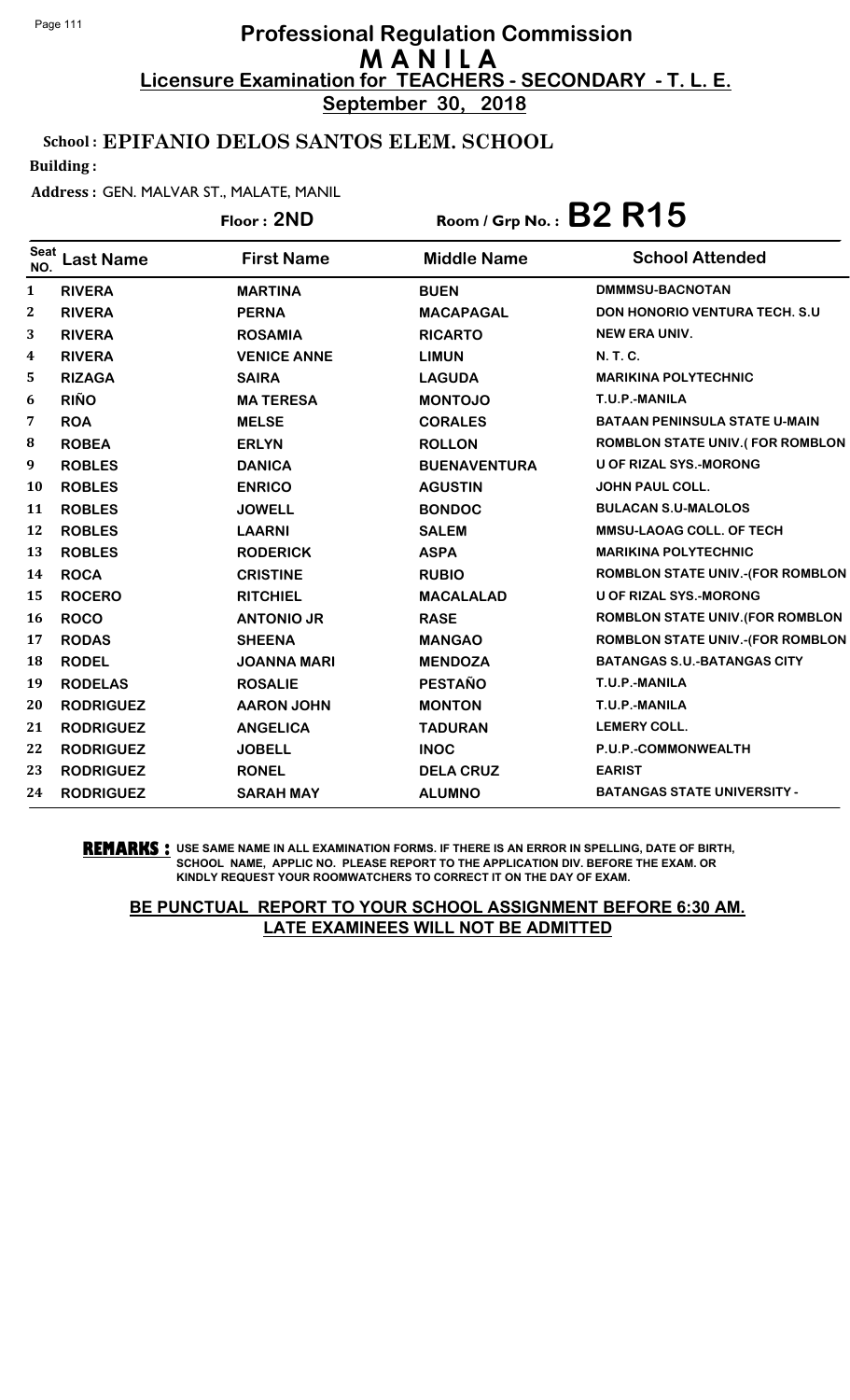**September 30, 2018**

### School : EPIFANIO DELOS SANTOS ELEM. SCHOOL

Building :

#### Address : GEN. MALVAR ST., MALATE, MANIL

|                    |                  | Floor: 2ND             |                    | Room / Grp No.: B2 R16                  |
|--------------------|------------------|------------------------|--------------------|-----------------------------------------|
| <b>Seat</b><br>NO. | <b>Last Name</b> | <b>First Name</b>      | <b>Middle Name</b> | <b>School Attended</b>                  |
| 1                  | <b>ROGON</b>     | <b>REYNOSO</b>         | <b>MERIDA</b>      | ROMBLON STATE UNIV. (FOR ROMBLON        |
| $\boldsymbol{2}$   | <b>ROJERO</b>    | <b>EDEN MAE</b>        | <b>GIRAY</b>       | <b>EARIST</b>                           |
| 3                  | <b>ROJO</b>      | <b>JASON</b>           | <b>MILANO</b>      | <b>F.ALFELOR SR.FTDN.COLL</b>           |
| 4                  | <b>ROJO</b>      | <b>JAY</b>             | <b>ACLO</b>        | <b>SURIGAO S.C.T.</b>                   |
| 5                  | <b>ROLDAN</b>    | <b>DANILO JR</b>       | <b>SICANGCO</b>    | <b>HADJI BUTU S.A.T.</b>                |
| 6                  | <b>ROLDAN</b>    | <b>MELISSA</b>         | <b>ESTANISLAO</b>  | <b>N. T. C.</b>                         |
| 7                  | <b>ROLLINAS</b>  | <b>VICTORIANO</b>      | <b>DALICANO</b>    | <b>NORTHWEST SAMAR S.U.</b>             |
| ${\bf 8}$          | <b>ROLLON</b>    | <b>MA. CRISTINA</b>    | <b>FABELLAR</b>    | <b>JOHN PAUL COLL.</b>                  |
| 9                  | <b>ROLLON</b>    | <b>PINKY</b>           | <b>RUBIN</b>       | <b>ROMBLON STATE UNIV.(FOR ROMBLON</b>  |
| <b>10</b>          | <b>ROLLOQUE</b>  | <b>JULIE ANN</b>       | <b>REY</b>         | <b>MARINDUQUE S.C.-GASAN</b>            |
| 11                 | <b>ROLUSTA</b>   | <b>MARY GRACE</b>      | <b>DE VERA</b>     | <b>VALENZUELA C.P.C.</b>                |
| 12                 | <b>ROM</b>       | <b>CHARLENE</b>        | <b>DEL ROSARIO</b> | <b>CEBU TECH U-MAIN-CUENCO</b>          |
| 13                 | <b>ROM</b>       | <b>ELNA</b>            | <b>RONA</b>        | <b>ROMBLON STATE UNIV.(FOR ROMBLON</b>  |
| 14                 | <b>ROMA</b>      | <b>MERY JOY</b>        | <b>ANSANO</b>      | <b>MARIKINA POLYTECHNIC</b>             |
| 15                 | <b>ROMA</b>      | <b>TRISHA NATHALIE</b> | <b>BAUTISTA</b>    | P.U.P.-STA. MESA                        |
| 16                 | <b>ROMANDA</b>   | <b>REJEAN</b>          | <b>BASILAD</b>     | <b>EARIST</b>                           |
| 17                 | <b>ROMANO</b>    | <b>JOHN MICHAEL</b>    | <b>JURDAS</b>      | T.U.P.-MANILA                           |
| 18                 | <b>ROMANO</b>    | <b>KHRISNA</b>         | <b>LAGMAY</b>      | UNIVERSITY OF CALOOCAN CITY(for. CC     |
| 19                 | <b>ROMANO</b>    | <b>LEAH</b>            | <b>URQUIZA</b>     | <b>MARIKINA POLYTECHNIC</b>             |
| 20                 | <b>ROMANO</b>    | <b>LLANA</b>           | <b>RIANO</b>       | <b>ROMBLON STATE UNIV. (FOR ROMBLON</b> |
| 21                 | <b>ROMANO</b>    | <b>LOUIE</b>           | <b>PAGAYON</b>     | T.U.P.-MANILA                           |
| 22                 | <b>ROMANO</b>    | <b>PHILIP EDWARD</b>   | <b>PLACER</b>      | <b>ROMBLON STATE UNIV. (FOR ROMBLON</b> |
| 23                 | <b>ROMEN</b>     | <b>EMMARUTH</b>        | <b>VILLAMONTE</b>  | <b>ABRA S.I.S.T.-BANGUED</b>            |
| 24                 | <b>ROMERO</b>    | <b>JEANETTE</b>        | <b>LADO</b>        | <b>VALENZUELA C.P.C.</b>                |

**REMARKS :** USE SAME NAME IN ALL EXAMINATION FORMS. IF THERE IS AN ERROR IN SPELLING, DATE OF BIRTH, SCHOOL NAME, APPLIC NO. PLEASE REPORT TO THE APPLICATION DIV. BEFORE THE EXAM. OR KINDLY REQUEST YOUR ROOMWATCHERS TO CORRECT IT ON THE DAY OF EXAM.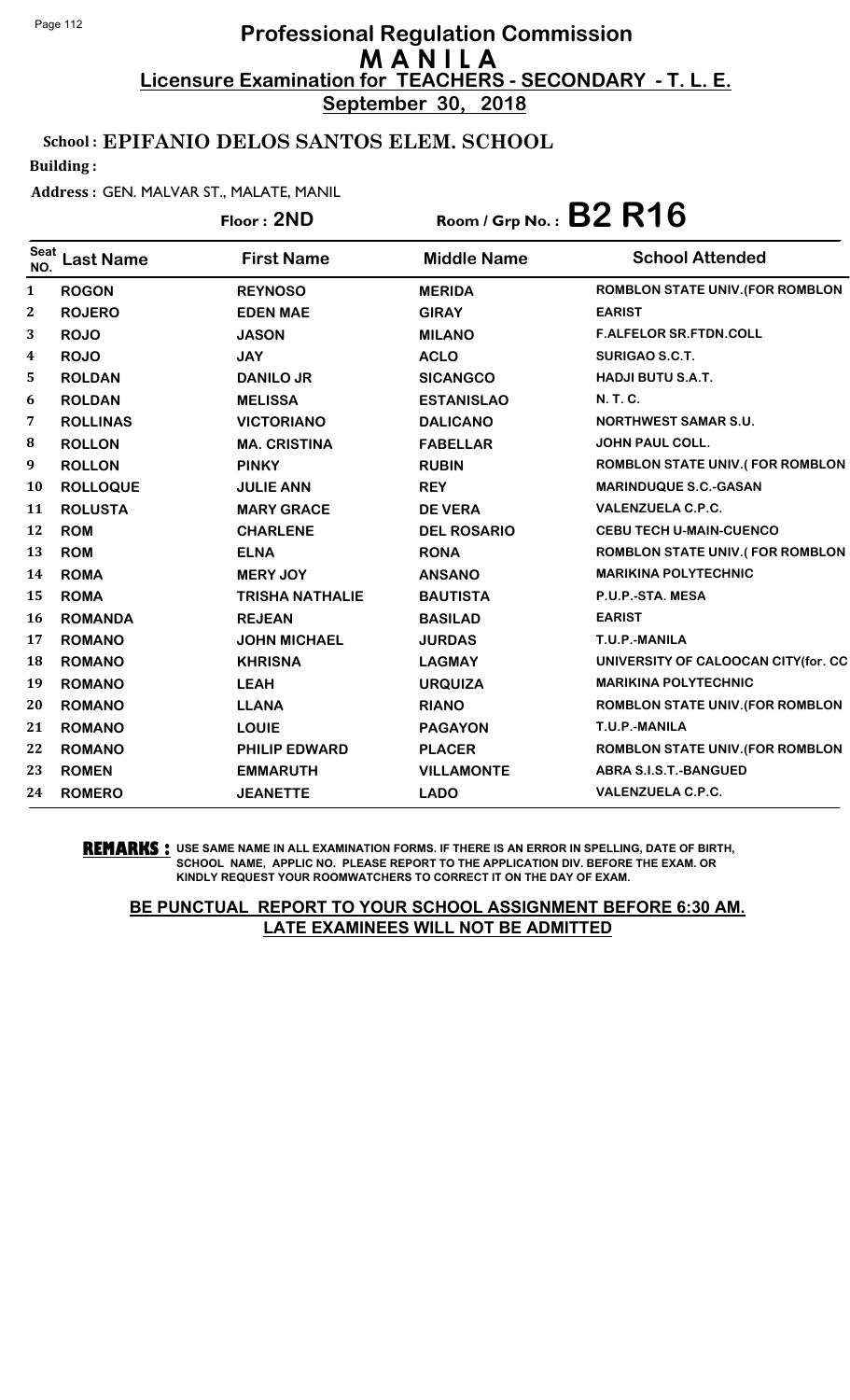**September 30, 2018**

### School : EPIFANIO DELOS SANTOS ELEM. SCHOOL

Building :

#### Address : GEN. MALVAR ST., MALATE, MANIL

## Floor : **2ND** Room / Grp No. : **B7 R12**

| <b>Seat</b><br>NO. | Last Name        | <b>First Name</b>    | <b>Middle Name</b> | <b>School Attended</b>                  |
|--------------------|------------------|----------------------|--------------------|-----------------------------------------|
| $\mathbf{1}$       | <b>RONDILLA</b>  | <b>MELVIN</b>        | <b>VITASA</b>      | TARLAC AGRICULTURAL UNIV. (FOR          |
| $\mathbf{2}$       | <b>RONIE</b>     | <b>SARAH JEAN</b>    | <b>APOLINAR</b>    | <b>MARIKINA POLYTECHNIC</b>             |
| 3                  | <b>RONQUILLO</b> | <b>JERAIA ERRAZE</b> | <b>DILLA</b>       | <b>BULACAN S.U-MALOLOS</b>              |
| 4                  | <b>RONQUILLO</b> | <b>JUSTINO</b>       | <b>DAVID</b>       | <b>DON HONORIO VENTURA TECH. S.U.</b>   |
| 5                  | <b>ROQUE</b>     | <b>MARY ANN</b>      | <b>BERINGUELA</b>  | <b>BULACAN S.U-BUSTOS</b>               |
| 6                  | <b>ROQUE</b>     | <b>MARY JEAN</b>     | <b>CORVERA</b>     | <b>MARIKINA POLYTECHNIC</b>             |
| 7                  | <b>ROQUE</b>     | <b>MICHAEL</b>       | <b>SALONGA</b>     | <b>BULACAN S.U-MALOLOS</b>              |
| 8                  | <b>ROQUE</b>     | <b>RIZA</b>          | <b>ERLANO</b>      | <b>U.E.P.-CATARMAN</b>                  |
| 9                  | <b>ROQUE</b>     | <b>ROEL</b>          | <b>ERLANO</b>      | <b>U.E.P.-CATARMAN</b>                  |
| <b>10</b>          | <b>ROSAL</b>     | <b>JOANNE</b>        | <b>ORIENDO</b>     | T.U.P.-MANILA                           |
| 11                 | <b>ROSALES</b>   | <b>JEDHALYN</b>      | <b>NALIK</b>       | <b>BATANGAS S.U.-BATANGAS CITY</b>      |
| 12                 | <b>ROSALES</b>   | <b>LEENYEL</b>       | <b>ALIPIO</b>      | T.U.P.-MANILA                           |
| 13                 | <b>ROSALES</b>   | <b>MA.THERESA</b>    | <b>BERNARDO</b>    | <b>BULACAN S.U-MALOLOS</b>              |
| 14                 | <b>ROSALES</b>   | <b>MELCHIE</b>       | <b>LAPASARAN</b>   | <b>CEBU TECH U-MAIN-CUENCO</b>          |
| 15                 | <b>ROSANA</b>    | <b>EMILY</b>         | <b>REYTERAN</b>    | POLANGUI COMM. COLL.                    |
| <b>16</b>          | <b>ROSAROS</b>   | <b>MARY ROSE</b>     | <b>TARAYAO</b>     | P.U.P.-COMMONWEALTH                     |
| 17                 | <b>ROSAS</b>     | <b>IRISH</b>         | <b>LAYUG</b>       | <b>BATAAN PENINSULA STATE U-MAIN</b>    |
| 18                 | <b>ROSE</b>      | <b>JULIUS EDWARD</b> | <b>AMAR</b>        | UNIVERSITY OF CALOOCAN CITY(for. CC     |
| 19                 | <b>ROSEL</b>     | <b>JUNALYN</b>       | <b>COLMINAR</b>    | <b>U.E.P.-CATARMAN</b>                  |
| 20                 | <b>ROSENDO</b>   | <b>ROSECHEL</b>      | <b>REGASPI</b>     | <b>CAMARINES S.P.C.-NABUA</b>           |
| 21                 | <b>ROSILLO</b>   | <b>REMEDIOS</b>      | <b>MIANO</b>       | <b>DON HONORIO VENTURA TECH. S.U.</b>   |
| 22                 | <b>ROXAS</b>     | <b>GILLYN</b>        | <b>TIAMZON</b>     | <b>DON HONORIO VENTURA TECH. S.U.</b>   |
| 23                 | <b>ROYO</b>      | <b>JOANA</b>         | <b>ALONSAGAY</b>   | MINSCAT-BONGABONG(for.BCF)              |
| 24                 | <b>ROYO</b>      | <b>JINKEY</b>        | <b>ROXAS</b>       | <b>ROMBLON STATE UNIV. (FOR ROMBLON</b> |

#### **REMARKS :** USE SAME NAME IN ALL EXAMINATION FORMS. IF THERE IS AN ERROR IN SPELLING, DATE OF BIRTH, SCHOOL NAME, APPLIC NO. PLEASE REPORT TO THE APPLICATION DIV. BEFORE THE EXAM. OR KINDLY REQUEST YOUR ROOMWATCHERS TO CORRECT IT ON THE DAY OF EXAM.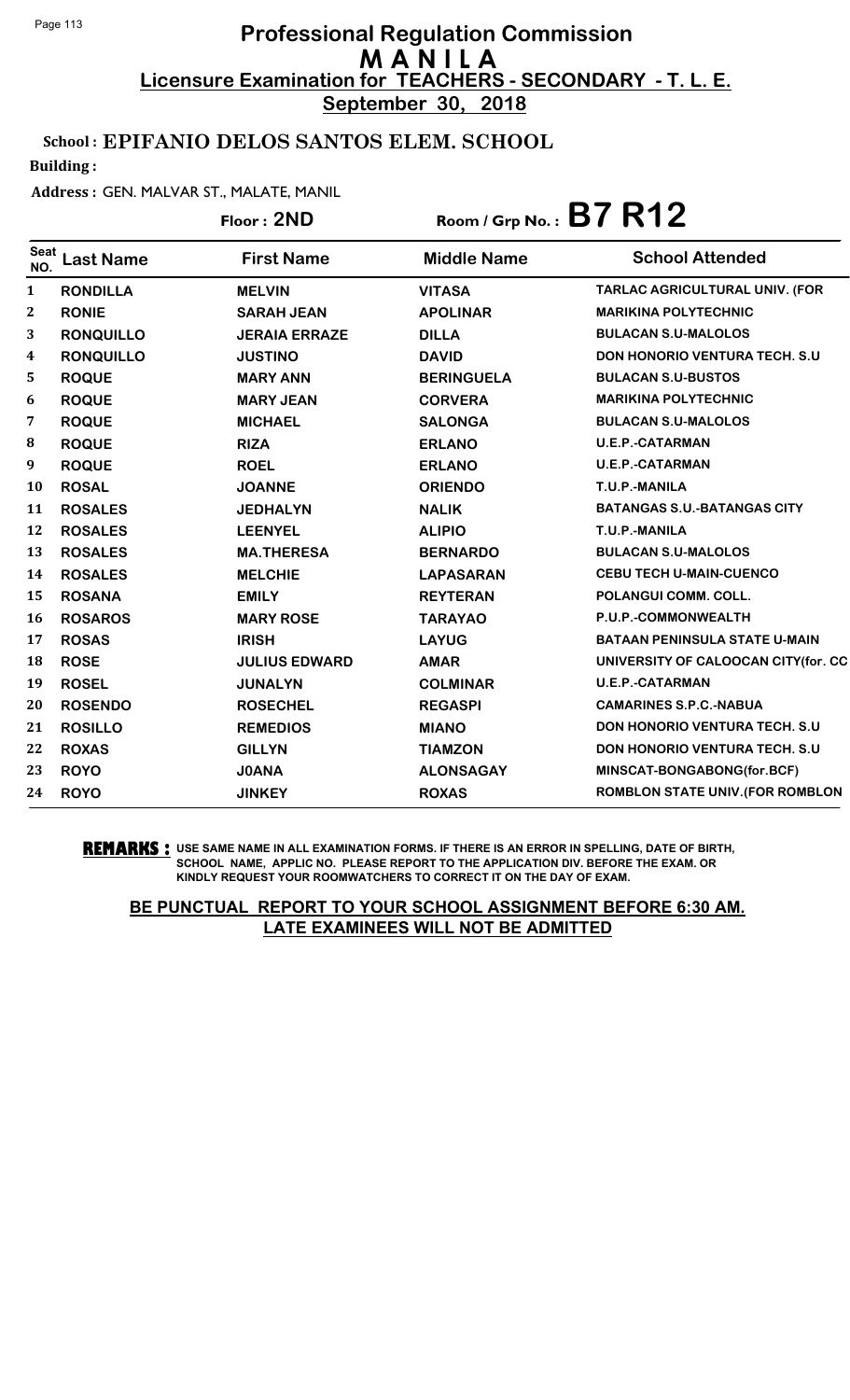**September 30, 2018**

### School : EPIFANIO DELOS SANTOS ELEM. SCHOOL

Building :

#### Address : GEN. MALVAR ST., MALATE, MANIL

|              |                  | Floor: 2ND            |                    | Room / Grp No.: B7 R13                  |
|--------------|------------------|-----------------------|--------------------|-----------------------------------------|
| Seat<br>NO.  | <b>Last Name</b> | <b>First Name</b>     | <b>Middle Name</b> | <b>School Attended</b>                  |
| $\mathbf{1}$ | <b>RUBIA</b>     | <b>COLLEEN GRACE</b>  | <b>ROBINES</b>     | N. T. C.                                |
| 2            | <b>RUBIN</b>     | <b>JOANA</b>          |                    | <b>NAVAL S.U.-BILIRAN</b>               |
| 3            | <b>RUBLICO</b>   | <b>MARIA LUISA</b>    | <b>YADAO</b>       | <b>U OF RIZAL SYS.-MORONG</b>           |
| 4            | <b>RUCERO</b>    | <b>JELLY</b>          | <b>MANLAPAZ</b>    | <b>BULACAN S.U-MALOLOS</b>              |
| 5            | <b>RUGA</b>      | <b>LALYN</b>          | <b>ROSITA</b>      | <b>ROMBLON STATE UNIV. (FOR ROMBLON</b> |
| 6            | <b>RUIZ</b>      | <b>KATRINE NICOLE</b> | <b>MENDIOLA</b>    | P.U.P.-STA. MESA                        |
| 7            | <b>RULIDA</b>    | <b>RUFA CHARMAINE</b> | <b>TORIBIO</b>     | T.U.P.-CAVITE                           |
| 8            | <b>RURAL</b>     | <b>MARICEL</b>        | <b>RAMIREZ</b>     | <b>BULACAN S.U-MALOLOS</b>              |
| 9            | <b>SABAL</b>     | <b>WILMAR</b>         | <b>CIPRIANO</b>    | <b>MARIKINA POLYTECHNIC</b>             |
| 10           | <b>SABANDO</b>   | <b>GEORGE MARLON</b>  | <b>SANTOS</b>      | P.U.P.-STA. MESA                        |
| 11           | <b>SABILLA</b>   | <b>DIOSDADO</b>       | <b>SALCEDA</b>     | <b>BICOL UNIV.-POLANGUI</b>             |
| 12           | <b>SABINADA</b>  | <b>LIEZEL</b>         | <b>VILLAMOR</b>    | <b>SAMAR STATE UNIV.</b>                |
| 13           | <b>SABINO</b>    | <b>JOYMEL</b>         | <b>SERIDON</b>     | P.U.P.-STA. MESA                        |
| 14           | <b>SABITE</b>    | <b>RITCHE</b>         | <b>BARGAN</b>      | <b>EVSU-ORMOC CAMPUS</b>                |
| 15           | <b>SABORIN</b>   | <b>ANALIZA</b>        | <b>BALINAO</b>     | UNIVERSITY OF CALOOCAN CITY(for. CC     |
| 16           | <b>SACDALAN</b>  | <b>LIEZYL</b>         | <b>MENDOZA</b>     | <b>BATANGAS STATE UNIVERSITY -</b>      |
| 17           | <b>SACE</b>      | <b>CHRIZY JOYCE</b>   | <b>ZOLETA</b>      | T.U.P.-MANILA                           |
| 18           | <b>SADIASA</b>   | <b>JOSIE</b>          | <b>TAMAYO</b>      | P.U.P.-STA. MESA                        |
| 19           | <b>SADIWA</b>    | <b>JEZIEL KRIZZIA</b> | <b>PINALAS</b>     | P.U.P.-COMMONWEALTH                     |
| 20           | <b>SADIWA</b>    | <b>KEREN BETH</b>     | <b>MUTIA</b>       | MINSCAT-BONGABONG(for.BCF)              |
| 21           | <b>SAGA</b>      | <b>RICKY</b>          | <b>ARMILDEZ</b>    | <b>U OF RIZAL SYS.-CAINTA</b>           |
| 22           | <b>SAGADAL</b>   | <b>ROSS ADRIAN</b>    | <b>ASMIRALDE</b>   | <b>VALENZUELA C.P.C.</b>                |
| 23           | <b>SAGMIT</b>    | <b>JODEN JOY</b>      | <b>NUQUI</b>       | <b>DON HONORIO VENTURA TECH. S.U.</b>   |
| 24           | <b>SAGUM</b>     | <b>GABRIEL</b>        | <b>PINEDA</b>      | <b>DON HONORIO VENTURA TECH. S.U</b>    |

#### **REMARKS :** USE SAME NAME IN ALL EXAMINATION FORMS. IF THERE IS AN ERROR IN SPELLING, DATE OF BIRTH, SCHOOL NAME, APPLIC NO. PLEASE REPORT TO THE APPLICATION DIV. BEFORE THE EXAM. OR KINDLY REQUEST YOUR ROOMWATCHERS TO CORRECT IT ON THE DAY OF EXAM.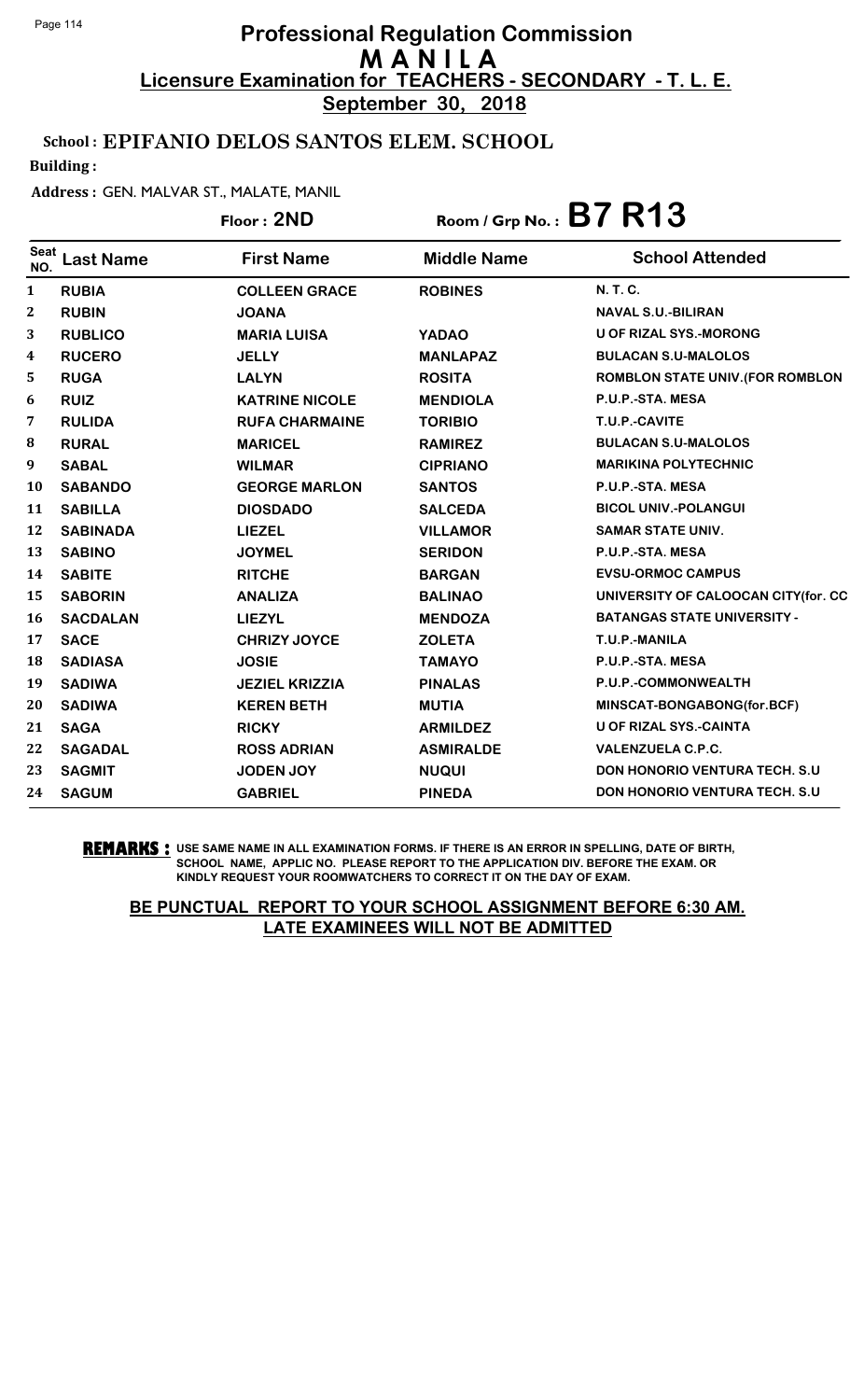**September 30, 2018**

## School : EPIFANIO DELOS SANTOS ELEM. SCHOOL

Building :

#### Address : GEN. MALVAR ST., MALATE, MANIL

## Floor : **2ND** Room / Grp No. : **B7 R14**

| <b>Seat</b><br>NO. | <b>Last Name</b> | <b>First Name</b>   | <b>Middle Name</b> | <b>School Attended</b>                 |
|--------------------|------------------|---------------------|--------------------|----------------------------------------|
| 1                  | <b>SAGUN</b>     | <b>GLADYS</b>       | <b>SANTOS</b>      | <b>PAMPANGA STATE AGRICULTURAL</b>     |
| $\boldsymbol{2}$   | <b>SAGUROT</b>   | <b>JIMELYN</b>      | <b>BERTOLANO</b>   | <b>U OF ANTIQUE-HAMTIC</b>             |
| 3                  | <b>SALAMANCA</b> | <b>ANNE SOPHIA</b>  | <b>MENDOZA</b>     | T.U.P.-MANILA                          |
| 4                  | <b>SALANG</b>    | <b>JOSEL</b>        | <b>MATIVO</b>      | U.S.M.-KIDAPAWAN                       |
| 5                  | <b>SALAS</b>     | <b>SHIELA MAE</b>   | <b>PEREZ</b>       | UNIVERSITY OF CALOOCAN CITY(for. CC    |
| 6                  | <b>SALAZAR</b>   | <b>JACKELYN</b>     | <b>MALLILLIN</b>   | <b>CAGAYAN STATE UNIV.-CARITAN</b>     |
| 7                  | <b>SALAZAR</b>   | <b>MEIYEN</b>       | <b>MANEJA</b>      | <b>BATANGAS STATE UNIVERSITY -</b>     |
| 8                  | <b>SALCEDO</b>   | <b>JOHN WEELLO</b>  | <b>RAMOS</b>       | T.U.P.-CAVITE                          |
| 9                  | <b>SALDI</b>     | <b>JOSHUA</b>       | <b>CABERTE</b>     | <b>DON HONORIO VENTURA TECH. S.U</b>   |
| 10                 | <b>SALEM</b>     | <b>ARVIN JOHN</b>   | <b>DAMIOTAN</b>    | <b>VALENZUELA C.P.C.</b>               |
| 11                 | <b>SALES</b>     | <b>CATHERINE</b>    | <b>AZAÑA</b>       | <b>CAVITE S.U.-ROSARIO</b>             |
| 12                 | <b>SALES</b>     | <b>MHARBIE</b>      | <b>QUIÑONES</b>    | <b>EARIST</b>                          |
| 13                 | <b>SALIGUMBA</b> | <b>ANALYN</b>       | <b>SEGUBIENSE</b>  | <b>LIBON COMM.COLL.</b>                |
| 14                 | <b>SALINAS</b>   | <b>AIREEN</b>       | <b>PALLER</b>      | <b>NORTHWEST SAMAR STATE U-SN</b>      |
| 15                 | <b>SALINAS</b>   | <b>DAVE RODEL</b>   | <b>NACILLA</b>     | <b>MARIKINA POLYTECHNIC</b>            |
| 16                 | <b>SALLAO</b>    | <b>JOHN DOMEL</b>   | <b>PILI</b>        | T.U.P.-CAVITE                          |
| 17                 | <b>SALMORIN</b>  | <b>JOSEPHINE</b>    | <b>HOGAS</b>       | T.U.P.-MANILA                          |
| 18                 | <b>SALONGA</b>   | <b>ARIS</b>         | <b>TANIG</b>       | <b>BULACAN S.U-MALOLOS</b>             |
| 19                 | <b>SALUDO</b>    | <b>JULIUS</b>       | <b>BALBUENA</b>    | <b>FAR EASTERN POLY COLL</b>           |
| 20                 | <b>SALUIB</b>    | <b>ABBIE JANE</b>   | <b>ANDARINO</b>    | <b>U.E.P.-CATARMAN</b>                 |
| 21                 | <b>SALVA</b>     | <b>MARICEL</b>      | <b>FRANCISCO</b>   | <b>COLEGIO DE MONTALBAN (FOR.</b>      |
| 22                 | <b>SALVADOR</b>  | <b>ALDRIN</b>       | <b>LUMALO</b>      | <b>VALENZUELA C.P.C.</b>               |
| 23                 | <b>SALVADOR</b>  | <b>FRANCISCO JR</b> | <b>GUILANGUE</b>   | <b>ROMBLON STATE UNIV.(FOR ROMBLON</b> |
| 24                 | <b>SALVADOR</b>  | <b>MARIBEL</b>      | <b>BILLON</b>      | N.E.U.S.T-CABANATUAN CITY              |

#### **REMARKS :** USE SAME NAME IN ALL EXAMINATION FORMS. IF THERE IS AN ERROR IN SPELLING, DATE OF BIRTH, SCHOOL NAME, APPLIC NO. PLEASE REPORT TO THE APPLICATION DIV. BEFORE THE EXAM. OR KINDLY REQUEST YOUR ROOMWATCHERS TO CORRECT IT ON THE DAY OF EXAM.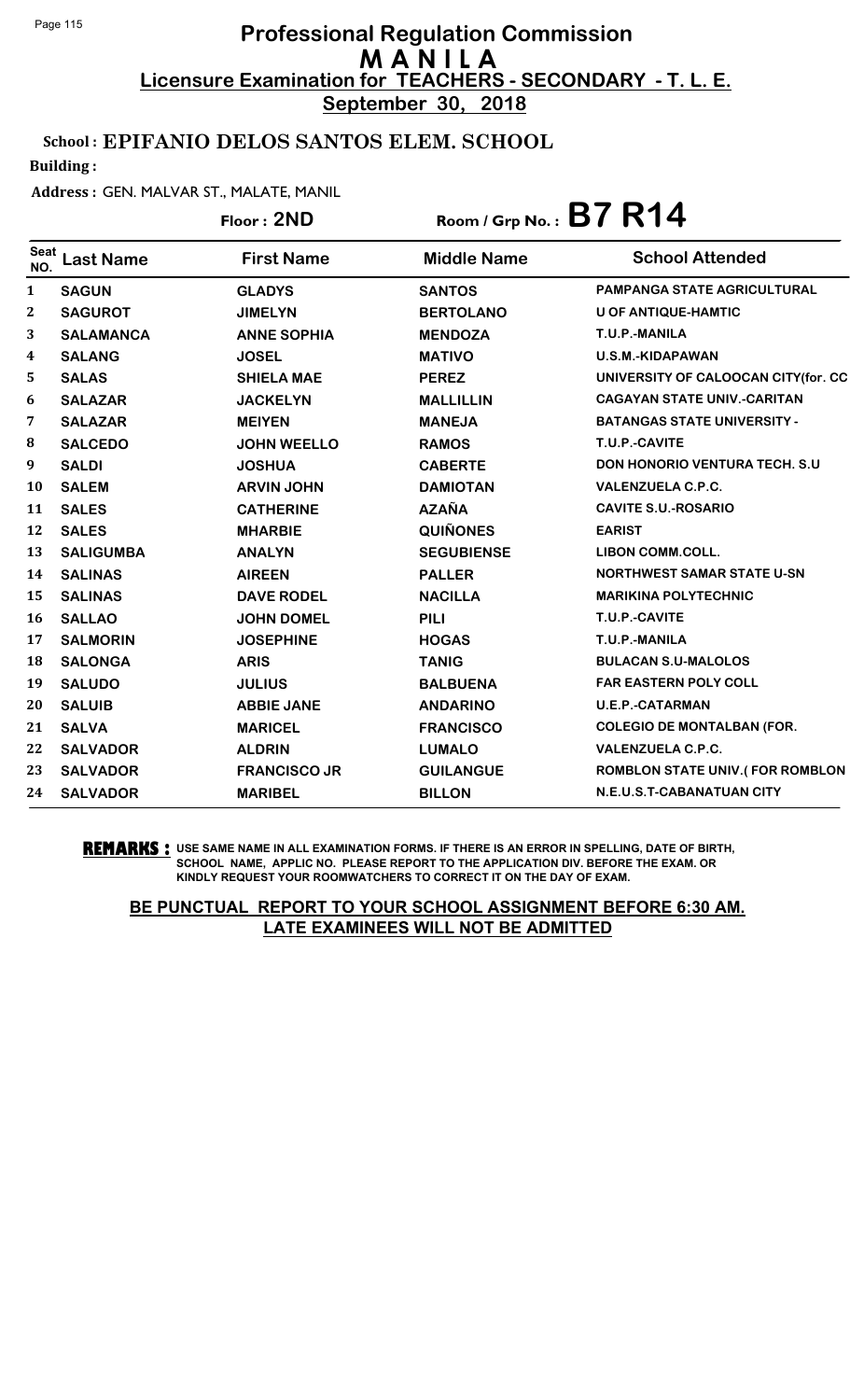**September 30, 2018**

## School : EPIFANIO DELOS SANTOS ELEM. SCHOOL

Building :

### Address : GEN. MALVAR ST., MALATE, MANIL

## Floor : **2ND** Room / Grp No. : **B7 R15**

| <b>Seat</b><br>NO. | Last Name          | <b>First Name</b>   | <b>Middle Name</b> | <b>School Attended</b>                |
|--------------------|--------------------|---------------------|--------------------|---------------------------------------|
| 1                  | <b>SALVADOR</b>    | <b>MARY GRACE</b>   | <b>DELAPEÑA</b>    | <b>EARIST</b>                         |
| $\mathbf{2}$       | <b>SALVADOR</b>    | <b>RICHARD</b>      | <b>MACALIMA</b>    | T.U.P.-CAVITE                         |
| 3                  | <b>SALVIDAR</b>    | <b>MICHAEL JUDE</b> | <b>MAGTAGÑOB</b>   | <b>CATANDUANES STATE UNIVERSITY -</b> |
| 4                  | <b>SAMARITA</b>    | <b>SHEIRA MYRNA</b> | <b>BUCAYU</b>      | <b>MARIKINA POLYTECHNIC</b>           |
| 5                  | <b>SAMILLANO</b>   | <b>KAREN MAE</b>    | <b>DELA FUENTE</b> | <b>U OF ANTIQUE-SIBALOM</b>           |
| 6                  | <b>SAMONTE</b>     | <b>KAYE</b>         | <b>SAN DIEGO</b>   | <b>U OF RIZAL SYS.-MORONG</b>         |
| 7                  | <b>SAMONTE</b>     | <b>SARRY</b>        | <b>ALFONSO</b>     | T.U.P.-CAVITE                         |
| 8                  | <b>SAMSON</b>      | <b>MARK ANTHONY</b> | <b>FUNELAS</b>     | <b>U OF RIZAL SYS.-TAYTAY</b>         |
| 9                  | <b>SAMSON</b>      | <b>MICHIEL</b>      | <b>POSADA</b>      | UNIVERSITY OF CALOOCAN CITY(for. CC   |
| 10                 | <b>SAMSON</b>      | <b>RUEL</b>         | <b>MENDOZA</b>     | <b>MARIKINA POLYTECHNIC</b>           |
| 11                 | <b>SAN ANTONIO</b> | <b>HEIDI</b>        | <b>DELA CRUZ</b>   | <b>BULACAN S.U-MALOLOS</b>            |
| 12                 | <b>SAN DIEGO</b>   | <b>MARY ROSE</b>    | <b>PANGILINAN</b>  | <b>BULACAN S.U-MALOLOS</b>            |
| 13                 | <b>SAN GABRIEL</b> | <b>CATRINA BEA</b>  | <b>EDAÑO</b>       | UNIV.OF STO. TOMAS                    |
| 14                 | <b>SAN GASPAR</b>  | <b>LAILA</b>        | <b>BALLERAS</b>    | <b>PANGASINAN S.U.-ASINGAN</b>        |
| 15                 | <b>SAN JOSE</b>    | <b>JESSEL</b>       | <b>LOPEZ</b>       | <b>U OF RIZAL SYS.-MORONG</b>         |
| 16                 | <b>SAN JUAN</b>    | <b>KIMBERLY</b>     | <b>PAULINO</b>     | <b>BULACAN S.U-MALOLOS</b>            |
| 17                 | <b>SAN JUAN</b>    | <b>LEO ANDREW</b>   | <b>DE LEON</b>     | <b>LAGUNA STATE POLYTECHNIC</b>       |
| 18                 | <b>SAN JUAN</b>    | <b>NORAYDA</b>      | <b>PANOTES</b>     | <b>LAGUNA STATE POLYTECHNIC</b>       |
| 19                 | <b>SAN PEDRO</b>   | <b>ALVIN</b>        | <b>DE LA PENA</b>  | <b>DON HONORIO VENTURA TECH. S.U.</b> |
| 20                 | <b>SAN PEDRO</b>   | <b>CELESTE</b>      | <b>SISON</b>       | <b>NEW ERA UNIV.</b>                  |
| 21                 | <b>SAN PEDRO</b>   | <b>GRACE</b>        | <b>ENCARNACION</b> | <b>R.MAGSAYSAY T.U-IBA</b>            |
| 22                 | <b>SAN PEDRO</b>   | <b>IRA MAE</b>      | <b>MERCADO</b>     | <b>DON HONORIO VENTURA TECH. S.U.</b> |
| 23                 | <b>SAN PEDRO</b>   | <b>MARICRIS</b>     | <b>MEDESTOMAS</b>  | <b>U.P.-DILIMAN</b>                   |
| 24                 | <b>SANCHEZ</b>     | <b>ABEGAIL</b>      | <b>DELA CRUZ</b>   | <b>BULACAN S.U-MALOLOS</b>            |

**REMARKS :** USE SAME NAME IN ALL EXAMINATION FORMS. IF THERE IS AN ERROR IN SPELLING, DATE OF BIRTH, SCHOOL NAME, APPLIC NO. PLEASE REPORT TO THE APPLICATION DIV. BEFORE THE EXAM. OR KINDLY REQUEST YOUR ROOMWATCHERS TO CORRECT IT ON THE DAY OF EXAM.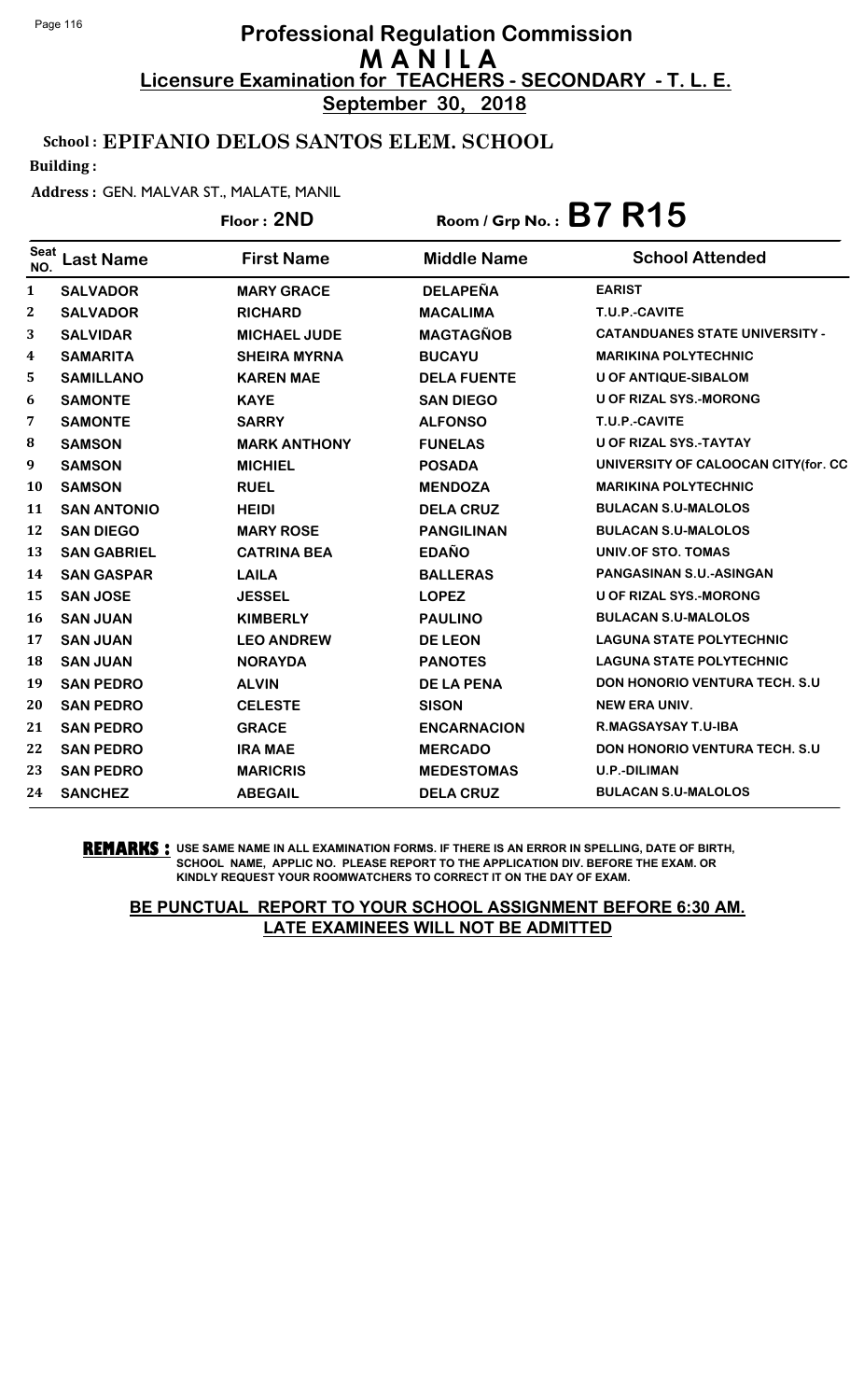**September 30, 2018**

### School : EPIFANIO DELOS SANTOS ELEM. SCHOOL

Building :

#### Address : GEN. MALVAR ST., MALATE, MANIL

## Floor : **2ND** Room / Grp No. : **B7 R16**

| <b>Seat</b><br>NO. | <b>Last Name</b>  | <b>First Name</b>   | <b>Middle Name</b> | <b>School Attended</b>                 |
|--------------------|-------------------|---------------------|--------------------|----------------------------------------|
| $\mathbf{1}$       | <b>SANCHEZ</b>    | <b>ALBERT</b>       | <b>DOMINGO</b>     | <b>BULACAN S.U-MALOLOS</b>             |
| $\mathbf 2$        | <b>SANCHEZ</b>    | <b>CZARINA RAE</b>  | <b>FUTALAN</b>     | T.U.P.-MANILA                          |
| 3                  | <b>SANCHEZ</b>    | <b>JOCELYN</b>      | <b>SAMBILE</b>     | <b>PAMPANGA STATE AGRICULTURAL</b>     |
| 4                  | <b>SANCHEZ</b>    | <b>JONALYN</b>      | <b>CENIZA</b>      | UNIVERSITY OF CALOOCAN CITY(for. CC    |
| 5                  | <b>SANCHEZ</b>    | <b>LEA JOY</b>      | <b>CUNANAN</b>     | <b>DON HONORIO VENTURA TECH. S.U.</b>  |
| 6                  | <b>SANCHEZ</b>    | <b>SHAINA</b>       | <b>SARMIENTO</b>   | <b>BULACAN S.U-BUSTOS</b>              |
| 7                  | <b>SANCHEZ</b>    | <b>SIONY</b>        | <b>DELACERNA</b>   | <b>SURIGAO S.C.T.</b>                  |
| 8                  | <b>SANDOVAL</b>   | <b>CARMELA</b>      | <b>MANOLID</b>     | <b>PANGASINAN S.U.-SAN CARLOS CITY</b> |
| 9                  | <b>SANDULAN</b>   | <b>MARY JOY</b>     | <b>BAÑAS</b>       | <b>MARIKINA POLYTECHNIC</b>            |
| 10                 | <b>SANFUEGO</b>   | <b>GIAN CARLO</b>   |                    | T.U.P.-CAVITE                          |
| 11                 | <b>SANGCAP</b>    | <b>REYSAN</b>       | <b>DELA CRUZ</b>   | <b>BULACAN S.U-BUSTOS</b>              |
| 12                 | <b>SANGUYO</b>    | <b>ANA</b>          | <b>REYES</b>       | <b>PAMPANGA STATE AGRICULTURAL</b>     |
| 13                 | <b>SANICO</b>     | <b>ANJANNETTE</b>   | <b>GILLO</b>       | <b>CAVITE S.U.-ROSARIO</b>             |
| 14                 | <b>SANICO</b>     | <b>LILIA</b>        | <b>ESIDERA</b>     | <b>U.E.P.-CATARMAN</b>                 |
| 15                 | <b>SANTIAGO</b>   | <b>ANDREA EMILE</b> | <b>LALIC</b>       | <b>BULACAN S.U-MALOLOS</b>             |
| 16                 | <b>SANTIAGO</b>   | <b>DERMA</b>        | <b>DIEGO</b>       | <b>U.E.P.-CATARMAN</b>                 |
| 17                 | <b>SANTIAGO</b>   | <b>JANE</b>         | <b>ANDRES</b>      | <b>MARIKINA POLYTECHNIC</b>            |
| 18                 | <b>SANTIAGO</b>   | <b>LEODIMAR</b>     | <b>VALMEO</b>      | <b>BULACAN S.U-BUSTOS</b>              |
| 19                 | <b>SANTIAGO</b>   | <b>MARY ROSE</b>    | <b>ALETA</b>       | <b>BULACAN S.U-BUSTOS</b>              |
| 20                 | <b>SANTIAGO</b>   | <b>MEGUILA</b>      | <b>ESTENZO</b>     | <b>MARIKINA POLYTECHNIC</b>            |
| 21                 | <b>SANTIAGO</b>   | <b>PAULINE</b>      | <b>PEREZ</b>       | <b>EARIST</b>                          |
| 22                 | <b>SANTIAGO</b>   | <b>ROSEMARIE</b>    | <b>MUSNI</b>       | <b>BULACAN AGRICULTURAL STATE</b>      |
| 23                 | <b>SANTILLANA</b> | <b>KIMBERLY</b>     | <b>AMBONG</b>      | <b>DON HONORIO VENTURA TECH. S.U.</b>  |
| 24                 | <b>SANTOS</b>     | <b>ALFRED</b>       | <b>DELA CRUZ</b>   | <b>C.L.S.U.</b>                        |

**REMARKS :** USE SAME NAME IN ALL EXAMINATION FORMS. IF THERE IS AN ERROR IN SPELLING, DATE OF BIRTH, SCHOOL NAME, APPLIC NO. PLEASE REPORT TO THE APPLICATION DIV. BEFORE THE EXAM. OR KINDLY REQUEST YOUR ROOMWATCHERS TO CORRECT IT ON THE DAY OF EXAM.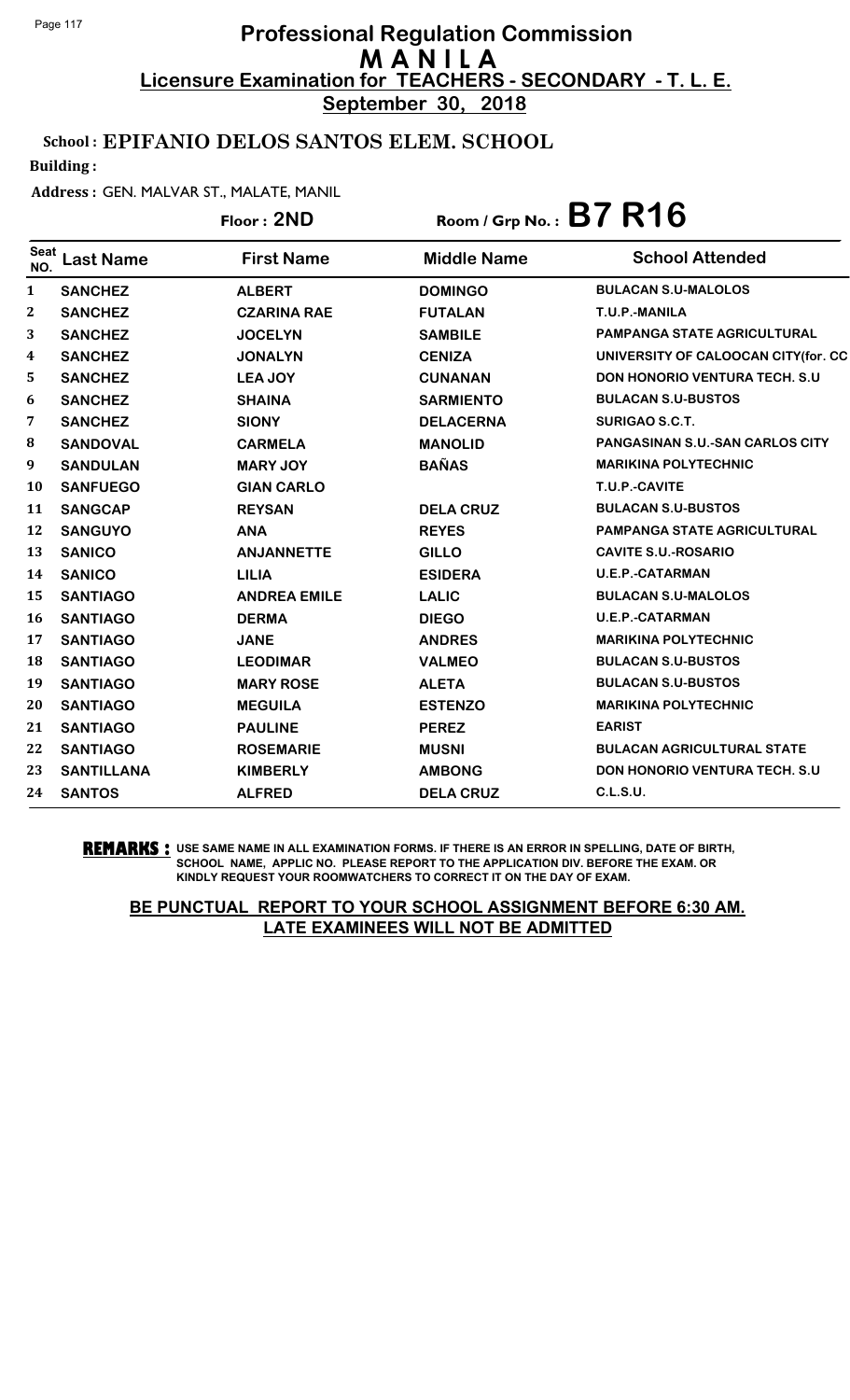**September 30, 2018**

### School : EPIFANIO DELOS SANTOS ELEM. SCHOOL

Building :

#### Address : GEN. MALVAR ST., MALATE, MANIL

Floor : **2ND** Room / Grp No. : **B7 R17**

| <b>Seat</b><br>NO. | <b>Last Name</b> | <b>First Name</b>       | <b>Middle Name</b> | <b>School Attended</b>                |
|--------------------|------------------|-------------------------|--------------------|---------------------------------------|
| $\mathbf{1}$       | <b>SANTOS</b>    | <b>ALVIN</b>            | <b>CRUZ</b>        | T.U.P.-CAVITE                         |
| $\mathbf{2}$       | <b>SANTOS</b>    | ARSENIO JR.             | <b>BAUTISTA</b>    | <b>COLEGIO DE MONTALBAN (FOR.</b>     |
| 3                  | <b>SANTOS</b>    | <b>BELLIA</b>           | <b>DIYCO</b>       | <b>DON HONORIO VENTURA TECH. S.U.</b> |
| 4                  | <b>SANTOS</b>    | <b>CASSANDRA NOREEN</b> | <b>PACAYRA</b>     | <b>BULACAN S.U-MALOLOS</b>            |
| 5                  | <b>SANTOS</b>    | <b>DON REY</b>          | <b>ARENAS</b>      | T.U.P.-MANILA                         |
| 6                  | <b>SANTOS</b>    | <b>ELLY DEL</b>         | <b>LLEVER</b>      | <b>CAVITE S.U.-ROSARIO</b>            |
| 7                  | <b>SANTOS</b>    | <b>JULIET</b>           | <b>FABRO</b>       | T.U.P.-MANILA                         |
| 8                  | <b>SANTOS</b>    | <b>KARMELA JOY</b>      | <b>FONBUENA</b>    | <b>BULACAN S.U-MALOLOS</b>            |
| 9                  | <b>SANTOS</b>    | <b>LEAN</b>             | <b>DE GUZMAN</b>   | <b>BULACAN S.U-MALOLOS</b>            |
| <b>10</b>          | <b>SANTOS</b>    | <b>LOVELY ANN</b>       | <b>DANTES</b>      | <b>BULACAN S.U-MALOLOS</b>            |
| 11                 | <b>SANTOS</b>    | <b>MARICAR</b>          | <b>YABUT</b>       | <b>BULACAN S.U-MALOLOS</b>            |
| 12                 | <b>SANTOS</b>    | <b>MARIFLOR</b>         | <b>DEL ROSARIO</b> | <b>MARIKINA POLYTECHNIC</b>           |
| 13                 | <b>SANTOS</b>    | <b>MARVIN</b>           | <b>GUEVARRA</b>    | F.F. HALILI NATL. AGRI. SCH.          |
| 14                 | <b>SANTOS</b>    | <b>MARY JOY</b>         | <b>LAMPA</b>       | <b>MARIKINA POLYTECHNIC</b>           |
| 15                 | <b>SANTOS</b>    | <b>MERRYLL LHORVIN</b>  | <b>SANTOS</b>      | <b>PANGASINAN S.U.-ASINGAN</b>        |
| 16                 | <b>SANTOS</b>    | <b>MIKEE ROSE</b>       | <b>YABUT</b>       | <b>BULACAN S.U-MALOLOS</b>            |
| 17                 | <b>SANTOS</b>    | <b>RENALYN</b>          | <b>DISTAJO</b>     | <b>BULACAN S.U-MALOLOS</b>            |
| 18                 | <b>SANTOS</b>    | <b>RUTCHELLINE VIEL</b> | <b>DE MESA</b>     | T.U.P.-MANILA                         |
| 19                 | <b>SANTOS</b>    | <b>WILMA</b>            | <b>MARTINEZ</b>    | <b>BATAAN PENINSULA STATE</b>         |
| 20                 | <b>SAPIERA</b>   | <b>JANE CAMEL</b>       | <b>DIGAY</b>       | <b>RIZAL TECH UNIV</b>                |
| 21                 | <b>SAPITAN</b>   | <b>SOPHIA MAE</b>       | <b>VINCO</b>       | P.U.P.-STA. MESA                      |
| 22                 | <b>SAPNU</b>     | <b>AILEEN</b>           | <b>DEOCERA</b>     | <b>DON HONORIO VENTURA TECH. S.U.</b> |
| 23                 | <b>SAPO</b>      | <b>MARISEL</b>          | <b>MARAÑA</b>      | <b>MARIKINA POLYTECHNIC</b>           |
| 24                 | <b>SARA</b>      | <b>CLARICE</b>          | <b>ACASO</b>       | <b>VALENZUELA C.P.C.</b>              |

**REMARKS :** USE SAME NAME IN ALL EXAMINATION FORMS. IF THERE IS AN ERROR IN SPELLING, DATE OF BIRTH, SCHOOL NAME, APPLIC NO. PLEASE REPORT TO THE APPLICATION DIV. BEFORE THE EXAM. OR KINDLY REQUEST YOUR ROOMWATCHERS TO CORRECT IT ON THE DAY OF EXAM.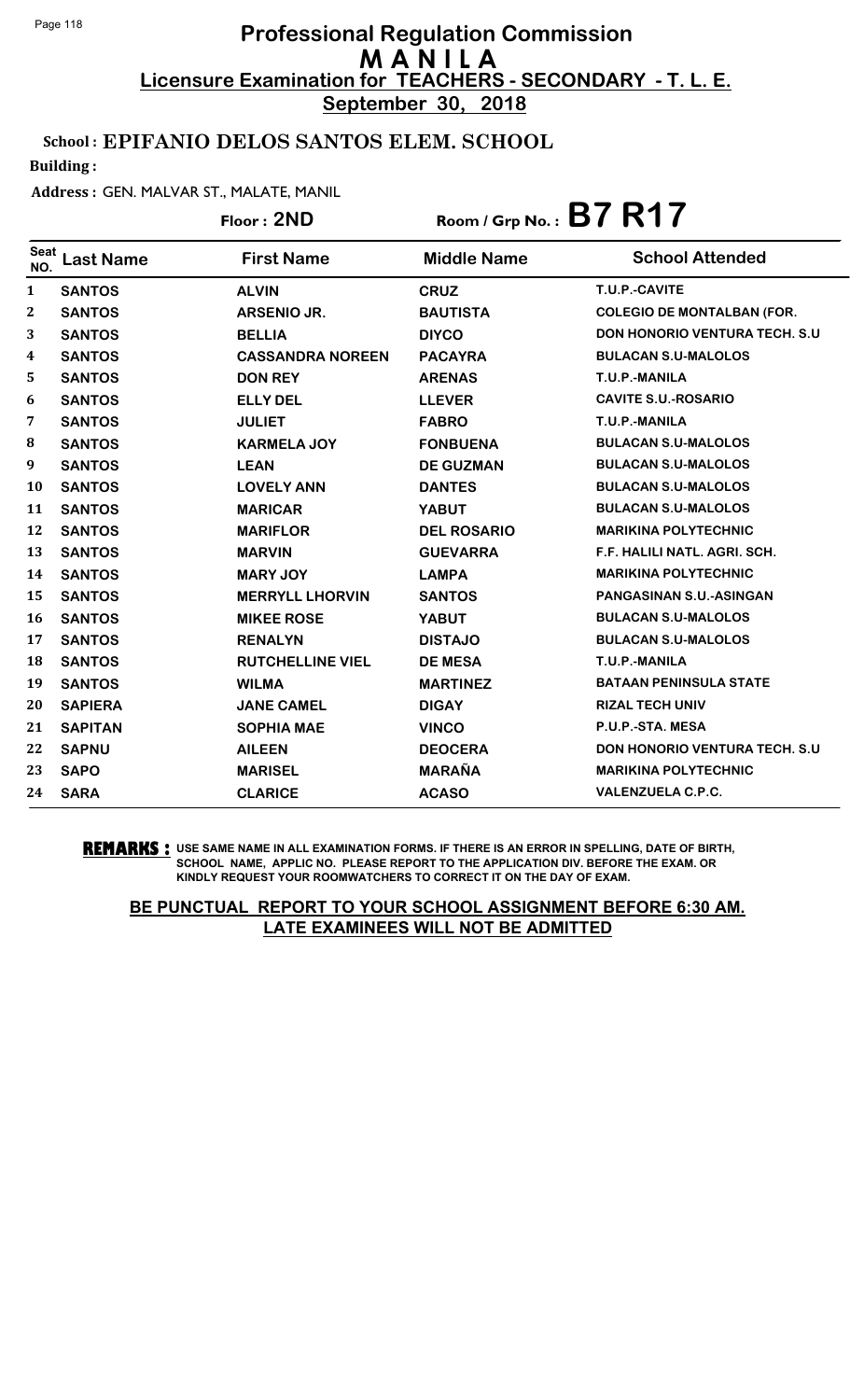**September 30, 2018**

## School : EPIFANIO DELOS SANTOS ELEM. SCHOOL

Building :

### Address : GEN. MALVAR ST., MALATE, MANIL

## Floor : **2ND** Room / Grp No. : **B7 R18**

| <b>Seat</b><br>NO.      | <b>Last Name</b> | <b>First Name</b>     | <b>Middle Name</b> | <b>School Attended</b>                    |
|-------------------------|------------------|-----------------------|--------------------|-------------------------------------------|
| $\mathbf{1}$            | <b>SARIM</b>     | <b>RAFFY</b>          | <b>BAT-AO</b>      | <b>SURIGAO DEL SUR STATE UNIVERSITY -</b> |
| $\mathbf 2$             | <b>SARMIENTO</b> | <b>CIPRIANO JR</b>    | <b>RAMOS</b>       | <b>PANGASINAN S.U.-ASINGAN</b>            |
| 3                       | <b>SARMIENTO</b> | <b>EDITHA</b>         | <b>TOMAS</b>       | <b>BULACAN S.U-BUSTOS</b>                 |
| $\overline{\mathbf{4}}$ | <b>SARMIENTO</b> | <b>FRECELL ANN</b>    | <b>QUINTON</b>     | <b>EARIST</b>                             |
| 5                       | <b>SARMIENTO</b> | <b>JESSALYN</b>       | <b>SORNES</b>      | <b>CAVITE S.U.-ROSARIO</b>                |
| 6                       | <b>SARMIENTO</b> | <b>MARIFE</b>         | <b>PEPITO</b>      | <b>EARIST</b>                             |
| 7                       | <b>SARMIENTO</b> | <b>PRINCESS ANN</b>   | <b>MENDOZA</b>     | <b>DON HONORIO VENTURA TECH. S.U</b>      |
| 8                       | <b>SARZONA</b>   | <b>KIEZEL</b>         | <b>LEDESMA</b>     | <b>ROMBLON STATE UNIV.(FOR ROMBLON</b>    |
| 9                       | <b>SATUITO</b>   | <b>GEORGIA MAE</b>    | <b>SAYAT</b>       | <b>LIBON COMM.COLL.</b>                   |
| 10                      | <b>SAYAT</b>     | <b>MAYBEL</b>         | <b>DELA CRUZ</b>   | NO.ILOILO POLY.COL-SARA                   |
| 11                      | <b>SAÑOZA</b>    | <b>MARY GRACE</b>     | <b>ABARRATIGUE</b> | UNIVERSITY OF CALOOCAN CITY(for. CC       |
| 12                      | <b>SEBASTIAN</b> | <b>CRISBELLE</b>      | <b>RAMOS</b>       | <b>COLEGIO DE MONTALBAN (FOR.</b>         |
| 13                      | <b>SEBASTIAN</b> | <b>ELLYSSA</b>        | <b>ELLORDA</b>     | T.U.P.-MANILA                             |
| 14                      | <b>SEBOLINO</b>  | <b>JULIE ANN</b>      | <b>CASANOVA</b>    | <b>BATANGAS STATE UNIVERSITY -</b>        |
| 15                      | <b>SECO</b>      | <b>RECHELL</b>        | <b>MOREAL</b>      | MINSCAT-BONGABONG(for.BCF)                |
| 16                      | <b>SECRETO</b>   | <b>BLANCHE</b>        | <b>CANTOS</b>      | <b>RIZAL TECH UNIV</b>                    |
| 17                      | <b>SEDA</b>      | <b>LOUVELL</b>        | <b>SAYSAY</b>      | <b>VALENZUELA C.P.C.</b>                  |
| 18                      | <b>SEGUNDO</b>   | <b>ABRAHAM JEROME</b> | <b>MAQUILING</b>   | P.U.P.-STA. MESA                          |
| 19                      | <b>SELANIO</b>   | <b>RAYMOND</b>        | <b>JULIAN</b>      | <b>PAMPANGA STATE AGRICULTURAL</b>        |
| 20                      | <b>SELGA</b>     | <b>ISABELITA</b>      | <b>PALUSTRE</b>    | UNIVERSITY OF CALOOCAN CITY(for. CC       |
| 21                      | <b>SELGA</b>     | <b>SHIELA MAE</b>     | <b>SANTIAGO</b>    | <b>MARIKINA POLYTECHNIC</b>               |
| 22                      | <b>SELIBIO</b>   | <b>MA. KATHRINA</b>   | <b>KATINDIG</b>    | UNIVERSITY OF CALOOCAN CITY(for. CC       |
| 23                      | <b>SELORIO</b>   | <b>MARICON JEM</b>    | <b>VALERIO</b>     | <b>BULACAN S.U-MALOLOS</b>                |
| 24                      | <b>SELOSA</b>    | <b>LEAN JOY</b>       | <b>ANTAZO</b>      | <b>U OF RIZAL SYS.-CAINTA</b>             |
|                         |                  |                       |                    |                                           |

**REMARKS :** USE SAME NAME IN ALL EXAMINATION FORMS. IF THERE IS AN ERROR IN SPELLING, DATE OF BIRTH, SCHOOL NAME, APPLIC NO. PLEASE REPORT TO THE APPLICATION DIV. BEFORE THE EXAM. OR KINDLY REQUEST YOUR ROOMWATCHERS TO CORRECT IT ON THE DAY OF EXAM.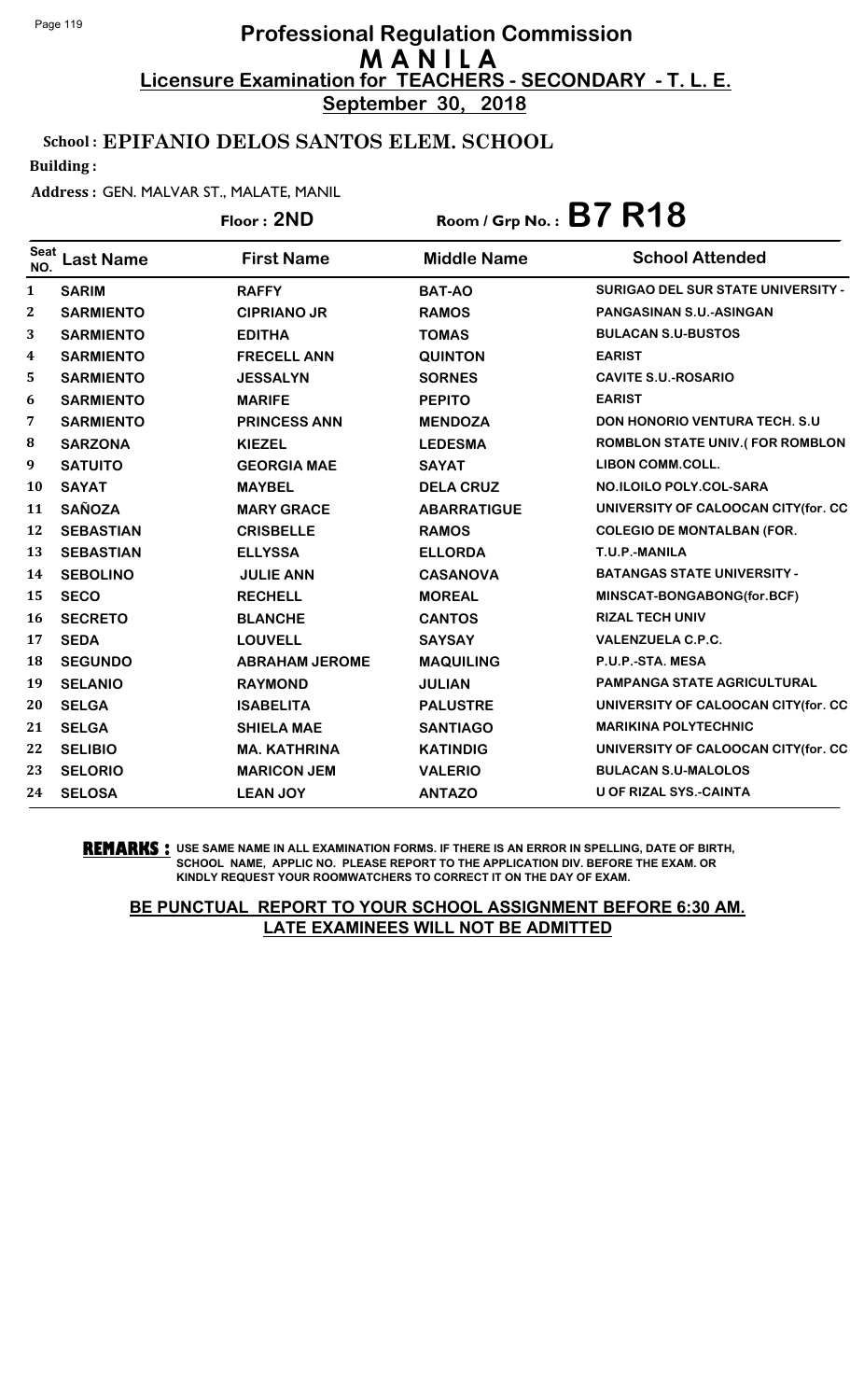**September 30, 2018**

## School : EPIFANIO DELOS SANTOS ELEM. SCHOOL

Building :

#### Address : GEN. MALVAR ST., MALATE, MANIL

## Floor : **2ND** Room / Grp No. : **B7 R19**

| <b>Seat</b><br>NO. | <b>Last Name</b> | <b>First Name</b>     | <b>Middle Name</b> | <b>School Attended</b>                |
|--------------------|------------------|-----------------------|--------------------|---------------------------------------|
| $\mathbf{1}$       | <b>SEMBRANO</b>  | <b>MARIA VANESSA</b>  | <b>GARMA</b>       | DON HONORIO VENTURA TECH. S.U         |
| 2                  | <b>SEMOLAVA</b>  | <b>CARREN JOY</b>     | <b>RELLIBO</b>     | T.U.P.-CAVITE                         |
| 3                  | <b>SENOPE</b>    | <b>CHRISTINE</b>      | <b>PALMA</b>       | <b>MARIKINA POLYTECHNIC</b>           |
| $\boldsymbol{4}$   | <b>SERASPI</b>   | <b>ELCEE</b>          | <b>DE LIMA</b>     | <b>MARIKINA POLYTECHNIC</b>           |
| 5                  | <b>SERASPI</b>   | <b>RAFOLSHA JANE</b>  | <b>SILLA</b>       | UNIVERSITY OF CALOOCAN CITY(for. CC   |
| 6                  | <b>SERRANO</b>   | <b>JOANA MHAY</b>     | <b>CALIDA</b>      | <b>DON HONORIO VENTURA TECH. S.U</b>  |
| 7                  | <b>SERRANO</b>   | <b>LIM</b>            | <b>BEGINO</b>      | <b>COLEGIO DE MONTALBAN (FOR.</b>     |
| 8                  | <b>SERRANO</b>   | <b>MONICA PAULA</b>   | <b>ANG</b>         | T.U.P.-MANILA                         |
| $\boldsymbol{9}$   | <b>SERVAN</b>    | <b>DHONABELLE</b>     | <b>PANGANIBAN</b>  | MINSCAT-BONGABONG(for.BCF)            |
| <b>10</b>          | <b>SESNORIO</b>  | <b>CARISSA</b>        | <b>SIMARINGA</b>   | <b>EARIST</b>                         |
| 11                 | <b>SETENTA</b>   | <b>MARA MAE</b>       | <b>GANUHAY</b>     | UNIVERSITY OF CALOOCAN CITY(for. CC   |
| 12                 | <b>SEVERINO</b>  | <b>JENNYLYN</b>       | <b>HARDINAN</b>    | <b>P.U.P.-UNISAN</b>                  |
| 13                 | <b>SEVILLA</b>   | <b>NECOPIOR</b>       | <b>CALINOG</b>     | U OF ANTIQUE-CALUYA                   |
| 14                 | <b>SEVILLINO</b> | <b>RACHEL</b>         | <b>BAÑARES</b>     | <b>EARIST</b>                         |
| 15                 | <b>SEÑAL</b>     | <b>ROMEL</b>          | <b>ORTEGA</b>      | UNIVERSITY OF CALOOCAN CITY(for. CC   |
| <b>16</b>          | <b>SEÑO</b>      | <b>CHERRY</b>         | <b>FAUSTINO</b>    | <b>BULACAN S.U-MALOLOS</b>            |
| 17                 | <b>SEÑO</b>      | <b>KEVIN</b>          | <b>CASUMPANG</b>   | U OF RIZAL SYS.-CAINTA                |
| 18                 | <b>SHIO</b>      | <b>DARA MAXIME</b>    | <b>PULAN</b>       | <b>U OF RIZAL SYS.-MORONG</b>         |
| 19                 | <b>SIASON</b>    | <b>CAMILLE ANN</b>    | <b>COMANDA</b>     | UNIVERSITY OF CALOOCAN CITY(for. CC   |
| 20                 | <b>SICAT</b>     | <b>ROSANNA</b>        | <b>CATINGCO</b>    | <b>DON HONORIO VENTURA TECH. S.U.</b> |
| 21                 | <b>SILVA</b>     | <b>RIZALINO JR</b>    | <b>CANLAS</b>      | <b>DON HONORIO VENTURA TECH. S.U.</b> |
| 22                 | <b>SILVESTRE</b> | <b>JERALD</b>         | <b>SORIANO</b>     | <b>MARIKINA POLYTECHNIC</b>           |
| 23                 | <b>SIMBAJON</b>  | <b>GEORGE III III</b> | M                  | <b>VALENZUELA C.P.C.</b>              |
| 24                 | <b>SIMBILLO</b>  | <b>MIKEE ANGELA</b>   | <b>DELA CRUZ</b>   | N.E.U.S.T-SAN ISIDRO                  |

#### **REMARKS :** USE SAME NAME IN ALL EXAMINATION FORMS. IF THERE IS AN ERROR IN SPELLING, DATE OF BIRTH, SCHOOL NAME, APPLIC NO. PLEASE REPORT TO THE APPLICATION DIV. BEFORE THE EXAM. OR KINDLY REQUEST YOUR ROOMWATCHERS TO CORRECT IT ON THE DAY OF EXAM.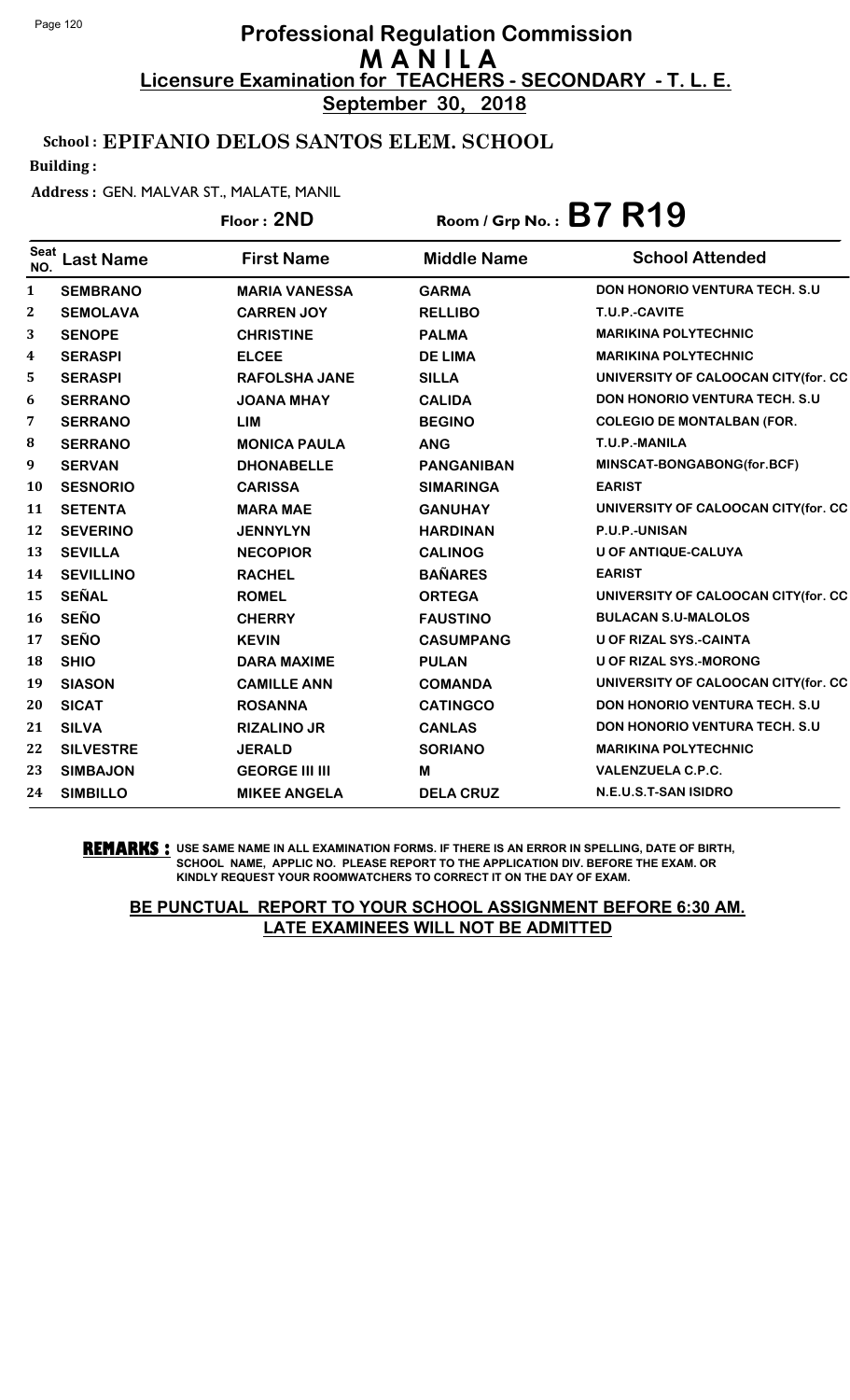**September 30, 2018**

## School : EPIFANIO DELOS SANTOS ELEM. SCHOOL

Building :

#### Address : GEN. MALVAR ST., MALATE, MANIL

## Floor : **2ND** Room / Grp No. : **B7 R20**

| <b>Seat</b><br>NO. | Last Name      | <b>First Name</b>    | <b>Middle Name</b> | <b>School Attended</b>                |
|--------------------|----------------|----------------------|--------------------|---------------------------------------|
| 1                  | <b>SIMO</b>    | <b>ANNA LYN</b>      | <b>ARBILON</b>     | <b>EVSU-ORMOC CAMPUS</b>              |
| $\mathbf{2}$       | <b>SIMON</b>   | <b>NOEMI</b>         | <b>DIATA</b>       | <b>EARIST</b>                         |
| 3                  | <b>SINDAC</b>  | <b>JENNELYN</b>      | <b>ROMANTICO</b>   | <b>SO.LUZON S.U.-INFANTA</b>          |
| 4                  | <b>SINGCUA</b> | <b>CAROLINE</b>      | <b>JARON</b>       | GLAN S.A.T.                           |
| 5                  | <b>SINGSON</b> | <b>JAZZ</b>          | <b>CAPISTRANO</b>  | P.U.P.-STA. MESA                      |
| 6                  | <b>SION</b>    | <b>CYNTHIA</b>       | <b>BERSABAL</b>    | <b>BISU-CANDIJAY</b>                  |
| 7                  | <b>SIOSON</b>  | <b>JONNABETH</b>     | <b>TINIO</b>       | <b>ST.JOSEPH COLL.-BULACAN</b>        |
| 8                  | <b>SISON</b>   | <b>CATHLEEN</b>      | <b>SAN JOSE</b>    | <b>U OF RIZAL SYS.-MORONG</b>         |
| 9                  | <b>SISON</b>   | <b>SEPTER-JOHN</b>   | <b>CASIN</b>       | <b>PANGASINAN S.U.-LINGAYEN</b>       |
| 10                 | <b>SOHILLO</b> | <b>JOCELYN</b>       | <b>ERONIA</b>      | SO.LEYTE S.U.-SOGOD                   |
| 11                 | <b>SOLANGA</b> | <b>CHARIZZ</b>       | <b>BAQUIRAN</b>    | <b>EARIST</b>                         |
| 12                 | <b>SOLIS</b>   | <b>ANGELO</b>        | <b>DAGDAG</b>      | <b>DON HONORIO VENTURA TECH. S.U.</b> |
| 13                 | <b>SOLIVEN</b> | <b>RONALENE</b>      | <b>ESTELLA</b>     | <b>TARLAC AGRICULTURAL UNIV. (FOR</b> |
| 14                 | <b>SOLIVEN</b> | <b>SARAH JANE</b>    | <b>RAVAGO</b>      | <b>VALENZUELA C.P.C.</b>              |
| 15                 | <b>SORETA</b>  | <b>PABLO JR</b>      | <b>MELOR</b>       | <b>VALENZUELA C.P.C.</b>              |
| 16                 | <b>SORIANO</b> | <b>ANGELA</b>        | <b>REBUTAR</b>     | <b>BATANGAS S.U.-BATANGAS CITY</b>    |
| 17                 | <b>SORIANO</b> | <b>EJAY CRYSLEER</b> | <b>PABLICO</b>     | UNIVERSITY OF CALOOCAN CITY(for. CC   |
| 18                 | <b>SORIANO</b> | <b>GILDA</b>         | <b>CABELA</b>      | <b>UNIV.OF MANILA</b>                 |
| 19                 | <b>SORIANO</b> | <b>HANNAH PAMELA</b> | <b>NICOLAS</b>     | <b>DON HONORIO VENTURA TECH. S.U</b>  |
| 20                 | <b>SORIANO</b> | <b>HYDIE</b>         | <b>VIADO</b>       | <b>BATAAN PENINSULA STATE U-MAIN</b>  |
| 21                 | <b>SORIAO</b>  | <b>MICHAL</b>        | <b>TORSAR</b>      | <b>MARIKINA POLYTECHNIC</b>           |
| 22                 | <b>SORIO</b>   | <b>FE</b>            | <b>REPOLITO</b>    | T.U.P.-MANILA                         |
| 23                 | <b>SOSA</b>    | <b>STEPHEN KIETH</b> | <b>ZOLETA</b>      | <b>MARINDUQUE S.C.-BOAC</b>           |
| 24                 | <b>SOSING</b>  | <b>JENELYN</b>       | <b>LAYAM</b>       | <b>U.E.P.-CATARMAN</b>                |
|                    |                |                      |                    |                                       |

#### **REMARKS :** USE SAME NAME IN ALL EXAMINATION FORMS. IF THERE IS AN ERROR IN SPELLING, DATE OF BIRTH, SCHOOL NAME, APPLIC NO. PLEASE REPORT TO THE APPLICATION DIV. BEFORE THE EXAM. OR KINDLY REQUEST YOUR ROOMWATCHERS TO CORRECT IT ON THE DAY OF EXAM.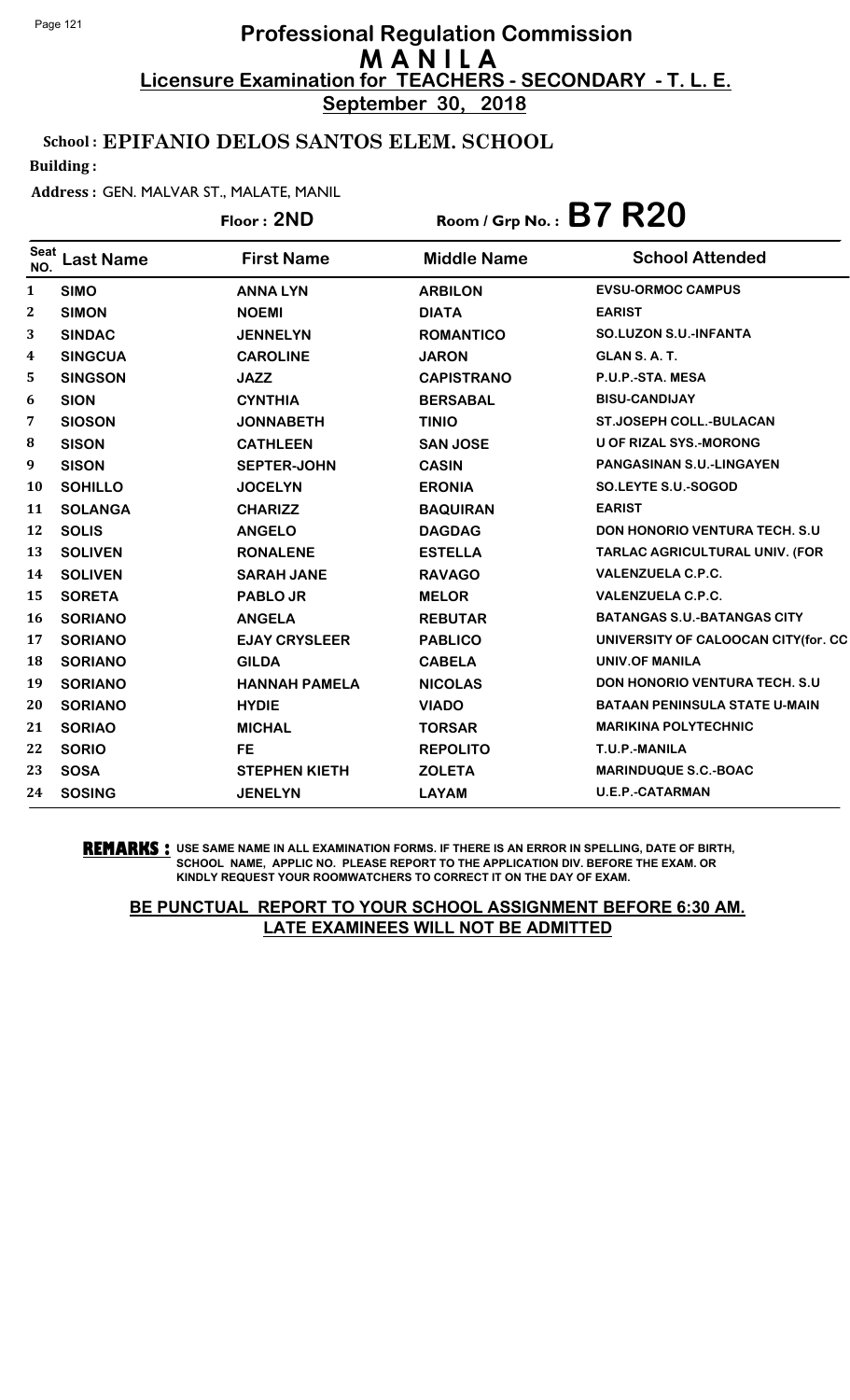**September 30, 2018**

## School : EPIFANIO DELOS SANTOS ELEM. SCHOOL

Building :

#### Address : GEN. MALVAR ST., MALATE, MANIL

|                    |                  | Floor: 2ND             | Room / Grp No.: $B5$ $R8$ |                                       |
|--------------------|------------------|------------------------|---------------------------|---------------------------------------|
| <b>Seat</b><br>NO. | <b>Last Name</b> | <b>First Name</b>      | <b>Middle Name</b>        | <b>School Attended</b>                |
| 1                  | <b>SOTELO</b>    | <b>MARIANNE JADE</b>   | <b>REYES</b>              | <b>RIZAL TECH UNIV</b>                |
| $\mathbf{2}$       | <b>SOTTO</b>     | <b>JOHN MARVIN</b>     | <b>AGBUYA</b>             | <b>MARIKINA POLYTECHNIC</b>           |
| 3                  | <b>SOTTO</b>     | <b>JOSELITO</b>        | <b>ORDONIO</b>            | <b>DON HONORIO VENTURA TECH. S.U.</b> |
| 4                  | <b>SOTTO</b>     | <b>KLUGH SHEENA</b>    | <b>MARIANO</b>            | <b>DON HONORIO VENTURA TECH. S.U.</b> |
| 5                  | <b>SOTTO</b>     | <b>MARICAR</b>         | <b>CORTEZ</b>             | <b>DON HONORIO VENTURA TECH. S.U.</b> |
| 6                  | <b>SOÑAS</b>     | <b>EVELYN</b>          | <b>MALTO</b>              | <b>VALENZUELA C.P.C.</b>              |
| 7                  | <b>SUAN</b>      | <b>EDILYN</b>          | <b>BARCO</b>              | T.U.P.-CAVITE                         |
| 8                  | <b>SUAREZ</b>    | <b>CAMILLE</b>         | <b>ARIAP</b>              | <b>U.E.P.-CATARMAN</b>                |
| 9                  | <b>SUAREZ</b>    | <b>MARVIN</b>          | <b>LABRADOR</b>           | T.U.P.-MANILA                         |
| 10                 | <b>SUAREZ</b>    | <b>RONA JOY</b>        | <b>QUEMUEL</b>            | <b>U OF RIZAL SYS.-MORONG</b>         |
| 11                 | <b>SUBALISID</b> | <b>CRIS</b>            | <b>DURITAN</b>            | <b>EARIST</b>                         |
| 12                 | <b>SUGBO</b>     | <b>MICHAEL LEONARD</b> | <b>ROSADIÑO</b>           | <b>U.E.P.-CATARMAN</b>                |
| 13                 | <b>SUGBO</b>     | <b>SALVE ROSE</b>      | <b>ROSADIÑO</b>           | <b>U.E.P.-CATARMAN</b>                |
| 14                 | <b>SULAN</b>     | <b>ANGELIE</b>         | <b>CALIPAYAN</b>          | T.U.P.-MANILA                         |
| 15                 | <b>SULIMA</b>    | <b>ELSIE</b>           | <b>BARERO</b>             | SIARGAO NAT'L C.S.T.                  |
| 16                 | <b>SULIT</b>     | <b>MA CLARISSA</b>     | <b>CAMUA</b>              | <b>BULACAN S.U-MALOLOS</b>            |
| 17                 | <b>SULIT</b>     | <b>ROSELLE</b>         | <b>MONTES</b>             | <b>BULACAN S.U-MALOLOS</b>            |
| 18                 | <b>SUMANDO</b>   | <b>SERGIO JR</b>       | <b>GOBANTES</b>           | SURIGAO S.C.T.                        |
| 19                 | <b>SUMICAD</b>   | <b>MA THERESA</b>      | <b>ESTACIO</b>            | T.U.P.-MANILA                         |
| 20                 | <b>SUNDIAM</b>   | <b>ZAIRA MAE</b>       | <b>DEOCARIZA</b>          | P.U.P.-STA. MESA                      |
| 21                 | <b>SUNGA</b>     | <b>CRISTINA</b>        | <b>GUTIERREZ</b>          | <b>DON HONORIO VENTURA TECH. S.U.</b> |
| 22                 | <b>SUNGA</b>     | <b>MELISSA</b>         | <b>FRANCO</b>             | <b>PAMPANGA STATE AGRICULTURAL</b>    |
| 23                 | <b>SUPREMIDO</b> | <b>ROLANDO</b>         | <b>JACILDO</b>            | <b>SO.LUZON COLL.-DASMARINAS</b>      |
| 24                 | <b>SURAT</b>     | <b>SHERYL</b>          | <b>RAGUNTON</b>           | T.U.P.-MANILA                         |

**REMARKS :** USE SAME NAME IN ALL EXAMINATION FORMS. IF THERE IS AN ERROR IN SPELLING, DATE OF BIRTH, SCHOOL NAME, APPLIC NO. PLEASE REPORT TO THE APPLICATION DIV. BEFORE THE EXAM. OR KINDLY REQUEST YOUR ROOMWATCHERS TO CORRECT IT ON THE DAY OF EXAM.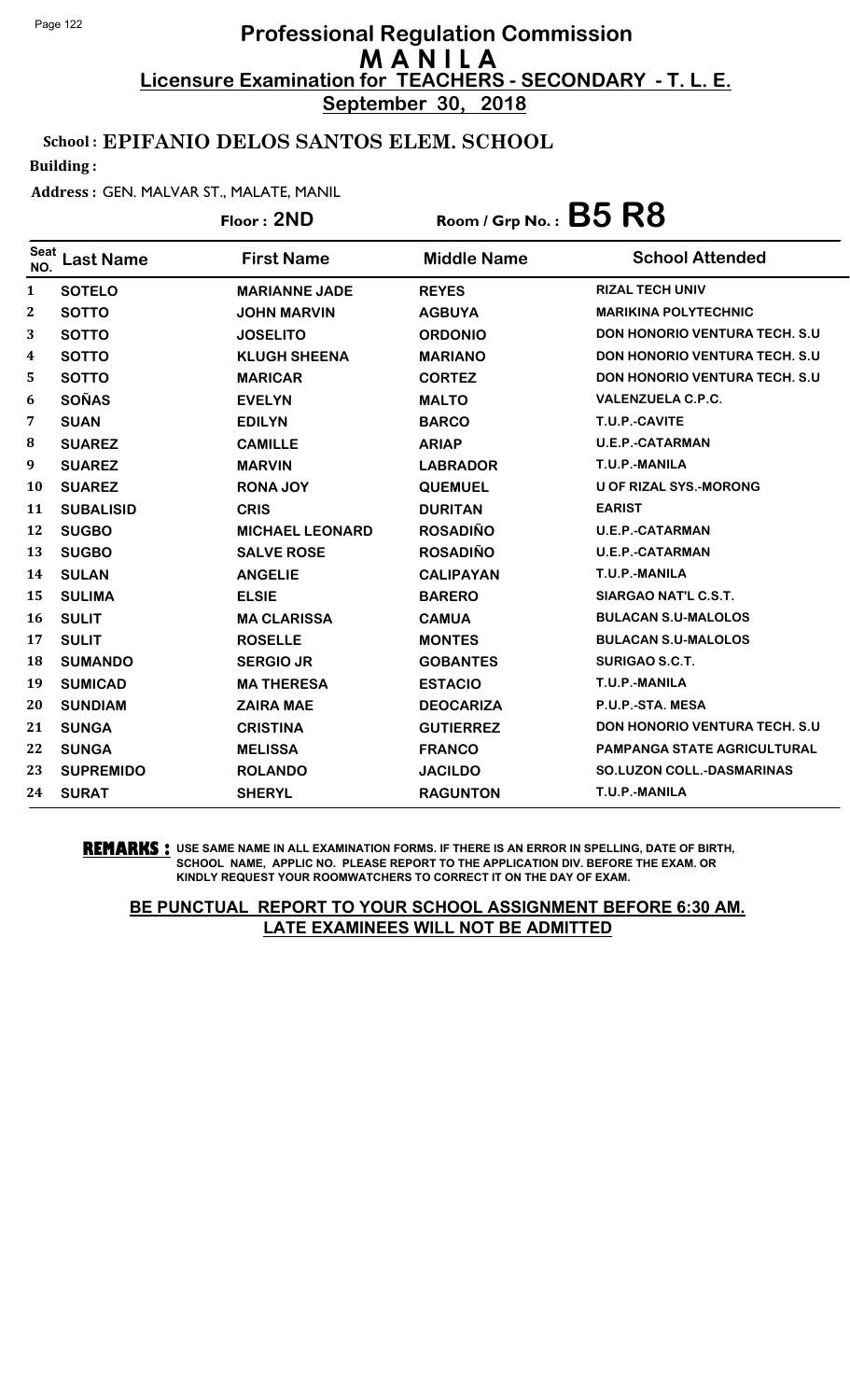**September 30, 2018**

### School : EPIFANIO DELOS SANTOS ELEM. SCHOOL

Building :

#### Address : GEN. MALVAR ST., MALATE, MANIL

|                    |                  | Floor: 2ND               | Room / Grp No.: $B5$ $R9$ |                                           |
|--------------------|------------------|--------------------------|---------------------------|-------------------------------------------|
| <b>Seat</b><br>NO. | <b>Last Name</b> | <b>First Name</b>        | <b>Middle Name</b>        | <b>School Attended</b>                    |
| $\mathbf{1}$       | <b>SURIAGA</b>   | <b>MARY GRACE</b>        | <b>JONTILANO</b>          | T.U.P.-MANILA                             |
| $\mathbf{2}$       | <b>SURIO</b>     | <b>ROGELIO JR</b>        | <b>MORA</b>               | <b>U.E.P.-CATARMAN</b>                    |
| 3                  | <b>SUS</b>       | <b>JERALYN</b>           | <b>BERNALES</b>           | <b>NORTHWEST SAMAR STATE U-SN</b>         |
| 4                  | <b>TABALOC</b>   | <b>JAMAICA KASSANDRA</b> | <b>ABELA</b>              | T.U.P.-TAGUIG                             |
| 5.                 | <b>TABAYAG</b>   | <b>MARIVIC</b>           | <b>PAGPAGUITAN</b>        | <b>SAN JUAN POLYTECHNIC COLL.</b>         |
| 6                  | <b>TABELISMA</b> | <b>MARIA ELIZABETH</b>   | <b>MOLLENO</b>            | <b>CAVITE S.U.-ROSARIO</b>                |
| 7                  | <b>TABLATE</b>   | <b>RUSSEL</b>            | <b>ASUCION</b>            | <b>CATANDUANES STATE UNIVERSITY -</b>     |
| 8                  | <b>TABOGOC</b>   | <b>JENNIFER</b>          | <b>MABAGA</b>             | <b>VALENZUELA C.P.C.</b>                  |
| 9                  | <b>TABOSO</b>    | <b>JELEN</b>             | <b>TANGUEHAN</b>          | <b>SAMAR STATE UNIV.</b>                  |
| <b>10</b>          | <b>TABUSO</b>    | <b>MARIA VERONICA</b>    | <b>MARQUEZ</b>            | <b>NEW ERA UNIV.</b>                      |
| 11                 | <b>TACADENA</b>  | <b>LIZA</b>              | <b>TOMALBAN</b>           | <b>ILOCOS SUR POLY.SC-CERVANTES</b>       |
| 12                 | <b>TACORDA</b>   | <b>ROJAN CHRISTIAN</b>   | <b>BAWA</b>               | T.U.P.-CAVITE                             |
| 13                 | <b>TACSAY</b>    | <b>JILEBETH</b>          | <b>INVENTADO</b>          | <b>AKLAN S.U.-BANGA</b>                   |
| 14                 | <b>TADEO</b>     | <b>ALMIRA</b>            | <b>JACOBA</b>             | T.U.P.-MANILA                             |
| 15                 | <b>TADEO</b>     | <b>CRISANTO</b>          | <b>PEREZ</b>              | <b>SAN JOSE CHISTIAN COLL.</b>            |
| <b>16</b>          | <b>TADEO</b>     | <b>NOEMI</b>             | PAGDANGANAN               | PAMPANGA STATE AGRICULTURAL               |
| 17                 | <b>TADIA</b>     | <b>JULIE ANN FE</b>      | <b>RAMIREZ</b>            | P.U.P.-STA. MESA                          |
| 18                 | <b>TADILI</b>    | <b>HARLAN</b>            | <b>GALVEZ</b>             | <b>CAGAYAN STATE</b>                      |
| 19                 | <b>TAGON</b>     | <b>ELMA</b>              | <b>NEGAD</b>              | U OF RIZAL SYS.-MORONG                    |
| 20                 | <b>TAGUIBAO</b>  | <b>MARY JOY</b>          | <b>ALDABA</b>             | <b>CAGAYAN STATE UNIV.-CARITAN</b>        |
| 21                 | <b>TAGUINOD</b>  | <b>EDWARDSON</b>         | <b>VELAYO</b>             | <b>BULACAN S.U-MALOLOS</b>                |
| 22                 | <b>TAGUINOD</b>  | <b>LAARNI</b>            | <b>CONCEPCION</b>         | N.E.U.S.T-CABANATUAN CITY                 |
| 23                 | <b>TAHINAY</b>   | <b>EDNALYN</b>           | <b>OLCHONDRA</b>          | UNIVERSITY OF CALOOCAN CITY(for. CC       |
| 24                 | <b>TALADUA</b>   | <b>SHIELA MAE</b>        | <b>GREPALDO</b>           | <b>SURIGAO DEL SUR STATE UNIVERSITY -</b> |

**REMARKS :** USE SAME NAME IN ALL EXAMINATION FORMS. IF THERE IS AN ERROR IN SPELLING, DATE OF BIRTH, SCHOOL NAME, APPLIC NO. PLEASE REPORT TO THE APPLICATION DIV. BEFORE THE EXAM. OR KINDLY REQUEST YOUR ROOMWATCHERS TO CORRECT IT ON THE DAY OF EXAM.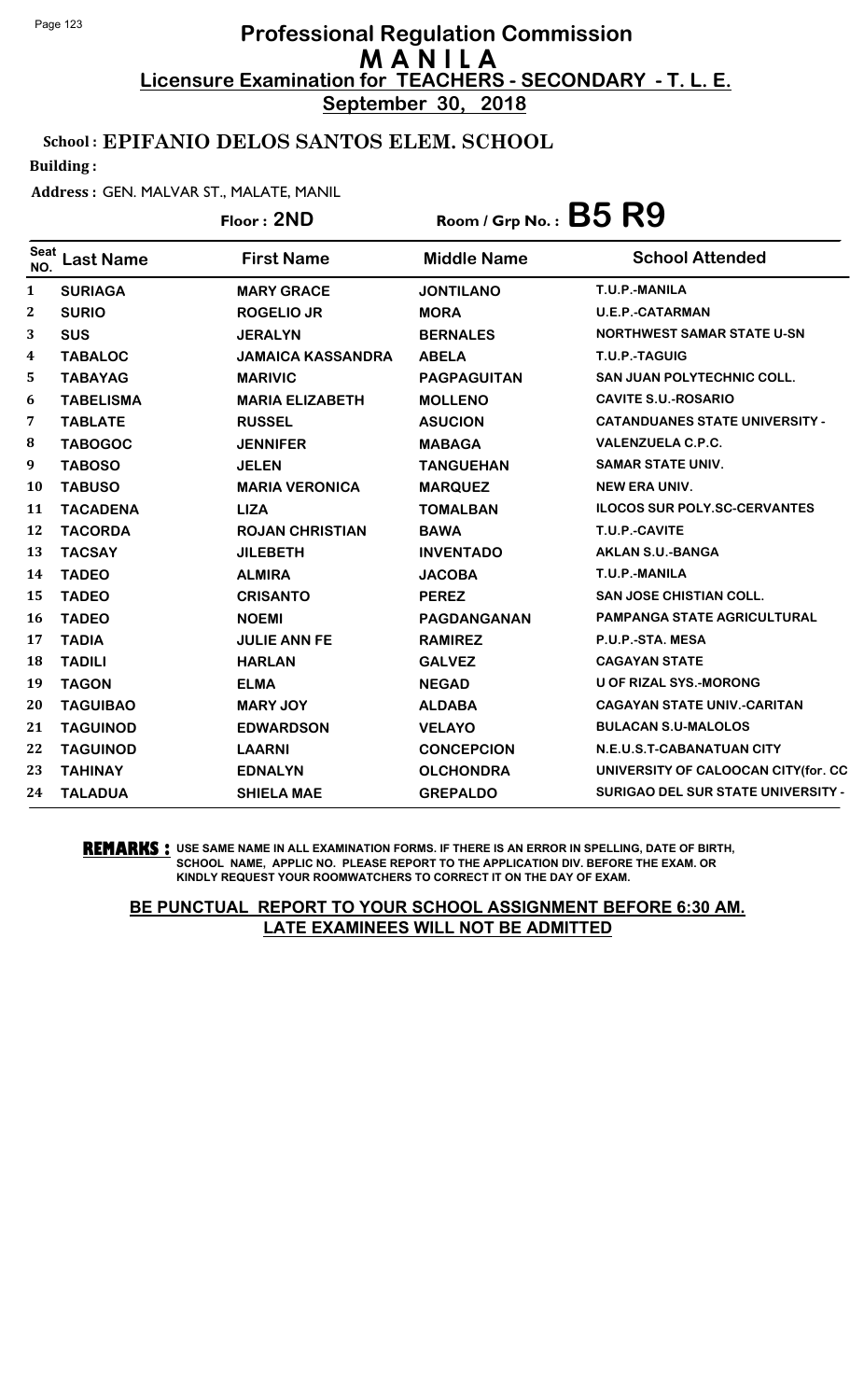**September 30, 2018**

## School : EPIFANIO DELOS SANTOS ELEM. SCHOOL

Building :

### Address : GEN. MALVAR ST., MALATE, MANIL

# Floor : **2ND** Room / Grp No. : **B5 R10**

| <b>Seat</b><br>NO. | <b>Last Name</b>  | <b>First Name</b>    | <b>Middle Name</b> | <b>School Attended</b>                  |
|--------------------|-------------------|----------------------|--------------------|-----------------------------------------|
| $\mathbf{1}$       | <b>TALARO</b>     | <b>RUSSEL</b>        | <b>PALARCA</b>     | P.U.P.-STA. MESA                        |
| 2                  | <b>TALIBENIO</b>  | <b>JAY-R</b>         | <b>ASTORGA</b>     | <b>EARIST</b>                           |
| 3                  | <b>TALIDONG</b>   | <b>JORIE MAE</b>     | <b>DIVINA</b>      | T.U.P.-CAVITE                           |
| 4                  | <b>TALLARA</b>    | <b>ANTHONY</b>       | <b>ALMONICAR</b>   | <b>BULACAN S.U-BUSTOS</b>               |
| 5                  | <b>TALUBAN</b>    | <b>JUDY ANN</b>      | <b>IRINCO</b>      | P.U.P.-STA. MESA                        |
| 6                  | <b>TAMANIO</b>    | <b>AINNA</b>         | <b>AGPAWA</b>      | <b>PANGASINAN S.U.-STA MARIA</b>        |
| 7                  | <b>TAMARES</b>    | <b>DOGIE</b>         | <b>SABALLO</b>     | T.U.P.-MANILA                           |
| 8                  | <b>TAMAYO</b>     | <b>ANGELICA</b>      | <b>FERRERAS</b>    | <b>DON HONORIO VENTURA TECH. S.U.</b>   |
| $\boldsymbol{9}$   | <b>TAMAYO</b>     | <b>KEVIN</b>         | <b>LAXAMANA</b>    | <b>DON HONORIO VENTURA TECH. S.U.</b>   |
| 10                 | <b>TAMBIS</b>     | <b>NOEVALYN</b>      | <b>POMBO</b>       | T.U.P.-MANILA                           |
| 11                 | <b>TAMONDONG</b>  | <b>JOSADELYN</b>     | <b>BADANA</b>      | C.L.S.U.                                |
| 12                 | <b>TAN</b>        | <b>CHERRYLYN</b>     | <b>DE GUZMAN</b>   | <b>DON HONORIO VENTURA TECH. S.U.</b>   |
| 13                 | <b>TAN</b>        | <b>GIDEON OLIVER</b> | <b>CRUZ</b>        | N.E.U.S.T-CABANATUAN CITY               |
| 14                 | <b>TAN</b>        | <b>JAYNE LOUISE</b>  | <b>TULIAO</b>      | <b>VALENZUELA C.P.C.</b>                |
| 15                 | <b>TAN</b>        | <b>ROBIE JOYCE</b>   | <b>MARQUEZ</b>     | DR.C.S. LANTING COLL.-Q.C.              |
| 16                 | <b>TANCHIATCO</b> | <b>EMILIANO JR</b>   | <b>SIBUG</b>       | P.U.P.-COMMONWEALTH                     |
| 17                 | <b>TANDAS</b>     | <b>SHIELA MARIE</b>  | <b>CIPRIA</b>      | <b>EARIST</b>                           |
| 18                 | <b>TANDOY</b>     | <b>IVY CAR</b>       | <b>TORRES</b>      | <b>BULACAN S.U-MALOLOS</b>              |
| 19                 | <b>TANGLAO</b>    | <b>CARMI</b>         | <b>LACSINA</b>     | <b>PAMPANGA STATE AGRICULTURAL</b>      |
| 20                 | <b>TANGPUZ</b>    | <b>ANA RIZA</b>      | <b>MATIAS</b>      | <b>EARIST</b>                           |
| 21                 | <b>TANGPUZ</b>    | <b>JEREMIAH</b>      | <b>MAGALLANES</b>  | UNIVERSITY OF CALOOCAN CITY (for. CC    |
| 22                 | <b>TANGUILAN</b>  | <b>DELMA</b>         | <b>DABBAN</b>      | <b>CAGAYAN STATE UNIV.-CARITAN</b>      |
| 23                 | <b>TANSINGCO</b>  | <b>MA. JOEFEL</b>    | <b>MARIN</b>       | <b>ROMBLON STATE UNIV. (FOR ROMBLON</b> |
| 24                 | <b>TANZO</b>      | <b>LYCA</b>          | <b>RANES</b>       | <b>RIZAL TECH UNIV</b>                  |
|                    |                   |                      |                    |                                         |

**REMARKS :** USE SAME NAME IN ALL EXAMINATION FORMS. IF THERE IS AN ERROR IN SPELLING, DATE OF BIRTH, SCHOOL NAME, APPLIC NO. PLEASE REPORT TO THE APPLICATION DIV. BEFORE THE EXAM. OR KINDLY REQUEST YOUR ROOMWATCHERS TO CORRECT IT ON THE DAY OF EXAM.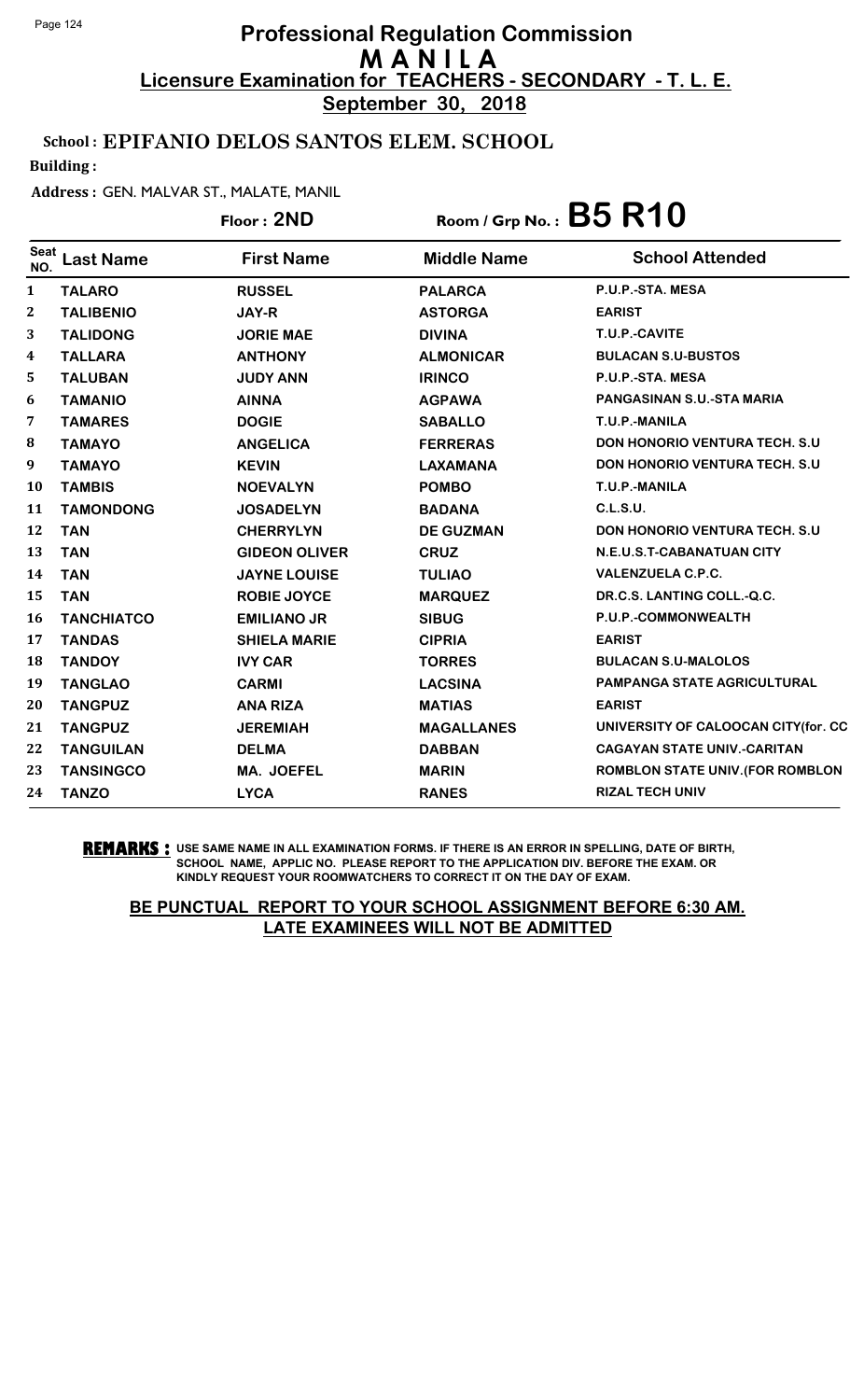**September 30, 2018**

## School : EPIFANIO DELOS SANTOS ELEM. SCHOOL

Building :

#### Address : GEN. MALVAR ST., MALATE, MANIL

## Floor : **2ND** Room / Grp No. : **B5 R11**

| <b>Seat</b><br>NO.      | Last Name       | <b>First Name</b>    | <b>Middle Name</b>  | <b>School Attended</b>                 |
|-------------------------|-----------------|----------------------|---------------------|----------------------------------------|
| $\mathbf{1}$            | <b>TARATARA</b> | <b>LIEZLE</b>        | <b>PATNONGON</b>    | ROMBLON STATE UNIV.(FOR ROMBLON        |
| $\boldsymbol{2}$        | <b>TARCENA</b>  | <b>PAULYN</b>        | <b>VILLAS</b>       | <b>EARIST</b>                          |
| 3                       | <b>TARDIO</b>   | <b>ANABELL</b>       | <b>TANGI</b>        | T.U.P.-MANILA                          |
| $\overline{\mathbf{4}}$ | <b>TAROCAN</b>  | <b>LAICA</b>         | <b>GORIA</b>        | <b>EARIST</b>                          |
| 5                       | <b>TARUC</b>    | <b>JERVISH</b>       | <b>SALVADOR</b>     | <b>PAMPANGA STATE AGRICULTURAL</b>     |
| 6                       | <b>TATE</b>     | <b>KIMBERLY</b>      | <b>MOLUD</b>        | <b>COTABATO CITY ST.POL</b>            |
| 7                       | <b>TAWATAO</b>  | <b>MA. SAVINA</b>    | <b>FABREGAS</b>     | T.U.P.-MANILA                          |
| 8                       | <b>TAYAG</b>    | <b>JOYCE</b>         | <b>OCAMPO</b>       | <b>DON HONORIO VENTURA TECH. S.U.</b>  |
| 9                       | <b>TAYAG</b>    | <b>MA. TERESA</b>    | <b>DELOS REYES</b>  | <b>BULACAN S.U-MALOLOS</b>             |
| <b>10</b>               | <b>TAYAG</b>    | <b>MARTY</b>         | <b>MANDAP</b>       | <b>DON HONORIO VENTURA TECH. S.U.</b>  |
| 11                      | <b>TAYAS</b>    | <b>ANDREA</b>        | <b>DIMACULANGAN</b> | <b>U OF RIZAL SYS.-TAYTAY</b>          |
| 12                      | <b>TAYO</b>     | <b>ROCEL</b>         | <b>TORILLOS</b>     | <b>CATANDUANES STATE UNIVERSITY -</b>  |
| 13                      | <b>TAYTAYON</b> | <b>SHIRLEY</b>       | <b>ABQUILAN</b>     | <b>D.DEL NORTE ST. COL.</b>            |
| 14                      | <b>TAÑO</b>     | <b>RAMIL</b>         | <b>LORENZO</b>      | F.F. HALILI NATL. AGRI. SCH.           |
| 15                      | <b>TECSON</b>   | <b>JOCELYN</b>       | <b>GATUS</b>        | <b>MARIKINA POLYTECHNIC</b>            |
| <b>16</b>               | <b>TEE</b>      | <b>YRINA</b>         | <b>LARANJO</b>      | ZAMBO.S.C.M.S.T.                       |
| 17                      | <b>TEJANO</b>   | <b>CHECHE</b>        | <b>LAGA</b>         | <b>N. T. C.</b>                        |
| 18                      | <b>TEJEDOR</b>  | <b>JUDY ROSEBETH</b> | <b>CANDILA</b>      | <b>EVSU-BURAUEN CAMPUS</b>             |
| 19                      | <b>TELAN</b>    | <b>ELYCITA</b>       | <b>FERNANDEZ</b>    | <b>ISABELA S.U.-ILAGAN</b>             |
| 20                      | <b>TENGCO</b>   | <b>REYNALD</b>       | <b>SALAMEDA</b>     | <b>BULACAN S.U-BUSTOS</b>              |
| 21                      | <b>TENORIO</b>  | <b>CYNTHIA</b>       | <b>ULAN</b>         | <b>BULACAN S.U-MALOLOS</b>             |
| 22                      | <b>TENORIO</b>  | <b>MARIA CARLA</b>   | <b>LASIAN</b>       | <b>LAGUNA SPU-LOS BAÑOS</b>            |
| 23                      | <b>TEODORO</b>  | <b>MAAN</b>          | <b>OCAMPO</b>       | <b>DON HONORIO VENTURA TECH. S.U.</b>  |
| 24                      | <b>TEOXON</b>   | <b>RONALD</b>        | <b>VILLARALBO</b>   | <b>CAMARINES NORTE S.C.-PANGANIBAN</b> |
|                         |                 |                      |                     |                                        |

**REMARKS :** USE SAME NAME IN ALL EXAMINATION FORMS. IF THERE IS AN ERROR IN SPELLING, DATE OF BIRTH, SCHOOL NAME, APPLIC NO. PLEASE REPORT TO THE APPLICATION DIV. BEFORE THE EXAM. OR KINDLY REQUEST YOUR ROOMWATCHERS TO CORRECT IT ON THE DAY OF EXAM.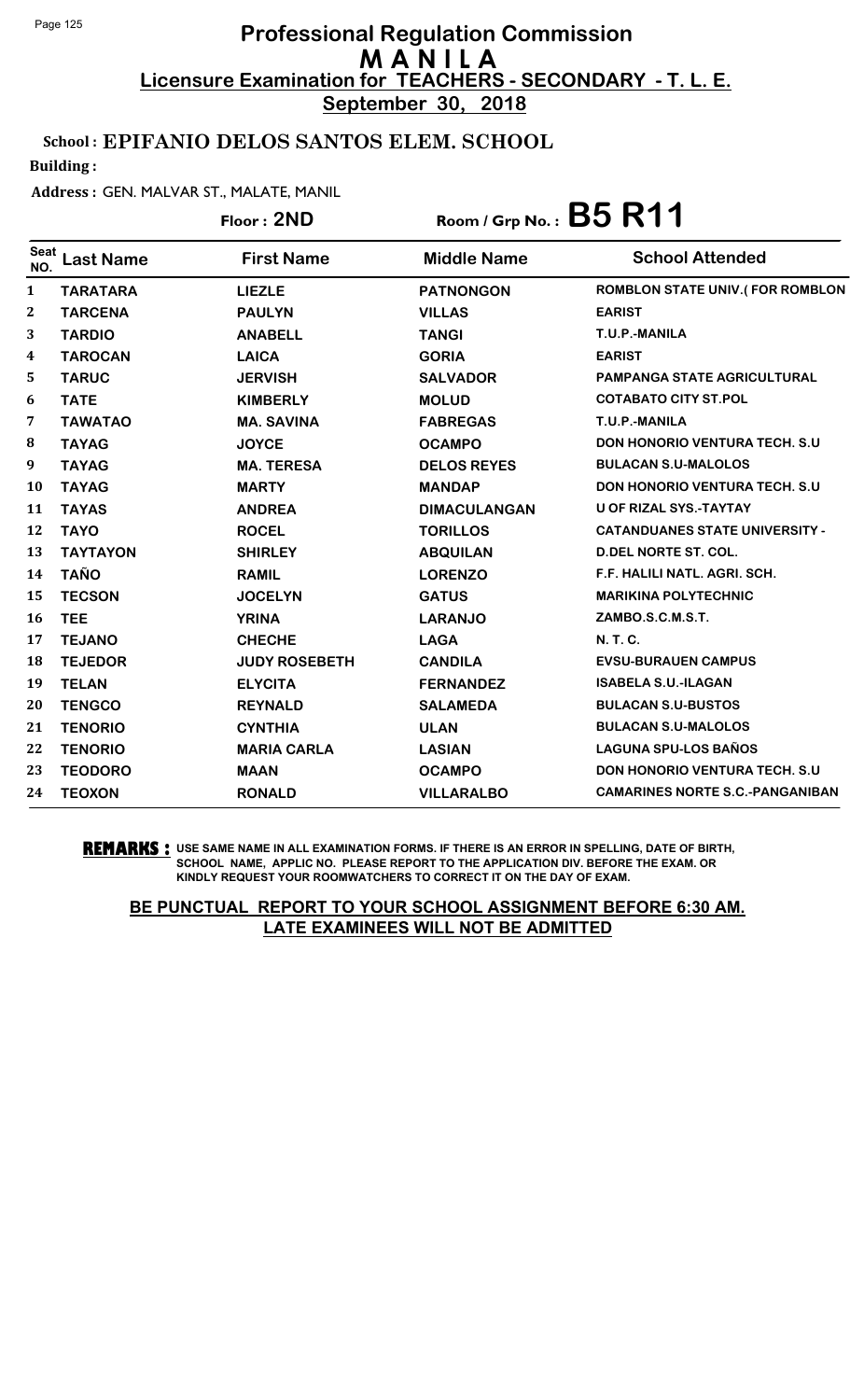**September 30, 2018**

### School : EPIFANIO DELOS SANTOS ELEM. SCHOOL

Building :

#### Address : GEN. MALVAR ST., MALATE, MANIL

## Floor : **2ND** Room / Grp No. : **B5 R12**

| <b>Seat</b><br>NO. | Last Name       | <b>First Name</b>                   | <b>Middle Name</b>  | <b>School Attended</b>                |
|--------------------|-----------------|-------------------------------------|---------------------|---------------------------------------|
| 1                  | <b>TERANTE</b>  | <b>DESSA</b>                        | <b>AYUBAN</b>       | <b>EARIST</b>                         |
| $\mathbf{2}$       | <b>TERAYTAY</b> | <b>MA.LOREN</b>                     | <b>BALIWAS</b>      | T.U.P.-MANILA                         |
| 3                  | <b>TERO</b>     | <b>ERNESTO</b>                      | <b>SABEJON</b>      | <b>EVSU-TACLOBAN</b>                  |
| $\boldsymbol{4}$   | <b>TERUEL</b>   | <b>MARY REMELENE</b>                | <b>IBAÑEZ</b>       | <b>MARIKINA POLYTECHNIC</b>           |
| 5                  | <b>TESORERO</b> | <b>SARAH JANE</b>                   | <b>SOMIDO</b>       | P.U.P.-COMMONWEALTH                   |
| 6                  | <b>TEVES</b>    | <b>FEARLYN</b>                      | <b>ZARAGOZA</b>     | <b>M.S.U.-IIT-ILIGAN CITY</b>         |
| 7                  | <b>TEVES</b>    | <b>JAMES LENORE MARTIN I NABATA</b> |                     | <b>M.S.U.-IIT-ILIGAN CITY</b>         |
| 8                  | <b>TEVES</b>    | <b>JOYCE AR</b>                     | <b>PASCUAL</b>      | <b>BULACAN S.U-MALOLOS</b>            |
| 9                  | <b>TIBURCIO</b> | <b>NARCISO</b>                      | <b>BUENAVENTURA</b> | <b>MARIKINA POLYTECHNIC</b>           |
| 10                 | <b>TIBUYIN</b>  | <b>GIBSON</b>                       | <b>BACANTO</b>      | <b>CAVITE S.U.-ROSARIO</b>            |
| 11                 | <b>TICA</b>     | <b>MARIVER</b>                      | <b>GAUPO</b>        | <b>SORSOGON SC-BULAN</b>              |
| 12                 | <b>TIMBANG</b>  | <b>RALPH JOHN</b>                   | <b>GALICIA</b>      | <b>RIZAL TECH UNIV</b>                |
| 13                 | <b>TIMBREZA</b> | <b>ROSALINA</b>                     | <b>MOTOL</b>        | <b>MARIKINA POLYTECHNIC</b>           |
| 14                 | <b>TIMOTEO</b>  | <b>MARICEL</b>                      | <b>MEDINA</b>       | <b>VALENZUELA C.P.C.</b>              |
| 15                 | <b>TINAO</b>    | <b>RENATO</b>                       | <b>HERNANDEZ</b>    | <b>BATAAN PENINSULA STATE U-MAIN</b>  |
| 16                 | <b>TINASAS</b>  | <b>MISTY MAE</b>                    | <b>TAGARAO</b>      | <b>U OF RIZAL SYS.-CAINTA</b>         |
| 17                 | <b>TINGA</b>    | <b>RUFFA MAE</b>                    | <b>IPIL</b>         | <b>COLEGIO DE MONTALBAN (FOR.</b>     |
| 18                 | <b>TINGSON</b>  | <b>SHIELA</b>                       | <b>DULABAY</b>      | <b>MARIKINA POLYTECHNIC</b>           |
| 19                 | <b>TIONGSON</b> | <b>ERNESTO JR</b>                   | <b>EVANGELISTA</b>  | <b>DON HONORIO VENTURA TECH. S.U.</b> |
| 20                 | <b>TIONGSON</b> | <b>JOHN MANDY</b>                   | <b>GALA</b>         | <b>BATANGAS S.U.-BATANGAS CITY</b>    |
| 21                 | <b>TIONGSON</b> | <b>RUTH MARIE</b>                   | <b>MENDOZA</b>      | <b>BATANGAS S.U.-BATANGAS CITY</b>    |
| 22                 | <b>TIOZON</b>   | <b>JUDITA</b>                       | <b>BODO</b>         | <b>U OF RIZAL SYS.-TAYTAY</b>         |
| 23                 | <b>TIOZON</b>   | <b>TERENCE</b>                      | <b>RADA</b>         | ROMBLON STATE UNIV. (FOR ROMBLON      |
| 24                 | <b>TISADO</b>   | <b>KAREN</b>                        | <b>CORTAGA</b>      | <b>CAVITE S.U.-ROSARIO</b>            |

**REMARKS :** USE SAME NAME IN ALL EXAMINATION FORMS. IF THERE IS AN ERROR IN SPELLING, DATE OF BIRTH, SCHOOL NAME, APPLIC NO. PLEASE REPORT TO THE APPLICATION DIV. BEFORE THE EXAM. OR KINDLY REQUEST YOUR ROOMWATCHERS TO CORRECT IT ON THE DAY OF EXAM.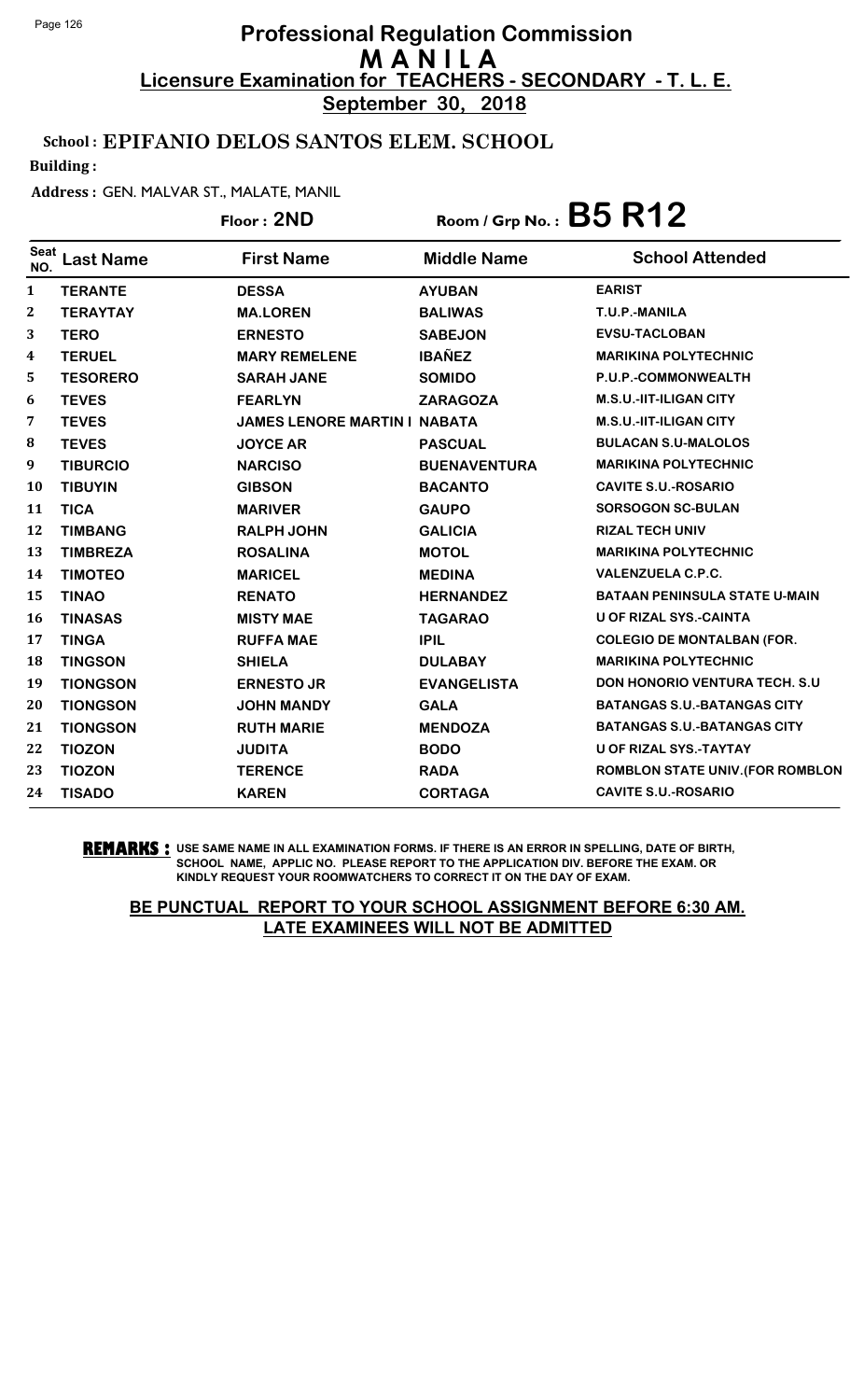**September 30, 2018**

## School : EPIFANIO DELOS SANTOS ELEM. SCHOOL

Building :

### Address : GEN. MALVAR ST., MALATE, MANIL

## Floor : **2ND** Room / Grp No. : **B6 R6**

| <b>Seat</b><br>NO. | <b>Last Name</b>   | <b>First Name</b>     | <b>Middle Name</b> | <b>School Attended</b>                  |
|--------------------|--------------------|-----------------------|--------------------|-----------------------------------------|
| $\mathbf{1}$       | <b>TISANG</b>      | <b>MARK IAN</b>       | <b>CATMUNAN</b>    | <b>U OF RIZAL SYS.-MORONG</b>           |
| $\boldsymbol{2}$   | <b>TIZON</b>       | <b>SHEILA</b>         | <b>ZABALA</b>      | <b>ROMBLON STATE UNIV. (FOR ROMBLON</b> |
| 3                  | <b>TOGONON</b>     | <b>ANGEL JANE</b>     | <b>SARMIENTO</b>   | <b>VALENZUELA C.P.C.</b>                |
| 4                  | <b>TOLEDO</b>      | <b>REXCEE</b>         | <b>NARBONETA</b>   | T.U.P.-CAVITE                           |
| 5                  | <b>TOLENTINO</b>   | <b>JOANA MARIE</b>    | <b>RIVERA</b>      | <b>PAMPANGA STATE AGRICULTURAL</b>      |
| 6                  | <b>TOLENTINO</b>   | <b>JOEBERT</b>        | <b>LOPEZ</b>       | <b>VALENZUELA C.P.C.</b>                |
| 7                  | <b>TOLENTINO</b>   | <b>JUDE CYGFRED</b>   | <b>LOBERIO</b>     | U OF RIZAL SYS.-TAYTAY                  |
| 8                  | <b>TOLENTINO</b>   | <b>KIMBERLYN JHOY</b> | <b>LUMERIO</b>     | <b>NEW ERA UNIV.</b>                    |
| 9                  | <b>TOLENTINO</b>   | <b>MARISA</b>         | <b>CERTEZA</b>     | <b>U OF RIZAL SYS.-MORONG</b>           |
| 10                 | <b>TOLENTINO</b>   | <b>MOHD SALEH</b>     | <b>RUSIANA</b>     | <b>VALENZUELA C.P.C.</b>                |
| 11                 | <b>TOLENTINO</b>   | <b>PATRICK</b>        | <b>BAROT</b>       | T.U.P.-MANILA                           |
| 12                 | <b>TOLENTINO</b>   | <b>RAFAEL</b>         | <b>LIWANAG</b>     | <b>MABALACAT CITY COLLEGE-DOLORES</b>   |
| 13                 | <b>TOLENTINO</b>   | <b>REGINE</b>         | <b>DE GUZMAN</b>   | <b>COLEGIO DE MONTALBAN (FOR.</b>       |
| 14                 | <b>TOLING</b>      | <b>JOEY</b>           | <b>ALCIERA</b>     | <b>VALENZUELA C.P.C.</b>                |
| 15                 | <b>TOMAS</b>       | <b>VERONICA</b>       | <b>CAYAGO</b>      | <b>NEW ERA UNIV.</b>                    |
| 16                 | <b>TONGOL</b>      | <b>JOSE RENZO</b>     | <b>BLANCAFLOR</b>  | <b>DON HONORIO VENTURA TECH. S.U.</b>   |
| 17                 | <b>TOPACIO</b>     | <b>CAROLINA</b>       | <b>VARGAS</b>      | T.U.P.-MANILA                           |
| 18                 | <b>TORATE</b>      | <b>BEBELYN</b>        | <b>TAMBONG</b>     | <b>AKLAN S.U.-KALIBO</b>                |
| 19                 | <b>TORDA</b>       | <b>JOHSUA</b>         | <b>BARDONADO</b>   | <b>U OF RIZAL SYS.-CAINTA</b>           |
| 20                 | <b>TORRADO</b>     | <b>JOSEPH</b>         | <b>DEL ROSARIO</b> | <b>BULACAN AGRICULTURAL STATE</b>       |
| 21                 | <b>TORRALBA</b>    | <b>JHONATESS</b>      | <b>MANALO</b>      | U OF RIZAL SYS.-CAINTA                  |
| 22                 | <b>TORREFRANCA</b> | <b>DARLENE</b>        | <b>TANDUGON</b>    | <b>U OF RIZAL SYS.-CAINTA</b>           |
| 23                 | <b>TORRES</b>      | <b>ANNE ROCHELLE</b>  | <b>ROQUE</b>       | <b>BULACAN S.U-MALOLOS</b>              |
| 24                 | <b>TORRES</b>      | <b>FERNANDO</b>       | <b>NUGUID</b>      | <b>BULACAN S.U-MALOLOS</b>              |

**REMARKS :** USE SAME NAME IN ALL EXAMINATION FORMS. IF THERE IS AN ERROR IN SPELLING, DATE OF BIRTH, SCHOOL NAME, APPLIC NO. PLEASE REPORT TO THE APPLICATION DIV. BEFORE THE EXAM. OR KINDLY REQUEST YOUR ROOMWATCHERS TO CORRECT IT ON THE DAY OF EXAM.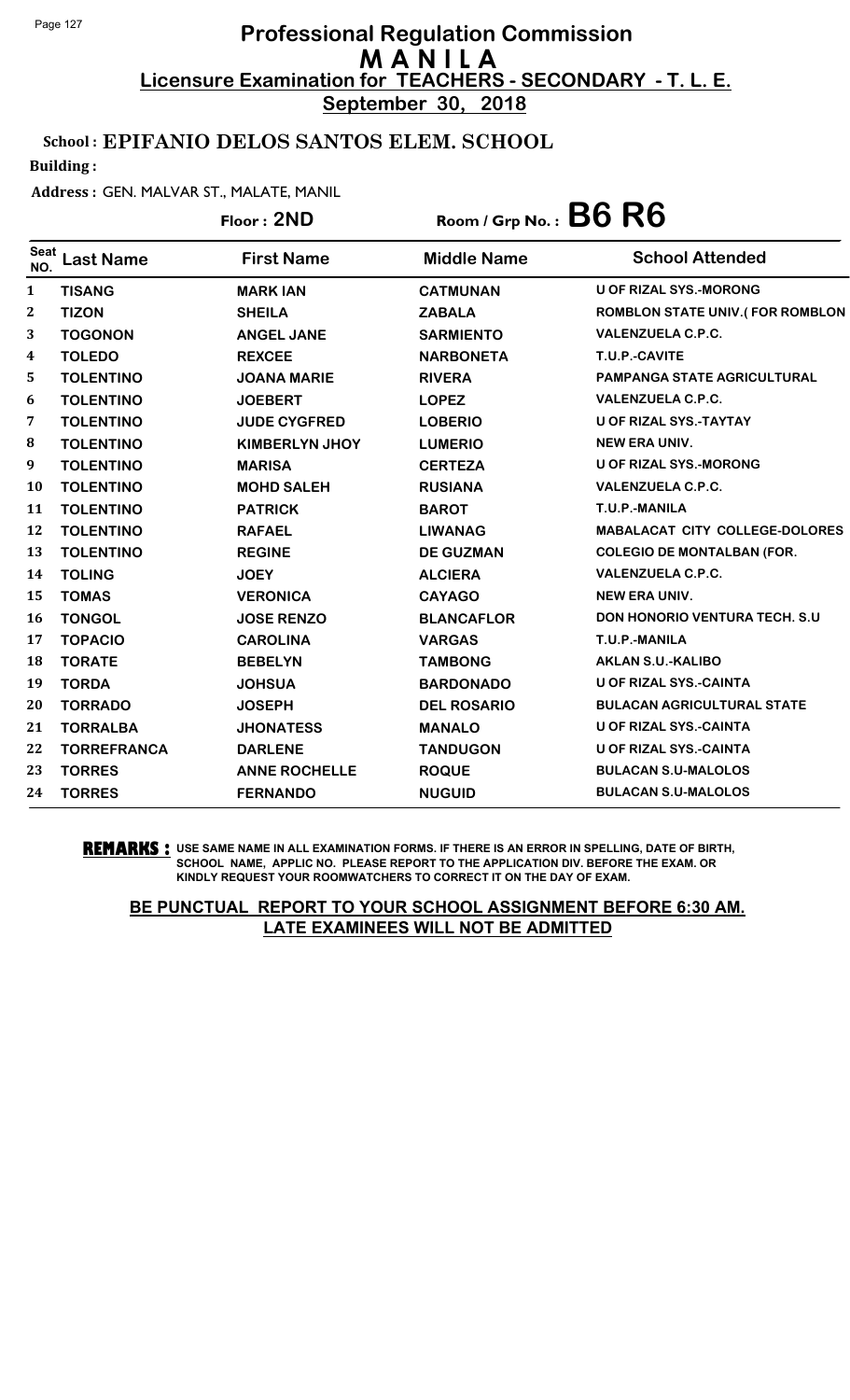**September 30, 2018**

## School : EPIFANIO DELOS SANTOS ELEM. SCHOOL

Building :

#### Address : GEN. MALVAR ST., MALATE, MANIL

## Floor : **2ND** Room / Grp No. : **B6 R7**

| <b>Seat</b><br>NO. | Last Name          | <b>First Name</b>       | <b>Middle Name</b> | <b>School Attended</b>                |
|--------------------|--------------------|-------------------------|--------------------|---------------------------------------|
| 1                  | <b>TORRES</b>      | <b>FRANCISCO</b>        | <b>TOLENTINO</b>   | <b>PAMPANGA STATE AGRICULTURAL</b>    |
| $\boldsymbol{2}$   | <b>TORRES</b>      | <b>JOCELYN</b>          | <b>AUSTRIA</b>     | N.E.U.S.T-CABANATUAN CITY             |
| 3                  | <b>TORRES</b>      | <b>JOHN MICHAEL IAN</b> | <b>CUI</b>         | <b>U.E.P.-CATARMAN</b>                |
| 4                  | <b>TORRES</b>      | <b>LEZA</b>             | <b>VERDADERO</b>   | P.U.P.-STA. MESA                      |
| 5                  | <b>TORRES</b>      | <b>MERLA</b>            | <b>CLATON</b>      | <b>EARIST</b>                         |
| 6                  | <b>TORRES</b>      | <b>NICA MARIE</b>       | <b>AQUINO</b>      | <b>BULACAN S.U-MALOLOS</b>            |
| 7                  | <b>TORRES</b>      | <b>REYNALYN</b>         | <b>INONCILLO</b>   | <b>BULACAN S.U-BUSTOS</b>             |
| 8                  | <b>TORRES</b>      | <b>RIZA</b>             | <b>CAHOBE</b>      | <b>BULACAN S.U-BUSTOS</b>             |
| 9                  | <b>TORRETA</b>     | <b>CHRISTELA</b>        | <b>AUZA</b>        | <b>MARIKINA POLYTECHNIC</b>           |
| 10                 | <b>TOSING</b>      | <b>MARK JOHN</b>        | <b>DIETA</b>       | <b>VALENZUELA C.P.C.</b>              |
| 11                 | <b>TRANQUILINO</b> | <b>SARAH</b>            | <b>GONZALES</b>    | P.U.P.-STA. MESA                      |
| 12                 | <b>TRAZONA</b>     | <b>PHILLIP</b>          | <b>OÑATE</b>       | <b>PALAWAN STATE U-CUYO</b>           |
| 13                 | <b>TRENILLA</b>    | <b>JEANWEL</b>          | <b>DOFELIZ</b>     | ADVENTIST UNIV OF THE PHIL.           |
| 14                 | <b>TRILLANA</b>    | <b>CHESKA</b>           | <b>EDEJER</b>      | R.MAGSAYSAY T.U-IBA                   |
| 15                 | <b>TRILLANA</b>    | <b>MONIKA</b>           | <b>BUNDANG</b>     | T.U.P.-MANILA                         |
| 16                 | <b>TRINIDAD</b>    | <b>GRACE</b>            | <b>SARINO</b>      | LEYTE NORMAL UNIV.                    |
| 17                 | <b>TRINIDAD</b>    | <b>MARY ALJHOLYN</b>    | <b>RESUELLO</b>    | <b>BESTLINK COLLEGE OF THE</b>        |
| 18                 | <b>TRISTE</b>      | <b>ANDREA MARIE</b>     | <b>TUTOR</b>       | <b>MARIKINA POLYTECHNIC</b>           |
| 19                 | <b>TRISTON</b>     | <b>EMELITA</b>          | <b>ASPA</b>        | <b>EARIST</b>                         |
| 20                 | <b>TROGON</b>      | <b>RACHEL</b>           | <b>CUADERA</b>     | <b>U.E.P.-CATARMAN</b>                |
| 21                 | <b>TROSA</b>       | <b>JAMES MARTIN</b>     | <b>TABELINO</b>    | <b>VALENZUELA C.P.C.</b>              |
| 22                 | <b>TUAZON</b>      | <b>ANA RUBY</b>         | <b>CADA</b>        | <b>FEU-MANILA</b>                     |
| 23                 | <b>TUAZON</b>      | <b>ARIEL</b>            | <b>FRANCISCO</b>   | <b>CATANDUANES STATE UNIVERSITY -</b> |
| 24                 | <b>TUAZON</b>      | <b>CLAIRE YHYL</b>      | <b>DOFREDO</b>     | T.U.P.-MANILA                         |

**REMARKS :** USE SAME NAME IN ALL EXAMINATION FORMS. IF THERE IS AN ERROR IN SPELLING, DATE OF BIRTH, SCHOOL NAME, APPLIC NO. PLEASE REPORT TO THE APPLICATION DIV. BEFORE THE EXAM. OR KINDLY REQUEST YOUR ROOMWATCHERS TO CORRECT IT ON THE DAY OF EXAM.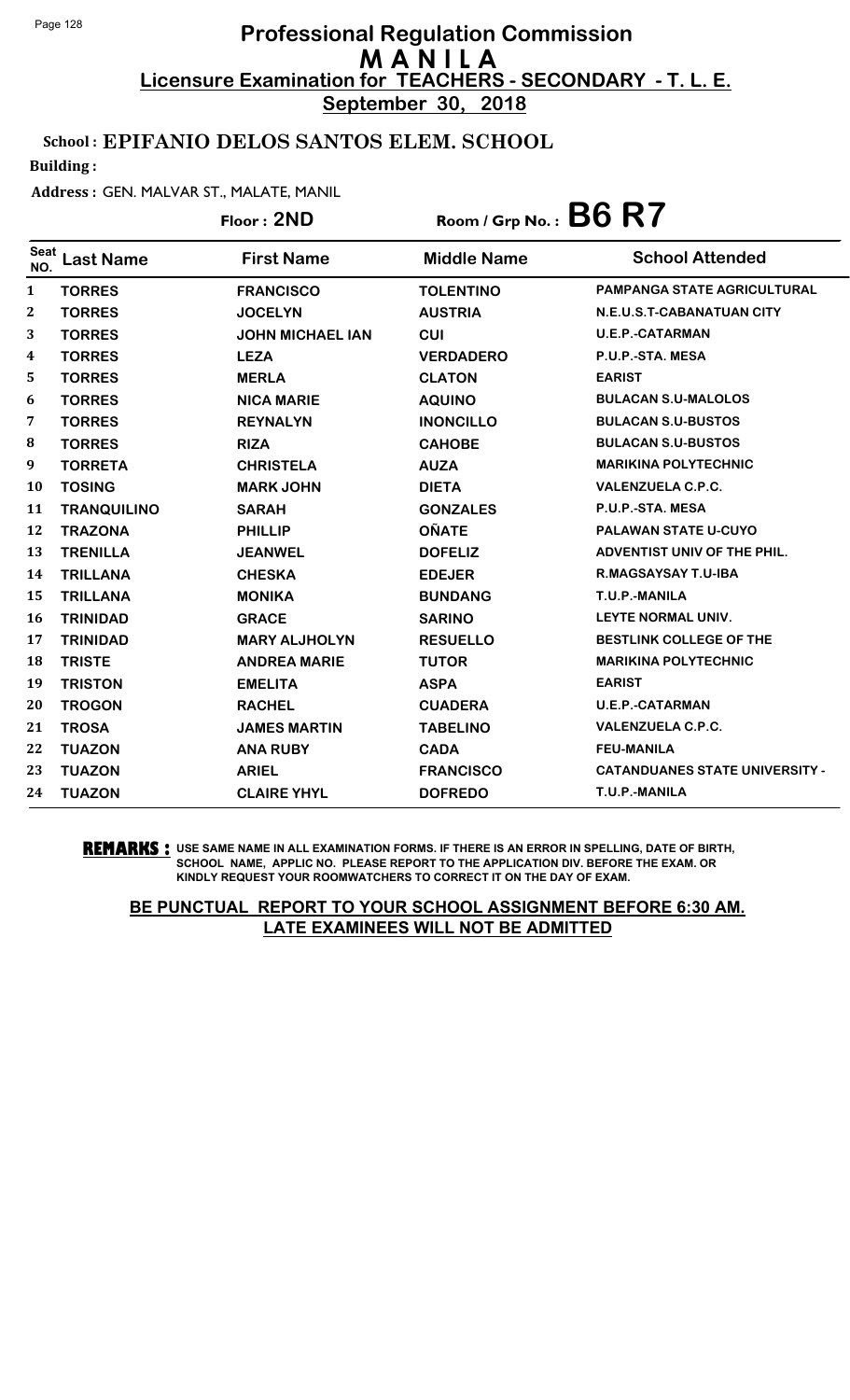**September 30, 2018**

## School : EPIFANIO DELOS SANTOS ELEM. SCHOOL

Building :

#### Address : GEN. MALVAR ST., MALATE, MANIL

|                    |                  | Floor: 2ND              | Room / Grp No.: $B6$ $R9$ |                                           |
|--------------------|------------------|-------------------------|---------------------------|-------------------------------------------|
| <b>Seat</b><br>NO. | <b>Last Name</b> | <b>First Name</b>       | <b>Middle Name</b>        | <b>School Attended</b>                    |
| 1                  | <b>TUAZON</b>    | <b>JANNA</b>            | <b>YGOÑA</b>              | P.U.P.-STA. MESA                          |
| 2                  | <b>TUIN</b>      | <b>JESSEL</b>           |                           | U OF RIZAL SYS.-TAYTAY                    |
| 3                  | <b>TUMALE</b>    | <b>DAISY</b>            | <b>MITRA</b>              | <b>LAGUNA STATE POLYTECHNIC UNIV-SN</b>   |
| 4                  | <b>TUMAMPOS</b>  | <b>JEANESSA</b>         | <b>MATILDO</b>            | <b>SURIGAO DEL SUR STATE UNIVERSITY -</b> |
| 5                  | <b>TUMANAN</b>   | <b>MARISSA</b>          | <b>CALAZARA</b>           | <b>VALENZUELA C.P.C.</b>                  |
| 6                  | <b>TUMBADO</b>   | <b>DEXTER</b>           | <b>TAYAG</b>              | <b>PAMPANGA STATE AGRICULTURAL</b>        |
| 7                  | <b>TUMBAGA</b>   | <b>MA APRILYN</b>       | <b>MANALO</b>             | <b>BATANGAS STATE UNIVERSITY -</b>        |
| 8                  | <b>TUMLOS</b>    | <b>ARLENE NEYSA</b>     | <b>TIRAD</b>              | <b>COLL. OF HOLY SPIRIT-MANILA</b>        |
| 9                  | <b>TUPPIL</b>    | <b>LYZA MARINELLE</b>   | <b>DE CHAVEZ</b>          | <b>U.M.-DIGOS</b>                         |
| 10                 | <b>TUTOR</b>     | <b>MARYLAN</b>          | <b>MORA</b>               | T.U.P.-MANILA                             |
| 11                 | <b>UAPAL</b>     | <b>JEAD</b>             | <b>ESCABA</b>             | PALAWAN STATE U-CUYO                      |
| 12                 | <b>UBALDO</b>    | <b>FRANCIS MARK</b>     | <b>LAPAT</b>              | <b>COLEGIO DE MONTALBAN (FOR.</b>         |
| 13                 | <b>UBALDO</b>    | <b>MEGAN GAILE</b>      | <b>SUMILLA</b>            | T.U.P.-MANILA                             |
| 14                 | <b>UMALI</b>     | <b>JANICE</b>           | <b>DOLORITO</b>           | <b>CAVITE S.U.-ROSARIO</b>                |
| 15                 | <b>UMALI</b>     | <b>JOSE NIÑO</b>        | <b>DINULOS</b>            | DON BOSCO COLL. SEM.-LAGUNA               |
| 16                 | <b>UMALI</b>     | <b>QUEENIE LORRAINE</b> | <b>DIMAILIG</b>           | <b>LEMERY COLL.</b>                       |
| 17                 | <b>UMANDAP</b>   | <b>LIEZEL</b>           | <b>RAMIREZ</b>            | P.U.P.-STA. MESA                          |
| 18                 | <b>UMANDAP</b>   | <b>SAMMUEL</b>          | <b>CATOY</b>              | U OF RIZAL SYS.-CAINTA                    |
| 19                 | <b>UNLAYAO</b>   | <b>FRANCIS NHIEL</b>    |                           | <b>MARIKINA POLYTECHNIC</b>               |
| 20                 | <b>URBANO</b>    | <b>JESSICA</b>          | <b>VEGA</b>               | <b>SO.LUZON S.U.-LUCBAN</b>               |
| 21                 | <b>URBANO</b>    | <b>VANESSA</b>          | <b>AMOROSO</b>            | <b>EARIST</b>                             |
| 22                 | <b>URSAGA</b>    | <b>JOTHAIRO</b>         | <b>ABISADO</b>            | T.U.P.-MANILA                             |
| 23                 | <b>USACDIN</b>   | <b>LARA JANE</b>        | <b>ESCAÑO</b>             | <b>BULACAN S.U-MALOLOS</b>                |
| 24                 | <b>USI</b>       | <b>ANGELIKA</b>         | <b>SUNGA</b>              | <b>DON HONORIO VENTURA TECH. S.U.</b>     |

**REMARKS :** USE SAME NAME IN ALL EXAMINATION FORMS. IF THERE IS AN ERROR IN SPELLING, DATE OF BIRTH, SCHOOL NAME, APPLIC NO. PLEASE REPORT TO THE APPLICATION DIV. BEFORE THE EXAM. OR KINDLY REQUEST YOUR ROOMWATCHERS TO CORRECT IT ON THE DAY OF EXAM.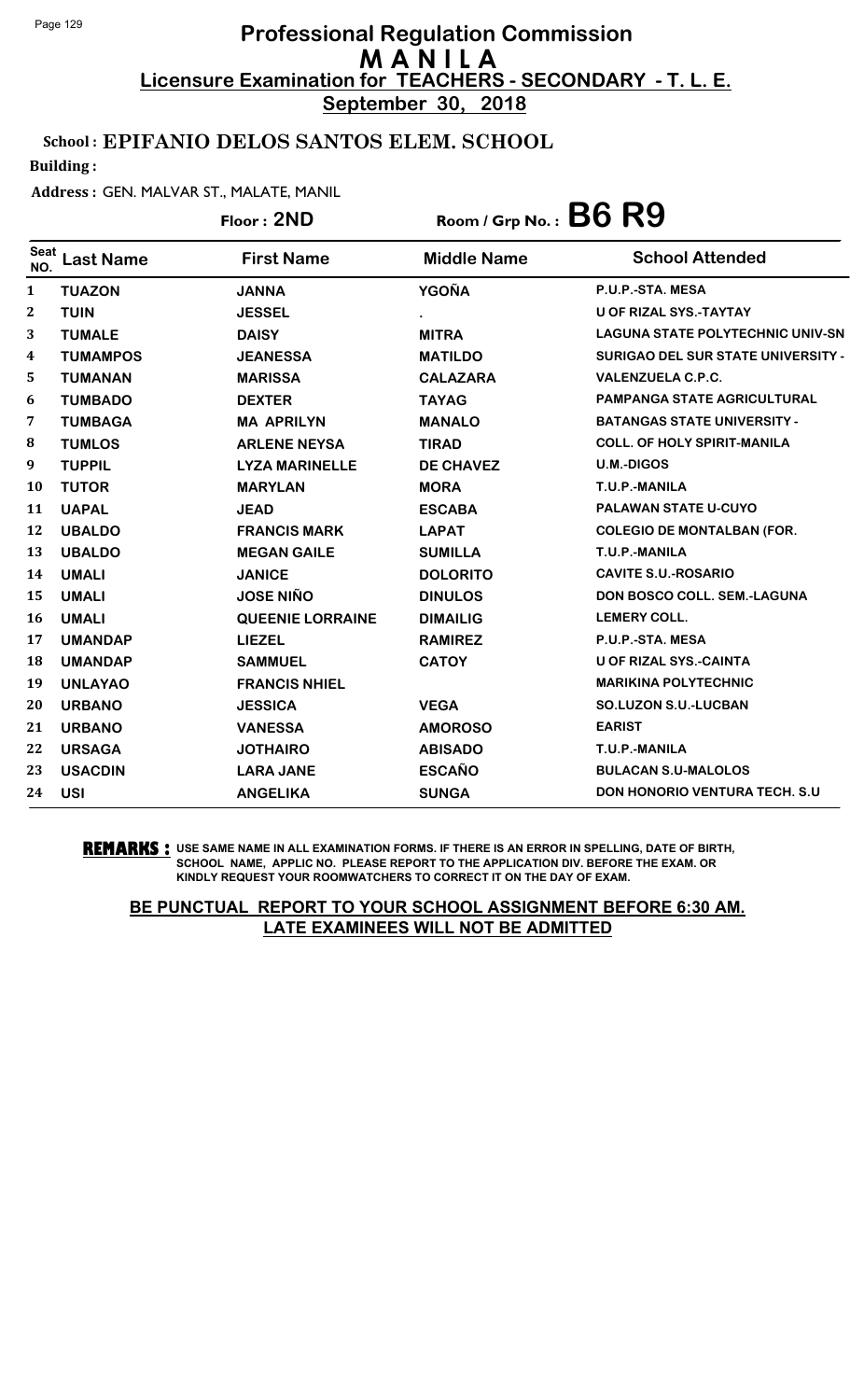**September 30, 2018**

## School : EPIFANIO DELOS SANTOS ELEM. SCHOOL

Building :

#### Address : GEN. MALVAR ST., MALATE, MANIL

## Floor : **3RD** Room / Grp No. : **B5 R13**

| <b>Seat</b><br>NO. | Last Name         | <b>First Name</b>      | <b>Middle Name</b> | <b>School Attended</b>                 |
|--------------------|-------------------|------------------------|--------------------|----------------------------------------|
| $\mathbf{1}$       | <b>UY</b>         | <b>WENCY MAE</b>       | <b>ESPAYOS</b>     | P.U.P.-COMMONWEALTH                    |
| $\mathbf{2}$       | <b>VALDEMORO</b>  | <b>ALMA</b>            | <b>DEL ROSARIO</b> | <b>BULACAN S.U-MALOLOS</b>             |
| 3                  | <b>VALDERAMA</b>  | <b>EULA</b>            | <b>CARLOS</b>      | <b>BULACAN S.U-MALOLOS</b>             |
| 4                  | <b>VALDEZ</b>     | <b>ELOISA MAY</b>      | <b>TAÑOLA</b>      | <b>N.T.C.</b>                          |
| 5                  | <b>VALDEZ</b>     | <b>FERNANDO AARON</b>  | <b>GUZMAN</b>      | P.U.P.-STA. MESA                       |
| 6                  | <b>VALDEZ</b>     | <b>JENYVIE</b>         | <b>LAGUNDINO</b>   | <b>MARIKINA POLYTECHNIC</b>            |
| 7                  | <b>VALDEZ</b>     | <b>JOYREEN</b>         | <b>BRON</b>        |                                        |
| 8                  | <b>VALDEZ</b>     | <b>ODHEZSA</b>         | <b>CORTEZ</b>      | PAMPANGA STATE AGRICULTURAL            |
| 9                  | <b>VALENTOS</b>   | <b>HYNA MAE</b>        | <b>HERNANDEZ</b>   | <b>BATAAN PENINSULA STATE U-MAIN</b>   |
| 10                 | <b>VALENZUELA</b> | <b>CLARIES</b>         | <b>ESGUERRA</b>    | UNIVERSITY OF CALOOCAN CITY(for. CC    |
| 11                 | <b>VALENZUELA</b> | <b>MARY JANE</b>       | <b>ARENDAIN</b>    | <b>BULACAN AGRICULTURAL STATE</b>      |
| 12                 | <b>VALIENTE</b>   | <b>LADY ANN</b>        | <b>TUD</b>         | <b>BULACAN S.U-MALOLOS</b>             |
| 13                 | <b>VALLEJO</b>    | <b>ADONE</b>           | <b>BATOY</b>       | <b>AKLAN S.U.-MAKATO</b>               |
| 14                 | <b>VALMONTE</b>   | <b>MA. KRIZZEL</b>     | <b>NOBLE</b>       | <b>MARIKINA POLYTECHNIC</b>            |
| 15                 | <b>VARGAS</b>     | <b>RICKY</b>           | <b>RAMIREZ</b>     | <b>NAVAL S.U.-NAVAL</b>                |
| 16                 | <b>VASQUEZ</b>    | <b>ANGELICA LOUISE</b> | <b>MARASIGAN</b>   | T.U.P.-MANILA                          |
| 17                 | <b>VASQUEZ</b>    | <b>MICHELLE</b>        | <b>CLAVECILLA</b>  | <b>U OF RIZAL SYS.-TAYTAY</b>          |
| 18                 | <b>VEGA</b>       | <b>CHRISTIAN</b>       | <b>CAMPOS</b>      | <b>EARIST</b>                          |
| 19                 | <b>VEGA</b>       | <b>CHRISTINE JOY</b>   | <b>REFE</b>        | <b>CAMARINES NORTE S.C.-PANGANIBAN</b> |
| 20                 | <b>VEGA</b>       | <b>NATALIE</b>         | <b>VICENTE</b>     | <b>CATANDUANES STATE</b>               |
| 21                 | <b>VEGA</b>       | <b>RHEA</b>            | <b>ACLAN</b>       | MINSCAT-BONGABONG(for.BCF)             |
| 22                 | <b>VELARDE</b>    | <b>KYLE</b>            | <b>MANGROBANG</b>  | T.U.P.-MANILA                          |
| 23                 | <b>VELASCO</b>    | <b>ANN GELEEN</b>      | <b>VISDA</b>       | <b>DON HONORIO VENTURA TECH. S.U.</b>  |
| 24                 | <b>VELASCO</b>    | <b>ARLAN</b>           | <b>PINEDA</b>      | <b>PAMPANGA STATE AGRICULTURAL</b>     |

**REMARKS :** USE SAME NAME IN ALL EXAMINATION FORMS. IF THERE IS AN ERROR IN SPELLING, DATE OF BIRTH, SCHOOL NAME, APPLIC NO. PLEASE REPORT TO THE APPLICATION DIV. BEFORE THE EXAM. OR KINDLY REQUEST YOUR ROOMWATCHERS TO CORRECT IT ON THE DAY OF EXAM.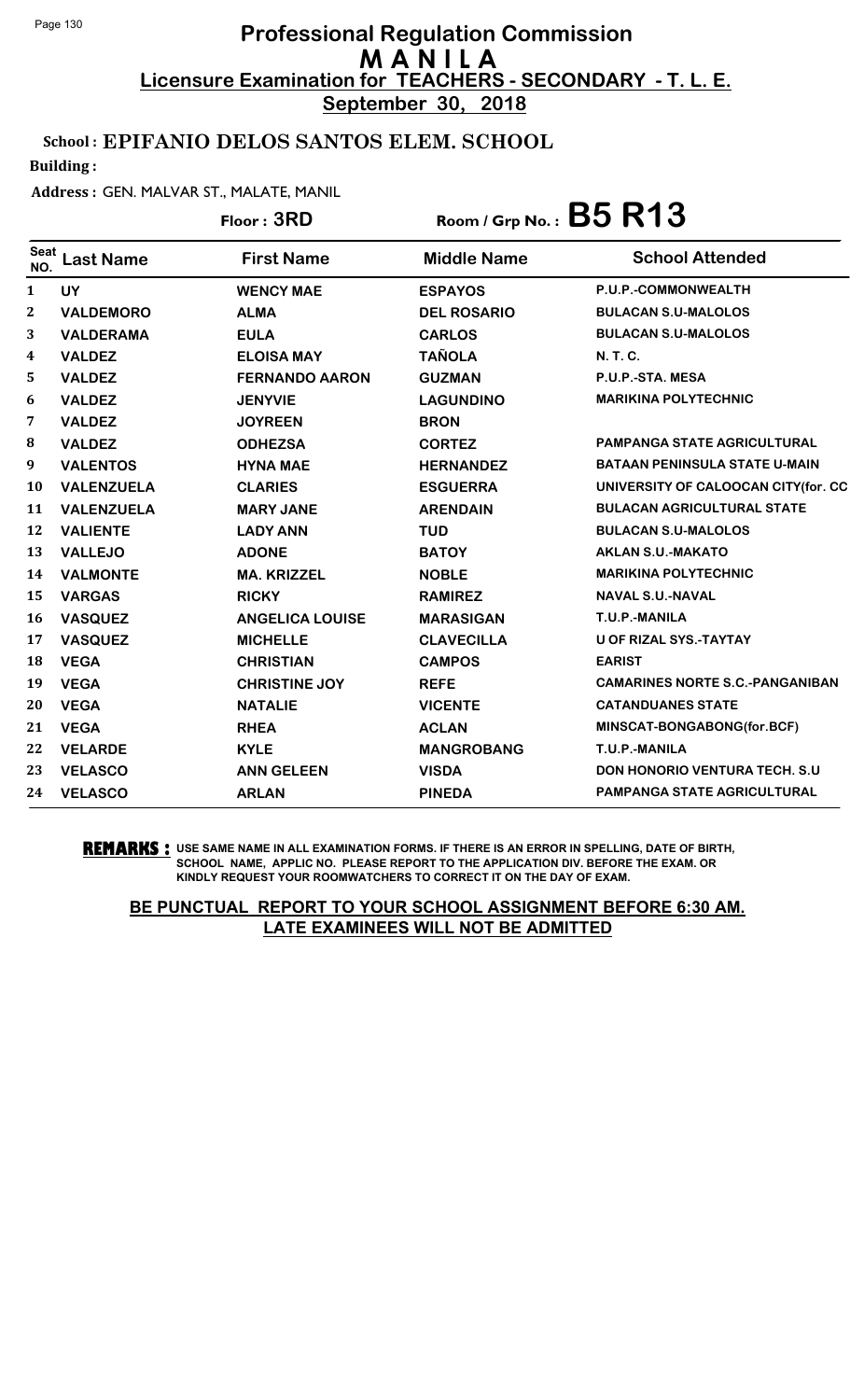**September 30, 2018**

## School : EPIFANIO DELOS SANTOS ELEM. SCHOOL

Building :

#### Address : GEN. MALVAR ST., MALATE, MANIL

# <sup>Seat</sup> Last Name First Name Middle Name School Attended Floor : **3RD** Room / Grp No. : **B5 R14**

| NU.          |                   |                      |                   |                                        |
|--------------|-------------------|----------------------|-------------------|----------------------------------------|
| $\mathbf{1}$ | <b>VELASCO</b>    | <b>MICHELLE</b>      | <b>MISON</b>      | <b>LAGUNA TECH. INST.</b>              |
| $\mathbf{2}$ | <b>VELASCO</b>    | <b>PRINCESS REMY</b> | <b>MANANSALA</b>  | <b>DON HONORIO VENTURA TECH. S.U.</b>  |
| 3            | <b>VELASCO</b>    | <b>RUFFA MAE</b>     | <b>SUNGA</b>      | <b>DON HONORIO VENTURA TECH. S.U.</b>  |
| 4            | <b>VELASQUEZ</b>  | <b>JASMIN</b>        | <b>BERSABAL</b>   | <b>MARIKINA POLYTECHNIC</b>            |
| 5            | <b>VELASQUEZ</b>  | <b>ROSALIE</b>       | <b>MALUNIS</b>    | <b>MARIKINA POLYTECHNIC</b>            |
| 6            | <b>VELICARIA</b>  | <b>ROBYLENE</b>      | <b>CARANTO</b>    | <b>PANGASINAN S.U.-SAN CARLOS CITY</b> |
| 7            | <b>VENTAJAR</b>   | <b>FRANCES JOY</b>   | <b>TAÑADA</b>     | P.U.P.-STA. MESA                       |
| 8            | <b>VENTINILLA</b> | <b>ROSELLE</b>       | <b>PANORINGAN</b> | <b>MARIKINA POLYTECHNIC</b>            |
| 9            | <b>VENTUCILLO</b> | <b>ARLYN JOEI</b>    | <b>DELA CRUZ</b>  | <b>BULACAN S.U-MALOLOS</b>             |
| 10           | <b>VENTURA</b>    | <b>NOLI</b>          | <b>FLORES</b>     | <b>BULACAN S.U-MALOLOS</b>             |
| 11           | <b>VERBO</b>      | <b>JOHN KENNETH</b>  | <b>REMOLAGIO</b>  | <b>MARIKINA POLYTECHNIC</b>            |
| 12           | <b>VERDERA</b>    | <b>LESLIE JOY</b>    | <b>ABANES</b>     | P.U.P.-LOPEZ                           |
| 13           | <b>VERGARA</b>    | <b>AILYN</b>         | <b>ODAL</b>       | <b>EARIST</b>                          |
| 14           | <b>VERGARA</b>    | <b>ANGELICA ROSE</b> | <b>DE DIOS</b>    | <b>BULACAN S.U-MALOLOS</b>             |
| 15           | <b>VERGARA</b>    | <b>RACQUEL</b>       | <b>SERRANO</b>    | T.U.P.-MANILA                          |
| 16           | <b>VERNAULA</b>   | <b>MAERIMAR</b>      | <b>DACLES</b>     | P.U.P.-STA. MESA                       |
| 17           | <b>VERSOZA</b>    | <b>ANNA LIZA</b>     | <b>SERBO</b>      | <b>EARIST</b>                          |
| 18           | <b>VERUEN</b>     | <b>SYRELLE</b>       | <b>PANESA</b>     | <b>CATANDUANES STATE UNIVERSITY -</b>  |
| 19           | <b>VERUNQUE</b>   | <b>EDUARDO JR</b>    | <b>ALEGRO</b>     | T.U.P.-MANILA                          |
| 20           | <b>VERZABAL</b>   | <b>ROSEMARIE</b>     | <b>SERRANO</b>    | <b>MARINDUQUE S.C.-BOAC</b>            |
| 21           | <b>VIAGEDOR</b>   | <b>SHERILYN</b>      | <b>PARACALE</b>   | <b>RIZAL TECH UNIV</b>                 |
| 22           | <b>VICADA</b>     | <b>JEDDAH LYN</b>    | <b>RAYMUNDO</b>   | <b>AKLAN S.U.-BANGA</b>                |
| 23           | <b>VICARIO</b>    | <b>HACHELLE ANNE</b> | <b>OLIVAR</b>     | <b>PAMPANGA STATE AGRICULTURAL</b>     |
| 24           | <b>VICENTE</b>    | <b>EMELYN</b>        | <b>LAMA</b>       | <b>COTABATO CITY ST.POL</b>            |
|              |                   |                      |                   |                                        |

**REMARKS :** USE SAME NAME IN ALL EXAMINATION FORMS. IF THERE IS AN ERROR IN SPELLING, DATE OF BIRTH, SCHOOL NAME, APPLIC NO. PLEASE REPORT TO THE APPLICATION DIV. BEFORE THE EXAM. OR KINDLY REQUEST YOUR ROOMWATCHERS TO CORRECT IT ON THE DAY OF EXAM.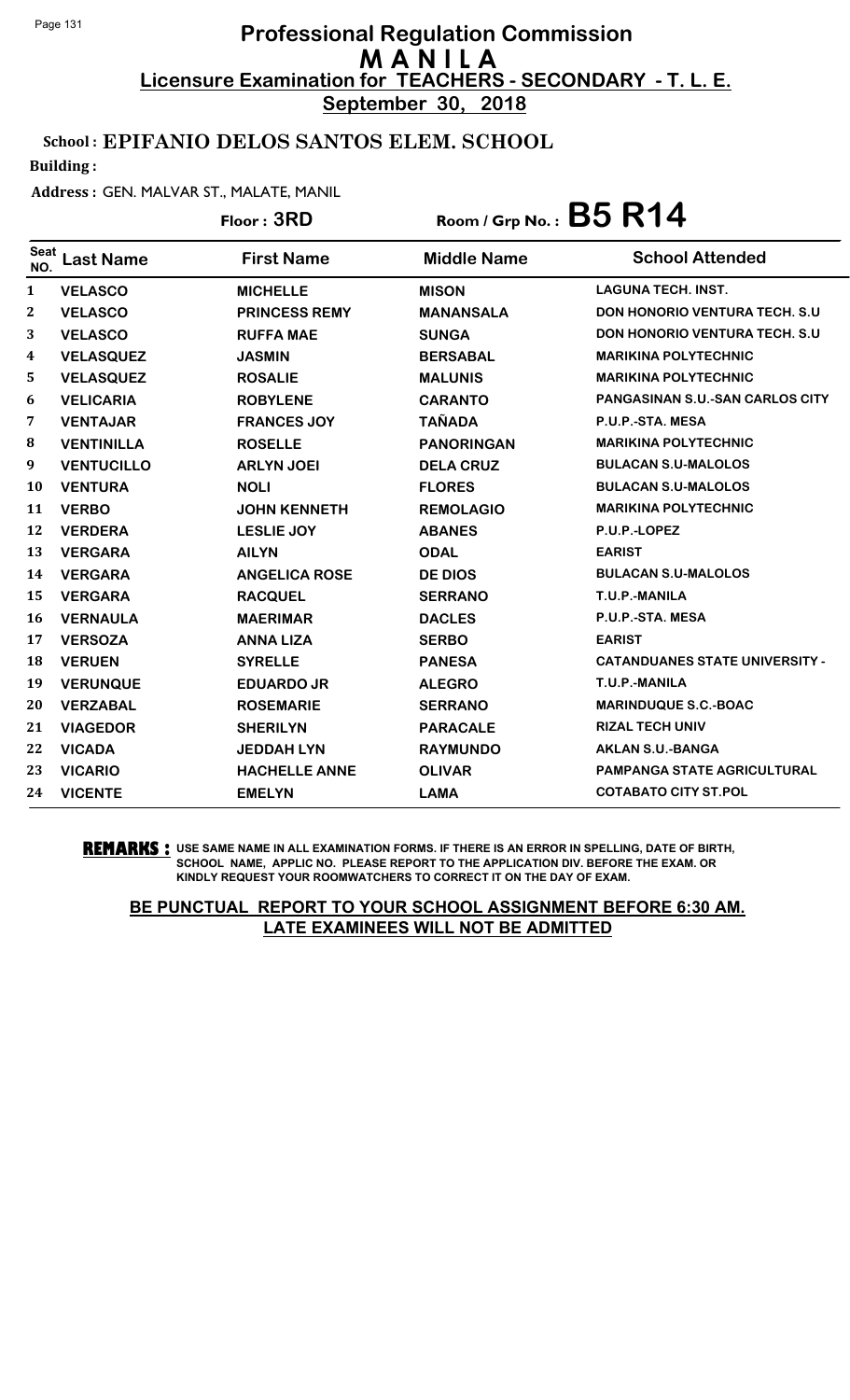**September 30, 2018**

## School : EPIFANIO DELOS SANTOS ELEM. SCHOOL

Building :

### Address : GEN. MALVAR ST., MALATE, MANIL

## Floor : **3RD** Room / Grp No. : **B5 R15**

| <b>Seat</b><br>NO. | <b>Last Name</b>   | <b>First Name</b>     | <b>Middle Name</b> | <b>School Attended</b>                 |
|--------------------|--------------------|-----------------------|--------------------|----------------------------------------|
| 1                  | <b>VICENTE</b>     | <b>JO ANNE</b>        | <b>TEMPLONUEVO</b> | <b>CATANDUANES STATE</b>               |
| $\boldsymbol{2}$   | <b>VICENTE</b>     | <b>MICHELE</b>        | <b>TAYABAN</b>     | <b>BAGUIO SCHOOL OF BUSINESS TECH.</b> |
| 3                  | <b>VICTOR</b>      | <b>KAYLA JEAN</b>     | <b>LEGASPI</b>     | <b>BULACAN S.U-MALOLOS</b>             |
| $\boldsymbol{4}$   | <b>VICTORIA</b>    | <b>MA. KATHERINE</b>  | <b>REYES</b>       | <b>BULACAN S.U-MALOLOS</b>             |
| 5                  | <b>VICTORINO</b>   | <b>JESSALOU</b>       | <b>DELPOSO</b>     | <b>BULACAN S.U-BUSTOS</b>              |
| 6                  | <b>VIDAD</b>       | <b>MARIEL JAMAICA</b> | <b>SIEMBRE</b>     | T.U.P.-MANILA                          |
| 7                  | <b>VIDANES</b>     | <b>SHAIRA CELINE</b>  | <b>TIBAY</b>       | <b>U OF RIZAL SYS.-MORONG</b>          |
| 8                  | <b>VIERNES</b>     | <b>GERMARIE</b>       | <b>LICAYO</b>      | <b>CAGAYAN STATE UNIV.-PIAT</b>        |
| 9                  | <b>VILE</b>        | <b>JORELYN MAY</b>    | <b>SURIO</b>       | <b>BULACAN S.U-MALOLOS</b>             |
| 10                 | <b>VILLA</b>       | <b>JUN</b>            | <b>ROM</b>         | <b>CAVITE S.U.-INDANG</b>              |
| 11                 | <b>VILLA</b>       | <b>RAMIL</b>          | <b>SALES</b>       | <b>SO.LUZON S.U.-LUCBAN</b>            |
| 12                 | <b>VILLACAMPA</b>  | <b>JOANNE</b>         | <b>MACABENTA</b>   | UNIVERSITY OF CALOOCAN CITY(for. CC    |
| 13                 | <b>VILLAFLORES</b> | <b>JONATHAN</b>       |                    | P.U.P.-STA. MESA                       |
| 14                 | <b>VILLAFLORES</b> | <b>MARJORIE</b>       | <b>BONOCAN</b>     | <b>M.S.U.-IIT-ILIGAN CITY</b>          |
| 15                 | <b>VILLAFUERTE</b> | <b>SHIELA</b>         | <b>HERNANDEZ</b>   | <b>BULACAN S.U-MALOLOS</b>             |
| 16                 | <b>VILLALON</b>    | <b>GLADYS MAE</b>     | <b>BANGQUIAO</b>   | N.O.R.S.U-DUMAGUETE                    |
| 17                 | <b>VILLALON</b>    | <b>WENDYLYN</b>       | <b>DE GUZMAN</b>   | <b>BULACAN S.U-BUSTOS</b>              |
| 18                 | <b>VILLALUZ</b>    | <b>MARY ANN</b>       | <b>BONGAT</b>      | <b>CAMARINES NORTE S.C.-DAET</b>       |
| 19                 | <b>VILLAMIN</b>    | <b>MARIA RAYSA</b>    | <b>SALUDES</b>     | P.U.P.-STA. MESA                       |
| 20                 | <b>VILLAMIN</b>    | <b>REYMART</b>        | <b>GARCIA</b>      | P.U.P.-STA. MESA                       |
| 21                 | <b>VILLAMOR</b>    | <b>BEVERLY</b>        | <b>CAHILIG</b>     | <b>BICOL UNIV.-DARAGA</b>              |
| 22                 | <b>VILLAMOR</b>    | <b>CAMILLE</b>        | <b>ESTEBAN</b>     | <b>VALENZUELA C.P.C.</b>               |
| 23                 | <b>VILLAN</b>      | <b>MARY JOY</b>       | <b>BESANA</b>      | <b>RIZAL TECH UNIV</b>                 |
| 24                 | <b>VILLANGCA</b>   | <b>GABRIEL</b>        | <b>BAUTISTA</b>    | <b>BULACAN S.U-BUSTOS</b>              |

**REMARKS :** USE SAME NAME IN ALL EXAMINATION FORMS. IF THERE IS AN ERROR IN SPELLING, DATE OF BIRTH, SCHOOL NAME, APPLIC NO. PLEASE REPORT TO THE APPLICATION DIV. BEFORE THE EXAM. OR KINDLY REQUEST YOUR ROOMWATCHERS TO CORRECT IT ON THE DAY OF EXAM.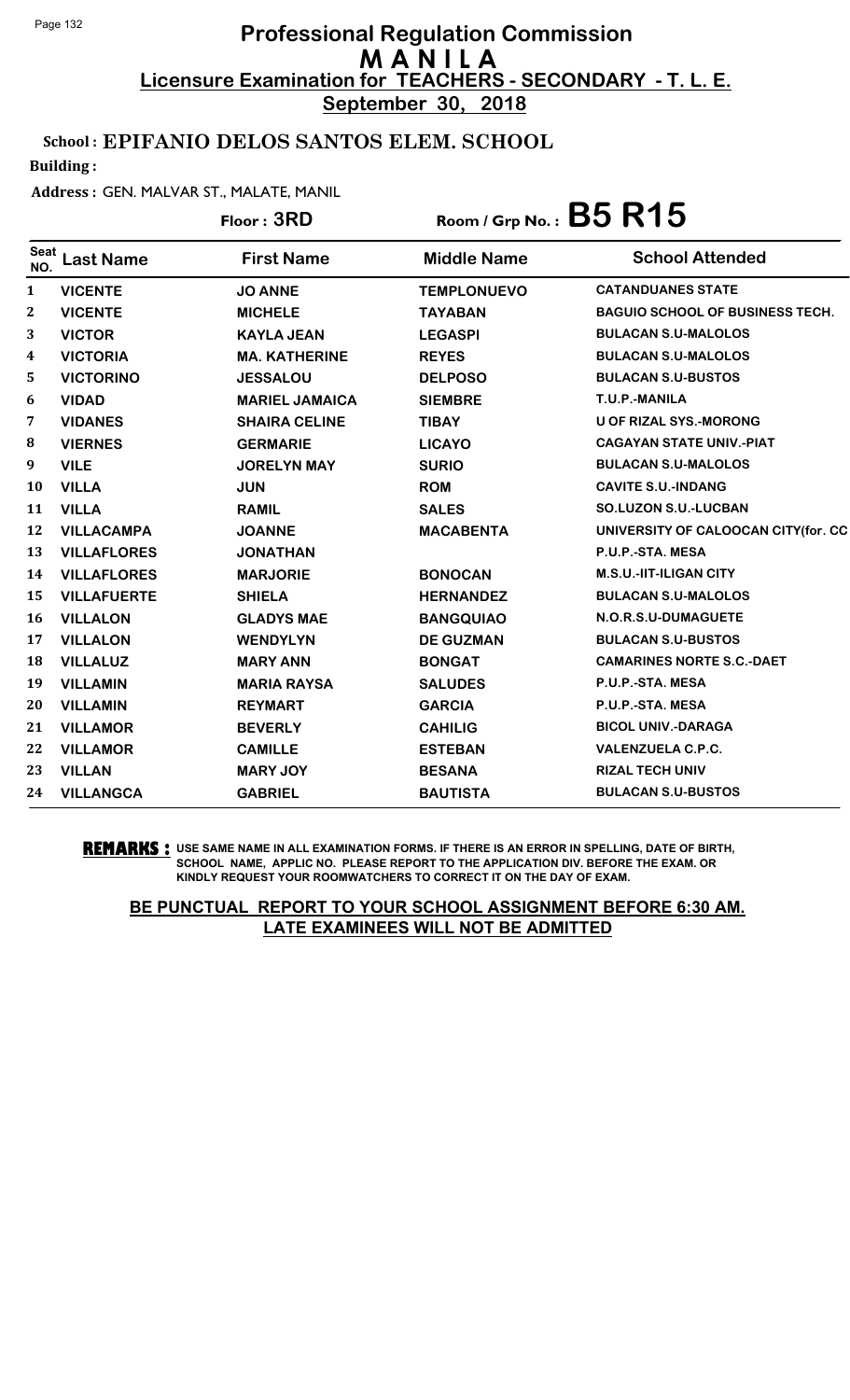**September 30, 2018**

## School : EPIFANIO DELOS SANTOS ELEM. SCHOOL

Building :

#### Address : GEN. MALVAR ST., MALATE, MANIL

|                  |                   | Floor: 3RD                | Room / Grp No.: $B5 R16$ |                                       |  |
|------------------|-------------------|---------------------------|--------------------------|---------------------------------------|--|
| Seat<br>NO.      | <b>Last Name</b>  | <b>First Name</b>         | <b>Middle Name</b>       | <b>School Attended</b>                |  |
| 1                | <b>VILLANUEVA</b> | <b>ANGELA</b>             | <b>GUTIERREZ</b>         | <b>MARIKINA POLYTECHNIC</b>           |  |
| $\boldsymbol{2}$ | <b>VILLANUEVA</b> | <b>BABY IHVAN</b>         | <b>MASUNGSONG</b>        | <b>EARIST</b>                         |  |
| 3                | <b>VILLANUEVA</b> | <b>BERNIE</b>             | <b>MIRADOR</b>           | P.U.P.-STA. MESA                      |  |
| 4                | <b>VILLANUEVA</b> | <b>DAYANA</b>             | <b>GARCIA</b>            | P.U.P.-STA. MESA                      |  |
| 5                | <b>VILLANUEVA</b> | <b>EDERLYN</b>            | <b>METRA</b>             | <b>U OF ANTIQUE-SIBALOM</b>           |  |
| 6                | <b>VILLANUEVA</b> | <b>GRACE ANN</b>          | <b>DIASANTA</b>          | T.U.P.-MANILA                         |  |
| 7                | <b>VILLANUEVA</b> | <b>JASSELLE RAE</b>       |                          | NTC EDUCATION BATANGAS, INC. -        |  |
| 8                | <b>VILLANUEVA</b> | <b>JERALDINE</b>          | <b>PELAYO</b>            | <b>DON HONORIO VENTURA TECH. S.U.</b> |  |
| 9                | <b>VILLANUEVA</b> | <b>JESSICA</b>            | <b>GONZALES</b>          | <b>MARIKINA POLYTECHNIC</b>           |  |
| 10               | <b>VILLANUEVA</b> | <b>LARIELYN</b>           | <b>ECLEO</b>             | P.U.P.-COMMONWEALTH                   |  |
| 11               | <b>VILLANUEVA</b> | <b>MA. SWITZEL</b>        | <b>MENDOZA</b>           | <b>BATANGAS STATE UNIVERSITY -</b>    |  |
| 12               | <b>VILLANUEVA</b> | <b>OFELIA</b>             | <b>CABANLIG</b>          | <b>R.MAGSAYSAY T.U-IBA</b>            |  |
| 13               | <b>VILLANUEVA</b> | <b>RANDY</b>              | <b>BERMAL</b>            | UNIVERSITY OF CALOOCAN CITY(for. CC   |  |
| 14               | <b>VILLANUEVA</b> | <b>SHEENA ROSE</b>        | <b>SISON</b>             | P.U.P.-COMMONWEALTH                   |  |
| 15               | <b>VILLANUEVA</b> | <b>SHEILA</b>             | <b>CID</b>               | <b>MARIKINA POLYTECHNIC</b>           |  |
| 16               | <b>VILLAR</b>     | <b>HYACINTH</b>           | <b>ATIENZA</b>           | <b>CAVITE S.U.-ROSARIO</b>            |  |
| 17               | <b>VILLAREAL</b>  | <b>ANGELINE</b>           | <b>VENTOLAN</b>          | <b>MARIKINA POLYTECHNIC</b>           |  |
| 18               | <b>VILLAREAL</b>  | <b>EDWIN</b>              | <b>CAPOQUIAN</b>         | T.U.P.-TAGUIG                         |  |
| 19               | <b>VILLARON</b>   | <b>MARIEL JANE</b>        | <b>PUENTE</b>            | <b>MARINDUQUE S.C.-BOAC</b>           |  |
| 20               | <b>VILLAROSA</b>  | <b>JENNICA</b>            | <b>SARCEDA</b>           | <b>EARIST</b>                         |  |
| 21               | <b>VILLARUEL</b>  | <b>MARYGRACE ANGELICA</b> | <b>SANTOS</b>            | <b>BULACAN S.U-MALOLOS</b>            |  |
| 22               | <b>VILLASEÑOR</b> | <b>RON JOHN</b>           | <b>LUBARBIO</b>          | P.U.P.-STA. MESA                      |  |
| 23               | <b>VILLEGAS</b>   | <b>EDELWINA</b>           | <b>DIAZ</b>              | PAMPANGA STATE AGRICULTURAL           |  |
| 24               | <b>VILLOSTAS</b>  | <b>WENDILYN</b>           | <b>COMIA</b>             | P.U.P.-STA. MESA                      |  |

**REMARKS :** USE SAME NAME IN ALL EXAMINATION FORMS. IF THERE IS AN ERROR IN SPELLING, DATE OF BIRTH, SCHOOL NAME, APPLIC NO. PLEASE REPORT TO THE APPLICATION DIV. BEFORE THE EXAM. OR KINDLY REQUEST YOUR ROOMWATCHERS TO CORRECT IT ON THE DAY OF EXAM.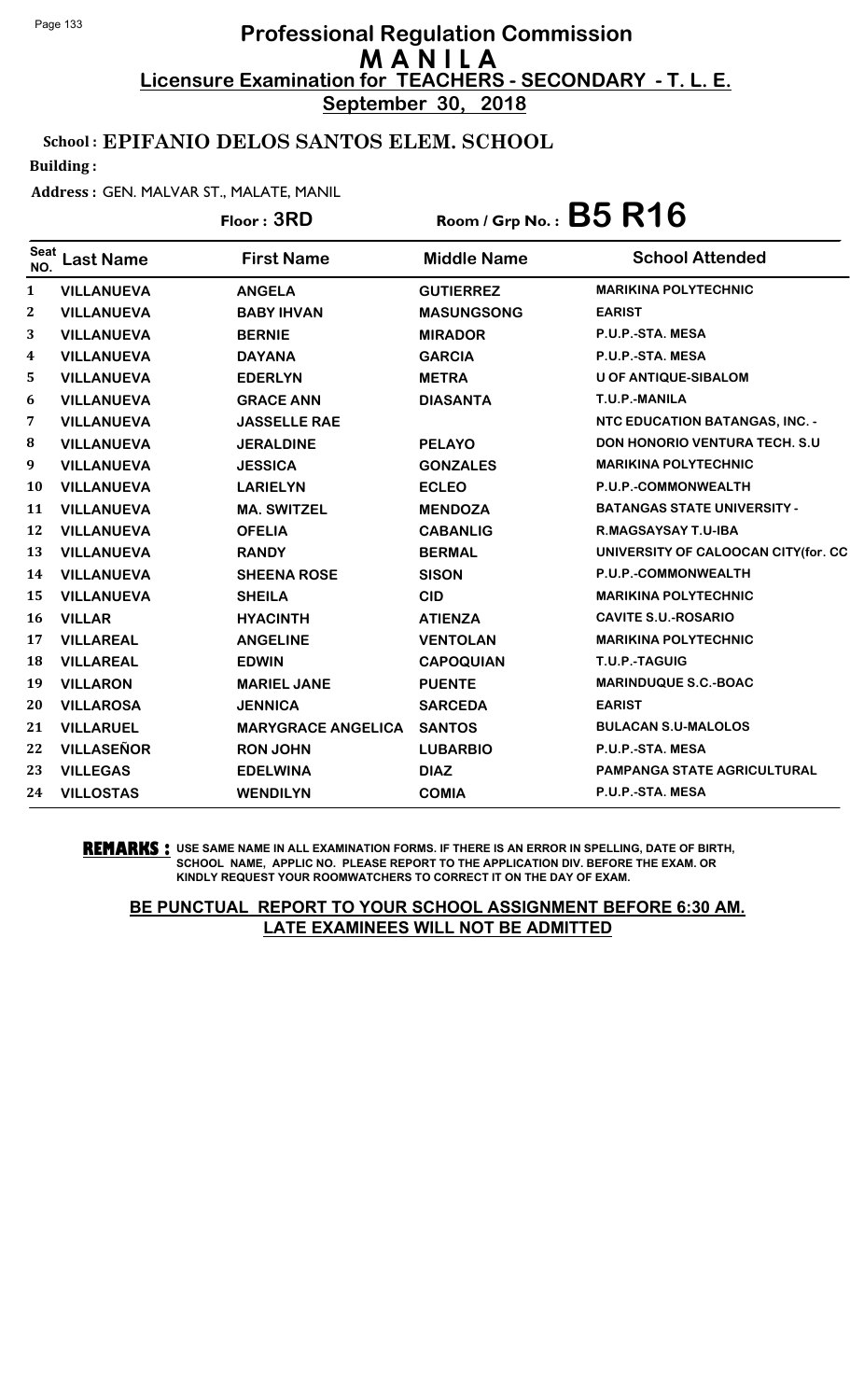**September 30, 2018**

### School : EPIFANIO DELOS SANTOS ELEM. SCHOOL

Building :

#### Address : GEN. MALVAR ST., MALATE, MANIL

|                         |                  | Floor: 3RD              | Room / Grp No.: $B5 R17$ |                                          |
|-------------------------|------------------|-------------------------|--------------------------|------------------------------------------|
| Seat<br>NO.             | <b>Last Name</b> | <b>First Name</b>       | <b>Middle Name</b>       | <b>School Attended</b>                   |
| 1                       | <b>VIRAY</b>     | <b>CAMILLE</b>          | <b>SALONGA</b>           | PAMPANGA STATE AGRICULTURAL              |
| $\overline{\mathbf{2}}$ | <b>VIRI</b>      | <b>DIANNE</b>           | <b>ROBERTO</b>           | <b>BULACAN S.U-MALOLOS</b>               |
| 3                       | <b>VIRIñA</b>    | <b>MARJORIE</b>         | <b>PESIGAN</b>           | <b>BATANGAS S.U. (for. JPLPC)MALVAR</b>  |
| 4                       | <b>VISAYA</b>    | <b>ANA MARIA YSABEL</b> | <b>ROSALINAS</b>         | <b>BATANGAS S.U. (for. JPLPC) MALVAR</b> |
| 5                       | <b>VISCAYNO</b>  | <b>MARIA VERONICA</b>   | <b>TAYANES</b>           | <b>DON HONORIO VENTURA TECH. S.U</b>     |
| 6                       | <b>VISMONTE</b>  | <b>ZCHARINA</b>         | <b>MADARANG</b>          | UNIV.OF STO. TOMAS                       |
| 7                       | <b>VISTAN</b>    | <b>MAY ANN</b>          | <b>CASTILLO</b>          | <b>BULACAN S.U-MALOLOS</b>               |
| 8                       | <b>VITAL</b>     | <b>BRINZ LEI</b>        | <b>CANLAS</b>            | <b>DON HONORIO VENTURA TECH. S.U.</b>    |
| 9                       | <b>VITAL</b>     | <b>MARK LENON</b>       | <b>ROQUE</b>             | <b>DON HONORIO VENTURA TECH. S.U.</b>    |
| 10                      | <b>VITAL</b>     | <b>THEA</b>             | <b>ATIENZA</b>           | <b>DON HONORIO VENTURA TECH. S.U.</b>    |
| 11                      | <b>VITALICIO</b> | <b>DIOSA</b>            | <b>DEO</b>               | <b>MARIKINA POLYTECHNIC</b>              |
| 12                      | <b>VITERBO</b>   | <b>MAY</b>              | <b>NARVAEZ</b>           | <b>LAGUNA STATE POLYTECHNIC</b>          |
| 13                      | <b>VOLANTE</b>   | <b>JONATHAN</b>         | <b>OLAES</b>             | <b>EARIST</b>                            |
| 14                      | <b>WAJE</b>      | <b>GLAIZA</b>           | <b>RONQUILLO</b>         | <b>BULACAN S.U-MALOLOS</b>               |
| 15                      | <b>WAJE</b>      | <b>KC LYN</b>           | <b>LOPEZ</b>             | <b>DON HONORIO VENTURA TECH. S.U.</b>    |
| 16                      | <b>WAJE</b>      | <b>KEYCIE</b>           | <b>VILLARICO</b>         | <b>PAMPANGA STATE AGRICULTURAL</b>       |
| 17                      | <b>WYCO</b>      | <b>NED</b>              | <b>MANGIO</b>            | <b>DON HONORIO VENTURA TECH. S.U</b>     |
| 18                      | <b>YABUT</b>     | <b>ALJON</b>            | <b>CAYANAN</b>           | <b>BULACAN S.U-MALOLOS</b>               |
| 19                      | <b>YABUT</b>     | <b>ARIEL</b>            |                          | <b>PAMPANGA STATE AGRICULTURAL</b>       |
| 20                      | <b>YABUT</b>     | <b>ARNOLD</b>           | <b>PACHECO</b>           | <b>PAMPANGA STATE AGRICULTURAL</b>       |
| 21                      | <b>YABUT</b>     | <b>JOANNA</b>           | <b>MURILLO</b>           | N.E.U.S.T-SAN ISIDRO                     |
| 22                      | <b>YAGO</b>      | <b>MARK WILSON</b>      |                          | UNIVERSITY OF CALOOCAN CITY(for. CC      |
| 23                      | <b>YALUNG</b>    | <b>DIANE</b>            | <b>MANARANG</b>          | <b>DON HONORIO VENTURA TECH. S.U</b>     |
| 24                      | <b>YAMBAO</b>    | <b>JUDY ANN</b>         | <b>BACHO</b>             | <b>BULACAN S.U-BUSTOS</b>                |

#### **REMARKS :** USE SAME NAME IN ALL EXAMINATION FORMS. IF THERE IS AN ERROR IN SPELLING, DATE OF BIRTH, SCHOOL NAME, APPLIC NO. PLEASE REPORT TO THE APPLICATION DIV. BEFORE THE EXAM. OR KINDLY REQUEST YOUR ROOMWATCHERS TO CORRECT IT ON THE DAY OF EXAM.